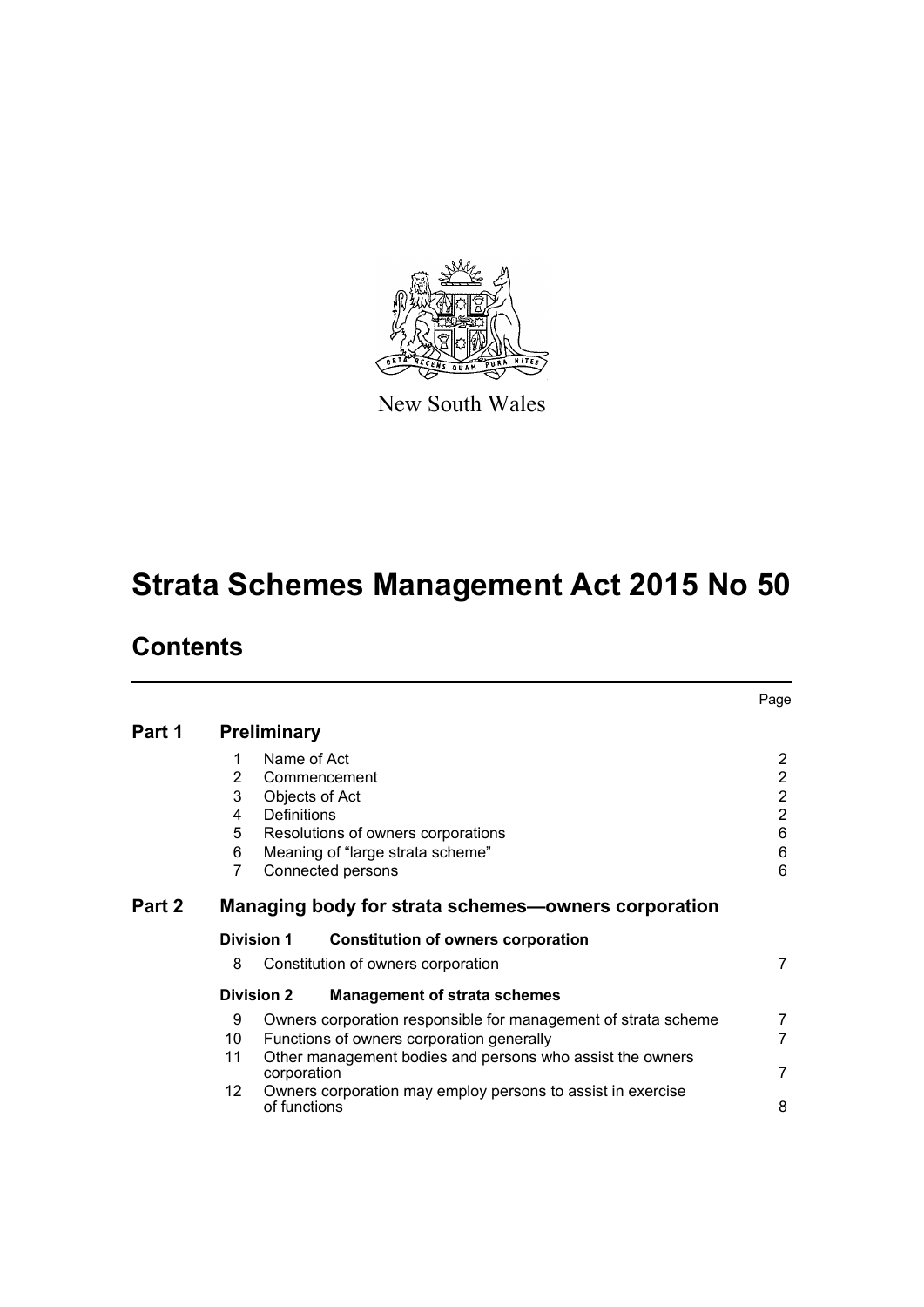|        | 13 |                                   | Functions that may only be delegated to member of strata committee<br>or strata managing agent | 8        |  |  |  |  |
|--------|----|-----------------------------------|------------------------------------------------------------------------------------------------|----------|--|--|--|--|
|        |    | <b>Division 3</b>                 | <b>Meetings of owners corporation</b>                                                          |          |  |  |  |  |
|        | 14 |                                   | First AGM must be held within 2 months after initial period                                    | 8        |  |  |  |  |
|        | 15 |                                   | Agenda for first AGM                                                                           | 9        |  |  |  |  |
|        | 16 | first AGM                         | Documents and records to be provided to owners corporation at                                  | 9        |  |  |  |  |
|        | 17 |                                   | Tribunal may order initial documents to be provided                                            | 10       |  |  |  |  |
|        | 18 |                                   | AGM must be held                                                                               | 10       |  |  |  |  |
|        | 19 |                                   | Other general meetings                                                                         | 10       |  |  |  |  |
|        | 20 |                                   | Tribunal may appoint person to hold first AGM and other meetings                               | 10       |  |  |  |  |
|        | 21 |                                   | Unanimous or special resolutions to be amended or revoked in same way 10                       |          |  |  |  |  |
|        | 22 | meeting                           | Notice to be given to owners corporation of right to cast vote at                              | 11       |  |  |  |  |
|        | 23 |                                   | Meeting procedures and voting                                                                  | 12       |  |  |  |  |
|        | 24 |                                   | Order invalidating resolution of owners corporation                                            | 12       |  |  |  |  |
|        | 25 |                                   | Order where voting rights denied or due notice of item of business                             |          |  |  |  |  |
|        |    | not given                         |                                                                                                | 12       |  |  |  |  |
|        |    | <b>Division 4</b>                 | Limitation on functions during initial period                                                  |          |  |  |  |  |
|        | 26 |                                   | Restrictions on powers of owners corporation during initial period                             | 13       |  |  |  |  |
|        | 27 |                                   | Order to authorise certain acts during initial period                                          | 14       |  |  |  |  |
|        |    | Division 5                        | Effect of termination order on owners corporation                                              |          |  |  |  |  |
|        | 28 |                                   | Termination of strata scheme                                                                   | 14       |  |  |  |  |
| Part 3 |    |                                   | Strata committee of owners corporation                                                         |          |  |  |  |  |
|        |    | Division 1                        | <b>Constitution of strata committee</b>                                                        |          |  |  |  |  |
|        |    |                                   |                                                                                                |          |  |  |  |  |
|        | 29 |                                   | Owners corporation to appoint strata committee                                                 | 15<br>15 |  |  |  |  |
|        |    | Members of strata committee<br>30 |                                                                                                |          |  |  |  |  |
|        | 31 | committee                         | Persons who are eligible to be appointed or elected to strata                                  | 15       |  |  |  |  |
|        | 32 |                                   | Persons who are not eligible to be appointed or elected to strata                              |          |  |  |  |  |
|        |    | committee                         |                                                                                                | 16       |  |  |  |  |
|        | 33 |                                   | Tenant representatives                                                                         | 16       |  |  |  |  |
|        | 34 |                                   | Acting members of strata committee                                                             | 17       |  |  |  |  |
|        | 35 |                                   | Vacation of office of elected member of strata committee                                       | 17       |  |  |  |  |
|        |    | <b>Division 2</b>                 | <b>Functions of strata committee</b>                                                           |          |  |  |  |  |
|        | 36 |                                   | Functions of strata committee                                                                  | 18       |  |  |  |  |
|        | 37 |                                   | Duty of members of strata committee                                                            | 18       |  |  |  |  |
|        | 38 | or defects                        | Acts and proceedings of strata committee valid despite vacancies                               | 18       |  |  |  |  |
|        |    | <b>Division 3</b>                 | <b>Meetings of strata committee</b>                                                            |          |  |  |  |  |
|        | 39 |                                   | Convening meetings                                                                             | 19       |  |  |  |  |
|        | 40 |                                   | Meeting procedures and voting                                                                  | 19       |  |  |  |  |
|        |    | <b>Division 4</b>                 | <b>Office holders</b>                                                                          |          |  |  |  |  |
|        | 41 |                                   | Strata committee to appoint officers                                                           | 19       |  |  |  |  |
|        |    |                                   |                                                                                                |          |  |  |  |  |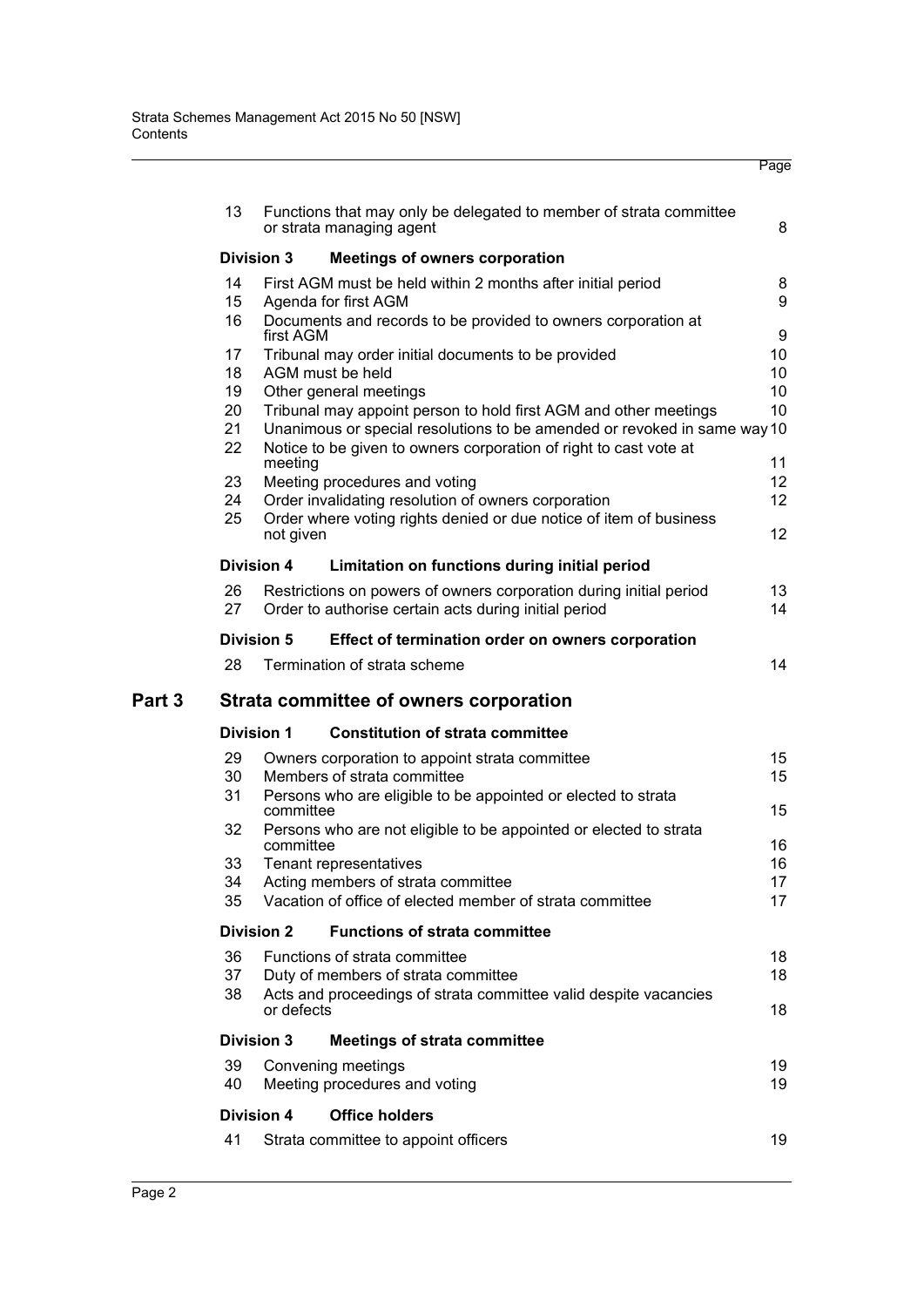|        | 42 | Functions of chairperson of owners corporation                                                          | 19 |
|--------|----|---------------------------------------------------------------------------------------------------------|----|
|        | 43 | Functions of secretary of owners corporation                                                            | 19 |
|        | 44 | Functions of treasurer of owners corporation                                                            | 20 |
|        | 45 | Vacation of office by officer                                                                           | 20 |
|        | 46 | Payment of officers of owners corporation                                                               | 21 |
|        | 47 | Original owner to exercise officers' functions before appointment<br>of officers                        | 21 |
|        | 48 | Tribunal may order meeting if no officers or strata committee                                           | 21 |
| Part 4 |    | Strata managing agents and building managers                                                            |    |
|        |    | <b>Division 1</b><br>Appointment of strata managing agents                                              |    |
|        | 49 | Appointment of strata managing agents                                                                   | 22 |
|        | 50 | Term of appointment of strata managing agents                                                           | 22 |
|        | 51 | Transfer of functions of strata managing agent                                                          | 23 |
|        |    | <b>Division 2</b><br><b>Functions of strata managing agent</b>                                          |    |
|        | 52 | Owners corporation may delegate functions to strata managing agent                                      | 23 |
|        | 53 | Exercise of delegated functions by strata managing agent                                                | 23 |
|        | 54 | Functions of officers and strata committee may be given to strata                                       |    |
|        |    | managing agent                                                                                          | 24 |
|        | 55 | Strata managing agent to record exercise of functions                                                   | 24 |
|        | 56 | Exercise of functions of strata managing agent appointed by Tribunal                                    | 24 |
|        | 57 | Breaches by strata managing agent                                                                       | 24 |
|        |    | <b>Division 3</b><br>Accountability of strata managing agent                                            |    |
|        | 58 | Strata managing agent may be required to provide information about<br>trust account and other accounts  | 25 |
|        | 59 | Provision of information about money received and other transactions                                    | 26 |
|        | 60 | Disclosure of commissions and training services                                                         | 26 |
|        | 61 | Procedure for requiring information from strata managing agent                                          | 26 |
|        | 62 | <b>Offences</b>                                                                                         | 27 |
|        | 63 | Responsibility for providing information if a strata managing agent<br>ceases to hold a licence or dies | 27 |
|        | 64 | Exemption for information relating to certain transactions                                              | 27 |
|        | 65 | Provision of other Act requiring agents to provide information not                                      |    |
|        |    | to apply to affairs of owners corporation                                                               | 27 |
|        |    | <b>Division 4</b><br><b>Building managers</b>                                                           |    |
|        | 66 | <b>Building managers</b>                                                                                | 27 |
|        | 67 | Appointment of building managers                                                                        | 28 |
|        | 68 | Term of appointment of building managers                                                                | 28 |
|        | 69 | Transfer of functions of building manager                                                               | 28 |
|        | 70 | Functions of building manager                                                                           | 28 |
|        |    | <b>Division 5</b><br>General                                                                            |    |
|        | 71 | Interests must be disclosed by potential strata managing agents<br>or building managers                 | 29 |
|        | 72 | Strata managing agent and building manager agreements may be                                            |    |
|        |    | terminated or varied by Tribunal                                                                        | 29 |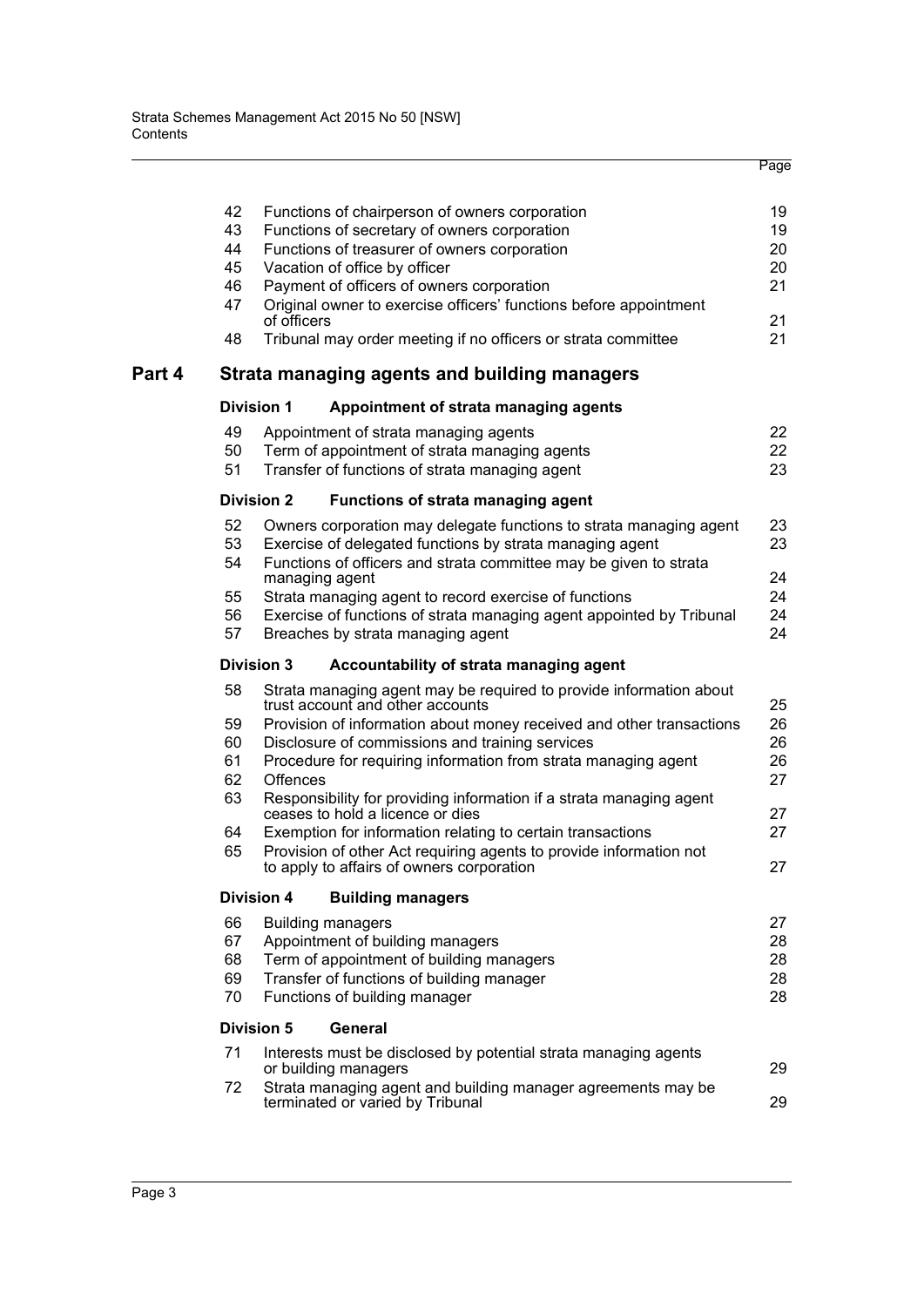# **[Part 5 Financial management](#page-39-0)**

|     | <b>Division 1</b> | Funds and accounts of owners corporation                                                            |    |
|-----|-------------------|-----------------------------------------------------------------------------------------------------|----|
| 73  |                   | Administrative fund                                                                                 | 30 |
| 74  |                   | Capital works fund                                                                                  | 30 |
| 75  |                   | Investment of money in administrative fund or capital works fund                                    | 31 |
| 76  | other fund        | Use of administrative fund or capital works fund for purposes of                                    | 31 |
| 77  | works fund        | Distribution of surplus money in administrative fund or capital                                     | 32 |
| 78  |                   | Accounts of owners corporation                                                                      | 32 |
|     | <b>Division 2</b> | <b>Contributions by owners</b>                                                                      |    |
| 79  |                   | Estimates to be prepared of contributions to administrative and<br>capital works funds              | 32 |
| 80  |                   | Owners corporation to prepare 10-year capital works fund plan                                       | 33 |
| 81  |                   | Owners corporation to set contributions to administrative and                                       |    |
|     |                   | capital works funds                                                                                 | 34 |
| 82  |                   | Individual contributions may be larger if greater insurance costs                                   | 34 |
| 83  |                   | Levying of contributions                                                                            | 34 |
| 84  |                   | Liability of persons other than owners for contributions                                            | 35 |
| 85  |                   | Interest, discounts on contributions and payment plans                                              | 35 |
| 86  |                   | Recovery of unpaid contributions and interest                                                       | 35 |
| 87  |                   | Orders varying contributions or payment methods                                                     | 36 |
| 88  |                   | Effect of order varying contributions where payments have been made                                 | 36 |
| 89  |                   | Order requiring original owner to pay compensation for inadequate<br>estimates and levies           | 36 |
| 90  |                   | Contributions for legal costs awarded in proceedings between                                        |    |
|     |                   | owners and owners corporation                                                                       | 37 |
| 91  |                   | Information about contributions payable for retirement village                                      | 37 |
|     | <b>Division 3</b> | Financial statements and accounting records of owners<br>corporation                                |    |
| 92  |                   | Owners corporation must prepare financial statements and statements<br>of key financial information | 37 |
| 93  |                   | Requirements for financial statements                                                               | 37 |
| 94  |                   | Statement of key financial information                                                              | 38 |
| 95  |                   | Auditing of accounts and financial statements                                                       | 39 |
|     | <b>Division 4</b> | <b>Accounting records</b>                                                                           |    |
| 96  |                   | Accounting records must be kept by owners corporation                                               | 39 |
| 97  | Receipts          |                                                                                                     | 39 |
| 98  |                   | <b>Transaction records</b>                                                                          | 39 |
| 99  | Levy register     |                                                                                                     | 40 |
|     | <b>Division 5</b> | <b>Financial functions generally</b>                                                                |    |
| 100 |                   | Power to borrow money                                                                               | 40 |
| 101 |                   | Persons who can exercise functions relating to the finances and                                     |    |
|     |                   | accounts of the owners corporation                                                                  | 40 |
| 102 |                   | Limits on spending by large strata schemes                                                          | 41 |
| 103 |                   | Legal services to be approved by general meeting                                                    | 41 |
| 104 |                   | Restrictions on payment of expenses incurred in Tribunal proceedings                                | 42 |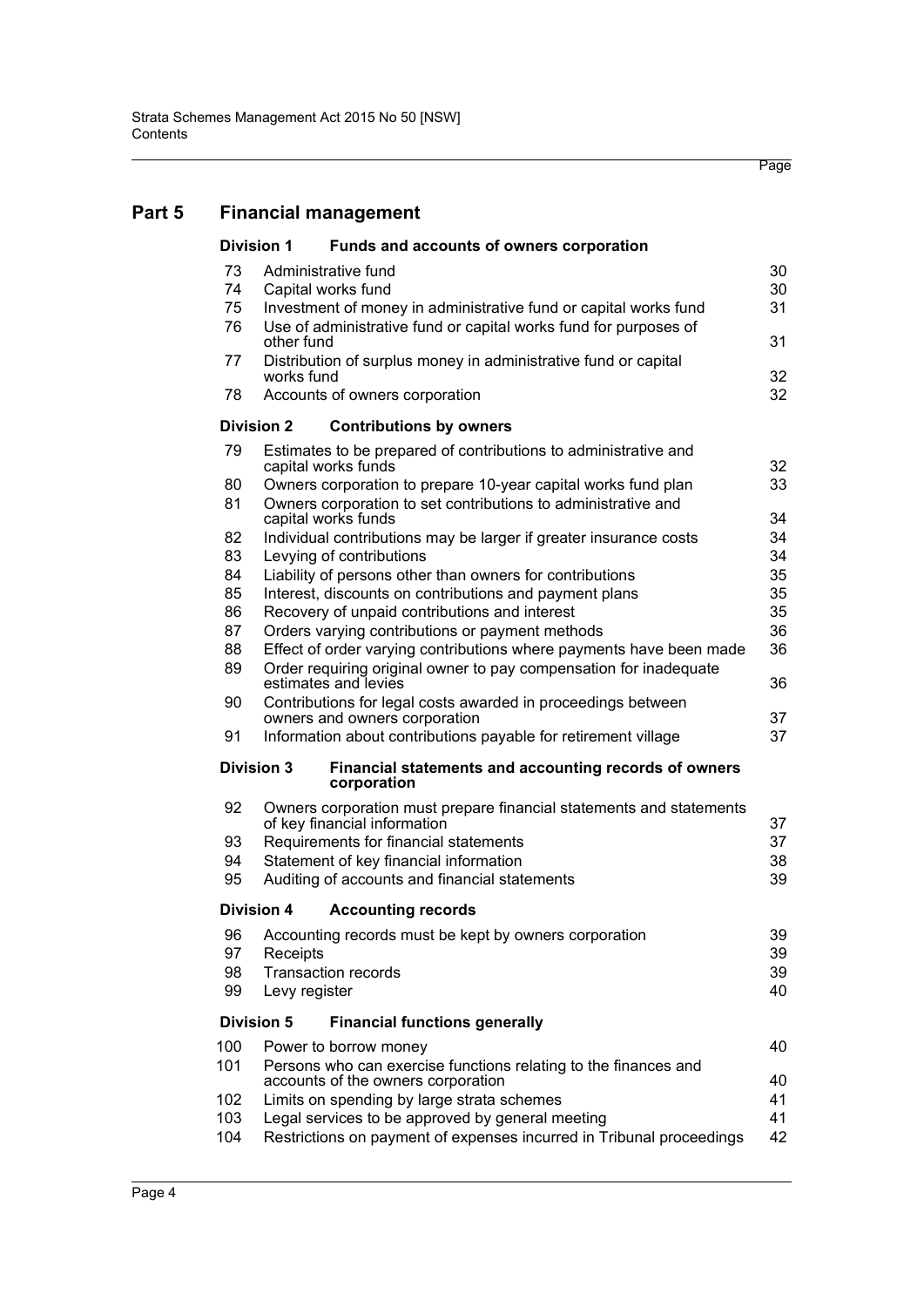|        | 105                                                           |                   | Disclosure of matters relating to legal costs                                                       | 42       |  |  |
|--------|---------------------------------------------------------------|-------------------|-----------------------------------------------------------------------------------------------------|----------|--|--|
| Part 6 |                                                               |                   | <b>Property management</b>                                                                          |          |  |  |
|        |                                                               | <b>Division 1</b> | <b>Common property</b>                                                                              |          |  |  |
|        | 106                                                           |                   | Duty of owners corporation to maintain and repair property                                          | 43       |  |  |
|        | 107                                                           |                   | Common property memorandum                                                                          | 43       |  |  |
|        | 108                                                           |                   | Changes to common property                                                                          | 44       |  |  |
|        | 109<br>110                                                    |                   | Cosmetic work by owners<br>Minor renovations by owners                                              | 44<br>45 |  |  |
|        | 111                                                           |                   | Work by owners of lots affecting common property                                                    | 46       |  |  |
|        | 112                                                           |                   | Owners corporation may grant licence to use common property                                         | 46       |  |  |
|        | 113                                                           |                   | Agreement for payment to owner of consideration on transfer or                                      |          |  |  |
|        |                                                               |                   | lease of common property                                                                            | 47       |  |  |
|        | 114                                                           |                   | Functions subject to strata development contract                                                    | 47       |  |  |
|        | 115                                                           |                   | Initial maintenance schedule must be prepared                                                       | 47       |  |  |
|        |                                                               | <b>Division 2</b> | Dealings with property                                                                              |          |  |  |
|        | 116                                                           |                   | Powers to deal with property                                                                        | 47       |  |  |
|        |                                                               | <b>Division 3</b> | Work carried out by owners corporation                                                              |          |  |  |
|        | 117<br>Provision of amenities and services to lot<br>48<br>48 |                   |                                                                                                     |          |  |  |
|        | 118<br>Window safety devices-child safety                     |                   |                                                                                                     |          |  |  |
|        | 119<br>120                                                    |                   | Work to rectify certain defects<br>Owners corporation may carry out work required to be carried out | 48       |  |  |
|        |                                                               | by others         |                                                                                                     | 49       |  |  |
|        | 121                                                           |                   | Provision of letterbox                                                                              | 49       |  |  |
|        |                                                               | <b>Division 4</b> | Powers to enter premises and carry out work                                                         |          |  |  |
|        | 122                                                           | out work          | Power of owners corporation to enter property in order to carry                                     | 49       |  |  |
|        | 123                                                           |                   | Access for fire safety inspections                                                                  | 50       |  |  |
|        | 124                                                           |                   | Orders by Tribunal relating to entry to carry out work or inspections                               | 50       |  |  |
|        |                                                               | <b>Division 5</b> | Goods left on common property                                                                       |          |  |  |
|        | 125                                                           |                   | Disposal of abandoned goods on common property                                                      | 50       |  |  |
|        |                                                               | <b>Division 6</b> | <b>Orders about property</b>                                                                        |          |  |  |
|        | 126                                                           | other property    | Orders relating to alterations and repairs to common property and                                   | 51       |  |  |
|        | 127<br>Order relating to cosmetic work or minor renovations   |                   |                                                                                                     |          |  |  |
|        | 128                                                           |                   | Order consequent on alteration of building                                                          | 51       |  |  |
|        | 129                                                           |                   | Orders relating to window safety devices                                                            | 52       |  |  |
|        | 130                                                           |                   | Orders relating to personal property                                                                | 52       |  |  |
|        | 131                                                           |                   | Order granting certain licences                                                                     | 52       |  |  |
|        | 132                                                           |                   | Rectification where work done by owner                                                              | 52       |  |  |
| Part 7 |                                                               |                   | <b>By-laws for strata schemes</b>                                                                   |          |  |  |
|        |                                                               | <b>Division 1</b> | Interpretation                                                                                      |          |  |  |
|        | 133                                                           | Definitions       |                                                                                                     | 54       |  |  |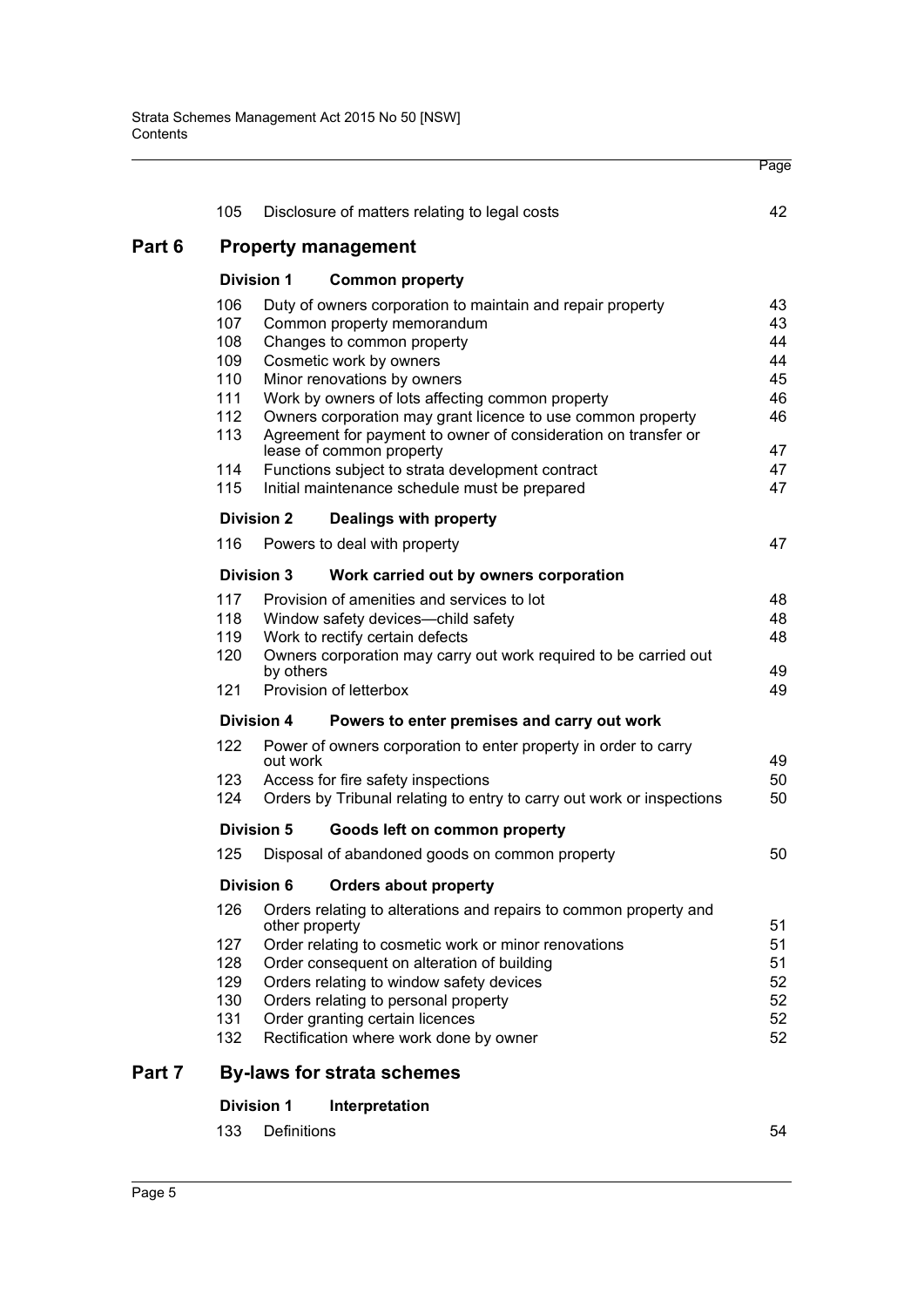|        |                                                                                                                                                                                                                                                                                                                            |                                                                                                                                                |                                                                                                                                                                                                                                                       | Page                 |  |  |  |
|--------|----------------------------------------------------------------------------------------------------------------------------------------------------------------------------------------------------------------------------------------------------------------------------------------------------------------------------|------------------------------------------------------------------------------------------------------------------------------------------------|-------------------------------------------------------------------------------------------------------------------------------------------------------------------------------------------------------------------------------------------------------|----------------------|--|--|--|
|        |                                                                                                                                                                                                                                                                                                                            | <b>Division 2</b>                                                                                                                              | <b>Establishment and effect of by-laws</b>                                                                                                                                                                                                            |                      |  |  |  |
|        | 134<br>By-laws that apply to strata schemes<br>135<br>Requirement to comply with by-laws<br>136<br>Matters by-laws can provide for<br>137<br>Occupancy limits<br>138<br>Model by-laws<br>139<br>Restrictions on by-laws<br>140<br>Restrictions on by-laws during initial period<br>141<br>Procedure for changes to by-laws |                                                                                                                                                |                                                                                                                                                                                                                                                       |                      |  |  |  |
|        |                                                                                                                                                                                                                                                                                                                            | <b>Division 3</b>                                                                                                                              | By-laws conferring rights or privileges over common<br>property                                                                                                                                                                                       |                      |  |  |  |
|        | 142<br>143<br>144                                                                                                                                                                                                                                                                                                          | property                                                                                                                                       | Common property rights by-law<br>Requirements and effect of common property rights by-laws<br>Common property rights by-law must provide for maintenance of                                                                                           | 57<br>57<br>57       |  |  |  |
|        | 145                                                                                                                                                                                                                                                                                                                        |                                                                                                                                                | Common property rights by-law binding on owners for time being                                                                                                                                                                                        | 58                   |  |  |  |
|        |                                                                                                                                                                                                                                                                                                                            | <b>Division 4</b>                                                                                                                              | <b>Enforcement of by-laws</b>                                                                                                                                                                                                                         |                      |  |  |  |
|        | 146<br>147                                                                                                                                                                                                                                                                                                                 |                                                                                                                                                | Notice by owners corporation to owner or occupier<br>Civil penalty for breach of by-laws                                                                                                                                                              | 58<br>58             |  |  |  |
|        |                                                                                                                                                                                                                                                                                                                            | <b>Division 5</b>                                                                                                                              | <b>Orders about by-laws</b>                                                                                                                                                                                                                           |                      |  |  |  |
|        | 148<br>149<br>150                                                                                                                                                                                                                                                                                                          |                                                                                                                                                | Order revoking amendment of by-law or reviving repealed by-law<br>Order with respect to common property rights by-laws<br>Order invalidating by-law                                                                                                   | 59<br>59<br>60       |  |  |  |
| Part 8 | Obligations of owners, occupiers and others relating to lots                                                                                                                                                                                                                                                               |                                                                                                                                                |                                                                                                                                                                                                                                                       |                      |  |  |  |
|        |                                                                                                                                                                                                                                                                                                                            | <b>Division 1</b>                                                                                                                              | <b>Obligations relating to lots</b>                                                                                                                                                                                                                   |                      |  |  |  |
|        | 151<br>152<br>153                                                                                                                                                                                                                                                                                                          |                                                                                                                                                | Owners, occupiers and other persons not to interfere with support or<br>shelter provided by lot or with services<br>Owner must notify owners corporation of alteration to lot structure<br>Owners, occupiers and other persons not to create nuisance | 61<br>61<br>61       |  |  |  |
|        |                                                                                                                                                                                                                                                                                                                            | <b>Division 2</b>                                                                                                                              | <b>Agents for owners</b>                                                                                                                                                                                                                              |                      |  |  |  |
|        | 154<br>155                                                                                                                                                                                                                                                                                                                 | Appointment of agents by corporations to exercise functions in<br>relation to lots<br>Owner may appoint agent if not able to deal with notices |                                                                                                                                                                                                                                                       |                      |  |  |  |
|        | <b>Division 3</b><br>Keeping of animals on lots                                                                                                                                                                                                                                                                            |                                                                                                                                                |                                                                                                                                                                                                                                                       |                      |  |  |  |
|        | 156<br>157<br>158<br>159                                                                                                                                                                                                                                                                                                   | Effect of orders                                                                                                                               | Order for removal of an animal not permitted under by-laws<br>Order permitting keeping of animal<br>Order for removal of an animal permitted under by-laws                                                                                            | 62<br>62<br>63<br>63 |  |  |  |
| Part 9 |                                                                                                                                                                                                                                                                                                                            | <b>Insurance</b>                                                                                                                               |                                                                                                                                                                                                                                                       |                      |  |  |  |
|        |                                                                                                                                                                                                                                                                                                                            | <b>Division 1</b>                                                                                                                              | <b>Owners corporation insurance obligations</b>                                                                                                                                                                                                       |                      |  |  |  |
|        | 160<br>161                                                                                                                                                                                                                                                                                                                 |                                                                                                                                                | Owners corporation to insure building<br>Requirements for damage policy                                                                                                                                                                               | 64<br>64             |  |  |  |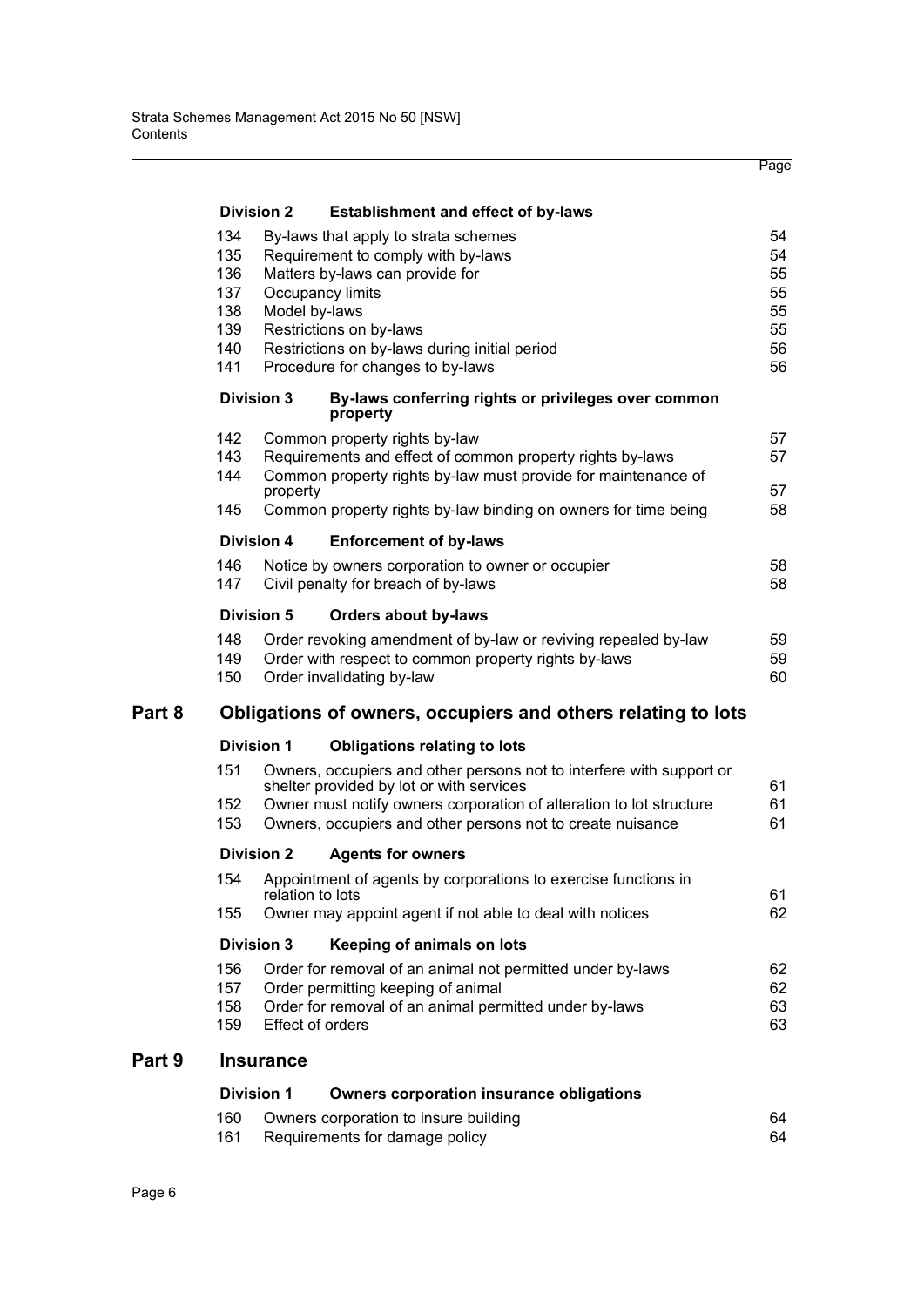|         |            |                         |                                                                                       | Page     |
|---------|------------|-------------------------|---------------------------------------------------------------------------------------|----------|
|         | 162        |                         | Insurance premiums where strata scheme is for part only of building                   | 65       |
|         | 163        |                         | Use of insurance money by owners corporation                                          | 65       |
|         | 164        |                         | Other mandatory insurance requirements for owners corporation                         | 65       |
|         | 165<br>166 |                         | Owners corporation may take out other insurance                                       | 66<br>66 |
|         |            |                         | Strata managing agent to obtain insurance quotations                                  |          |
|         |            | <b>Division 2</b>       | Insurance claims and other matters affecting insurance                                |          |
|         | 167<br>168 |                         | Part does not limit owner's insurance rights<br>Insurable interests                   | 66<br>67 |
|         | 169        |                         | Insurance of mortgaged lot                                                            | 67       |
|         | 170        |                         | Insurance claim where owner at fault                                                  | 67       |
|         | 171        |                         | Action against owners corporation by owner                                            | 67       |
|         |            | <b>Division 3</b>       | <b>Orders about insurance</b>                                                         |          |
|         | 172        |                         | Exemption by Tribunal from building insurance requirements                            | 68       |
|         | 173        |                         | Effect of exemption from building insurance requirements                              | 68       |
|         | 174        |                         | Order to make or pursue insurance claim                                               | 68       |
|         | 175        |                         | Orders requiring damage policy                                                        | 68       |
| Part 10 |            |                         | Records and information about strata schemes                                          |          |
|         |            | <b>Division 1</b>       | Strata roll and other records                                                         |          |
|         | 176        |                         | Form of records                                                                       | 70       |
|         | 177        |                         | Owners corporation must prepare strata roll                                           | 70       |
|         | 178        |                         | Content of strata roll                                                                | 70       |
|         | 179<br>180 |                         | Notices and orders to be kept<br>Certain records to be retained for prescribed period | 71<br>71 |
|         | 181        |                         | Owners corporation may require certain persons to produce records,                    |          |
|         |            |                         | accounts and property of the owners corporation                                       | 71       |
|         |            | <b>Division 2</b>       | Provision of information about strata schemes                                         |          |
|         | 182        |                         | Requests for inspection of records of owners corporation                              | 72       |
|         | 183        |                         | Inspection of owners corporation documents                                            | 73       |
|         | 184        | relating to lot         | Certificate by owners corporation as to financial and other matters                   | 73       |
|         | 185        |                         | Strata information certificate is evidence of matters stated in it                    | 75       |
|         | 186        |                         | Provision of strata scheme information to tenants                                     | 75       |
|         |            | <b>Division 3</b>       | Orders about strata roll and records                                                  |          |
|         | 187        |                         | Order confirming information for strata roll                                          | 75       |
|         | 188        |                         | Order to supply information or documents                                              | 75       |
| Part 11 |            | <b>Building defects</b> |                                                                                       |          |
|         |            | <b>Division 1</b>       | <b>Preliminary</b>                                                                    |          |
|         | 189        | Definitions             |                                                                                       | 77       |
|         | 190        |                         | Interpretation provisions-building work                                               | 77       |
|         | 191        |                         | Building work to which Part applies                                                   | 77       |
|         | 192        |                         | Owners corporation decisions                                                          | 78       |
|         |            |                         |                                                                                       |          |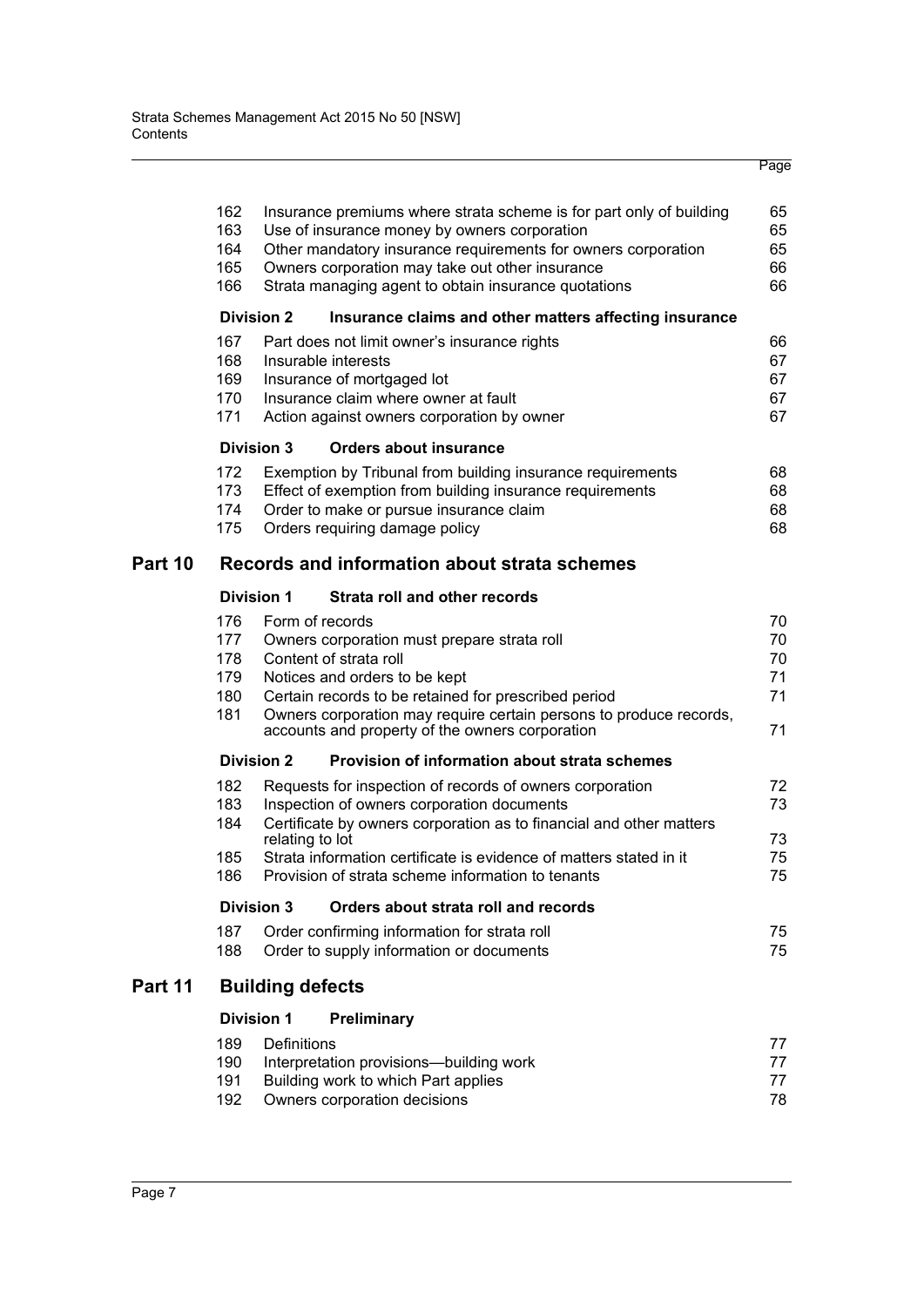|         |                                                                  | <b>Division 2</b> | <b>Inspection reports</b>                                                               |          |  |  |  |
|---------|------------------------------------------------------------------|-------------------|-----------------------------------------------------------------------------------------|----------|--|--|--|
|         | 193<br>194                                                       |                   | <b>Building inspectors</b><br>Obligations of developer                                  | 78<br>78 |  |  |  |
|         | 195                                                              |                   | Approval of building inspector appointment by owners corporation                        | 79       |  |  |  |
|         | 196                                                              |                   | When building inspector for interim inspection arranged by Secretary                    | 79       |  |  |  |
|         | 197                                                              |                   | Building inspector must not be connected with developer                                 | 80       |  |  |  |
|         | 198                                                              |                   | Obligations of building inspector                                                       | 80       |  |  |  |
|         | 199<br>200                                                       |                   | Interim report                                                                          | 80<br>81 |  |  |  |
|         | 201                                                              | Final report      | Obligation to arrange final inspection and report                                       | 81       |  |  |  |
|         | 202                                                              |                   | Persons who are to be provided with copies or notice of reports                         | 82       |  |  |  |
|         | 203                                                              |                   | Powers of building inspector                                                            | 82       |  |  |  |
|         | 204                                                              |                   | Costs of reports and appointment                                                        | 82       |  |  |  |
|         | 205                                                              |                   | Effect of inspection report                                                             | 82       |  |  |  |
|         | 206                                                              |                   | Rectification of defects                                                                | 83       |  |  |  |
|         |                                                                  | <b>Division 3</b> | <b>Building bonds</b>                                                                   |          |  |  |  |
|         | 207                                                              |                   | Bond to be given                                                                        | 83       |  |  |  |
|         | 208                                                              |                   | Form of building bond                                                                   | 84       |  |  |  |
|         | 209<br>210                                                       |                   | When amount secured by building bond payable<br>Use of amounts secured by building bond | 84<br>84 |  |  |  |
|         | 211                                                              |                   | Tribunal may make orders as to access and contract price                                | 85       |  |  |  |
|         | <b>Division 4</b><br><b>Miscellaneous</b>                        |                   |                                                                                         |          |  |  |  |
|         | 212                                                              |                   |                                                                                         | 85       |  |  |  |
|         | 213                                                              |                   | Variation of times for reports and other matters<br>Review of decisions                 | 86       |  |  |  |
|         | 214                                                              | Regulations       |                                                                                         | 87       |  |  |  |
|         | 215                                                              |                   | Relationship of Part to other remedies                                                  | 88       |  |  |  |
| Part 12 |                                                                  |                   | <b>Disputes and Tribunal powers</b>                                                     |          |  |  |  |
|         |                                                                  | <b>Division 1</b> | Internal dispute resolution                                                             |          |  |  |  |
|         | 216                                                              |                   | Internal dispute resolution procedures for strata schemes                               | 92       |  |  |  |
|         | <b>Division 2</b><br>Alternative dispute resolution by Secretary |                   |                                                                                         |          |  |  |  |
|         | 217                                                              | Definitions       |                                                                                         | 93       |  |  |  |
|         | 218                                                              |                   | Matters that may be subject to mediation                                                | 93       |  |  |  |
|         | 219                                                              |                   | Mediation involving disputes about part strata parcels                                  | 93       |  |  |  |
|         | 220<br>221                                                       |                   | Representation of parties<br>Effect of Division on other agreements or arrangements     | 93<br>93 |  |  |  |
|         | 222                                                              | Privilege         |                                                                                         | 94       |  |  |  |
|         | 223                                                              |                   | Evidence of mediation sessions not admissible                                           | 94       |  |  |  |
|         | 224                                                              |                   | Confidentiality                                                                         | 94       |  |  |  |
|         | 225                                                              |                   | Exoneration from liability for mediators                                                | 94       |  |  |  |
|         |                                                                  | <b>Division 3</b> | <b>Procedures for applications to Tribunal</b>                                          |          |  |  |  |
|         | 226                                                              |                   | Interested persons                                                                      | 95       |  |  |  |
|         | 227                                                              |                   | Certain applications cannot be accepted without prior mediation                         | 95       |  |  |  |
|         | 228                                                              |                   | Notice of applications to Tribunal                                                      | 96       |  |  |  |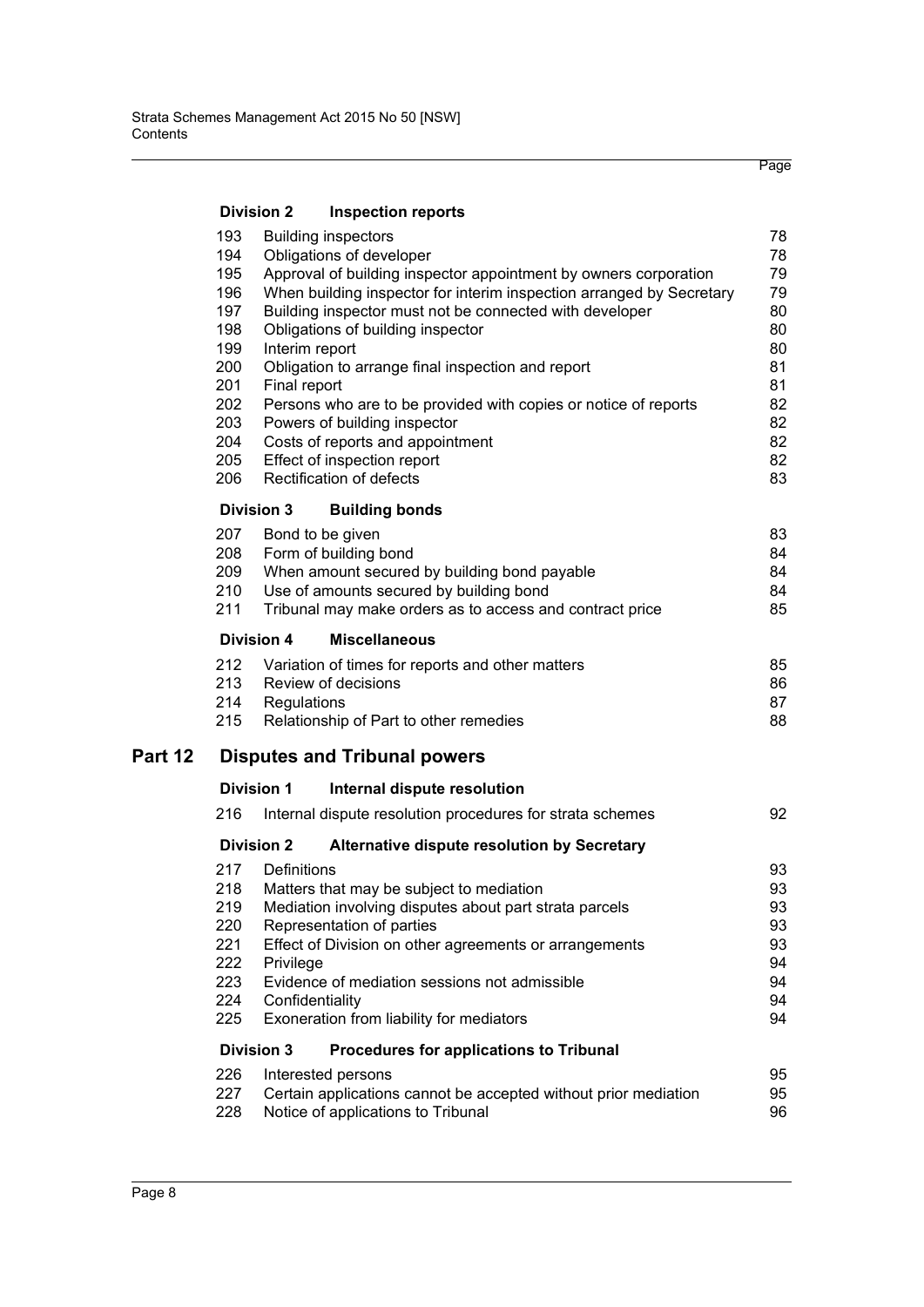|         |                                                                    | <b>Division 4</b>    | Orders that may be made by Tribunal                                                                                                                                                                                                                                                                                                                                                                                                                                                                         |                                                                    |
|---------|--------------------------------------------------------------------|----------------------|-------------------------------------------------------------------------------------------------------------------------------------------------------------------------------------------------------------------------------------------------------------------------------------------------------------------------------------------------------------------------------------------------------------------------------------------------------------------------------------------------------------|--------------------------------------------------------------------|
|         | 229<br>230<br>231<br>232<br>233<br>234<br>235<br>236<br>237<br>238 |                      | General order-making power of Tribunal<br>Agreements and arrangements arising from mediation sessions<br>Interim orders<br>Orders to settle disputes or rectify complaints<br>Order for settlement of dispute between strata schemes<br>Order enforcing positive covenant<br>Orders enforcing restrictions on uses of utility lots<br>Order for reallocation of unit entitlements<br>Orders for appointment of strata managing agent<br>Orders relating to strata committee and officers                    | 96<br>96<br>96<br>97<br>98<br>98<br>99<br>99<br>100<br>102         |
|         |                                                                    | <b>Division 5</b>    | <b>General provisions relating to Tribunal powers</b><br>and orders                                                                                                                                                                                                                                                                                                                                                                                                                                         |                                                                    |
|         | 239<br>240<br>241<br>242<br>243<br>244<br>245<br>246<br>247<br>248 |                      | Orders relating to title to land<br>Tribunal may make order of another kind<br>Tribunal may prohibit or direct taking of specific actions<br>Dismissal of application on certain grounds<br>Copies of orders<br>Tribunal to be provided with strata report and inspections<br>Effect of certain orders imposing obligations on owners corporation<br>Recording in Register of effect of certain orders<br>Changes to Register after orders allocating unit entitlements<br>Recovery of unpaid civil penalty | 102<br>102<br>102<br>102<br>102<br>103<br>103<br>103<br>104<br>104 |
| Part 13 |                                                                    |                      | <b>Offences and proceedings</b>                                                                                                                                                                                                                                                                                                                                                                                                                                                                             |                                                                    |
|         |                                                                    | <b>Division 1</b>    | <b>Offences and enforcement</b>                                                                                                                                                                                                                                                                                                                                                                                                                                                                             |                                                                    |
|         | 249<br>250<br>251<br>252                                           |                      | <b>Investigations by Secretary</b><br>Penalty notices<br>Nature of proceedings for offences<br>Proof of reasonable excuse                                                                                                                                                                                                                                                                                                                                                                                   | 105<br>105<br>106<br>106                                           |
|         |                                                                    | <b>Division 2</b>    | <b>Other proceedings</b>                                                                                                                                                                                                                                                                                                                                                                                                                                                                                    |                                                                    |
|         | 253<br>254<br>255                                                  |                      | Other rights and remedies not affected by this Act<br>Owners corporation may represent owners in certain proceedings<br>Structural defects-proceedings as agent                                                                                                                                                                                                                                                                                                                                             | 106<br>106<br>107                                                  |
| Part 14 |                                                                    | <b>Miscellaneous</b> |                                                                                                                                                                                                                                                                                                                                                                                                                                                                                                             |                                                                    |
|         | 256<br>257<br>258                                                  | or subleases         | <b>Functions of Secretary</b><br>Delegation by Secretary<br>Tenancy notice to be given to owners corporation of leases                                                                                                                                                                                                                                                                                                                                                                                      | 108<br>108<br>108                                                  |
|         | 259                                                                |                      | Notice to be given to owners corporation of mortgagee taking<br>possession of lot                                                                                                                                                                                                                                                                                                                                                                                                                           | 109                                                                |
|         | 260<br>261<br>262<br>263<br>264                                    |                      | Personal liability<br>Address for service<br>Service of documents on an owners corporation<br>Service of documents by owners corporation and others<br>Service of documents                                                                                                                                                                                                                                                                                                                                 | 109<br>109<br>109<br>109<br>110                                    |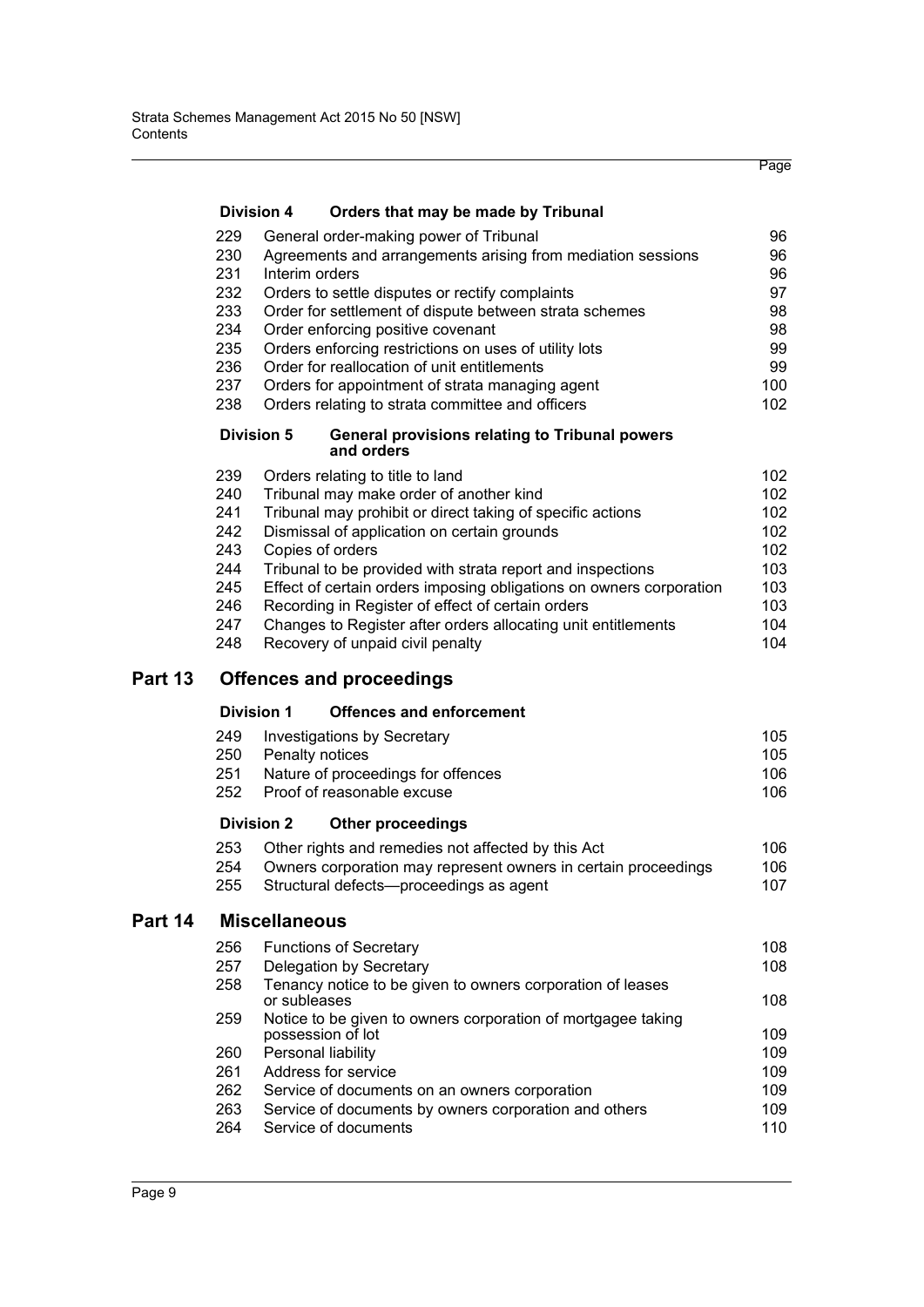| 115<br>126.<br>131 |
|--------------------|
| 114                |
| 114                |
| 114                |
| 113                |
| 113                |
| 112                |
| 112                |
| 112                |
| 112                |
| 111                |
| 111                |
| 111                |
|                    |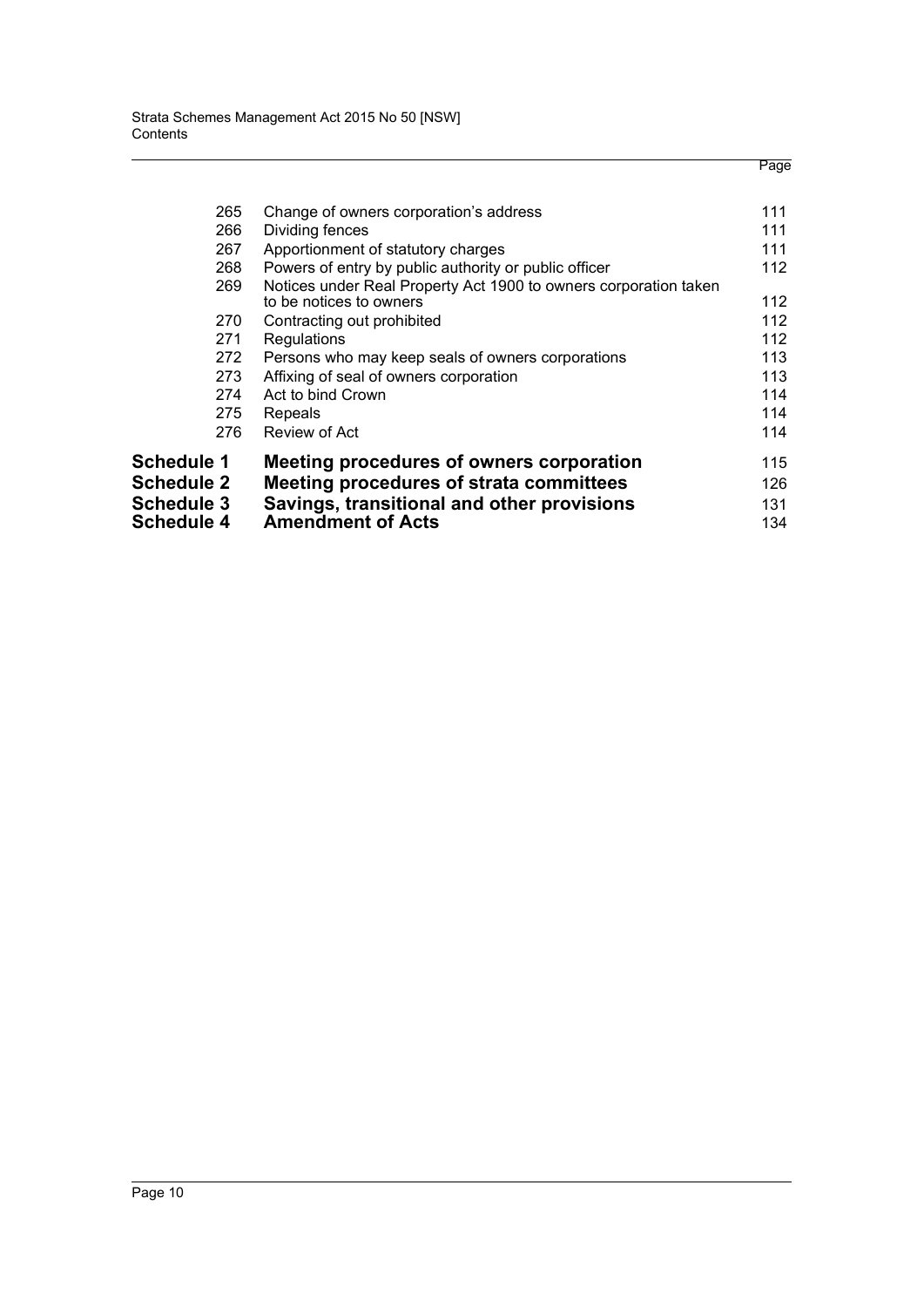

New South Wales

# **Strata Schemes Management Act 2015 No 50**

Act No 50, 2015

An Act with respect to the management of strata schemes and disputes related to strata schemes and other matters; and to repeal the *Strata Schemes Management Act 1996*. [Assented to 5 November 2015]

See also the *Strata Schemes Development Act 2015*.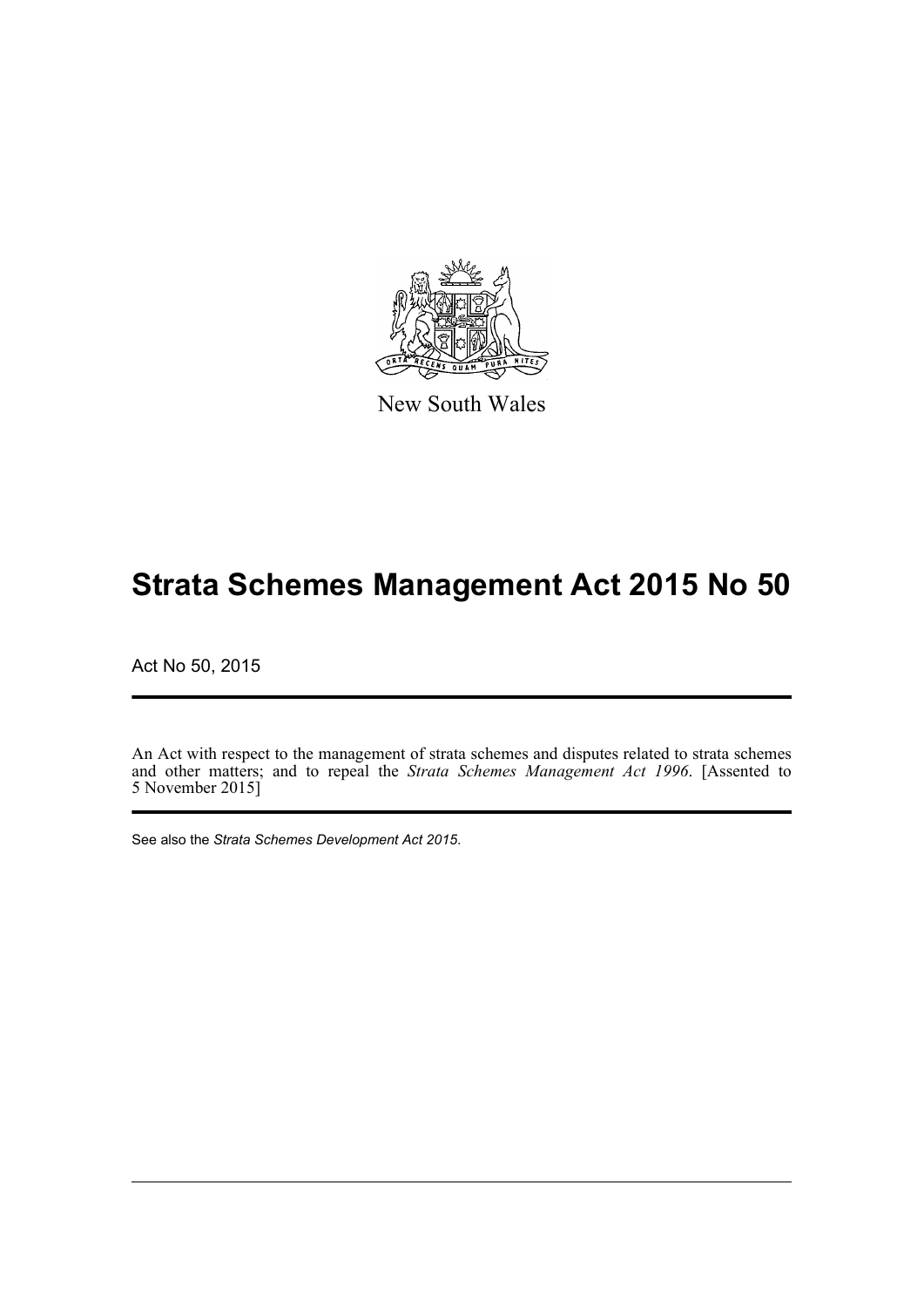**The Legislature of New South Wales enacts:**

# <span id="page-11-1"></span><span id="page-11-0"></span>**Part 1 Preliminary**

# **1 Name of Act**

This Act is the *Strata Schemes Management Act 2015*.

# <span id="page-11-2"></span>**2 Commencement**

This Act commences on a day or days to be appointed by proclamation.

# <span id="page-11-3"></span>**3 Objects of Act**

The objects of this Act are as follows:

- (a) to provide for the management of strata schemes,
- (b) to provide for the resolution of disputes arising from strata schemes.

# <span id="page-11-4"></span>**4 Definitions**

(1) In this Act:

*accounting records* means the accounting records required to be kept by an owners corporation under section 96.

*administrative fund* of an owners corporation means the fund established by the owners corporation under section 73.

*aggregate unit entitlement* of lots in a strata scheme means the sum of the unit entitlements of the lots.

*approved insurer* means:

- (a) a general insurer within the meaning of the *Insurance Act 1973* of the Commonwealth, or
- (b) any other person prescribed by the regulations for the purposes of this definition.

*building*, in relation to a strata scheme or a proposed strata scheme, means a building containing a lot or proposed lot, or part of a lot or proposed lot, in the scheme or proposed scheme.

*building management committee* means a building management committee established for a building under a strata management statement for a strata scheme.

*building manager*—see section 66.

*building manager agreement*–see section 67.

*by-laws* means the by-laws in force for a strata scheme.

*capital works fund* of an owners corporation means the fund established by the owners corporation under section 74.

*change* a by-law—see section 133.

*common property*, in relation to a strata scheme or a proposed strata scheme, has the same meaning as it has in the *Strata Schemes Development Act 2015*.

*common property rights by-law*—see section 142.

*community scheme* has the same meaning as it has in the *Community Land Development Act 1989*.

*company nominee* of a corporation means an individual for the time being authorised under section 154 (1) by the corporation.

*connected person*—see section 7.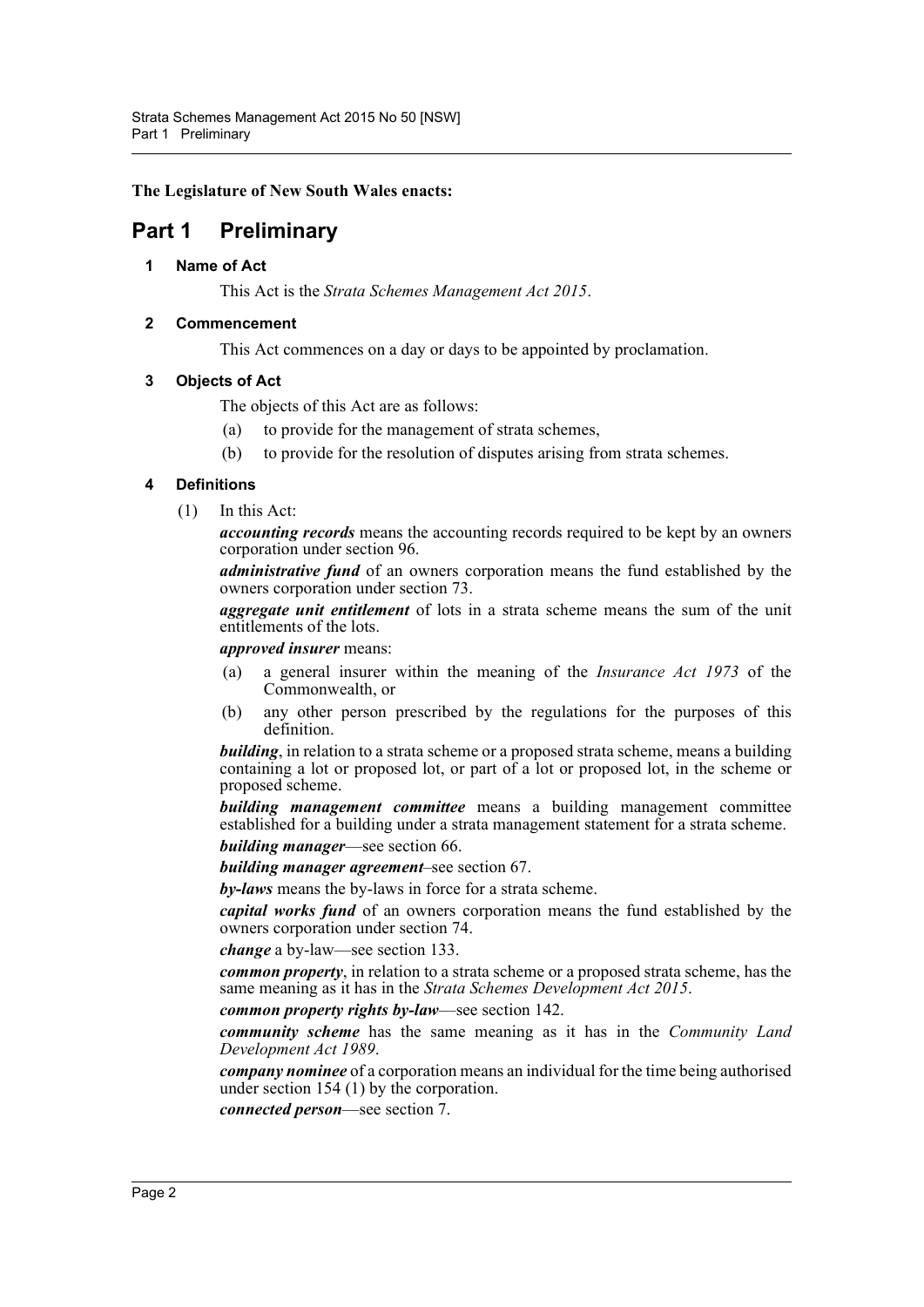*covenant chargee* of a lot or development lot in a leasehold strata scheme means a covenant chargee of a leasehold estate of the lot.

*damage policy*—see section 160 (1).

*defective building work*—see section 190.

*developer* of the strata scheme constituted on registration of a strata plan proposed under a development scheme means the person who, for the time being, is:

- (a) the original owner of the strata scheme, or
- (b) a person, other than the original owner, who is the owner of a development lot within the strata plan.

*development lot* means a lot in a strata plan or strata plan of subdivision that is identified by a strata development contract as a lot that is to be the subject of a strata plan of subdivision under the development scheme for the contract.

*development scheme* means the scheme of development provided for, and represented by, a strata development contract.

*financial statements* means the financial statements prepared by an owners corporation in accordance with Division 3 of Part 5.

*floor* includes a stairway or ramp.

*freehold strata scheme* has the same meaning as it has in the *Strata Schemes Development Act 2015*.

*function* includes a power, authority or duty, and *exercise* a function includes perform a duty.

*initial maintenance schedule* means the schedule prepared by the original owner under section 115.

*initial period* of an owners corporation of a strata scheme means the period:

- (a) commencing on the day the owners corporation is constituted, and
- (b) ending on the day there are owners of lots in the strata scheme (other than the original owner) the sum of whose unit entitlements is at least one-third of the aggregate unit entitlement.

*interested person*—see section 226.

*large strata scheme*—see section 6.

*leasehold strata scheme* has the same meaning as it has in the *Strata Schemes Development Act 2015*.

*lessor* of a leasehold strata scheme has the same meaning as it has in the *Strata Schemes Development Act 2015*.

*local council*, in relation to land, means:

- (a) the council of the area under the *Local Government Act 1993* in which the land is situated, or
- (b) a person declared by the regulations to be the local council for that land for the purposes of this Act or any specified provision of this Act.

*lot*, in relation to a strata scheme, has the same meaning as it has in the *Strata Schemes Development Act 2015*.

*minor renovations*—see section 110.

*mortgage*, in relation to a lot in a strata scheme, has the same meaning as it has in the *Strata Schemes Development Act 2015*.

*mortgagee*, in relation to a lot or development lot in a leasehold strata scheme, has the same meaning as it has in the *Strata Schemes Development Act 2015*.

*occupier* of a lot means a person in lawful occupation of the lot.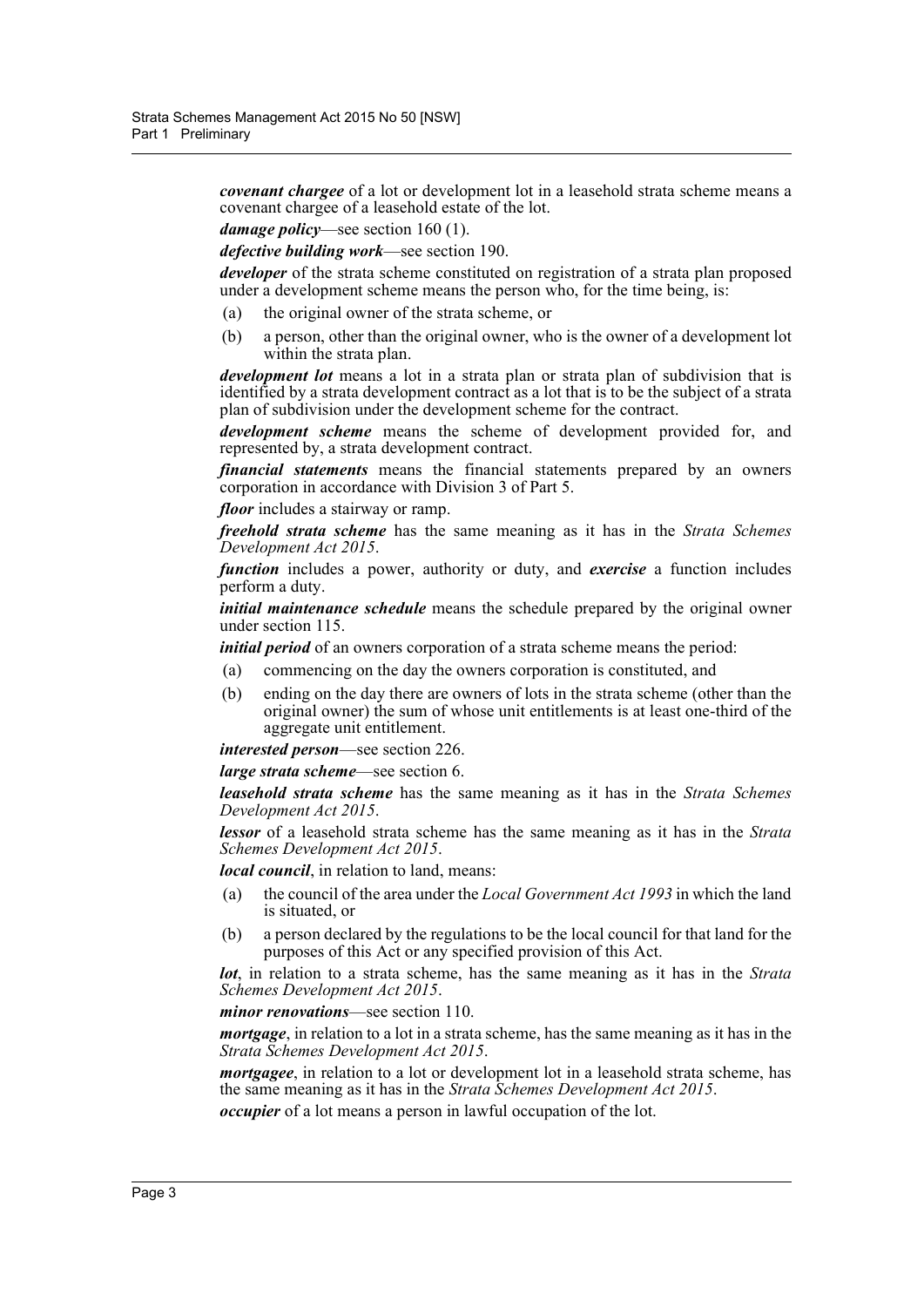*officer* of an owners corporation means the chairperson, secretary or treasurer of the owners corporation.

*on-site residential property manager* has the same meaning as it has in the *Property, Stock and Business Agents Act 2002*.

#### *original owner*:

- (a) of a freehold strata scheme means the person who held the fee simple in the parcel the subject of that scheme when the strata plan for the scheme was registered, or
- (b) of a leasehold strata scheme means the person who, immediately after registration of the strata plan for the scheme, is entitled to a leasehold estate in all the lots in the scheme or is entitled to a leasehold estate in 2 or more lots in the scheme with total unit entitlements exceeding more than two-thirds of the aggregate unit entitlement of the lots in the scheme.

*owner* of a lot in a strata scheme means:

- (a) except as provided by paragraph (b) or (c), each person for the time being recorded in the Register as entitled to an estate in fee simple in the lot (in the case of a freehold strata scheme) or as entitled to a leasehold estate in the lot (in the case of a leasehold strata scheme), or
- (b) except as provided by paragraph (c), each person whose name is entered on the strata roll in accordance with section 178 as being entitled to an estate in fee simple in the lot (in the case of a freehold strata scheme) or as entitled to a leasehold estate in the lot (in the case of a leasehold strata scheme), or
- (c) each person who is taken by section 43 (1) of the *Strata Schemes Development Act 2015* to be the owner of the lot.

*owners corporation* means an owners corporation constituted under section 8 for a strata scheme.

*parcel* means:

- (a) in relation to a strata scheme, the land from time to time comprising the lots and common property in the scheme, and
- (b) in relation to a plan lodged for registration as a strata plan, the land comprised in that plan.

*part strata parcel* has the same meaning as it has in the *Strata Schemes Development Act 2015*.

*person present* at a meeting includes a person who is not personally present but is able to vote at the meeting by another means specified under clause 28 of Schedule 1 or clause 10 of Schedule 2.

# *planning approval* means:

- (a) a development consent within the meaning of the *Environmental Planning and Assessment Act 1979*, or
- (b) an approval under Part 3A or Part 5.1 of that Act.

*positive covenant* means a positive covenant imposed on land under section 88D or 88E of the *Conveyancing Act 1919*.

*precinct scheme* has the same meaning as it has in the *Community Land Development Act 1989*.

*public authority* means a public or local authority that is constituted by or under an Act.

*registered* means registered in the office of the Registrar-General. *registrar* means a registrar of the Tribunal.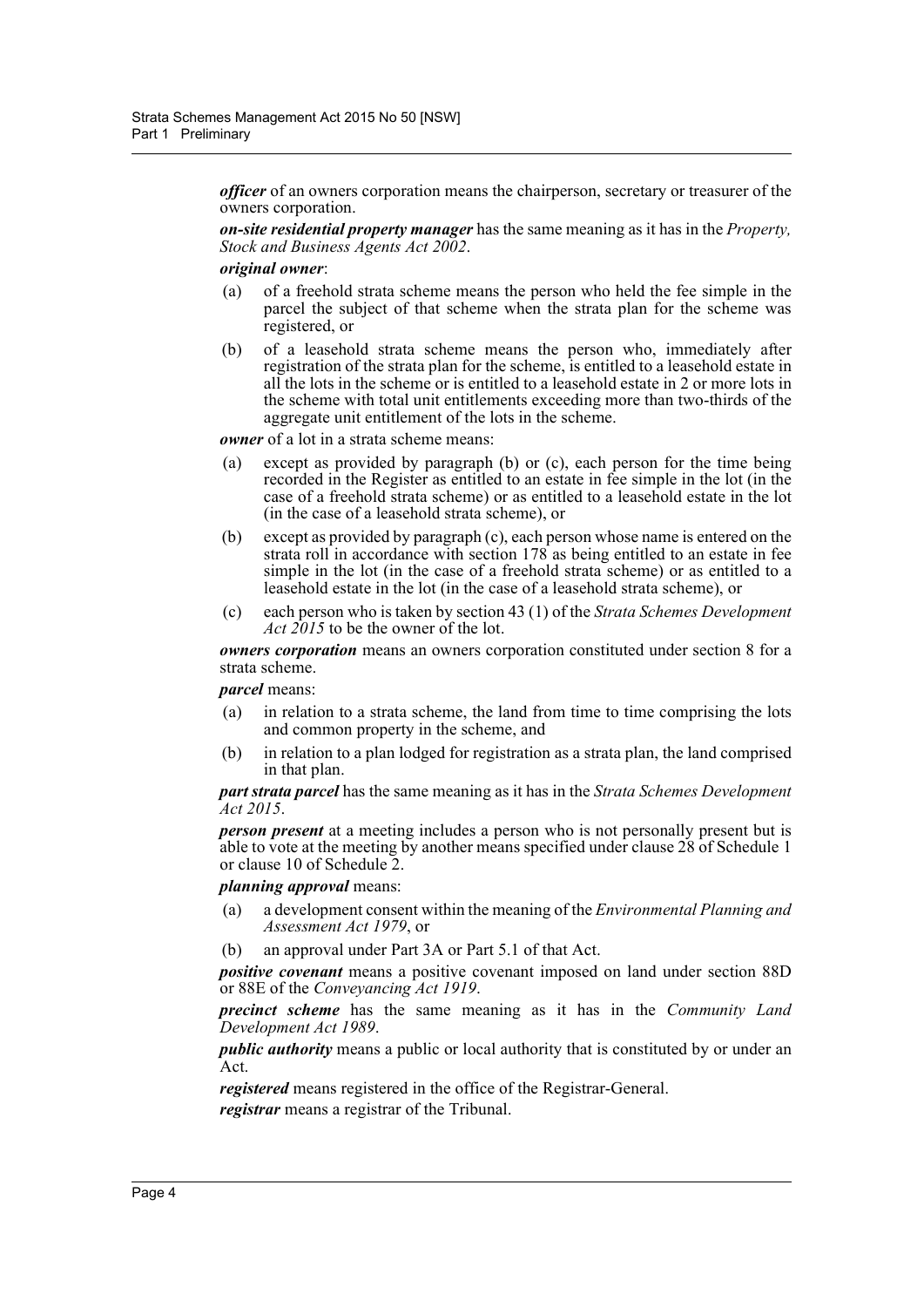*retirement village* has the same meaning as it has in the *Retirement Villages Act 1999*.

*schedule of unit entitlement*, in relation to a strata scheme, has the same meaning as it has in the *Strata Schemes Development Act 2015*.

*Secretary* means the Secretary of the Department of Finance, Services and Innovation.

*special resolution*—see section 5.

*strata committee* of an owners corporation means the strata committee of that owners corporation established under this Act.

*strata development contract* has the same meaning as it has in the *Strata Schemes Development Act 2015*.

*strata information certificate*—see section 184 (1).

*strata interest notice*—see section 22 (1).

*strata management statement* has the same meaning as it has in the *Strata Schemes Development Act 2015*.

*strata managing agent* means a person appointed as the strata managing agent for a strata scheme.

*strata plan* has the same meaning as it has in the *Strata Schemes Development Act 2015*.

*strata roll* for a strata scheme or a former strata scheme means the strata roll for that scheme established under Division 1 of Part 10.

*strata scheme* means a freehold strata scheme or a leasehold strata scheme.

*tenancy notice* means a notice given to an owners corporation under section 258.

*tenant* of a lot means a lessee, sublessee or assignee of a lot, but does not include an owner of the lot.

*the Register* has the same meaning as it has in the *Real Property Act 1900*.

*Tribunal* means the Civil and Administrative Tribunal.

*unanimous resolution*—see section 5.

*unfinancial owner* means an owner of a lot in a strata scheme who has not paid all contributions levied on the owner that are due and payable, and any other amounts recoverable from the owner, in relation to the lot.

*unit entitlement* of a lot in a strata scheme means the unit entitlement of the lot shown on the schedule of unit entitlement for the strata scheme.

*utility lot* means a lot designed to be used primarily for storage or accommodation of boats, motor vehicles or goods and not for human occupation as a residence, office, shop or the like.

*wall* includes a door, window or other structure dividing a lot:

- (a) from common property or from another lot, or
- (b) if the lot is a lot in a part strata parcel—from any part of a building that is not within the parcel.
- (2) A reference in this Act to the *registration of a strata plan or a strata plan of subdivision* is a reference to the registration of a plan as any such plan under the *Strata Schemes Development Act 2015*.
- (3) This Act applies to a leasehold strata scheme in the same way as it applies to a freehold strata scheme unless otherwise specified.
- (4) Notes included in this Act do not form part of this Act.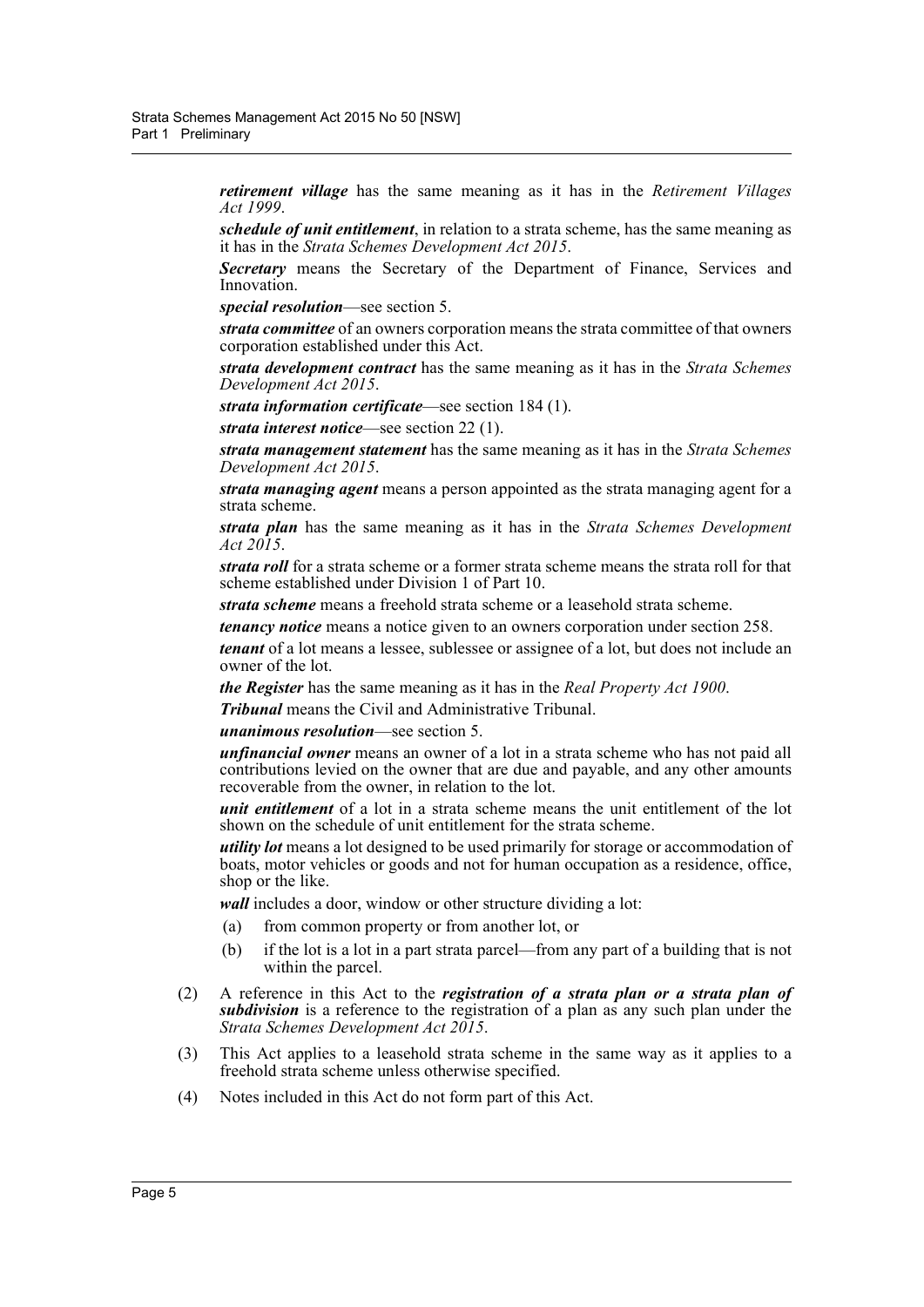# <span id="page-15-0"></span>**5 Resolutions of owners corporations**

- (1) In this Act, a resolution of an owners corporation is a *special resolution* if:
	- (a) it is passed at a properly convened general meeting, and
	- (b) not more than 25% of the value of votes cast are against the resolution.
- (2) For the purposes of determining a special resolution, the value of a vote in respect of a lot is equal to the unit entitlement of the lot. However, if the total unit entitlement of lots of the original owner is not less than half of the aggregate unit entitlement, the value of the vote in respect of those lots is taken to be reduced by two-thirds (ignoring any fraction).
- (3) In this Act, a resolution of an owners corporation is a *unanimous resolution* if it is passed at a properly convened general meeting and no vote is cast against the resolution.

**Note.** A motion or election that is not required to be approved by a special resolution or unanimous resolution is passed by a simple majority of votes (see clause 14 of Schedule 1).

#### <span id="page-15-1"></span>**6 Meaning of "large strata scheme"**

- (1) In this Act, *large strata scheme* means a strata scheme comprising more than 100 lots or another number of lots prescribed by the regulations for the purposes of this section.
- (2) When calculating the number of lots in a strata scheme for the purposes of this section, utility lots and lots used for the purposes of parking are not to be included in the calculation.
- (3) The regulations may contain provisions of a savings or transitional nature consequent on a change in the kinds of schemes that are large strata schemes.

# <span id="page-15-2"></span>**7 Connected persons**

- (1) For the purposes of this Act, a person (the *principal person*) is *connected* with another person if the other person:
	- (a) is a relative (within the meaning of the *Local Government Act 1993*) of the principal person or, if the principal person is a corporation, is a relative of the holder of an executive position in the corporation, or
	- (b) is employed or engaged by the principal person or is a business partner of the principal person, or
	- (c) if the principal person is a corporation, holds an executive position in the corporation, or
	- (d) is the employer of the principal person, or
	- (e) is employed or engaged by, or holds an executive position in, a corporation that also employs or engages the principal person or in which the principal person holds an executive position, or
	- (f) has any other connection or association with the principal person of a kind prescribed by the regulations.
- (2) However, the principal person is not connected with a member of an owners corporation, or the strata committee of an owners corporation, merely because of any dealing, contact or arrangement the member has with the principal person in the capacity of a member of the owners corporation or strata committee.
- (3) In this section, *executive position* in a corporation means the position of director, manager or secretary of the corporation, or any other executive position of the corporation, however those positions are designated.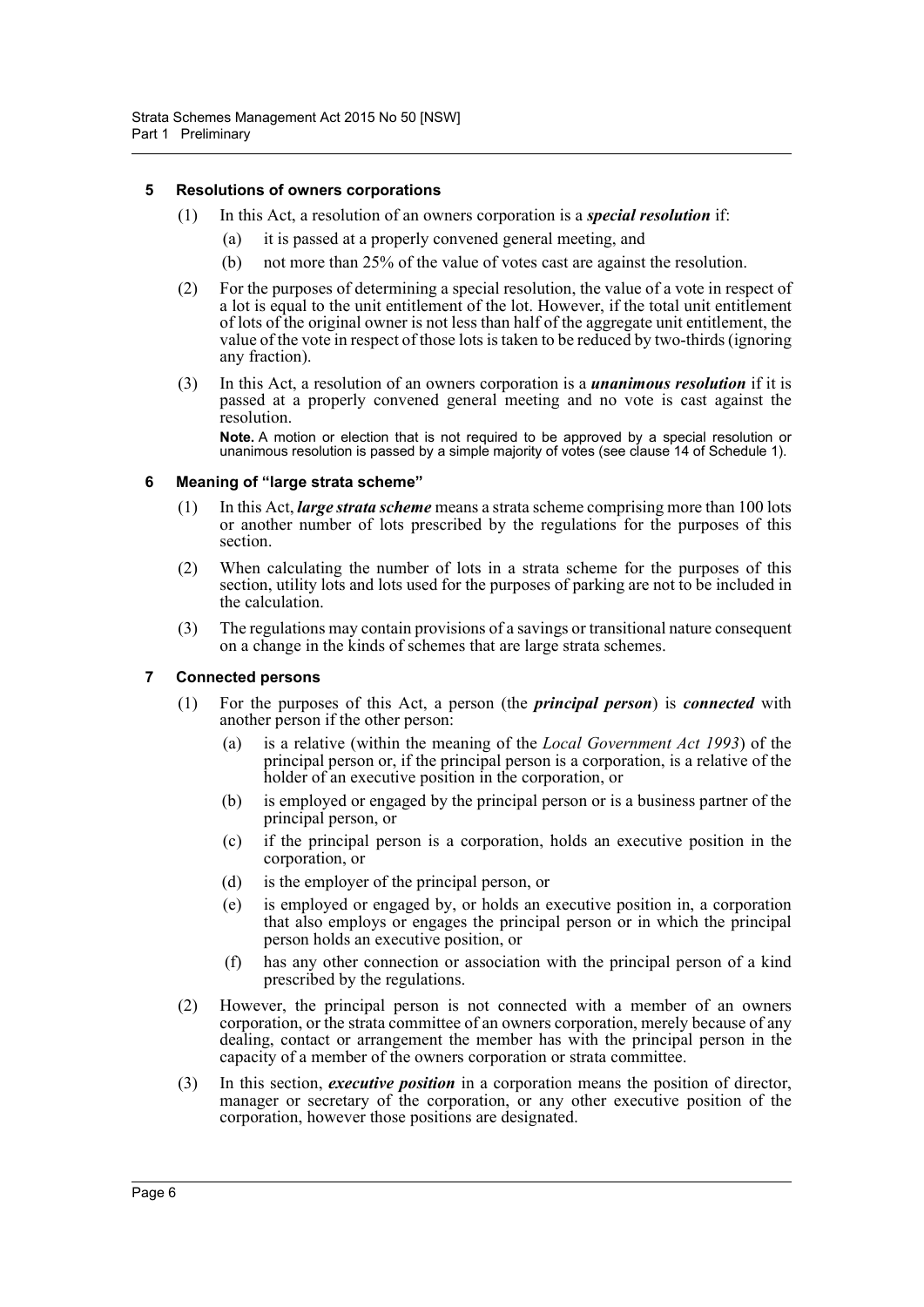# <span id="page-16-0"></span>**Part 2 Managing body for strata schemes—owners corporation**

# <span id="page-16-2"></span><span id="page-16-1"></span>**Division 1 Constitution of owners corporation**

# **8 Constitution of owners corporation**

- (1) The owners of the lots from time to time in a strata scheme constitute a body corporate under the name "The Owners—Strata Plan No X" (X being the registered number of the strata plan to which that strata scheme relates).
- (2) An owners corporation is declared to be an excluded matter for the purposes of section 5F of the *Corporations Act 2001* of the Commonwealth in relation to the whole of the Corporations legislation.

**Note.** This subsection ensures that neither the *Corporations Act 2001* of the Commonwealth nor Part 3 of the *Australian Securities and Investments Commission Act 2001* of the Commonwealth will apply in relation to an owners corporation. Section 5F of the *Corporations Act 2001* of the Commonwealth provides that if a State law declares a matter to be an excluded matter in relation to those Acts, then the provisions of those Acts will not apply in relation to that matter in the State concerned.

# <span id="page-16-4"></span><span id="page-16-3"></span>**Division 2 Management of strata schemes**

# **9 Owners corporation responsible for management of strata scheme**

- (1) The owners corporation for a strata scheme has the principal responsibility for the management of the scheme.
- (2) The owners corporation has, for the benefit of the owners of lots in the strata scheme:
	- (a) the management and control of the use of the common property of the strata scheme, and
	- (b) the administration of the strata scheme.
- (3) The owners corporation has responsibility for the following:
	- (a) managing the finances of the strata scheme (see Part 5),
	- (b) keeping accounts and records for the strata scheme (see Parts 5 and 10),
	- (c) maintaining and repairing the common property of the strata scheme (see Part 6),
	- (d) taking out insurance for the strata scheme (see Part 9).

# <span id="page-16-5"></span>**10 Functions of owners corporation generally**

- (1) An owners corporation has such other functions as may be conferred or imposed on it by or under this or any other Act.
- (2) An owners corporation must not delegate any of its functions to a person unless the delegation is specifically authorised by this Act.

# <span id="page-16-6"></span>**11 Other management bodies and persons who assist the owners corporation**

The owners corporation for a strata scheme may be assisted in the carrying out of its management functions under this Act by any one or more of the following:

- (a) the strata committee of the owners corporation established in accordance with this Act,
- (b) a strata managing agent for the scheme appointed in accordance with Part 4,
- (c) a building manager for the scheme appointed in accordance with Part 4.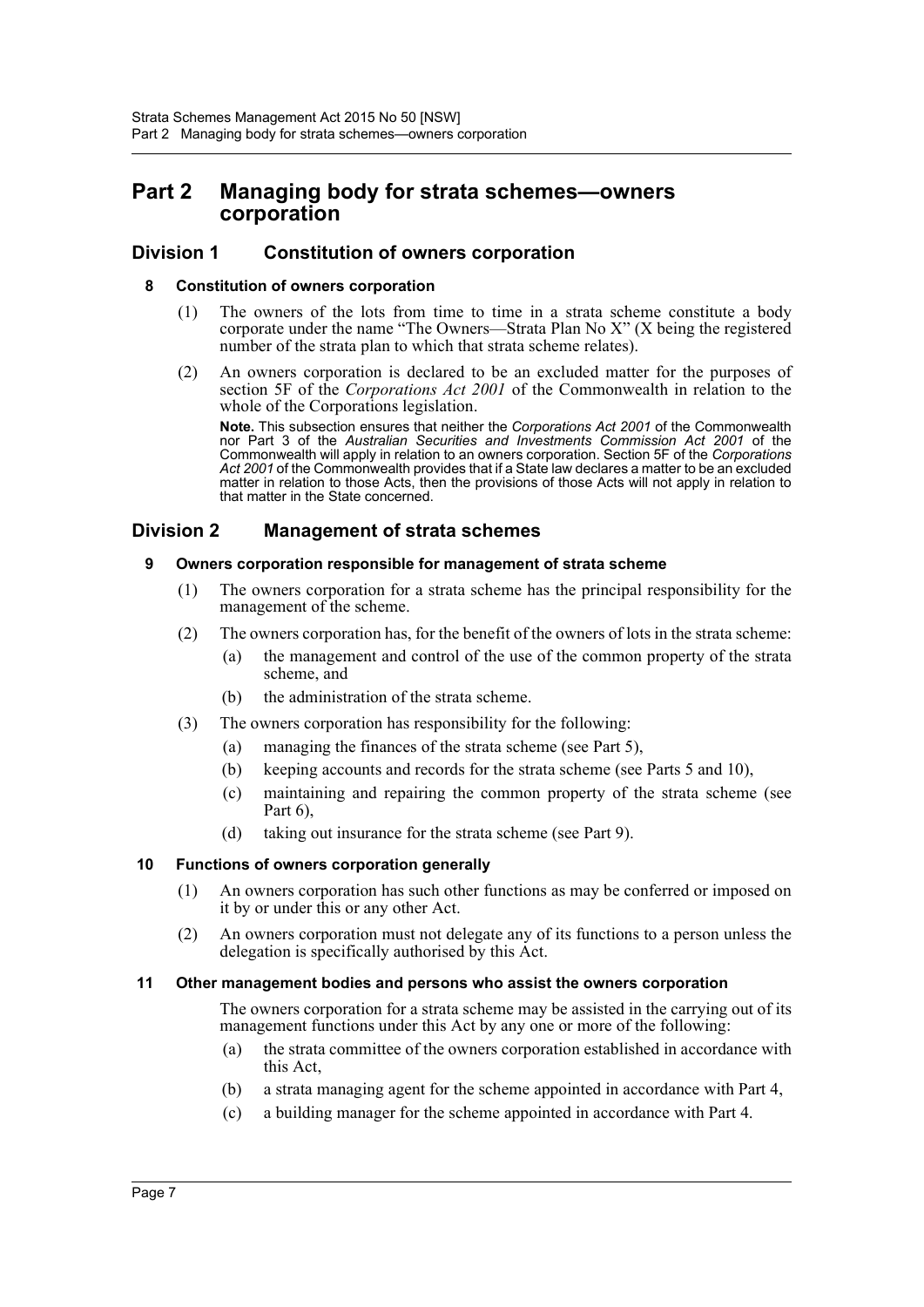# <span id="page-17-0"></span>**12 Owners corporation may employ persons to assist in exercise of functions**

- (1) The owners corporation for a strata scheme may employ such persons as it thinks fit to assist it in the exercise of any of its functions.
- (2) The owners corporation must ensure that any person employed to assist it in the exercise of a function has the qualifications (if any) required by this Act or any other law for the exercise of that function.

#### <span id="page-17-1"></span>**13 Functions that may only be delegated to member of strata committee or strata managing agent**

- (1) The following functions of an owners corporation, strata committee or officer of an owners corporation may be delegated to or conferred only on a member of the strata committee or a strata managing agent:
	- (a) the preparation of estimates for the purposes of section 79,
	- (b) the levying of contributions,
	- (c) the receiving of, acknowledging of, banking of or accounting for money paid to the owners corporation,
	- (d) having custody of any money paid to the owners corporation or making payments from any such money,
	- (e) the taking out of insurance required or permitted by this Act,
	- (f) the conduct of meetings of the owners corporation and handling of correspondence,
	- (g) the maintenance of records required to be kept under this Act,
	- (h) such other functions as may be prescribed by the regulations.
- (2) This section is subject to sections 56 and 101. **Note.** Section 101 enables some of these functions to be exercised by certain other specified persons.

# <span id="page-17-2"></span>**Division 3 Meetings of owners corporation**

# <span id="page-17-3"></span>**14 First AGM must be held within 2 months after initial period**

(1) The original owner or, in the case of a leasehold strata scheme for which there is no original owner, the lessor of the leasehold strata scheme must convene and hold a meeting of the owners corporation, in accordance with this Act and the regulations, not later than 2 months after the end of the initial period.

Maximum penalty: 10 penalty units.

- (2) An original owner or lessor who fails to comply with this section remains liable to the penalty for that contravention even if the Tribunal makes an order under this Division or a meeting is convened and held in accordance with the order or otherwise.
- (3) An original owner or lessor required to convene the first annual general meeting of an owners corporation must give at least 14 days notice of the first annual general meeting to:
	- (a) each other owner and each first mortgagee and covenant chargee shown on the strata roll, and
	- (b) each tenant of a lot in the strata scheme whose name has been notified under a tenancy notice as a tenant of the lot to the owners corporation in accordance with this Act.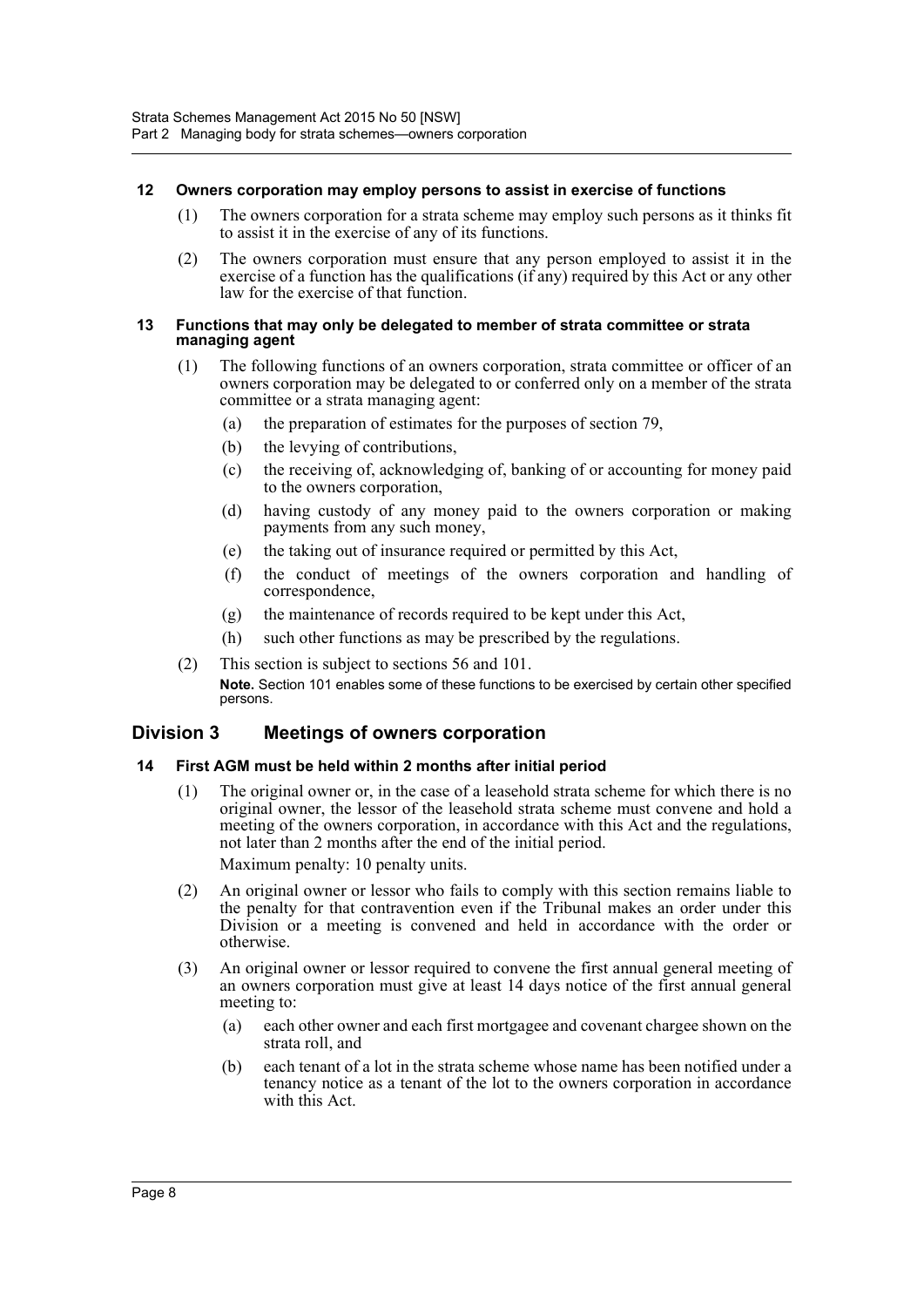# <span id="page-18-0"></span>**15 Agenda for first AGM**

The agenda for the first annual general meeting of an owners corporation must include the following items and may include other items:

- (a) to decide whether the amount of a contribution required to be made to the administrative fund or capital works fund should be confirmed or varied,
- (b) to discuss the preparation of the 10-year capital works fund plan,
- (c) to determine the number of members of the strata committee and to elect the strata committee,
- (d) to decide whether insurance taken out by the owners corporation should be confirmed, varied or extended,
- (e) to decide whether insurance referred to in section 165 (2) should be taken out by the owners corporation,
- (f) to decide if any matter or class of matter is to be determined by the owners corporation in general meeting,
- (g) to decide whether the by-laws for the strata scheme should be altered or added to,
- (h) to decide whether a strata managing agent should be appointed by the owners corporation and, if appointed, what functions of the owners corporation should be delegated to the strata managing agent,
- (i) if there is a strata managing agent, a form of motion to consider the report by the agent as to whether, and what, commissions have been paid to the agent or are likely to be payable to the agent for the following 12 months,
- (j) to decide whether a building manager should be appointed and, if appointed, what functions the building manager should exercise,
- (k) to receive the documents required to be provided under section 16,
- (l) to consider the accounting records and last financial statements prepared,
- (m) to consider the initial maintenance schedule,
- (n) to consider building defects and rectification,
- (o) to appoint an auditor or to decide whether an auditor should be appointed,
- (p) any item prescribed by the regulations for the purposes of this section.

# <span id="page-18-1"></span>**16 Documents and records to be provided to owners corporation at first AGM**

- (1) An original owner or lessor of a strata scheme required to convene a meeting under this Division must, not later than 48 hours before its first annual general meeting, deliver to the owners corporation the following:
	- (a) all plans, specifications, occupation certificates or other certificates (other than certificates of title for lots), diagrams, depreciation schedules and other documents (including policies of insurance) relating to the parcel or any building on the parcel,
	- (b) without limiting paragraph (a), all planning approvals, complying development certificates and related endorsed plans, approvals, "as built" drawings, compliance certificates (within the meaning of the *Environmental Planning and Assessment Act 1979*), fire safety certificates and warranties relating to the parcel or any building, plant or equipment on the parcel,
	- (c) the certificate of title for the common property, the strata roll and any notices or other records relating to the strata scheme,
	- (d) the initial maintenance schedule,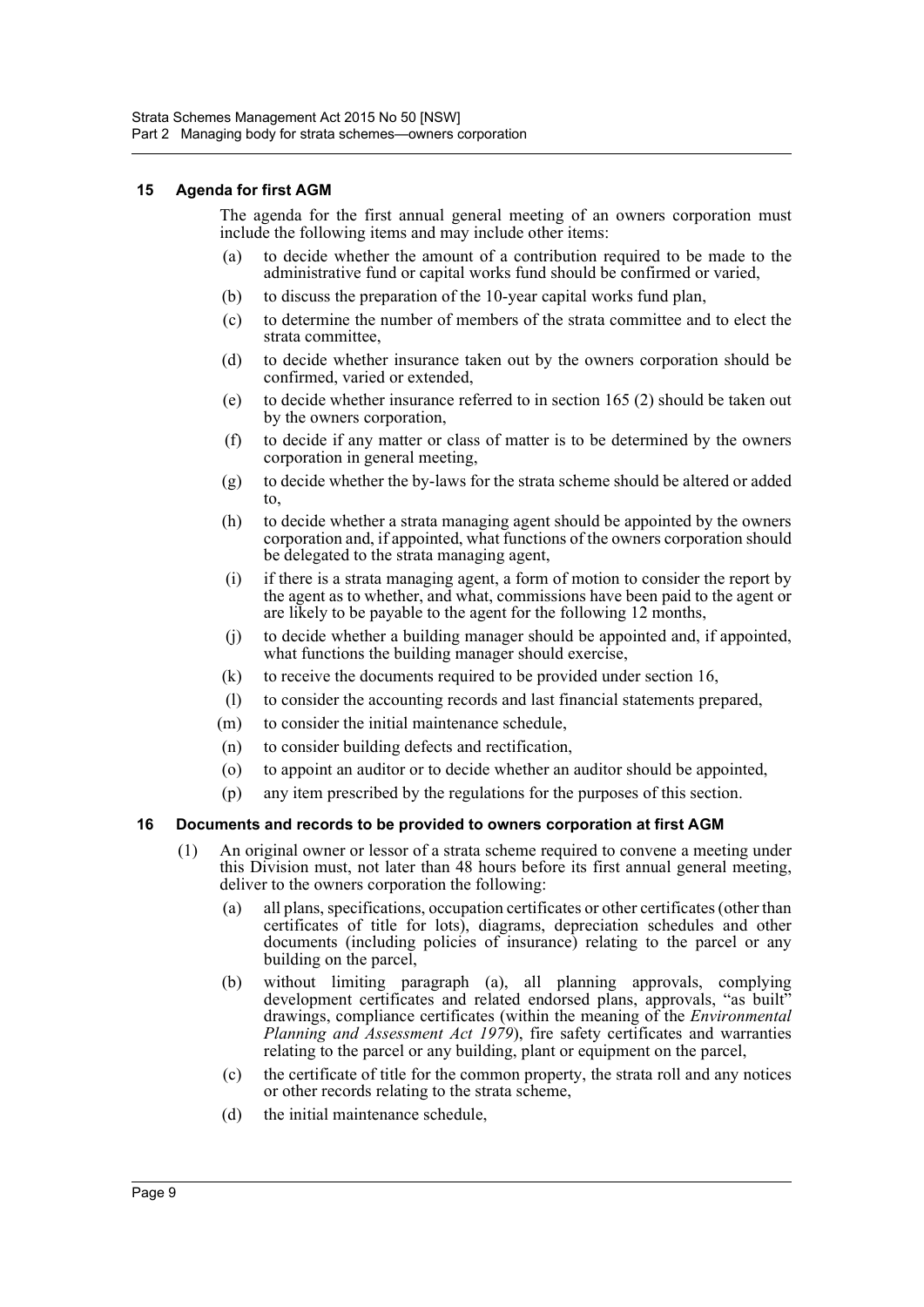- (e) any interim report or final report of a building inspector prepared under Part 11 and relating to any building on the parcel,
- (f) any other document or item relating to the parcel or any building, plant or equipment on the parcel that is prescribed by the regulations for the purposes of this section.

Maximum penalty: 100 penalty units.

- (2) An original owner or lessor is only required under this section to deliver to the owners corporation a thing if that thing is in the possession or control of the original owner or lessor or may be obtained by the original owner or lessor by taking reasonable steps to do so.
- (3) This section does not require an original owner or lessor to deliver to the owners corporation any documents that exclusively evidence rights or obligations of the original owner or lessor and that are not capable of being used for the benefit of the owners corporation or any of the other owners.

# <span id="page-19-0"></span>**17 Tribunal may order initial documents to be provided**

The Tribunal may, on application by an owners corporation, order an original owner or lessor required to convene a meeting under this Division to provide to the owners corporation a thing that was required to be but was not delivered to the owners corporation in accordance with this Division.

#### <span id="page-19-1"></span>**18 AGM must be held**

An owners corporation must hold an annual general meeting once in each financial year of the corporation.

#### <span id="page-19-2"></span>**19 Other general meetings**

- (1) The secretary or a strata committee of an owners corporation may convene a general meeting (that is not an annual general meeting) of the owners corporation at any time.
- (2) The secretary of the owners corporation, or another officer if the secretary is absent, must convene a general meeting (that is not an annual general meeting) of the owners corporation as soon as practicable, and not later than 14 days after, receiving a qualified request.
- (3) A meeting may be convened on a qualified request even if the first annual general meeting has not been held.
- (4) A request is a *qualified request* for the purposes of this section if it is made by one or more owners of a lot or lots in the strata scheme having a total unit entitlement of at least one-quarter of the aggregate unit entitlements.

# <span id="page-19-3"></span>**20 Tribunal may appoint person to hold first AGM and other meetings**

- (1) The Tribunal may, on application by an owners corporation or an owner or mortgagee of a lot in a strata scheme, order a person to convene and hold a meeting of the owners corporation within the time specified in the order if a meeting has not been convened and held in accordance with this Act.
- (2) The person who is to convene and hold the meeting is to be a person nominated by the applicant, or appointed by the Tribunal, who has consented to the nomination or appointment.

# <span id="page-19-4"></span>**21 Unanimous or special resolutions to be amended or revoked in same way**

(1) A unanimous resolution or special resolution of an owners corporation about a matter that is required by or under this Act or the by-laws of a strata scheme to be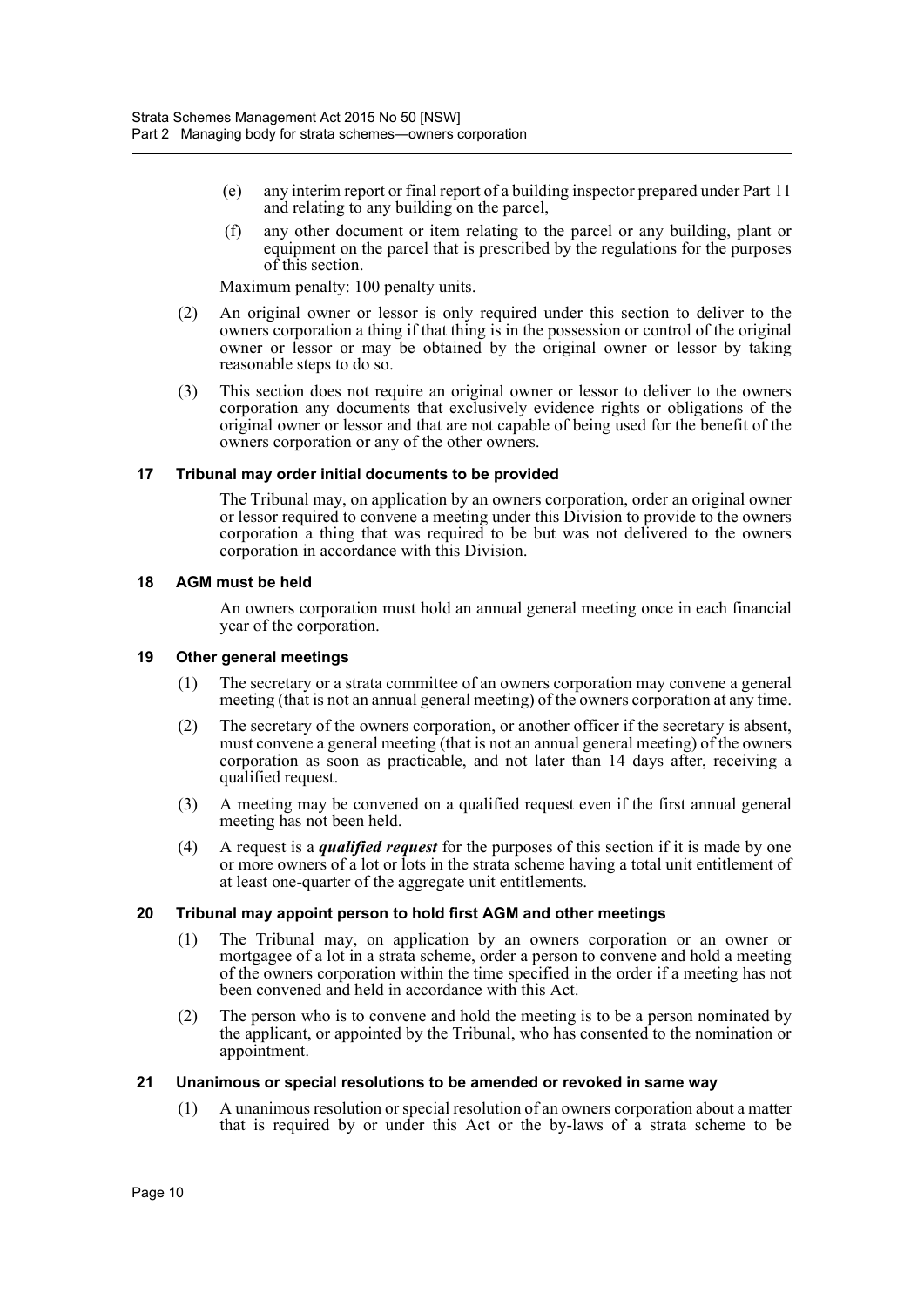determined by a resolution of that kind cannot be amended or revoked other than by a subsequent resolution of the same kind.

(2) However, a unanimous resolution of an owners corporation dealing with common property may be amended by a special resolution.

#### <span id="page-20-0"></span>**22 Notice to be given to owners corporation of right to cast vote at meeting**

#### (1) **Person with right to vote at meetings must notify owners corporation**

A person who has an interest in a lot that, subject to this Act, gives the person a right to cast a vote either personally or by nominee at meetings of an owners corporation must give the owners corporation written notice of that interest (a *strata interest notice*).

#### (2) **Contents of strata interest notice**

The strata interest notice must specify the following information and, if the interest is a mortgage, include confirmation by the mortgagor or be verified by statutory declaration of the mortgagee:

- (a) the person's full name and an address for service of notices,
- (b) the lot concerned and the exact nature of the person's interest in it,
- (c) the date on which the person acquired the interest,
- (d) if the voting entitlement conferred by the interest is one that, according to this Act, is to be exercised by a nominee, the nominee's full name and address for service of notices.

**Note.** An address for service of notices may be an Australian postal address or an electronic address, including an email address (see section 261).

#### (3) **Other matters to be specified in notice**

The strata interest notice must specify the manner in which the interest arose and be verified by statutory declaration if any of the following applies to the interest:

- (a) the interest is that of the executor or administrator of the estate of a deceased person,
- (b) the interest is that of the liquidator or receiver in bankruptcy of any person,
- (c) the interest has arisen by operation of law or the order of any court,
- (d) the interest has arisen in any manner otherwise than by transfer of the interest from some other person or the discharge of a mortgage.

# (4) **Owners corporation may require notice to be given**

The secretary of the owners corporation, if of the opinion that a person obliged to give notice under this section has not done so, may by a written notice given to the person require the person:

- (a) to state, within 14 days, whether or not the person is a person required to give notice under this section, and
- (b) if the person is such a person, to give that notice.

#### (5) **Person prevented from casting vote if certain requirements not met**

A person is not entitled to cast a vote at a meeting of the owners corporation if the person has not complied with a notice given to the person under subsection (4) or, in the case of a vote to be tendered through a nominee, if the nominee's full name and address for service of notices have not been notified under this section.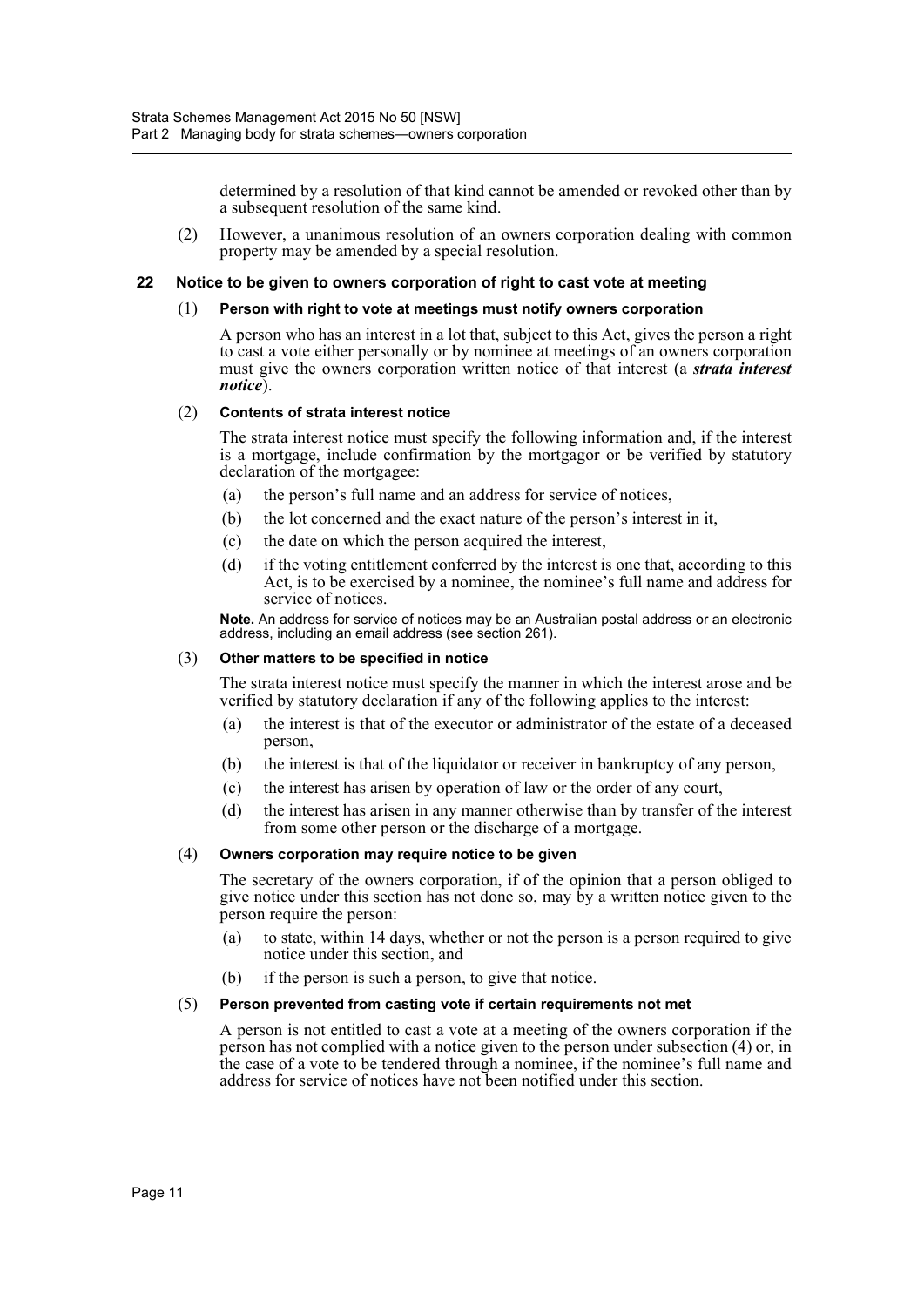#### (6) **Changes in certain information to be notified**

A person who has given notice under this section may by further notice advise any change of nominee or of the person's or any nominee's address for service.

#### <span id="page-21-0"></span>**23 Meeting procedures and voting**

Other procedures for general meetings of the owners corporation and voting at those meetings are set out in Schedule 1.

#### <span id="page-21-1"></span>**24 Order invalidating resolution of owners corporation**

- (1) The Tribunal may, on application by an owner or first mortgagee of a lot in a strata scheme, make an order invalidating any resolution of, or election held by, the persons present at a meeting of the owners corporation if the Tribunal considers that the provisions of this Act or the regulations have not been complied with in relation to the meeting.
- (2) The Tribunal may, on application by an owner or first mortgagee of a lot in a strata scheme, make an order invalidating any resolution of, or election held by, the persons present at a meeting of the owners corporation if the Tribunal considers that the provisions of Part 10 (other than Division 6 or 7) of the *Strata Schemes Development Act 2015* have not been complied with in relation to the meeting.
- (3) The Tribunal may refuse to make an order under this section only if it considers:
	- (a) that the failure to comply with the provisions of this Act or the regulations, or of the *Strata Schemes Development Act 2015*, did not adversely affect any person, and
	- (b) that compliance with the provisions would not have resulted in a failure to pass the resolution or affected the result of the election.
- (4) The Tribunal may not make an order invalidating a resolution under subsection (2) if an application for an order has been made under Division 6 of Part 10 of the *Strata Schemes Development Act 2015* in relation to the same or a related matter.
- (5) The Tribunal may not make an order under this section invalidating a decision by an owners corporation to approve, or not to approve, the appointment of a building inspector under Part 11.

# <span id="page-21-2"></span>**25 Order where voting rights denied or due notice of item of business not given**

- (1) The Tribunal may, on application by a person entitled to vote on a motion for a resolution of an owners corporation at a general meeting, order that a resolution passed at the general meeting be treated as a nullity on and from the date of the order.
- (2) The Tribunal must not make the order unless the Tribunal is satisfied that the resolution would not have been passed but for the fact that the applicant for the order:
	- (a) was improperly denied a vote on the motion for the resolution, or
	- (b) was not given due notice of the item of business in relation to which the resolution was passed.
- (3) An application for an order may not be made unless:
	- (a) an application for mediation of the dispute was made not later than 28 days after the date of the meeting at which the resolution was passed, or
	- (b) if an application for mediation was not made, the application for the order was made not later than 28 days after the date of the meeting at which the resolution was passed.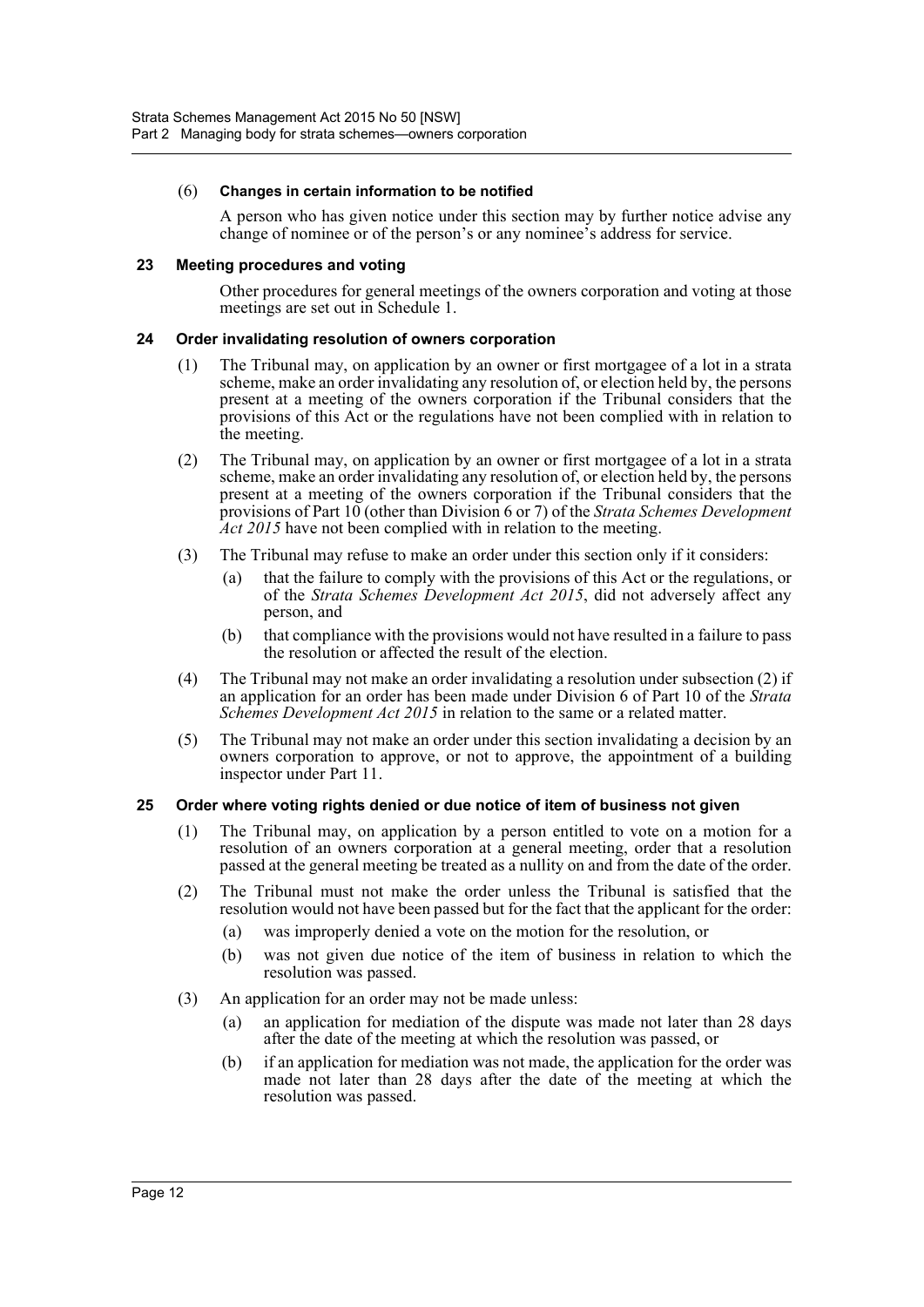- (4) If a resolution that is to be treated as a nullity by an order changes the by-laws and the order has been recorded in the Register under this Act, the by-laws have force and effect on and from the date the order is so recorded to the same extent as they would have had if the change had not been made.
- (5) Subsection (4) is subject to the by-laws having been or being changed in accordance with this Act and to any relevant order made by a superior court.
- (6) The Tribunal may not make an order under this section if an application for an order has been made under Division 6 of Part 10 of the *Strata Schemes Development Act 2015* in relation to the same or a related matter.
- (7) The Tribunal may not make an order under this section invalidating a decision by an owners corporation to approve, or not to approve, the appointment of a building inspector under Part 11.

# <span id="page-22-0"></span>**Division 4 Limitation on functions during initial period**

# <span id="page-22-1"></span>**26 Restrictions on powers of owners corporation during initial period**

- (1) An owners corporation for a strata scheme must not, during the initial period, do any of the following things unless the owners corporation is authorised to do so by an order of the Tribunal under this Division:
	- (a) alter any common property or erect any structure on the common property otherwise than in accordance with a strata development contract,
	- (b) incur a debt for an amount that exceeds the amount then available for repayment of the debt from its administrative fund or its capital works fund,
	- (c) appoint a strata managing agent or a building manager or other person to assist it in the management or control of use of the common property, or the maintenance or repair of the common property, for a period extending beyond the holding of the first annual general meeting of the owners corporation,
	- (d) borrow money or give securities.
- (2) An owners corporation may recover from the original owner:
	- (a) as a debt, any amount for which the owners corporation is liable because of a contravention of subsection (1) (b), together with the expenses of the owners corporation incurred in recovering that amount, and
	- (b) as damages for breach of statutory duty, any loss suffered by the owners corporation as a result of any other contravention of this section.
- (3) An owner may recover, as damages for breach of statutory duty, any loss that has been suffered by the owner as a result of a contravention of this section (other than subsection  $(1)$  $(b)$ ).
- (4) It is a defence to an action under this section in debt or for damages if it is proved that the original owner:
	- (a) did not know of the contravention on which the action is based, or
	- (b) was not in a position to influence the conduct of the owners corporation in relation to the contravention, or
	- (c) used due diligence to prevent the contravention.
- (5) A remedy available under this section does not affect any other remedy. **Note.** Section 140 places restrictions on the making, amendment and repeal of by-laws during the initial period.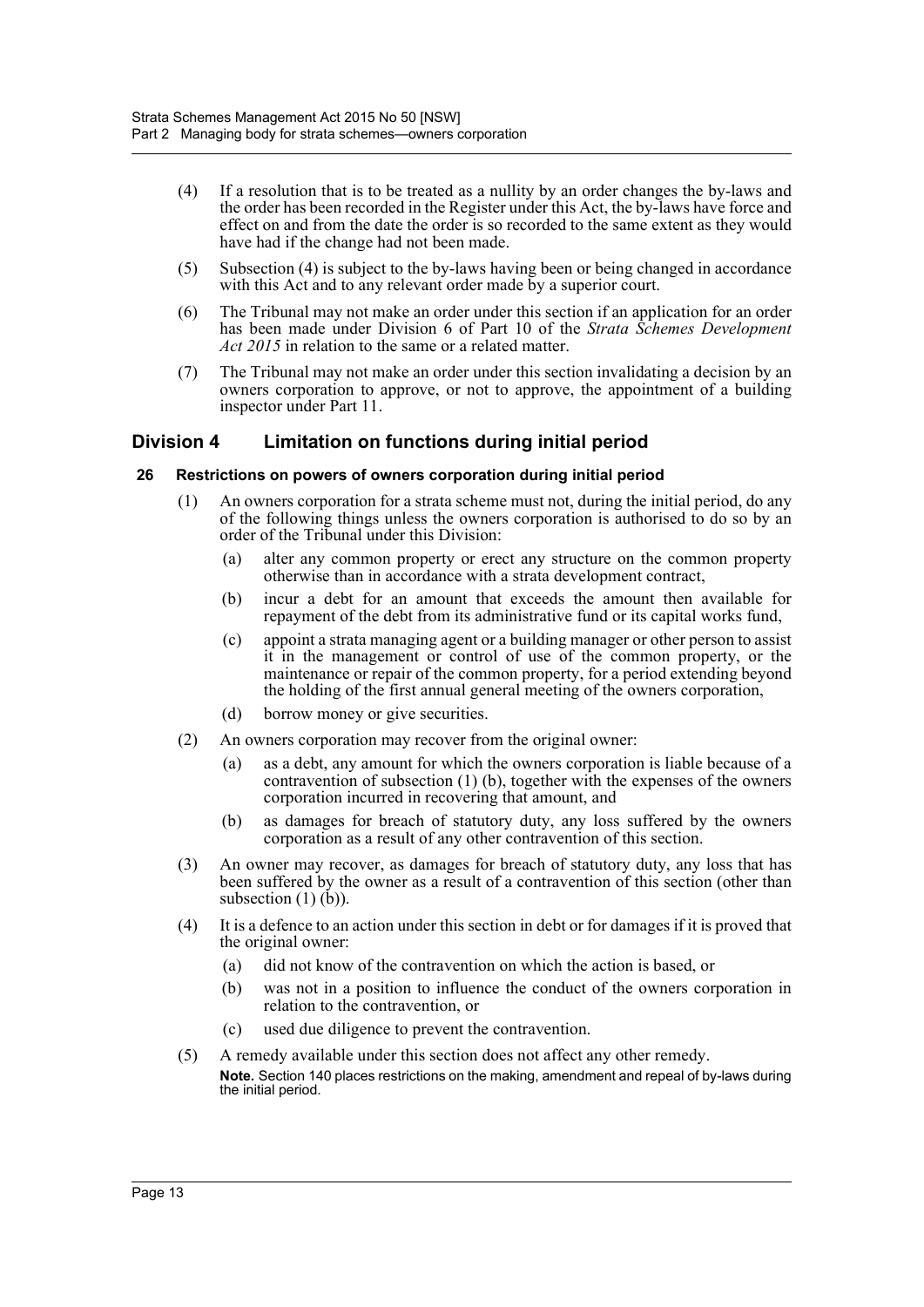# <span id="page-23-0"></span>**27 Order to authorise certain acts during initial period**

- (1) The Tribunal may, on application, make an order:
	- (a) waiving, varying or extinguishing a restriction relating to the initial period of an owners corporation (whether or not imposed by this Act or the *Strata Schemes Development Act 2015*), and
	- (b) authorising any matter to be done in relation to the waiving, varying or extinguishing of that restriction.
- (2) The application may be made by the owners corporation, the original owner or an owner of a lot in the strata scheme or a proposed strata scheme.
- (3) Written notice of an application must be given to:
	- (a) the owners corporation and each owner of a lot in the strata scheme or proposed strata scheme to which the application relates, unless the owners corporation or the owner is the applicant, and
	- (b) each registered mortgagee of a lot in the strata scheme and any mortgagee specified on the strata roll for the lot and any covenant chargee having the benefit of a covenant charge affecting a lot, and
	- (c) any other persons that the Tribunal directs.
- (4) The Tribunal may order that notice of an application be dispensed with if the Tribunal considers it appropriate in the circumstances of the case. Any person to whom notice is given is entitled to appear and be heard on the hearing of the application.
- (5) Notice of an application is not required to be given to a mortgagee specified on the strata roll for a lot if the rights of the person as a mortgagee:
	- (a) are suspended for the time being because of a sub-mortgage, particulars of which are specified on the strata roll, or
	- (b) have been terminated because of an instrument, particulars of which are specified on the strata roll.

# <span id="page-23-1"></span>**Division 5 Effect of termination order on owners corporation**

# <span id="page-23-2"></span>**28 Termination of strata scheme**

- (1) An owners corporation for a strata scheme that is subject to an order under the *Strata Schemes Development Act 2015* for the termination of the strata scheme continues in existence until it is wound up in accordance with the order.
- (2) While it so continues in existence, the owners corporation is constituted of persons who the order specifies are liable to contribute money required for the discharge of the liabilities of the owners corporation and persons who the order specifies are entitled to share in a distribution of assets of the owners corporation.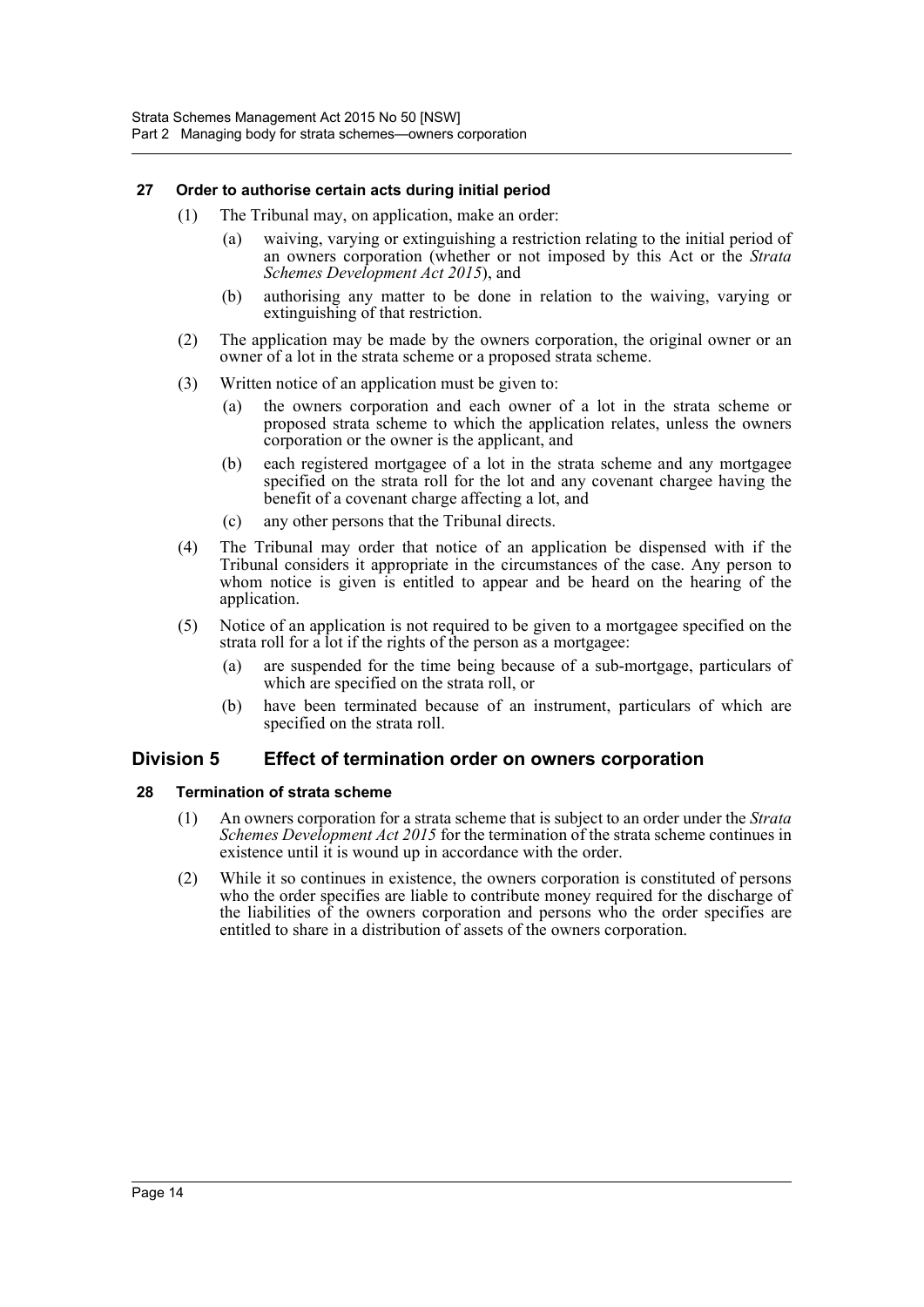# <span id="page-24-0"></span>**Part 3 Strata committee of owners corporation**

# <span id="page-24-1"></span>**Division 1 Constitution of strata committee**

#### <span id="page-24-2"></span>**29 Owners corporation to appoint strata committee**

- (1) An owners corporation must appoint a strata committee of the owners corporation in accordance with this Act.
- (2) The owners corporation may appoint the strata committee before the first annual general meeting of the owners corporation.
- (3) The members of the strata committee must be elected at the first annual general meeting of the owners corporation whether or not members were appointed before that meeting.
- (4) If there is no strata committee of an owners corporation, the strata scheme must be administered by the owners corporation, but nothing in this subsection prevents a strata managing agent appointed under this Act from exercising any functions conferred on the agent.

#### <span id="page-24-3"></span>**30 Members of strata committee**

- (1) The strata committee of an owners corporation is to consist of the number of persons determined by the owners corporation (not being more than 9).
- (2) The strata committee of a large strata scheme must consist of at least 3 members.
- (3) A strata committee for a strata scheme comprising 2 lots is to consist of the following persons:
	- (a) the owner of each lot who is a sole owner or the company nominee of a lot if the sole owner is a corporation,
	- (b) for each lot that is owned by co-owners, the co-owner nominated by the other co-owners or (if the co-owner nominated is a corporation) the company nominee of that co-owner, or if there is no such nomination, the co-owner first named on the strata roll.
- (4) The elected members of a strata committee must be elected at each annual general meeting of the owners corporation.
- (5) Nomination for election as a member of a strata committee (other than a tenant representative) may be made before or at the meeting at which the election is held.
- (6) The regulations may provide for the procedures for nomination of members of the strata committee.

# <span id="page-24-4"></span>**31 Persons who are eligible to be appointed or elected to strata committee**

- (1) The following persons are eligible for appointment or election to the strata committee of an owners corporation:
	- (a) an individual who is a sole owner of a lot in the strata scheme,
	- (b) a company nominee of a corporation that is a sole owner of a lot in the strata scheme,
	- (c) an individual who is a co-owner of a lot or a company nominee of a corporation that is a co-owner of a lot in the strata scheme, if the person is nominated for election by an owner who is not a co-owner of the lot or by a co-owner of the lot who is not a candidate for election as a member,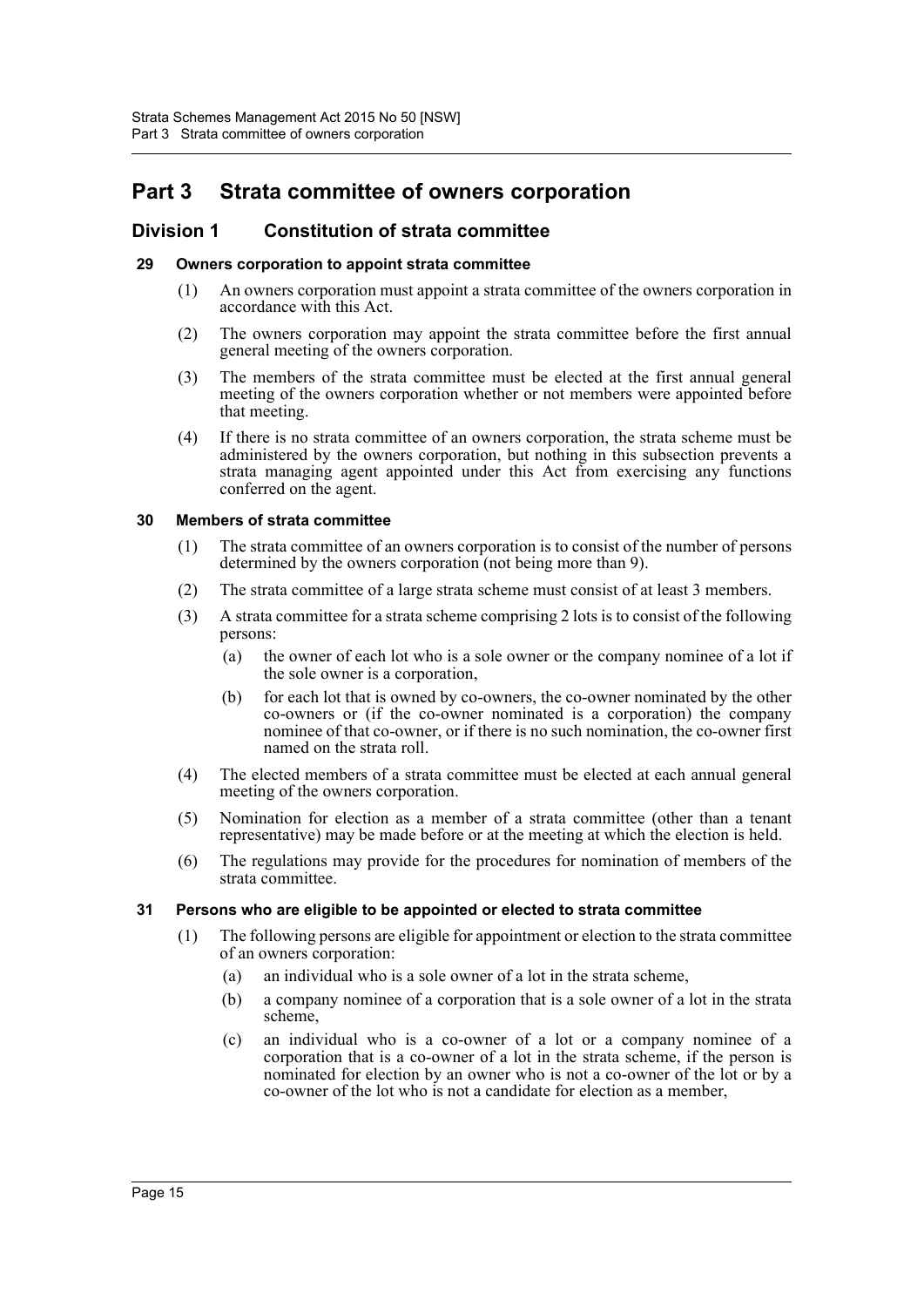- (d) an individual who is not an owner of a lot in the strata scheme, if the person is nominated for election by an owner of a lot who is not a member, or is not seeking election as a member, of the strata committee.
- (2) To avoid doubt, an individual who is a sole owner of a lot may nominate himself or herself, and an owner that is a corporation may nominate the corporation's company nominee, for election as a member of the strata committee.
- (3) A sole owner of a lot in a strata scheme may not nominate more than one person for election as a member of the strata committee, except as provided by subsection (5).
- (4) Only one co-owner (including a company nominee of a co-owner) of the same lot may be a member of a strata committee at the same time, except as provided by subsection  $(5)$ .
- (5) A person who is an owner of more than one lot in the strata scheme may nominate one person for election as a member of the strata committee for each lot for which the person is an owner.

# <span id="page-25-0"></span>**32 Persons who are not eligible to be appointed or elected to strata committee**

- (1) The following persons are not eligible for appointment or election to a strata committee or to act as members of a strata committee unless they are also the owners of lots in the strata scheme:
	- (a) the building manager for the strata scheme,
	- (b) a person who acts as an agent for the leasing of a lot or lots in the strata scheme to tenants,
	- (c) a person who is connected with the original owner of the strata scheme or the building manager for the scheme, unless the person discloses that connection at the meeting at which the election is held and before the election is held or before the person is appointed to act as a member,
	- (d) any other person prescribed by the regulations for the purposes of this section.
- (2) An owner of a lot in a strata scheme who was an unfinancial owner at the date notice was given of the meeting at which the election of a strata committee is to be held and who did not pay the amounts owing by the owner before the meeting is not eligible for appointment or election to the strata committee.
- (3) A person who becomes ineligible for appointment or election to a strata committee after being appointed or elected to the strata committee must disclose that fact to the secretary or chairperson of the owners corporation as soon as possible after becoming aware of that fact.
- (4) A disclosure by a person under this section, other than a disclosure that is made at a meeting of an owners corporation or strata committee, is to be made by written notice given to the secretary or chairperson.

# <span id="page-25-1"></span>**33 Tenant representatives**

- (1) This section applies to a strata scheme if there are tenants (being tenants notified in a tenancy notice given in accordance with this Act) for at least half of the number of lots in the scheme.
- (2) The tenants of lots in a strata scheme (being tenants notified in a tenancy notice given in accordance with this Act) may nominate one tenant representative for the strata committee.
- (3) The tenant representative on a strata committee, in that capacity:
	- (a) is not entitled to vote on decisions of the committee or to put a motion or nominate a person for office, and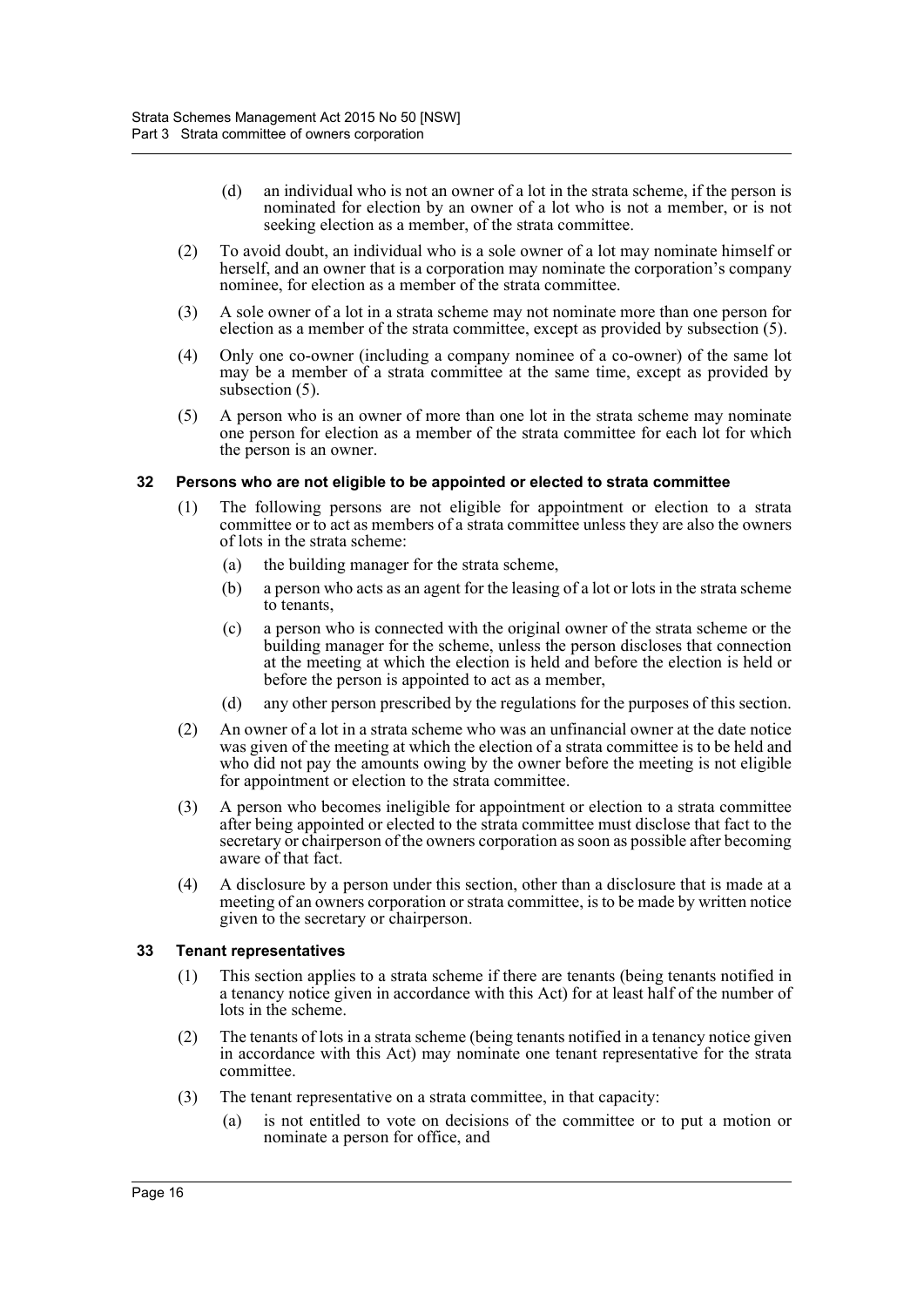- (b) is not entitled to act as an officer of the owners corporation for committee purposes, and
- (c) cannot be counted in determining whether there is a quorum of the committee.
- (4) The strata committee, at any meeting or for the purpose of all meetings, may determine that a tenant representative is not entitled to be present when the following matters are being discussed or determined:
	- (a) financial statements and auditor's reports,
	- (b) levying of contributions,
	- (c) recovery of unpaid contributions,
	- (d) a strata renewal proposal under Part 10 of the *Strata Schemes Development Act 2015* or any related matter,
	- (e) any other financial matter specified by the regulations.
- (5) The regulations may provide for the procedures for nomination of a tenant representative, including the term for which a tenant representative is appointed, the notification of an appointment and the end of an appointment.

#### <span id="page-26-0"></span>**34 Acting members of strata committee**

- (1) A member of a strata committee may, with the consent of the strata committee, appoint an owner or company nominee of a corporation that is an owner who is eligible to be a member to act in his or her place as a member at any meeting of the strata committee.
- (2) The owner or company nominee appointed is, while so acting as a member, taken to be a member.
- (3) An owner or company nominee of a corporation may be appointed whether or not he or she is already a member of the strata committee.
- (4) If a person so appointed is a member of the strata committee, the person may, at any meeting of the strata committee, separately vote in the person's capacity as such a member and on behalf of the member in whose place the person has been appointed to act.

# <span id="page-26-1"></span>**35 Vacation of office of elected member of strata committee**

- (1) An elected member of a strata committee vacates office as a member:
	- (a) if the person was eligible to be a member at the time of election and the person ceases to be so eligible (other than because the person is an unfinancial owner), or
	- (b) if the person was not an owner at the time of election or was a company nominee and the individual who nominated the person for election or the corporation for which the person is a company nominee ceases to be an owner or gives written notice to the owners corporation that the person's office is vacated, or
	- (c) on the receipt by the owners corporation from the person of notice in writing of the person's resignation as a member, or
	- (d) at the end of the next meeting at which a new strata committee is elected by the owners corporation, or
	- (e) if the owners corporation, in accordance with a special resolution, determines that the person's office as a member is vacated, or
	- (f) if the person dies.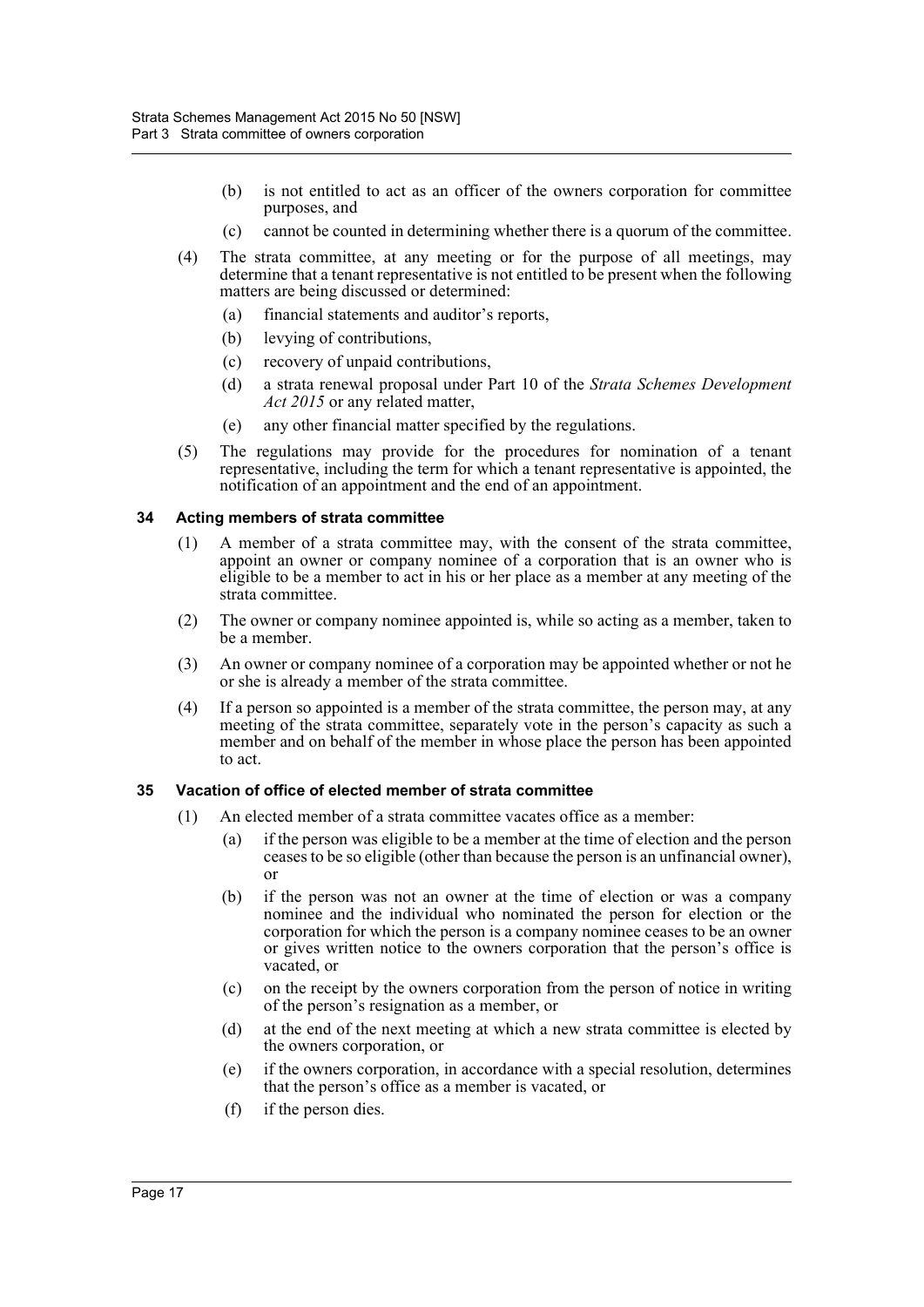(2) A strata committee may appoint a person eligible for election as a member to fill a vacancy in the office of a member of the strata committee, other than a vacancy arising under subsection (1) (d) or a vacancy in the office of an officer of the owners corporation. Any person so appointed holds office, subject to this section, for the balance of his or her predecessor's term of office.

**Note.** Section 45 (2) provides for the filling of vacancies in the office of members who are officers of the owners corporation.

(3) A special resolution that determines that the office of a member is vacated may relate to more than one member of a strata committee or to all members of a strata committee.

# <span id="page-27-0"></span>**Division 2 Functions of strata committee**

# <span id="page-27-1"></span>**36 Functions of strata committee**

- (1) A strata committee has the functions conferred on it by or under this or any other Act.
- (2) A decision of a strata committee is taken to be the decision of the owners corporation. However, in the event of a disagreement between the owners corporation and the strata committee, the decision of the owners corporation prevails.
- (3) The following decisions cannot be made by the strata committee:
	- (a) a decision that is required by or under any Act to be made by the owners corporation by unanimous resolution or special resolution or in general meeting,
	- (b) a decision on any matter or type of matter that the owners corporation has determined in general meeting is to be decided only by the owners corporation in general meeting.
- (4) An owners corporation may in general meeting continue to exercise all or any of the functions conferred on it by this Act or the by-laws even though a strata committee holds office.

# <span id="page-27-2"></span>**37 Duty of members of strata committee**

It is the duty of each member of a strata committee of an owners corporation to carry out his or her functions for the benefit, so far as practicable, of the owners corporation and with due care and diligence.

**Note.** Section 260 provides protection from personal liability for members of strata committees who act in good faith.

# <span id="page-27-3"></span>**38 Acts and proceedings of strata committee valid despite vacancies or defects**

- (1) This section applies if, when any act or proceeding of a strata committee was done, taken or commenced there was:
	- (a) a vacancy in the office of an officer of the owners corporation or any other member of the strata committee, or
	- (b) any defect in the appointment, or any disqualification, of any such officer or member.
- (2) Any act or proceeding of a strata committee done in good faith is as valid as if the vacancy, defect or disqualification did not exist and the strata committee were fully and properly constituted.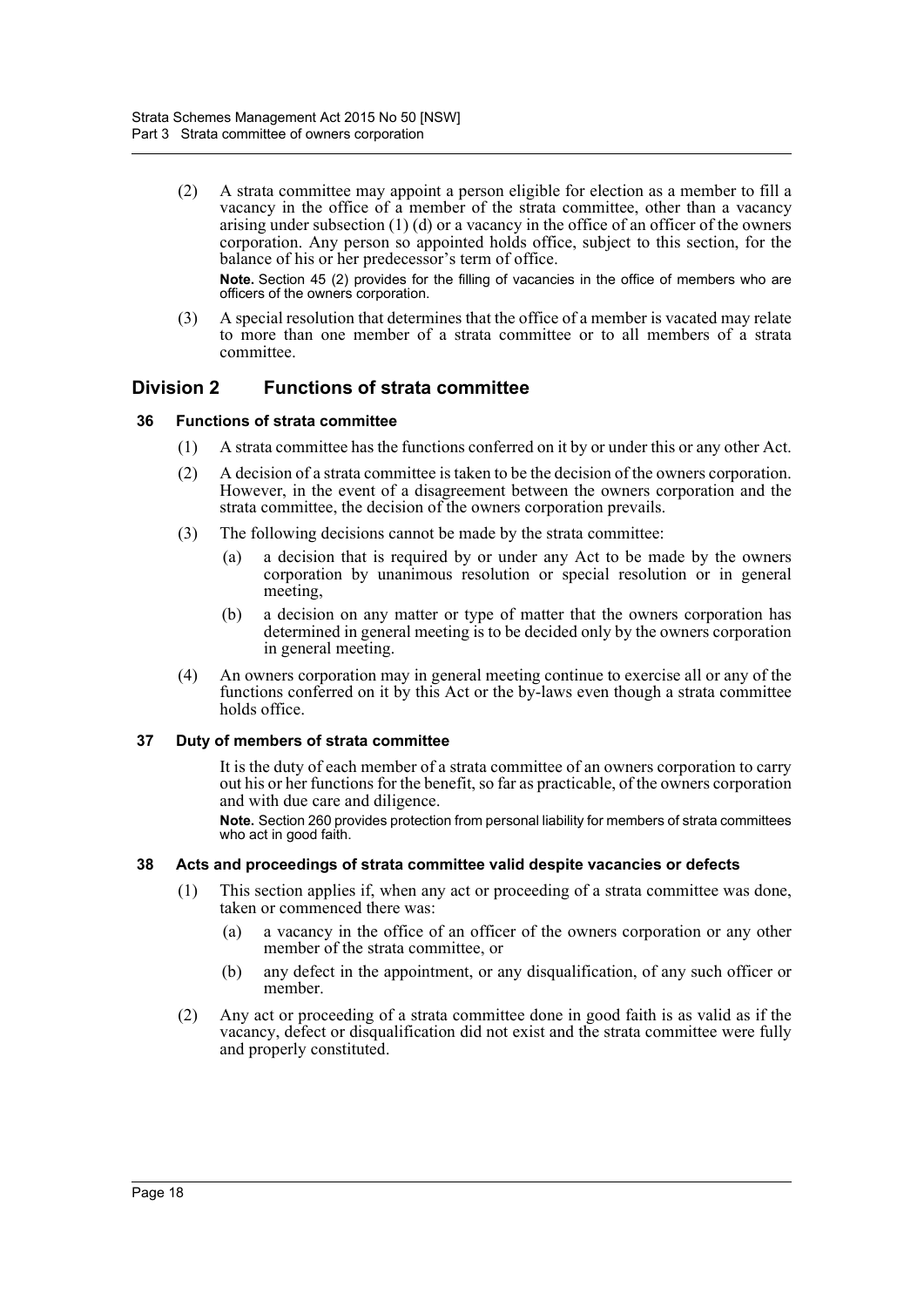# <span id="page-28-0"></span>**Division 3 Meetings of strata committee**

# <span id="page-28-1"></span>**39 Convening meetings**

- (1) The secretary of the owners corporation may convene a meeting of the strata committee at any time.
- (2) The secretary of the owners corporation, or any other member of the strata committee, must convene a meeting of the committee if requested to do so by at least one-third of the members of the committee.
- (3) The meeting must be held:
	- (a) in the case of a large strata scheme, not later than 28 days after the request is made, or
	- (b) in the case of any other strata scheme, not later than 14 days after the request is made.

# <span id="page-28-2"></span>**40 Meeting procedures and voting**

Other procedures for meetings of a strata committee and voting at those meetings are set out in Schedule 2.

# <span id="page-28-3"></span>**Division 4 Office holders**

# <span id="page-28-4"></span>**41 Strata committee to appoint officers**

- (1) The members of a strata committee must, at the first meeting of the strata committee after they assume office as members, appoint a chairperson, secretary and treasurer of the strata committee in accordance with this Act.
- (2) The chairperson, secretary and treasurer of the strata committee are also, respectively, the chairperson, secretary and treasurer of the owners corporation.
- (3) A person may be appointed to one or more of the offices of chairperson, secretary and treasurer.
- (4) Nomination for election as an officer of the owners corporation may be made before or at the meeting at which the election is held.
- (5) The regulations may provide for the procedures for nomination of officers of the strata committee.

# <span id="page-28-5"></span>**42 Functions of chairperson of owners corporation**

The functions of the chairperson of an owners corporation include the following:

- (a) to preside at meetings of the owners corporation and the strata committee of the owners corporation,
- (b) to make determinations as to quorums and procedural matters at meetings of the owners corporation and the strata committee of the owners corporation.

# <span id="page-28-6"></span>**43 Functions of secretary of owners corporation**

The functions of a secretary of an owners corporation include the following:

- (a) to prepare and distribute minutes of meetings of the owners corporation and submit a motion for confirmation of the minutes of any meeting of the owners corporation at the next such meeting,
- (b) to give on behalf of the owners corporation and the strata committee of the owners corporation notices required to be given under this Act,
- (c) to maintain the strata roll,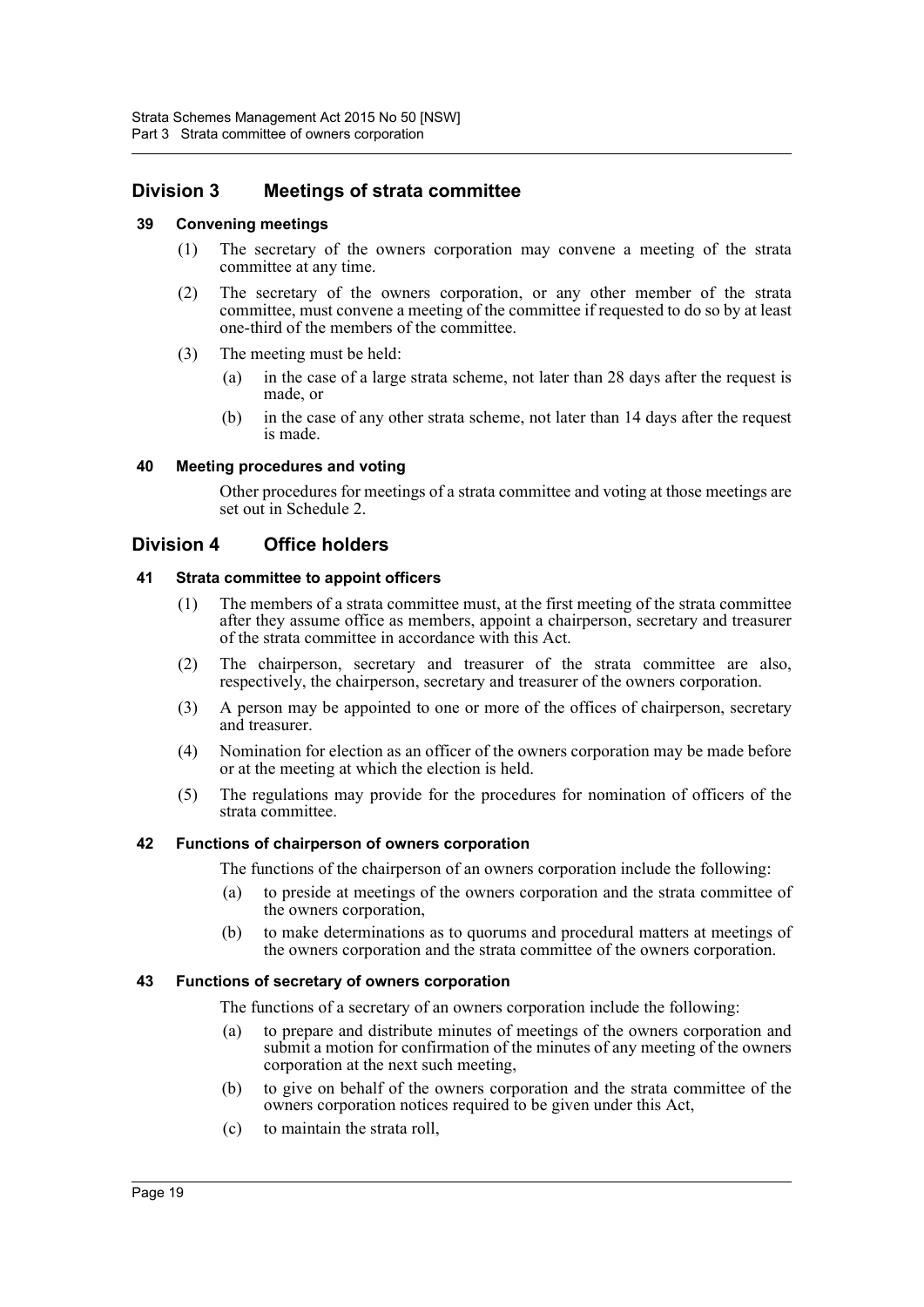- (d) to enable the inspection of documents on behalf of the owners corporation in accordance with this Act,
- (e) to answer communications addressed to the owners corporation,
- (f) to convene meetings of the strata committee and (apart from its first annual general meeting) of the owners corporation,
- (g) to attend to matters of an administrative or secretarial nature in connection with the exercise of functions by the owners corporation or the strata committee of the owners corporation,
- (h) any other functions conferred on the secretary under any other Act or law.

# <span id="page-29-0"></span>**44 Functions of treasurer of owners corporation**

# (1) **General functions**

The functions of a treasurer of an owners corporation include the following:

- (a) to notify owners of any contributions levied in accordance with this Act,
- (b) to receive, acknowledge, bank and account for any money paid to the owners corporation,
- (c) to prepare any strata information certificate,
- (d) to keep the accounting records and prepare the financial statements.

# (2) **Delegation by treasurer of functions**

The treasurer of an owners corporation may delegate the exercise of any of the treasurer's functions (other than this power of delegation) to another member of the strata committee of the owners corporation if:

- (a) the delegation is specifically approved by the strata committee, and
- (b) the strata committee specifically approves of the function being delegated to that member, and
- (c) the delegation is subject to any limitations as to time or otherwise that the strata committee requires.
- (3) While a delegate is acting in accordance with the terms of the delegation, the delegate is taken to be the treasurer of the owners corporation.

# (4) **Strata committee may require treasurer to exercise functions jointly**

The strata committee of an owners corporation may, by a written notice given to the treasurer of the owners corporation, order the treasurer not to exercise any of the treasurer's functions that are specified in the notice unless the treasurer does so jointly with another person so specified.

# <span id="page-29-1"></span>**45 Vacation of office by officer**

- (1) An officer of an owners corporation vacates office as an officer:
	- (a) if the person ceases to be a member of the strata committee, or
	- (b) on the receipt by the owners corporation from the person of written notice of the person's resignation as an officer, or
	- (c) if another person is appointed by the strata committee to hold that office, or
	- (d) if the owners corporation, by special resolution, declares that the person's office is vacated, or
	- (e) if the person dies.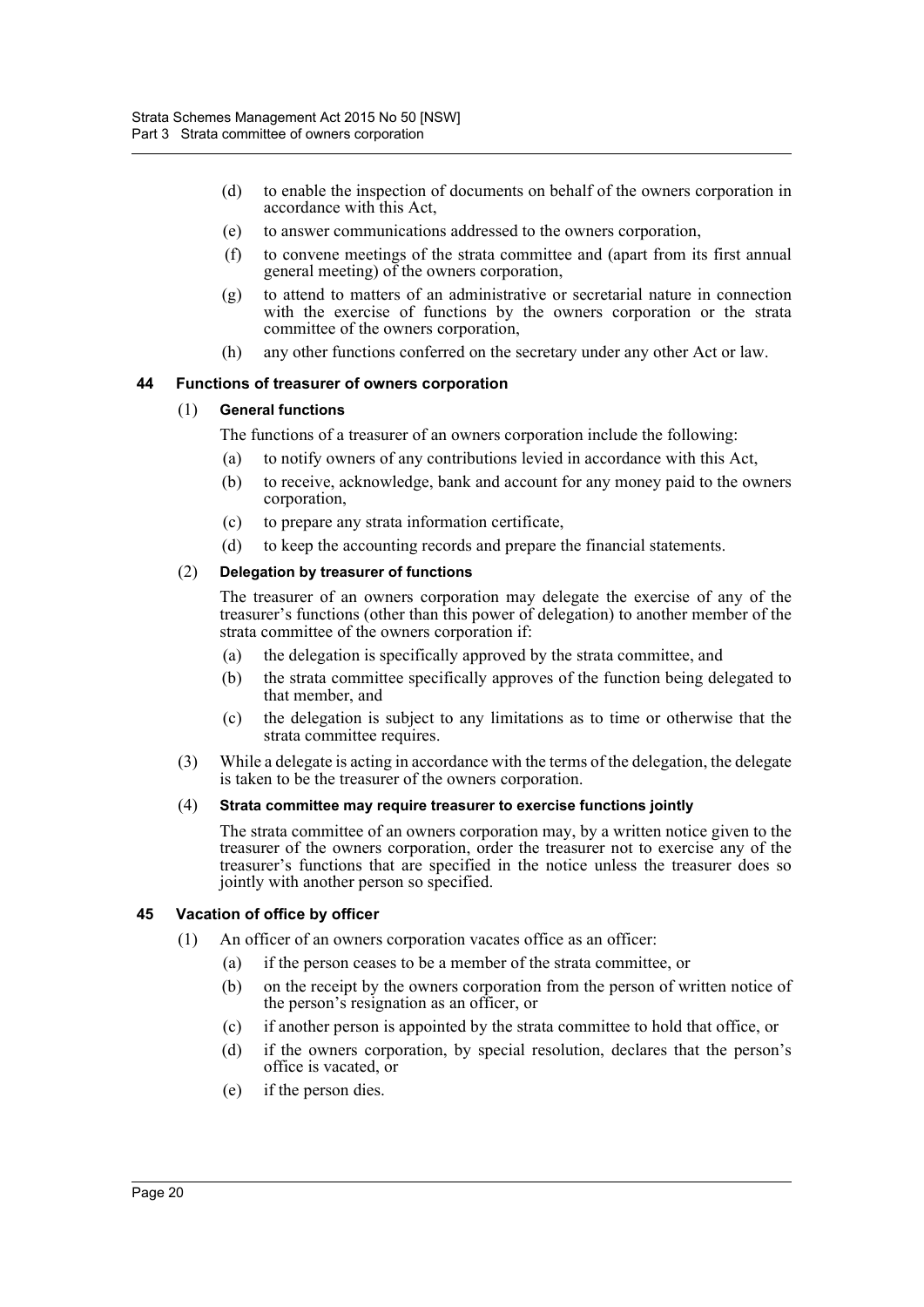(2) A strata committee is to appoint a person who is a member of the strata committee, or who is eligible to be a member of the strata committee, to fill a vacancy in the office of an officer of an owners corporation, other than a vacancy referred to in section 35 (1) (d). Any person so appointed holds office, subject to this section, for the balance of his or her predecessor's term of office.

# <span id="page-30-0"></span>**46 Payment of officers of owners corporation**

An owners corporation may pay to a person who is an officer of the owners corporation or another member of the strata committee of the owners corporation an amount determined by the owners corporation at an annual general meeting in recognition of services performed by the person for the owners corporation in the period since the last annual general meeting.

#### <span id="page-30-1"></span>**47 Original owner to exercise officers' functions before appointment of officers**

The functions of the chairperson, secretary and treasurer of an owners corporation are to be exercised by the original owner of the strata scheme, or an agent of the original owner authorised in writing, until the offices are filled or until the end of the first annual general meeting of the owners corporation, whichever first occurs.

#### <span id="page-30-2"></span>**48 Tribunal may order meeting if no officers or strata committee**

- (1) The Tribunal may, on application by an owner, mortgagee or covenant chargee of a lot in a strata scheme, make an order appointing a person to convene and hold a meeting of the owners corporation if there is not a chairperson, secretary and treasurer of the owners corporation, or if no strata committee exists, after the first annual general meeting of the owners corporation has been held.
- (2) The Tribunal may make any other ancillary orders it thinks fit, including the following orders:
	- (a) orders relating to giving notice of the meeting,
	- (b) orders relating to the person who is to preside at the meeting.
- (3) The person who is to convene and hold the meeting is to be a person nominated by the applicant, or appointed by the Tribunal, who has consented to the nomination or appointment.
- (4) The meeting is to be convened and held within the time (if any) specified in the order.
- (5) A person appointed by an order under this section to preside at a meeting is taken, while so presiding, to be the chairperson of the owners corporation.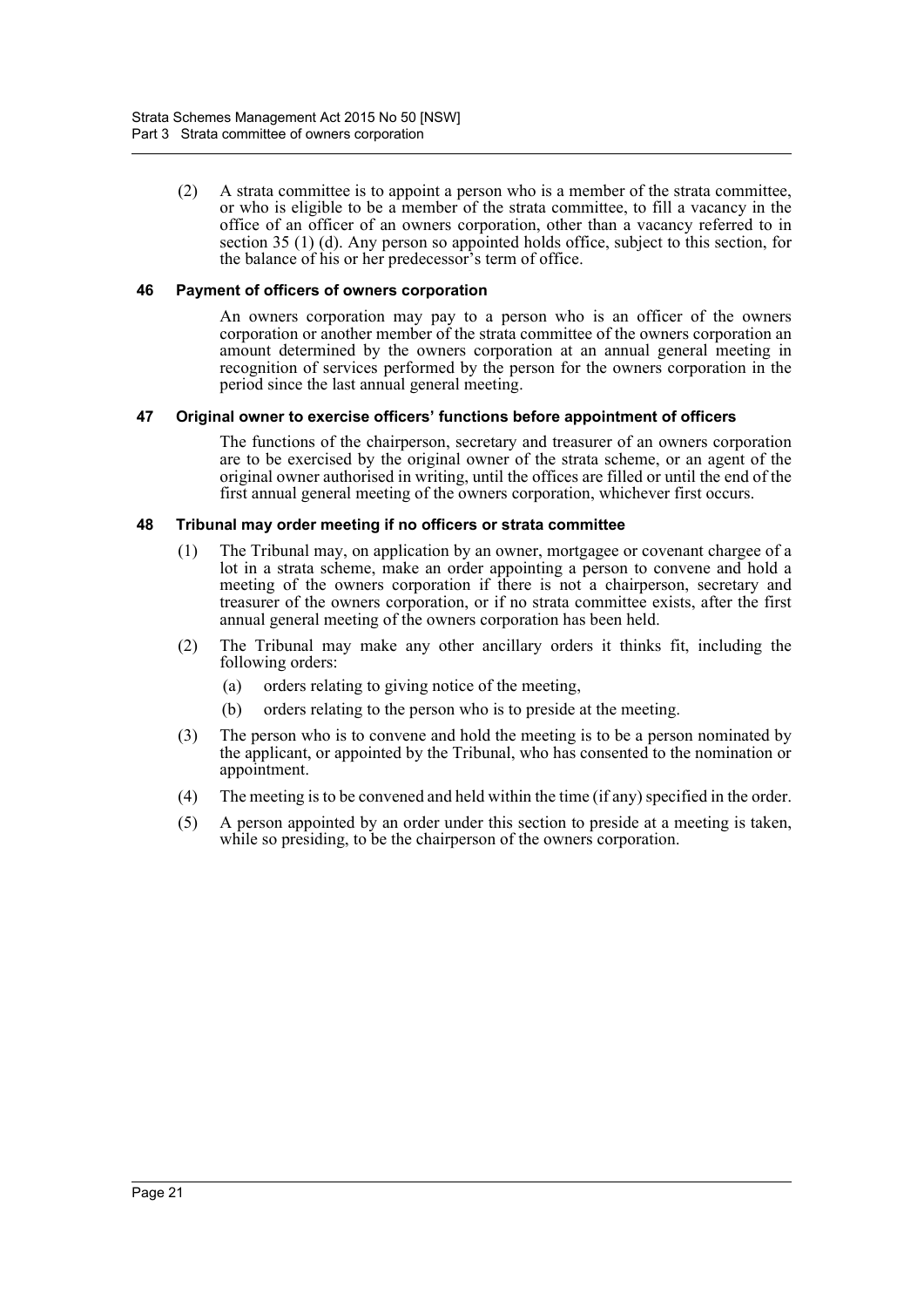# <span id="page-31-0"></span>**Part 4 Strata managing agents and building managers**

# <span id="page-31-1"></span>**Division 1 Appointment of strata managing agents**

# <span id="page-31-2"></span>**49 Appointment of strata managing agents**

- (1) An owners corporation for a strata scheme may appoint a person who is the holder of a strata managing agent's licence under the *Property, Stock and Business Agents Act 2002* to be the strata managing agent of the scheme.
- (2) The appointment is to be made by instrument in writing authorised by a resolution at a general meeting of the owners corporation.
- (3) The developer of a strata scheme, or a person connected with the developer, is not entitled to be appointed as the strata managing agent of the scheme until after the end of the period of 10 years commencing on the date of registration of the strata plan.
- (4) A reference in this section to a strata managing agent's licence under the *Property, Stock and Business Agents Act 2002* includes a reference to a corporation licence under that Act that authorises the holder to act as, or carry on the business of, a strata managing agent.
- (5) An owner who is seeking appointment as a strata managing agent is not entitled to vote or cast a proxy vote on the appointment at a meeting of the owners corporation.

# <span id="page-31-3"></span>**50 Term of appointment of strata managing agents**

- (1) The term of appointment (including any additional term under an option to renew) of a strata managing agent for a strata scheme expires (if the term of the appointment does not end earlier or is not ended earlier for any other reason):
	- (a) if the strata managing agent is appointed by the owners corporation at the first annual general meeting, at the end of the period of 12 months following that appointment, or
	- (b) in any other case, at the end of the period of 3 years following the appointment.
- (2) A person may be reappointed by the owners corporation by resolution at a general meeting as the strata managing agent for a strata scheme at the end of the person's term of appointment.
- (3) The appointment of a strata managing agent may be terminated in accordance with the instrument of appointment if authorised by a resolution at a general meeting of the owners corporation.
- (4) The term of appointment of a strata managing agent may be extended by the strata committee for successive periods of up to 3 months after it would otherwise expire (but not for any period that would extend beyond the date of the next annual general meeting of the owners corporation) pending a decision as to the reappointment of the strata managing agent.
- (5) However, if a strata committee has extended a term of appointment of a strata managing agent under this section, the strata committee must give the strata managing agent at least 1 month's notice of a decision not to reappoint the strata managing agent or not to further extend the appointment.
- (6) A strata managing agent must give the owners corporation written notice of the end of a term of appointment:
	- (a) at least 3 months before the end of the term of appointment, and
	- (b) at least 1 month before the end of each extension of a term permitted by this section.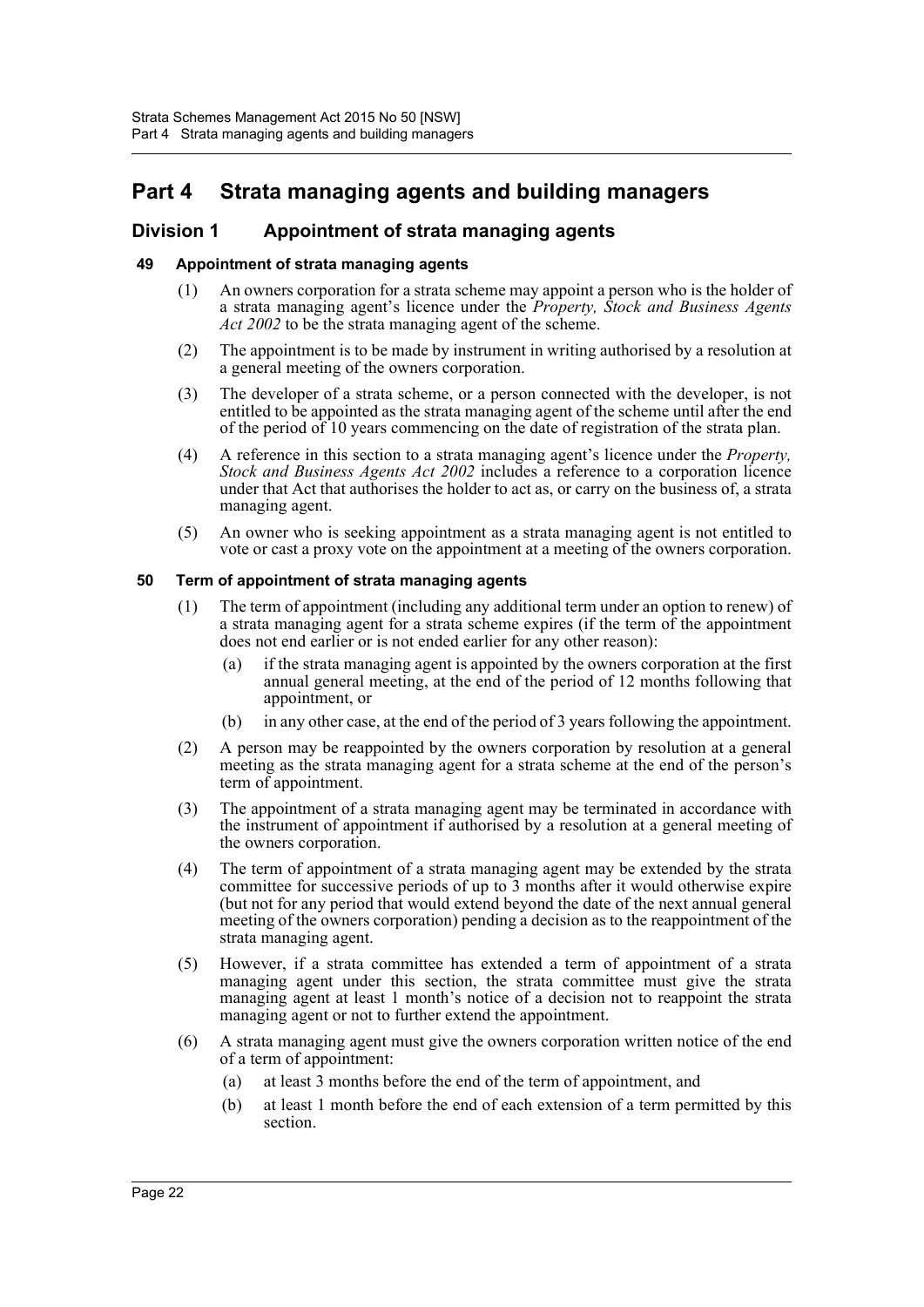- (7) An instrument of appointment of a strata managing agent for a period of 3 years (as referred to in subsection  $(1)$  (b)) is taken to include an option for the agent to extend the term of the appointment for a maximum period of 3 months after the end of the term of 3 years, if the owners corporation decides not to reappoint the agent and does not extend the term of appointment under subsection (4). The agent must give the owners corporation written notice of the exercise of the option.
- (8) A strata managing agent is not entitled to exercise an option under subsection (7) if the owners corporation gives the agent written notice that the agent will not be reappointed at least 3 months before the end of the term.
- (9) In this section, a reference to the *appointment* of a strata managing agent includes a reference to the reappointment of a strata managing agent.

# <span id="page-32-0"></span>**51 Transfer of functions of strata managing agent**

- (1) A strata managing agent may transfer his or her functions as a strata managing agent, but only if the transfer is authorised by a resolution at a general meeting of the owners corporation for the strata scheme.
- (2) A person to whom the functions are transferred is taken to be appointed under this Division as a strata managing agent for the strata scheme.
- (3) The term of appointment as a strata managing agent of the person to whom the functions are transferred ends on the same day as the term of the person by whom the functions were transferred would have ended if the transfer had not taken place.

# <span id="page-32-1"></span>**Division 2 Functions of strata managing agent**

# <span id="page-32-2"></span>**52 Owners corporation may delegate functions to strata managing agent**

- (1) An owners corporation may, by the instrument appointing a strata managing agent or some other instrument, delegate to the strata managing agent:
	- (a) all of its functions, or
	- (b) any one or more of its functions specified in the instrument, or
	- (c) all of its functions except those specified in the instrument.
- (2) An owners corporation must not delegate to a strata managing agent its power to make:
	- (a) a delegation under this section, or
	- (b) a decision on a matter that is required to be decided by the owners corporation, or
	- (c) a determination relating to the levying or payment of contributions.
- (3) A delegation may be made subject to the conditions or limitations as to the exercise of all or any of the functions, or as to time or circumstances, that may be specified in the instrument of delegation.
- (4) An owners corporation may delegate the functions only if authorised to do so by a resolution at a general meeting.
- (5) An owners corporation may, if authorised to do so by a resolution at a general meeting, revoke or vary a delegation under this section.

# <span id="page-32-3"></span>**53 Exercise of delegated functions by strata managing agent**

(1) A function delegated under this Division may, while the delegation remains unrevoked, be exercised from time to time in accordance with the delegation.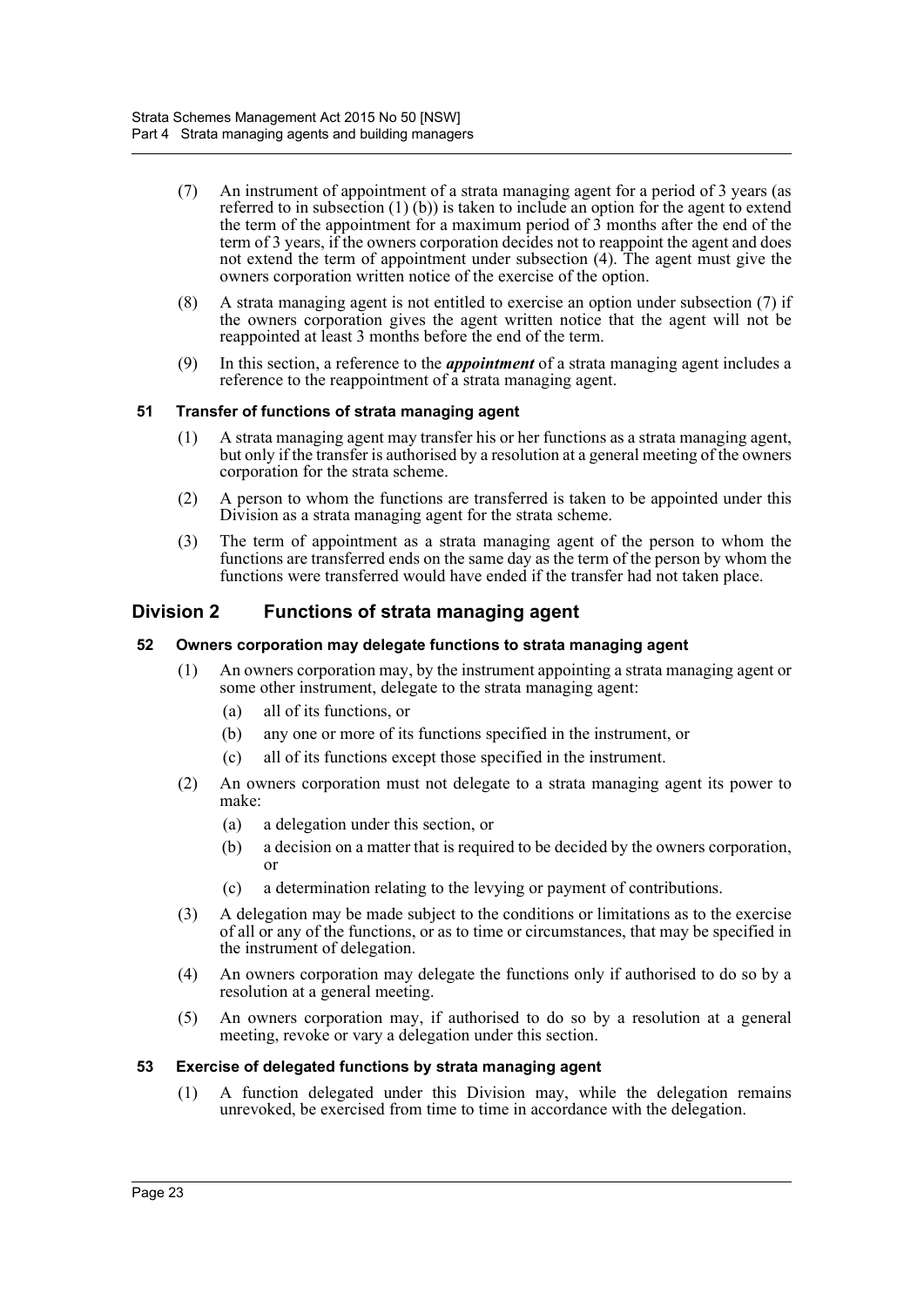- (2) Despite any delegation made under this Division, the owners corporation may continue to exercise all or any of the functions delegated.
- (3) Any act or thing done or suffered by a strata managing agent while acting in the exercise of a delegation under this Division:
	- (a) has the same effect as if it had been done or suffered by the owners corporation, and
	- (b) is taken to have been done or suffered by the owners corporation.
- (4) This section is subject to section 56.

#### <span id="page-33-0"></span>**54 Functions of officers and strata committee may be given to strata managing agent**

- (1) The instrument of appointment of a strata managing agent may provide that the strata managing agent has and may exercise all the functions of the chairperson, secretary, treasurer or strata committee of an owners corporation or the functions of those officers or the strata committee specified in the instrument.
- (2) However, the chairperson, secretary, treasurer and strata committee of an owners corporation may continue to exercise all or any of the functions that the strata managing agent is authorised to exercise.
- (3) Any act or thing done or suffered by a strata managing agent in the exercise of any function of the chairperson, secretary, treasurer or strata committee conferred on the strata managing agent in accordance with this section:
	- (a) has the same effect as if it had been done or suffered by the chairperson, secretary, treasurer or strata committee, and
	- (b) is taken to have been done or suffered by the chairperson, secretary, treasurer or strata committee.
- (4) This section is subject to section 56.

#### <span id="page-33-1"></span>**55 Strata managing agent to record exercise of functions**

- (1) A strata managing agent who exercises a function of the owners corporation or of an officer of the owners corporation must, immediately after its exercise, make a record specifying the function and the manner in which it was exercised.
- (2) The strata managing agent must give a copy of the records kept for the preceding 12 months to the owners corporation at least once each year.

# <span id="page-33-2"></span>**56 Exercise of functions of strata managing agent appointed by Tribunal**

If a strata managing agent is appointed by the Tribunal, or by an owners corporation on an order of the Tribunal, to exercise a function:

- (a) the function cannot, while the strata managing agent holds office, be exercised by any other person, and
- (b) anything done or suffered by the strata managing agent in the exercise of the function has the same effect as it would have if it had been done or suffered by the person who, but for paragraph (a), could have exercised it.

# <span id="page-33-3"></span>**57 Breaches by strata managing agent**

(1) If a strata managing agent has been delegated a function by an owners corporation and a breach of the duty by the owners corporation would constitute an offence under a provision of this Act, the agent is guilty of an offence under that provision (instead of the owners corporation) for any breach of the duty by the agent occurring while the delegation remains in force.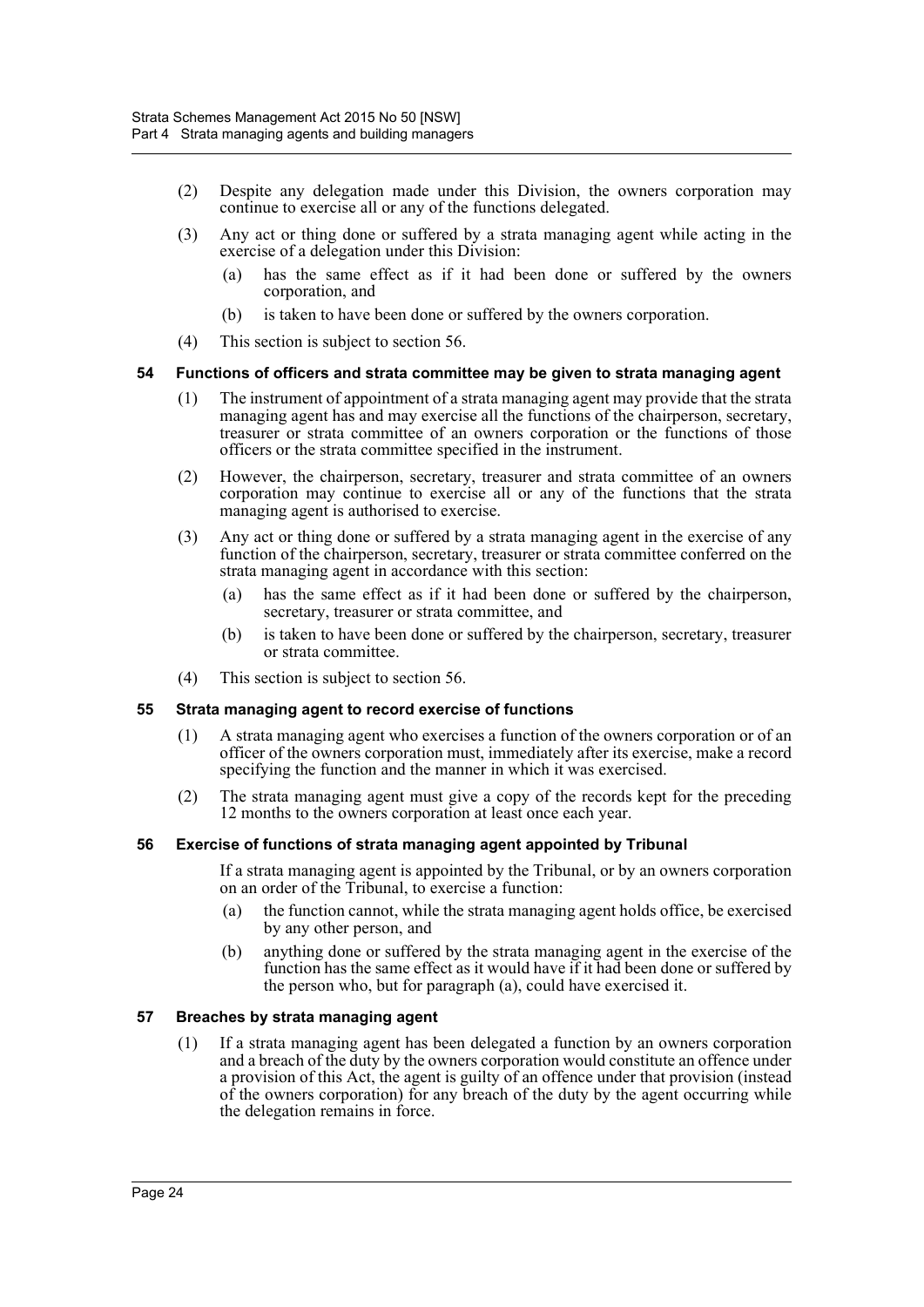(2) A strata managing agent must not, in connection with the provision of services as a strata managing agent or the exercise of functions as a strata managing agent, request or accept a gift or other benefit from another person for himself or herself or for another person.

Maximum penalty: 20 penalty units.

- (3) Subsection (2) does not apply to:
	- (a) remuneration paid to a strata managing agent or an employee or contractor of a strata managing agent by an owners corporation, or
	- (b) a monetary commission provided to a strata managing agent, if the provision of such a commission is in accordance with the terms of appointment of the strata managing agent by the owners corporation or has been otherwise approved by the owners corporation, or
	- (c) a training service provided to, or paid for, a strata managing agent, if it was related to strata management functions and the provision or payment is in accordance with the terms of appointment of the strata managing agent by the owners corporation or has been otherwise approved by the owners corporation, or
	- (d) a gift or other benefit that has a value that is less than the amount prescribed by the regulations for the purposes of this subsection.
- (4) In this section:

*gift* has the same meaning as it has in Part 6 of the *Election Funding, Expenditure and Disclosures Act 1981*.

*training service* means a training course or service (including attendance at industry events such as conferences).

# <span id="page-34-0"></span>**Division 3 Accountability of strata managing agent**

#### <span id="page-34-1"></span>**58 Strata managing agent may be required to provide information about trust account and other accounts**

- (1) An owners corporation may require a strata managing agent to provide the following information relating to the trust account that the agent is required to operate under the *Property, Stock and Business Agents Act 2002*:
	- (a) the name and number of the account,
	- (b) the name of the authorised deposit-taking institution in which the account is current,
	- (c) the balance in the account standing to the credit of the owners corporation on a specified date,
	- (d) particulars of all cheques drawn on the account on behalf of the owners corporation as at that date and not presented and duly paid.
- (2) An owners corporation may require a strata managing agent to provide the following information relating to any other accounts on which the agent operates in the exercise of functions of the owners corporation:
	- (a) the names and numbers of the accounts,
	- (b) the names of the authorised deposit-taking institutions in which the accounts are current,
	- (c) the balance in each of the accounts standing to the credit of the owners corporation on a specified date,
	- (d) particulars of all cheques drawn on each of the accounts as at that date and not presented and duly paid.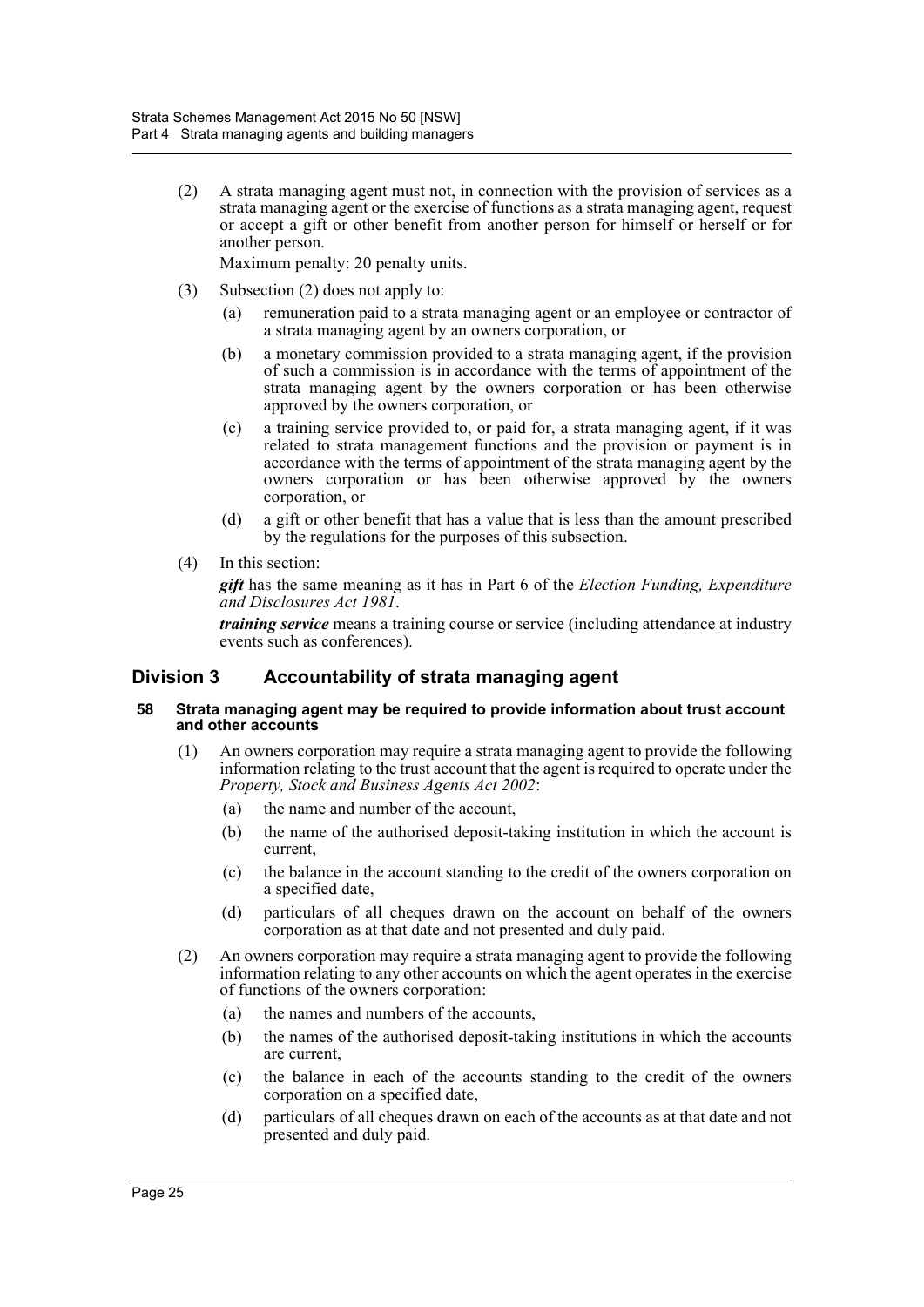# <span id="page-35-0"></span>**59 Provision of information about money received and other transactions**

- (1) An owners corporation may require a strata managing agent to provide:
	- (a) full particulars relating to the payment of money to, or the receipt of money by, the agent on behalf of the owners corporation, and
	- (b) if the money is not still held by the agent, the manner and time of disposal of the money.
- (2) An owners corporation may require a strata managing agent to provide full particulars of any specified transaction that has been entered into by the agent on behalf of the owners corporation.

#### <span id="page-35-1"></span>**60 Disclosure of commissions and training services**

- (1) A strata managing agent for a strata scheme must report the following at the annual general meeting of the owners corporation for the scheme:
	- (a) whether any commissions or training services have been provided to or paid for the agent (other than by the owners corporation) in connection with the exercise by the agent of functions for the scheme during the preceding 12 months and particulars of any such commissions or training services,
	- (b) any such commissions or training services and the estimated amount or value of any such commissions or training services that the agent believes are likely to be provided to or paid for the agent in the following 12 months.

Maximum penalty: 20 penalty units.

**Note.** It will be an offence for an agent to receive commissions or training services that are not of a kind permitted by the agent's terms of appointment or approved by the owners corporation (see section 57).

(2) A strata managing agent must, as soon as practicable after becoming aware that commissions or training services provided to or paid for the agent (other than by the owners corporation) differ from the commissions or training services or any estimate of them disclosed at the annual general meeting, disclose to the strata committee the variation and give an explanation for the variation.

Maximum penalty: 20 penalty units.

- (3) The Tribunal may, on application by an owners corporation, order a strata managing agent to pay to the owners corporation:
	- (a) the whole or part of the amount or value of any commissions or training services provided to or paid for the agent and not disclosed in accordance with this section, or
	- (b) the whole or part of the amount or value of any commissions or training services provided to or paid for the agent that are not of a kind or an amount disclosed by the agent under this section, if the Tribunal is satisfied that the disclosure of those things at the previous annual general meeting was not made in good faith.
- (4) In this section:

*training service* means a training course or service (including attendance at industry events such as conferences).

# <span id="page-35-2"></span>**61 Procedure for requiring information from strata managing agent**

- (1) An owners corporation is to require information from a strata managing agent under this Division by written notice given to the strata managing agent.
- (2) The notice must specify a member of the strata committee to whom the information is to be delivered.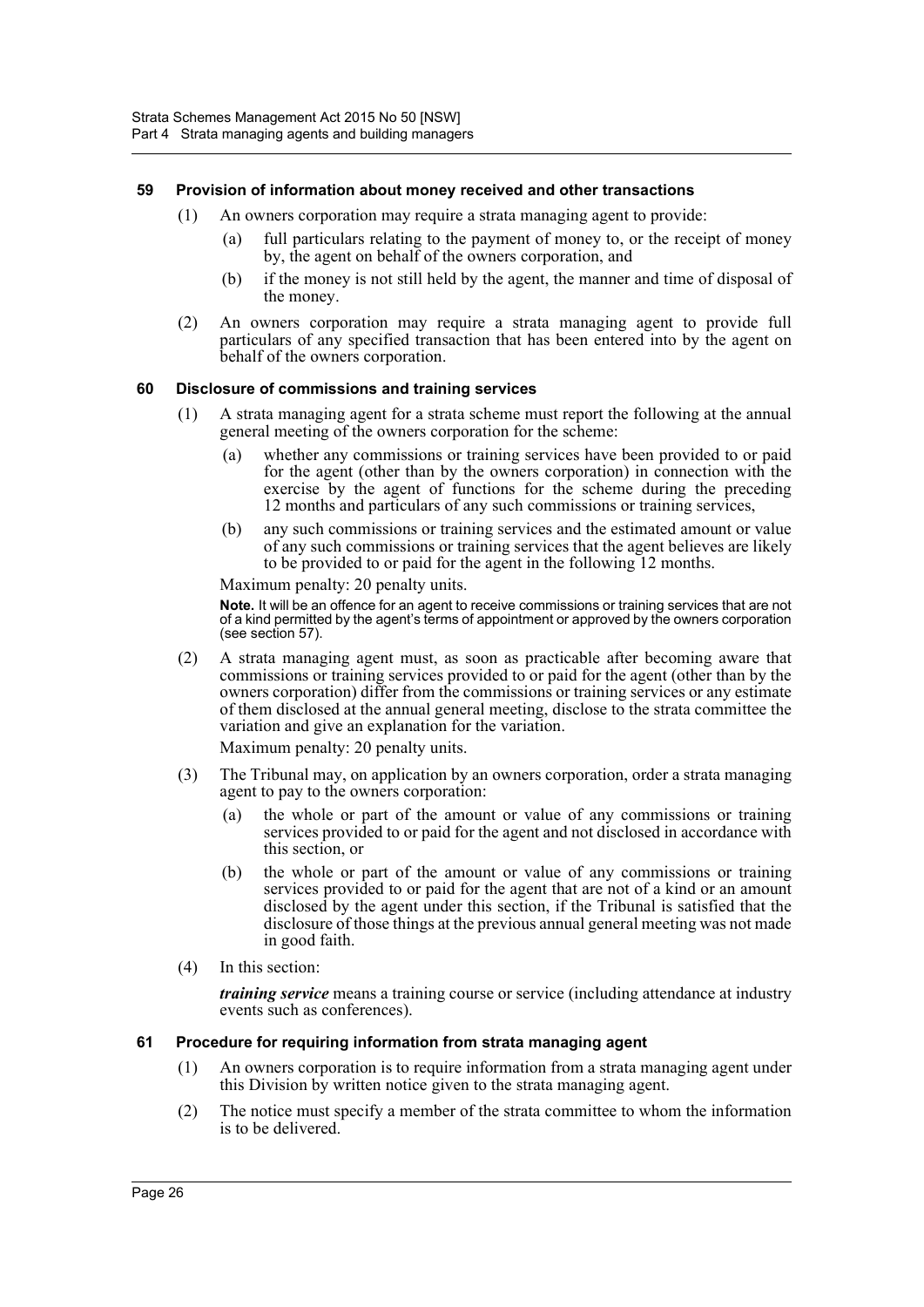#### **62 Offences**

(1) A strata managing agent must comply with a notice to provide information under this Division by giving a written statement, containing the information required, within 14 days after the notice is given.

Maximum penalty: 20 penalty units.

- (2) A person is not guilty of failing to comply with the notice if reasonable cause for the failure is shown.
- (3) A strata managing agent must not knowingly provide information that is false or misleading in a material particular in a statement given in response to a notice to provide information under this Division.

Maximum penalty: 20 penalty units.

#### **63 Responsibility for providing information if a strata managing agent ceases to hold a licence or dies**

If a strata managing agent ceases to hold a licence under the *Property, Stock and Business Agents Act 2002* to carry on business as a strata managing agent or dies:

- (a) this Division (except section 59) applies to any person who is required by that Act to maintain a trust account in connection with the business of the former licensee, and
- (b) this Division (except section 58 (1)) and section 188 apply to any person who is required by that Act to preserve records kept by the former licensee,

and so apply as if the person concerned were the strata managing agent.

#### **64 Exemption for information relating to certain transactions**

A strata managing agent or other person is not required to provide information under this Division in relation to a transaction that took place more than 5 years before notice requiring the information was given.

#### **65 Provision of other Act requiring agents to provide information not to apply to affairs of owners corporation**

Section 101 of the *Property, Stock and Business Agents Act 2002* does not apply to or in respect of a transaction if information about the transaction may be required to be provided to an owners corporation under this Division.

**Note.** Section 101 of the *Property, Stock and Business Agents Act 2002* enables a person directly concerned in a transaction with a licensee under that Act to require an itemised account of the transaction from the licensee.

### **Division 4 Building managers**

## **66 Building managers**

- (1) A *building manager* is a person who assists in exercising any one or more of the following functions of the owners corporation:
	- (a) managing common property,
	- (b) controlling the use of common property by persons other than the owners and occupiers of lots,
	- (c) maintaining and repairing common property.
- (2) However, a person is not a building manager if the person exercises those functions only on a voluntary or casual basis or as a member of the strata committee.
- (3) A person may be both a building manager and an on-site residential property manager.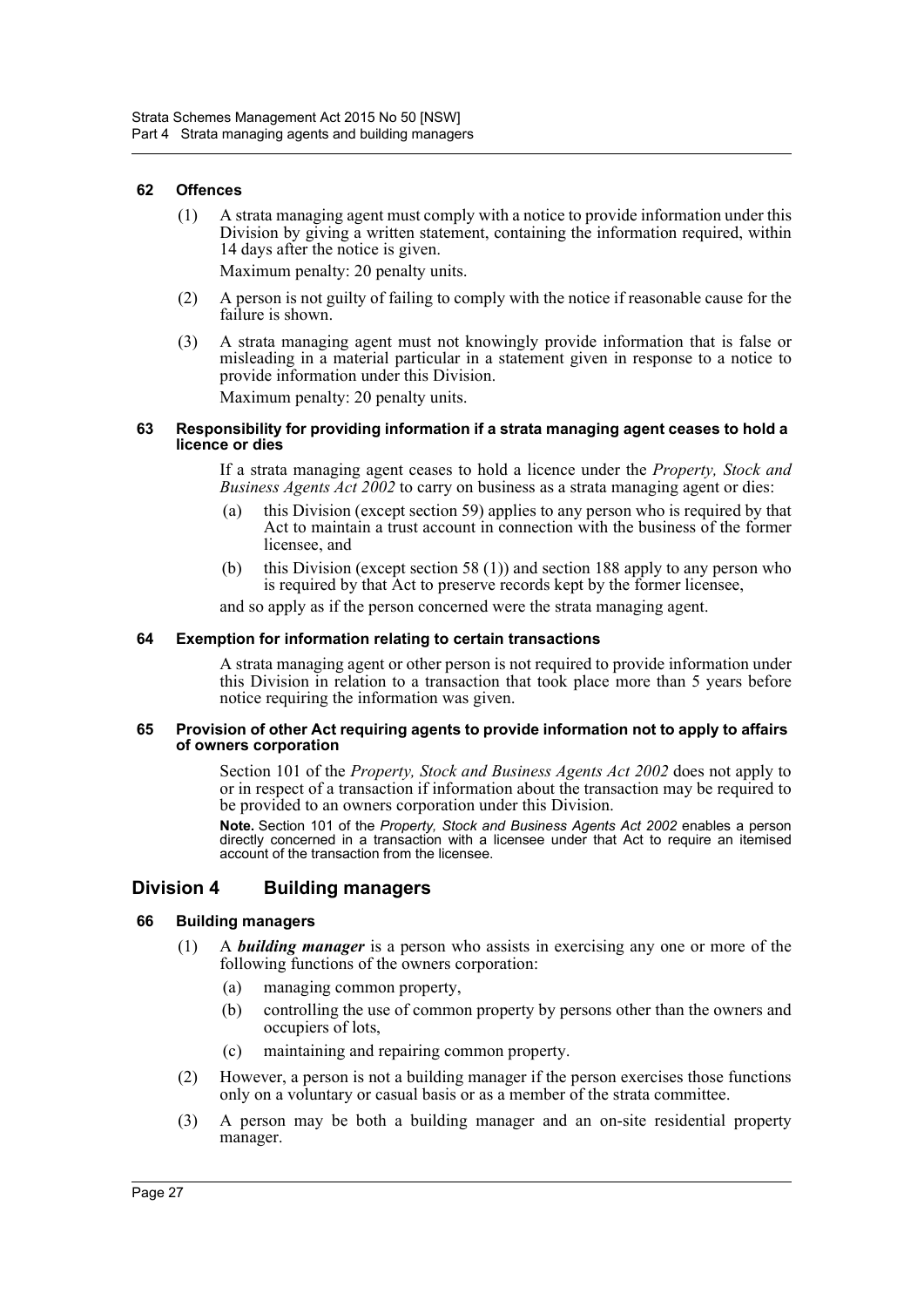- (4) A building manager may be a person who is entitled to exclusive possession (whether or not jointly with any other person) of a lot or common property in a strata scheme.
- (5) For the purposes of this Act, a person is taken to be a building manager for a strata scheme if the person meets the description of a building manager set out in this section, regardless of whether the title given to the person's position is building manager, caretaker, resident manager or any other title.

## **67 Appointment of building managers**

- (1) A building manager may be appointed for a strata scheme.
- (2) The appointment is to be made by instrument in writing (a *building manager agreement*) executed before or after the strata scheme commenced by the building manager and:
	- (a) by the original owner, if executed before the strata scheme commenced, or
	- (b) under the authority of a resolution passed at a general meeting of the owners corporation of the strata scheme, if executed after the strata scheme commenced.

## **68 Term of appointment of building managers**

- (1) A building manager agreement (including any additional term under any option to renew it) expires (if the term of the appointment does not end earlier or is not ended earlier for any other reason):
	- (a) at the conclusion of the first annual general meeting of the owners corporation, if the agreement was executed before the meeting, or
	- (b) when 10 years have expired after it commenced to authorise the building manager to act under it, in any other case.
- (2) A person may be reappointed as building manager for a strata scheme at the end of the person's building manager agreement.
- (3) The appointment of a building manager may be terminated in accordance with the building manager agreement, if authorised by a resolution at a general meeting of the owners corporation.

### **69 Transfer of functions of building manager**

- (1) A building manager may transfer his or her functions as a building manager to another person, but only if the transfer is authorised by a resolution at a general meeting of the owners corporation.
- (2) A person to whom those functions are transferred is taken to be appointed as a building manager by the building manager agreement.
- (3) The term of appointment as a building manager of the person to whom the functions are transferred ends on the same day as the term of the person by whom the functions were transferred would have ended if the transfer had not taken place.

## **70 Functions of building manager**

- (1) A building manager may, in accordance with the building manager agreement appointing the building manager, assist in exercising one or more of the functions of the owners corporation of managing and controlling the use of common property (otherwise than by the owners or occupiers of lots) and of maintaining and repairing common property.
- (2) However, the owners corporation may continue to exercise all or any of those functions, subject to the building manager agreement.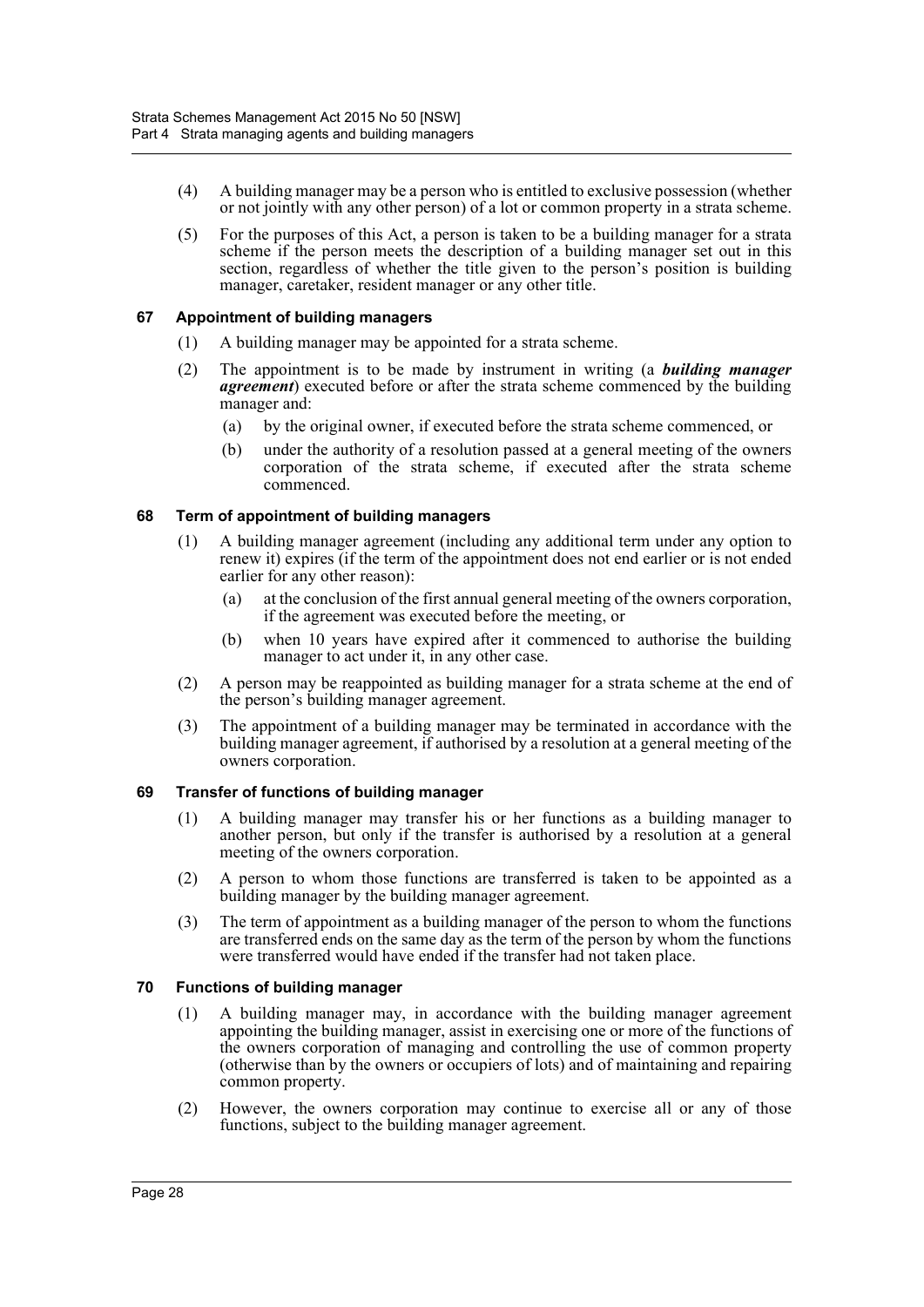(3) A person is not a strata managing agent for the purposes of this or any other Act only because the person is a building manager acting in accordance with a building manager agreement.

## **Division 5 General**

#### **71 Interests must be disclosed by potential strata managing agents or building managers**

- (1) A person appointed as the strata managing agent or building manager for a strata scheme who has an interest that must be disclosed under this section must disclose the interest to the owners corporation before the appointment of the person. Maximum penalty: 50 penalty units.
- (2) The following are interests that must be disclosed to the owners corporation by a person:
	- (a) that the person is connected with the original owner,
	- (b) any direct or indirect pecuniary interest in the strata scheme (other than an interest arising only from the prospective appointment).

#### **72 Strata managing agent and building manager agreements may be terminated or varied by Tribunal**

- (1) The Tribunal may, on application by an owners corporation for a strata scheme, make any of the following orders in respect of an agreement for the appointment of a strata managing agent or building manager for the scheme:
	- (a) an order terminating the agreement,
	- (b) an order requiring the payment of compensation to a party to the agreement,
	- (c) an order varying the term, or varying or declaring void any of the conditions, of the agreement,
	- (d) an order that a party to the agreement take any action or not take any action under the agreement,
	- (e) an order dismissing the application.
- (2) If the Tribunal makes an order terminating the agreement, the Tribunal may also order the strata managing agent or building manager to return to the owners corporation, within the period specified in the order, any documents or other records relating to the strata scheme that are in the possession of the agent or manager.
- (3) The Tribunal may make an order under this section on any of the following grounds:
	- (a) that the strata managing agent or building manager has refused or failed to perform the agreement or has performed it unsatisfactorily,
	- (b) that charges payable by the owners corporation under the agreement are unfair,
	- (c) that the strata managing agent has contravened section 58 (2),
	- (d) that the strata managing agent has failed to disclose commissions or training services (including estimated commissions or value of training services or variations and explanations for variations) in accordance with section 60 or has failed to make the disclosures in good faith,
	- (e) that the strata managing agent or building manager has failed to disclose an interest under section 71,
	- (f) that the agreement is, in the circumstances of the case, otherwise harsh, oppressive, unconscionable or unreasonable.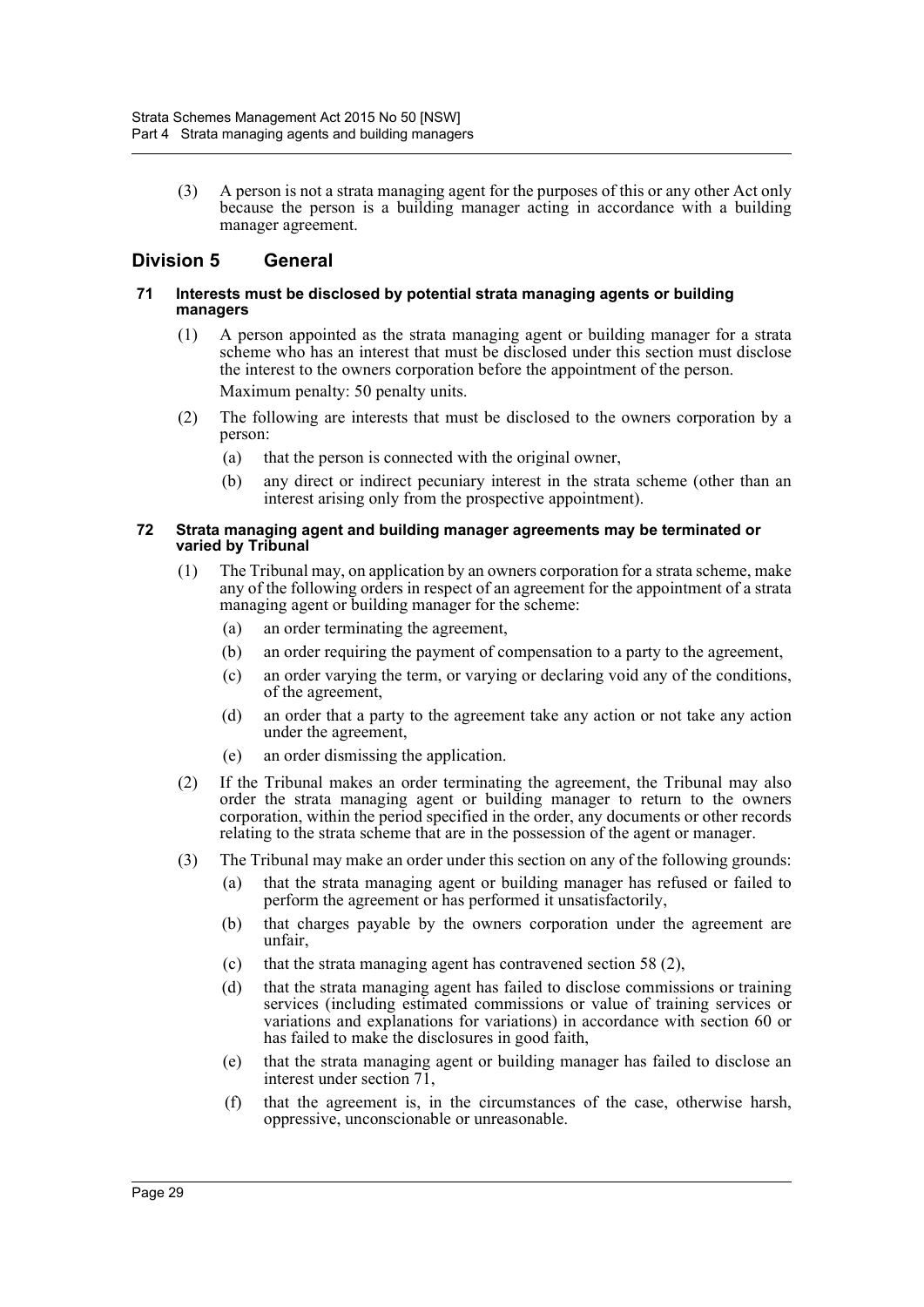# **Part 5 Financial management**

## **Division 1 Funds and accounts of owners corporation**

## **73 Administrative fund**

## (1) **Establishment of fund**

An owners corporation must establish an administrative fund.

## (2) **Amounts payable to fund**

An owners corporation must pay the following amounts into the administrative fund:

- (a) the contributions levied on, and paid by, owners for payment into the fund,
- (b) the proceeds of the disposal of any personal property of the owners corporation,
- (c) any fees paid to the owners corporation for inspection of its records and the provision of information and certificates relating to its records,
- (d) any monetary penalty payable to the owners corporation under this Act,
- (e) the proceeds of any investment of the fund.
- (3) An owners corporation may also pay the following amounts into the administrative fund:
	- (a) any amounts paid to the owners corporation by way of discharge of insurance claims,
	- (b) any income of the owners corporation (other than proceeds of any investment of the capital works fund),
	- (c) any amount that may be, but is not required to be, paid into the fund under this Act.

### (4) **Amounts payable from fund**

An owners corporation may pay money from its administrative fund only for the following purposes:

- (a) payments of the kind for which estimates have been made under section 79 (1),
- (b) payments made in accordance with this Division on a distribution of a surplus in the fund,
- (c) payments to a member of the strata committee of the owners corporation in accordance with this Act,
- (d) other payments in connection with exercising its functions under this Act or the by-laws, or the *Strata Schemes Development Act 2015*, except payments that are permitted to be made from the capital works fund,
- (e) any monetary penalty payable by the owners corporation under this Act,
- (f) the transfer of money to the capital works fund or to pay expenditure that should have been paid from the capital works fund.

## **74 Capital works fund**

## (1) **Establishment of fund**

An owners corporation must establish a capital works fund.

## (2) **Amounts payable to fund**

- An owners corporation must pay the following amounts into the capital works fund:
- (a) the contributions levied on, and paid by, owners for payment into the fund,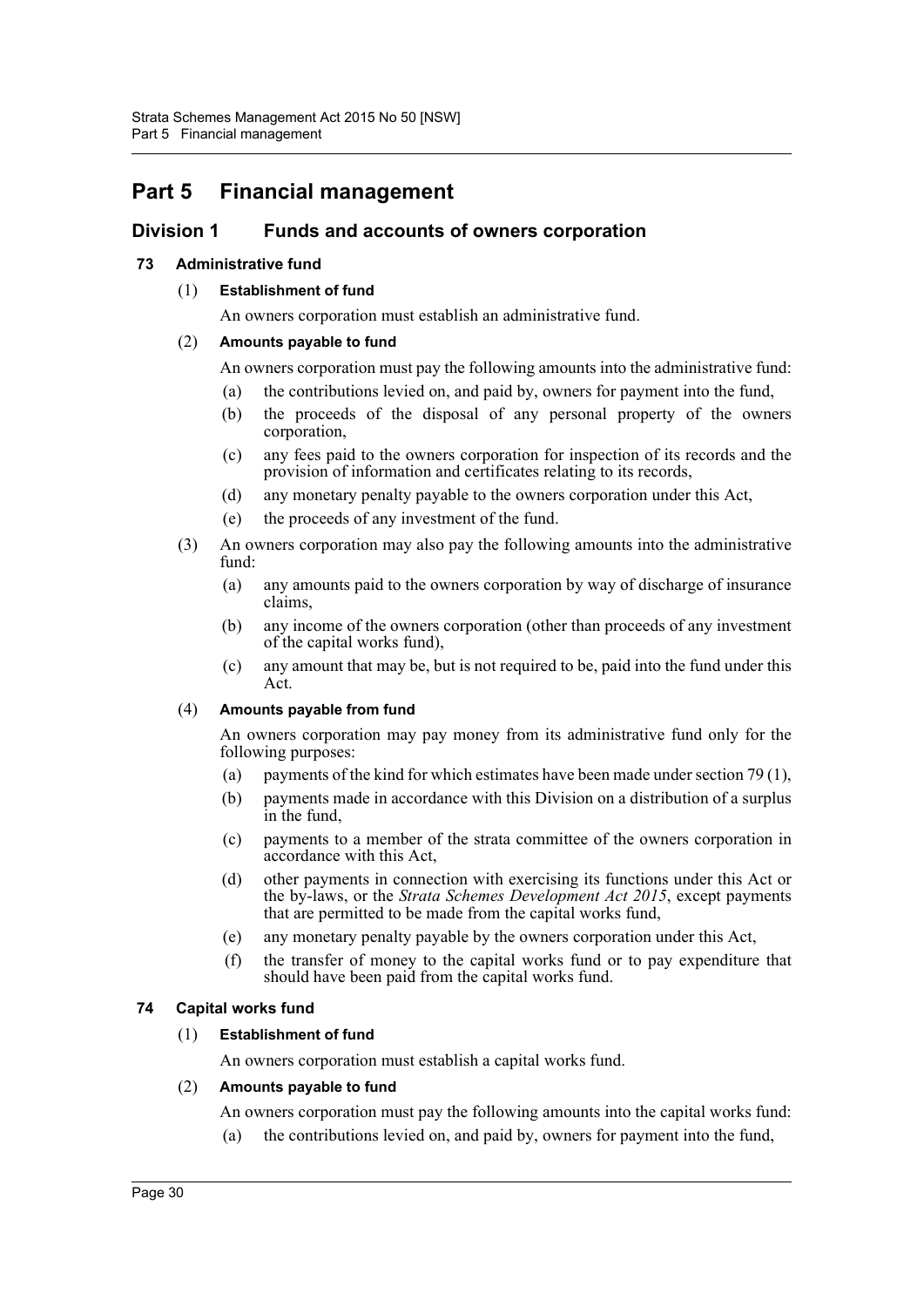- (b) any amounts paid to the owners corporation by way of discharge of insurance claims, unless paid into the administrative fund,
- (c) any amounts paid to the owners corporation under Part 11,
- (d) any amount received by the owners corporation that is not required or permitted to be paid into the administrative fund,
- (e) the proceeds of any investment of the fund.
- (3) An owners corporation may also pay the following amounts into the capital works fund:
	- (a) any income of the owners corporation,
	- (b) any amount that may be, but is not required to be, paid into the fund under this Act.

## (4) **Amounts payable from fund**

An owners corporation may pay money from its capital works fund only for the following purposes:

- (a) payments of the kind for which estimates have been made under section 79 (2),
- (b) payments made in accordance with this Division on a distribution of a surplus in the fund,
- (c) payments of amounts for the purposes of Part 11,
- (d) the transfer of money to the administrative fund or to pay expenditure that should have been paid from the administrative fund.

### (5) **Exemption**

An owners corporation for a strata scheme comprising 2 lots need not establish a capital works fund if:

- (a) the owners corporation so determines by unanimous resolution, and
- (b) the buildings comprised in one of those lots are physically detached from the buildings comprised in the other lot, and
- (c) no building or part of a building in the strata scheme is situated outside those lots.

### **75 Investment of money in administrative fund or capital works fund**

- (1) An owners corporation may invest any money in its administrative fund or capital works fund in any manner permitted by law for the investment of trust funds or in any investment prescribed by the regulations.
- (2) Any interest received on an investment made under this section forms part of the fund to which the investment belongs.

## **76 Use of administrative fund or capital works fund for purposes of other fund**

- (1) This section applies if the owners corporation for a strata scheme having more than 2 lots:
	- (a) transfers money from the administrative fund to the capital works fund or uses the administrative fund to meet expenditure that should have been met from the capital works fund, or
	- (b) transfers money from the capital works fund to the administrative fund or uses the capital works fund to reimburse expenditure that should have been met from the administrative fund.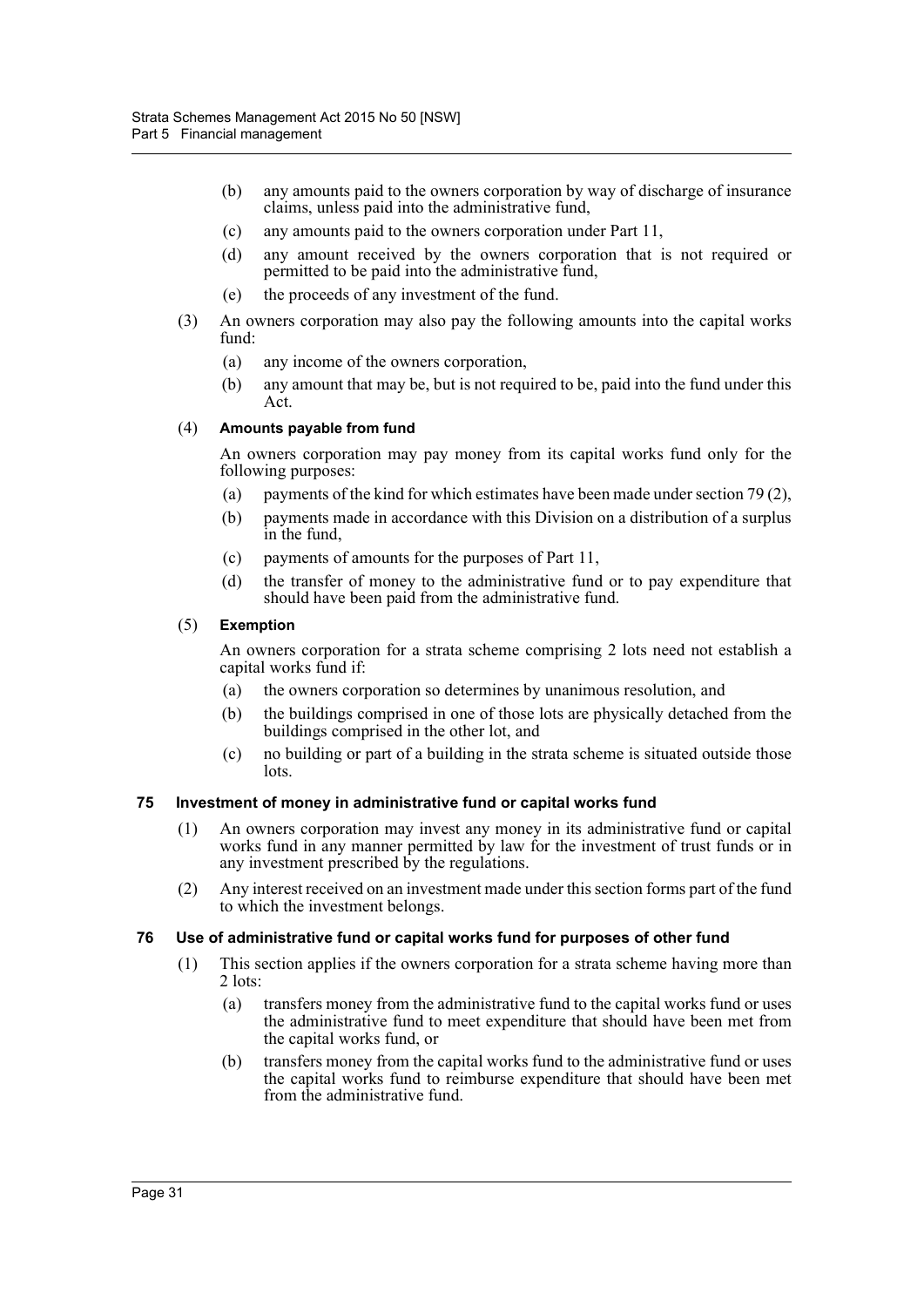(2) The owners corporation must, not later than 3 months after the transfer or use, determine the amount to be levied as a contribution to the fund from which the transfer or use was made to reimburse the amounts paid from the fund. Section 81 (3) and (5) apply to a contribution determined under this subsection.

#### **77 Distribution of surplus money in administrative fund or capital works fund**

- (1) An owners corporation for a strata scheme may, in accordance with a unanimous resolution, distribute between the owners any money in its administrative fund or capital works fund that is not, in the opinion of the owners corporation, required for the purposes of either fund.
- (2) A distribution to an owner of a lot or other person entitled to receive it under this section must be made in the same proportion that the unit entitlement of the lot bears to the aggregate unit entitlement.
- (3) Any money distributed under this section in relation to a lot that is subject to a mortgage or covenant charge shown on the strata roll is to be paid:
	- (a) in accordance with the joint directions of the owner of the lot and the mortgagee or covenant chargee, or
	- (b) if they cannot agree—in accordance with an order under this section.
- (4) The Tribunal may, on application by an owners corporation, an owner of a lot that is subject to a mortgage or covenant charge, or the mortgagee or covenant chargee concerned, make an order as to the payment of money under subsection (3).
- (5) An application under this section is to be made to, and determined by, the Supreme Court (and not the Tribunal) if:
	- (a) the title to land is in question otherwise than incidentally, or
	- (b) the matter is incidental to other proceedings being dealt with by the Court.

### **78 Accounts of owners corporation**

- (1) An owners corporation must pay any amounts that are received by it and are not otherwise invested in accordance with this Act into an account established in an authorised deposit-taking institution in the name of the owners corporation.
- (2) This section does not apply to an owners corporation that has appointed a strata managing agent to whom the duty of the owners corporation under this section is delegated in accordance with this Act.

## **Division 2 Contributions by owners**

#### **79 Estimates to be prepared of contributions to administrative and capital works funds**

- (1) An owners corporation must, not later than 14 days after the constitution of the owners corporation and at each annual general meeting after that, estimate how much money it will need to credit to its administrative fund for actual and expected expenditure:
	- (a) to maintain in good condition on a day-to-day basis the common property and any personal property vested in the owners corporation, and
	- (b) to provide for insurance premiums, and
	- (c) to meet other recurrent expenses.

**Note.** Recurrent expenses would include such regular expenses as insurance, water charges, electricity charges, carpet cleaning, lawn mowing services and the like and minor expenses relating to maintenance of the common property.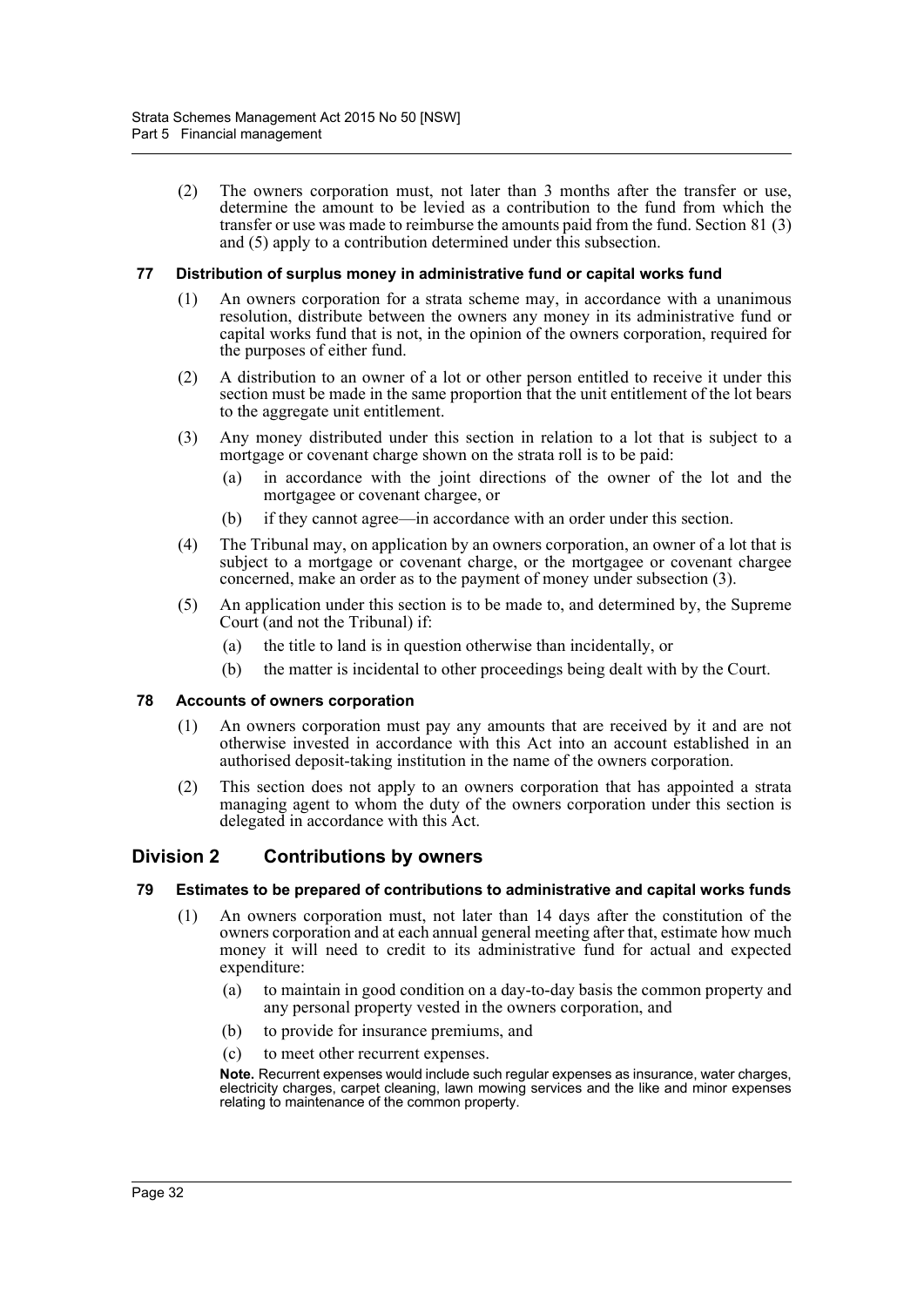- (2) An owners corporation must, at each annual general meeting, estimate how much money it will need to credit to its capital works fund for actual and expected expenditure:
	- (a) for painting or repainting any part of the common property which is a building or other structure, and
	- (b) to acquire personal property, and
	- (c) to renew or replace personal property, and
	- (d) to renew or replace fixtures and fittings that are part of the common property, and
	- (e) to replace or repair the common property, and
	- (f) to meet other expenses of a capital nature.

**Note.** Expenses of a capital nature would include expenses in relation to major repairs or improvements to the common property or personal property of the owners corporation, such as replacement of roofing, guttering or fences and the like.

- (3) When estimating amounts needed to be credited to the administrative fund or the capital works fund, the owners corporation must have before it, and take into account, a statement of the existing financial situation of the strata scheme and an estimate of receipts and payments.
- (4) An estimate prepared before the first annual general meeting of an owners corporation is to take into account the initial maintenance schedule provided by the original owner for that meeting.
- (5) In estimating amounts to be credited to the capital works fund, an owners corporation is to take into account anticipated major expenditure identified in the 10-year plan for the capital works fund proposed under this Division.
- (6) An owners corporation of a large strata scheme must include in the estimates prepared at an annual general meeting:
	- (a) specific amounts in relation to each item or matter on which the owners corporation intends to spend money, or on which the owners corporation is aware money will be likely to be spent, in the period until the next annual general meeting, and
	- (b) a note as to any difference between the estimates and the 10-year plan for the capital works fund prepared under this Division and the reasons for the difference.

### **80 Owners corporation to prepare 10-year capital works fund plan**

- (1) An owners corporation is to prepare a plan of anticipated major expenditure to be met from the capital works fund for a 10-year period commencing on the first annual general meeting of the owners corporation.
- (2) An owners corporation is to prepare a plan for each 10-year period following the 10-year period to which the first plan applied. The plan is to be prepared for the annual general meeting at which the period covered by the previous plan expires.
- (3) An owners corporation may, by resolution at a general meeting, review, revise or replace a 10-year plan prepared under this section and must review the plan at least once every 5 years.
- (4) A plan under this section is to include the following:
	- (a) details of proposed work or maintenance,
	- (b) the timing and anticipated costs of any proposed work,
	- (c) the source of funding for any proposed work,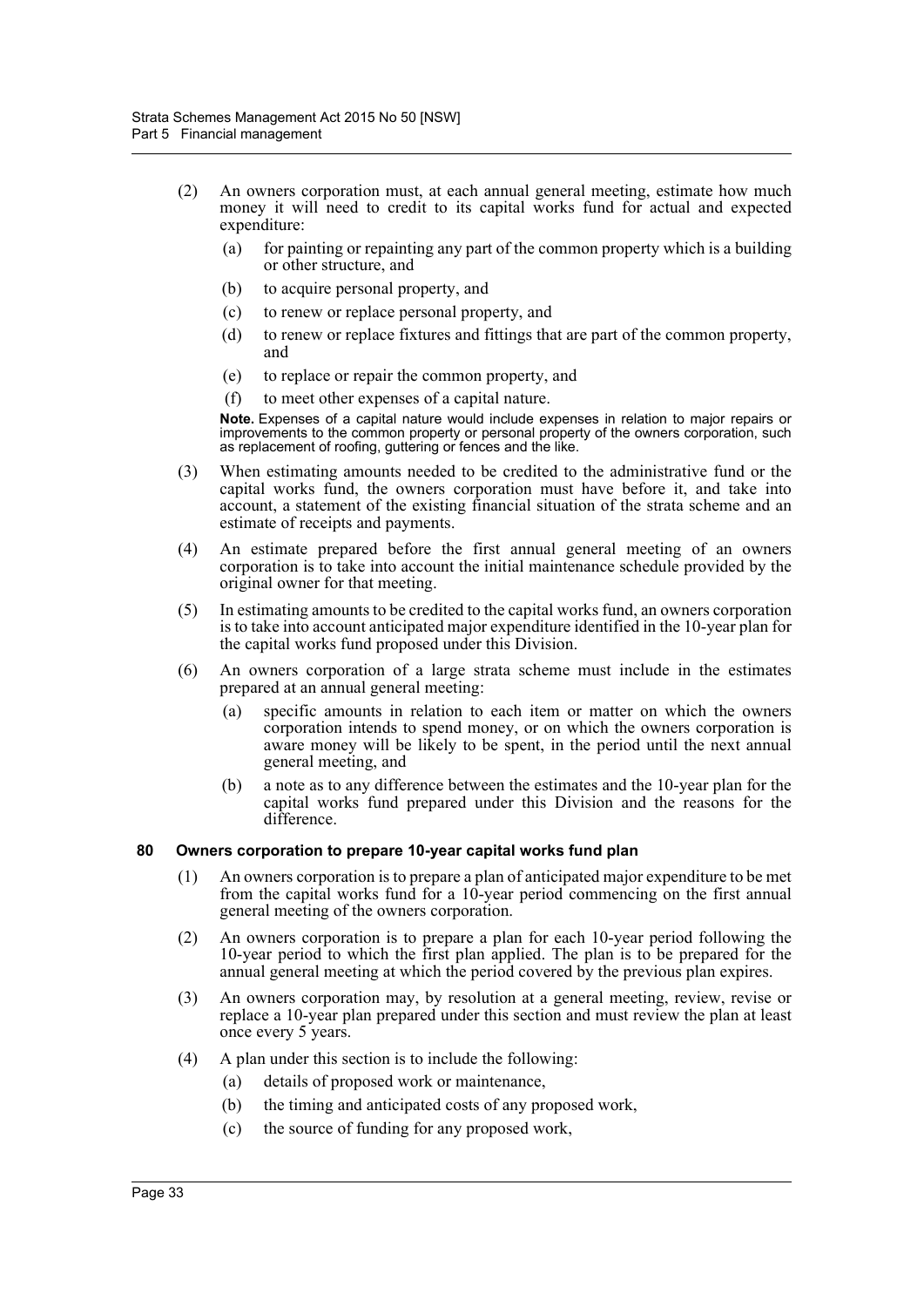- (d) any other matter the owners corporation thinks fit,
- (e) any other matter prescribed by the regulations for the purposes of this section.
- (5) A plan under this section is to be finalised by the end of the next annual general meeting of the owners corporation after the annual general meeting for which the plan is prepared.
- (6) An owners corporation may engage expert assistance in the preparation of a plan under this section.
- (7) An owners corporation is, so far as practicable (and subject to any adjustment under this section), to implement each plan prepared under this section.

#### **81 Owners corporation to set contributions to administrative and capital works funds**

- (1) The owners corporation must determine the amounts to be levied as a contribution to the administrative fund and the capital works fund to raise the amounts estimated as needing to be credited to those funds.
- (2) That determination must be made at the same meeting at which those estimated amounts are determined.
- (3) The owners corporation must levy on each person liable for it such a contribution.
- (4) If the owners corporation is subsequently faced with other expenses it cannot at once meet from either fund, it must levy on each owner of a lot in the strata scheme a contribution to the administrative fund or capital works fund, determined at a general meeting of the owners corporation, in order to meet the expenses.
- (5) A contribution is, if an owners corporation so determines, payable by the regular periodic instalments specified in the determination setting the amount of the contribution.

#### **82 Individual contributions may be larger if greater insurance costs**

- (1) If the use to which a lot in a strata scheme is put causes an insurance premium for the strata scheme to be greater than it would be if it were not put to that use, so much of a contribution payable by the owner of the lot as is attributable to insurance premiums may, with the consent of the owner, be increased to reflect the extra amount of the premium.
- (2) The Tribunal may, on application, make an order for payment of contributions of a different amount to one or more contributions levied or proposed by an owners corporation on an owner if the Tribunal is of the opinion that the owner's consent has been unreasonably refused under this section.
- (3) An application for an order under this section may be made by the lessor of a leasehold strata scheme, an owners corporation, an owner of a lot or a mortgagee in possession.

#### **83 Levying of contributions**

- (1) An owners corporation levies a contribution required to be paid to the administrative fund or capital works fund by an owner of a lot by giving the owner written notice of the contribution payable.
- (2) Contributions levied by an owners corporation must be levied in respect of each lot and are payable (subject to this section and section 82) by the owners in shares proportional to the unit entitlements of their respective lots.
- (3) Any contribution levied by an owners corporation becomes due and payable to the owners corporation on the date set out in the notice of the contribution. The date must be at least 30 days after the notice is given.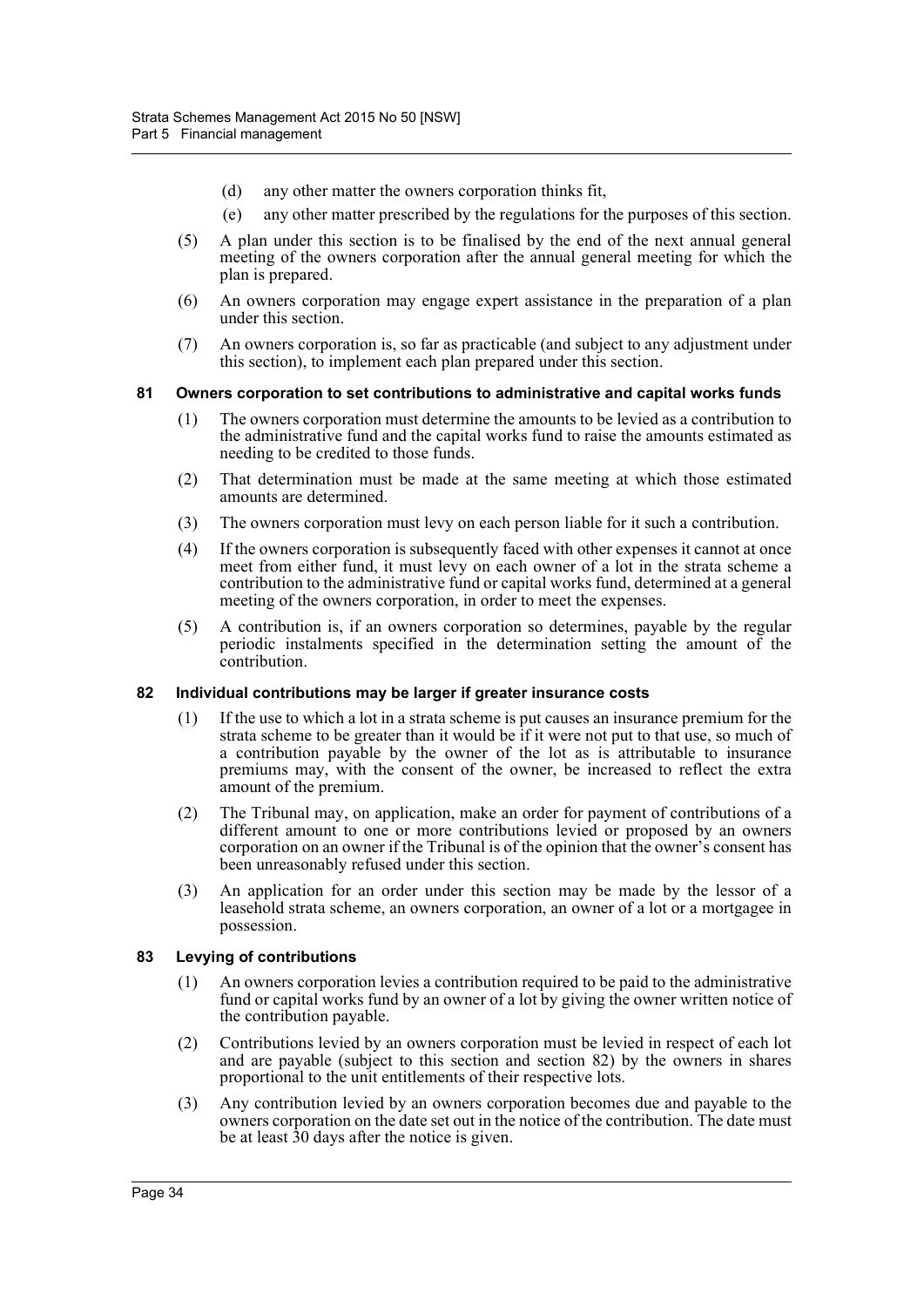(4) Regular periodic contributions to the administrative fund and capital works fund of an owners corporation are taken to have been duly levied on an owner of a lot even though notice levying the contributions was not given to the owner.

#### **84 Liability of persons other than owners for contributions**

- (1) If, at the time a person becomes the owner of a lot, another person is liable to pay a contribution in respect of the lot, the owner is jointly and severally liable with the other person for the payment of the contribution and any interest on the contribution.
- (2) A mortgagee or covenant chargee in possession of a lot is jointly and severally liable with the owner of the lot:
	- (a) for any regular periodic contributions to the administrative fund or capital works fund together with any interest on those contributions, and
	- (b) for any other contribution together with interest on that contribution taken to recover unpaid contributions, if the mortgagee or covenant chargee has been given written notice of the levy of the contribution, and
	- (c) for any costs payable as a debtor in respect of enforcement action to recover unpaid contributions.
- (3) Subsection (2) does not affect the liability of an owner of a lot for any contribution levied under this section.

#### **85 Interest, discounts on contributions and payment plans**

- (1) A contribution, if not paid when it becomes due and payable, bears until paid simple interest at an annual rate of 10% or, if the regulations provide for another rate, that other rate.
- (2) Interest is not payable if the contribution is paid not later than one month after it becomes due and payable.
- (3) However, an owners corporation may by resolution determine (either generally or in a particular case) that a contribution is to bear no interest.
- (4) An owners corporation may, by resolution at a general meeting, determine (either generally or in a particular case) that a person may pay 10% less of a contribution levied if the person pays the contribution before the date on which it becomes due and payable.
- (5) An owners corporation may, by resolution at a general meeting, agree to enter into payment plans, either generally or in particular cases, for the payment of overdue contributions. A payment plan is to be limited to a period of 12 months but a further plan may be agreed to by the owners corporation by resolution.
- (6) The regulations may prescribe requirements for payment plans.
- (7) The existence of a payment plan does not limit any right of the owners corporation to take action to recover the amount of unpaid contributions.
- (8) The Tribunal may, on application by an owner, order that no interest is chargeable on a specified contribution if the Tribunal is satisfied that the owners corporation should reasonably have made a determination not to charge interest for the late contribution.

#### **86 Recovery of unpaid contributions and interest**

- (1) The Tribunal may, on application by an owners corporation, order an owner of a lot in the strata scheme, or other person, to pay any of the following that are payable by the owner or other person under this Act:
	- (a) a contribution not paid at the end of one month after it becomes due and payable,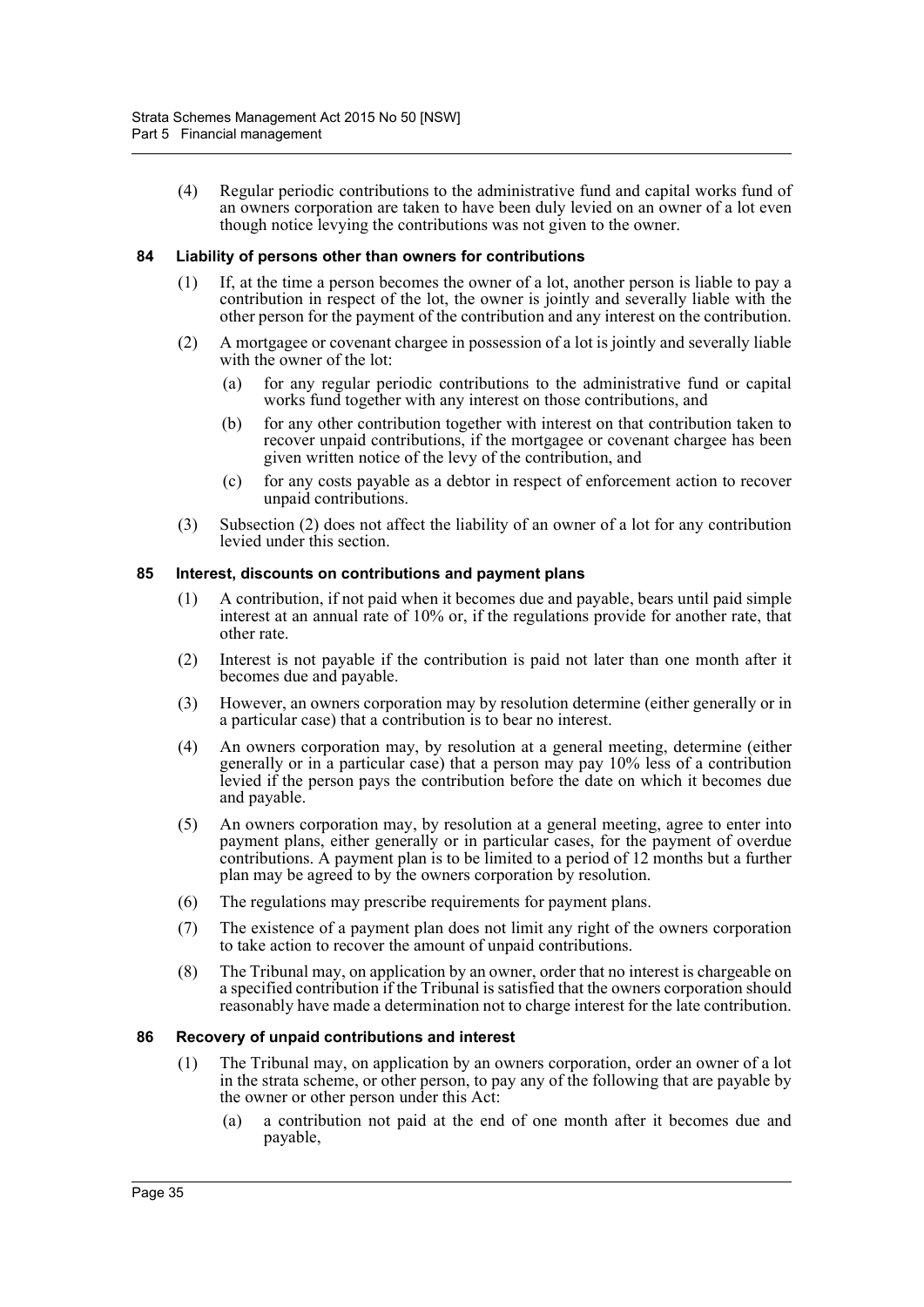- (b) any interest payable on an unpaid contribution,
- (c) the expenses of the owners corporation incurred in recovering any such amounts.

**Note.** Section 78 of the *Civil and Administrative Tribunal Act 2013* provides for the recovery as a judgment debt of amounts ordered to be paid by the Tribunal.

- (2) An owners corporation may, without obtaining an order under this section, recover as a debt in a court of competent jurisdiction any of the following:
	- (a) a contribution not paid at the end of one month after it becomes due and payable,
	- (b) any interest payable on an unpaid contribution,
	- (c) the expenses of the owners corporation incurred in recovering any such amounts.
- (3) Interest paid or recovered forms part of the fund to which the relevant contribution belongs.
- (4) An owners corporation must not take action to recover an amount under this section unless it has given the person against whom the action is to be taken at least 21 days notice of the action.
- (5) The notice of the action must set out the following:
	- (a) the amount of the contribution, interest or expenses sought to be recovered,
	- (b) the recovery action proposed,
	- (c) any other matter prescribed by the regulations for the purposes of this subsection.

#### **87 Orders varying contributions or payment methods**

- (1) The Tribunal may, on application, make either or both of the following orders if the Tribunal considers that any amount levied or proposed to be levied by way of contributions is inadequate or excessive or that the manner of payment of contributions is unreasonable:
	- (a) an order for payment of contributions of a different amount,
	- (b) an order for payment of contributions in a different manner.
- (2) An application for an order may be made by the lessor of a leasehold strata scheme, an owners corporation, an owner or a mortgagee in possession.

#### **88 Effect of order varying contributions where payments have been made**

If a contribution that is the subject of an order by the Tribunal under this Division has been wholly or partly paid:

- (a) an order to pay more has effect as if the owners corporation had decided to levy a contribution equal to the difference, and
- (b) an order to pay less imposes a duty on the owners corporation to refund the difference.

#### **89 Order requiring original owner to pay compensation for inadequate estimates and levies**

(1) The Tribunal may, on application by the owners corporation for or an owner of a lot in the strata scheme, order the original owner of the strata scheme to pay compensation to the owners corporation if the Tribunal determines that the estimates and levies determined during the initial period for the purposes of determining and meeting expenditures relating to the scheme were inadequate to meet the actual or expected expenditures of the owners corporation.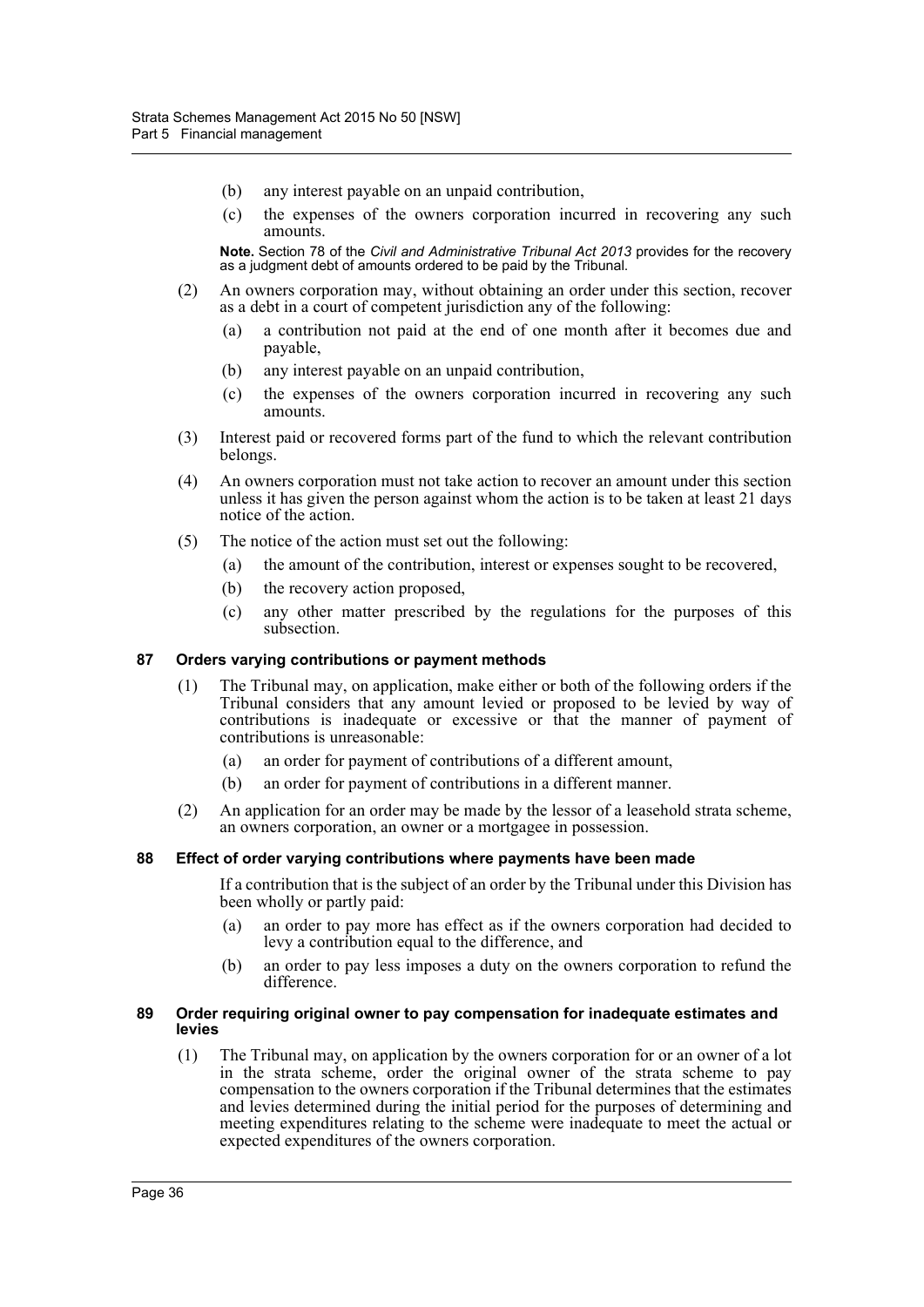- (2) The Tribunal must not make an order under this section if the original owner satisfies the Tribunal that the original owner used due care and diligence in determining the estimates and levies.
- (3) An application under this section must be made not later than 3 years after the end of the initial period.

#### **90 Contributions for legal costs awarded in proceedings between owners and owners corporation**

- (1) This section applies to proceedings brought by one or more owners of lots against an owners corporation or by an owners corporation against one or more owners of lots (including one or more owners joined in third party proceedings).
- (2) The court may order in the proceedings that any money (including costs) payable by an owners corporation under an order made in the proceedings must be paid from contributions levied only in relation to the lots and in the proportions that are specified in the order.
- (3) The owners corporation must, for the purpose of paying the money ordered to be paid by it, levy contributions in accordance with the terms of the order and must pay the money out of the contributions paid in accordance with that levy.
- (4) This Division (other than provisions relating to the amount of contributions) applies to and in respect of contributions levied under this section in the same way as it applies to other contributions levied under this Division.

### **91 Information about contributions payable for retirement village**

An owners corporation of a strata scheme for a retirement village (within the meaning of the *Retirement Villages Act 1999*) must, if requested by the operator of the retirement village, give a statement in writing specifying the amount of current contributions levied on a particular lot in the strata scheme.

### **Division 3 Financial statements and accounting records of owners corporation**

#### **92 Owners corporation must prepare financial statements and statements of key financial information**

- (1) An owners corporation must cause financial statements, and a statement of key financial information, to be prepared for each reporting period for the administrative fund, the capital works fund and any other fund kept by the owners corporation.
- (2) The *reporting period* for financial statements or a statement of key financial information prepared under this Division is:
	- (a) the period that commences on the date of registration of the strata plan and ends on a date that is not earlier than 2 months before the date of the first annual general meeting, and
	- (b) each period that commences on the date up to which those statements were last prepared under this Division and ends on a date that is not earlier than 2 months before the next succeeding annual general meeting.

### **93 Requirements for financial statements**

- (1) The financial statements are to be prepared on a cash or accrual basis and to comprise only the following matters:
	- (a) a statement of income and expenditure for the administrative fund,
	- (b) a statement of income and expenditure for the capital works fund,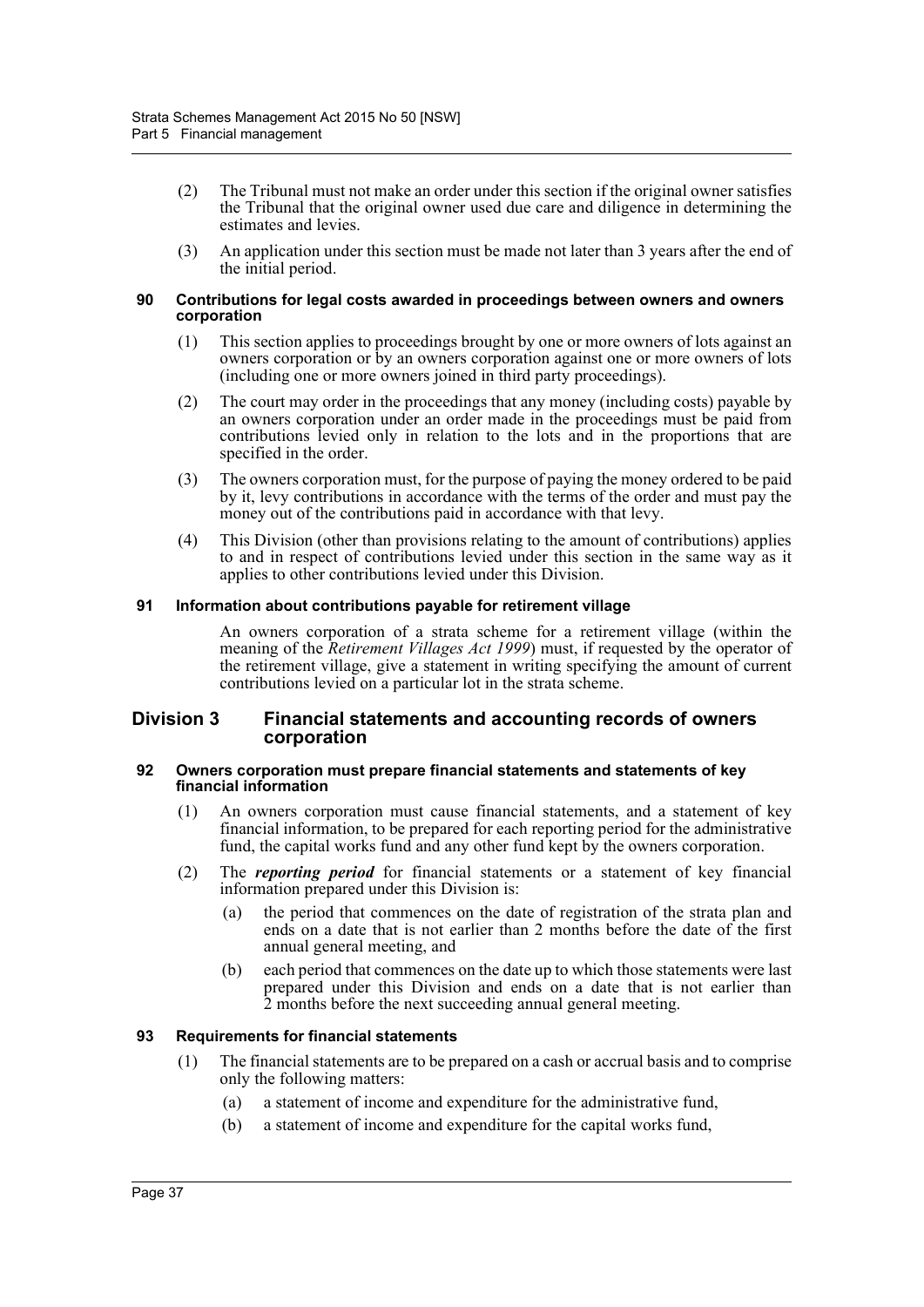- (c) a statement of income and expenditure for any other fund kept by the owners corporation.
- (2) The financial statement for an administrative fund or capital works fund must specify the following:
	- (a) the fund, and the reporting period, for which it is prepared,
	- (b) the balance carried forward in the fund from the previous period,
	- (c) the particulars and amount of each item of income of the fund received during the current period,
	- (d) the particulars and amount of each item of expenditure from the fund during the current period,
	- (e) the amount of the contribution to the fund determined for each person liable to make such a contribution,
	- (f) the balance outstanding for each such contribution,
	- (g) the cash in the fund at the end of the current period,
	- (h) the balance of the fund,
	- (i) in respect of each liability to contribute to the fund—any unpaid arrears and any balance outstanding,
	- (j) the extent to which, at the end of the current period, the fund is in debit or credit.
- (3) The financial statements for any other fund must specify the following:
	- (a) the fund, and the reporting period, for which it is prepared,
	- (b) the balance carried forward in the fund from the previous period,
	- (c) the particulars and amount of each item of income of the fund received during the current period,
	- (d) the particulars and amount of each item of expenditure from the fund during the current period,
	- (e) the cash in the fund at the end of the current period,
	- (f) the balance of the fund,
	- (g) the extent to which, at the end of the current period, the fund is in debit or credit.

### **94 Statement of key financial information**

- (1) The statement of key financial information for an administrative fund or capital works fund must be in the form prescribed by the regulations and specify the following matters:
	- (a) the fund, and the reporting period, for which it is prepared,
	- (b) the balance carried forward in the fund from the previous period,
	- (c) the total income of the fund received during the period,
	- (d) the total interest earned by the fund during the period,
	- (e) the total contributions paid to the fund during the period and the total of all arrears in contributions payable to the fund,
	- (f) the total expenditure for maintenance from the fund during the period,
	- (g) the total expenditure for administration costs from the fund during the period,
	- (h) the balance of the fund,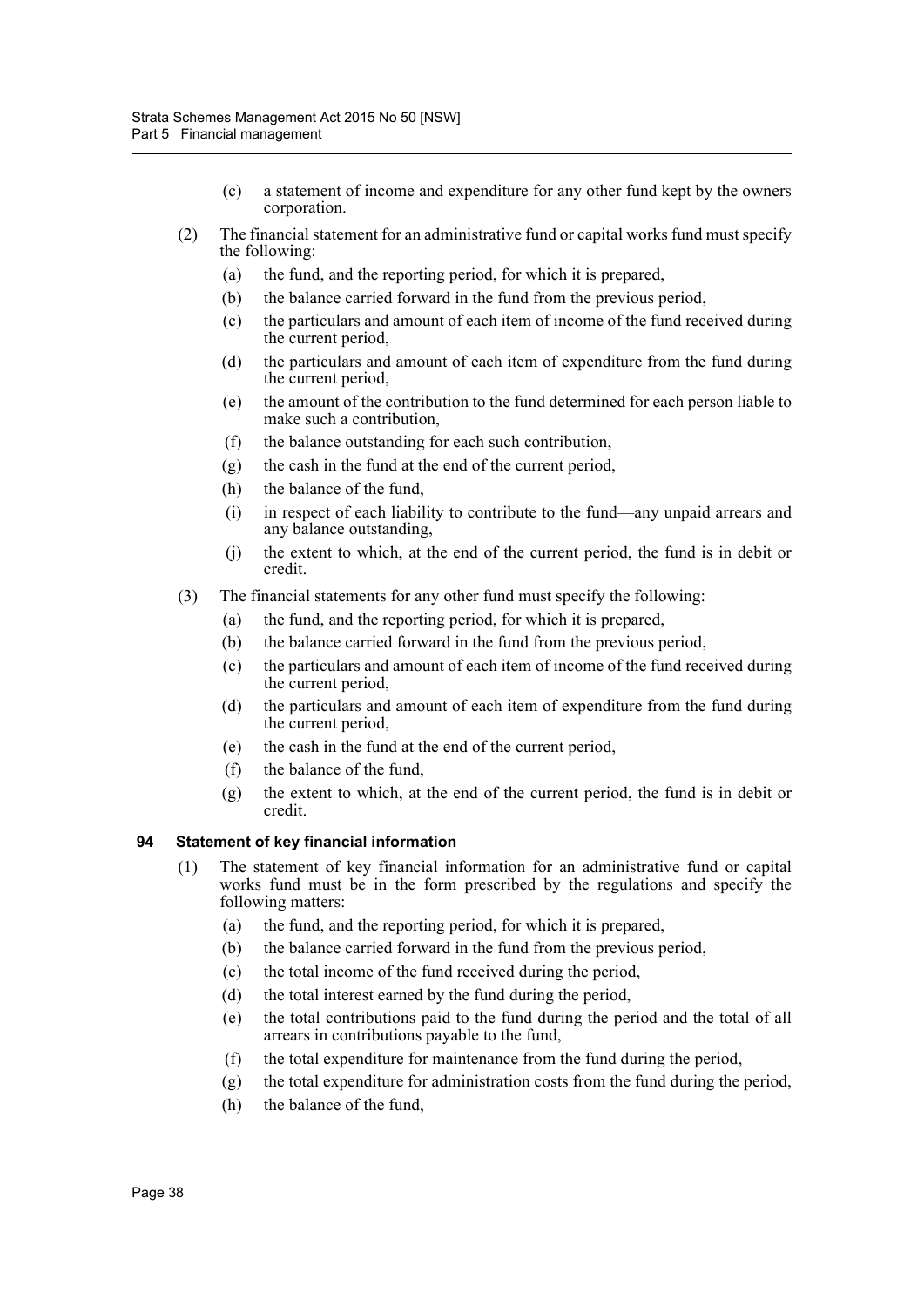- (i) the principal items of expenditure for maintenance proposed during the next year.
- (2) The statement of key financial information for any other fund must be in the form prescribed by the regulations and specify the following matters:
	- (a) the fund, and the reporting period, for which it is prepared,
	- (b) the balance carried forward in the fund from the previous period,
	- (c) the total income of the fund received during the period,
	- (d) the total interest earned by the fund during the period,
	- (e) the balance of the fund.

## **95 Auditing of accounts and financial statements**

- (1) The owners corporation for a large strata scheme, or a strata scheme for which the annual budget exceeds \$250,000 (or another amount prescribed for the purposes of this section by the regulations), must ensure that the accounts and financial statements of the owners corporation are audited before presentation to the annual general meeting.
- (2) The owners corporation for any other strata scheme may determine that the accounts and financial statements of the owners corporation are to be audited.
- (3) An audit of the accounts and financial statements of an owners corporation under this section must be carried out in accordance with the Australian Auditing Standards.
- (4) The regulations may specify the manner in which the annual budget of a strata scheme is to be determined for the purposes of this section.

## **Division 4 Accounting records**

### **96 Accounting records must be kept by owners corporation**

(1) An owners corporation must keep accounting records in accordance with this Division.

Maximum penalty: 5 penalty units.

- (2) The accounting records may be made and stored in the form determined by the owners corporation.
- (3) Separate accounting records must be kept for the administrative fund, the capital works fund and any other fund kept by the owners corporation.
- (4) The regulations may prescribe accounting records that are required to be kept by an owners corporation.

### **97 Receipts**

- (1) The treasurer of an owners corporation must, if requested to do so, issue a receipt for each payment received by the treasurer for the owners corporation and must cause a record to be kept of the details of such receipts.
- (2) Each receipt must contain the information prescribed by the regulations for the purposes of this section.

### **98 Transaction records**

(1) The treasurer of an owners corporation must record particulars of money received or money disbursed by the owners corporation as soon as practicable after each transaction occurs.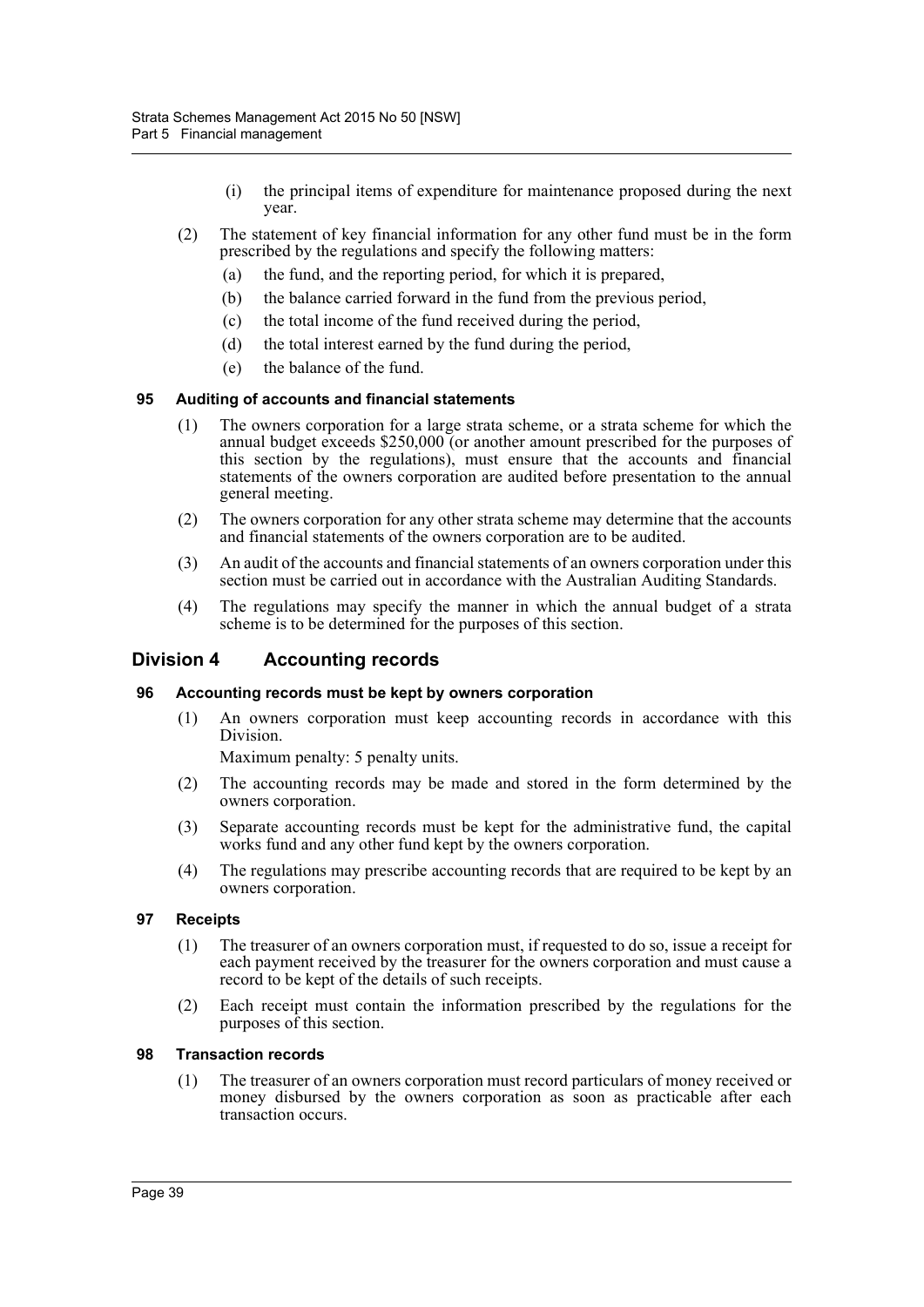- (2) The treasurer must balance the records of transactions and carry the balance forward at the end of each prescribed period.
- (3) At the end of each prescribed period, the treasurer must compare the entries in the records of transactions with the banking records for the account of the owners corporation and enter in the records of transactions:
	- (a) the amounts credited to the account and appearing in the banking records for which no receipt had been given, and
	- (b) the amounts debited to the account and appearing in the banking records for which no cheque had been drawn.
- (4) Any necessary reconciliation (showing the balance in the account of the owners corporation as indicated in the banking records, and adding any money received but not banked and deducting any cheques drawn but not presented for payment) must be entered by the treasurer in the record of transactions at the end of the entries for the relevant prescribed period.
- (5) In this section:

*prescribed period* means 12 months or, if an annual general meeting of the owners corporation determines a shorter period, that shorter period.

#### **99 Levy register**

The treasurer of an owners corporation must keep a levy register that includes, for each lot in the strata scheme (other than a utility lot), the following particulars in relation to contributions payable:

- (a) the date on which the contribution is due and payable,
- (b) the type of contribution and the period in respect of which it is to be made,
- (c) the amount of the contribution levied shown as a debit,
- (d) the amount of each payment shown as a credit,
- (e) the date on which each payment relating to the contribution is made,
- (f) whether a payment made was made in cash or in some other specified manner,
- (g) whether an amount paid comprised full payment or part payment,
- (h) details of any discount given for early payment,
- (i) the balance of the account.

## **Division 5 Financial functions generally**

#### **100 Power to borrow money**

- (1) An owners corporation may borrow money and secure the repayment of money and of any interest in any manner agreed between the owners corporation and the lender, otherwise than by charging the repayment on the common property.
- (2) An owners corporation must not borrow money, or secure the payment of money and interest, unless a resolution approving the relevant loan has been passed at a general meeting of the owners corporation.

#### **101 Persons who can exercise functions relating to the finances and accounts of the owners corporation**

A person must not exercise any of the functions of an owners corporation or the treasurer of an owners corporation relating to the receipt or expenditure of, or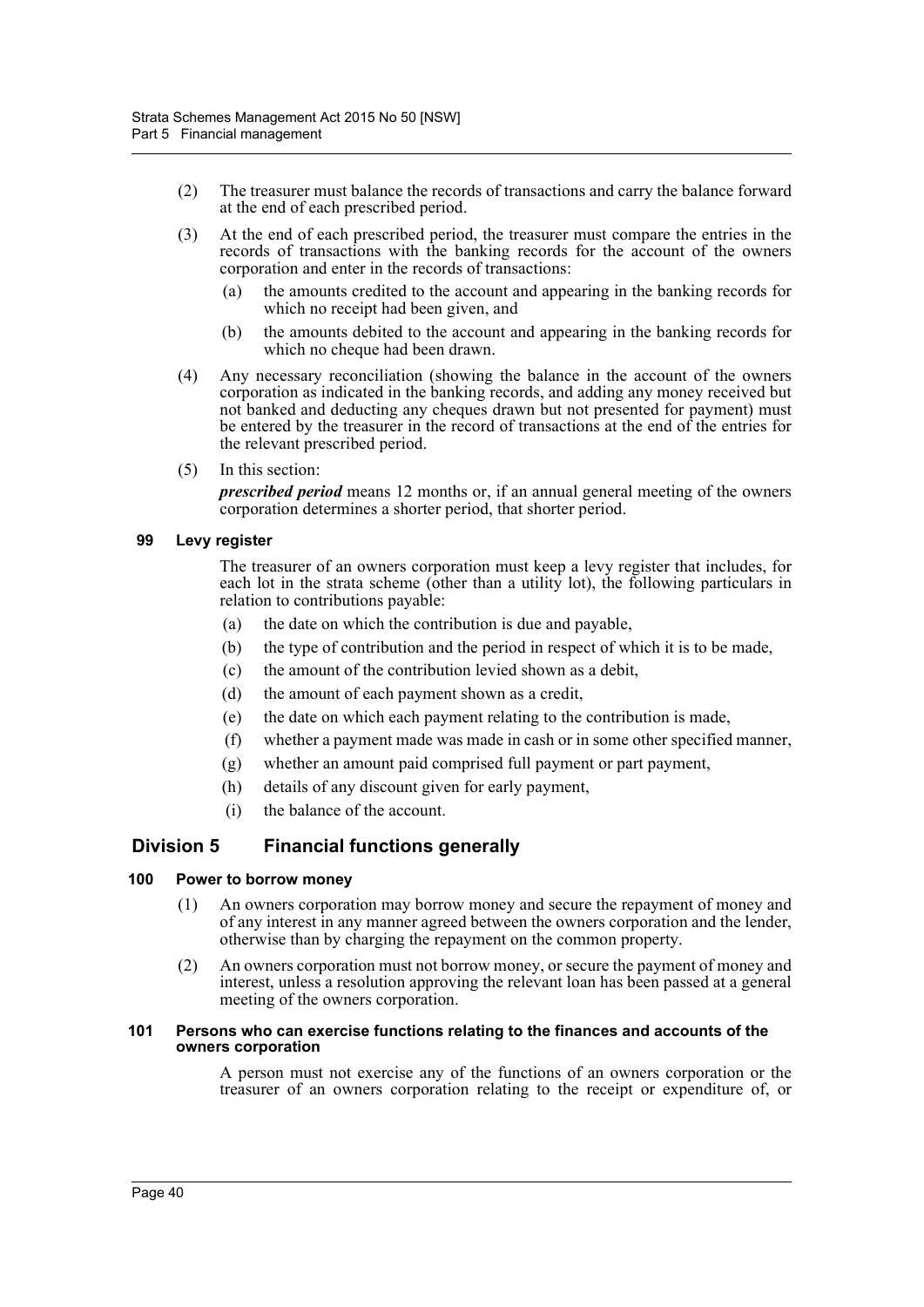accounting for, money of the owners corporation or the keeping of the books of account of the owners corporation unless the person is:

- (a) the treasurer of the owners corporation, or
- (b) a strata managing agent who is empowered to exercise the function, or
- (c) a person with whom the treasurer of the owners corporation is required by a decision of the strata committee to exercise the function jointly, and who is enabling the treasurer to comply with the decision, or
- (d) a member of CPA Australia, or a member of the Institute of Chartered Accountants Australia and New Zealand, authorised by the owners corporation to exercise the function, or
- (e) a member of the Institute of Public Accountants authorised by the owners corporation to exercise the function, or
- (f) during the initial period only—a person authorised by the owners corporation to exercise the function.

Maximum penalty: 5 penalty units.

### **102 Limits on spending by large strata schemes**

- (1) An owners corporation for a large strata scheme must obtain at least 2 quotations in relation to proposed expenditure in respect of any one item or matter if the proposed expenditure will exceed the amount prescribed by the regulations for the purposes of this section.
- (2) An owners corporation for a large strata scheme must not spend on an item or matter an amount greater than the amount specified for the item or matter (plus 10%) in estimates provided for that item or matter at an annual general meeting.
- (3) The owners corporation may by a resolution passed at a general meeting remove the limitation imposed by subsection (2) generally or in relation to any particular item or matter.
- (4) This section does not apply to expenditure for emergency purposes, including (but not limited to) the following:
	- (a) burst or blocked water or sewerage pipes,
	- (b) serious damage caused by fire or storm or any other natural disaster,
	- (c) unexpected electrical or security system failure,
	- (d) glass breakages that affect the security of any building in the strata scheme or could result in damage to the inside of any such building.

#### **103 Legal services to be approved by general meeting**

- (1) An owners corporation or strata committee of an owners corporation must not obtain legal services for which any payment may be required unless a resolution approving the obtaining of those services is passed at a general meeting of the owners corporation.
- (2) An owners corporation or strata committee may obtain legal services without obtaining approval under this section if:
	- (a) it is of the opinion that urgent action is necessary to protect the interests of the owners corporation, and
	- (b) the cost of the legal services does not exceed \$10,000 or another amount prescribed by the regulations for the purposes of this subsection.
- (3) Approval under this section is not required for the following:
	- (a) to obtain legal advice before commencing legal action,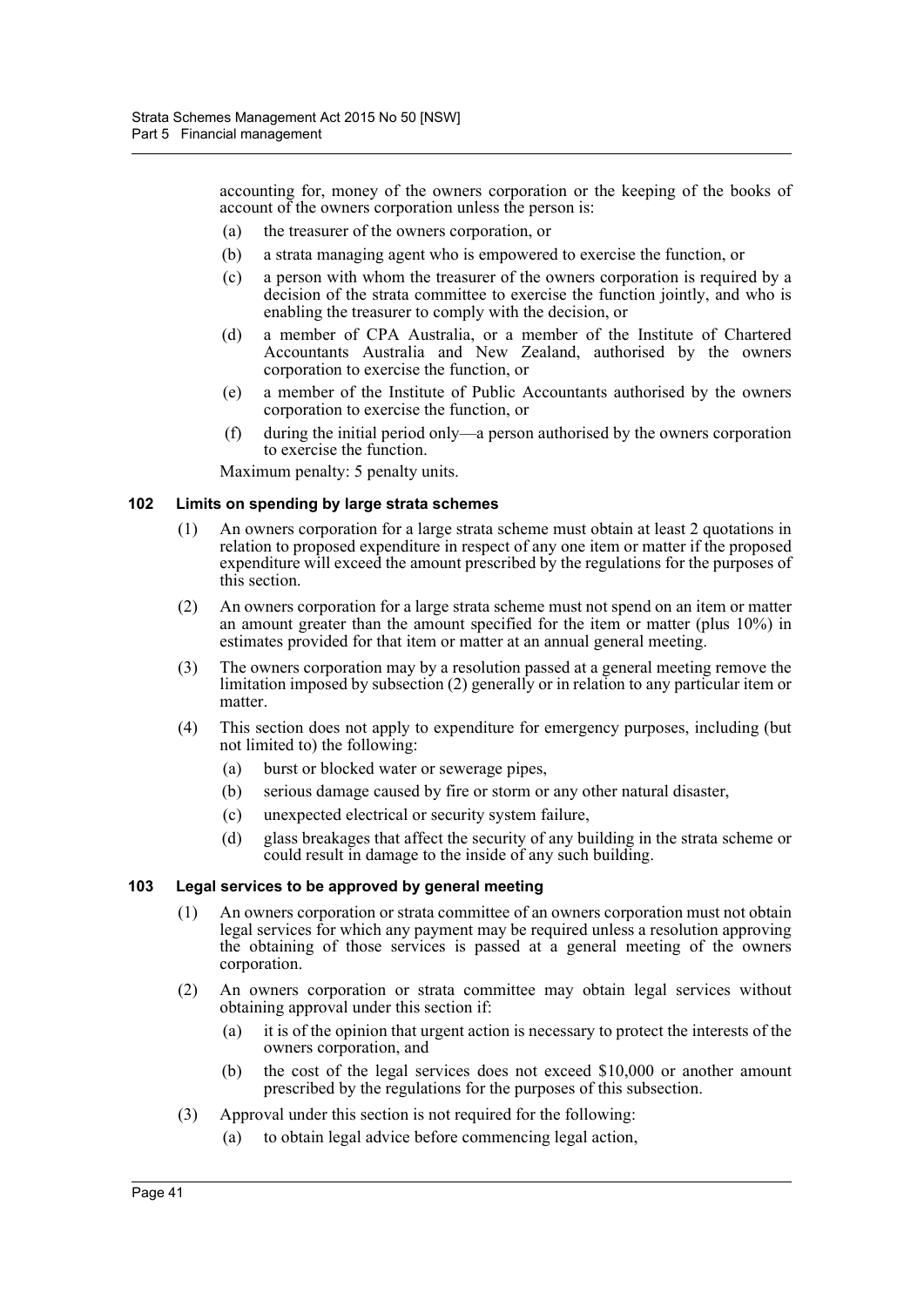- (b) to take legal action to recover unpaid contributions, interest on unpaid contributions or related expenses,
- (c) to take any other legal action prescribed by the regulations for the purposes of this section.
- (4) A failure by an owners corporation or the strata committee of an owners corporation to obtain an approval under this section does not affect the validity of any proceedings or other legal action taken by the owners corporation.
- (5) In this Division: *legal services* includes obtaining legal advice and taking legal action.

#### **104 Restrictions on payment of expenses incurred in Tribunal proceedings**

- (1) An owners corporation cannot, in respect of its costs and expenses in proceedings brought by or against it for an order by the Tribunal, levy a contribution on another party who is successful in the proceedings.
- (2) An owners corporation that is unsuccessful in proceedings brought by or against it for an order by the Tribunal cannot pay any part of its costs and expenses in the proceedings from its administrative fund or capital works fund, but may make a levy for the purpose.
- (3) In this section, a reference to *proceedings* includes a reference to proceedings on appeal from the Tribunal.

#### **105 Disclosure of matters relating to legal costs**

If a disclosure under another Act is made to an owners corporation in respect of the costs of legal services to be provided to the owners corporation and the legal services are services for which approval is required under section 103, the owners corporation must give a copy of the disclosure to each owner and strata committee member not later than 14 days after the disclosure being made.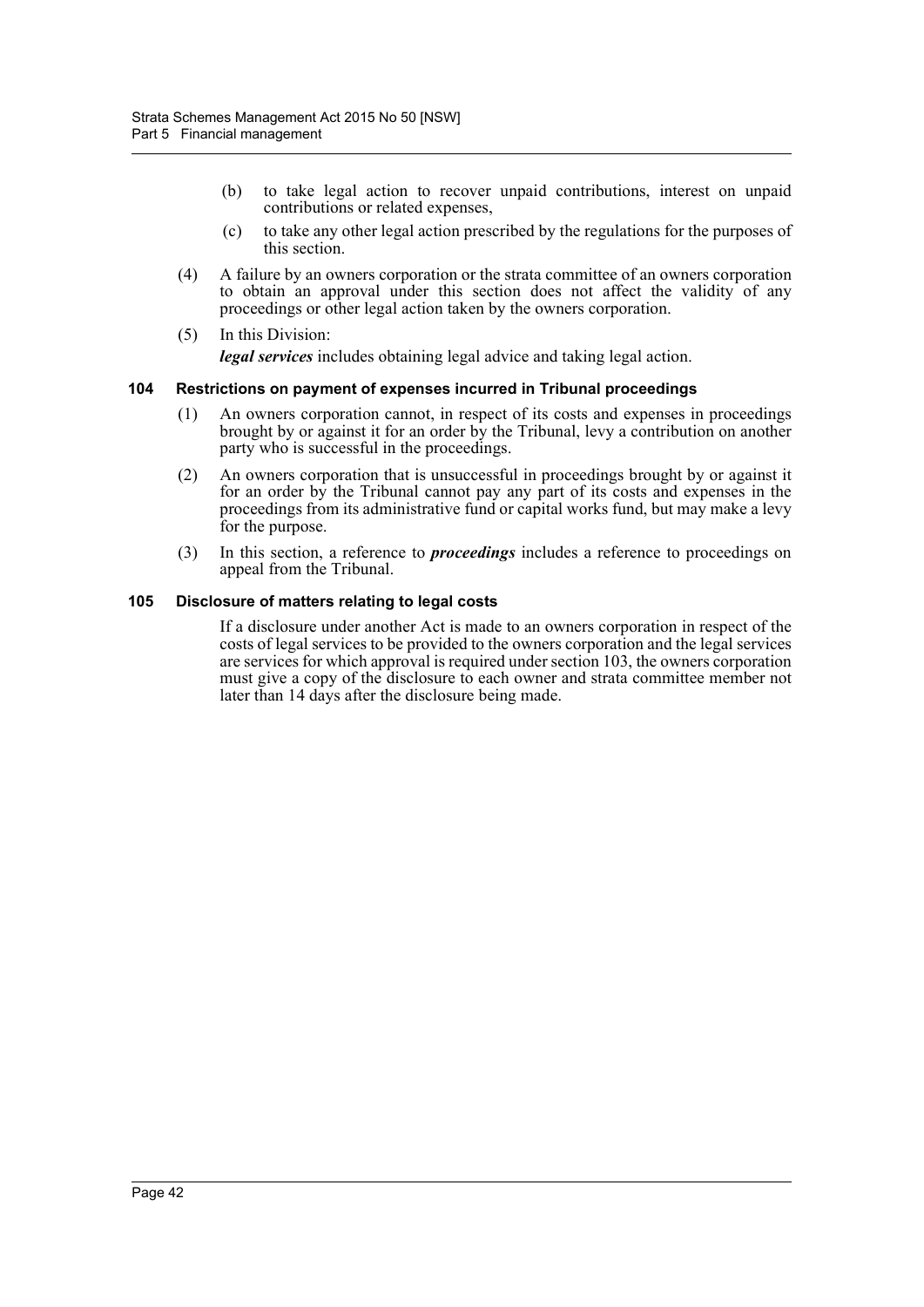# **Part 6 Property management**

## **Division 1 Common property**

### **106 Duty of owners corporation to maintain and repair property**

- (1) An owners corporation for a strata scheme must properly maintain and keep in a state of good and serviceable repair the common property and any personal property vested in the owners corporation.
- (2) An owners corporation must renew or replace any fixtures or fittings comprised in the common property and any personal property vested in the owners corporation.
- (3) This section does not apply to a particular item of property if the owners corporation determines by special resolution that:
	- (a) it is inappropriate to maintain, renew, replace or repair the property, and
	- (b) its decision will not affect the safety of any building, structure or common property in the strata scheme or detract from the appearance of any property in the strata scheme.
- (4) If an owners corporation has taken action against an owner or other person in respect of damage to the common property, it may defer compliance with subsection (1) or (2) in relation to the damage to the property until the completion of the action if the failure to comply will not affect the safety of any building, structure or common property in the strata scheme.
- (5) An owner of a lot in a strata scheme may recover from the owners corporation, as damages for breach of statutory duty, any reasonably foreseeable loss suffered by the owner as a result of a contravention of this section by the owners corporation.
- (6) An owner may not bring an action under this section for breach of a statutory duty more than 2 years after the owner first becomes aware of the loss.
- (7) This section is subject to the provisions of any common property memorandum adopted by the by-laws for the strata scheme under this Division, any common property rights by-law or any by-law made under section 108.
- (8) This section does not affect any duty or right of the owners corporation under any other law.

### **107 Common property memorandum**

- (1) The by-laws for a strata scheme may adopt a common property memorandum prescribed by the regulations for the purposes of this section.
- (2) The common property memorandum is to specify whether an owner of a lot or the owners corporation is responsible for the maintenance, repair or replacement of any part of the common property.
- (3) The by-laws may modify the common property memorandum only to provide that it does not apply to specified items, being items that are not common property for the purposes of the particular strata scheme or that are the subject of a common property rights by-law or a by-law made under section 108.
- (4) The provisions of a common property rights by-law or a by-law made under section 108 for a strata scheme prevail, to the extent of any inconsistency, over the provisions of a common property memorandum adopted by the by-laws of the strata scheme.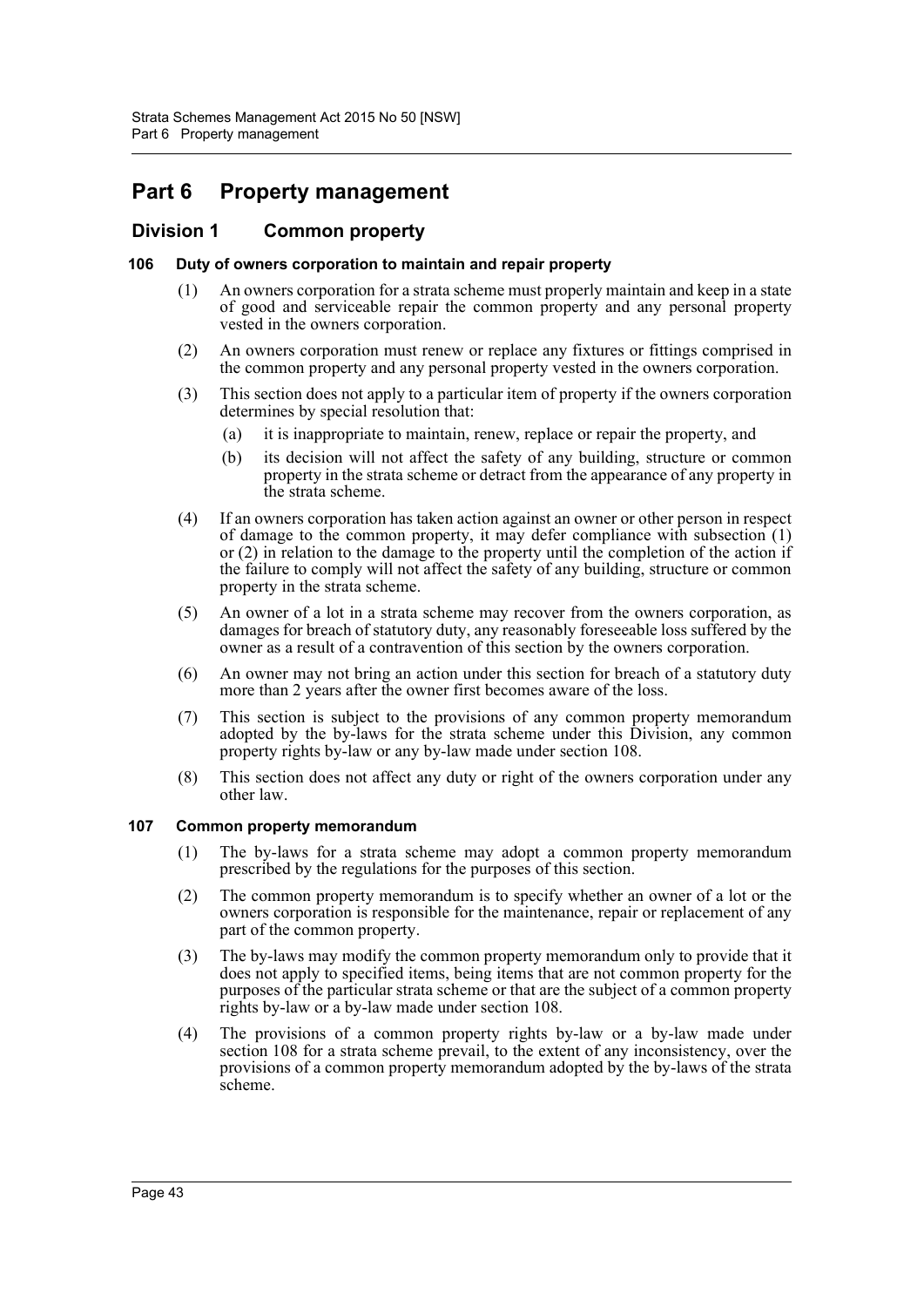#### **108 Changes to common property**

#### (1) **Procedure for authorising changes to common property**

An owners corporation or an owner of a lot in a strata scheme may add to the common property, alter the common property or erect a new structure on common property for the purpose of improving or enhancing the common property.

(2) Any such action may be taken by the owners corporation or owner only if a special resolution has first been passed by the owners corporation that specifically authorises the taking of the particular action proposed.

#### (3) **Ongoing maintenance**

A special resolution under this section that authorises action to be taken in relation to the common property by an owner of a lot may specify whether the ongoing maintenance of the common property once the action has been taken is the responsibility of the owners corporation or the owner.

- (4) If a special resolution under this section does not specify who has the ongoing maintenance of the common property concerned, the owners corporation has the responsibility for the ongoing maintenance.
- (5) A special resolution under this section that allows an owner of a lot to take action in relation to certain common property and provides that the ongoing maintenance of that common property after the action is taken is the responsibility of the owner has no effect unless:
	- (a) the owners corporation obtains the written consent of the owner to the making of a by-law to provide for the maintenance of the common property by the owner, and
	- (b) the owners corporation makes the by-law.
- (6) The by-law:
	- (a) may require, for the maintenance of the common property, the payment of money by the owner at specified times or as determined by the owners corporation, and
	- (b) must not be amended or repealed unless the owners corporation has obtained the written consent of the owner concerned.
- (7) Sections 143 (2), 144 (2) and (3) and 145 apply to a by-law made for the purposes of this section in the same way as they apply to a common property rights by-law. **Note.** A new by-law or other changes to the by-laws for a strata scheme must be approved by a special resolution of the owners corporation (see section 141).

#### **109 Cosmetic work by owners**

- (1) The owner of a lot in a strata scheme may carry out cosmetic work to common property in connection with the owner's lot without the approval of the owners corporation.
- (2) *Cosmetic work* includes but is not limited to work for the following purposes:
	- (a) installing or replacing hooks, nails or screws for hanging paintings and other things on walls,
	- (b) installing or replacing handrails,
	- (c) painting,
	- (d) filling minor holes and cracks in internal walls,
	- (e) laying carpet,
	- (f) installing or replacing built-in wardrobes,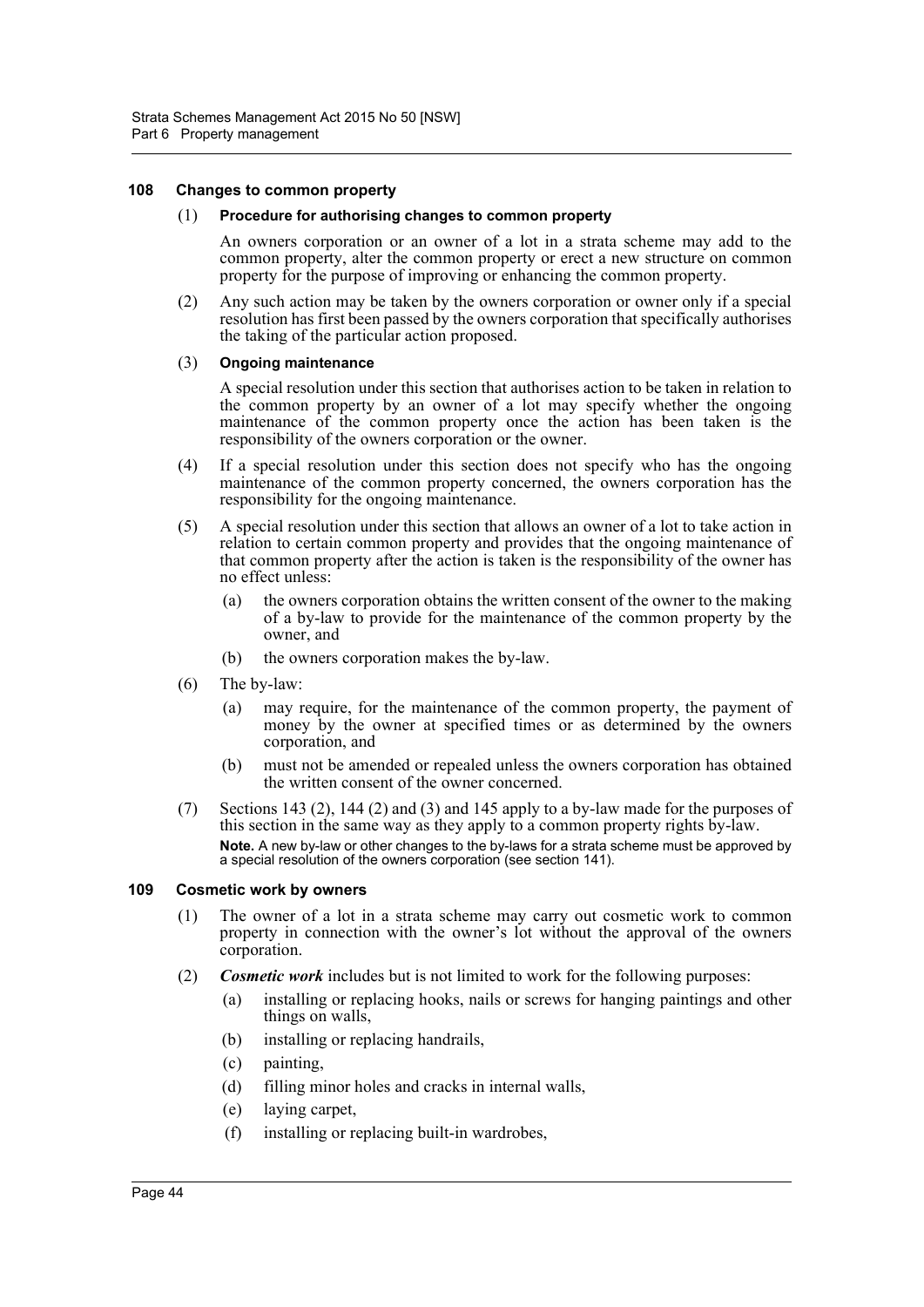- (g) installing or replacing internal blinds and curtains,
- (h) any other work prescribed by the regulations for the purposes of this subsection.
- (3) An owner of a lot must ensure that:
	- (a) any damage caused to any part of the common property by the carrying out of cosmetic work by or on behalf of the owner is repaired, and
	- (b) the cosmetic work and any repairs are carried out in a competent and proper manner.
- (4) The by-laws of a strata scheme may specify additional work that is to be cosmetic work for the purposes of this section.
- (5) This section does not apply to the following work:
	- (a) work that consists of minor renovations for the purposes of section 110,
		- (b) work involving structural changes,
		- (c) work that changes the external appearance of a lot, including the installation of an external access ramp,
		- (d) work that detrimentally affects the safety of a lot or common property, including fire safety systems,
		- (e) work involving waterproofing or the plumbing or exhaust system of a building in a strata scheme,
		- (f) work involving reconfiguring walls,
		- (g) work for which consent or another approval is required under any other Act,
		- (h) any other work prescribed by the regulations for the purposes of this subsection.
- (6) Section 108 does not apply to cosmetic work carried out in accordance with this section.

## **110 Minor renovations by owners**

- (1) The owner of a lot in a strata scheme may carry out work for the purposes of minor renovations to common property in connection with the owner's lot with the approval of the owners corporation given by resolution at a general meeting. A special resolution authorising the work is not required.
- (2) The approval may be subject to reasonable conditions imposed by the owners corporation and cannot be unreasonably withheld by the owners corporation.
- (3) *Minor renovations* include but are not limited to work for the purposes of the following:
	- (a) renovating a kitchen,
	- (b) changing recessed light fittings,
	- (c) installing or replacing wood or other hard floors,
	- (d) installing or replacing wiring or cabling or power or access points,
	- (e) work involving reconfiguring walls,
	- (f) any other work prescribed by the regulations for the purposes of this subsection.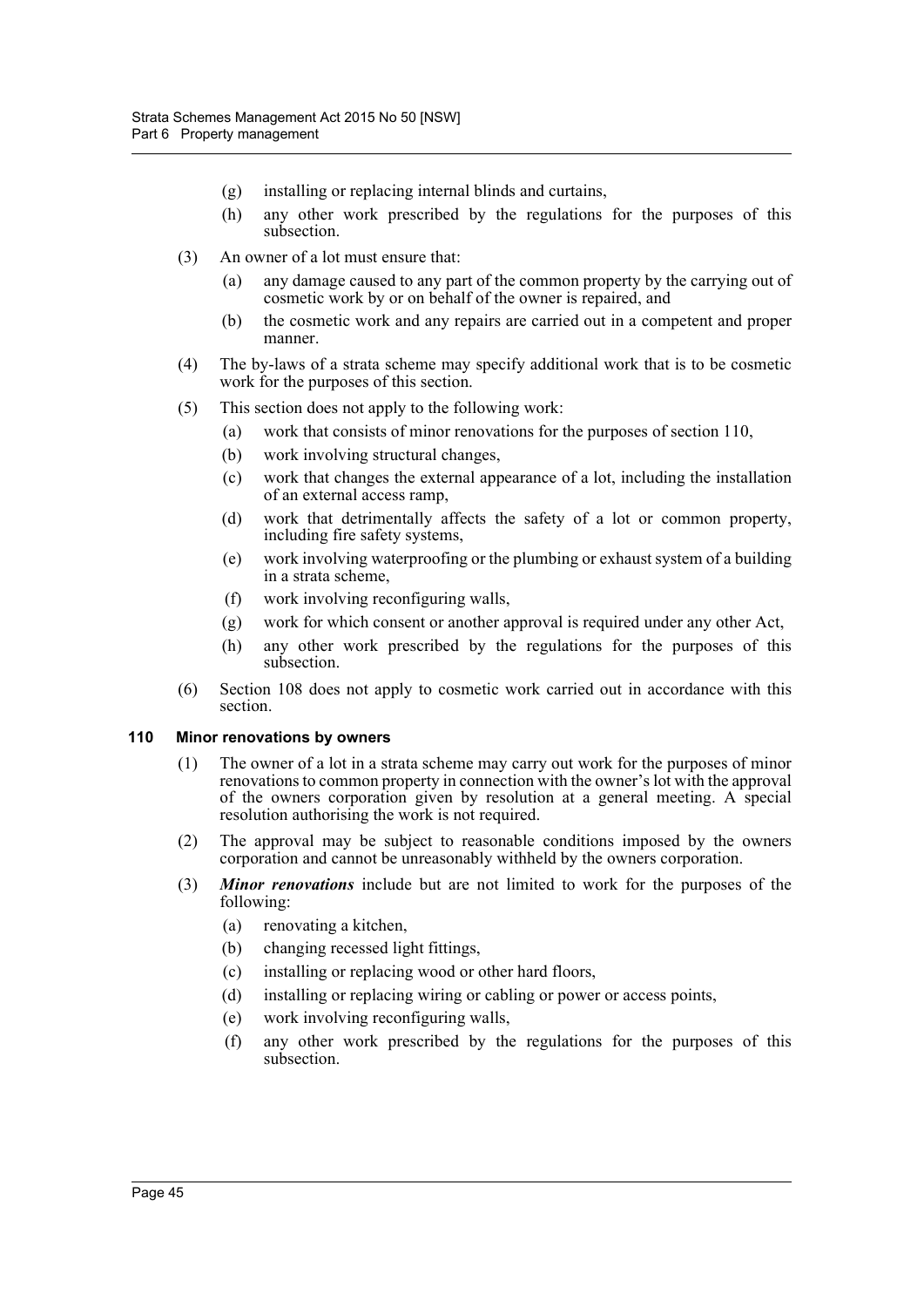- (4) Before obtaining the approval of the owners corporation, an owner of a lot must give written notice of proposed minor renovations to the owners corporation, including the following:
	- (a) details of the work, including copies of any plans,
	- (b) duration and times of the work,
	- (c) details of the persons carrying out the work, including qualifications to carry out the work,
	- (d) arrangements to manage any resulting rubbish or debris.
- (5) An owner of a lot must ensure that:
	- (a) any damage caused to any part of the common property by the carrying out of minor renovations by or on behalf of the owner is repaired, and
	- (b) the minor renovations and any repairs are carried out in a competent and proper manner.
- (6) The by-laws of a strata scheme may provide for the following:
	- (a) additional work that is to be a minor renovation for the purposes of this section,
	- (b) permitting the owners corporation to delegate its functions under this section to the strata committee.
- (7) This section does not apply to the following work:
	- (a) work that consists of cosmetic work for the purposes of section 109,
	- (b) work involving structural changes,
	- (c) work that changes the external appearance of a lot, including the installation of an external access ramp,
	- (d) work involving waterproofing,
	- (e) work for which consent or another approval is required under any other Act,
	- (f) work that is authorised by a by-law made under this Part or a common property rights by-law,
	- (g) any other work prescribed by the regulations for the purposes of this subsection.
- (8) Section 108 does not apply to minor renovations carried out in accordance with this section.

**Note.** Section 132 enables rectification orders to be made against owners of lots for damage caused by work done by owners.

#### **111 Work by owners of lots affecting common property**

An owner of a lot in a strata scheme must not carry out work on the common property unless the owner is authorised to do so:

- (a) under this Part, or
- (b) under a by-law made under this Part or a common property rights by-law, or
- (c) by an approval of the owners corporation given by special resolution or in any other manner authorised by the by-laws.

### **112 Owners corporation may grant licence to use common property**

(1) An owners corporation may grant a licence to an owner or occupier of a lot in the strata scheme or another person to use common property in a particular manner or for particular purposes if the owners corporation has approved the granting of the licence by a special resolution.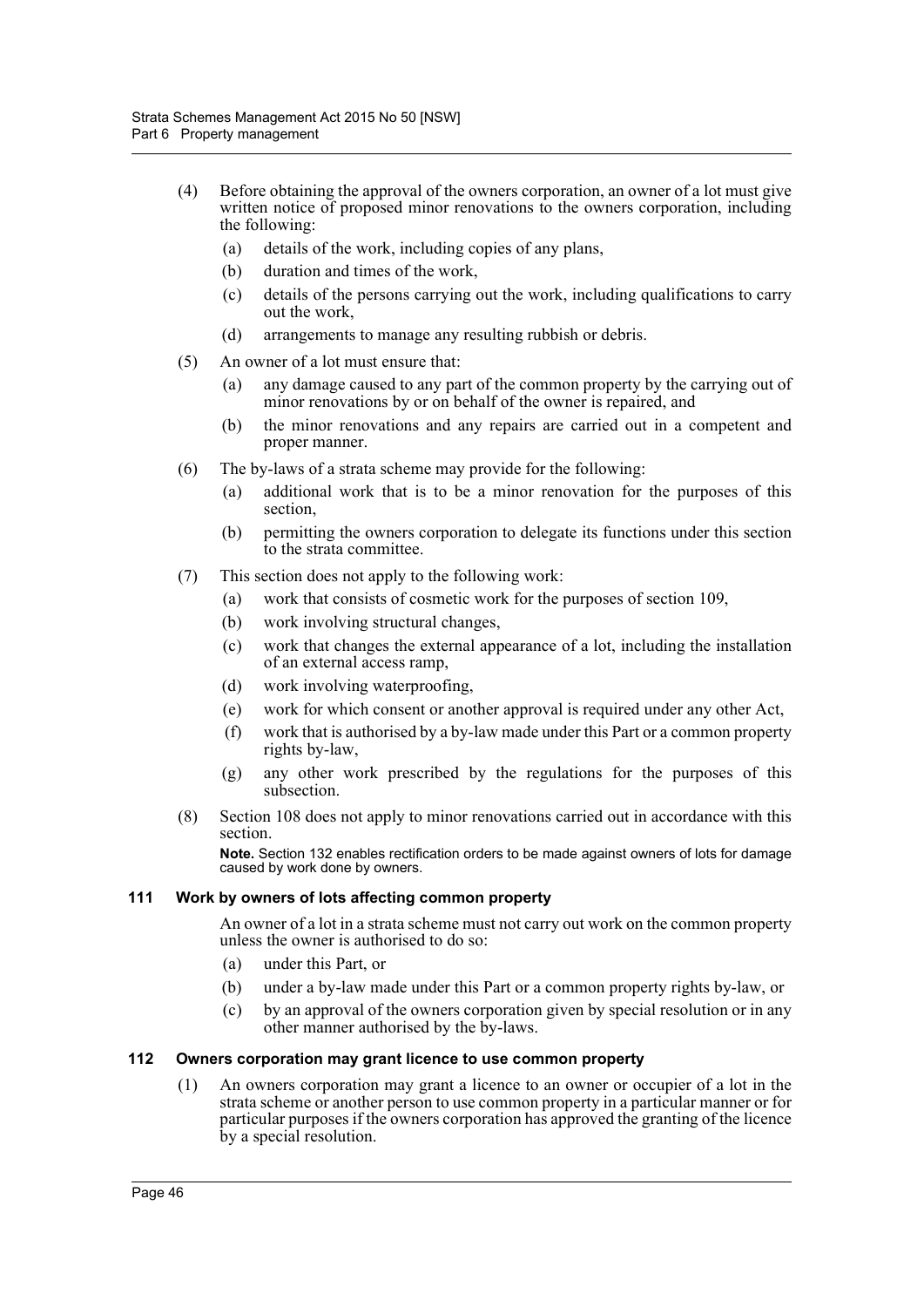- (2) A licence may be granted subject to terms and conditions. **Note.** Division 3 of Part 7 enables owners corporations to make common property rights by-laws granting exclusive use rights and special privileges (including licences) in relation to common property.
- (3) Without limiting this section, a licence may be granted under an agreement with the local council for a strata parking area under section 650A of the *Local Government Act 1993*.

#### **113 Agreement for payment to owner of consideration on transfer or lease of common property**

An owners corporation may, in accordance with a special resolution, make an agreement with an owner for the payment to the owner of:

- (a) the whole or any part of the consideration under any transaction proposed to be entered into by the owners corporation under Division 6 of Part 2 of the *Strata Schemes Development Act 2015*, or
- (b) any money payable to the owners corporation under a common property rights by-law.

### **114 Functions subject to strata development contract**

The exercise by an owners corporation of functions under this Act is subject to the provisions of any strata development contract affecting common property for the strata scheme concerned and to the operation of this Act and the *Strata Schemes Development Act 2015* in relation to the strata development contract.

#### **115 Initial maintenance schedule must be prepared**

- (1) The original owner must cause an initial maintenance schedule to be prepared for the maintenance of the common property of a strata scheme. **Note.** The purpose of the initial maintenance schedule is to provide information to the owners corporation about obligations and costs relating to the maintenance of common property.
- (2) The initial maintenance schedule must comply with the requirements prescribed by the regulations for the purposes of this subsection.
- (3) An owners corporation is not required by this Act to comply with the initial maintenance schedule for the maintenance of common property vested in it.
- (4) The initial maintenance schedule may be considered in any proceedings for the purpose of determining whether or not a defect in or damage to a building could have been avoided by the taking of specified action.

## **Division 2 Dealings with property**

### **116 Powers to deal with property**

- (1) An owners corporation may dispose of or otherwise deal with any lot vested in the owners corporation as a result of a subdivision effected under section 13 of the *Strata Schemes Development Act 2015*.
- (2) The owners corporation may acquire or dispose of personal property or otherwise deal with personal property of the owners corporation.
- (3) Section 50 (1) (d) of the *Interpretation Act 1987* does not apply to an owners corporation.

**Note.** Section 50 (1) (d) of the *Interpretation Act 1987* provides that a statutory corporation may, for the purpose of enabling it to exercise its functions, purchase, exchange, take on lease, hold, dispose of and otherwise deal with property.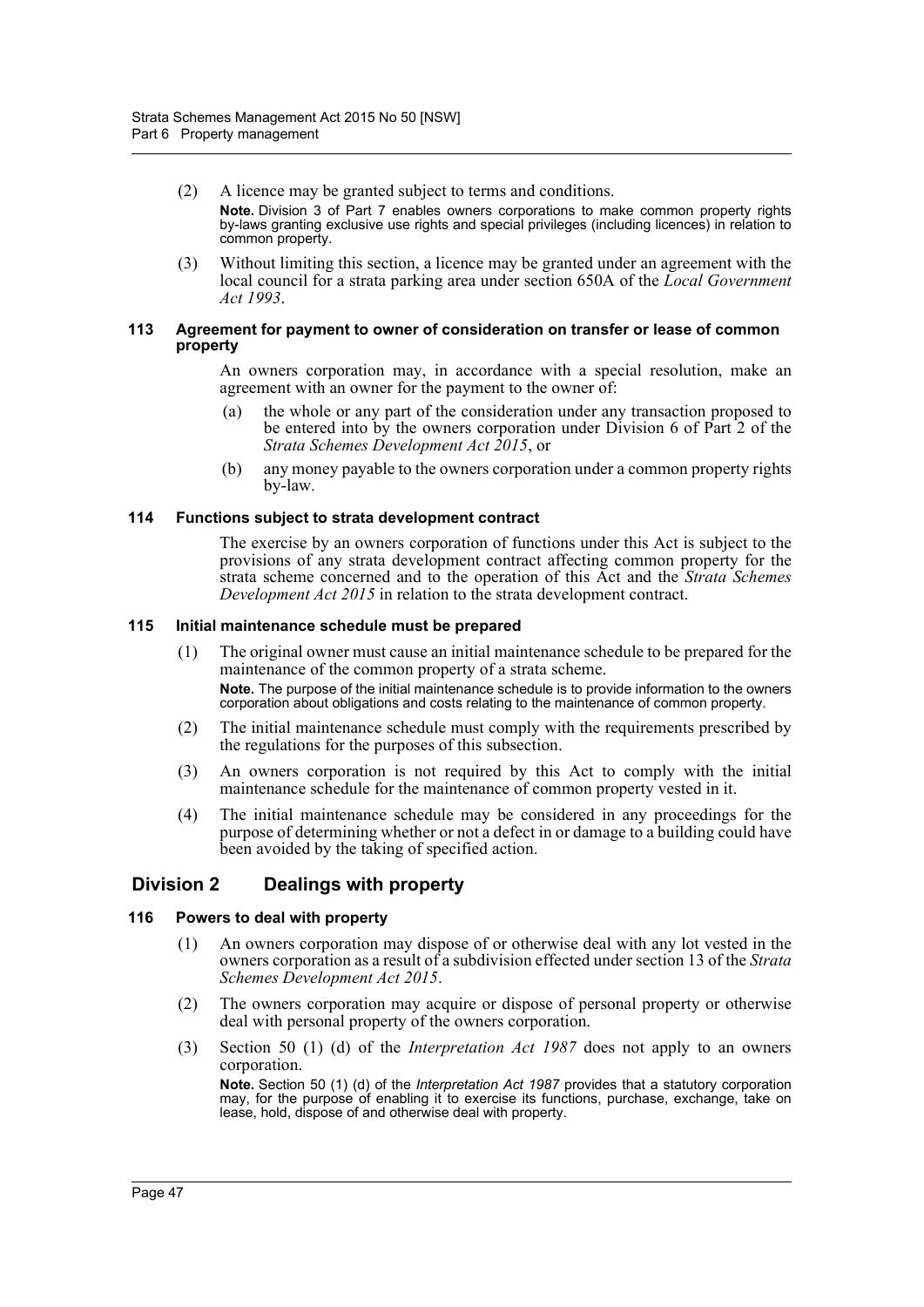## **Division 3 Work carried out by owners corporation**

#### **117 Provision of amenities and services to lot**

An owners corporation may enter into an agreement with an owner or occupier of a lot to provide amenities or services to the lot or to the owner or occupier of the lot.

#### **118 Window safety devices—child safety**

- (1) An owners corporation for a strata scheme to which this section applies must ensure that there are complying window safety devices for all windows of each building in the strata scheme that are windows to which this section applies. Maximum penalty: 5 penalty units.
- (2) An owners corporation is to carry out work related to its functions under this section at its own expense and may, for the purposes of this section, carry out work on any part of the parcel.
- (3) An owner of a lot in a strata scheme to which this section applies may install a complying window safety device on a window to which this section applies (other than a window on another owner's lot).
- (4) An owner of a lot who installs a window safety device under this section must:
	- (a) repair any damage caused to any part of the common property by the installation of the device, and
	- (b) ensure that the device is installed in a competent and proper manner and has an appearance, after it has been installed, in keeping with the appearance of the building.
- (5) An owners corporation or an owner of a lot may carry out work authorised by this section despite any other provision of this Act, the regulations or any by-law of the scheme.
- (6) The regulations may make provision for or with respect to the following:
	- (a) the strata schemes and windows to which this section applies,
	- (b) the devices or other things that are complying window safety devices for the purposes of this section,
	- (c) notification to the owners corporation by owners who install window safety devices.
- (7) A regulation may apply this section to a window located on any part of a parcel.

### **119 Work to rectify certain defects**

- (1) An owners corporation for a strata scheme may carry out work that is necessary to rectify any of the following defects:
	- (a) any structural defect in any part of a building comprised in a lot in the scheme that affects or is likely to affect the support or shelter provided by that lot for another lot in the building or the common property,
	- (b) any defect in any pipe, wire, cable or duct that provides, or through which passes, any water, sewage, drainage, gas, electricity, garbage, artificially heated or cooled air, heating oil or other service (including telephone, internet, radio or television services) within a lot.
- (2) An owners corporation may carry out the work at its own expense if the cost of the work cannot be recovered from some other person.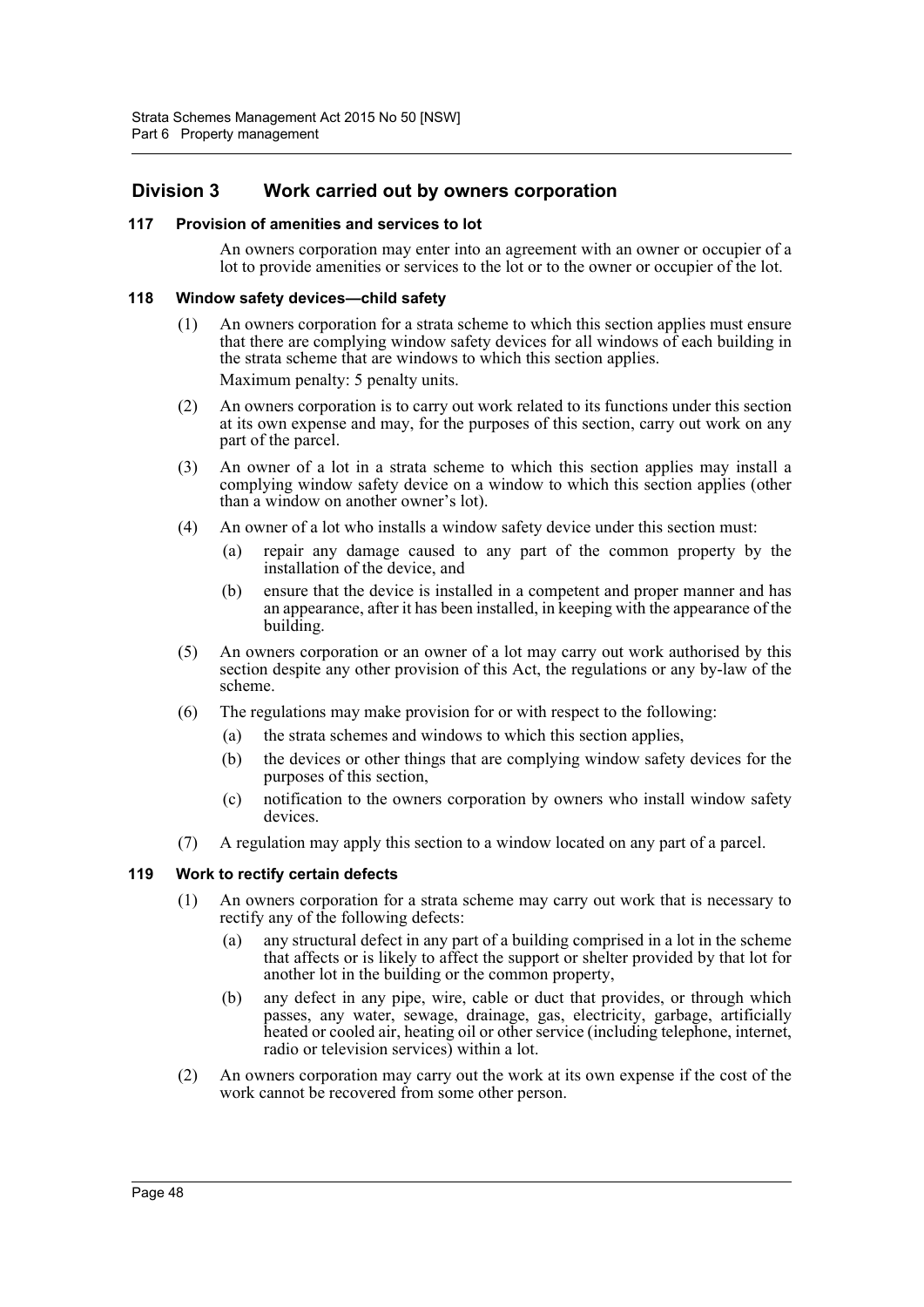## **120 Owners corporation may carry out work required to be carried out by others**

#### (1) **Work required by public authority**

If an owner of a lot in a strata scheme fails to carry out work that is required to be carried out under a notice given to the owner by a public authority, the owners corporation may carry out the work and recover the cost of carrying out the work from the owner or any person who, after the work is carried out, becomes the owner.

#### (2) **Work required to be carried out under term or condition of by-law**

If a person who is the owner, mortgagee or covenant chargee in possession, tenant or occupier of a lot in the strata scheme fails to carry out work that is required to be carried out by the person under a term or condition of a by-law of the scheme, the owners corporation may carry out the work and recover the cost of carrying out the work from that person, the owner of the lot (if the person is not the owner) or any person who, after the work is carried out, becomes the owner of that lot.

#### (3) **Work that is duty of owner or occupier to carry out**

If a person who is the owner, mortgagee or covenant chargee in possession, tenant or occupier of a lot in the strata scheme fails to carry out work in order to remedy a breach of a duty imposed by Part 8, the owners corporation may carry out the work and recover the cost of the work from that person.

#### (4) **Work required to be carried out under order**

If a person fails to carry out work required to be carried out under an order made under this Act, the owners corporation may carry out the work and recover the cost of carrying out the work from the person against whom the order was made.

#### (5) **Recovery of costs as a debt**

The costs incurred by an owners corporation in carrying out any work referred to in this section may be recovered by the owners corporation as a debt.

### **121 Provision of letterbox**

- (1) An owners corporation must construct and maintain at or near the street alignment of the parcel a letterbox suitable to receive mail and other documents.
- (2) The name of the owners corporation is to be clearly shown on the letterbox.

## **Division 4 Powers to enter premises and carry out work**

### **122 Power of owners corporation to enter property in order to carry out work**

- (1) An owners corporation for a strata scheme may, by its agents, employees or contractors, enter on any part of the parcel of the scheme for the purpose of carrying out the following work:
	- (a) work required or authorised to be carried out by the owners corporation in accordance with this Act (including work relating to window safety devices and rectification work carried out under Part 11),
	- (b) work required to be carried out by the owners corporation by a notice given to it by a public authority,
	- (c) work required or authorised to be carried out by the owners corporation by an order under this Act.
- (2) An owners corporation for a strata scheme may, by its agents, employees or contractors, enter on any part of the parcel for the purpose of determining whether any work is required to be carried out by the owners corporation in accordance with this Act.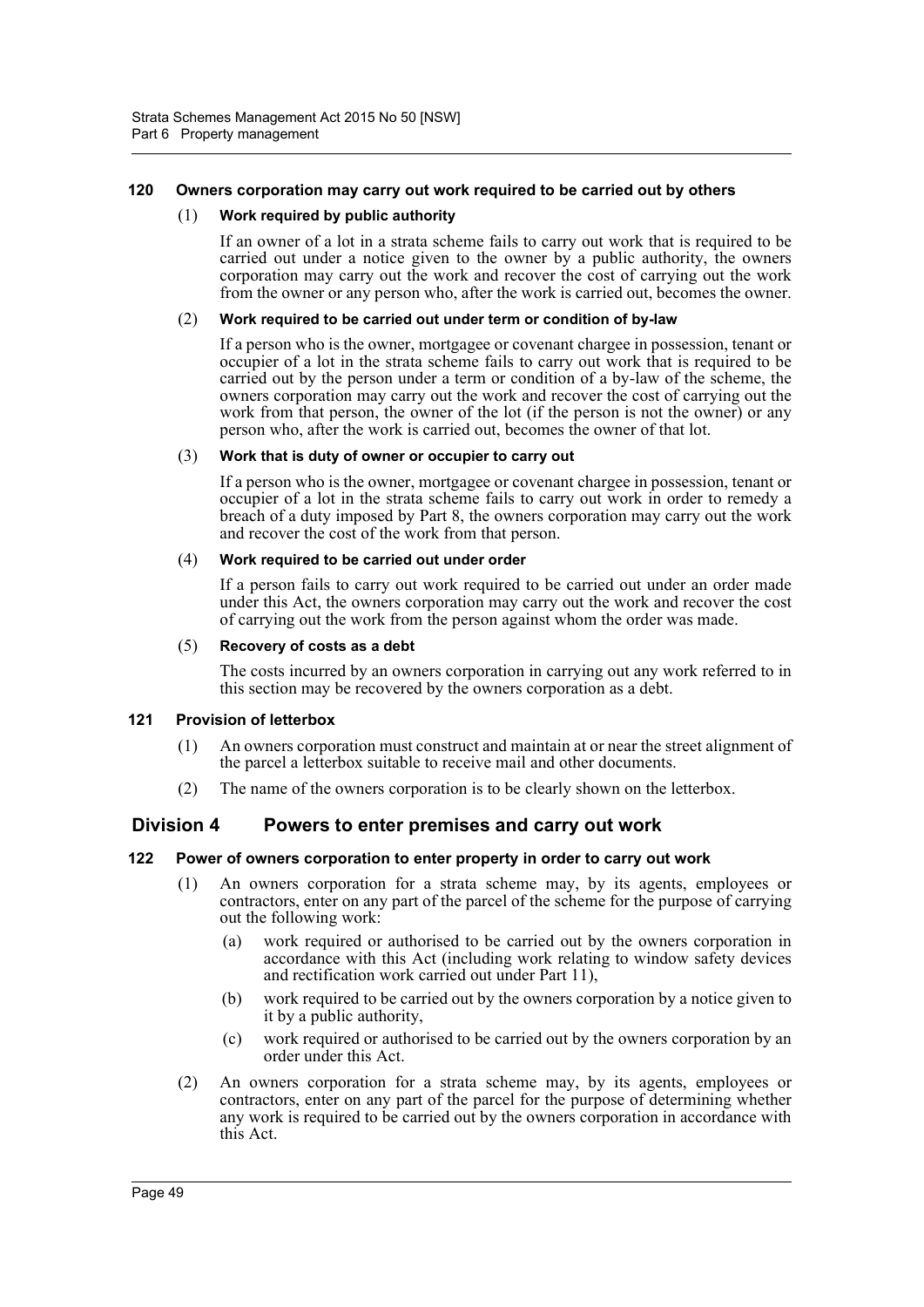- (3) In an emergency, the owners corporation may enter any part of the parcel for those purposes at any time.
- (4) In a case that is not an emergency, the owners corporation may enter any part of the parcel for those purposes with the consent of any occupier of that part of the parcel or, if the occupier does not consent, in accordance with an order of the Tribunal under this Division.
- (5) A person must not obstruct or hinder an owners corporation in the exercise of its functions under this section.

Maximum penalty: 5 penalty units.

(6) An owners corporation is liable for any damage to a lot or any of its contents caused by or arising out of the carrying out of any work, or the exercise of a power of entry, referred to in this section unless the damage arose because the owners corporation was obstructed or hindered.

### **123 Access for fire safety inspections**

- (1) A person authorised to carry out an inspection under the *Environmental Planning and Assessment Act 1979* of a building or premises that is part of a strata scheme for purposes relating to fire safety may give a written notice to the owners corporation requiring the owners corporation to ensure that access is provided, within a period or at a time specified in the notice, to the common property of the strata scheme and, if so specified, some or all of the lots in the strata scheme.
- (2) An owners corporation must comply with a requirement of a notice given to the owners corporation under this section.

Maximum penalty: 20 penalty units.

(3) It is a defence to a prosecution for an offence against this section consisting of a failure to ensure that access is provided to a lot in a strata scheme if the owners corporation establishes that the owner or occupier of the lot refused to allow the access or could not be contacted by the owners corporation.

### **124 Orders by Tribunal relating to entry to carry out work or inspections**

- (1) The Tribunal may, on application by an owners corporation for a strata scheme, make an order requiring the occupier of a lot or part of a lot in the scheme to allow access to the lot for any of the following purposes:
	- (a) to enable the owners corporation to carry out work referred to in section 118, 119, 120 or 122 or to determine whether such work needs to be carried out,
	- (b) to enable an entry or inspection referred to in section 122 or 123 or Part 11 to be carried out.
- (2) This section does not limit the power of an owners corporation to enter a lot under this Division in an emergency without applying for an order.

## **Division 5 Goods left on common property**

### **125 Disposal of abandoned goods on common property**

The regulations may make provision for or with respect to the following matters:

- (a) conferring power on an owners corporation to store or dispose of, or authorise the disposal of, goods left on common property,
- (b) notices to owners and other persons as to disposal or proposed disposal of goods by an owners corporation,
- (c) the passing of title to any goods on disposal by an owners corporation,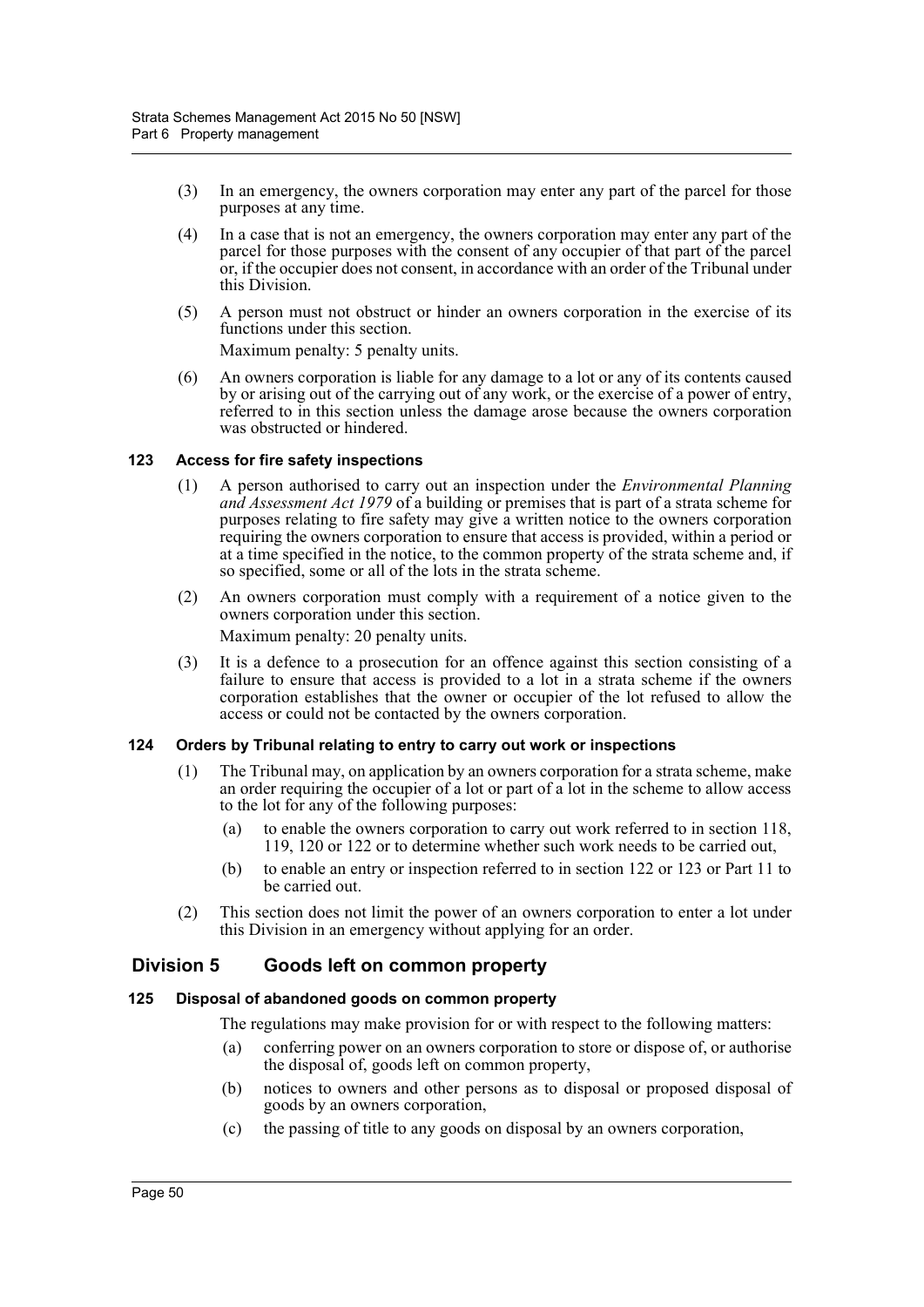- (d) the payment of the proceeds of disposal of goods by an owners corporation,
- (e) conferring jurisdiction on the Tribunal to make directions and orders relating to the disposal of goods, including orders for the payment of compensation and as to the payment of the costs of disposing of goods.

## **Division 6 Orders about property**

#### **126 Orders relating to alterations and repairs to common property and other property**

#### (1) **Order requiring owners corporation to carry out work on common property**

The Tribunal may, on application by a lessor of a leasehold strata scheme or an owner of a lot in a strata scheme, order the owners corporation to consent to work proposed to be carried out by an owner of a lot if the Tribunal considers that the owners corporation has unreasonably refused its consent and the work relates to any of the following:

- (a) minor renovations or other alterations to common property directly affecting the owner's lot,
- (b) carrying out repairs to common property or any other property of the owners corporation directly affecting the owner's lot.

#### (2) **Order consenting to owner's work on owners corporation property**

The Tribunal may, on application by a lessor of a leasehold strata scheme or an owner of a lot in a strata scheme, make an order (a *work approval order*) approving of minor renovations or alterations or repairs already made by an owner to common property or any other property of the owners corporation directly affecting the owner's lot if the Tribunal considers that the owners corporation unreasonably refused its consent to the minor renovations or alterations or repairs.

- (3) A work approval order is taken to be the consent of the owners corporation to the renovations, alterations or repairs and may provide that it has effect from a day specified in the order that occurred before the order was made.
- (4) In deciding whether to grant a work approval order or to provide for the order to have effect from a day that occurred before the date of the order, the Tribunal may take into account the conduct of the parties in the proceedings, for example, if an owner did not first seek the consent of the owners corporation before carrying out the renovations, alterations or repairs.

#### (5) **Responsibility for ongoing repair and maintenance of affected property**

The Tribunal may specify in an order under this section whether the owners corporation or the owner of the lot has the ongoing responsibility for the repair and maintenance of any additional property arising out of a minor renovation or alteration or repair to common property approved under the order.

(6) If an order provides for the owner of a lot to have the ongoing responsibility for the repair and maintenance of any such additional property, the order also has effect in relation to any subsequent owner of the lot.

### **127 Order relating to cosmetic work or minor renovations**

The Tribunal may, on application by an owner of a lot in a strata scheme, make an order declaring that specified work is cosmetic work for the purposes of section 109 or a minor renovation for the purposes of section 110.

## **128 Order consequent on alteration of building**

(1) The Tribunal may, on application by a lessor of a leasehold strata scheme, an owners corporation or an owner of a lot in a strata scheme, make an order directing an owner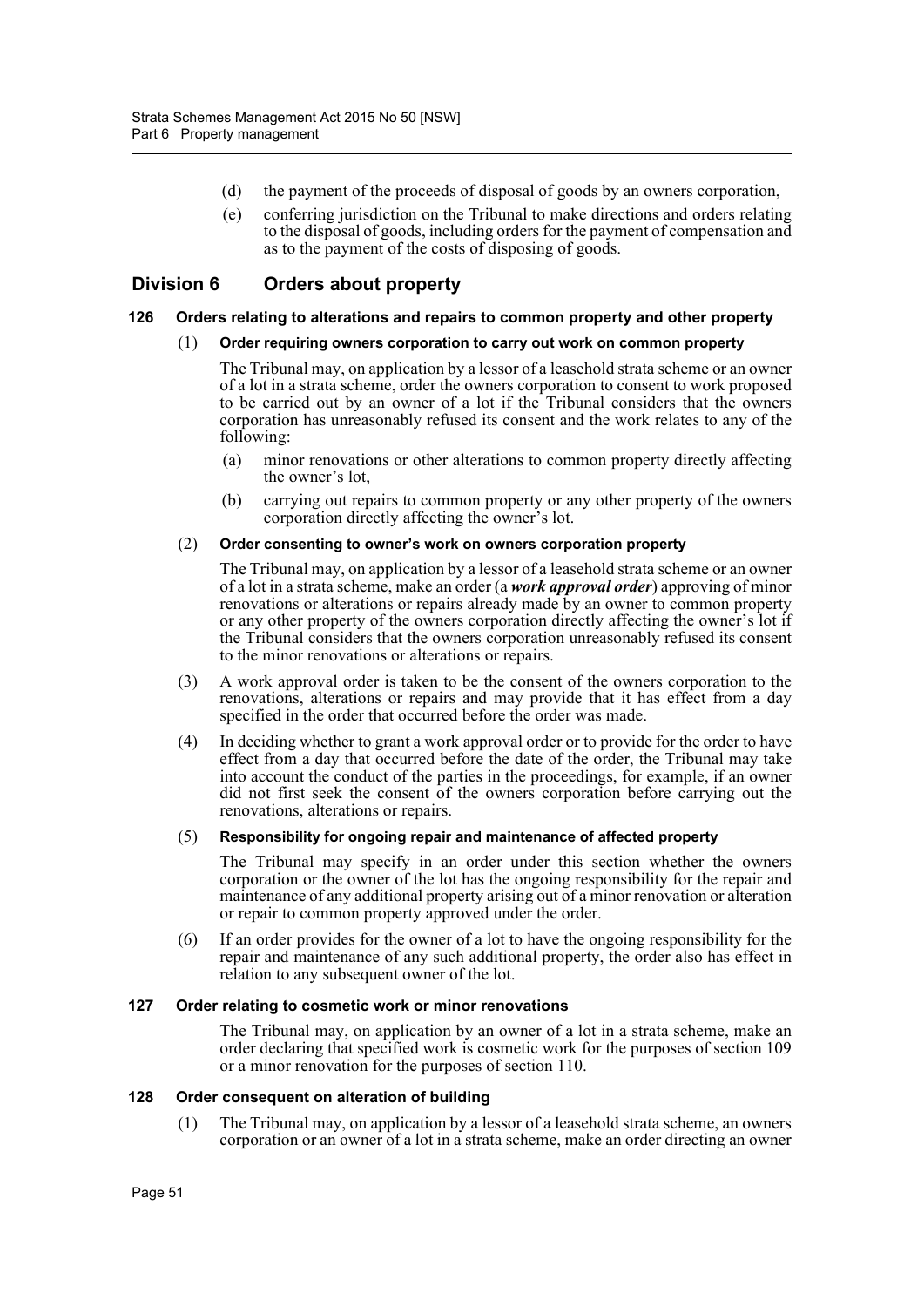to lodge in the office of the Registrar-General the plan and certificate referred to in section 19 of the *Strata Schemes Development Act 2015* if the Tribunal is satisfied that the owner has failed to comply with that provision.

(2) The order must specify the time within which the plan and certificate must be lodged.

#### **129 Orders relating to window safety devices**

- (1) The Tribunal may, on application by an interested person (other than an owners corporation), order an owners corporation to exercise a function under section 118 if the Tribunal considers that the owners corporation has failed to do so.
- (2) For the purposes of this section, an owners corporation is taken to have failed to exercise a function if application is made to it to exercise the function and it fails for 2 months after the making of the application to exercise the function.
- (3) The Tribunal may, on application by an owners corporation, order an owner of a lot in the strata scheme to comply with section 118 (4) if the Tribunal considers that the owner has failed to do so.

#### **130 Orders relating to personal property**

- (1) The Tribunal may, on application by an owner of a lot in a strata scheme, make one of the following orders if the Tribunal considers that an acquisition, or a proposed acquisition, by the owners corporation of personal property is unreasonable:
	- (a) that the personal property acquired be sold or otherwise disposed of by the owners corporation within a specified time,
	- (b) that the personal property not be acquired.
- (2) The Tribunal may, on application by an owner of a lot in a strata scheme, order the owners corporation to acquire personal property if the Tribunal considers that the owners corporation has unreasonably refused to acquire the personal property.

#### **131 Order granting certain licences**

- (1) The Tribunal may, on application by an owner of a lot in a strata scheme, order that the owner and any occupier of the lot may use specified common property in the manner, for the purposes, and on the terms and conditions (if any), that are specified in the order.
- (2) The Tribunal must not make the order unless satisfied:
	- (a) that the lot would otherwise be incapable of reasonable use and enjoyment by the current owner or occupier of the lot or generally by an owner or occupier of the lot, and
	- (b) that the owners corporation has refused to grant a licence to use common property in a manner, for purposes, and on terms and conditions that would enable the current owner or occupier, or generally any owner or occupier, reasonably to use and enjoy that lot, and
	- (c) in the case of a leasehold strata scheme, that the lessor of the scheme has, before the making of the order, been given an opportunity to make representations to the Tribunal with respect to the application for the order.
- (3) An order under this section, when recorded under section 246, has effect as if its terms were a by-law (but subject to any relevant order made by a superior court).

#### **132 Rectification where work done by owner**

(1) The Tribunal may, on application by an owners corporation for a strata scheme, make either of the following orders if the Tribunal is satisfied that work carried out by or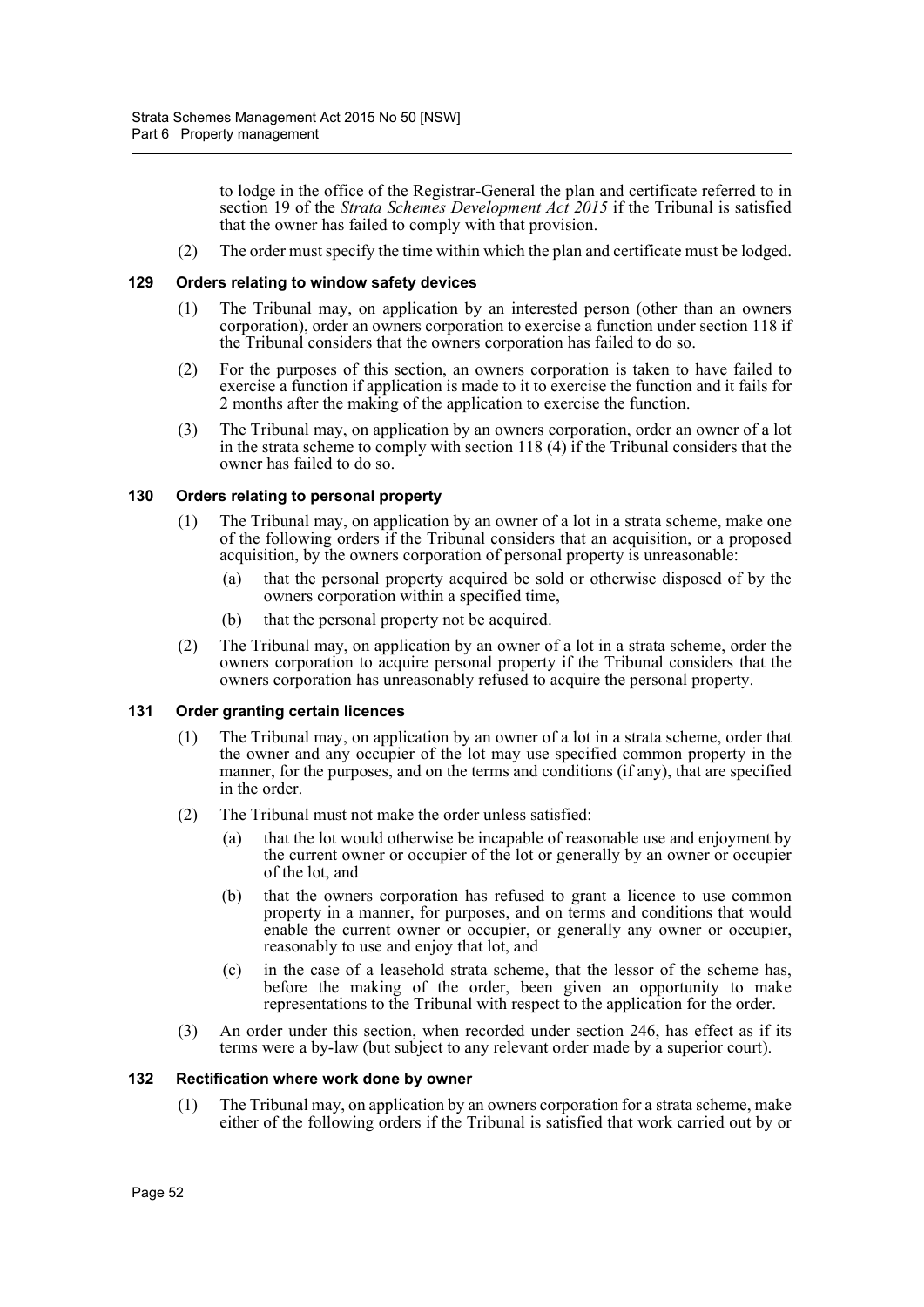for an owner or occupier on any part of the parcel of the scheme has caused damage to common property or another lot:

- (a) an order that the owner or occupier performs the work or takes other steps as specified in the order to repair the damage,
- (b) an order that the owner or occupier pay to the owners corporation or the owner of the lot a specified amount for the cost of repairs of the damage and any associated costs, including insurance and legal costs.
- (2) An amount payable by an owner or occupier to an owners corporation under this section is payable, and may be recovered, under this Act as if it were an amount of unpaid contributions.

**Note.** Section 86 provides for the recovery of unpaid contributions.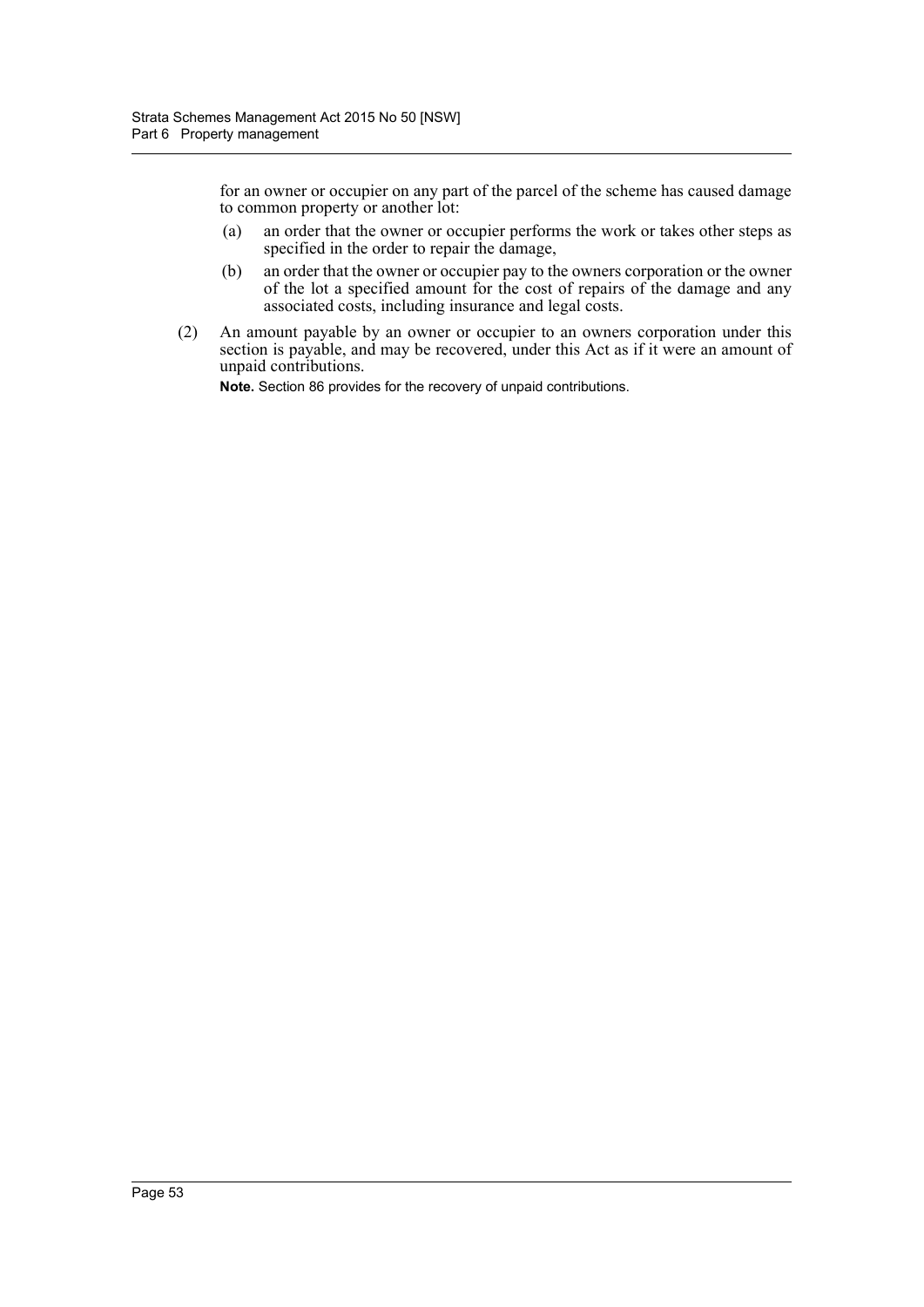# **Part 7 By-laws for strata schemes**

## **Division 1 Interpretation**

## **133 Definitions**

In this Part:

*change* the by-laws for a strata scheme means amend or repeal the by-laws or add to the by-laws.

*previous law* means:

- (a) Division 3 of Part 5 of Chapter 2 of the *Strata Schemes Management Act 1996*, as in force immediately before its repeal, or
- (b) Division 1 of Part 2 of the *Strata Schemes (Freehold Development) Act 1973*, as in force immediately before its repeal, or
- (c) Division 1 of Part 2 of the *Strata Schemes (Leasehold Development) Act 1986*, as in force immediately before its repeal.

## **Division 2 Establishment and effect of by-laws**

## **134 By-laws that apply to strata schemes**

(1) **New strata schemes**

The by-laws in force for a strata scheme that came into existence after the commencement of this section are the by-laws adopted by or lodged with the strata plan registered by the Registrar-General for the strata scheme, as changed in accordance with this Act.

### (2) **Strata schemes 1997 to commencement of section**

The by-laws in force for a strata scheme that came into existence after the commencement of the *Strata Schemes Management Act 1996* and before the commencement of this section are the by-laws adopted by or lodged with the strata plan registered by the Registrar-General for the strata scheme, including any changes to the by-laws made in accordance with that Act or in accordance with this Act. **Note.** The *Strata Schemes Management Act 1996* commenced on 1 July 1997.

### (3) **Strata schemes before 1996**

The by-laws in force for a strata scheme that was in existence before the commencement of the *Strata Schemes Management Act 1996* are the by-laws set out in the regulations for the purposes of this section, including any changes to the by-laws made in accordance with a previous law or in accordance with this Act.

### **135 Requirement to comply with by-laws**

- (1) The by-laws for a strata scheme bind the owners corporation and the owners of lots in the strata scheme and any mortgagee or covenant chargee in possession, or tenant or occupier, of a lot to the same extent as if the by-laws:
	- (a) had been signed and sealed by the owners corporation and each owner and each such mortgagee, covenant chargee, tenant and occupier, and
	- (b) contained mutual covenants to observe and perform all the provisions of the by-laws.
- (2) There is an implied covenant by the tenant of a lot or common property to comply with the by-laws for the strata scheme.

**Note.** The effect of having been taken to have signed and sealed a by-law is that the person is always taken to have known about it.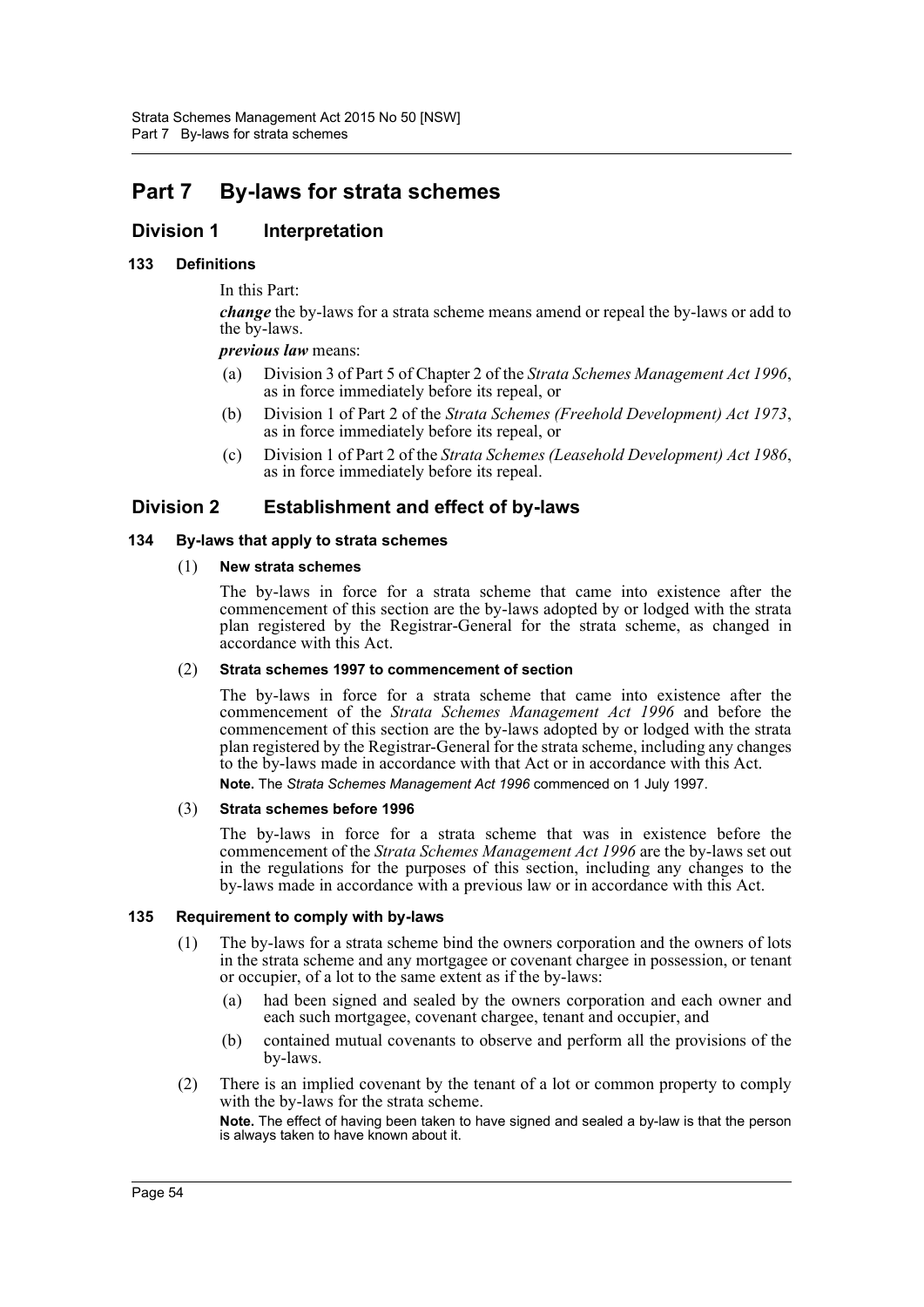#### **136 Matters by-laws can provide for**

- (1) By-laws may be made in relation to the management, administration, control, use or enjoyment of the lots or the common property and lots of a strata scheme.
- (2) A by-law has no force or effect to the extent that it is inconsistent with this or any other Act or law.

#### **137 Occupancy limits**

- (1) A by-law may limit the number of adults who may reside in a lot by reference to the number of bedrooms of the residence.
- (2) The limit may not be fewer than 2 adults per bedroom.
- (3) The by-law has no effect:
	- (a) to the extent to which it is inconsistent with any planning approval or other law applicable to the lot, or
	- (b) in any other circumstances prescribed by the regulations for the purposes of this section.
- (4) To avoid doubt, the Tribunal may make an order under Division 5 about a by-law made under this section.
- (5) The regulations may provide for the circumstances when a person is a resident of a lot for the purposes of a by-law made under this section.
- (6) For the purposes of this section, a *bedroom* is a room approved for use as a bedroom under, or indicated as a bedroom in any plans the subject of, a planning approval and includes any other room prescribed by the regulations as a bedroom for the purposes of this section.

#### **138 Model by-laws**

The regulations may prescribe model by-laws that may be adopted as the by-laws for a strata scheme.

### **139 Restrictions on by-laws**

#### (1) **By-law cannot be unjust**

A by-law must not be harsh, unconscionable or oppressive. **Note.** Any such by-law may be invalidated by the Tribunal (see section 150).

#### (2) **By-law cannot prevent dealing relating to lot**

No by-law is capable of operating to prohibit or restrict the devolution of a lot or a transfer, lease, mortgage or other dealing relating to a lot.

#### (3) **By-law resulting from order cannot be changed**

If an order made by the Tribunal under this Act has effect as if its terms were a by-law, that by-law is not capable of being amended or repealed except by a by-law made in accordance with a unanimous resolution of the owners corporation and, in the case of a leasehold strata scheme, with the consent of the lessor of the scheme.

#### (4) **By-law cannot restrict children**

A by-law for a residential strata scheme has no force or effect to the extent to which it purports to prohibit or restrict persons under 18 years of age occupying a lot. This subsection does not apply to a by-law for a strata scheme for a retirement village or housing exclusively for aged persons.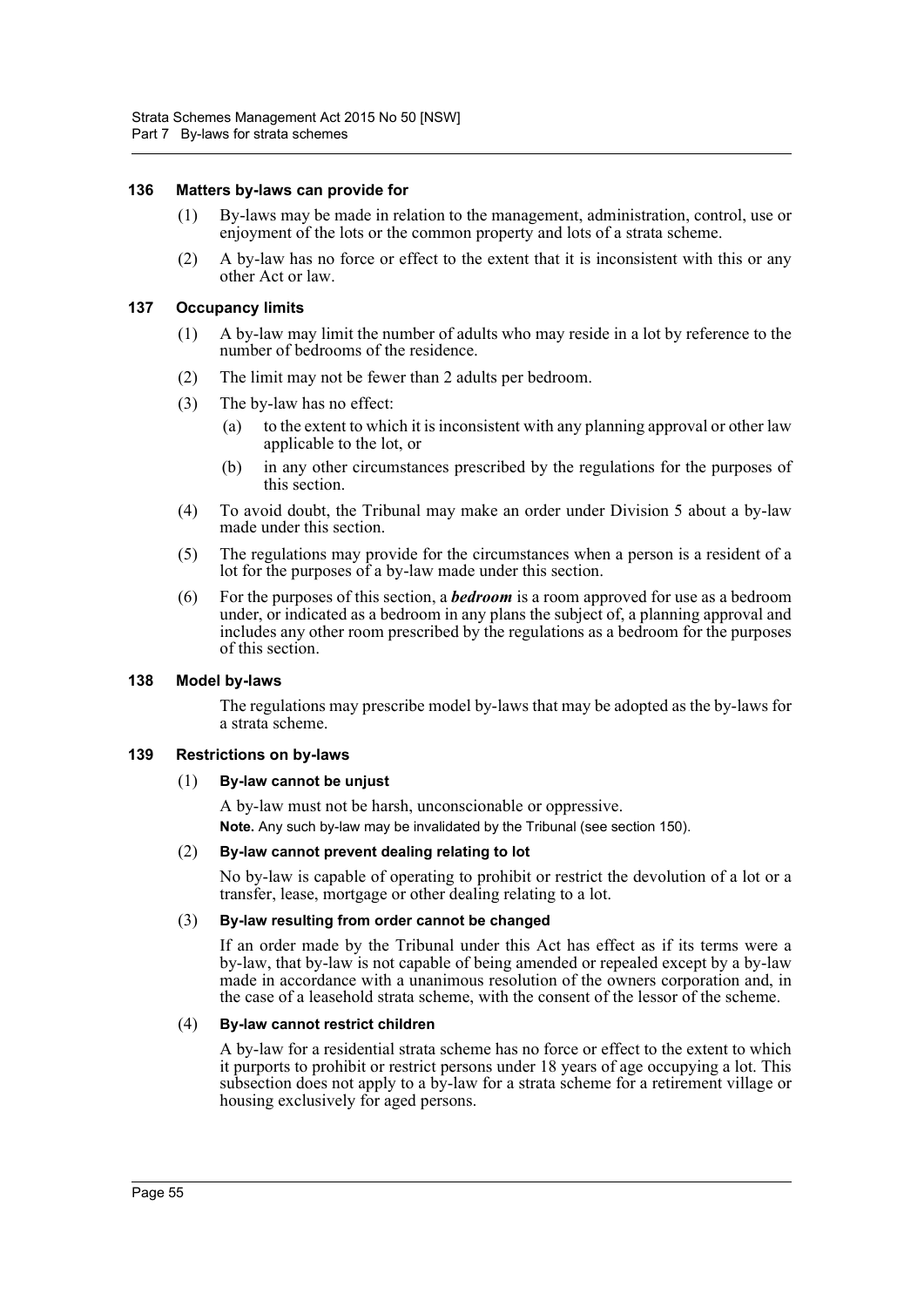#### (5) **By-law cannot prevent keeping of assistance animal**

A by-law has no force or effect to the extent to which it purports to prohibit or restrict the keeping on a lot of an assistance animal (as referred to in section 9 of the *Disability Discrimination Act 1992* of the Commonwealth) used by an owner or occupier of the lot as an assistance animal or the use of an assistance animal for that purpose by a person on a lot or common property.

(6) A by-law may require a person who keeps an assistance animal on a lot to produce evidence to the owners corporation that the animal is an assistance animal as referred to in section 9 of the *Disability Discrimination Act 1992* of the Commonwealth.

#### (7) **Community management and precinct management statements prevail over by-laws**

A community management statement or a precinct management statement prevails to the extent of any inconsistency with a by-law for a strata scheme that is also part of a community scheme or precinct scheme.

#### **140 Restrictions on by-laws during initial period**

- (1) An owners corporation for a strata scheme must not, during the initial period, change the by-laws so that a right is conferred or an obligation is imposed on one or more, but not all, owners or in respect of one or more, but not all, lots in the scheme.
- (2) An owners corporation may recover from the original owner of the strata scheme, as damages for breach of statutory duty, any loss suffered by the owners corporation as a result of a contravention of this section.
- (3) An owner of a lot in a strata scheme may recover, as damages for breach of statutory duty, any loss suffered by the owner as a result of a contravention of this section.
- (4) It is a defence to an action under this section for damages if it is proved that the original owner:
	- (a) did not know of the contravention on which the action is based, or
	- (b) was not in a position to influence the conduct of the owners corporation in relation to the contravention, or
	- (c) used due diligence to prevent the contravention.
- (5) A remedy available under this section does not affect any other remedy.

### **141 Procedure for changes to by-laws**

- (1) An owners corporation may, in accordance with a special resolution of the owners corporation, change the by-laws of the strata scheme.
- (2) A change to the by-laws of a strata scheme has no effect until:
	- (a) the owners corporation has lodged a notification with the Registrar-General in the manner approved by the Registrar-General, and
	- (b) the Registrar-General has made an appropriate recording of the notification in the folio of the Register for the common property.
- (3) The secretary of the owners corporation must keep a consolidated up to date copy of the by-laws for the strata scheme.
- (4) A notification cannot be lodged in the Registrar-General's office more than 6 months after the passing of the resolution to make the by-law.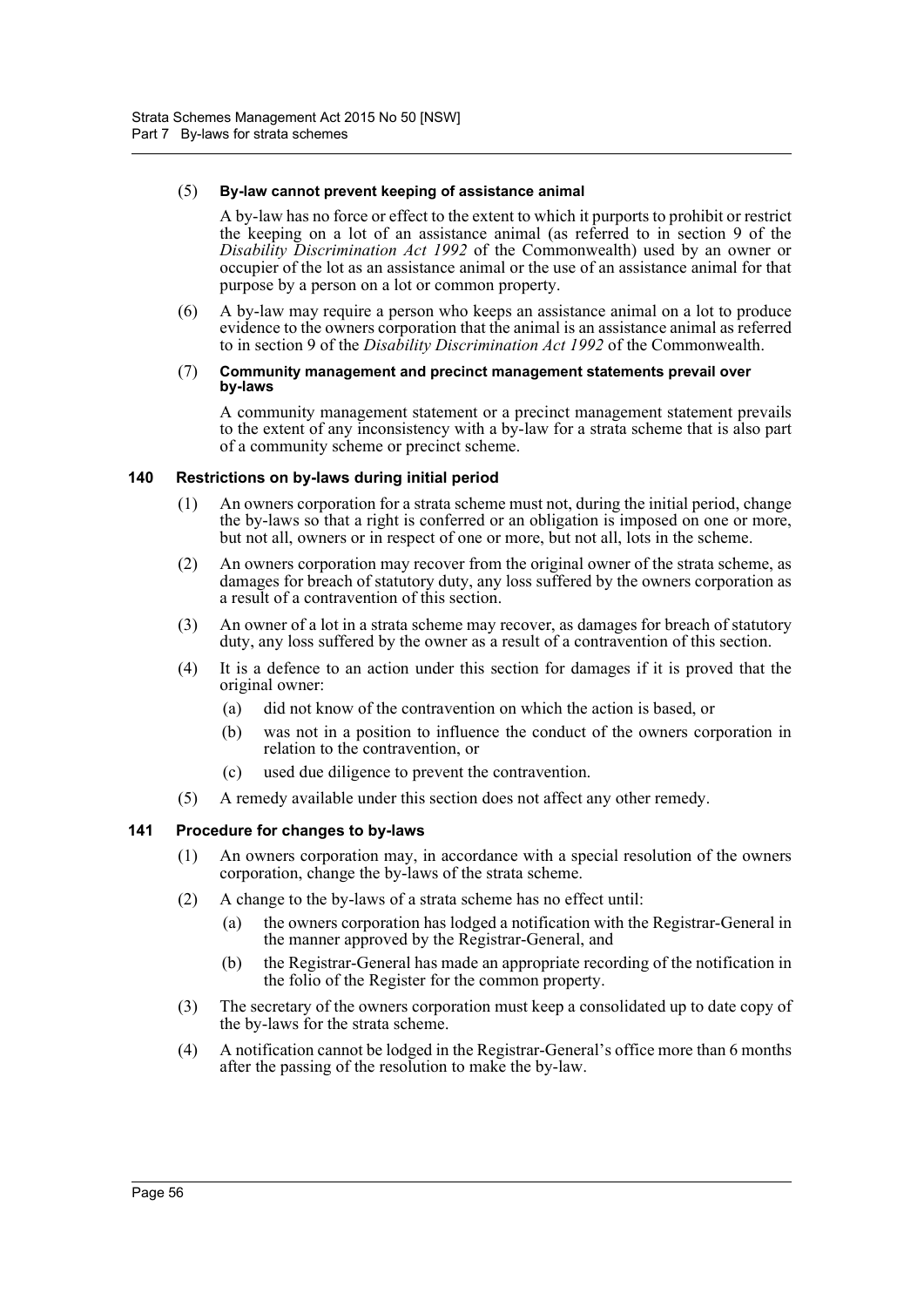## **Division 3 By-laws conferring rights or privileges over common property**

### **142 Common property rights by-law**

For the purposes of this Act, a *common property rights by-law* is a by-law that confers on the owner or owners of a specified lot or lots in the strata scheme:

- (a) a right of exclusive use and enjoyment of the whole or any specified part of the common property, or
- (b) special privileges in respect of the whole or any specified part of the common property (including, for example, a licence to use the whole or any specified part of the common property in a particular manner or for particular purposes),

or that changes such a by-law.

### **143 Requirements and effect of common property rights by-laws**

(1) An owners corporation may make a common property rights by-law only with the written consent of each owner on whom the by-law confers rights or special privileges.

**Note.** Any addition to the by-laws will require a special resolution (see section 141).

- (2) A common property rights by-law may confer rights or special privileges subject to conditions specified in the by-law (such as a condition requiring the payment of money by the owner or owners concerned, at specified times or as determined by the owners corporation).
- (3) A common property rights by-law may be made even though the person on whom the right of exclusive use and enjoyment or the special privileges are to be conferred had that exclusive use or enjoyment or enjoyed those special privileges before the making of the by-law.
- (4) After 2 years from the making, or purported making, of a common property rights by-law, it is conclusively presumed that all conditions and preliminary steps precedent to the making of the by-law were complied with and performed.

### **144 Common property rights by-law must provide for maintenance of property**

- (1) A common property rights by-law must:
	- (a) provide that the owners corporation is to continue to be responsible for the proper maintenance of, and keeping in a state of good and serviceable repair, the common property or the relevant part of it, or
	- (b) impose on the owner or owners of the lots the responsibility for that maintenance and upkeep.
- (2) Any money payable under a common property rights by-law by more than one owner to the owners corporation or to any person for or towards the maintenance or upkeep of any common property is payable by those owners proportionately according to the relative proportions of their respective unit entitlements of their lots unless the by-law otherwise provides.
- (3) To the extent to which a common property rights by-law makes a person directly responsible for the proper maintenance of, and keeping in a state of good and serviceable repair, any common property, it discharges the owners corporation from its obligations to maintain and repair the property under this Act.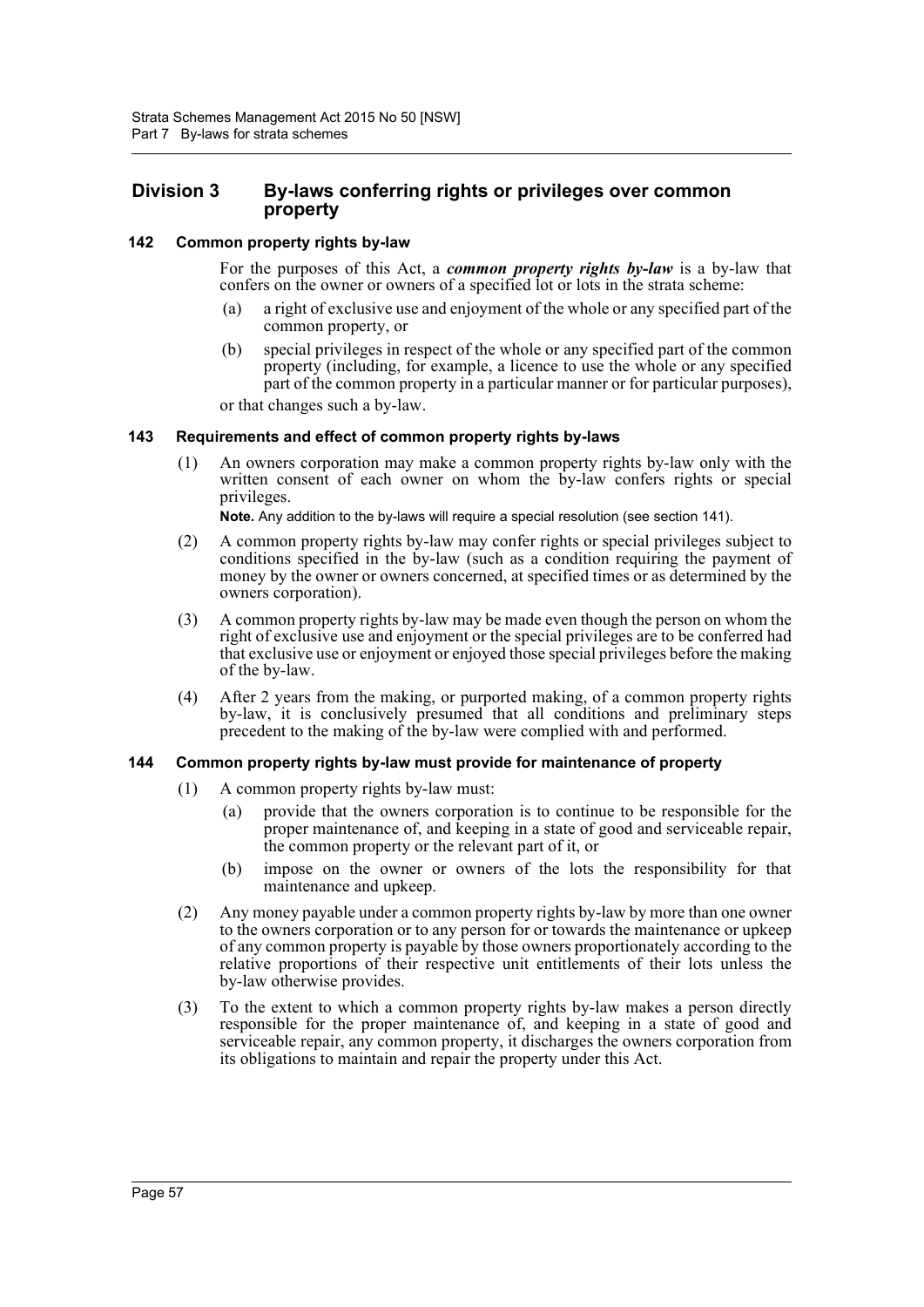### **145 Common property rights by-law binding on owners for time being**

- (1) A common property rights by-law, while it remains in force, continues to operate for the benefit of, and is binding on, the owner or owners for the time being of the lot or lots specified in the by-law.
- (2) If a person becomes the owner of a lot when, under a by-law or under this subsection, a former owner is liable to pay money to the owners corporation, the person who becomes the owner is jointly and severally liable with the former owner to pay the money to the owners corporation.
- (3) Any money payable by an owner to the owners corporation under a common property rights by-law or under subsection (2) may be recovered, as a debt in a court of competent jurisdiction, by the owners corporation.

## **Division 4 Enforcement of by-laws**

### **146 Notice by owners corporation to owner or occupier**

- (1) An owners corporation for a strata scheme may give a notice, in a form approved by the Secretary, to the owner or occupier of a lot in the scheme requiring the owner or occupier to comply with a specified by-law if the owners corporation is satisfied that the owner or occupier has contravened that by-law.
- (2) The notice must contain a copy of the specified by-law.
- (3) A notice must not be given unless a resolution approving the issue of the notice, or the issue of notices for the type of contravention concerned, has first been passed by the owners corporation at a general meeting or by the strata committee of the owners corporation.
- (4) Subsection (3) does not apply to the giving of a notice by a strata managing agent if that function has been delegated to the strata managing agent in accordance with this Act.

## **147 Civil penalty for breach of by-laws**

- (1) The Tribunal may, on application by an owners corporation, order a person to pay a monetary penalty of up to 10 penalty units if the Tribunal is satisfied that:
	- (a) the owners corporation gave a notice under this Division to the person requiring the person to comply with a by-law, and
	- (b) the person has since contravened the by-law.
- (2) The Tribunal may, on application by an owners corporation, order a person to pay a monetary penalty of up to 20 penalty units if the Tribunal is satisfied that the person has contravened a by-law within 12 months after the Tribunal had imposed a monetary penalty on the person for a previous breach of the by-law.
- (3) Despite subsections (1) and (2), the Tribunal may, in dealing with a contravention of a by-law made under section 137, impose a monetary penalty of up to 50 penalty units under subsection (1) and a monetary penalty of up to 100 penalty units under subsection (2).
- (4) An application for an order under subsection (1) must be made not later than 12 months after the notice was given.
- (5) An owners corporation is not required to give notice under this Division before applying for an order under subsection (2).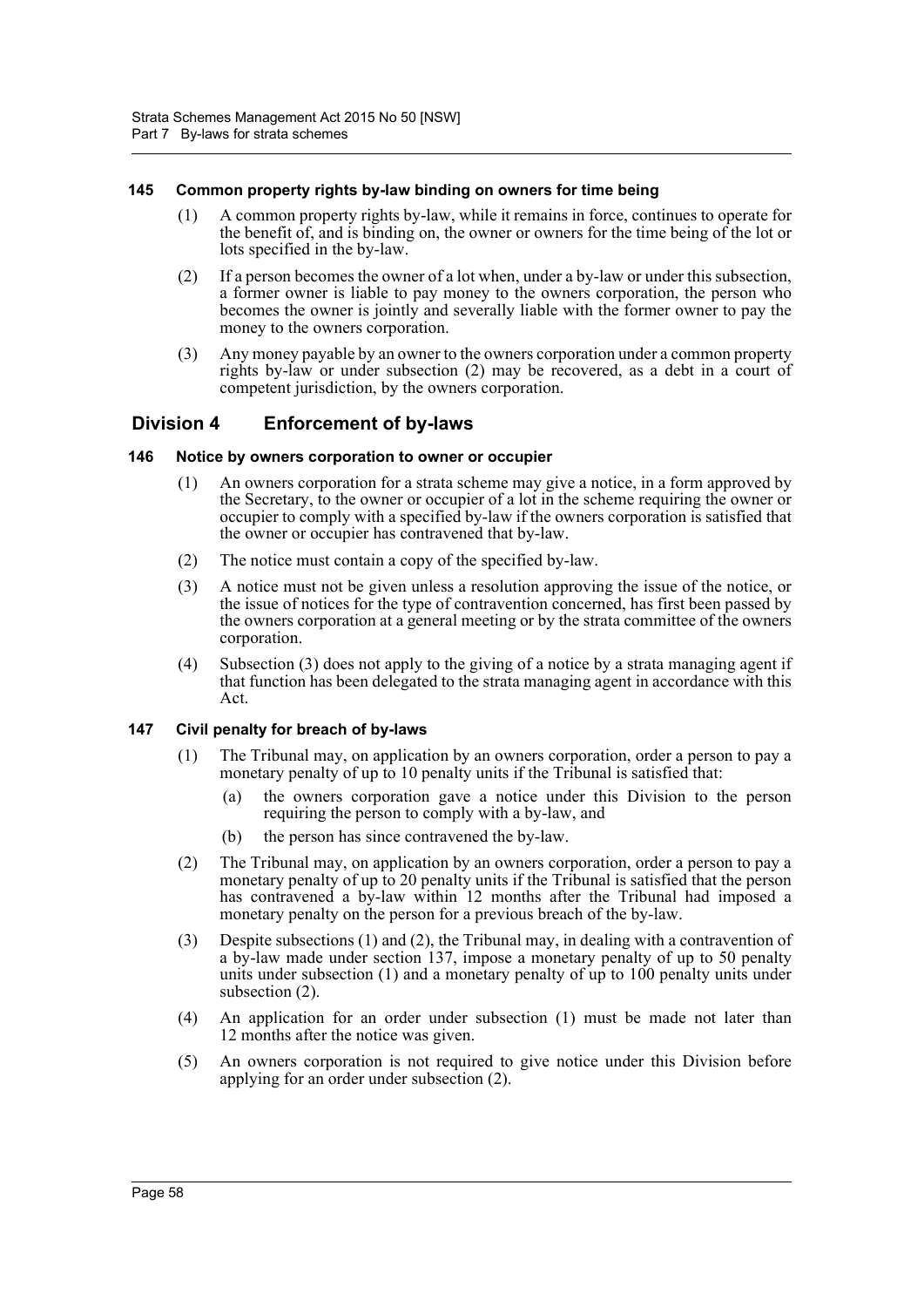(6) A monetary penalty is payable to the owners corporation, unless the Tribunal otherwise orders.

**Note.** The penalty may be registered as a judgment debt and will be enforceable accordingly (see section 78 of the *Civil and Administrative Tribunal Act 2013*).

## **Division 5 Orders about by-laws**

#### **148 Order revoking amendment of by-law or reviving repealed by-law**

- (1) The Tribunal may, on application by a person entitled to vote on the amendment or repeal of a by-law or addition of a new by-law or the lessor of a leasehold strata scheme, make one of the following orders:
	- (a) an order that the amendment be revoked,
	- (b) an order that the repealed by-law be revived,
	- (c) an order that the additional by-law be repealed.
- (2) The Tribunal may make an order only if the Tribunal considers that, having regard to the interest of all owners of lots in a strata scheme in the use and enjoyment of their lots or the common property, the change to the by-laws should not have been made by the owners corporation.
- (3) An order under this section, when recorded under section 246, has effect as if its terms were a by-law (but subject to any relevant order made by a superior court).
- (4) When making an order under this section in relation to a common property rights by-law, the Tribunal may direct the payment by the owners corporation of compensation to the owner of the lot, or owners of the lots, referred to in the by-law. **Note.** Section 78 of the *Civil and Administrative Tribunal Act 2013* provides for the recovery as a judgment debt of amounts ordered to be paid by the Tribunal.
- (5) An order under this section operates on and from the date on which it is so recorded or from an earlier date specified in the order.

### **149 Order with respect to common property rights by-laws**

- (1) The Tribunal may make an order prescribing a change to a by-law if the Tribunal finds:
	- (a) on application made by an owner of a lot in a strata scheme, that the owners corporation has unreasonably refused to make a common property rights by-law, or
	- (b) on application made by an owner or owners corporation, that an owner of a lot, or the lessor of a leasehold strata scheme, has unreasonably refused to consent to the terms of a proposed common property rights by-law, or to the proposed amendment or repeal of a common property rights by-law, or
	- (c) on application made by any interested person, that the conditions of a common property rights by-law relating to the maintenance or upkeep of any common property are unjust.
- (2) In considering whether to make an order, the Tribunal must have regard to:
	- (a) the interests of all owners in the use and enjoyment of their lots and common property, and
	- (b) the rights and reasonable expectations of any owner deriving or anticipating a benefit under a common property rights by-law.
- (3) The Tribunal must not determine an application by an owner on the ground that the owners corporation has unreasonably refused to make a common property rights by-law by an order prescribing the making of a by-law in terms to which the applicant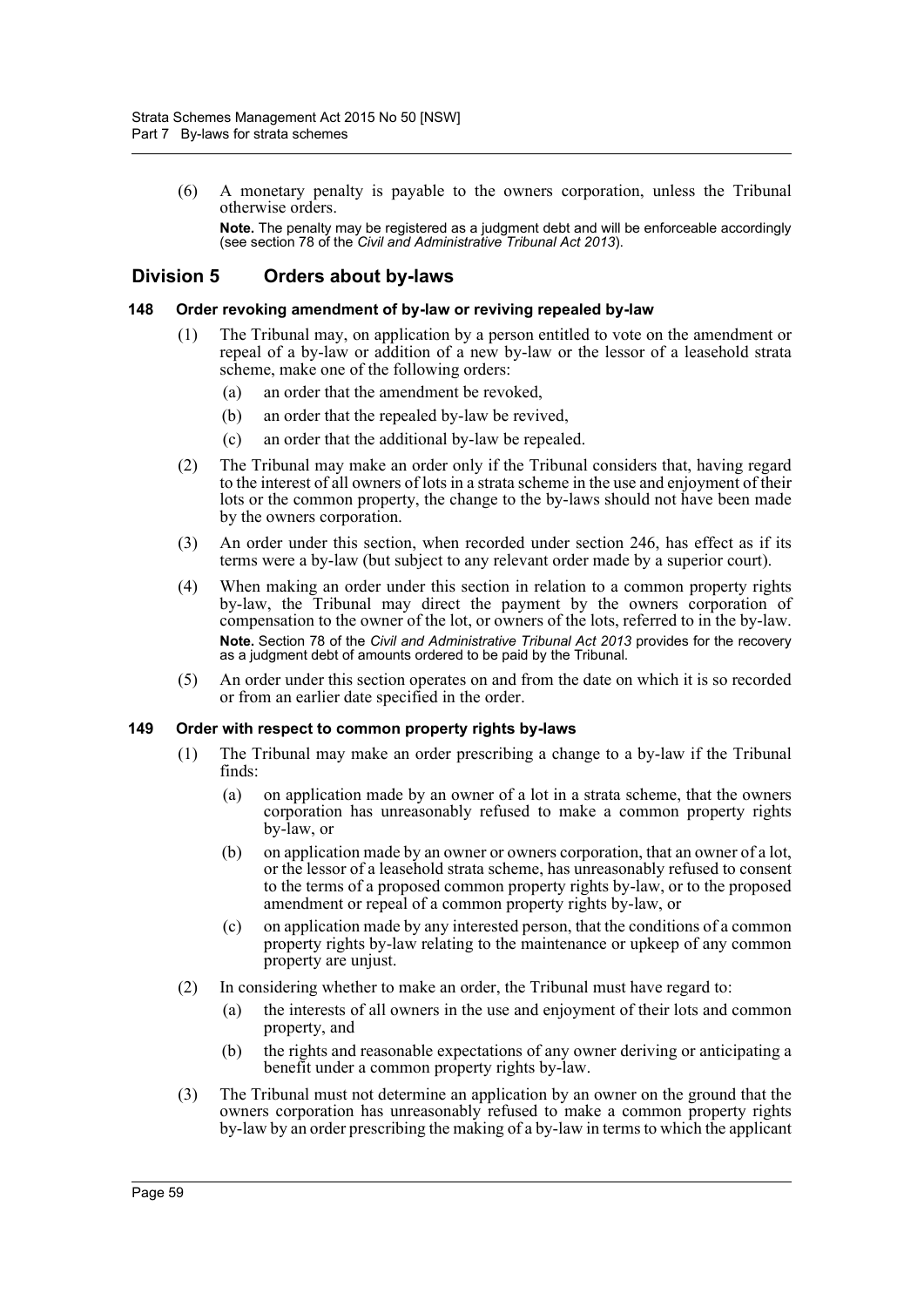or, in the case of a leasehold strata scheme, the lessor of the scheme is not prepared to consent.

- (4) The Tribunal may determine that an owner has unreasonably refused consent even though the owner already has the exclusive use or privileges that are the subject of the proposed by-law.
- (5) An order under this section, when recorded under section 246, has effect as if its terms were a by-law (but subject to any relevant order made by a superior court).
- (6) An order under this section operates on and from the date on which it is so recorded or from an earlier date specified in the order.

#### **150 Order invalidating by-law**

- (1) The Tribunal may, on the application of a person entitled to vote on the motion to make a by-law or the lessor of a leasehold strata scheme, make an order declaring a by-law to be invalid if the Tribunal considers that an owners corporation did not have the power to make the by-law or that the by-law is harsh, unconscionable or oppressive.
- (2) The order, when recorded under section 246, has effect as if its terms were a by-law repealing the by-law declared invalid by the order (but subject to any relevant order made by a superior court).
- (3) An order under this section operates on and from the date on which it is so recorded or from an earlier date specified in the order.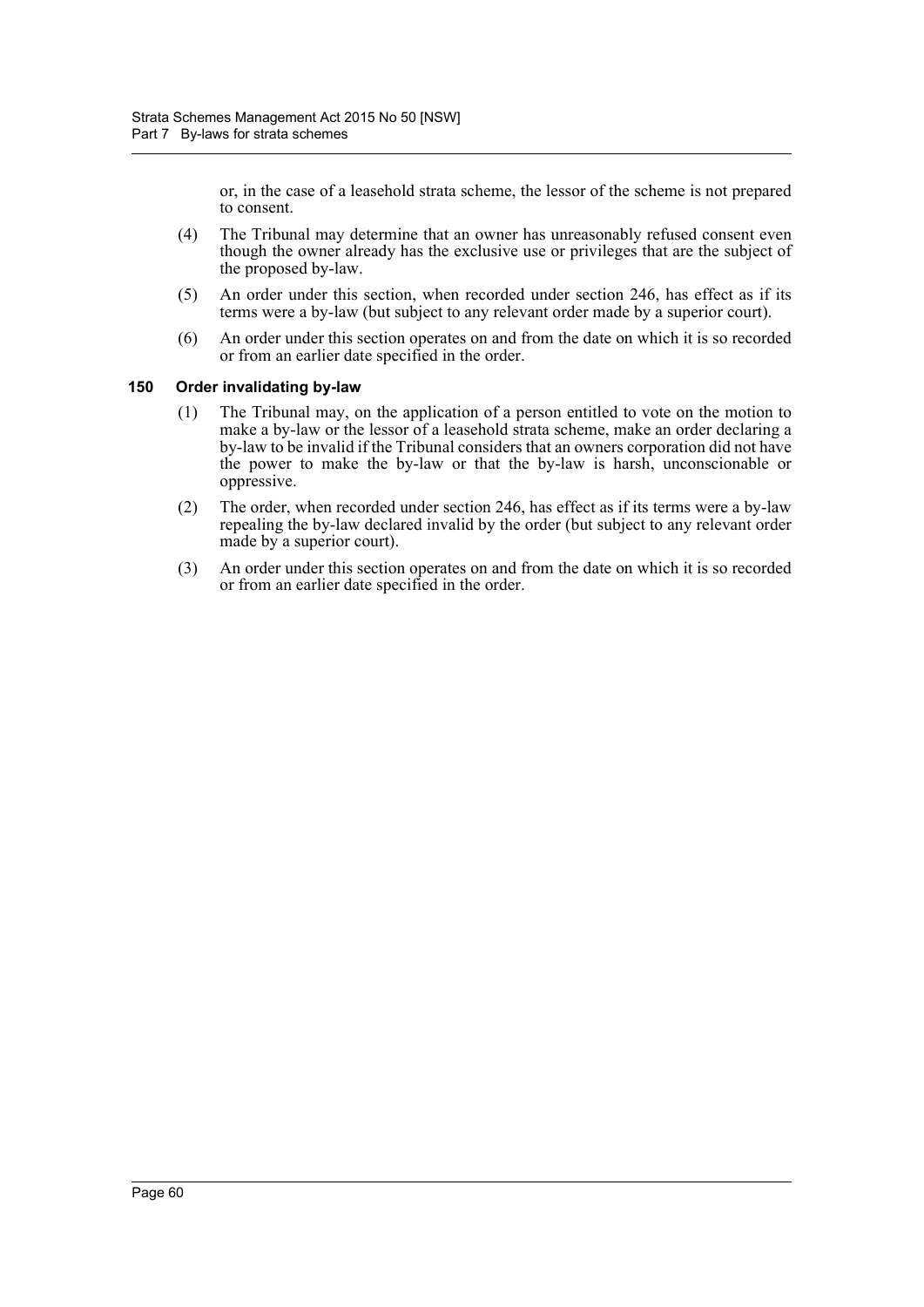## **Part 8 Obligations of owners, occupiers and others relating to lots**

## **Division 1 Obligations relating to lots**

#### **151 Owners, occupiers and other persons not to interfere with support or shelter provided by lot or with services**

An owner, mortgagee or covenant chargee in possession, tenant or occupier of a lot in a strata scheme must not do anything or permit anything to be done on or in relation to that lot so that:

- (a) any support or shelter provided by that lot for another lot or common property is interfered with, or
- (b) the passage or provision of water, sewage, drainage, gas, electricity, garbage, artificially heated or cooled air, heating oil and other services (including telephone, internet, radio and television services) through or by means of any pipes, wires, cables or ducts for the time being in the lot is interfered with.

### **152 Owner must notify owners corporation of alteration to lot structure**

The owner of a lot in a strata scheme must not alter the structure of a lot without giving to the owners corporation, not later than 14 days before commencement of the alteration, a written notice describing the proposed alteration.

**Note.** The right of an owner to alter the structure of a lot is also subject to other provisions of this Act relating to approvals that are required to carry out work affecting the common property.

#### **153 Owners, occupiers and other persons not to create nuisance**

- (1) An owner, mortgagee or covenant chargee in possession, tenant or occupier of a lot in a strata scheme must not:
	- (a) use or enjoy the lot, or permit the lot to be used or enjoyed, in a manner or for a purpose that causes a nuisance or hazard to the occupier of any other lot (whether that person is an owner or not), or
	- (b) use or enjoy the common property in a manner or for a purpose that interferes unreasonably with the use or enjoyment of the common property by the occupier of any other lot (whether that person is an owner or not) or by any other person entitled to the use and enjoyment of the common property, or
	- (c) use or enjoy the common property in a manner or for a purpose that interferes unreasonably with the use or enjoyment of any other lot by the occupier of the lot (whether that person is an owner or not) or by any other person entitled to the use and enjoyment of the lot.

**Note.** Depending on the circumstances in which it occurs, the penetration of smoke from smoking into a lot or common property may cause a nuisance or hazard and may interfere unreasonably with the use or enjoyment of the common property or another lot.

(2) This section does not operate to prevent the due exercise of rights conferred on a developer by the operation of section 82 of the *Strata Schemes Development Act 2015*.

**Note.** Division 1 of Part 6 contains provisions about the circumstances in which owners of lots may carry out work that affects common property.

## **Division 2 Agents for owners**

### **154 Appointment of agents by corporations to exercise functions in relation to lots**

(1) A corporation may authorise an individual (a *company nominee*) to exercise on its behalf any function conferred by or under this Act on the corporation as owner or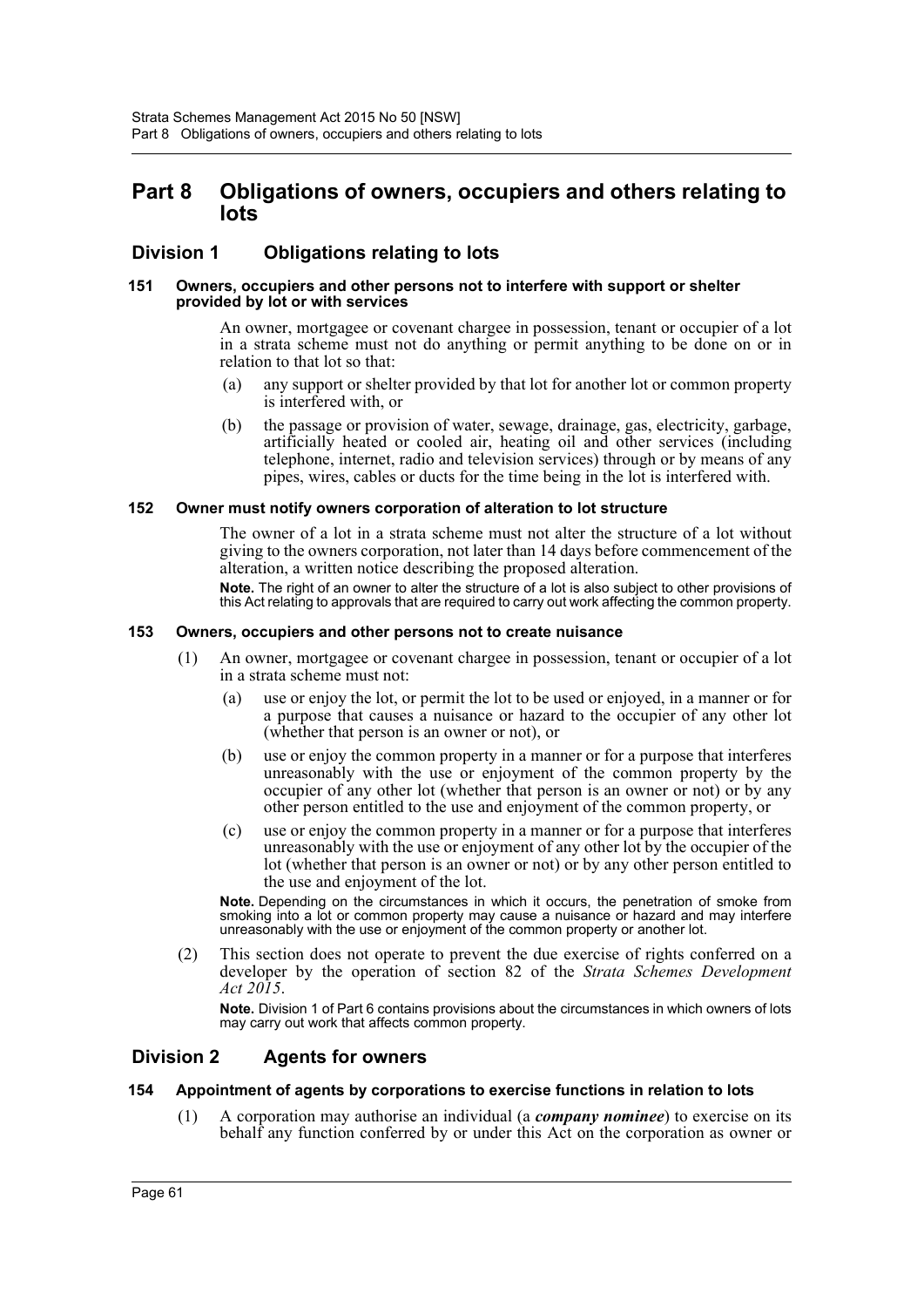mortgagee of a lot or as a covenant chargee having the benefit of a covenant charge affecting a lot. The corporation may revoke the authority of any individual so authorised.

- (2) A function exercised with respect to a lot by a company nominee of an owner, mortgagee or covenant chargee is taken to have been exercised with respect to the lot by the owner, mortgagee or covenant chargee.
- (3) This section does not affect any liability or obligation imposed by or under this Act on a corporation which is an owner or mortgagee of a lot or a covenant chargee.
- (4) A document under the seal of a corporation purporting to be an authorisation under this section or to be a revocation of an authorisation is admissible in evidence and is, unless the contrary is proved, taken to be an authorisation or revocation.

### **155 Owner may appoint agent if not able to deal with notices**

- (1) An owner of a lot in a strata scheme may appoint an agent to receive notices and other documents under this Act if the owner is unable to deal with those notices because of intellectual impairment or physical impairment, illiteracy or an inability to read or write English sufficiently well or absence from the lot.
- (2) A person must not be appointed as an agent unless the person is a resident of Australia.
- (3) An appointment of an agent may be made at any time and may be revoked at any time.
- (4) However, the appointment or revocation has no effect until communicated to the owners corporation and recorded in the strata roll.
- (5) If an agent for an owner has been so appointed and the name and address for service of the agent is recorded on the strata roll, notices or other documents required to be given to the owner under this Act are to be given to the agent.

## **Division 3 Keeping of animals on lots**

### **156 Order for removal of an animal not permitted under by-laws**

- (1) The Tribunal may, on application by an interested person, order a person to cause an animal to be removed from a parcel within a specified time, and to be kept away from the parcel, if the Tribunal considers that the person is keeping an animal on the parcel in contravention of the by-laws.
- (2) An order under this section ceases to have effect if the keeping of the animal is subsequently authorised in accordance with the by-laws.

### **157 Order permitting keeping of animal**

- (1) The Tribunal may, on application by the owner or occupier (with the consent of the owner) of a lot in a strata scheme, make an order declaring that the applicant may keep an animal on the lot or common property.
- (2) The Tribunal must not make the order unless it is satisfied that:
	- (a) the by-laws permit the keeping of an animal with the approval of the owners corporation and provide that the owners corporation cannot unreasonably withhold consent to the keeping of an animal, and
	- (b) the owners corporation has unreasonably withheld its approval to the keeping of the animal on the lot or common property.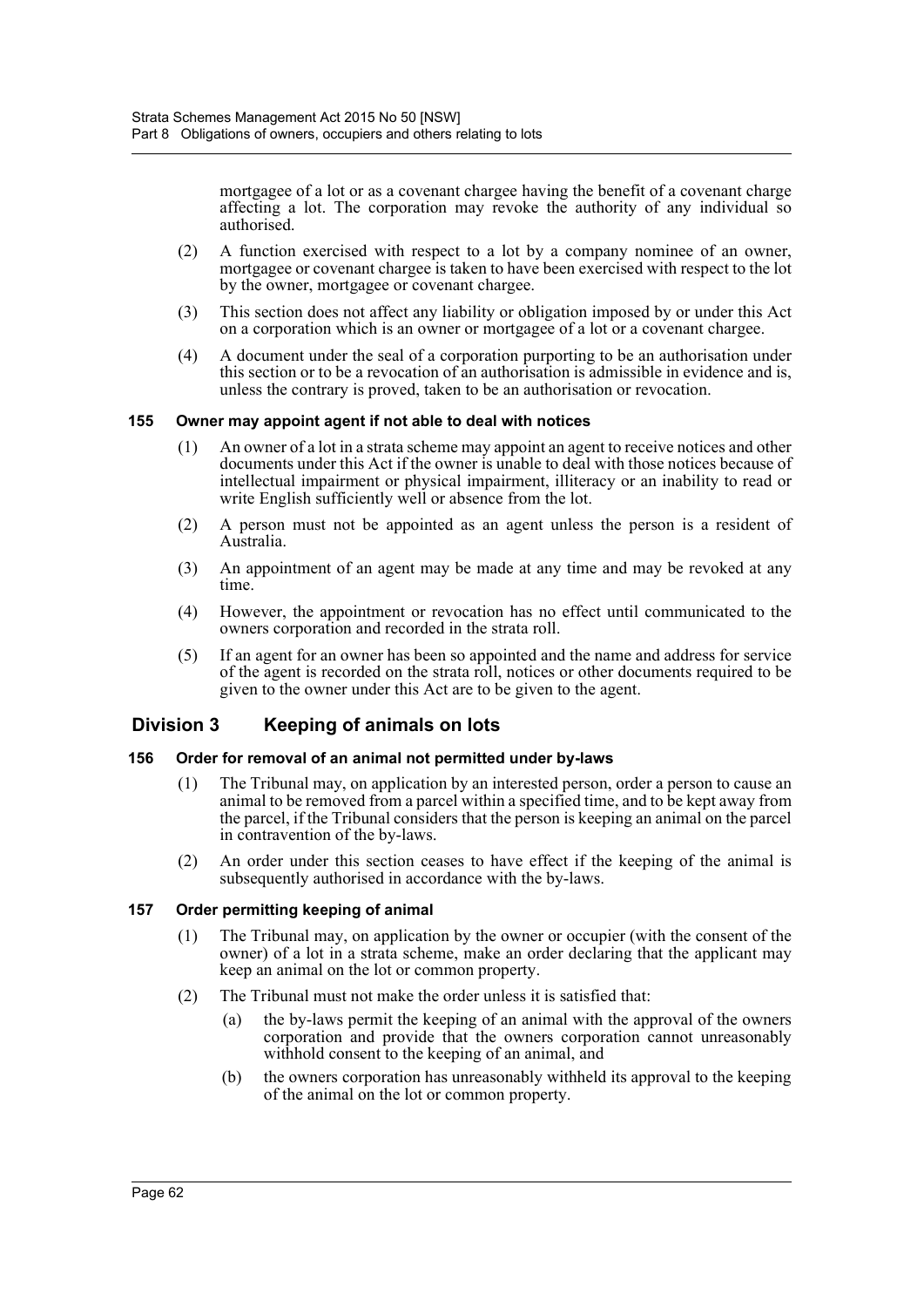# **158 Order for removal of an animal permitted under by-laws**

- (1) The Tribunal may, on application by an interested person, make an order against a person who is keeping an animal on a lot or common property in accordance with the by-laws for a strata scheme, if the Tribunal considers that the animal causes a nuisance or hazard to the owner or occupier of another lot or unreasonably interferes with the use or enjoyment of another lot or of the common property.
- (2) The Tribunal may order that the person:
	- (a) cause the animal to be removed from the parcel within a specified time, and be kept away from the parcel, or
	- (b) within a time specified in the order, take such action as, in the opinion of the Tribunal, will terminate the nuisance or hazard or unreasonable interference.

# **159 Effect of orders**

An order under this Division binds the following persons, despite any by-law of the strata scheme:

- (a) each owner and occupier of a lot in the strata scheme and the owners corporation for the strata scheme,
- (b) each person who is bound by the strata management statement for the building and its site,
- (c) in the case of a leasehold strata scheme, the lessor of the scheme.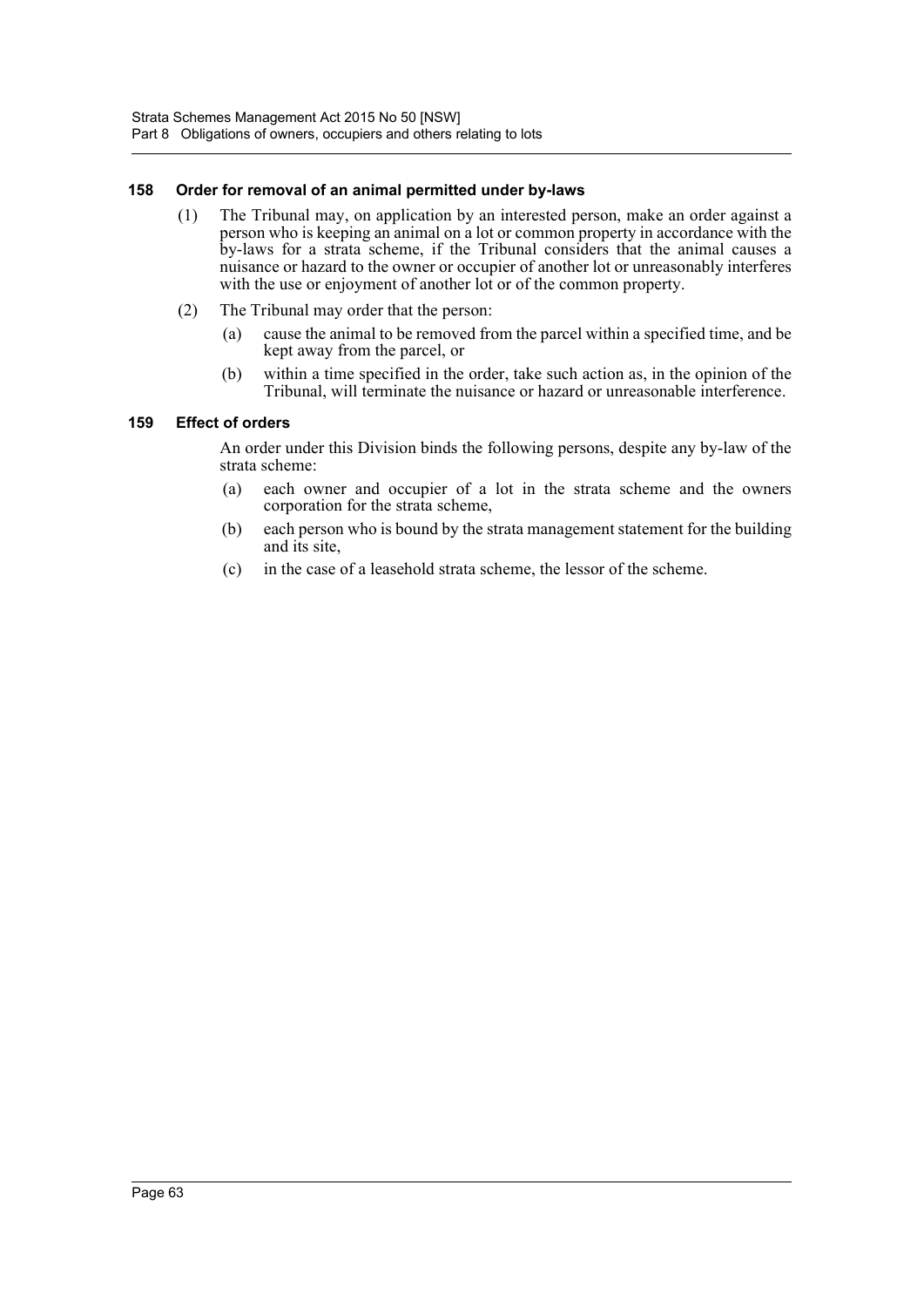# **Part 9 Insurance**

# **Division 1 Owners corporation insurance obligations**

# **160 Owners corporation to insure building**

(1) The owners corporation for a strata scheme for the whole of a building must insure the building and keep the building insured under a contract of insurance, in accordance with this Division, that insures the building if it is destroyed or damaged by fire, lightning, explosion or any other occurrence specified in the policy (a *damage policy*).

Maximum penalty: 5 penalty units.

(2) The owners corporation for each strata scheme for part of a building and any other person in whom is vested an estate in fee simple in part of the building that is not included in the parcel of the strata scheme must insure the building and keep the building insured under a damage policy.

Maximum penalty: 5 penalty units.

- (3) In any proceedings for an offence under subsection (2), it is a defence to establish that the defendant was willing to join in the insurance of a building under a damage policy but that the policy could not be taken out because another person specified in that subsection was unwilling to join in the application for that policy.
- (4) This section does not apply to an owners corporation for a strata scheme comprising 2 lots if:
	- (a) the owners corporation so determines by unanimous resolution, and
	- (b) the buildings comprised in one of those lots are physically detached from the buildings comprised in the other lot, and
	- (c) no building or part of a building in the strata scheme is situated outside those lots.
- (5) A damage policy may consist of one or more policies of insurance.

# **161 Requirements for damage policy**

# (1) **General requirements**

The damage policy for a building must be with an approved insurer, be in the name of the owners corporation, and any other person required to insure under section 160 and provide for the following:

- (a) the building is to be insured for at least the amount determined in accordance with the regulations,
- (b) if the building is destroyed, the building is to be rebuilt or replaced so that the condition of every part of the rebuilt or replacement building is not worse or less extensive than that part when new,
- (c) if the building is damaged but not destroyed, the damaged part of the building is to be repaired or restored so that the condition of the repaired or restored part is not worse or less extensive than that part when new,
- (d) expenses incurred in removing debris are payable,
- (e) the remuneration of architects and other persons whose services are necessary as an incident to the rebuilding, replacement, repair or restoration is payable.

# (2) **Limited sum liability**

Instead of providing for work and payments being made if a building is destroyed or damaged, the damage policy may limit the liability of the insurer in that event to an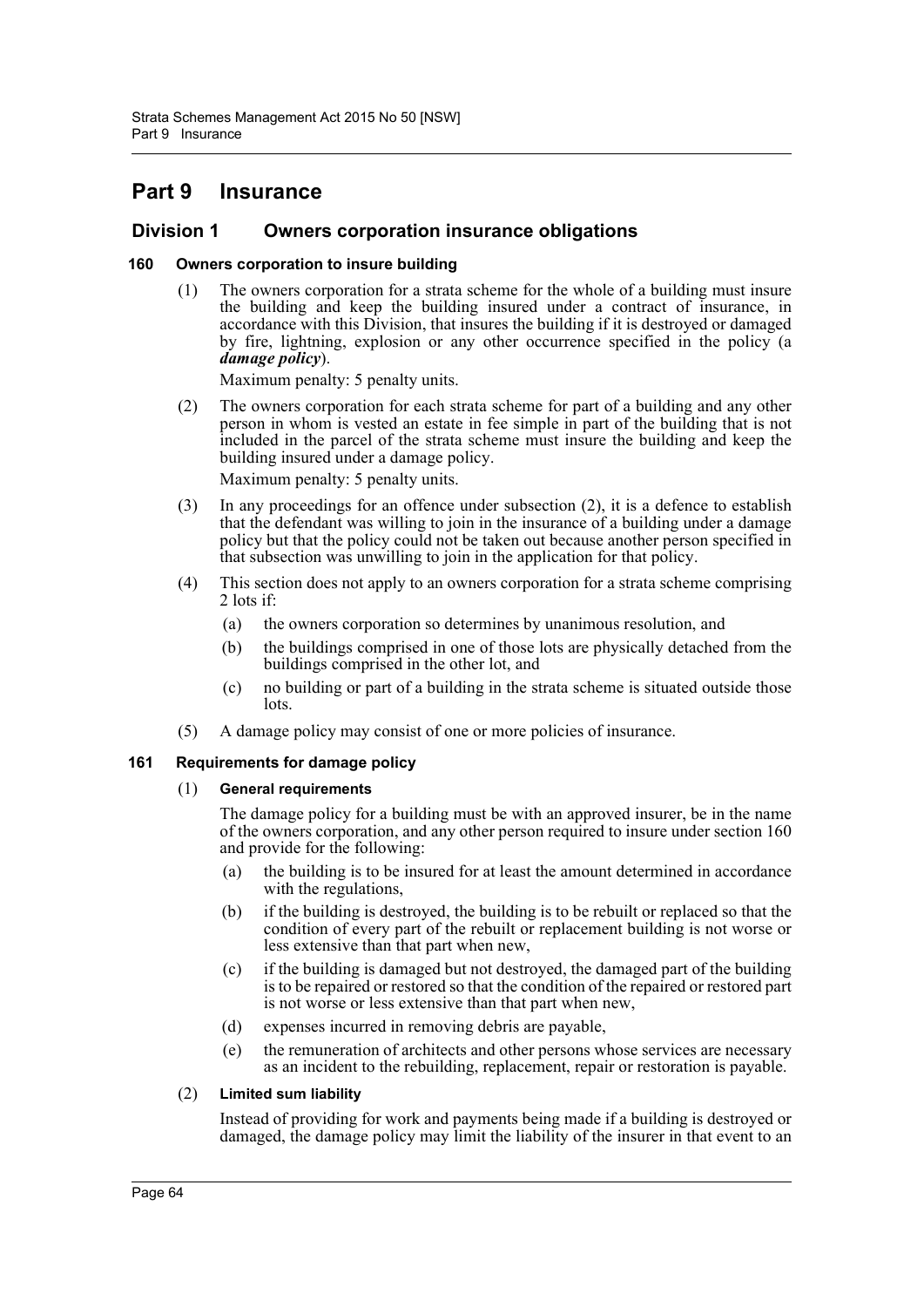amount specified in the policy. The amount must not be less than an amount calculated in accordance with the regulations.

# (3) **Parts of building to be covered**

The parts of a building to be covered by a damage policy include the following:

- (a) owners' improvements and owners' fixtures forming part of the building,
- (b) a building consisting entirely of common property,
- (c) anything prescribed by the regulations as forming part of a building for the purposes of this section.

# (4) **Parts of building not required to be covered**

The following parts of a building are not required to be covered by a damage policy:

- (a) fixtures removable by a tenant at the expiration of a tenancy,
- (b) owners' improvements and fixtures comprising paint, wallpaper and temporary wall, floor and ceiling coverings,
- (c) anything prescribed by the regulations as not forming part of a building for the purposes of this section.

#### **162 Insurance premiums where strata scheme is for part only of building**

- (1) This section applies if a requirement is imposed on an owners corporation for a strata scheme for part of a building and any other person to insure the building under a damage policy.
- (2) The premium for a damage policy is to be paid by the owners corporation or other person according to the proportion that the replacement value of the part (or parts) of the building subject to the strata scheme or held in fee simple by the other person bears to the replacement value of the whole building.
- (3) The Tribunal may, on application by an owners corporation or other person liable to pay a proportion of a premium, determine the replacement value and proportion payable. The determination is binding on each person liable to pay a proportion.
- (4) The Tribunal may, on application by any person liable under this section to pay a proportion of a premium, make an order adjusting the proportion payable by a person to reflect that the use to which a part of a building in which that person has the fee simple is put causes an insurance premium under this section to be greater than it would be if it were not put to that use.

#### **163 Use of insurance money by owners corporation**

- (1) An owners corporation that receives money from an insurer for the destruction of or damage to a building must immediately apply that money in rebuilding, replacing, repairing or restoring the building.
- (2) This section does not apply to an owners corporation if the owners corporation determines, by unanimous resolution, that the money is not to be so applied.
- (3) This section is subject to any order made under the *Strata Schemes Development Act 2015*.

#### **164 Other mandatory insurance requirements for owners corporation**

- (1) An owners corporation must take out the following insurance with an approved insurer, in addition to any other requirements of this Part:
	- (a) insurance in respect of any occurrence against which it is required by law to insure, including any insurance required by the *Workers Compensation*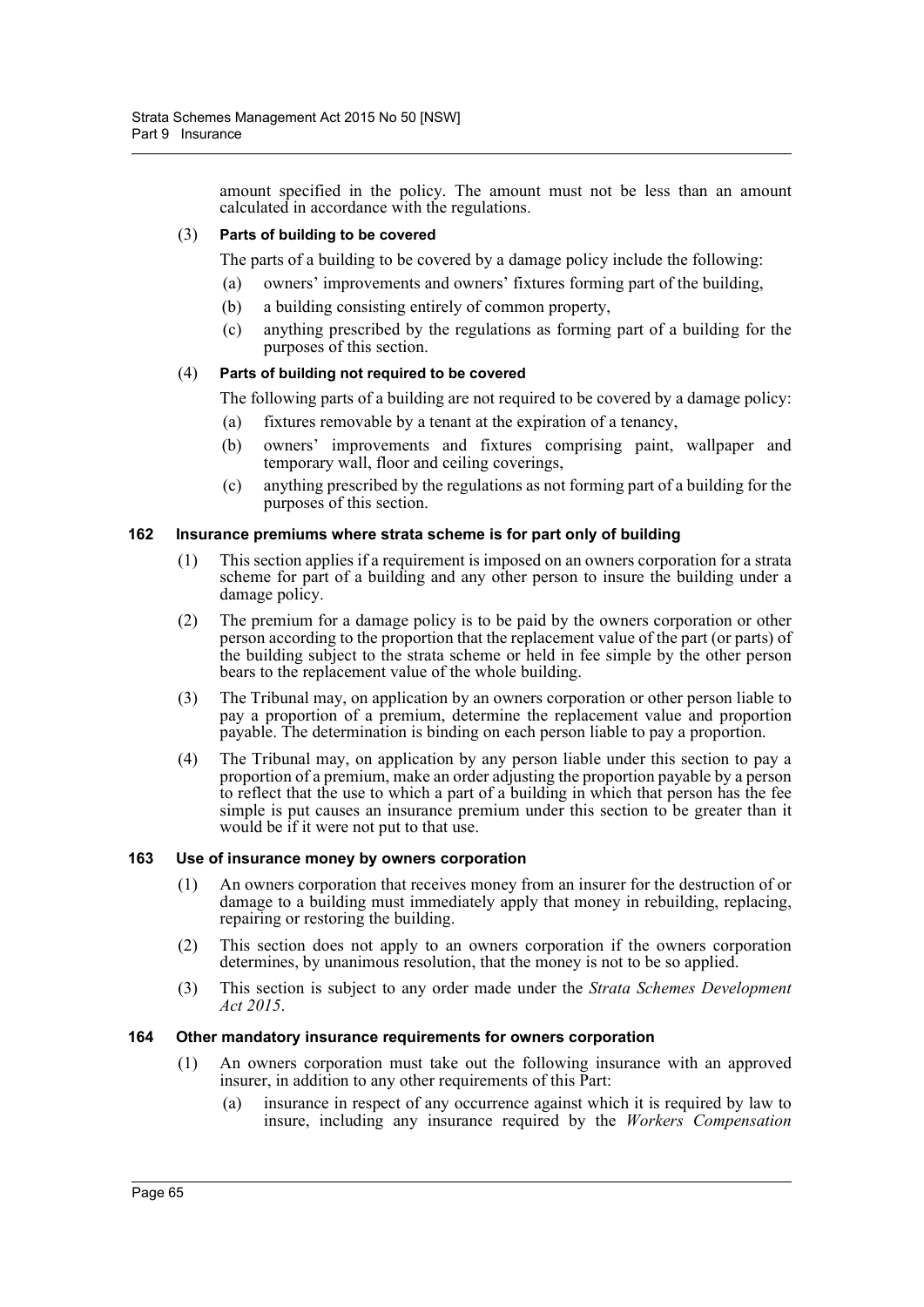*Act 1987* and the *Workplace Injury Management and Workers Compensation Act 1998* to be taken out,

- (b) insurance in respect of damage to property, death or bodily injury for which the owners corporation could become liable in damages,
- (c) insurance against the possibility of the owners becoming jointly liable because of a claim arising in respect of any other occurrence against which the owners corporation, in accordance with a special resolution, decides to insure,
- (d) insurance against any damages for which the owners corporation could become liable because, without fee or reward or any expectation of fee or reward, a person acting on behalf of the owners corporation does work in a building or on the common property in the strata scheme,
- (e) insurance of any other class prescribed by the regulations for the purposes of this subsection.

Maximum penalty: 5 penalty units.

- (2) Insurance taken out in accordance with subsection (1) (b) must be for a cover of not less than \$10,000,000 for each event for which any claim or claims may be made or, if the regulations provide for another amount, that other amount.
- (3) The regulations may provide that the amount is to be calculated or determined in the manner prescribed by the regulations.

# **165 Owners corporation may take out other insurance**

- (1) An owners corporation may insure any property that it is not required to insure by this Part and in which it has an insurable interest.
- (2) An owners corporation may take out insurance, at its own expense, in respect of any of the following:
	- (a) damage to property, death or bodily injury for which a person holding the office of chairperson, secretary or treasurer of the owners corporation or of a member of the strata committee of the owners corporation could become liable in damages because of an act or omission, committed or omitted in good faith, in performing the functions of that office,
	- (b) misappropriation of money or other property of the owners corporation.
- (3) Any insurance taken out under this section must be taken out with an approved insurer.

# **166 Strata managing agent to obtain insurance quotations**

A strata managing agent must provide the owners corporation with not less than 3 quotations from different providers for each type of insurance proposed by the agent to the owners corporation or provide written reasons to the owners corporation if less than 3 quotations are provided.

# **Division 2 Insurance claims and other matters affecting insurance**

# **167 Part does not limit owner's insurance rights**

- (1) This Part does not limit any right of an owner of a lot in a strata scheme to take out insurance.
- (2) Insurance taken out by an owner of a lot in a strata scheme does not affect, and is not to be taken into consideration in determining, the amount payable to an owners corporation under a contract of insurance entered into between it and an insurer in accordance with this Part. This subsection has effect despite anything contained in the relevant contract of insurance.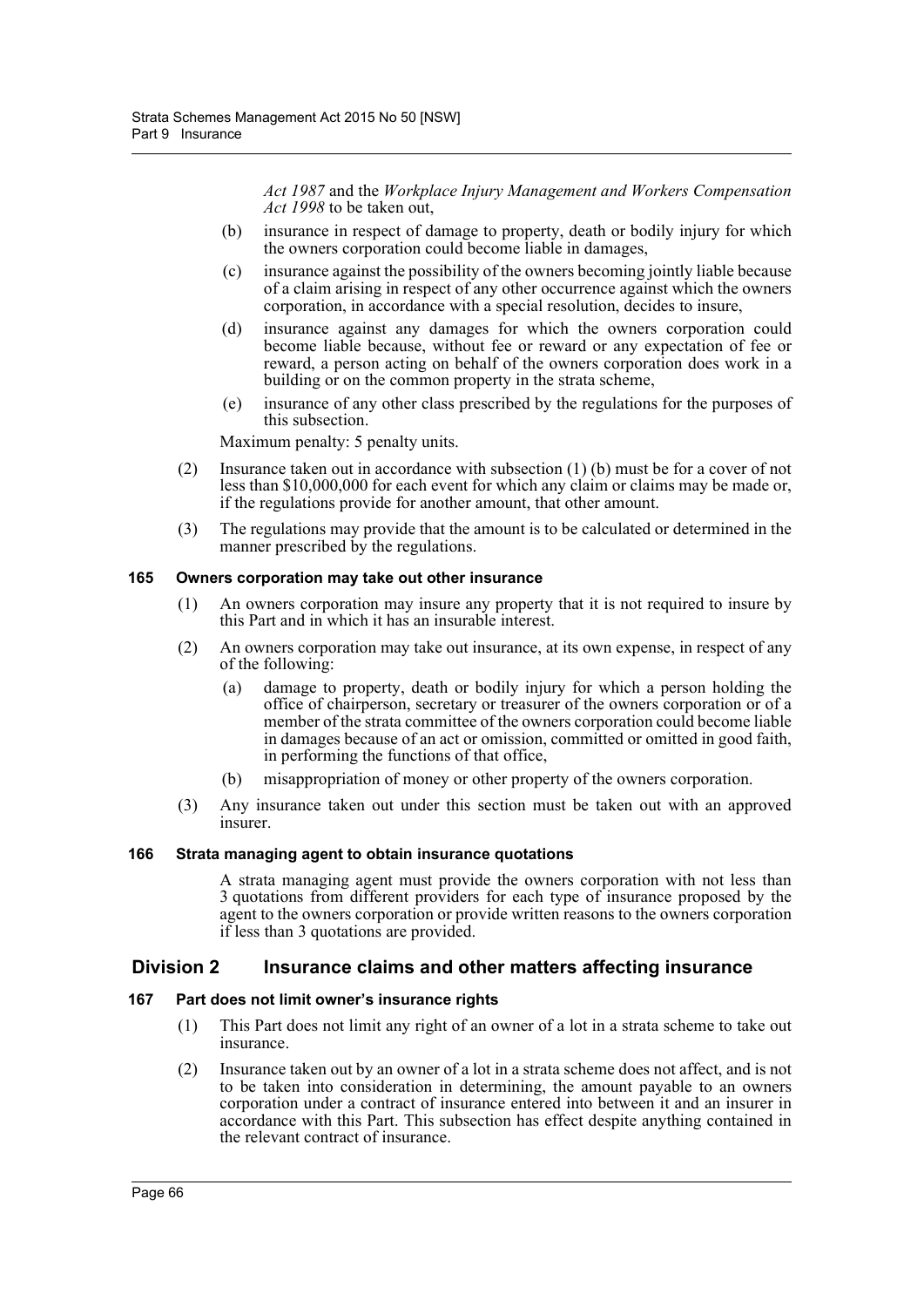#### **168 Insurable interests**

- (1) A person (including an owners corporation) is taken to have an insurable interest in the subject-matter of a contract of insurance entered into by the person in accordance with this Part.
- (2) The owner of a lot is taken to have an insurable interest in a building comprised in the lot while the building is subject to a determination referred to in section 160 (4).
- (3) This section applies despite the provisions of section 23 of the *Imperial Acts Application Act 1969* or any other law relating to insurance.

## **169 Insurance of mortgaged lot**

- (1) An owner of a lot in a strata scheme may take out insurance in respect of damage to the lot for an amount equal to the amount secured at the date of the contract of insurance by mortgages of and any covenant charges affecting the lot.
- (2) The following provisions apply to the payment of an amount under the contract (subject to the terms of the contract):
	- (a) any payment to be made by the insurer in respect of damage must be made to the mortgagees and any covenant chargees whose interests are noted in the contract in order of their respective priorities,
	- (b) the amount must be the amount stated in the contract, the amount of the loss, or an amount sufficient, at the date of the loss, to discharge mortgages of and any covenant charges affecting the lot, whichever is the least amount,
	- (c) if the amount paid by the insurer equals the amount necessary to discharge a mortgage of the lot, the insurer is entitled to an assignment of that mortgage,
	- (d) if the amount paid by the insurer is less than the amount necessary to discharge a mortgage of the lot, the insurer is entitled to a sub-mortgage of that mortgage to secure the amount paid on terms and conditions agreed on as provided by subsection (3) or, failing agreement, on the same terms and conditions as those contained in the mortgage by the owner.
- (3) For the purposes of subsection (2) (d), any insurer and mortgagee may at any time, whether before or after a contract of insurance referred to in subsection (1) has been entered into by an owner of a lot, agree on the terms and conditions of the sub-mortgage.
- (4) The contract of insurance is not liable to be brought into contribution with any other such contract of insurance except another contract of insurance that is in respect of damage to the same lot and relates to the same debt.

#### **170 Insurance claim where owner at fault**

If an insurer of an owners corporation accepts a claim by the owners corporation based on an act or omission by an owner of a lot in the strata scheme, the insurer has no right of subrogation in relation to the owner based on that act or omission unless it is proved that the act or omission was wilful.

#### **171 Action against owners corporation by owner**

An owner of a lot may bring any action against the owners corporation of which the owner is a member that the owner might have brought against the owners corporation if the owner had not been such a member.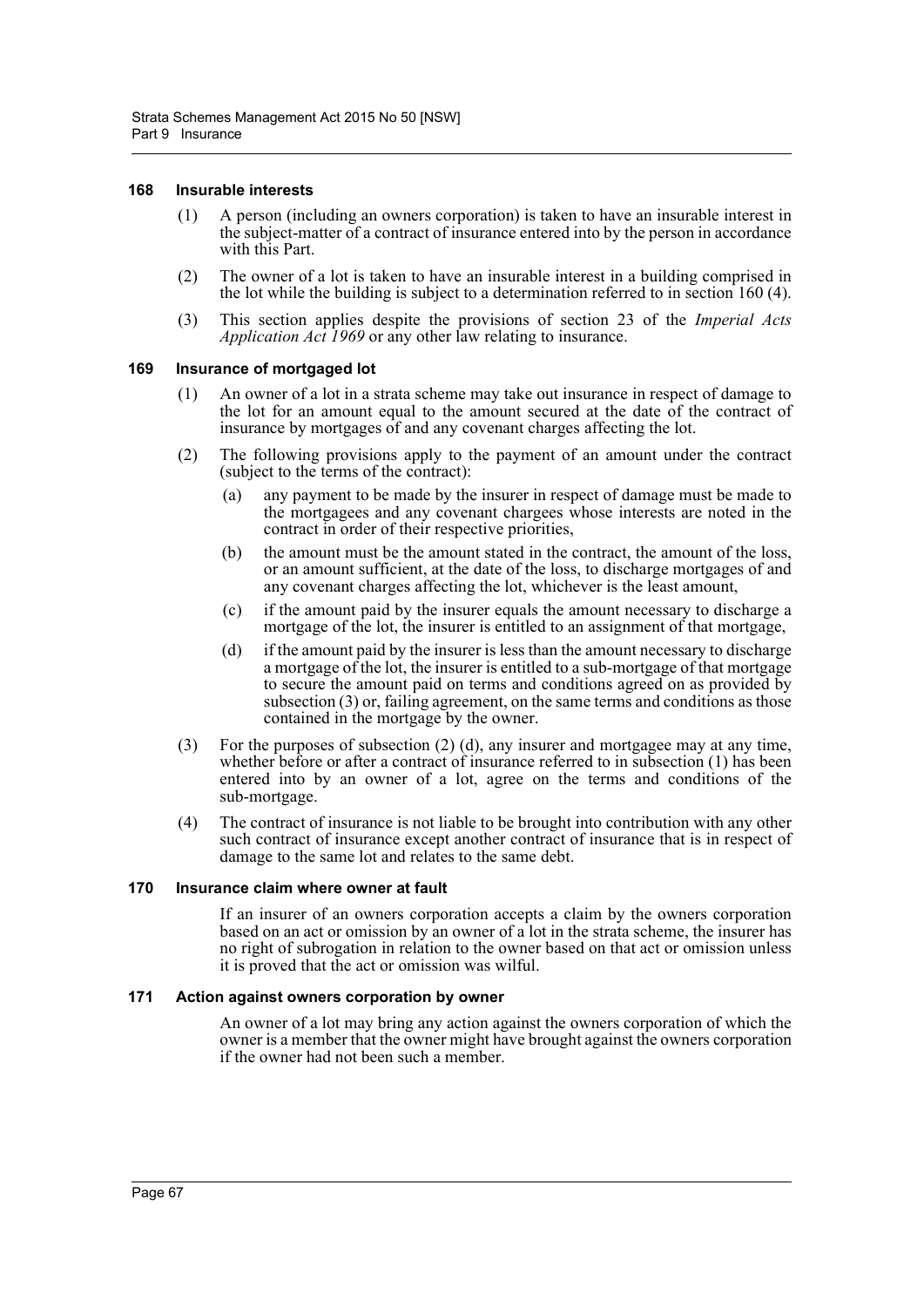# **Division 3 Orders about insurance**

#### **172 Exemption by Tribunal from building insurance requirements**

- (1) The Tribunal may, on application by a person required by this Part to insure a building or structure, by order exempt the applicant:
	- (a) from compliance with the requirements to insure unconditionally, or
	- (b) with the written consent of the applicant, from compliance with those requirements subject to a condition that the applicant takes out insurance for the building that is specified in the order.
- (2) The Tribunal must not make an order unless:
	- (a) it is of the opinion that compliance with the requirements to insure is unnecessary or impracticable, and
	- (b) each other person required to insure the building has consented in writing to the making of the order or has, before the making of the order, been given an opportunity to make representations to the Tribunal with respect to the application for the order.
- (3) An owners corporation may apply for an order, or give a consent for the purposes of this section, only in accordance with a unanimous resolution.
- (4) If an owners corporation is required by a positive covenant to insure the building, an order must not be made until:
	- (a) at least 21 days after the Tribunal has given notice to the authority having the benefit of the covenant of the intention to make the order, and
	- (b) the Tribunal has considered any representations made during the 21-day period to the Tribunal by the authority in relation to the intended order.

#### **173 Effect of exemption from building insurance requirements**

- (1) A person exempted by the Tribunal from the requirement to insure a building is not under a duty to comply with the requirement or any corresponding requirement of a positive covenant.
- (2) However, if the exemption was granted subject to a condition, the person is under the duty, if in breach of that condition.

#### **174 Order to make or pursue insurance claim**

- (1) The Tribunal may, on application, order any person who is entitled to the benefit of insurance taken out under this Act to make or pursue an insurance claim in relation to damage to the building or any other property to which the insurance relates, if the Tribunal considers the person has unreasonably refused to make or pursue the claim.
- (2) An application for an order may be made by any of the following:
	- (a) an owner or tenant of a lot in the strata scheme for the building or part of the building,
	- (b) the lessor of a leasehold strata scheme for the building or part of the building,
	- (c) if part of the building is included in a part strata parcel, any person in whom is vested an estate in fee simple or a leasehold estate, registered under the *Real Property Act 1900* in any part of the building or its site that is not included in a part strata parcel.

#### **175 Orders requiring damage policy**

(1) The Tribunal may, on application, order that a damage policy must be taken out for a specified amount, if the Tribunal is satisfied that there is a dispute about the amount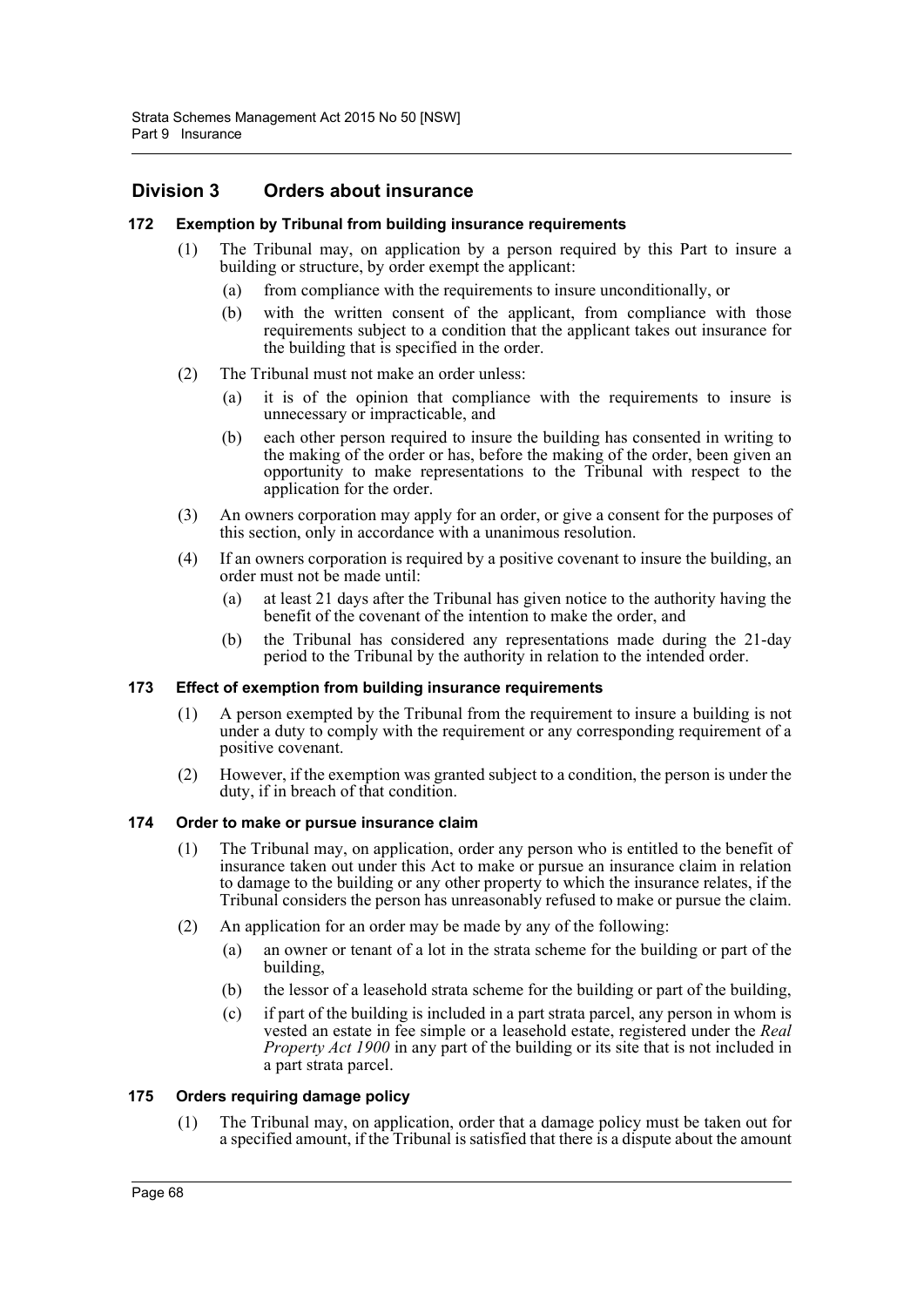for which any such insurance should be taken out or the proportions in which the premium should be paid.

- (2) The order may require insurance to be taken out in accordance with the order for a period of up to 90 days, but does not affect the requirement made by this Act to keep the building insured after that period.
- (3) The Tribunal may, on application, order that the amount of any insurance taken out for a damage policy or under section 164 (1) (c) must be varied to a specified amount, if the Tribunal considers that the amount of the current insurance is unreasonable.
- (4) An order must specify by whom the insurance is to be taken out or varied and (if the building is included in a part strata parcel) the proportions in which the premium is to be paid.
- (5) An application for an order under this section may be made by any of the following:
	- an owner or a mortgagee of a lot shown on the strata roll, or a person having an interest in a lot, in a strata scheme for the whole or any part of the building concerned,
	- (b) the lessor of a leasehold strata scheme for the building or any part of the building concerned or by any owner or sublessee of the common property,
	- (c) if part of the building is included in a part strata parcel, any person in whom is vested (or who has an interest in) an estate in fee simple in any part of the building or its site that is not included in a part strata parcel or any mortgagee under a mortgage registered under the *Real Property Act 1900* of any such estate or interest,
	- (d) an authority having the benefit of a positive covenant affecting the building or its site.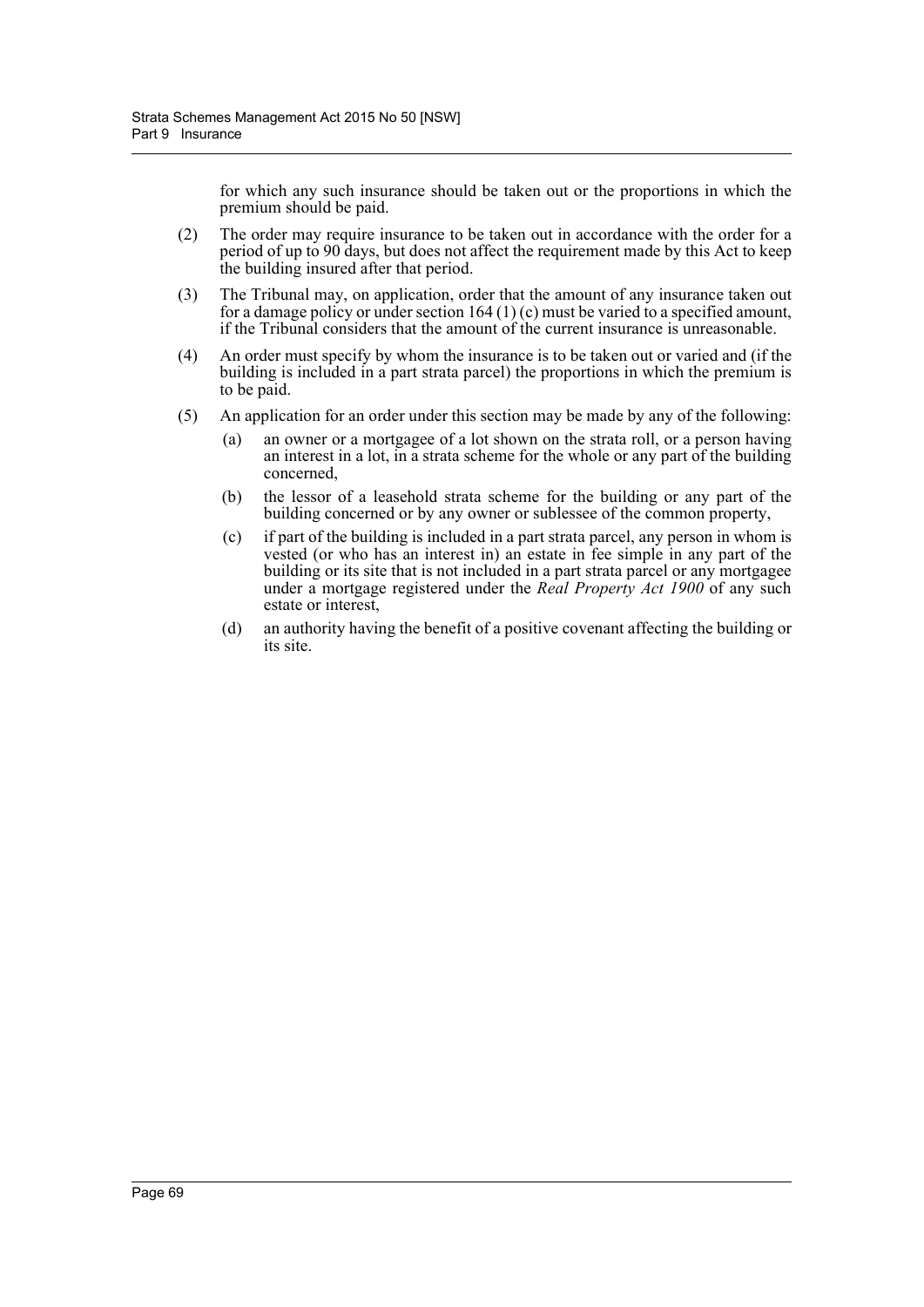# **Part 10 Records and information about strata schemes**

# **Division 1 Strata roll and other records**

# **176 Form of records**

A strata roll or any other record required to be made or stored by an owners corporation may be made or stored in the form determined by the owners corporation.

# **177 Owners corporation must prepare strata roll**

An owners corporation must prepare and maintain a strata roll in accordance with this Division.

Maximum penalty: 5 penalty units.

#### **178 Content of strata roll**

# (1) **Information about lots**

The following information must be recorded in the strata roll in relation to a particular lot in the strata scheme:

- (a) the name of the holder of the estate in fee simple in the lot (in the case of a freehold strata scheme) or the holder of the leasehold estate in the lot (in the case of a leasehold strata scheme),
- (b) an address for service of notices,
- (c) an Australian postal address, and an email address if the holder has one, if not provided as the address for service,
- (d) the name of the holder's agent (if any) appointed in accordance with this Act and the agent's address for service of notices,
- (e) information provided under a strata interest notice,
- (f) information provided under a tenancy notice.

# (2) **Information about common property and strata scheme**

The following information must be recorded in the strata roll in relation to the common property of the strata scheme and the scheme in general:

- (a) the strata plan number and the address of the strata scheme building,
- (b) the names of the original owner and any strata managing agent of the owners corporation and their addresses for service of notices,
- (c) the aggregate unit entitlement of the scheme and the unit entitlement of each lot,
- (d) particulars of insurance taken out by the owners corporation, including the following:
	- (i) the name of the insurance company,
	- (ii) the number of the insurance policy,
	- (iii) the nature of the risk insured,
	- (iv) the amount of the insurance,
	- (v) the due date for payment of the premium,
	- (vi) the date on which the premium was last paid,
- (e) the by-laws for the time being in force for the strata scheme,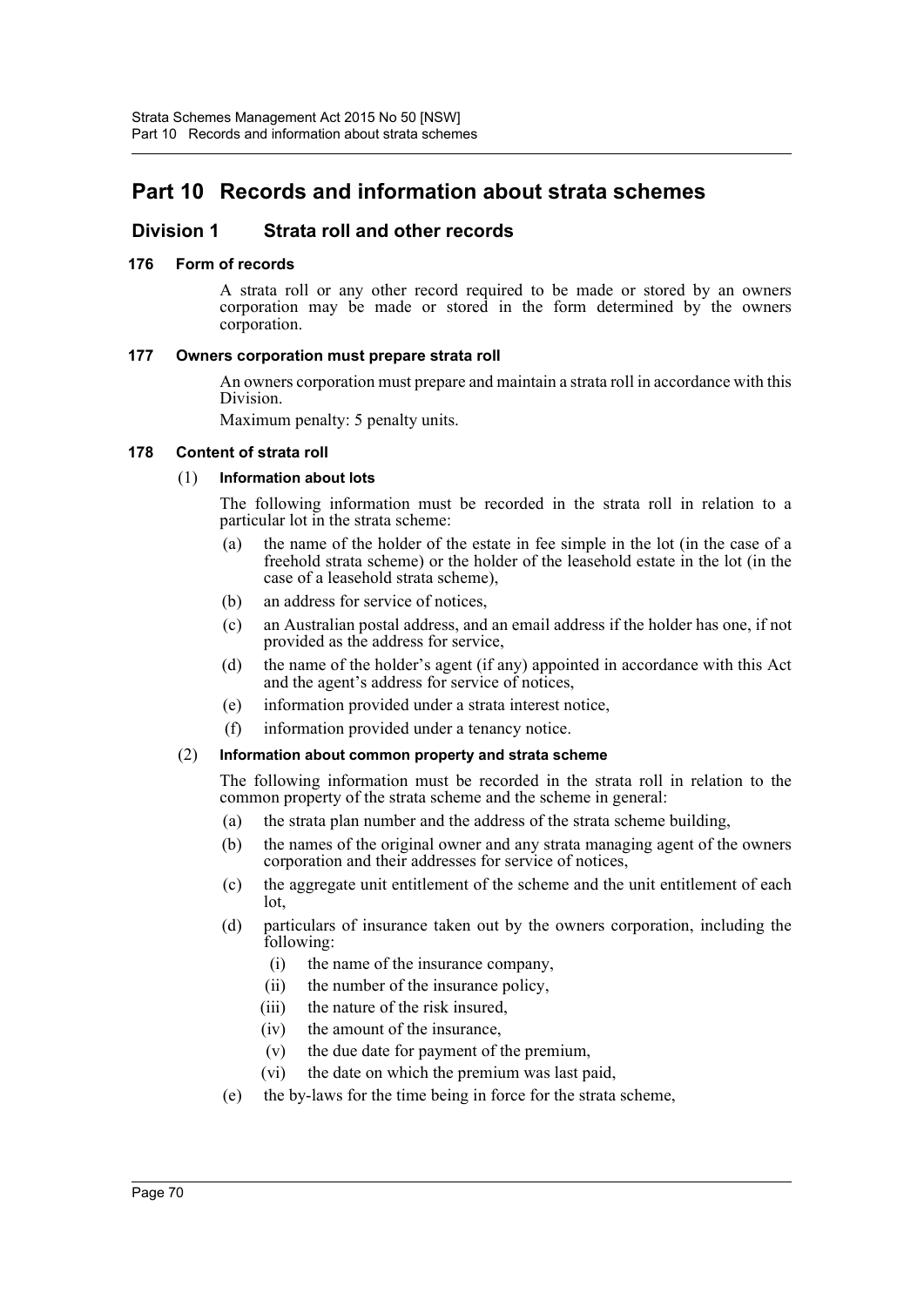(f) if the scheme was registered before the commencement of Part 10 of the *Strata Schemes Development Act 2015*, whether that Part applies to the scheme.

# (3) **Sources of information for strata roll**

The owners corporation may make or amend entries in the strata roll on the basis of information contained in the Register or provided under a strata interest notice or a tenancy notice (to the extent that information so provided is not inconsistent with information contained in the Register). Information provided under any such notice may be presumed to be consistent with information contained in the Register until the contrary is evident.

# **179 Notices and orders to be kept**

An owners corporation must cause the following to be recorded:

- (a) particulars of any notice given to the owners corporation under this or any other Act, any order under this Act given to the owners corporation and any order made by a court or tribunal and given to the owners corporation,
- (b) the date on which it was given and the manner in which it was given,
- (c) the part of the parcel to which it relates,
- (d) the date by which compliance is required,
- (e) the date on which it is complied with.

Maximum penalty: 5 penalty units.

# **180 Certain records to be retained for prescribed period**

- (1) An owners corporation must cause the following to be retained for 7 years:
	- (a) any records, notices and orders required to be kept under this Division or Part 10 of the *Strata Schemes Development Act 2015*,
	- (b) minutes of meetings required to be kept under Schedule 1 or Schedule 2,
	- (c) its financial statements and accounting records,
	- (d) copies of correspondence received and sent by the owners corporation,
	- (e) notices of meetings of the owners corporation and its strata committee,
	- (f) proxies delivered to the owners corporation,
	- (g) voting papers relating to motions for resolutions by the owners corporation and to the election of officers or the establishment of a strata renewal committee (under Part 10 of the *Strata Schemes Development Act 2015*),
	- (h) a copy of any signed strata managing agent agreement or building manager agreement entered into by the owners corporation,
	- (i) records given to the owners corporation by the strata managing agent relating to the exercise of functions by the agent,
	- (j) any other documents prescribed by the regulations for the purposes of this section.

Maximum penalty: 5 penalty units.

(2) The regulations may prescribe a different period for which any or all of the things referred to in subsection (1) are required to be retained.

#### **181 Owners corporation may require certain persons to produce records, accounts and property of the owners corporation**

(1) If the strata committee of an owners corporation gives a notice to a person who has possession or control of property (including records) of the owners corporation requiring the person to deliver the property to the strata committee, the person must,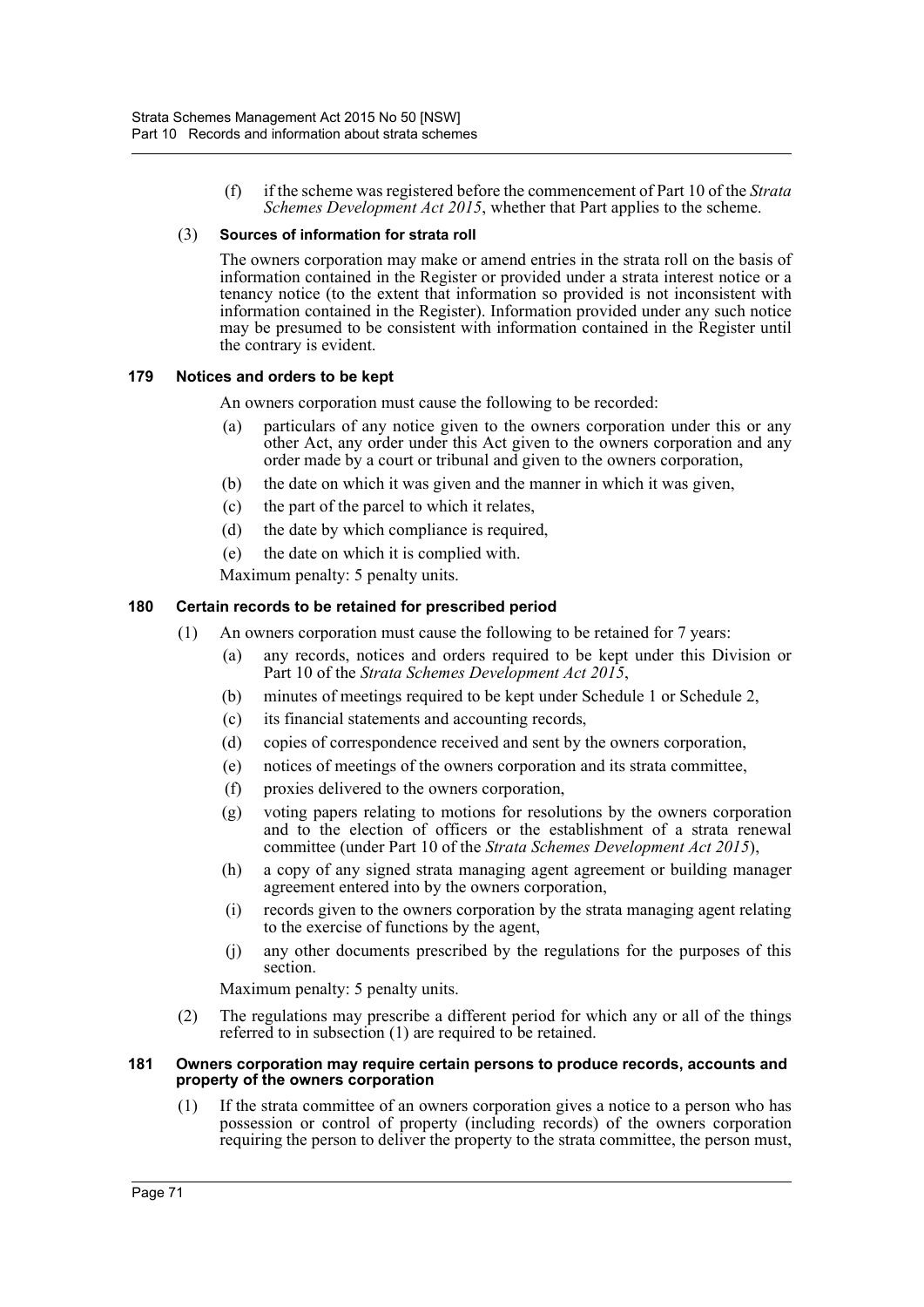not later than 14 days after the notice is given, deliver that property to a member of the strata committee specified in the notice.

Maximum penalty: 20 penalty units.

(2) If the strata committee of an owners corporation gives a notice to a person who has possession or control of property (including records) of the owners corporation advising of the decision of the owners corporation to terminate the person's appointment as strata managing agent, the person must, not later than 14 days after the notice is given, deliver that property to a member of the strata committee specified in the notice.

Maximum penalty: 20 penalty units.

- (3) This section does not take away or affect any just claim or lien which a strata managing agent may have against or on any records or other property of an owners corporation.
- (4) This section does not affect the operation of the *Property, Stock and Business Agents Act 2002*.

**Note.** The *Property, Stock and Business Agents Act 2002* contains requirements relating to the keeping of records under that Act.

# **Division 2 Provision of information about strata schemes**

# **182 Requests for inspection of records of owners corporation**

# (1) **Persons who may inspect**

An owner, mortgagee or covenant chargee of a lot in a strata scheme, or a person authorised by the owner, mortgagee or covenant chargee, may request the owners corporation to allow an inspection to be carried out under this section.

# (2) **Form of request**

The request must be made by written notice given to the owners corporation and be accompanied by the fee prescribed by the regulations.

# (3) **Items to be made available for inspection**

The owners corporation must make the following items available for inspection by the person who makes the request or the person's agent:

- (a) the strata roll,
- (b) any other records or documents required to be kept under this Part,
- (c) the plans, specifications, certificates, diagrams and other documents required to be delivered to the owners corporation before its first annual general meeting by the original owner or the lessor of a leasehold strata scheme,
- (d) if in its custody or under its control, the certificate of title comprising the common property or, in the case of a leasehold strata scheme, the certificate of title for the lease of the common property,
- (e) any applicable 10-year capital works fund plan,
- (f) the last financial statements prepared,
- (g) every current policy of insurance taken out by the owners corporation and the receipt for the premium last paid for each such policy,
- (h) if a strata managing agent has been appointed, a copy of the instrument of appointment,
- (i) if a strata renewal plan has been given to owners for their consideration under Part 10 of the *Strata Schemes Development Act 2015*, a copy of the plan,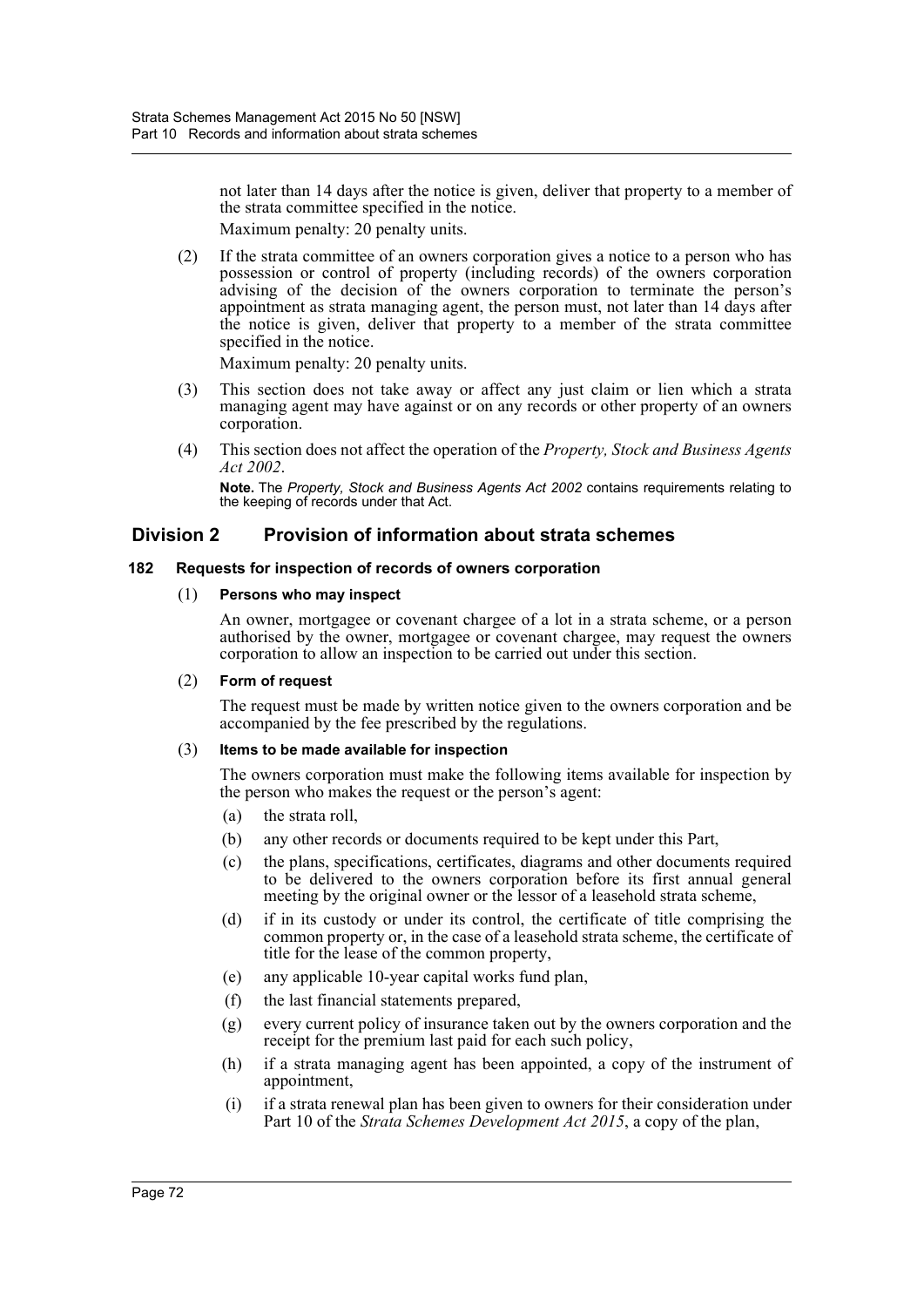- (j) any other record or document in the custody or under the control of the owners corporation,
- (k) if the duties of the owners corporation under this subsection have been delegated to a strata managing agent, any other records (including records of the strata managing agent) relating to the strata scheme that are prescribed by the regulations,
- (l) if a building manager agreement is in force or has been entered into but has not yet commenced, a copy of the building manager agreement,
- (m) particulars of any service agreement entered into by the owners corporation,
- (n) particulars of any agreement entered into with a local council for a strata parking area,
- (o) if the request is made within 5 years after the end of the initial period, particulars of any orders made under section 27 and copies of any related contracts or other documents.

Maximum penalty: 5 penalty units.

#### (4) **Meeting inspections**

For the purpose of complying with requirements for the giving of notice of a meeting of the owners corporation, the original owner (whether or not having ceased to be an owner) or an agent authorised in writing by the original owner is entitled to inspect the strata roll without payment on making a written application.

#### **183 Inspection of owners corporation documents**

- (1) An inspection under this Division is to take place at the time and place, or by the means, agreed on and, failing agreement, at the parcel at a time and on a date, or by the means, fixed by the owners corporation under this section.
- (2) If an applicant and the owners corporation fail to reach an agreement within 3 days after the owners corporation receives the application, the owners corporation must immediately give the applicant a written notice fixing a specified time (between 9 am and 8 pm) on a specified date (not later than 10 days after the owners corporation receives the application), or a specified means, for the inspection to take place.
- (3) The means for inspecting documents may be in person or through electronic access to the documents or any other means agreed on or fixed under this section.
- (4) A person entitled to inspect a document may take extracts from, or make a copy of, the document but must not, without the consent of the owners corporation, remove the document from the custody of the owners corporation.

# **184 Certificate by owners corporation as to financial and other matters relating to lot**

#### (1) **Persons who may request certificate**

An owner, mortgagee or covenant chargee of a lot in a strata scheme, or a person authorised by the owner, mortgagee or covenant chargee, may request the owners corporation for the strata scheme to give a certificate under this section (a *strata information certificate*) in relation to a particular lot.

# (2) **Form of request**

The request must be made by written notice given to the owners corporation and be accompanied by the fee prescribed by the regulations.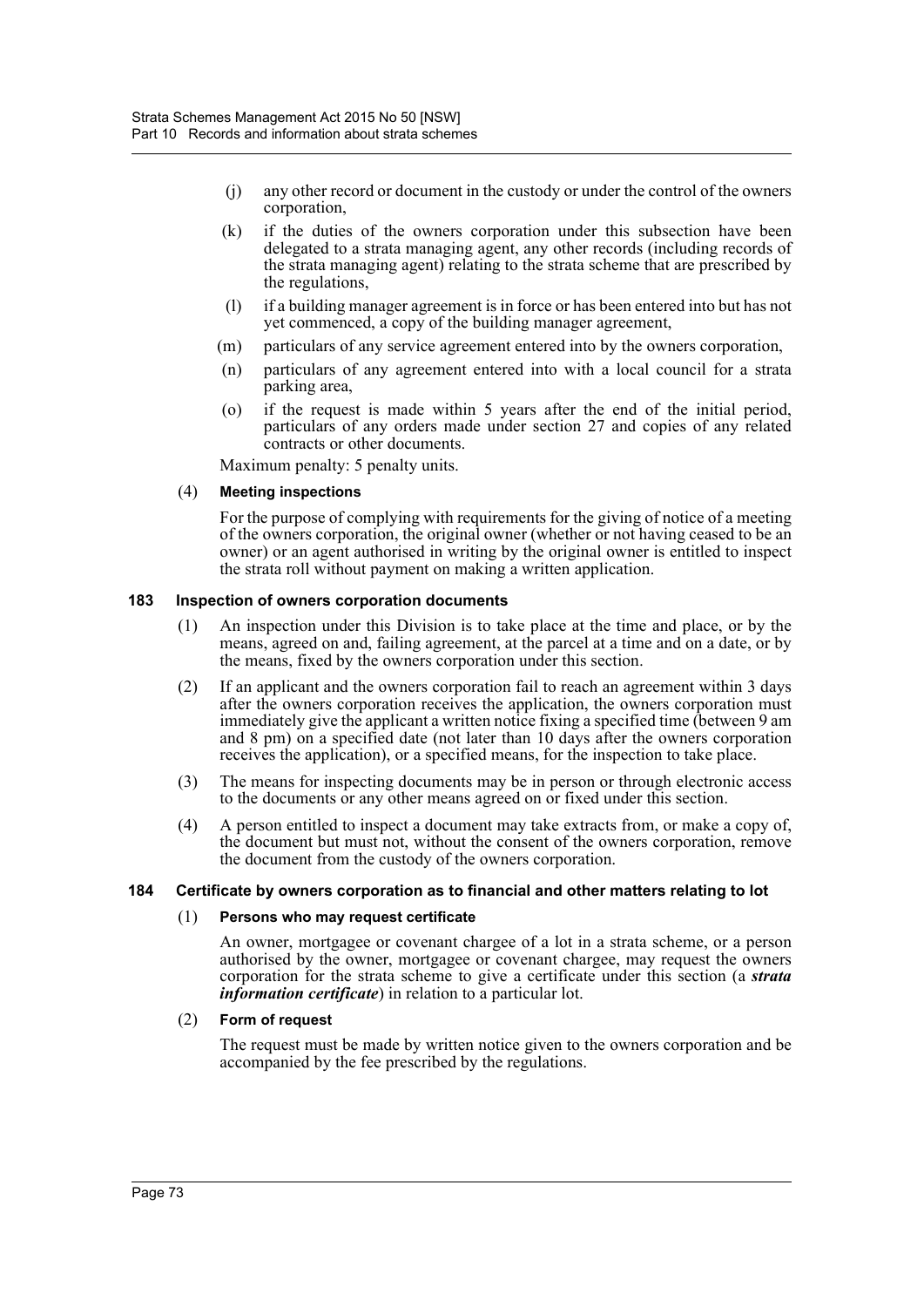#### (3) **Information relating to lot to be included in strata information certificate**

The strata information certificate must specify the following information in respect of the lot and the strata scheme:

- (a) the amount of any regular periodic contributions for the lot determined by the owners corporation under this Act, the periods for which those contributions are payable and any discounts applicable for early payment,
- (b) whether there is any amount unpaid of any contributions determined for the lot and, if so, the amount unpaid and, in the case of a contribution levied for the capital works fund, the date on which the contribution was levied,
- (c) whether there is any amount unpaid by an owner under a common property rights by-law or a by-law made under section 108,
- (d) whether there is any amount unpaid of any contribution levied under section 81 (4) for the lot and, if so, the amount unpaid and the date on which it was levied,
- (e) any amount and rate of interest payable in relation to any unpaid contribution referred to in this subsection,
- (f) whether there is any amount recoverable from the owner of that lot for work carried out by the owners corporation,
- (g) the proposals for funding the matters set out in the 10-year capital works fund plan,
- (h) whether or not a strata renewal committee has been established in relation to the strata scheme under the *Strata Schemes Development Act 2015*,
- (i) any other information that is required to complete the certificate.

#### (4) **Information relating to management of strata scheme to be included in strata information certificate**

The strata information certificate must state, as at the date of the certificate, the name and address of each member of the strata committee and of any strata managing agent and building manager appointed under this Act for the strata scheme.

# (5) **Extra information required in relation to community schemes**

If the strata scheme is part of a community scheme, the strata information certificate must also include the following information:

- (a) the amount of any regular periodic contributions required to be made to the administrative fund and the capital works fund of the community association and the respective periods to which they relate,
- (b) the amount of any such contribution that has not been paid,
- (c) the date on which any regular periodic contribution to the administrative fund, and the capital works fund, of the association was levied,
- (d) if the strata scheme is also part of a precinct scheme—the same information in relation to the precinct scheme as is required by this section in relation to the community scheme.

# (6) **Form of strata information certificate**

The strata information certificate must be in the form prescribed by the regulations.

# (7) **When strata information certificate must be given**

An owners corporation must give a strata information certificate under this section not later than 14 days after receipt by it of an application for the certificate. Maximum penalty: 5 penalty units.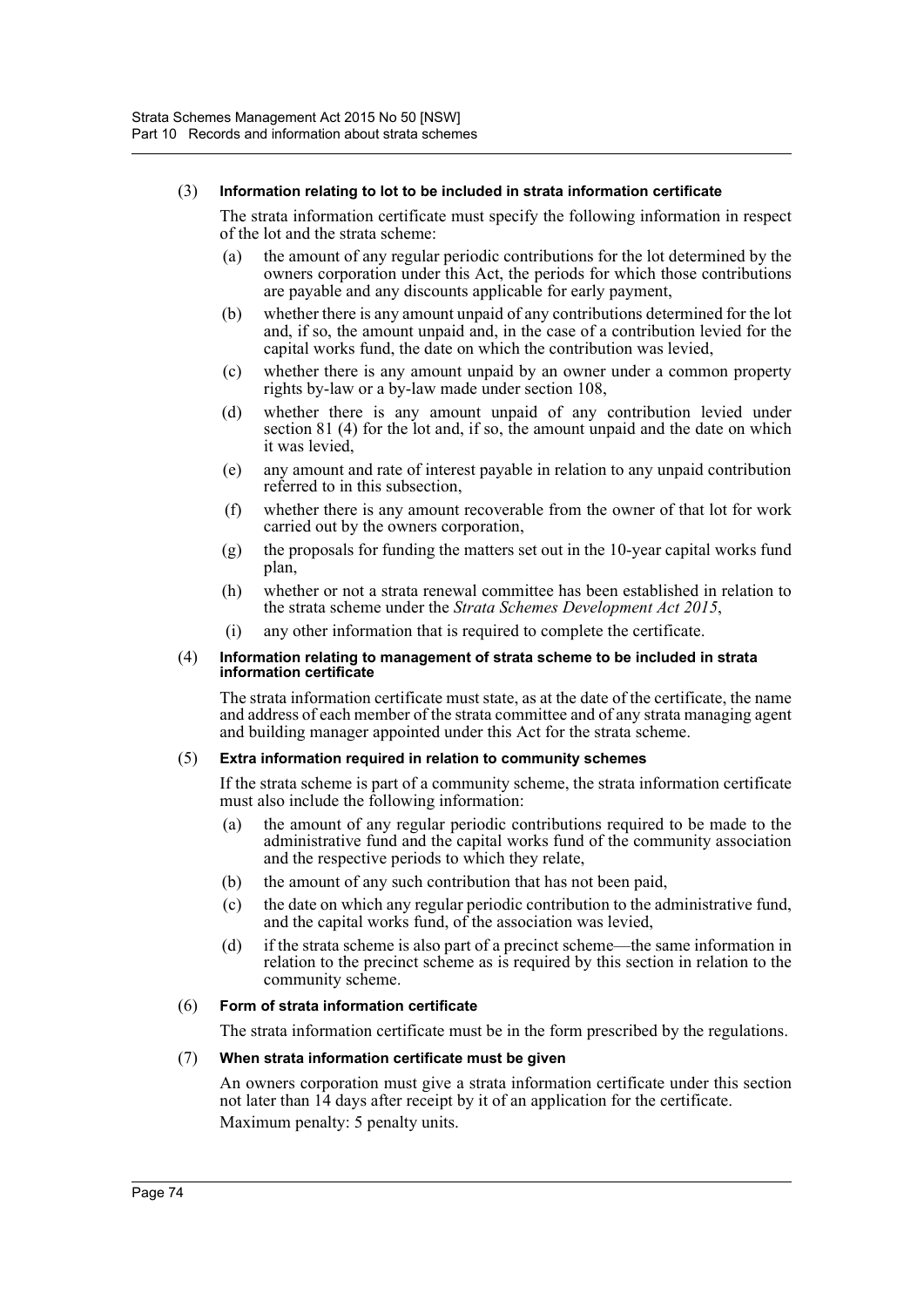# **185 Strata information certificate is evidence of matters stated in it**

A strata information certificate is conclusive evidence, as at the date of the certificate, of the matters stated in it in favour of a person (whether or not the applicant for the certificate or a person referred to in the certificate) taking for valuable consideration:

- (a) an estate or interest in a lot in a freehold strata scheme to which the certificate relates, or
- (b) an estate or interest in a lease of a lot in a leasehold strata scheme to which the certificate relates.

#### **186 Provision of strata scheme information to tenants**

(1) The lessor or sub-lessor of a lot or common property in a strata scheme must give the tenant of the lot or common property a copy of the by-laws and any strata management statement affecting the lot or common property, not later than 14 days after the tenant becomes entitled to possession of the lot.

Maximum penalty: 5 penalty units.

- (2) The lessor or sub-lessor of a lot or common property in a strata scheme must, if the by-laws of the strata scheme are, or any strata management statement affecting the lot or common property is, changed, give the tenant of the lot or common property a copy of the changed by-laws not more than 14 days after the change takes effect. Maximum penalty: 5 penalty units.
- (3) This section does not apply to a strata scheme that is part of a community scheme.

# **Division 3 Orders about strata roll and records**

#### **187 Order confirming information for strata roll**

- (1) The Tribunal may, on application by an owners corporation, owner or other person having or acquiring an estate or interest in a lot in a strata scheme, order an owners corporation to enter information contained in a strata interest notice in the strata roll if a person fails to provide the required written confirmation of the notice.
- (2) In making the order, the Tribunal may amend the information in the strata interest notice to which the order relates in any manner the Tribunal thinks fit.
- (3) The Tribunal must dismiss an application for an order if the Tribunal considers that the rights of any person would be prejudiced if the order were made.
- (4) A copy of an order under this section given to an owners corporation is taken to be a strata interest notice given to the owners corporation and information entered on a strata roll in accordance with the order is taken to have been entered from a notice with any written confirmation required.

#### **188 Order to supply information or documents**

- (1) The Tribunal may, on application by a person, order an owners corporation, strata managing agent, officer or former strata managing agent of an owners corporation to supply to the applicant information that the Tribunal considers that the owners corporation, strata managing agent, officer or former strata managing agent has wrongfully withheld from the applicant and to which the applicant is entitled under this Act.
- (2) The Tribunal may, on application by a person, order an owners corporation, strata managing agent, officer or former strata managing agent of an owners corporation to supply or make available to the applicant a record or document if:
	- (a) the Tribunal considers that the owners corporation, strata managing agent, officer or former strata managing agent has wrongfully failed to make the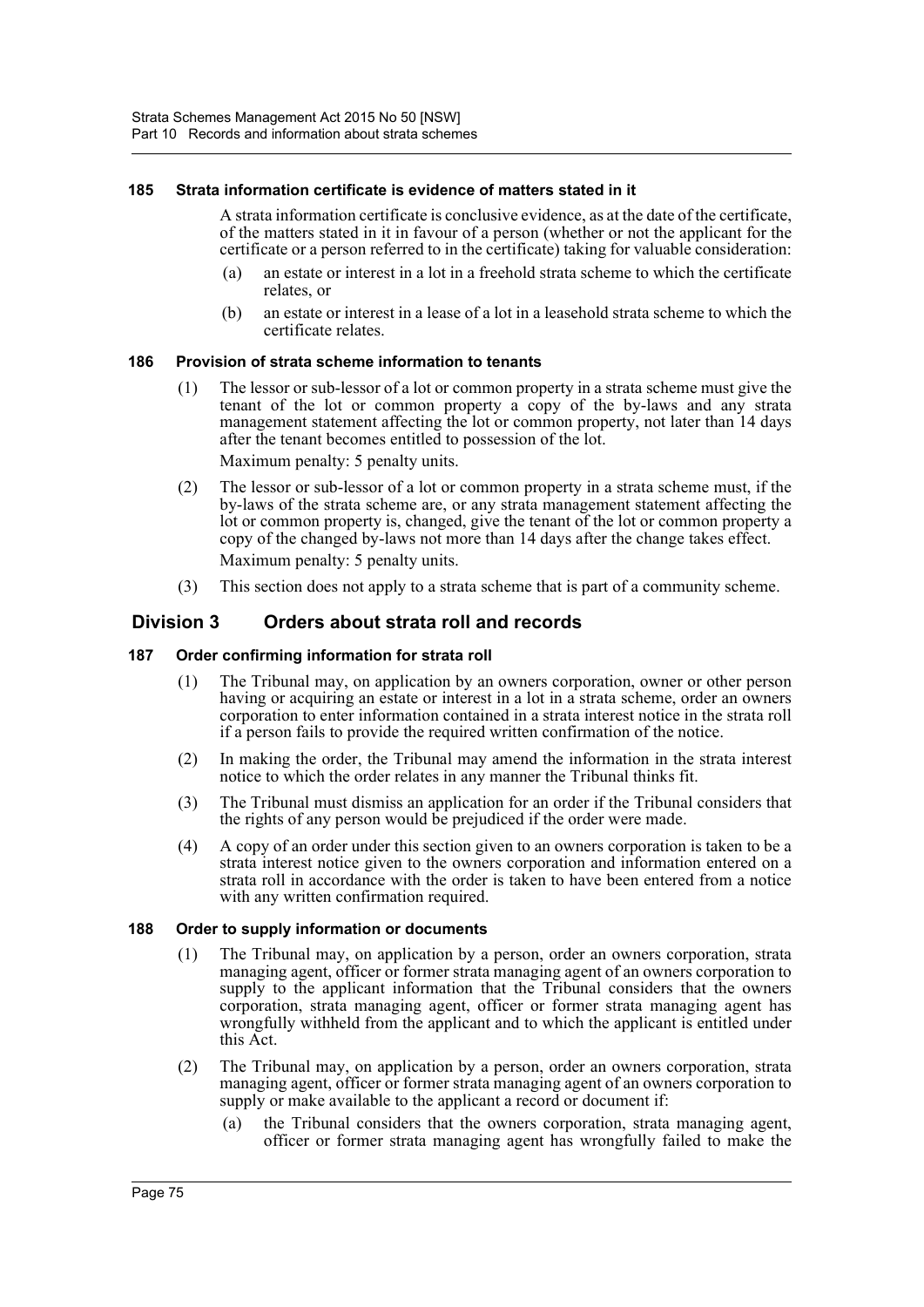record or document available for inspection by the applicant or the applicant's agent, and

- (b) the applicant is entitled under this Act to inspect the record or document.
- (3) The order may specify the manner in which information is to be supplied or made available.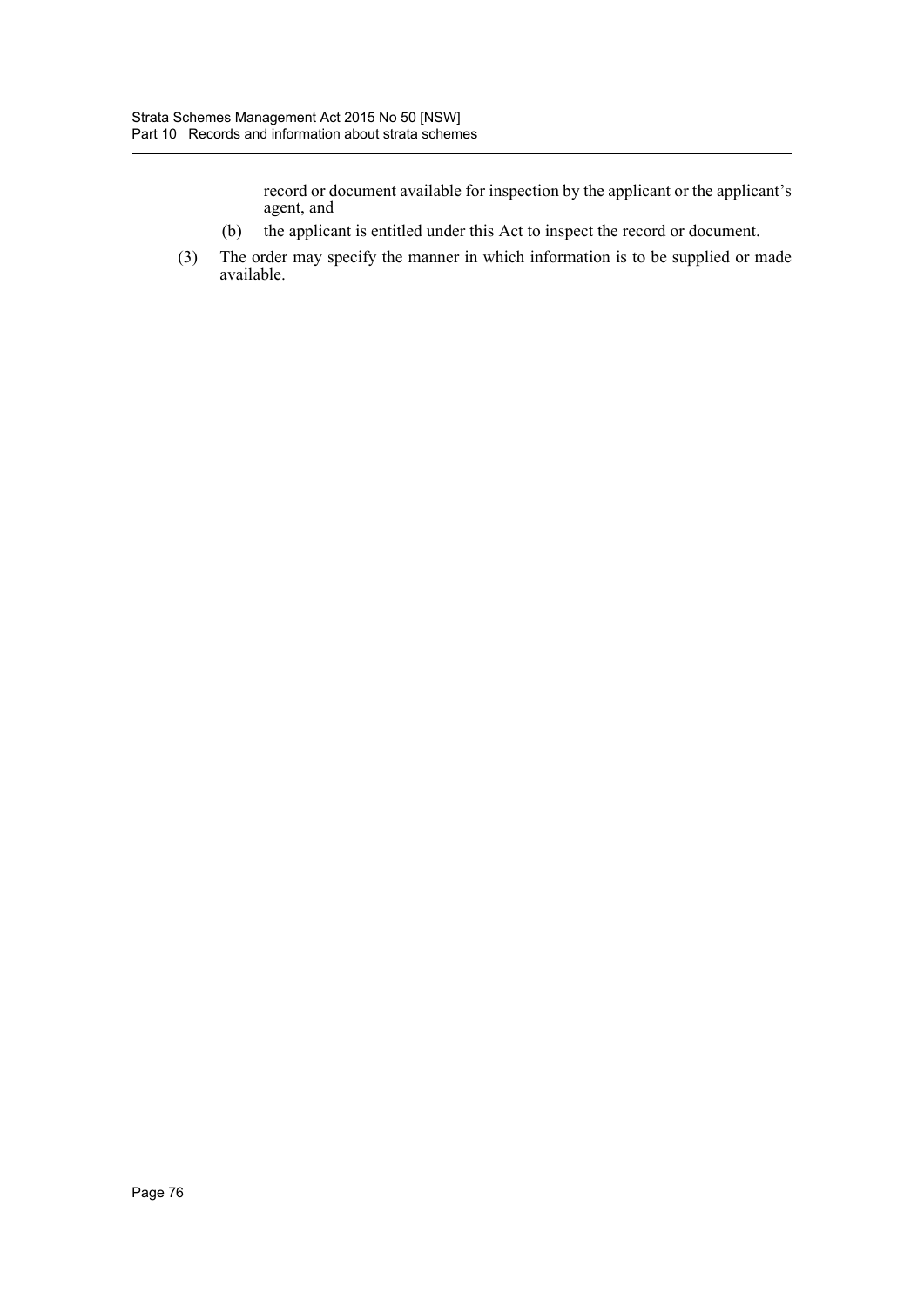# **Part 11 Building defects**

# **Division 1 Preliminary**

# **189 Definitions**

In this Part:

*building bond*—see section 207 (1).

*building inspector*—see section 193 (1).

*contract price* means the price determined as the contract price in accordance with the regulations.

*developer* means the developer of the strata scheme by whom or on whose behalf building work to which this Part applies was carried out.

*final report* means a report prepared under section 201.

*interim report* means a report prepared under section 199.

*residential building work* has the same meaning as it has in the *Home Building Act 1989*.

# **190 Interpretation provisions—building work**

(1) In this Part:

*builder responsible for defective building work* means:

- (a) the person (the *principal contractor*) who contracted to do the building work and who contracted with another person (a *subcontractor*) to do the work for the principal contractor, or
- (b) the principal contractor, if the principal contractor did not contract with a subcontractor to do the work.

*building work* means any work involved in, or involved in co-ordinating or supervising any work involved in:

- (a) the construction of a building, or
- (b) the making of alterations or additions to a building, or
- (c) the repairing, renovation, decoration or protective treatment of a building.

*defective building work* means building work that:

- (a) is residential building work done in such a way that it constitutes a breach of a statutory warranty applicable to the work under Part 2C of the *Home Building Act 1989*, or
- (b) is building work done in such a way that it would constitute such a breach if the building work were residential building work.
- (2) For the purposes of this Part, the *completion of building work* to which this Part applies occurs on the date specified for the completion of residential building work for the construction of a new building for a strata scheme in the *Home Building Act 1989* (whether or not the work is residential building work) or on the occurrence of some other event that is prescribed by the regulations as constituting completion of the work.

# **191 Building work to which Part applies**

- (1) This Part applies to building work carried out on a building, or a part of a building, that is part of the parcel of a strata scheme, being work that is:
	- (a) residential building work, or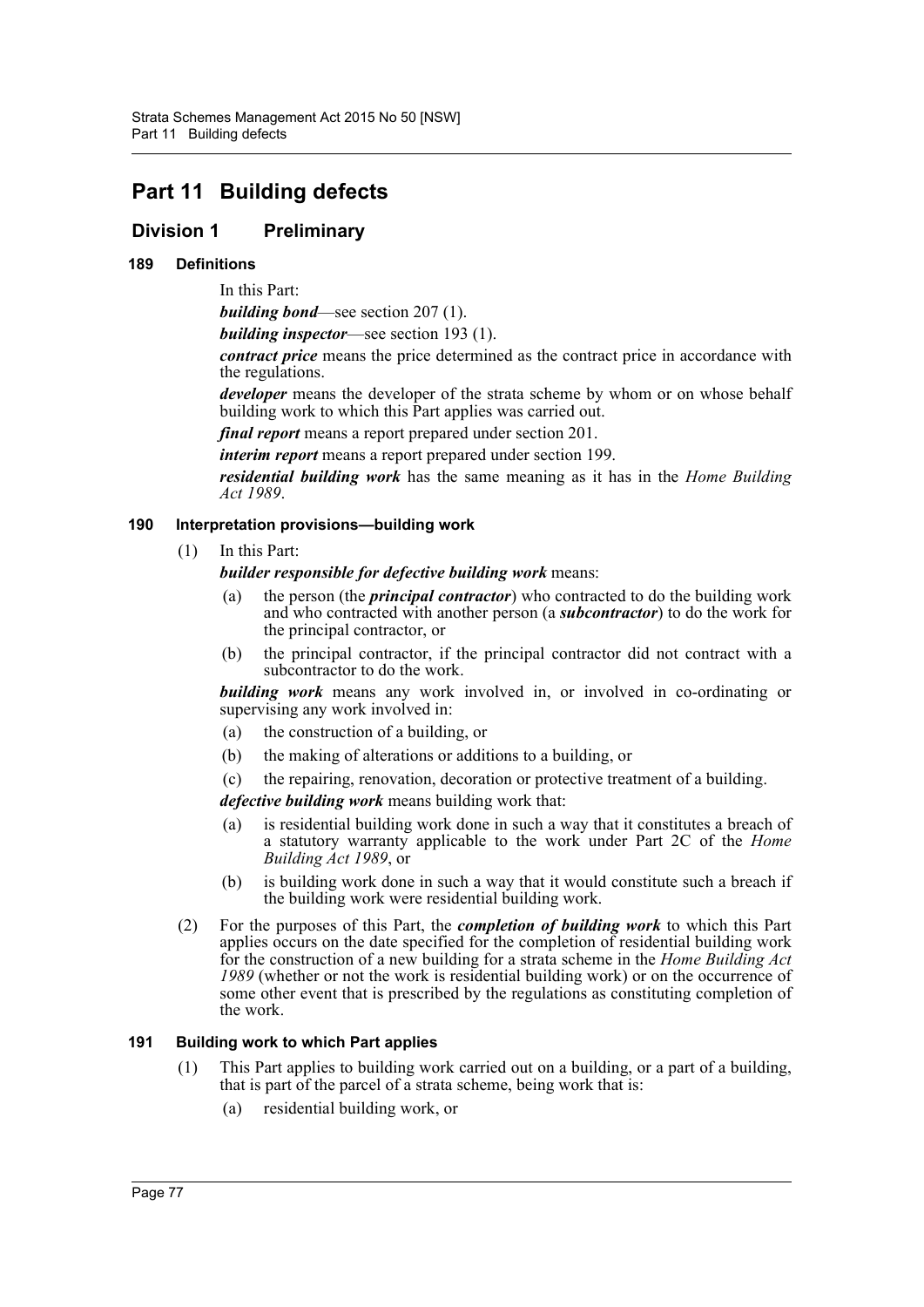(b) carried out on a building, or a part of a building, used or proposed to be used for mixed use purposes that include residential purposes.

**Note.** The parcel of a strata scheme includes common property and lots in a strata scheme.

- (2) This Part applies to building work only if the building work was carried out for the purposes of, or contemporaneously with, the registration of a strata plan or a strata plan of subdivision of a development lot.
- (3) This Part does not apply to building work if the work is subject to the requirement to obtain insurance under the Home Building Compensation Fund in relation to the work or is not subject to that requirement only because the contract price does not exceed the amount referred to in section 92 (3) of the *Home Building Act 1989*.
- (4) The regulations may prescribe additional building work to which this Part does not apply.
- (5) In this section:

*insurance under the Home Building Compensation Fund* means insurance under a contract of insurance required to be entered into by or under Part 6 of the *Home Building Act 1989*.

#### **192 Owners corporation decisions**

The approval or consent of an owners corporation under this Part is to be given by a resolution of the owners corporation at a general meeting.

**Note.** A resolution at a meeting is to be determined by a simple majority (see clause 14 (1) of Schedule 1). A developer, or lessor of a leasehold strata scheme, is not entitled to vote, or exercise a proxy vote, on a matter concerning building defects (see clause 15 of Schedule 1).

# **Division 2 Inspection reports**

# **193 Building inspectors**

- (1) In this Part, *building inspector* means a person appointed for the purposes of this Part as a building inspector for building work.
- (2) A person is qualified to be appointed as a building inspector only if the person is a member of a class of persons prescribed by the regulations for the purposes of this section.

#### **194 Obligations of developer**

- (1) If the initial period of a strata scheme ends not later than 12 months after the completion of building work, the developer of the strata scheme must within that period of 12 months:
	- (a) appoint a qualified person as a building inspector to carry out an inspection of, and to report on, the building work and give the Secretary written notice of the appointment not later than 14 days after making the appointment, or
	- (b) if the developer fails for any reason to appoint a building inspector within that period of 12 months, give the Secretary written notice of the fact not later than 21 days after the end of that period.

Maximum penalty: 200 penalty units.

(2) If the initial period for a strata scheme does not end within 12 months after the completion of building work, the developer of the strata scheme must give the Secretary written notice of that fact not later than 21 days after the end of that period. Maximum penalty: 200 penalty units.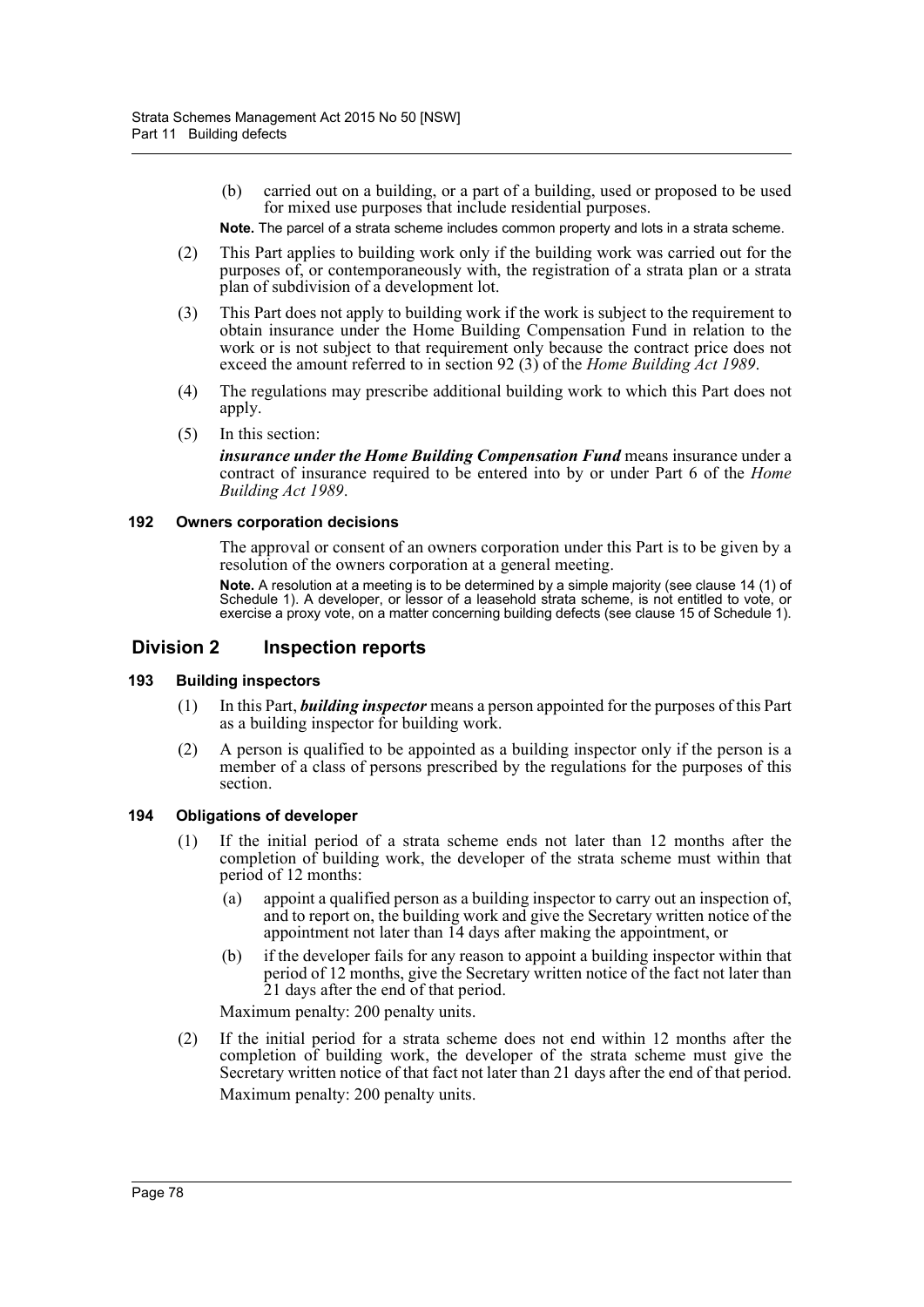#### **195 Approval of building inspector appointment by owners corporation**

(1) The developer of a strata scheme must not appoint a building inspector under section 194 to carry out an inspection and to report on building work unless the appointment is approved by the owners corporation by a resolution at a general meeting of the owners corporation.

Maximum penalty: 200 penalty units.

(2) If a building inspector proposed to be appointed by a developer to carry out any such inspection has been employed by, or by a contractor of, the developer at any time within the prescribed period preceding the proposed appointment, the developer and the proposed building inspector must disclose that fact to the owners corporation before the owners corporation determines whether or not to approve the appointment. Maximum penalty: 200 penalty units.

**Note.** Notice of other connections is also required to be given to the owners corporation under section 197 (4).

- (3) An owners corporation may refuse to approve the appointment of a building inspector on any grounds.
- (4) The owners corporation must, not later than 14 days after deciding to approve or refuse to approve the appointment of a building inspector by a developer, give the developer and the Secretary written notice of the decision.

Maximum penalty: 5 penalty units.

#### **196 When building inspector for interim inspection arranged by Secretary**

- (1) On notification by a developer that the developer has not appointed a building inspector in accordance with section 194 or if the Secretary otherwise becomes aware that a developer has not done so:
	- (a) the Secretary is to arrange for the appointment of a qualified person as a building inspector to carry out an inspection of, and to report on, the building work in accordance with this Part, and
	- (b) must give written notice of the appointment to the developer and the owners corporation as soon as practicable after the appointment is made.

**Note.** The regulations may provide for a fee for an appointment by the Secretary, see section 204.

- (2) An owner of a lot in a strata scheme who objects to an approval of the appointment of a building inspector by the owners corporation may, not later than  $14$  days after the approval, give the Secretary written notice of the objection and the grounds for the objection.
- (3) On receiving the objection, the Secretary may, if the Secretary thinks it appropriate in the circumstances and the building inspector has not carried out an interim inspection:
	- (a) arrange for the appointment of another qualified person as the building inspector to carry out an inspection of, and to report on, the building work in accordance with this Part, and
	- (b) give written notice of the appointment to the developer and the owners corporation as soon as practicable after the appointment is made.
- (4) The Secretary must give written notice of a decision not to arrange the appointment of a building inspector to the person who made the objection, the developer, the owners corporation and the building inspector approved by the owners corporation.
- (5) The appointment of a building inspector arranged by the Secretary under this Part is not required to be approved by the owners corporation.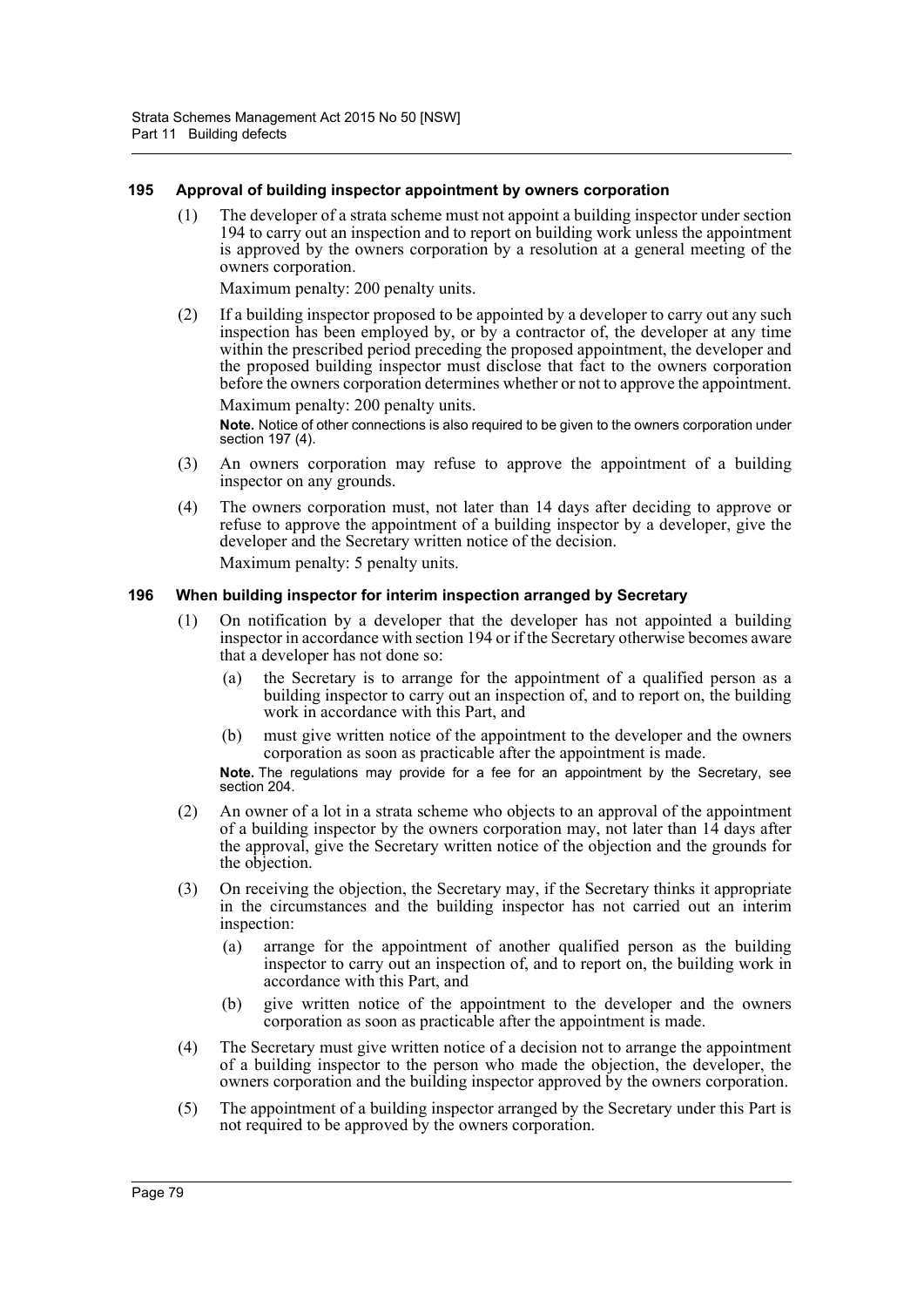#### **197 Building inspector must not be connected with developer**

- (1) The developer of a strata scheme must not appoint a building inspector to inspect building work for the scheme if the building inspector is, or was at any time in the 2 years immediately before the appointment, connected with the developer. Maximum penalty: 200 penalty units.
- (2) In addition to the circumstances set out in section 7, a building inspector is *connected* with a developer if the inspector:
	- (a) has been involved in the design or any aspect of the construction or certification of the building work or any part of the building work to be reported on, or
	- (b) is connected with any person who has been so involved, or
	- (c) has a pecuniary interest in any aspect of the building work.
- (3) A building inspector is not connected with a developer merely because the inspector has been or is appointed by the developer to carry out a report under this Part on other building work.
- (4) A person who is connected with a developer of a strata scheme and who is proposed for appointment as a building inspector under this Part in connection with that scheme must give written notice of the connection to the person making or arranging the appointment, and to the owners corporation before the appointment. Maximum penalty: 100 penalty units.

#### **198 Obligations of building inspector**

- (1) A building inspector carrying out functions under this Part cannot and does not represent the interests of the developer of a strata scheme and has a duty to act impartially in carrying out the functions of a building inspector under this Part. This subsection has effect despite any condition of the appointment of the building inspector and whether or not the inspector was appointed by the developer.
- (2) A building inspector must not, on an understanding that the building inspector will act otherwise than impartially in the course of the building inspector's functions as a building inspector under this Act, seek or accept, or offer or agree to accept, any benefit of any kind, whether on the building inspector's own behalf or on behalf of any other person.

Maximum penalty: 200 penalty units.

(3) A person must not, on an understanding that a building inspector will act otherwise than impartially in the exercise of the building inspector's functions as a building inspector under this Act, give, or offer to give, any benefit of any kind, whether to the building inspector or any other person.

Maximum penalty: 200 penalty units.

#### **199 Interim report**

- (1) A building inspector appointed under this Division is to carry out an inspection of the building work, and provide an interim report, not earlier than 15 months and not later than 18 months after the completion of the building work.
- (2) The interim report must:
	- (a) be in the form and contain the matters prescribed by the regulations for the purposes of this section, and
	- (b) without limiting paragraph (a), identify any defective building work of a kind required by the regulations to be reported on, and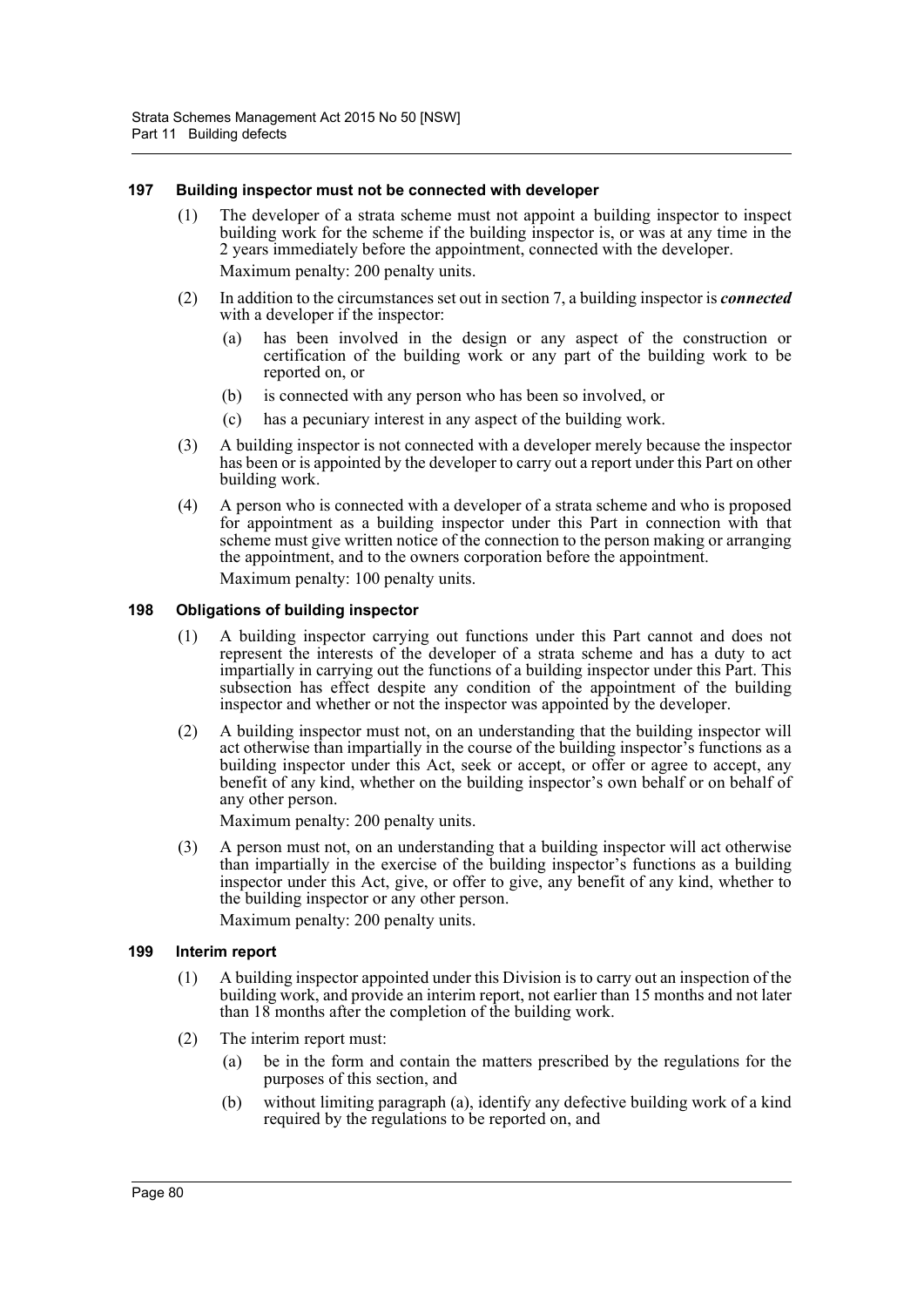(c) if reasonably practicable, identify the cause of that defective building work.

# **200 Obligation to arrange final inspection and report**

- (1) The developer of a strata scheme must, not later than 18 months after completion of the building work:
	- (a) arrange for the building inspector who prepared the interim report on the building work to carry out a final inspection of, and provide a final report on, the building work and give written notice to the Secretary of the arrangement not later than 14 days after making the arrangement, or
	- (b) if the original building inspector is not available, give the Secretary written notice of that fact not later than 14 days after becoming aware that the building inspector is not available, or
	- (c) make an application to the Secretary under this section.

Maximum penalty: 200 penalty units.

- (2) On notification under this section that the original building inspector is not available or if the Secretary otherwise becomes aware that a developer has not complied with subsection (1), the Secretary:
	- (a) is to arrange for the appointment of a qualified person as a building inspector to carry out the final inspection of, and provide the final report on, the building work, and
	- (b) must give written notice to the developer and the owners corporation of the appointment as soon as practicable after it is made.
- (3) The Secretary is not required to arrange for a final inspection and report under this section if the interim report was prepared by a building inspector arranged by the Secretary and the report did not identify any defective building work.
- (4) The Secretary may, on application by a developer, determine that the developer is not required to arrange for a final report under this section if the interim report did not identify any defective building work and the Secretary thinks it appropriate in the circumstances of the case to make the determination.
- (5) The Secretary must give written notice of any decision that a final inspection and report is not required to the owners corporation and the developer not later than 28 days after the decision is made.
- (6) In any case in which a final report is not required, the interim report is taken to be the final report for the purposes of this Part.

# **201 Final report**

- (1) A building inspector appointed to carry out a final inspection is to carry out a final inspection of the building work, and provide a final report, not earlier than 21 months and not later than 2 years after the completion of the building work.
- (2) The final report must:
	- (a) be in the form and contain the matters prescribed by the regulations for the purposes of this section, and
	- (b) without limiting paragraph (a), identify defective building work identified in the interim report that has not been rectified, and
	- (c) identify any defective building work arising from rectification of defective building work previously identified in the interim report, and
	- (d) specify how the defective building work identified in the report should be rectified.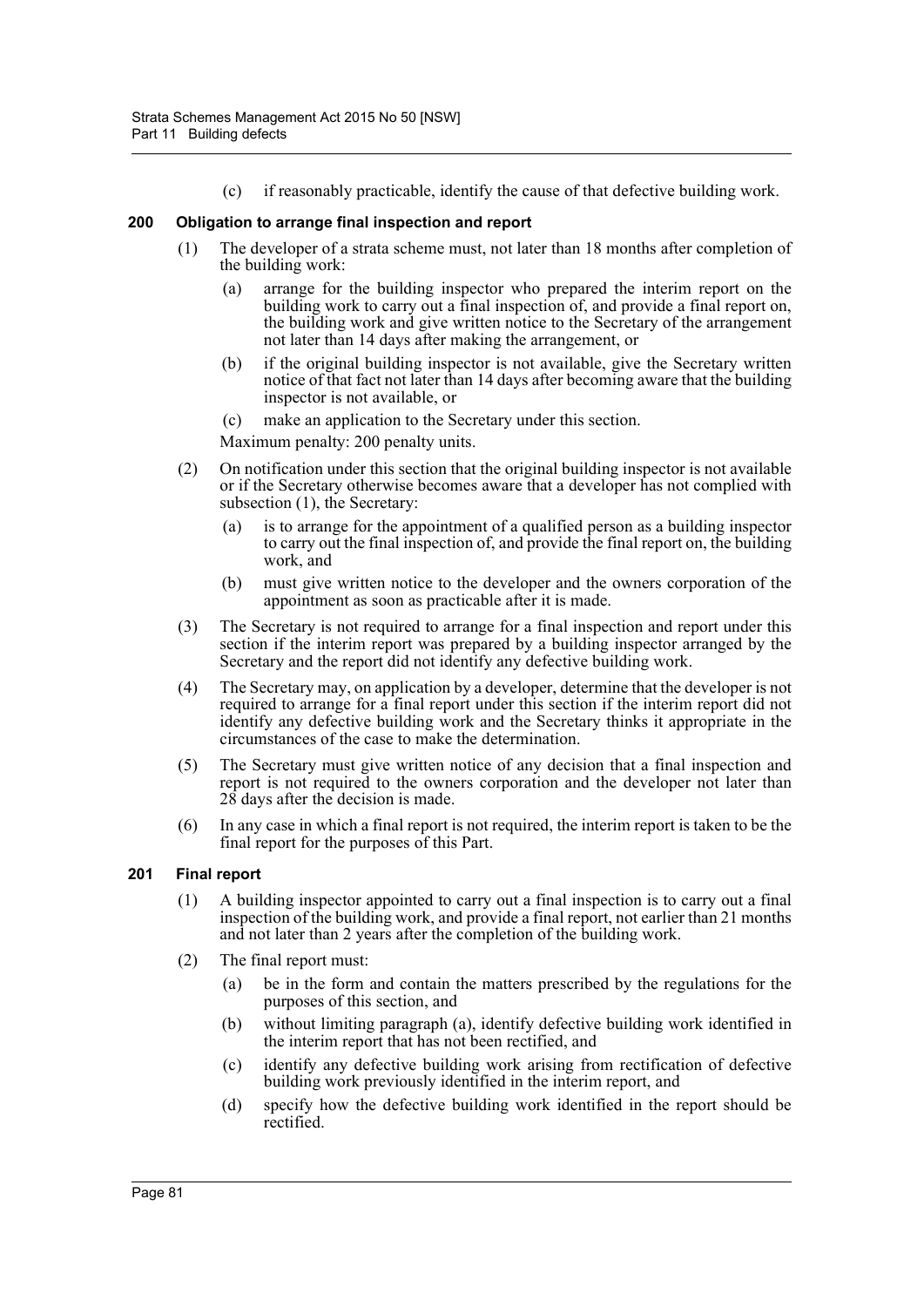(3) The final report must not contain matters that relate to defective building work not identified in the interim report, other than work arising from rectification of defective building work identified in the interim report.

# **202 Persons who are to be provided with copies or notice of reports**

- (1) A building inspector must give a copy of an interim report or a final report to the following persons not later than 14 days after completing the report:
	- (a) the developer,
	- (b) the owners corporation, if the initial period has ended,
	- (c) the Secretary,
	- (d) the builder responsible for any defective building work identified in the report.
- (2) An owners corporation must give written notice to the owners of lots in the strata scheme of the receipt of an interim report or a final report on building work in connection with the scheme not later than 14 days after receiving the report.
- (3) The notice must contain the particulars, if any, prescribed by the regulations for the purposes of this section.

Maximum penalty: 5 penalty units.

#### **203 Powers of building inspector**

- (1) A building inspector appointed to prepare a report under this Division may enter and inspect any part of the parcel of the strata scheme.
- (2) The building inspector must give at least 14 days written notice to the owners corporation and the owner and any occupier of any affected lot of an intention to enter any part of the parcel of the strata scheme.
- (3) The owners corporation, any person who has exclusive use of common property, a strata managing agent, any building manager or manager of the common property and any owner or occupier of a lot must provide any assistance that is reasonable to enable an inspection to be carried out in accordance with this Division.
- (4) A person must not, without reasonable excuse, refuse a building inspector access to any part of the parcel of a strata scheme or a lot in the strata scheme, or obstruct or hinder a building inspector, in the exercise of the inspector's functions under this Act.

Maximum penalty: 10 penalty units.

# **204 Costs of reports and appointment**

- (1) The costs of obtaining an inspection and report by a building inspector under this Division are to be borne by the developer, whether or not the building inspector was appointed by the developer.
- (2) The regulations may provide for the fees that may be charged for an inspection or a report under this Division.
- (3) The regulations may provide for a fee for the arrangement by the Secretary of the appointment of a building inspector under this Division.

# **205 Effect of inspection report**

(1) A report prepared under this Division must be considered by the Tribunal for the purposes of determining a building claim under Part 3A of the *Home Building Act 1989* and by any other court in proceedings relating to the building work the subject of the report, if the report is brought to the attention of the Tribunal or the court in the proceedings.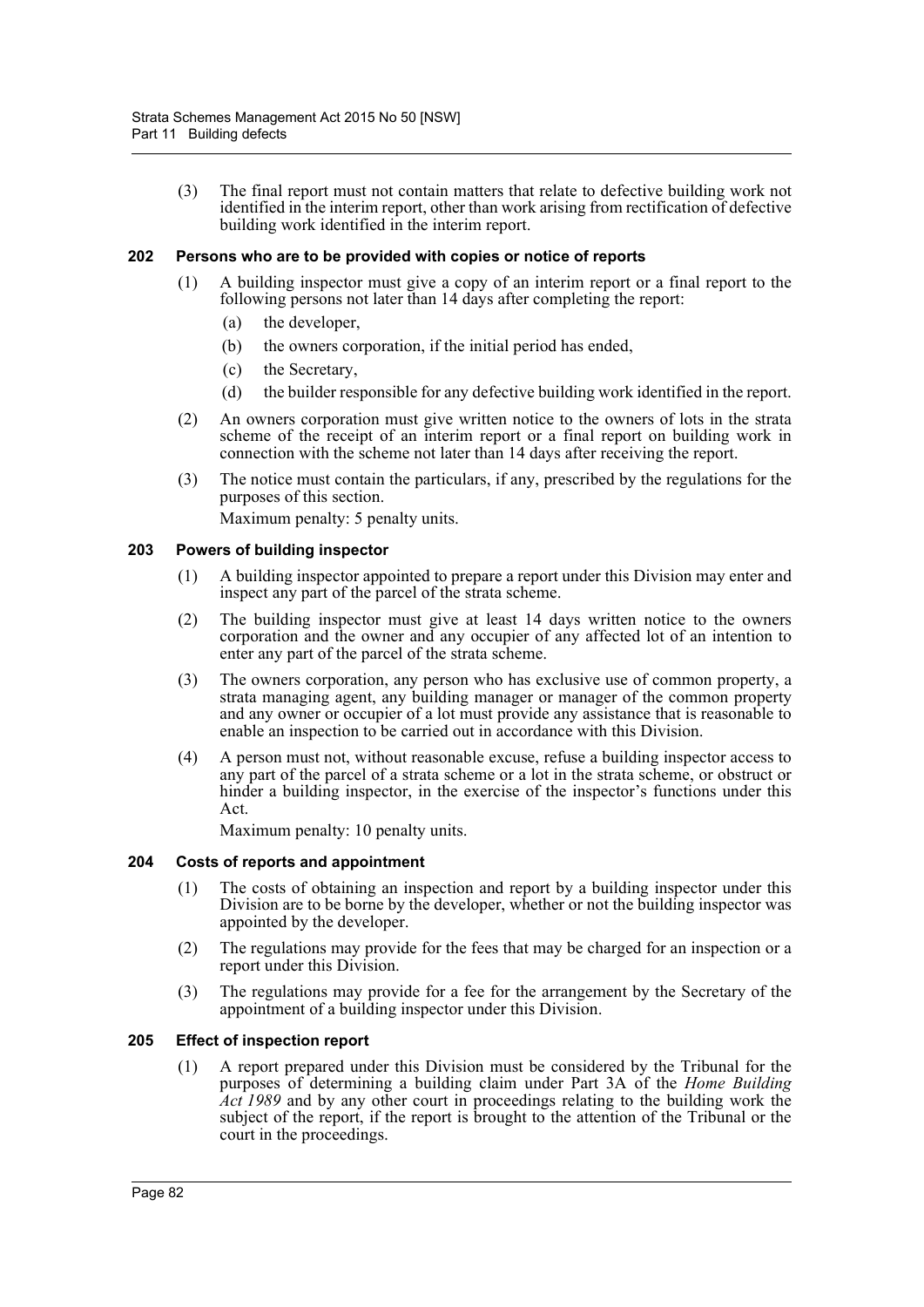(2) The report does not bind the Tribunal or court.

# **206 Rectification of defects**

(1) The builder who is responsible for defective building work, or an employee, agent or contractor of any such person, (the *builder*) may, at any time after the completion of the building work, enter any part of the parcel of the strata scheme that the person may reasonably require for the purpose of or in connection with rectifying the building work.

**Note.** See sections 122 and 123 for other powers to enter the parcel of a strata scheme.

- (2) The builder must give at least 14 days written notice to the owners corporation, the developer and the owner and any occupier of any affected lot of an intention to enter any part of the strata parcel for the purpose of or in connection with rectifying defective building work.
- (3) A builder who enters a lot after giving notice in accordance with this section may enter the lot only at a time that is reasonable in the circumstances or at a time agreed with the owner or, if the owner is not the occupier of the lot, the occupier.
- (4) The builder is not bound by any provision of a report under this Division for the purpose of or in connection with rectifying defective building work.
- (5) A person must not, without reasonable excuse, refuse access to a builder to any part of the parcel of the strata scheme or a lot in a strata scheme if that access is permitted by this section.

Maximum penalty: 10 penalty units.

- (6) The duty under section 18BA of the *Home Building Act 1989* to allow reasonable access does not require a builder to be given reasonable access to the parcel of a strata scheme at any time while a building inspector is carrying out a final inspection under this Part on any part of the parcel.
- (7) If the builder who is responsible for defective building work is unavailable because the builder has died, is insolvent, has ceased to exist or is unavailable for any other reason prescribed by the regulations for the purposes of this section, the developer may appoint another person to rectify building work under this section. Any such person is taken to be the builder for the purposes of this section.

# **Division 3 Building bonds**

# **207 Bond to be given**

- (1) The developer of a strata scheme must give the Secretary a security (a *building bond*) for building work to which this Part applies before an occupation certificate is issued under the *Environmental Planning and Assessment Act 1979* for any part of a building for which the building work was done.
- (2) The amount secured by a building bond is to be 2% of the contract price for the building work.
- (3) The purpose of the building bond is to secure funding for the payment (up to the amount of the bond) of the costs of rectifying defective building work identified in a final report under this Part.
- (4) If the building work to which this Part applies comprises only part of the building work to which a contract price applies, the amount secured is to be 2% of the part of the contract price applicable to the building work to which this Part applies.
- (5) A developer must not fail to comply with this section. Maximum penalty: 200 penalty units.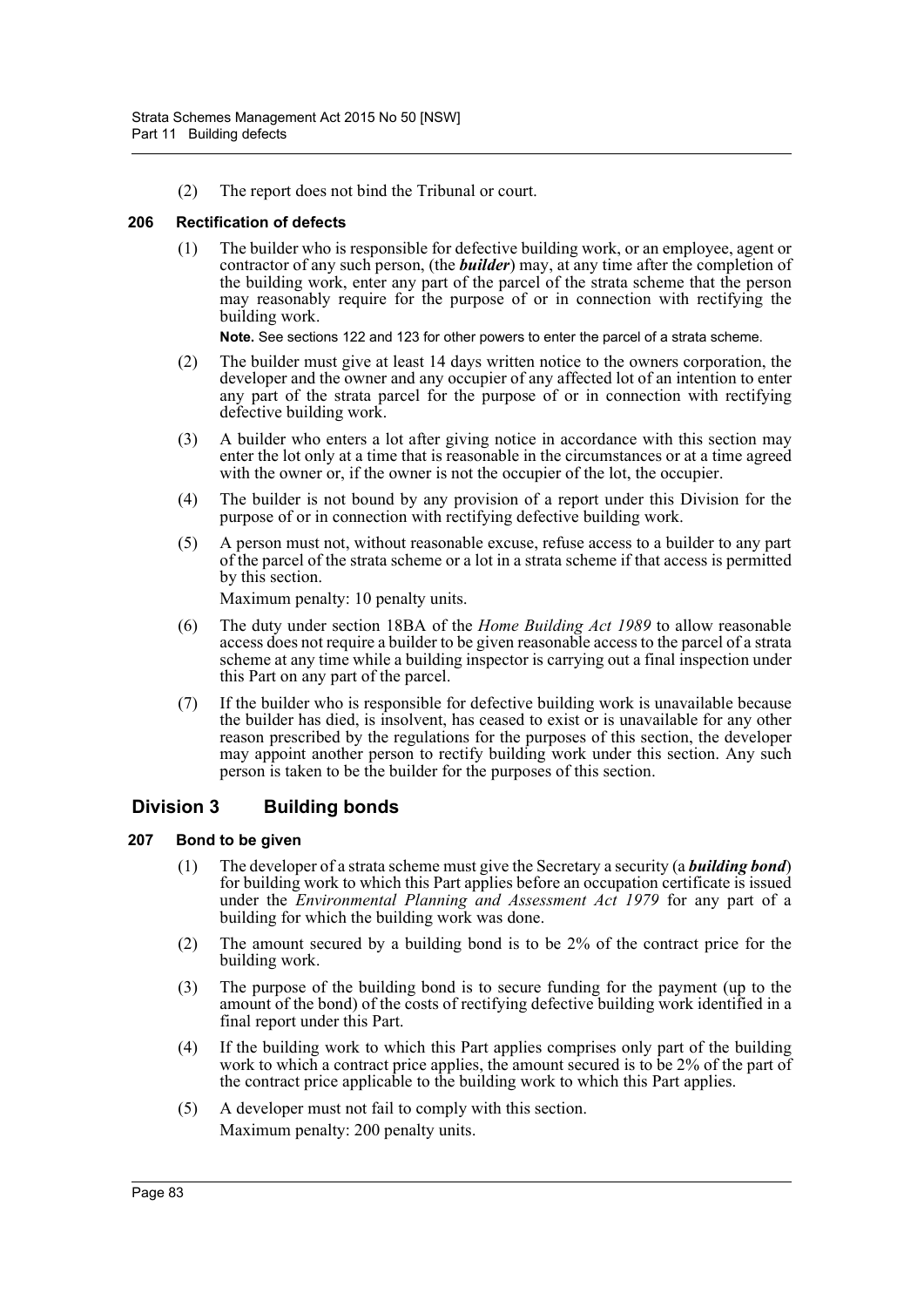# **208 Form of building bond**

A building bond may be in one or more of the following forms:

- (a) a bank guarantee,
- (b) a bond,
- (c) another form of security that is prescribed by the regulations for the purposes of this section.

# **209 When amount secured by building bond payable**

- (1) The whole or part of the amount secured by a building bond may be claimed or realised by the Secretary for payment as follows:
	- (a) to the owners corporation to meet the costs of rectifying defective building work identified in the final report on the work, if the report identifies the defective building work,
	- (b) to the owners corporation, with the consent of the developer, on application to the Secretary by the owners corporation and the developer.
- (2) An application under subsection (1) (b) must be made within the period prescribed by the regulations for the purposes of this section.
- (3) A building bond must be claimed or realised under this section:
	- (a) 2 years after the date of completion of building work for which it is given, or
	- (b) within 60 days after the final report on the building work is given to the Secretary by the building inspector,

whichever is the later.

(4) The developer must take any necessary steps to enable the Secretary to claim or realise an amount of building bond given by the developer and required for payment in accordance with this Division.

Maximum penalty: 10 penalty units.

- (5) The Secretary may refuse to claim or realise an amount, or reduce the amount otherwise payable, under this section if the Secretary is satisfied that the developer or the builder responsible for defective building work was unreasonably refused access to the strata parcel for the purposes of rectifying that work.
- (6) The Secretary must give the owners corporation and the developer of a strata scheme written notice of any proposed payment under this section in relation to the strata scheme.

# **210 Use of amounts secured by building bond**

# (1) **Purposes for which bond amount may be used**

An owners corporation for a strata scheme that is paid the whole or part of an amount secured by a building bond must, within a reasonable time, use the amount paid:

- (a) for or in connection with rectifying the defective building work identified in the final report (whether or not the work affects the common property or any other part of the parcel), or
- (b) for costs related to the rectification.
- (2) An amount secured by a building bond cannot be used to meet the costs of an inspection or a report under Division 2, including any fee for the appointment of a building inspector by the Secretary, except in the circumstances (if any) specified by the regulations for the purposes of this section.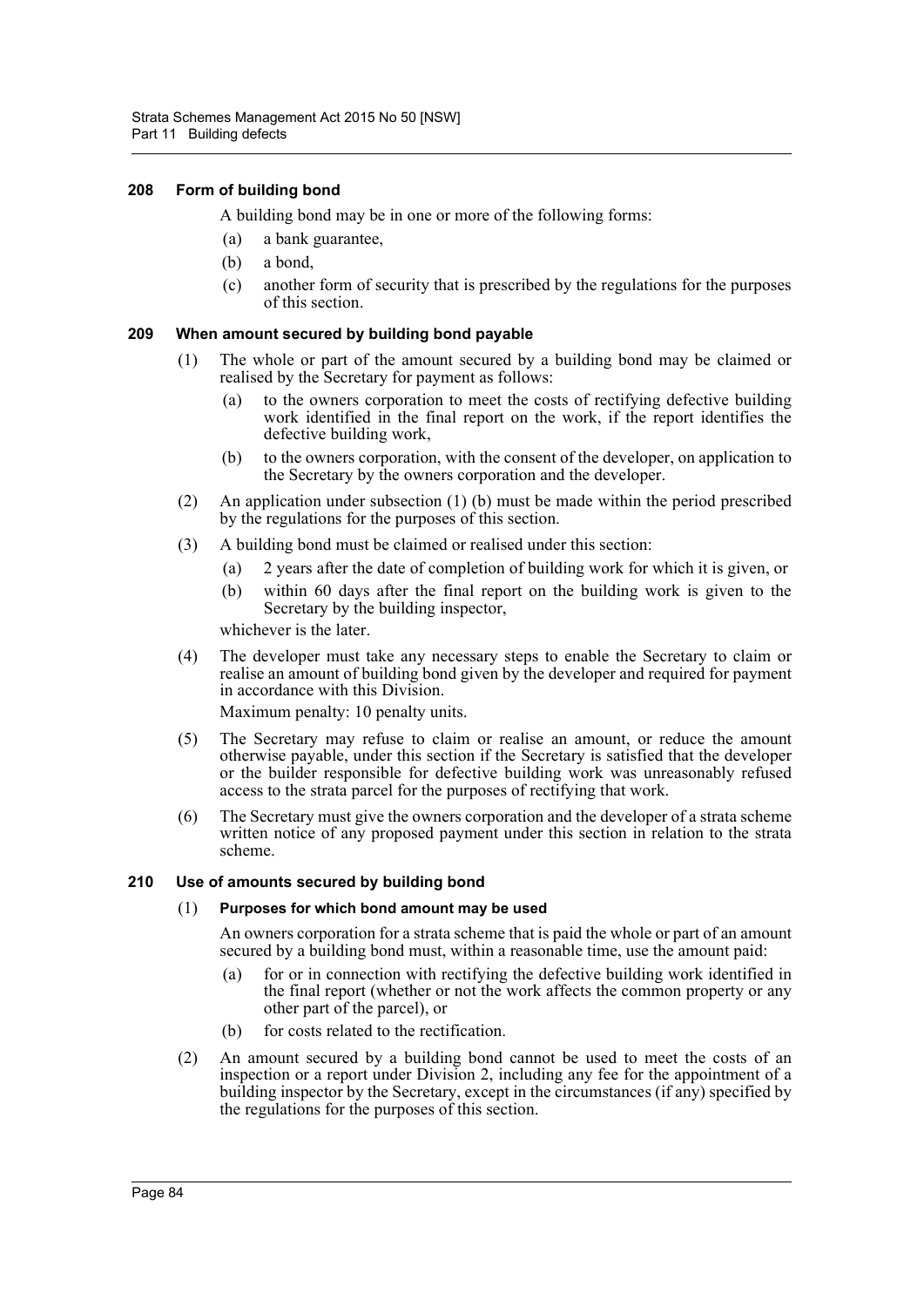#### (3) **Repayment of excess amounts to developer**

An owners corporation must repay to the developer any amount of a building bond that is not required for a purpose specified in subsection (1) and must give the developer written notice of the completion of the rectification of the defective building work.

Maximum penalty: 10 penalty units.

#### (4) **Owner not entitled to building bond**

This Act does not confer on the owner of a lot any entitlement to be paid any part of an amount secured by a building bond that is paid in respect of defective building work affecting the owner's lot.

#### (5) **Payments with consent not affected**

This section does not prevent the owners corporation from retaining any part of a building bond, and using it for any purposes, with the consent of the developer.

#### **211 Tribunal may make orders as to access and contract price**

- (1) The Tribunal may, on application, make an order requiring the occupier of a lot or part of a lot in a strata scheme or any other person to allow access to the lot or any other part of the parcel for the purpose of or in connection with an inspection under this Part or rectifying defective building work.
- (2) An application under subsection (1) may be made by an owners corporation, the developer, a building inspector or a person entitled to enter any part of a parcel of a strata scheme under section 203 or 206.
- (3) The Tribunal may, on application by an owners corporation, the developer or the Secretary, make an order specifying the amount of the contract price of building work for the purpose only of determining the amount of a building bond.
- (4) An application under this section is to be made to, and determined by, the Supreme Court (and not the Tribunal) if the matter is incidental to other proceedings being dealt with by the Court.
- (5) A determination under this section of the amount of the contract price of building work does not bind a court or tribunal in any other proceedings.

# **Division 4 Miscellaneous**

# **212 Variation of times for reports and other matters**

- (1) The Secretary may, on the Secretary's own motion or on application by the developer, owners corporation or a building inspector, vary the period within which an interim report or a final report is to be provided, or any other action is to be done, under this Part, if the Secretary considers it appropriate to do so in the circumstances of the case.
- (2) The Secretary must give written notice to the developer, owners corporation or building inspector of the following:
	- (a) any application under this section,
	- (b) a decision by the Secretary under this section.
- (3) The Secretary is not required to give notice of an application to any person who made the application.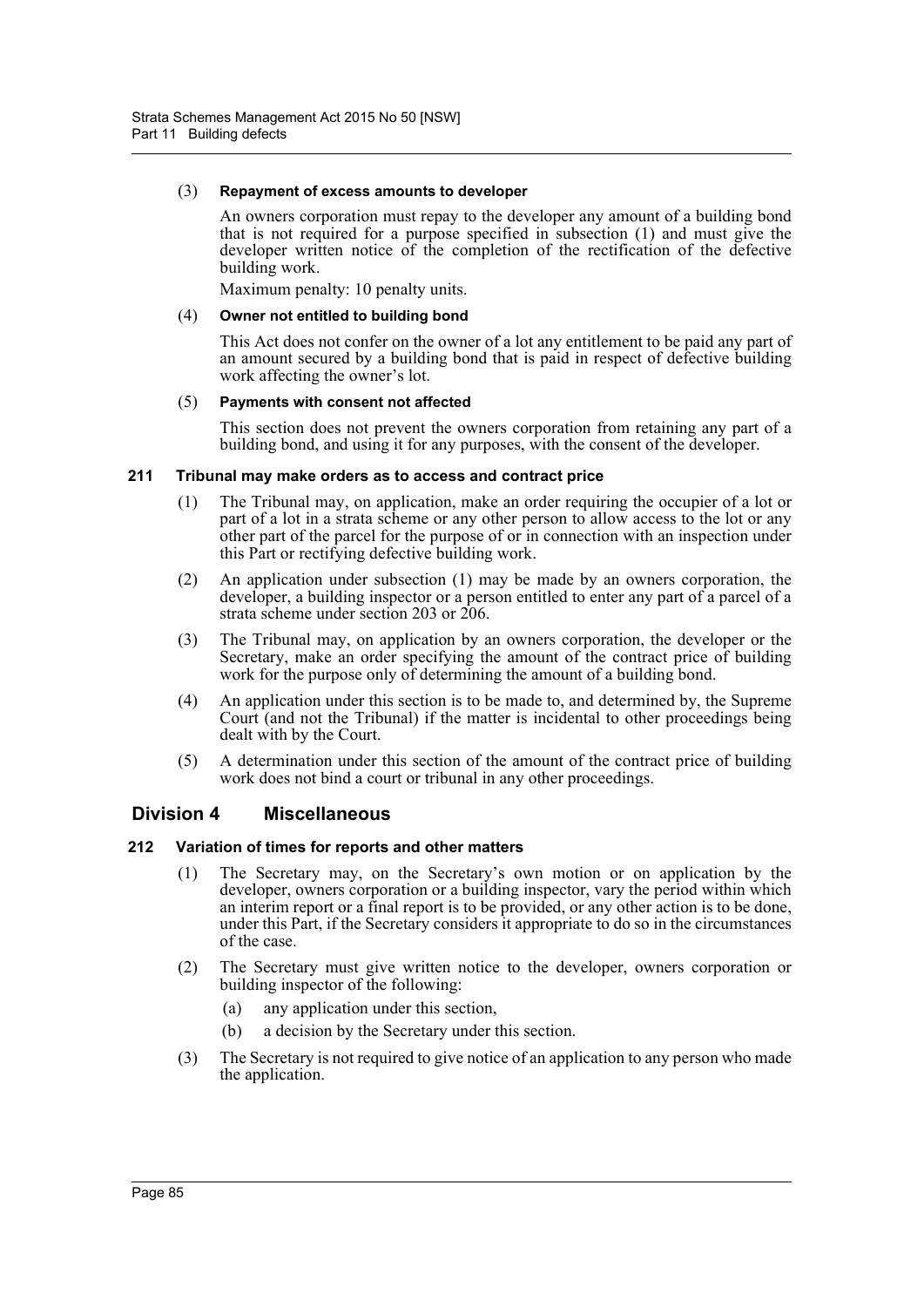# **213 Review of decisions**

#### (1) **Right to apply for review**

An interested person may apply to the Secretary for a review of a reviewable decision.

- (2) The following persons are interested persons in relation to a reviewable decision:
	- (a) the developer of a strata scheme to which the decision is related,
	- (b) the owners corporation of a strata scheme to which the decision is related,
	- (c) the owner of a lot in a strata scheme to which the decision is related,
	- (d) any other person prescribed by the regulations for the purposes of this section.

#### (3) **Reviewable decisions**

The regulations may prescribe decisions under this Part that are to be the reviewable decisions for the purposes of this section.

#### (4) **Applications**

An application for a review is to be made in accordance with the regulations.

#### (5) **Individuals who may carry out reviews**

An application for a review of a decision is to be dealt with by an individual other than the person who made the decision who is (if the reviewer is not the Secretary) approved by the Secretary.

- (6) The reviewer must be, as far as practicable, an individual:
	- (a) who was not substantially involved in the process of making the decision under review, and
	- (b) who is a member of staff of the Department of Finance, Services and Innovation, and
	- (c) who is suitably qualified to deal with the issues raised by the application.

#### (7) **Powers on review**

In reviewing a decision, the reviewer is to consider any relevant material submitted by the applicant.

- (8) Following the review of the decision, the reviewer may:
	- (a) affirm the decision, or
	- (b) vary the decision, or
	- (c) set aside the decision and make a decision in substitution for the decision that is set aside.
- (9) In exercising a function under subsection (8), a reviewer is taken for all purposes to have the right to exercise the same functions in law that the person who made the decision had in making the decision being reviewed.

#### (10) **Reviewer to notify relevant decision maker of decision**

A reviewer must notify the Secretary of the result of, and the reasons for, his or her decision under subsection (8) as soon as is practicable after making the decision.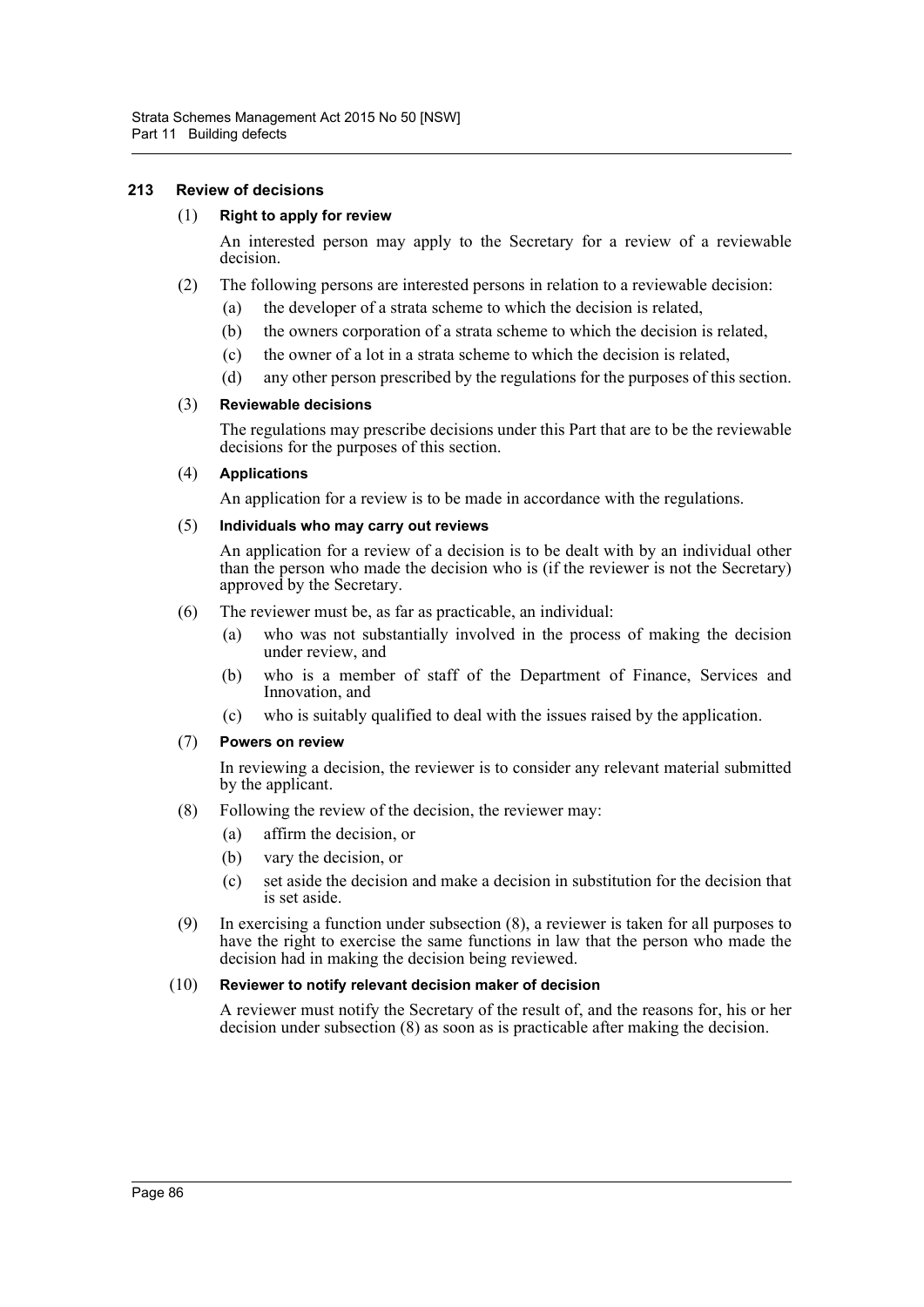#### (11) **Statement of reasons**

For the purposes of this section, an applicant is notified of the reasons for a decision in a review only if the applicant is given a statement of reasons setting out the following:

- (a) the findings on material questions of fact, referring to the evidence or other material on which those findings were based,
- (b) the understanding of the reviewer of the applicable law,
- (c) the reasoning processes that led the reviewer to the conclusions the reviewer made.

#### (12) **Status of decisions made on review**

For the purposes of this Act, a reviewable decision that is affirmed, varied or set aside and substituted under this section is:

- (a) taken to have been made by the person who made the original decision (as affirmed, varied or substituted by the reviewer), and
- (b) taken to have been made on the date under which the applicant is given a notice of the decision under this section.

#### (13) **No reviews of decisions previously reviewed under this section**

A person is not entitled to a review under this section of any decision previously reviewed under this section or a decision made under subsection (8).

# **214 Regulations**

- (1) Regulations may be made for or with respect to the following:
	- (a) building bonds,
	- (b) the appointment of a building inspector by the Secretary if a building inspector is no longer available or is not qualified or is otherwise not suitable,
	- (c) additional circumstances in which the Secretary, rather than the developer, is to appoint a building inspector,
	- (d) information required to be provided to the Secretary by the developer or the owners corporation in relation to building inspectors and other matters arising from this Part,
	- (e) nomination of building inspectors for approval by owners corporations,
	- (f) matters to be disclosed to the owners corporation by a developer seeking approval of a building inspector and the period within which disclosure is to be made,
	- (g) meetings of owners corporations to consider the approval of the appointment of a building inspector,
	- (h) the provision of information to a building inspector for the purposes of an inspection or report,
	- (i) applications to the Secretary for a determination that a final inspection and report are not required,
	- (j) requirements to be observed in relation to the conduct of a review under section 213.
- (2) Without limiting subsection (1) (a), the regulations may provide for the following:
	- (a) requirements for the provision and maintenance of a building bond,
	- (b) requirements for additional information or documents to be provided relating to the amount of a building bond,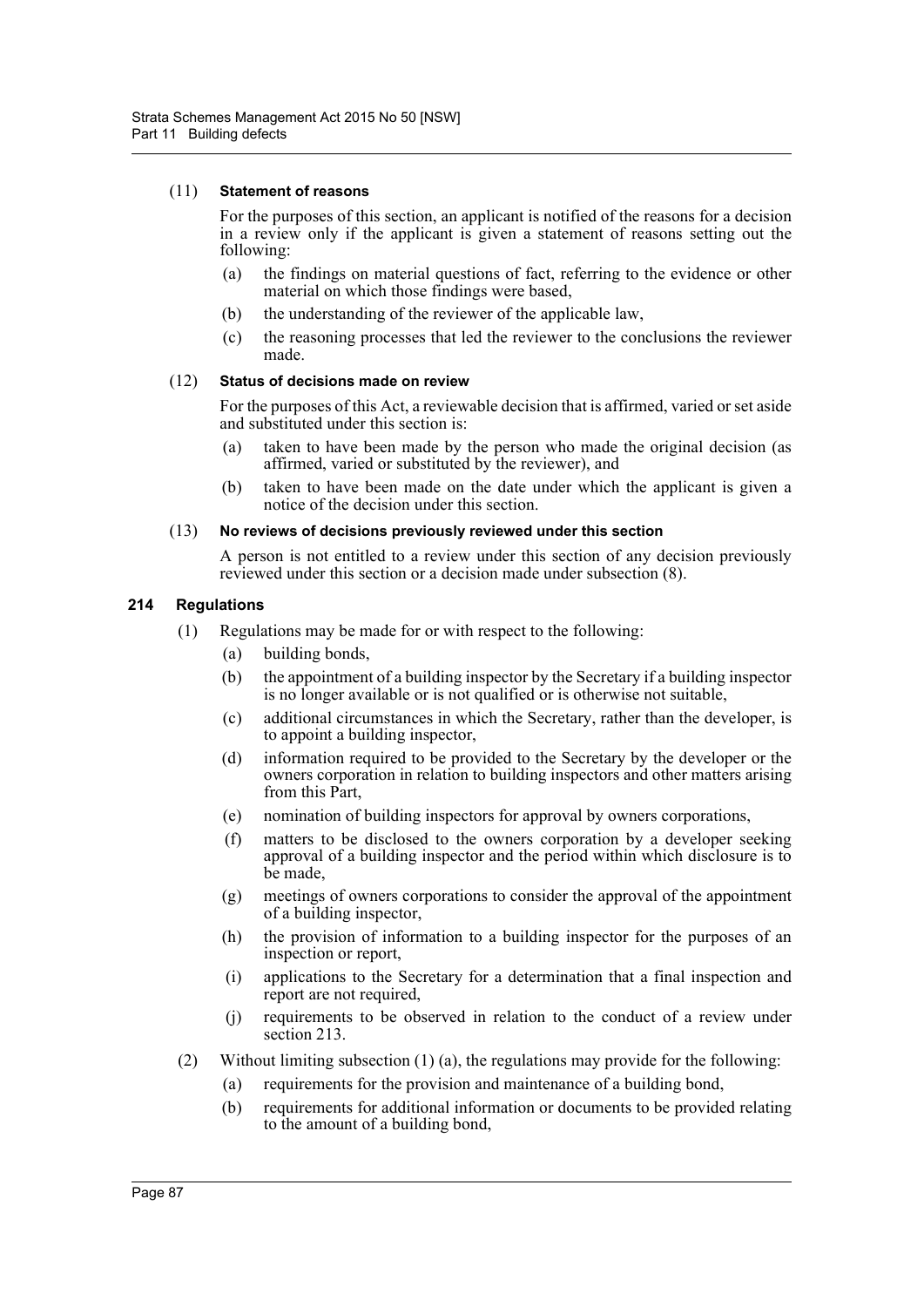- (c) how the contract price is to be determined for the purposes of the amount of a building bond,
- (d) when a building bond lapses or need not be maintained,
- (e) procedures relating to applications for, and the payment of, amounts secured by a building bond,
- (f) the period of notice to be given of a proposed payment of an amount secured by a building bond,
- (g) fees relating to the provision of building bonds under this Part.

# **215 Relationship of Part to other remedies**

- (1) A building bond is payable in respect of defective building work under this Part whether or not:
	- (a) Part 2C of the *Home Building Act 1989* applies to the work, or
	- (b) the developer is liable to the owners corporation or the owner of a lot in respect of the work.
- (2) A developer may recover the amount of any building bond paid to an owners corporation in respect of defective building work for which the developer is not otherwise liable from any person against whom the developer has a cause of action in respect of the defective building work.
- (3) Any thing done or omitted to be done under this Part does not affect any action that may be taken, or remedy that may be sought, by or in respect of building work under any other law.
- (4) However, any court, tribunal or other body may take into account any payment made, rectification work done or any other action taken in relation to building work under this Part when it is determining a matter relating to the work.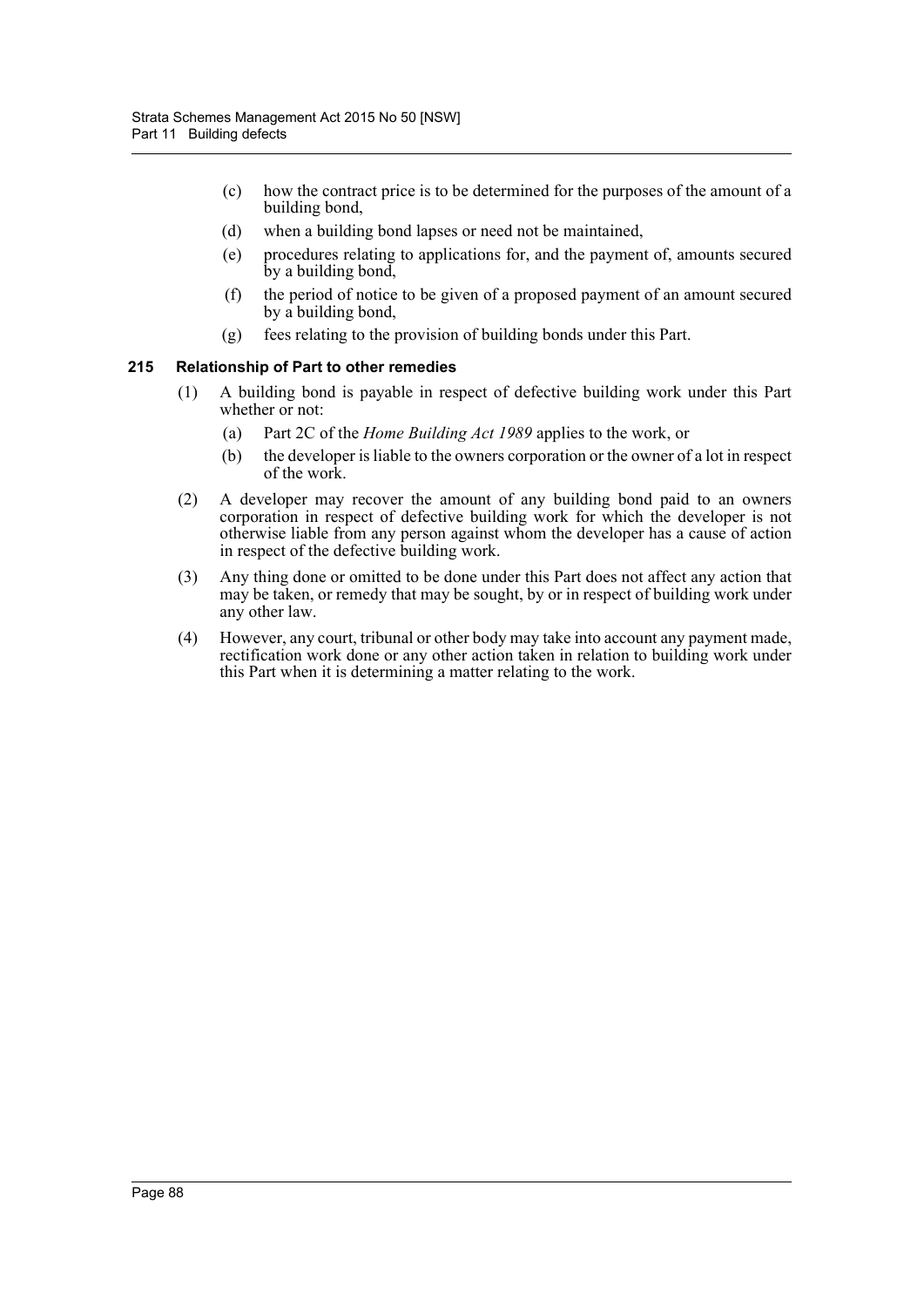# **Part 12 Disputes and Tribunal powers**

**Introductory note.** This Part gives power to the Tribunal to make orders to settle disputes about certain matters relating to the operation and management of a strata scheme. It also contains general provisions about the powers of the Tribunal and some other order-making powers of the Tribunal.

Initially, an application for an order is processed by the registrar. The registrar must refuse to deal with a matter if satisfied that mediation was appropriate and was not attempted.

A person may either apply to the Secretary for mediation of a matter or make other arrangements for mediation. If mediation of a matter is unsuccessful or a matter is not appropriate for mediation, the registrar may accept the application for the order.

The following table describes the types of orders that may be made and who may apply for them.

| To do what?                                                                                                                                                                                   | Who may apply?                                                                      | <b>Section</b> |  |  |
|-----------------------------------------------------------------------------------------------------------------------------------------------------------------------------------------------|-------------------------------------------------------------------------------------|----------------|--|--|
| Orders relating to meetings and decisions of owners corporation                                                                                                                               |                                                                                     |                |  |  |
| To require original owner to provide things to<br>owners corporation                                                                                                                          | Owners corporation                                                                  | 17             |  |  |
| To require meeting to be held                                                                                                                                                                 | Owner<br>Owners corporation<br>Mortgagee                                            | 20             |  |  |
| To invalidate resolution or election                                                                                                                                                          | Owner<br>First mortgagee of lot                                                     | 24             |  |  |
| To nullify resolution of owners corporation on<br>ground that person was denied vote or notice<br>was not given                                                                               | Person entitled to vote on resolution                                               | 25             |  |  |
| To require meeting to be held if no officers or<br>committee after first AGM                                                                                                                  | Owner<br>Mortgagee<br>Covenant chargee                                              | 48             |  |  |
| Orders relating to covenants and other restrictions                                                                                                                                           |                                                                                     |                |  |  |
| To waive, vary or extinguish restriction<br>relating to initial period or to authorise any<br>matter to be done in relation to the waiving,<br>varying or extinguishing of such a restriction | Owners corporation<br>Original owner<br>Owner                                       | 27             |  |  |
| To comply with obligation imposed by<br>positive covenant                                                                                                                                     | Authority having benefit of positive covenant                                       | 234            |  |  |
| To refrain from breaching restriction on use of<br>utility lot                                                                                                                                | Owners corporation<br>Lessor of leasehold strata scheme<br>Owner<br>Occupier of lot | 235            |  |  |
| To refrain from breaching restriction on use of<br>utility lot within area of local council                                                                                                   | Relevant local council                                                              | 235            |  |  |
| Orders relating to strata managing agents and building managers                                                                                                                               |                                                                                     |                |  |  |
| To terminate strata managing agent or<br>building manager agreement or make other<br>order about an agreement                                                                                 | Owners corporation                                                                  | 72             |  |  |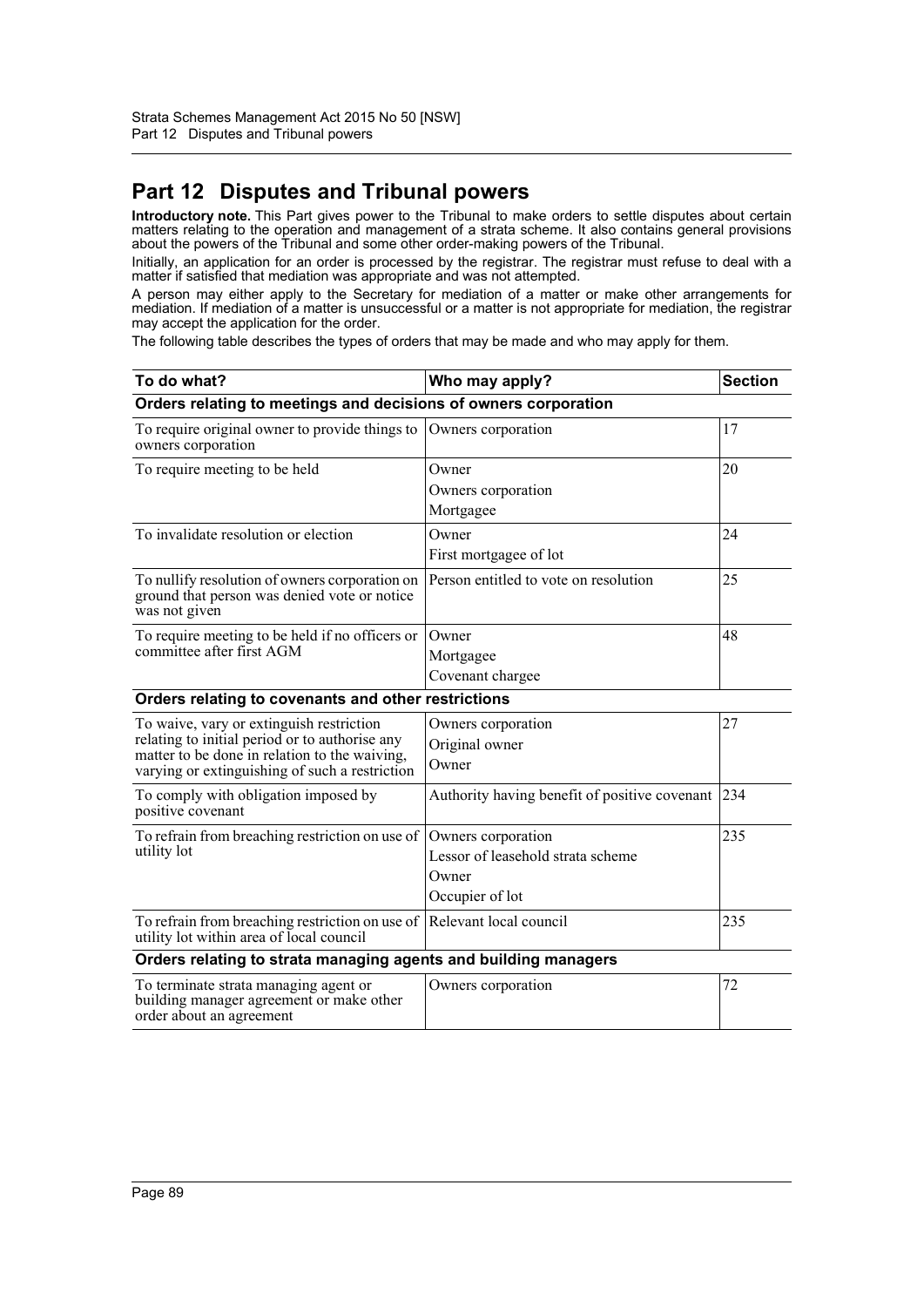| To do what?                                                                                      | Who may apply?                                                                                                                                                                                  | <b>Section</b> |
|--------------------------------------------------------------------------------------------------|-------------------------------------------------------------------------------------------------------------------------------------------------------------------------------------------------|----------------|
| To appoint strata managing agent                                                                 | Person who obtained order under this Act that<br>imposed duty on owners corporation or office<br>holder that has not been complied with                                                         | 237            |
|                                                                                                  | Person having estate or interest in lot or, in the<br>case of leasehold strata scheme, lease of lot<br>Authority having benefit of positive covenant<br>that imposes duty on owners corporation |                |
|                                                                                                  | Judgment creditor to whom owners<br>corporation owes judgment debt                                                                                                                              |                |
| Orders relating to contributions and funds                                                       |                                                                                                                                                                                                 |                |
| To allocate payment of surplus money                                                             | Owners corporation<br>Covenant chargee<br>Owner<br>Mortgagee                                                                                                                                    | 77             |
| To alter amount of contributions                                                                 | Owners corporation<br>Lessor of leasehold strata scheme<br>Owner<br>Mortgagee in possession                                                                                                     | 82             |
| To prevent owners corporation charging<br>interest for late payment of contribution              | Owner                                                                                                                                                                                           | 85             |
| To require original owner to compensate for<br>inadequate estimates/contributions                | Owners corporation<br>Owner                                                                                                                                                                     | 89             |
| Orders relating to property                                                                      |                                                                                                                                                                                                 |                |
| To require occupier of lot to allow owners<br>corporation to enter lot                           | Owners corporation                                                                                                                                                                              | 124            |
| To get consent to existing or proposed<br>alterations or repair of common property               | Lessor of leasehold strata scheme<br>Owner                                                                                                                                                      | 126            |
| To declare work to be cosmetic work or minor<br>renovation                                       | Owner                                                                                                                                                                                           | 127            |
| To direct owner to lodge documents under<br>section 19 of Strata Schemes Development Act<br>2015 | Owners corporation<br>Lessor of leasehold strata scheme<br>Owner                                                                                                                                | 128            |
| To require owner to comply with window<br>safety device obligation                               | Owners corporation                                                                                                                                                                              | 129            |
| To require owners corporation to carry out<br>window safety device function                      | Interested person (other than owners<br>corporation)                                                                                                                                            | 129            |
| To require owners corporation to dispose of<br>personal property                                 | Owner                                                                                                                                                                                           | 130            |
| To prevent owners corporation acquiring<br>personal property                                     | Owner                                                                                                                                                                                           | 130            |
| To require owners corporation to acquire<br>personal property                                    | Owner                                                                                                                                                                                           | 130            |
| To use specified common property for<br>specified purposes                                       | Owner                                                                                                                                                                                           | 131            |
| To require owner or occupier to repair damage<br>or compensate for damage                        | Owners corporation                                                                                                                                                                              | 132            |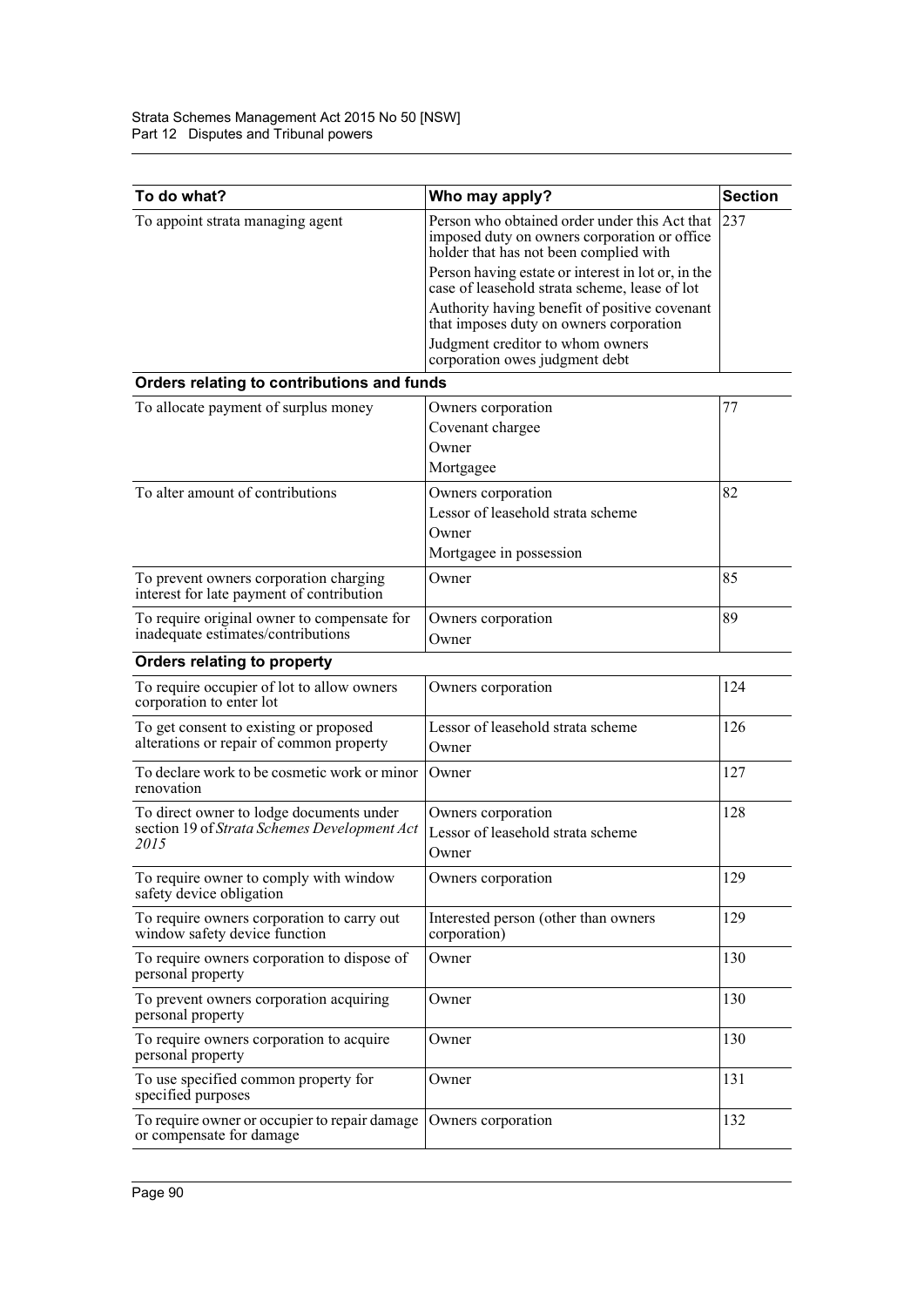| To do what?                                                                        | Who may apply?                                                                                                                                                                                            | <b>Section</b> |
|------------------------------------------------------------------------------------|-----------------------------------------------------------------------------------------------------------------------------------------------------------------------------------------------------------|----------------|
| To reallocate unit entitlements                                                    | Owners corporation                                                                                                                                                                                        | 236            |
|                                                                                    | Lessor of leasehold strata scheme                                                                                                                                                                         |                |
|                                                                                    | Owner of lot (whether or not development lot)                                                                                                                                                             |                |
|                                                                                    | Local council                                                                                                                                                                                             |                |
|                                                                                    | Public authority or statutory body representing<br>the Crown, that is empowered to impose a rate,<br>tax or other charge by reference to a valuation<br>of land                                           |                |
| Orders relating to by-laws                                                         |                                                                                                                                                                                                           |                |
| To revoke amendment to by-laws, revive<br>repealed by-law or repeal new by-law     | Person entitled to vote on motion relating to<br>by-law                                                                                                                                                   | 148            |
|                                                                                    | Lessor of leasehold strata scheme                                                                                                                                                                         |                |
| To change by-law conferring exclusive rights<br>or privileges over common property | Owners corporation                                                                                                                                                                                        | 149            |
|                                                                                    | Lessor of leasehold strata scheme                                                                                                                                                                         |                |
|                                                                                    | Owner                                                                                                                                                                                                     |                |
|                                                                                    | Interested person                                                                                                                                                                                         |                |
| To invalidate by-law                                                               | Person entitled to vote on motion relating to<br>by-law                                                                                                                                                   | 150            |
|                                                                                    | Lessor of leasehold strata scheme                                                                                                                                                                         |                |
| Order relating to keeping of animals                                               |                                                                                                                                                                                                           |                |
| To require removal of animal wrongly kept on<br>lot                                | Interested person                                                                                                                                                                                         | 156            |
| To allow person to keep animal on lot                                              | Owner                                                                                                                                                                                                     | 157            |
|                                                                                    | Occupier                                                                                                                                                                                                  |                |
| To remove animal causing nuisance or hazard                                        | Interested person                                                                                                                                                                                         | 158            |
| To terminate nuisance, hazard or unreasonable<br>nuisance caused by animal         | Interested person                                                                                                                                                                                         | 158            |
| Orders relating to insurance                                                       |                                                                                                                                                                                                           |                |
| To adjust proportion of insurance premium to<br>be paid                            | Person liable to pay premium                                                                                                                                                                              | 162            |
| To exempt from requirement to insure                                               | Person required to insure                                                                                                                                                                                 | 172            |
| To require person to make or pursue insurance<br>claim                             | Owner                                                                                                                                                                                                     | 174            |
|                                                                                    | Lessor of a leasehold strata scheme                                                                                                                                                                       |                |
|                                                                                    | Sublessee in a leasehold strata scheme                                                                                                                                                                    |                |
|                                                                                    | Person in whom is vested estate in fee simple<br>or a leasehold estate (in case where part of<br>building is included in part strata parcel) of<br>part of building not included in part strata<br>parcel |                |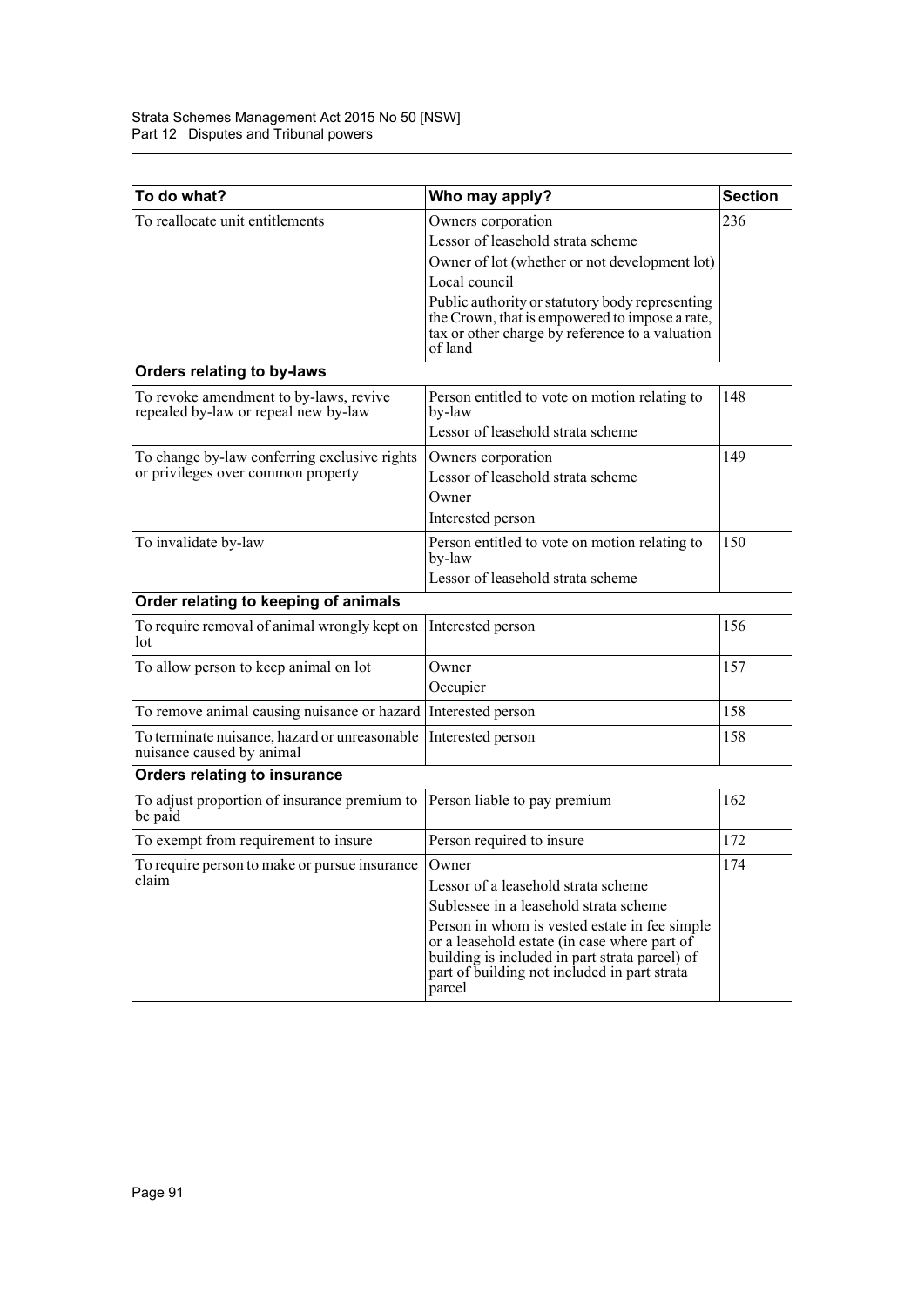| 175<br>To require insurance to be taken out<br>Owner<br>Enrolled mortgagee or person having interest<br>in lot<br>Lessor of leasehold strata scheme<br>Sublessee of common property in a leasehold<br>strata scheme<br>Person in whom is vested estate in fee simple<br>or a leasehold estate (in case where part of<br>building is included in part strata parcel) of<br>part of building not included in part strata<br>parcel<br>Authority having benefit of a positive<br>covenant affecting building or site<br>Orders relating to records of owners corporation<br>187<br>To allow owners corporation to enter<br>Owners corporation<br>information on strata roll<br>Owner<br>Person having or acquiring estate or interest in<br>lot<br>188<br>To require owners corporation, strata<br>Person entitled to inspect records or<br>managing agent or office holder to supply<br>documents<br>records or documents for inspection<br>Orders relating to defective building work<br>211<br>To permit access to lot for inspection or<br>Owners corporation<br>building work<br>Developer<br>Building inspector<br>Person entitled to enter<br>Secretary<br>211<br>To specify contract price<br>Owners corporation<br>Developer<br>Secretary<br>General orders for settlement of disputes<br>232<br>To resolve dispute or complaint<br>Interested person<br>Original owner<br>Building manager<br>To resolve dispute between contiguous strata<br>Owners corporation<br>233<br>schemes<br>Orders relating to strata committee<br>To remove person from strata committee<br>238<br>Interested person<br>To remove person from office<br>Interested person<br>238 | To do what? | Who may apply? | <b>Section</b> |  |  |  |
|--------------------------------------------------------------------------------------------------------------------------------------------------------------------------------------------------------------------------------------------------------------------------------------------------------------------------------------------------------------------------------------------------------------------------------------------------------------------------------------------------------------------------------------------------------------------------------------------------------------------------------------------------------------------------------------------------------------------------------------------------------------------------------------------------------------------------------------------------------------------------------------------------------------------------------------------------------------------------------------------------------------------------------------------------------------------------------------------------------------------------------------------------------------------------------------------------------------------------------------------------------------------------------------------------------------------------------------------------------------------------------------------------------------------------------------------------------------------------------------------------------------------------------------------------------------------------------------------------------------------------------------------------------------------|-------------|----------------|----------------|--|--|--|
|                                                                                                                                                                                                                                                                                                                                                                                                                                                                                                                                                                                                                                                                                                                                                                                                                                                                                                                                                                                                                                                                                                                                                                                                                                                                                                                                                                                                                                                                                                                                                                                                                                                                    |             |                |                |  |  |  |
|                                                                                                                                                                                                                                                                                                                                                                                                                                                                                                                                                                                                                                                                                                                                                                                                                                                                                                                                                                                                                                                                                                                                                                                                                                                                                                                                                                                                                                                                                                                                                                                                                                                                    |             |                |                |  |  |  |
|                                                                                                                                                                                                                                                                                                                                                                                                                                                                                                                                                                                                                                                                                                                                                                                                                                                                                                                                                                                                                                                                                                                                                                                                                                                                                                                                                                                                                                                                                                                                                                                                                                                                    |             |                |                |  |  |  |
|                                                                                                                                                                                                                                                                                                                                                                                                                                                                                                                                                                                                                                                                                                                                                                                                                                                                                                                                                                                                                                                                                                                                                                                                                                                                                                                                                                                                                                                                                                                                                                                                                                                                    |             |                |                |  |  |  |
|                                                                                                                                                                                                                                                                                                                                                                                                                                                                                                                                                                                                                                                                                                                                                                                                                                                                                                                                                                                                                                                                                                                                                                                                                                                                                                                                                                                                                                                                                                                                                                                                                                                                    |             |                |                |  |  |  |
|                                                                                                                                                                                                                                                                                                                                                                                                                                                                                                                                                                                                                                                                                                                                                                                                                                                                                                                                                                                                                                                                                                                                                                                                                                                                                                                                                                                                                                                                                                                                                                                                                                                                    |             |                |                |  |  |  |
|                                                                                                                                                                                                                                                                                                                                                                                                                                                                                                                                                                                                                                                                                                                                                                                                                                                                                                                                                                                                                                                                                                                                                                                                                                                                                                                                                                                                                                                                                                                                                                                                                                                                    |             |                |                |  |  |  |
|                                                                                                                                                                                                                                                                                                                                                                                                                                                                                                                                                                                                                                                                                                                                                                                                                                                                                                                                                                                                                                                                                                                                                                                                                                                                                                                                                                                                                                                                                                                                                                                                                                                                    |             |                |                |  |  |  |
|                                                                                                                                                                                                                                                                                                                                                                                                                                                                                                                                                                                                                                                                                                                                                                                                                                                                                                                                                                                                                                                                                                                                                                                                                                                                                                                                                                                                                                                                                                                                                                                                                                                                    |             |                |                |  |  |  |
|                                                                                                                                                                                                                                                                                                                                                                                                                                                                                                                                                                                                                                                                                                                                                                                                                                                                                                                                                                                                                                                                                                                                                                                                                                                                                                                                                                                                                                                                                                                                                                                                                                                                    |             |                |                |  |  |  |
|                                                                                                                                                                                                                                                                                                                                                                                                                                                                                                                                                                                                                                                                                                                                                                                                                                                                                                                                                                                                                                                                                                                                                                                                                                                                                                                                                                                                                                                                                                                                                                                                                                                                    |             |                |                |  |  |  |
|                                                                                                                                                                                                                                                                                                                                                                                                                                                                                                                                                                                                                                                                                                                                                                                                                                                                                                                                                                                                                                                                                                                                                                                                                                                                                                                                                                                                                                                                                                                                                                                                                                                                    |             |                |                |  |  |  |
|                                                                                                                                                                                                                                                                                                                                                                                                                                                                                                                                                                                                                                                                                                                                                                                                                                                                                                                                                                                                                                                                                                                                                                                                                                                                                                                                                                                                                                                                                                                                                                                                                                                                    |             |                |                |  |  |  |
|                                                                                                                                                                                                                                                                                                                                                                                                                                                                                                                                                                                                                                                                                                                                                                                                                                                                                                                                                                                                                                                                                                                                                                                                                                                                                                                                                                                                                                                                                                                                                                                                                                                                    |             |                |                |  |  |  |
|                                                                                                                                                                                                                                                                                                                                                                                                                                                                                                                                                                                                                                                                                                                                                                                                                                                                                                                                                                                                                                                                                                                                                                                                                                                                                                                                                                                                                                                                                                                                                                                                                                                                    |             |                |                |  |  |  |
|                                                                                                                                                                                                                                                                                                                                                                                                                                                                                                                                                                                                                                                                                                                                                                                                                                                                                                                                                                                                                                                                                                                                                                                                                                                                                                                                                                                                                                                                                                                                                                                                                                                                    |             |                |                |  |  |  |
|                                                                                                                                                                                                                                                                                                                                                                                                                                                                                                                                                                                                                                                                                                                                                                                                                                                                                                                                                                                                                                                                                                                                                                                                                                                                                                                                                                                                                                                                                                                                                                                                                                                                    |             |                |                |  |  |  |
|                                                                                                                                                                                                                                                                                                                                                                                                                                                                                                                                                                                                                                                                                                                                                                                                                                                                                                                                                                                                                                                                                                                                                                                                                                                                                                                                                                                                                                                                                                                                                                                                                                                                    |             |                |                |  |  |  |
|                                                                                                                                                                                                                                                                                                                                                                                                                                                                                                                                                                                                                                                                                                                                                                                                                                                                                                                                                                                                                                                                                                                                                                                                                                                                                                                                                                                                                                                                                                                                                                                                                                                                    |             |                |                |  |  |  |
|                                                                                                                                                                                                                                                                                                                                                                                                                                                                                                                                                                                                                                                                                                                                                                                                                                                                                                                                                                                                                                                                                                                                                                                                                                                                                                                                                                                                                                                                                                                                                                                                                                                                    |             |                |                |  |  |  |
|                                                                                                                                                                                                                                                                                                                                                                                                                                                                                                                                                                                                                                                                                                                                                                                                                                                                                                                                                                                                                                                                                                                                                                                                                                                                                                                                                                                                                                                                                                                                                                                                                                                                    |             |                |                |  |  |  |
|                                                                                                                                                                                                                                                                                                                                                                                                                                                                                                                                                                                                                                                                                                                                                                                                                                                                                                                                                                                                                                                                                                                                                                                                                                                                                                                                                                                                                                                                                                                                                                                                                                                                    |             |                |                |  |  |  |
|                                                                                                                                                                                                                                                                                                                                                                                                                                                                                                                                                                                                                                                                                                                                                                                                                                                                                                                                                                                                                                                                                                                                                                                                                                                                                                                                                                                                                                                                                                                                                                                                                                                                    |             |                |                |  |  |  |
|                                                                                                                                                                                                                                                                                                                                                                                                                                                                                                                                                                                                                                                                                                                                                                                                                                                                                                                                                                                                                                                                                                                                                                                                                                                                                                                                                                                                                                                                                                                                                                                                                                                                    |             |                |                |  |  |  |
|                                                                                                                                                                                                                                                                                                                                                                                                                                                                                                                                                                                                                                                                                                                                                                                                                                                                                                                                                                                                                                                                                                                                                                                                                                                                                                                                                                                                                                                                                                                                                                                                                                                                    |             |                |                |  |  |  |
|                                                                                                                                                                                                                                                                                                                                                                                                                                                                                                                                                                                                                                                                                                                                                                                                                                                                                                                                                                                                                                                                                                                                                                                                                                                                                                                                                                                                                                                                                                                                                                                                                                                                    |             |                |                |  |  |  |
|                                                                                                                                                                                                                                                                                                                                                                                                                                                                                                                                                                                                                                                                                                                                                                                                                                                                                                                                                                                                                                                                                                                                                                                                                                                                                                                                                                                                                                                                                                                                                                                                                                                                    |             |                |                |  |  |  |
|                                                                                                                                                                                                                                                                                                                                                                                                                                                                                                                                                                                                                                                                                                                                                                                                                                                                                                                                                                                                                                                                                                                                                                                                                                                                                                                                                                                                                                                                                                                                                                                                                                                                    |             |                |                |  |  |  |
| To prohibit strata committee from determining<br>Interested person<br>238<br>a matter                                                                                                                                                                                                                                                                                                                                                                                                                                                                                                                                                                                                                                                                                                                                                                                                                                                                                                                                                                                                                                                                                                                                                                                                                                                                                                                                                                                                                                                                                                                                                                              |             |                |                |  |  |  |

# **Division 1 Internal dispute resolution**

# **216 Internal dispute resolution procedures for strata schemes**

(1) An owners corporation for a strata scheme may establish, by any means it thinks fit, a voluntary process for resolving disputes between any one or more owners of lots in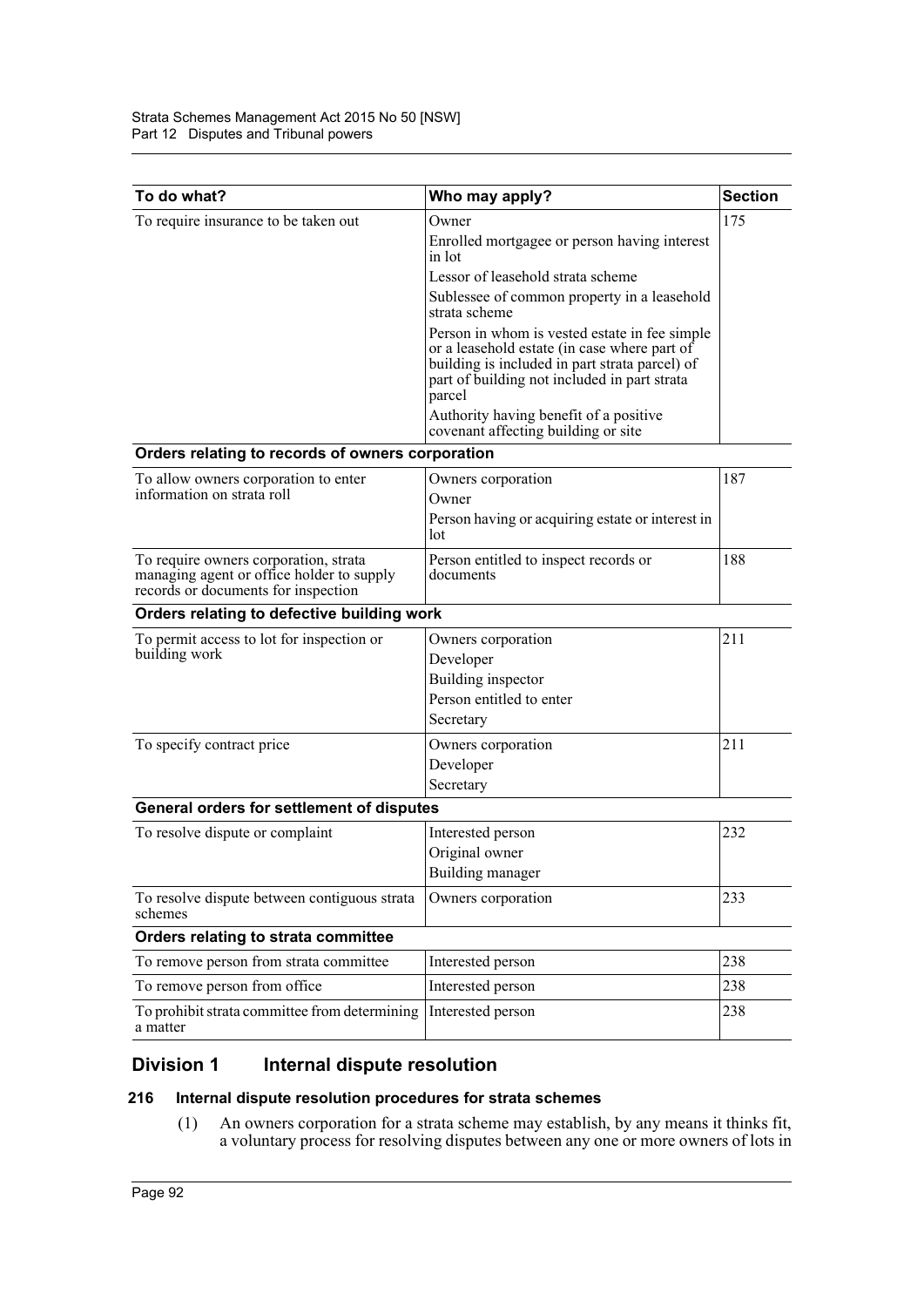the scheme, other interested persons, the owners corporation, the strata committee, the strata managing agent and the building manager.

(2) The fact that a person has or has not participated in any such process, or the fact that a person has done or omitted to do anything in the course of or as a result of any such process, is not to be considered for the purposes of any mediation or other proceedings under this Act and does not prevent mediation occurring, or proceedings being taken, in any such case.

# **Division 2 Alternative dispute resolution by Secretary**

# **217 Definitions**

In this Part:

*mediation* means a structured negotiation process in which the mediator, as a neutral and independent party, assists the parties to a dispute to achieve their own resolution of the dispute.

*mediation session* means a meeting arranged for the mediation of a matter under this Part and, for the purposes of the provisions of this Division relating to privilege, disclosure and admissibility, includes steps taken in the course of arranging or following-up a session.

*mediator* means the Secretary or any person approved by the Secretary in writing to be a mediator for the purposes of this Division.

# **218 Matters that may be subject to mediation**

- (1) A person may apply to the Secretary for mediation of any matter for which an order may be sought from the Tribunal under this Act.
- (2) On receipt of an application for mediation, the Secretary must, if the Secretary thinks the circumstances of the case are appropriate, arrange for mediation in accordance with the regulations.
- (3) The Secretary may dismiss an application for mediation if the Secretary believes that the application is frivolous, vexatious, misconceived or lacking in substance.

# **219 Mediation involving disputes about part strata parcels**

The Secretary may arrange mediation under section 218 of a dispute or complaint relating to the management of a building or its site where part of the building is a part strata parcel only:

- (a) if any applicable strata management statement provides for the mediation, or determination by the Tribunal, of disputes, or
- (b) with the consent of all parties to the dispute,

but is not required to arrange mediation before exercising any other function under this Act, the by-laws or a strata management statement.

# **220 Representation of parties**

A party to a dispute is not entitled to be represented by another person at a mediation session under this Division unless all the other parties consent to the representation.

# **221 Effect of Division on other agreements or arrangements**

This Division does not affect the enforceability of any other agreement or arrangement that may be made, whether or not arising out of a mediation session, in relation to the matters the subject of a mediation session.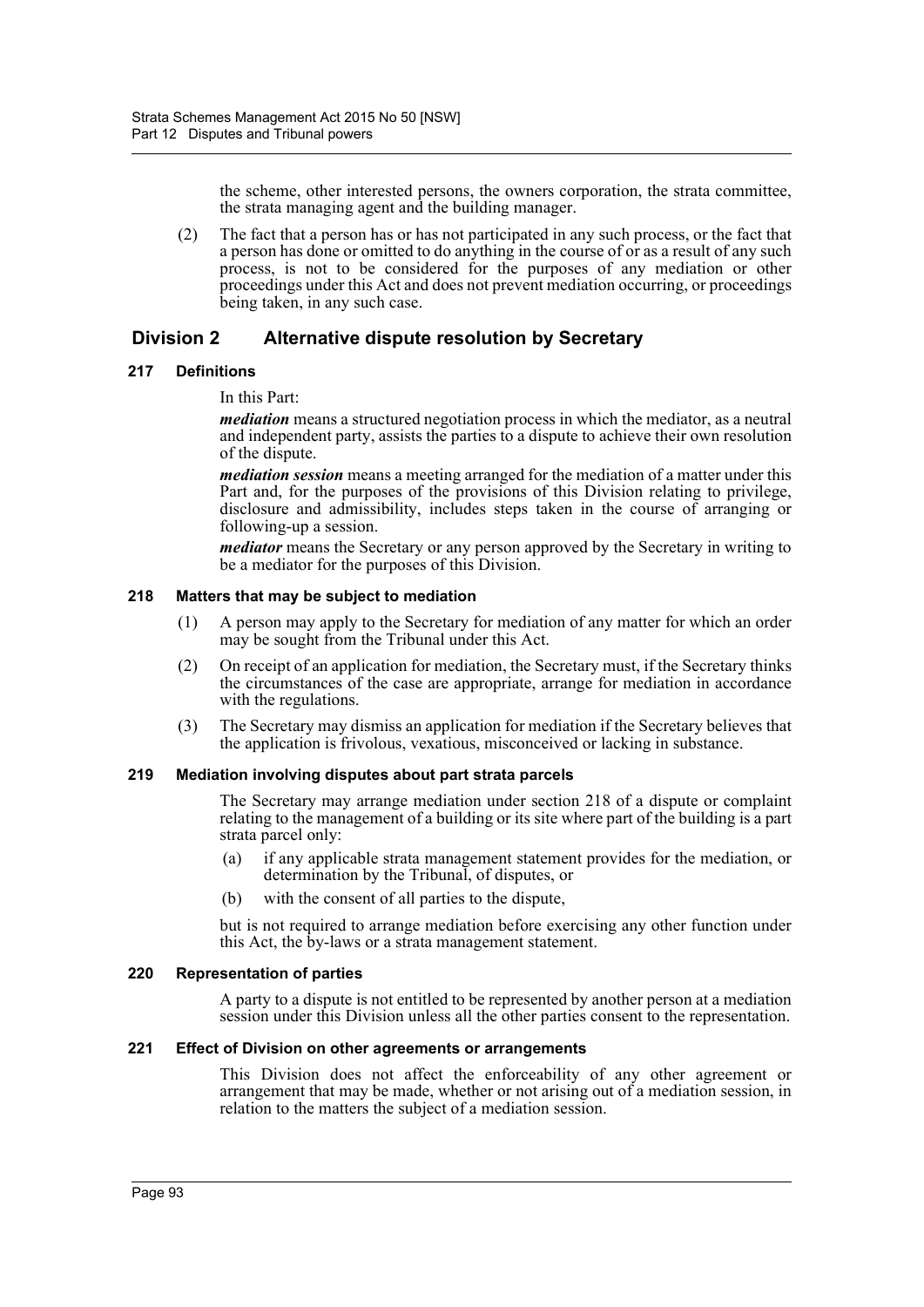# **222 Privilege**

- (1) The same privilege with respect to defamation as exists with respect to judicial proceedings and a document produced in judicial proceedings exists with respect to:
	- (a) a mediation session, and
	- (b) a document or other material sent to, or produced at an office of, the Secretary for the purpose of enabling a mediation session to be arranged.
- (2) The privilege conferred only extends to a publication made:
	- (a) at a mediation session, or
	- (b) as provided by subsection (1) (b), or
	- (c) as a disclosure permitted by this Division.

#### **223 Evidence of mediation sessions not admissible**

- (1) Evidence of anything said or of any admission made in a mediation session is not admissible in any proceedings before any court, tribunal or body.
- (2) A document prepared for the purposes of, or in the course of, or as a result of, a mediation session, or any copy of any such document, is not admissible in evidence in any proceedings before any court, tribunal or body.
- (3) This section does not apply to any evidence or document:
	- (a) if the persons in attendance at, or identified during, the mediation session and, in the case of a document, all persons identified in the document, consent to the admission of the evidence or document, or
	- (b) in proceedings instituted with respect to any act or omission in connection with which a disclosure has been made under this Division on the ground specified in section 224 (c).

# **224 Confidentiality**

A mediator may disclose information obtained in connection with the administration or execution of this Division only in one or more of the following circumstances:

- (a) with the consent of the person from whom the information was obtained,
- (b) in connection with the administration or execution of this Division,
- (c) if there are reasonable grounds to believe that the disclosure is necessary to prevent or minimise the danger of injury to any person or damage to any property,
- (d) if the disclosure is reasonably required for the purpose of referring any party or parties to a mediation session to any person, agency, organisation or other body and the disclosure is made with the consent of the parties to the mediation session for the purpose of aiding in the resolution of a dispute between those parties or assisting the parties in any other manner,
- (e) in accordance with a requirement imposed by or under a law of the State (other than a requirement imposed by a subpoena or other compulsory process) or the Commonwealth.

# **225 Exoneration from liability for mediators**

No matter or thing done or omitted to be done by a mediator subjects the mediator to any action, liability, claim or demand if the matter or thing was done or omitted to be done in good faith for the purposes of a mediation session under this Division.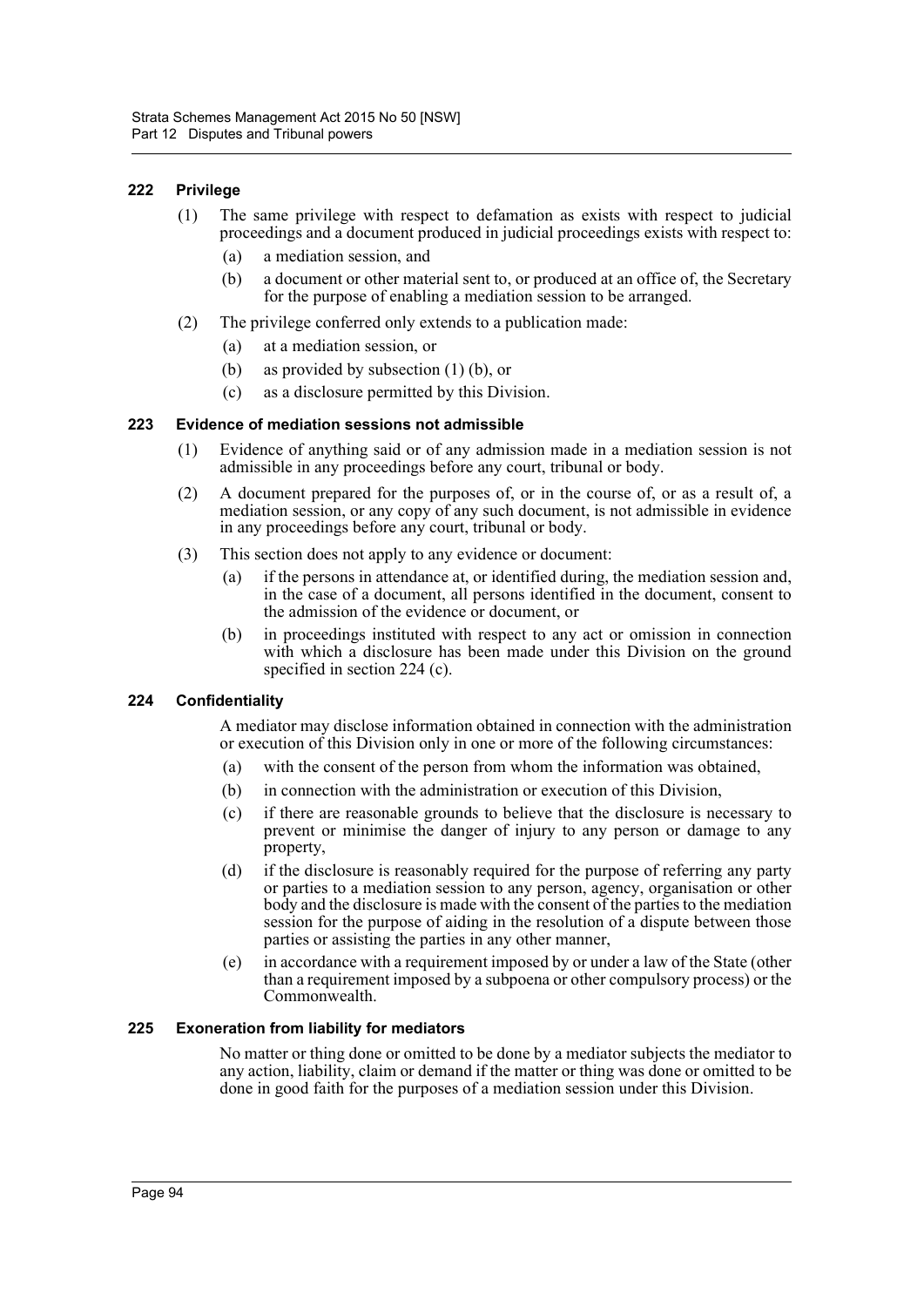# **Division 3 Procedures for applications to Tribunal**

# **226 Interested persons**

- (1) The following persons are *interested persons* for the purpose of making an application to the Tribunal under this Act:
	- (a) the owners corporation,
	- (b) an officer of the owners corporation,
	- (c) a strata managing agent for the scheme,
	- (d) an owner of a lot in the scheme, a person having an estate or interest in a lot or an occupier of a lot,
	- (e) if the strata scheme is a leasehold strata scheme, the lessor of the scheme.
- (2) The *interested persons* for the purpose of making an application to the Tribunal under this Act relating to a strata scheme for a part strata parcel also include the following:
	- (a) the owners corporation or a strata managing agent for, an owner of a lot in, a person having any other estate or interest in a lot in, or an occupier of a lot in, any other scheme affecting the building,
	- (b) any other person for the time being bound by any strata management statement for the building.

# **227 Certain applications cannot be accepted without prior mediation**

- (1) A registrar must not accept an application made to the Tribunal under this Act unless:
	- (a) mediation by the Secretary under Division 2 or otherwise has been attempted but was not successful, or
	- (b) a party refused to participate in the mediation, or
	- (c) the registrar considers that mediation is unnecessary or inappropriate in the circumstances.
- (2) The registrar must inform an applicant that the applicant should arrange for mediation if the registrar rejects an application under this section.
- (3) The applicant may arrange for mediation under Division 2 or otherwise.
- (4) This section does not apply to applications for the following orders:
	- (a) an order to appoint, or requiring the appointment of, a strata managing agent,
	- (b) an order varying or revoking an order that varies or revokes another order by the Tribunal,
	- (c) an order with respect to waiving, varying or extinguishing a restriction relating to the initial period,
	- (d) an order allocating unit entitlements,
	- (e) an order with respect to access to a lot by the owners corporation to inspect or repair common property,
	- (f) an order seeking provision of records to an owners corporation by a former strata managing agent for the strata scheme,
	- (g) an order with respect to the inspection of records of an owners corporation,
	- (h) an order imposing a monetary penalty and any associated order as to the payment of costs.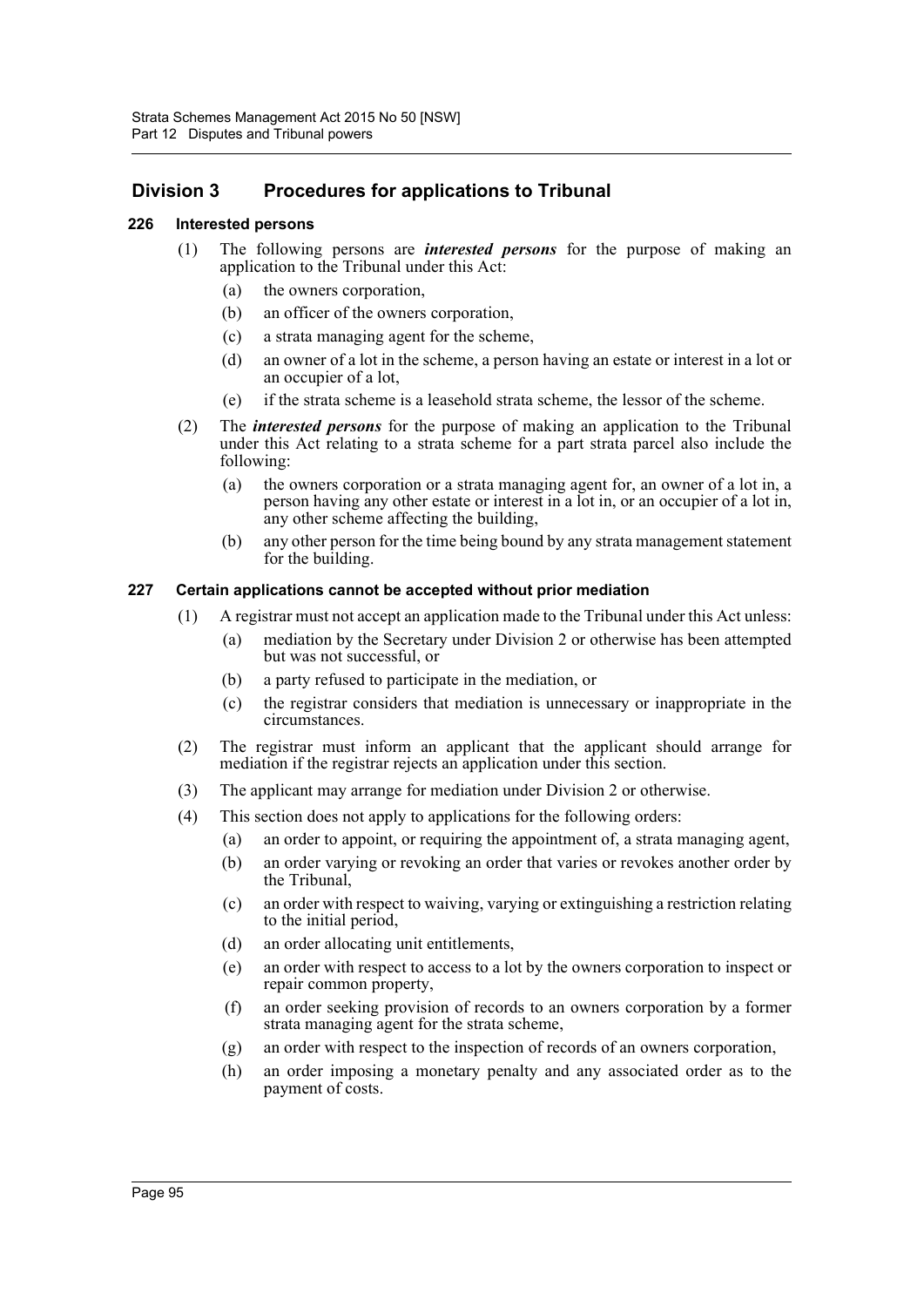# **228 Notice of applications to Tribunal**

- (1) The registrar must give the named parties to the application, and any other person who in the registrar's opinion would be affected, a copy of an application for an order (other than an order imposing a monetary penalty).
- (2) On receipt of an application, an owners corporation given notice of an application for an order must:
	- (a) immediately cause a copy of the application to be prominently displayed on any notice board required to be maintained by or under the by-laws on some part of the common property, and
	- (b) so display the copy for the period specified in the notice for the making of submissions.

# **Division 4 Orders that may be made by Tribunal**

#### **229 General order-making power of Tribunal**

The Tribunal may, in any proceedings before it under this Act, make any one or more of the following orders or other decisions:

- (a) an order or decision that provides for any ancillary or consequential matter the Tribunal thinks appropriate,
- (b) an interlocutory decision within the meaning of the *Civil and Administrative Tribunal Act 2013*.

#### **230 Agreements and arrangements arising from mediation sessions**

- (1) The Tribunal may make orders to give effect to any agreement or arrangement arising out of a mediation session.
- (2) An order may be made whether or not the mediation was carried out in accordance with this Part or by a mediator within the meaning of this Part.
- (3) Without limiting subsection (1), the Tribunal may make an order that gives effect to the terms of a written agreement signed during a mediation session by persons who were parties to the mediation.
- (4) A mediator may request the registrar to refer a matter to the Tribunal for the making of an order under this section, but only with the consent of the parties to the mediation.
- (5) This Part does not affect the enforceability of any other agreement or arrangement that may be made, whether or not arising out of a mediation session, in relation to the matters the subject of a mediation session.

# **231 Interim orders**

- (1) If an applicant for an order by the Tribunal under this Act requests the making of an interim order and the Tribunal is satisfied on reasonable grounds that urgent considerations justify the making of the order, the Tribunal may:
	- (a) make an interim order in the form of any order that could otherwise be made by the Tribunal, and
	- (b) renew the interim order by giving notice that the order is renewed if a request for its renewal is made not later than 3 months after the order was made.
- (2) The Tribunal may revoke an interim order, or a renewal of an order.
- (3) The Tribunal must give notice that the order has been revoked.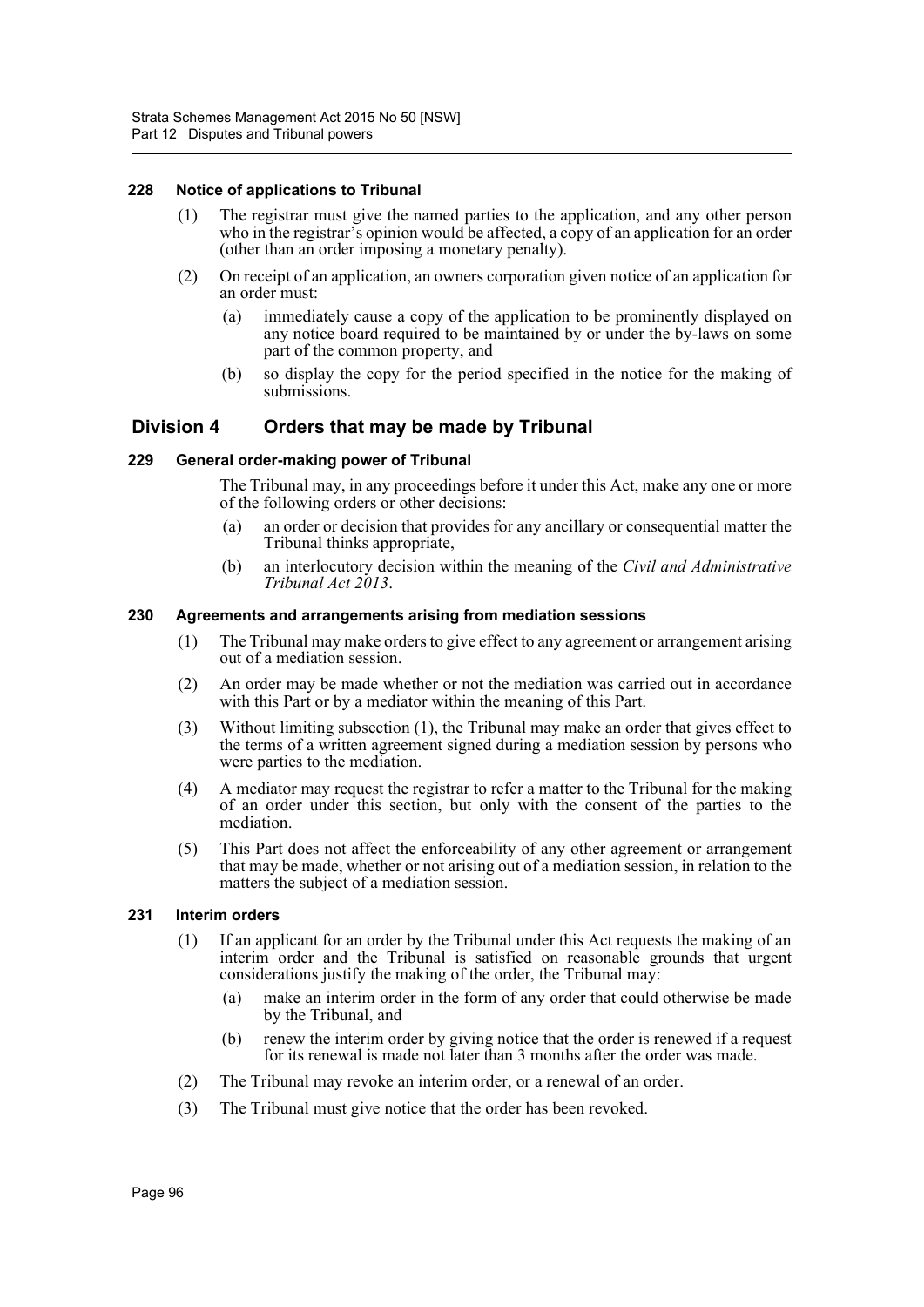(4) A person must not in, or in connection with, a request for an interim order or for the renewal of an interim order make a statement that the person knows is false or misleading in a material respect.

Maximum penalty: 5 penalty units.

- (5) An interim order may be made or renewed even if:
	- (a) since receipt of the application, any procedure under this Act has not been followed or a function of the Tribunal has not been exercised in relation to the application, or
	- (b) the time, or extended time, for making written submissions on the application has not expired, or
	- (c) a right of appearance or representation has not been exercised.
- (6) An interim order continues in force until:
	- (a) the end of the period of 3 months that commenced with the making of the order or any earlier date specified in the order, or
	- (b) if application is duly made for its renewal—until the renewal is granted or refused, or
	- (c) if it is renewed—the end of the period of 6 months that commenced with the making of the order or any earlier date specified in the order.
- (7) Subsection (6) does not apply if the order is revoked by the Tribunal or the application is determined in accordance with another provision of this Act.

# **232 Orders to settle disputes or rectify complaints**

# (1) **Orders relating to complaints and disputes**

The Tribunal may, on application by an interested person, original owner or building manager, make an order to settle a complaint or dispute about any of the following:

- (a) the operation, administration or management of a strata scheme under this Act,
- (b) an agreement authorised or required to be entered into under this Act,
- (c) an agreement appointing a strata managing agent or a building manager,
- (d) an agreement between the owners corporation and an owner, mortgagee or covenant chargee of a lot in a strata scheme that relates to the scheme or a matter arising under the scheme,
- (e) an exercise of, or failure to exercise, a function conferred or imposed by or under this Act or the by-laws of a strata scheme,
- (f) an exercise of, or failure to exercise, a function conferred or imposed on an owners corporation under any other Act.

# (2) **Failure to exercise a function**

For the purposes of this section, an owners corporation, strata committee or building management committee is taken not to have exercised a function if:

- (a) it decides not to exercise the function, or
- (b) application is made to it to exercise the function and it fails for 2 months after the making of the application to exercise the function in accordance with the application or to inform the applicant that it has decided not to exercise the function in accordance with the application.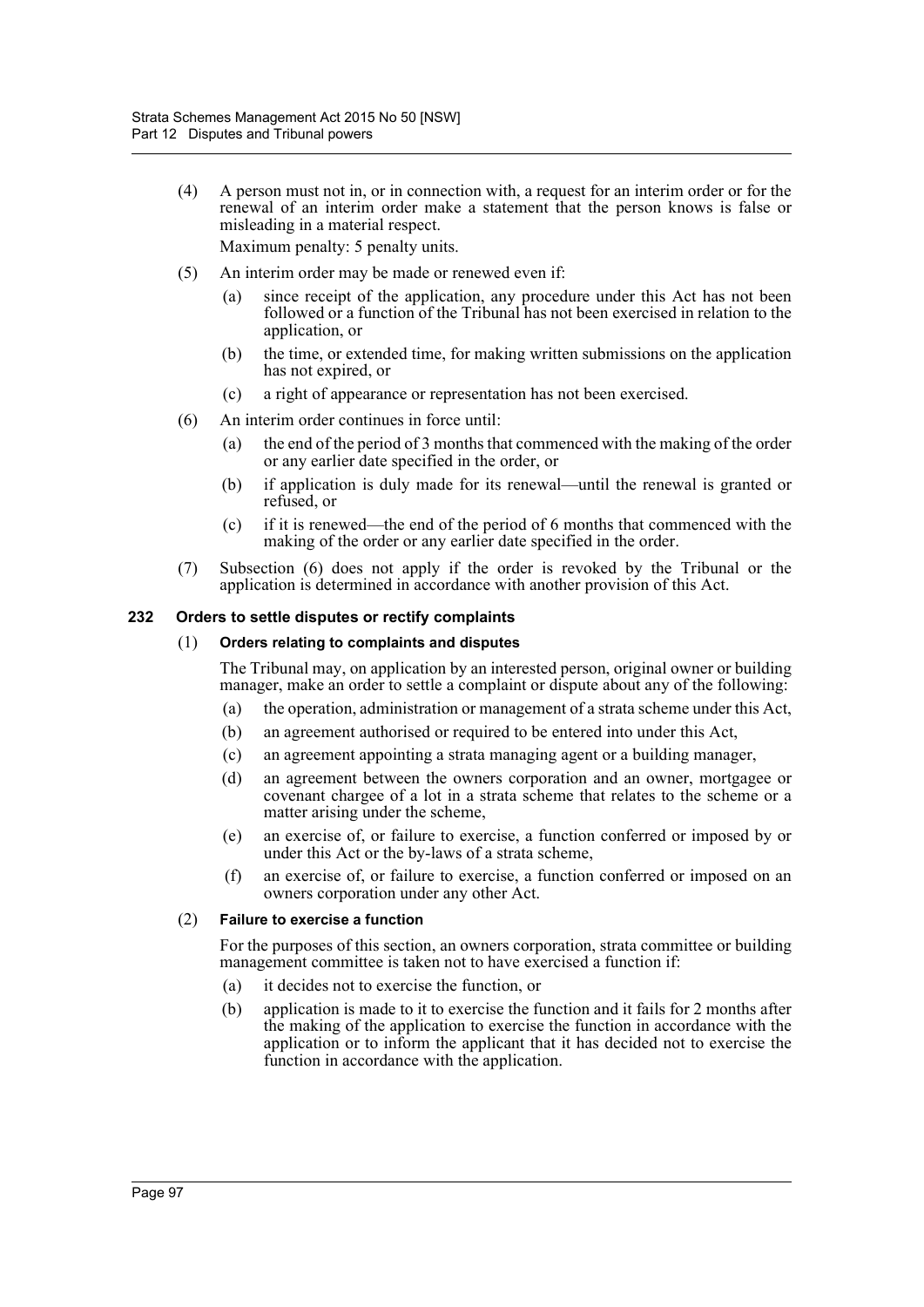# (3) **Other proceedings and remedies**

A person is not entitled:

- (a) to commence other proceedings in connection with the settlement of a dispute or complaint the subject of a current application by the person for an order under this section, or
- (b) to make an application for an order under this section if the person has commenced, and not discontinued, proceedings in connection with the settlement of a dispute or complaint the subject of the application.

# (4) **Disputes involving management of part strata parcels**

The Tribunal must not make an order relating to a dispute involving the management of a strata scheme for a part strata parcel or the management of the building concerned or its site if:

- (a) any applicable strata management statement prohibits the determination of disputes by the Tribunal under this Act, or
- (b) any of the parties to the dispute fail to consent to its determination by the Tribunal.
- (5) The Tribunal must not make an order relating to a dispute involving a matter to which a strata management statement applies that is inconsistent with the strata management statement.

# (6) **Disputes relating to consent to development applications**

The Tribunal must consider the interests of all the owners of lots in a strata scheme in the use and enjoyment of their lots and the common property in determining whether to make an order relating to a dispute concerning the failure of an owners corporation for a strata scheme to consent to the making of a development application under the *Environmental Planning and Assessment Act 1979* relating to common property of the scheme.

# (7) **Excluded complaints and disputes**

This section does not apply to a complaint or dispute relating to an agreement that is not an agreement entered into under this Act, or the exercise of, or failure to exercise, a function conferred or imposed by or under any other Act, if another Act confers jurisdiction on another court or tribunal with respect to the subject-matter of the complaint or dispute and the Tribunal has no jurisdiction under a law (other than this Act) with respect to that subject-matter.

# **233 Order for settlement of dispute between strata schemes**

- (1) The Tribunal may, on application by an owners corporation for a strata scheme, make an order to settle a dispute between that strata scheme and another strata scheme if:
	- (a) the strata schemes are contiguous or the dispute relates to a lease of land, or other arrangement relating to property, of one of the schemes, and
	- (b) the matter in dispute is not regulated by or under any other Act.
- (2) In this section, a strata scheme is *contiguous* with another strata scheme even if it is divided by, or separated from the other scheme by, a natural feature (such as a watercourse), a railway, a road, a public reserve or a drainage reserve.

#### **234 Order enforcing positive covenant**

(1) The Tribunal may, on application by an authority having the benefit of a positive covenant, order an owners corporation for or owner of a lot in a strata scheme to comply with an obligation imposed by the covenant and relating to the maintenance,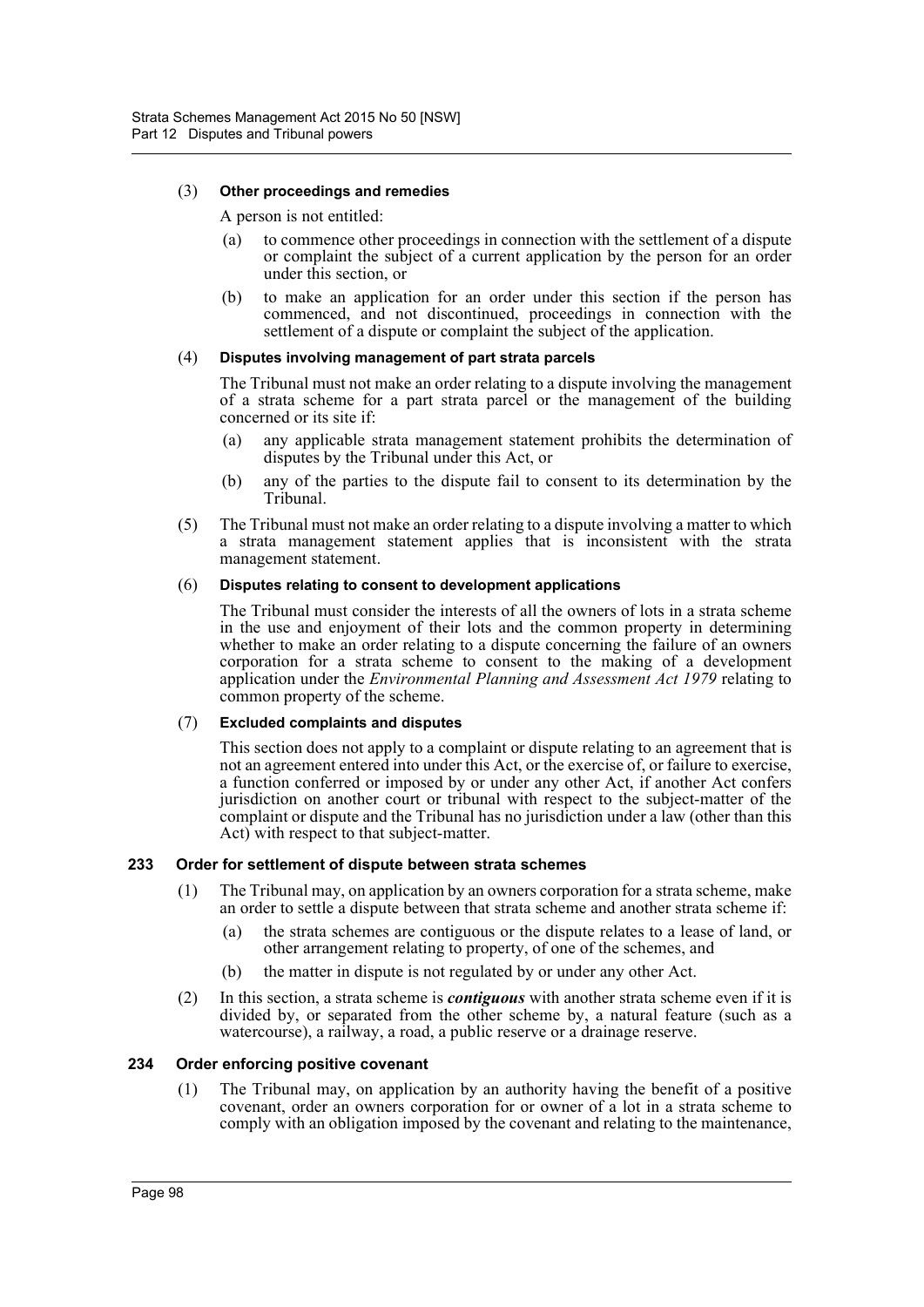use, repair or insurance of a building or lot in the scheme, if the Tribunal considers that the owners corporation or owner has failed to comply with the obligation.

(2) If the authority has been refused an injunction under section 88H of the *Conveyancing Act 1919*, the Tribunal must not make an order to the same effect as the injunction refused.

#### **235 Orders enforcing restrictions on uses of utility lots**

- (1) The Tribunal may, on application by an owners corporation, the lessor under a leasehold strata scheme or an owner or occupier of a lot in a strata scheme, order the owner of a utility lot and any other person who received notice of the application to refrain from committing a breach of a restriction imposed under section 63 of the *Strata Schemes Development Act 2015* on the use of the utility lot.
- (2) The Tribunal may, on application by the local council, order the owner of a utility lot and any other person who received notice of the application to refrain from committing a breach of a restriction imposed under section 63 of the *Strata Schemes Development Act 2015* on the use of the utility lot.

#### **236 Order for reallocation of unit entitlements**

#### (1) **Tribunal may make order allocating unit entitlements**

The Tribunal may, on application, make an order allocating unit entitlements among the lots that are subject to a strata scheme in the manner specified in the order if the Tribunal considers that the allocation of unit entitlements among the lots:

- (a) was unreasonable when the strata plan was registered or when a strata plan of subdivision was registered, or
- (b) was unreasonable when a revised schedule of unit entitlement was lodged at the conclusion of a development scheme, or
- (c) became unreasonable because of a change in the permitted land use, being a change (for example, because of a rezoning) in the ways in which the whole or any part of the parcel could lawfully be used, whether with or without planning approval.

#### (2) **Matters to be taken into consideration**

In making a determination under this section, the Tribunal is to have regard to the respective values of the lots and to such other matters as the Tribunal considers relevant.

## (3) **Persons who may apply for order**

An application for an order under this section may be made by any of the following:

- (a) an owner of a lot (whether or not a development lot) within the parcel for the strata scheme,
- (b) the owners corporation,
- (c) the lessor, in the case of a leasehold strata scheme,
- (d) the local council, or by any other public authority or statutory body representing the Crown, being an authority or body that is empowered to impose a rate, tax or other charge by reference to a valuation of land.

## (4) **Application to be accompanied by valuation**

An application for an order must be accompanied by a certificate specifying the valuation, at the relevant time of registration or immediately after the change in the permitted land use, of each of the lots to which the application relates.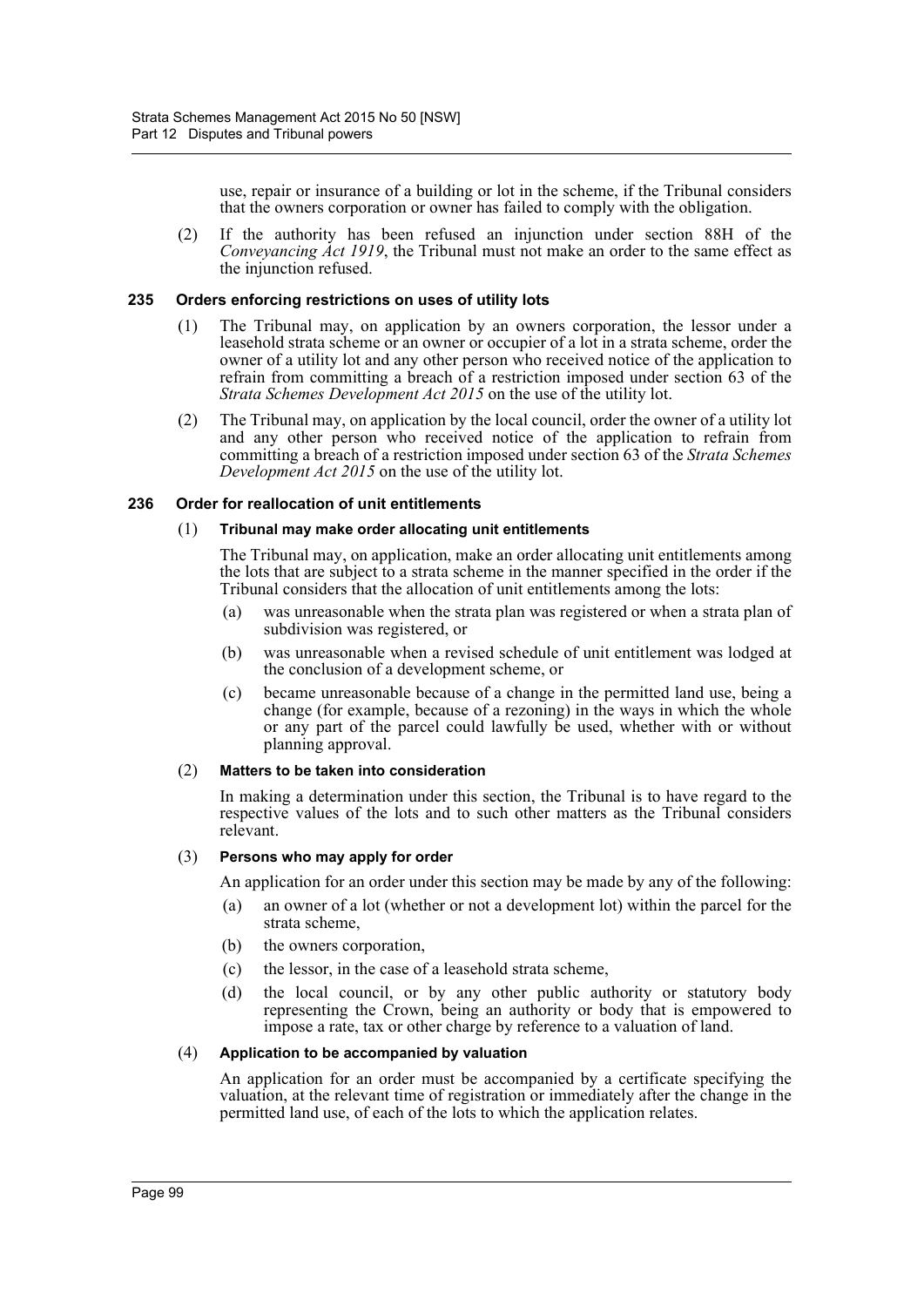#### (5) **Qualifications of person making valuation**

The certificate must have been given by a a person who is a qualified valuer within the meaning of the *Strata Schemes Development Act 2015*.

#### (6) **Ancillary orders that may be made if original valuation unsatisfactory**

The Tribunal may, if it makes an order allocating unit entitlements that were not allocated in accordance with a valuation of a qualified valuer and, in the opinion of the Tribunal, were allocated unreasonably by an original owner, also order:

- (a) the payment by the original owner to the applicant for the order of the costs incurred by the applicant, including fees and expenses reasonably incurred in obtaining the valuation and the giving of evidence by a qualified valuer, and
- (b) the payment by the original owner to any or all of the following people of the amounts (if any) assessed by the Tribunal to represent any overpayments (due to the unreasonable allocation) for which liability arose not earlier than 6 years before the date of the order:
	- (i) the lessor, in the case of a leasehold strata scheme,
	- (ii) the owners corporation,
	- (iii) the owners of lots.

#### (7) **Lodgment of order**

The owners corporation must ensure that a copy of an order made by the Tribunal under this section is lodged in the Registrar-General's office no more than 6 months after the order is made. Nothing in this section prevents a person who is entitled to apply for an order under this section from lodging a copy of an order made under this section.

**Note.** Section 246 contains provisions with respect to the recording of an order made under this section.

## **237 Orders for appointment of strata managing agent**

#### (1) **Order appointing or requiring the appointment of strata managing agent to exercise functions of owners corporation**

The Tribunal may, on its own motion or on application, make an order appointing a person as a strata managing agent or requiring an owners corporation to appoint a person as a strata managing agent:

- (a) to exercise all the functions of an owners corporation, or
- (b) to exercise specified functions of an owners corporation, or
- (c) to exercise all the functions other than specified functions of an owners corporation.

#### (2) **Order may confer other functions on strata managing agent**

The Tribunal may also, when making an order under this section, order that the strata managing agent is to have and may exercise:

- (a) all the functions of the chairperson, secretary, treasurer or strata committee of the owners corporation, or
- (b) specified functions of the chairperson, secretary, treasurer or strata committee of the owners corporation, or
- (c) all the functions of the chairperson, secretary, treasurer or strata committee of the owners corporation other than specified functions.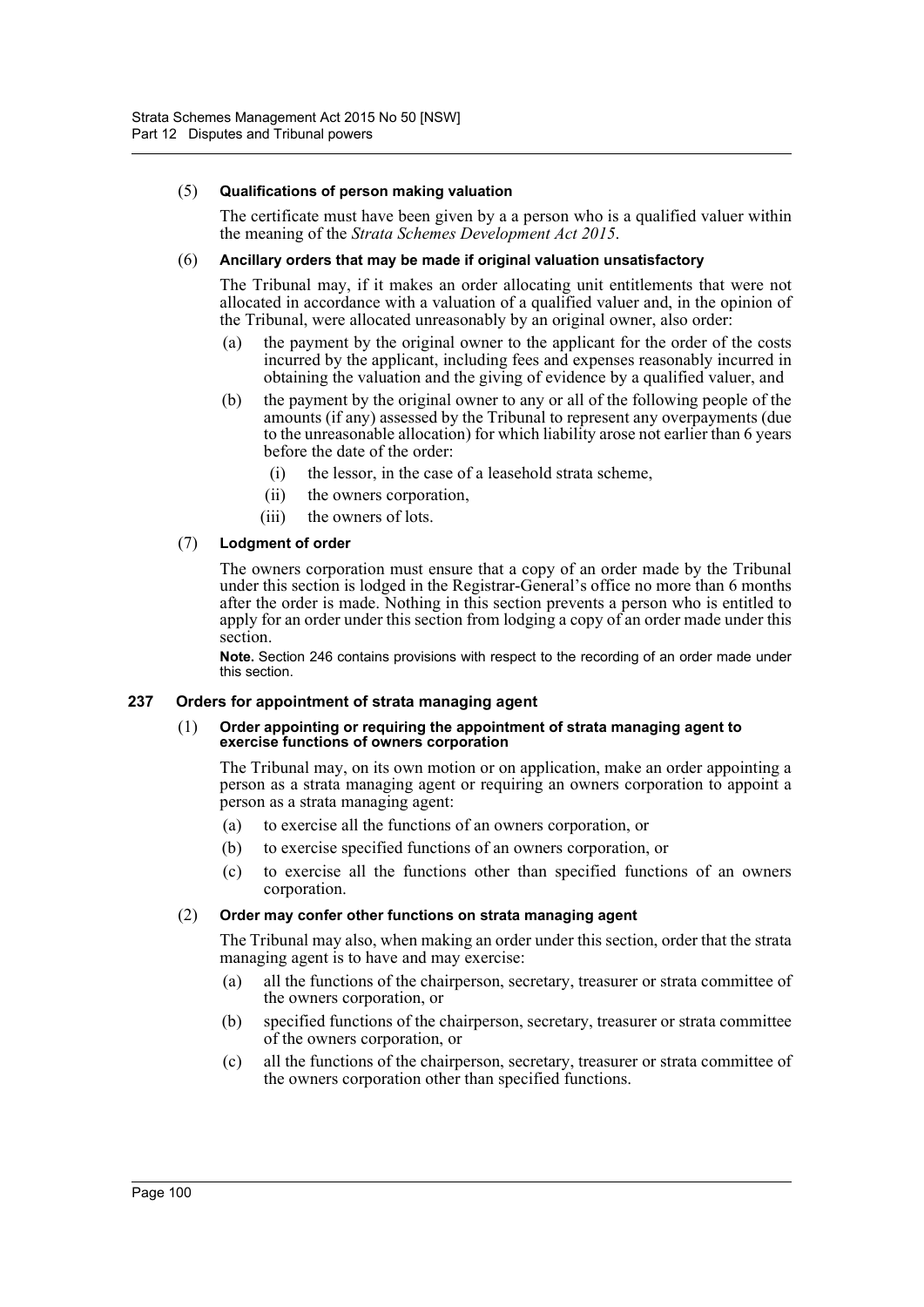#### (3) **Circumstances in which order may be made**

The Tribunal may make an order only if satisfied that:

- (a) the management of a strata scheme the subject of an application for an order under this Act or an appeal to the Tribunal is not functioning or is not functioning satisfactorily, or
- (b) an owners corporation has failed to comply with a requirement imposed on the owners corporation by an order made under this Act, or
- (c) an owners corporation has failed to perform one or more of its duties, or
- (d) an owners corporation owes a judgment debt.

#### (4) **Qualifications of person appointed**

A person appointed as a strata managing agent as a consequence of an order made by the Tribunal must:

- (a) hold a strata managing agent's licence issued under the *Property, Stock and Business Agents Act 2002*, and
- (b) have consented in writing to the appointment, which consent, in the case of a strata managing agent that is a corporation, may be given by the Secretary or other officer of the corporation or another person authorised by the corporation to do so.

#### (5) **Terms and conditions of appointment**

A strata managing agent may be appointed as a consequence of an order under this section on the terms and conditions (including terms and conditions relating to remuneration by the owners corporation and the duration of appointment) specified in the order making or directing the appointment.

#### (6) **Return of documents and other records**

A strata managing agent appointed as a consequence of an order under this section must cause a general meeting of the owners corporation to be held not later than 14 days before the end of the agent's appointment and must on or before that meeting make arrangements to return to the owners corporation all documents and other records of the owners corporation held by the agent.

#### (7) **Revocation of certain appointments**

An order may be revoked or varied on application and, unless sooner revoked, ceases to have effect at the expiration of the period after its making (not exceeding 2 years) that is specified in the order.

## (8) **Persons who may make an application**

The following persons may make an application under this section:

- (a) a person who obtained an order under this Act that imposed a duty on the owners corporation or on the strata committee or an officer of the owners corporation and that has not been complied with,
- (b) a person having an estate or interest in a lot in the strata scheme concerned or, in the case of a leasehold strata scheme, in a lease of a lot in the scheme,
- (c) the authority having the benefit of a positive covenant that imposes a duty on the owners corporation,
- (d) a judgment creditor to whom the owners corporation owes a judgment debt.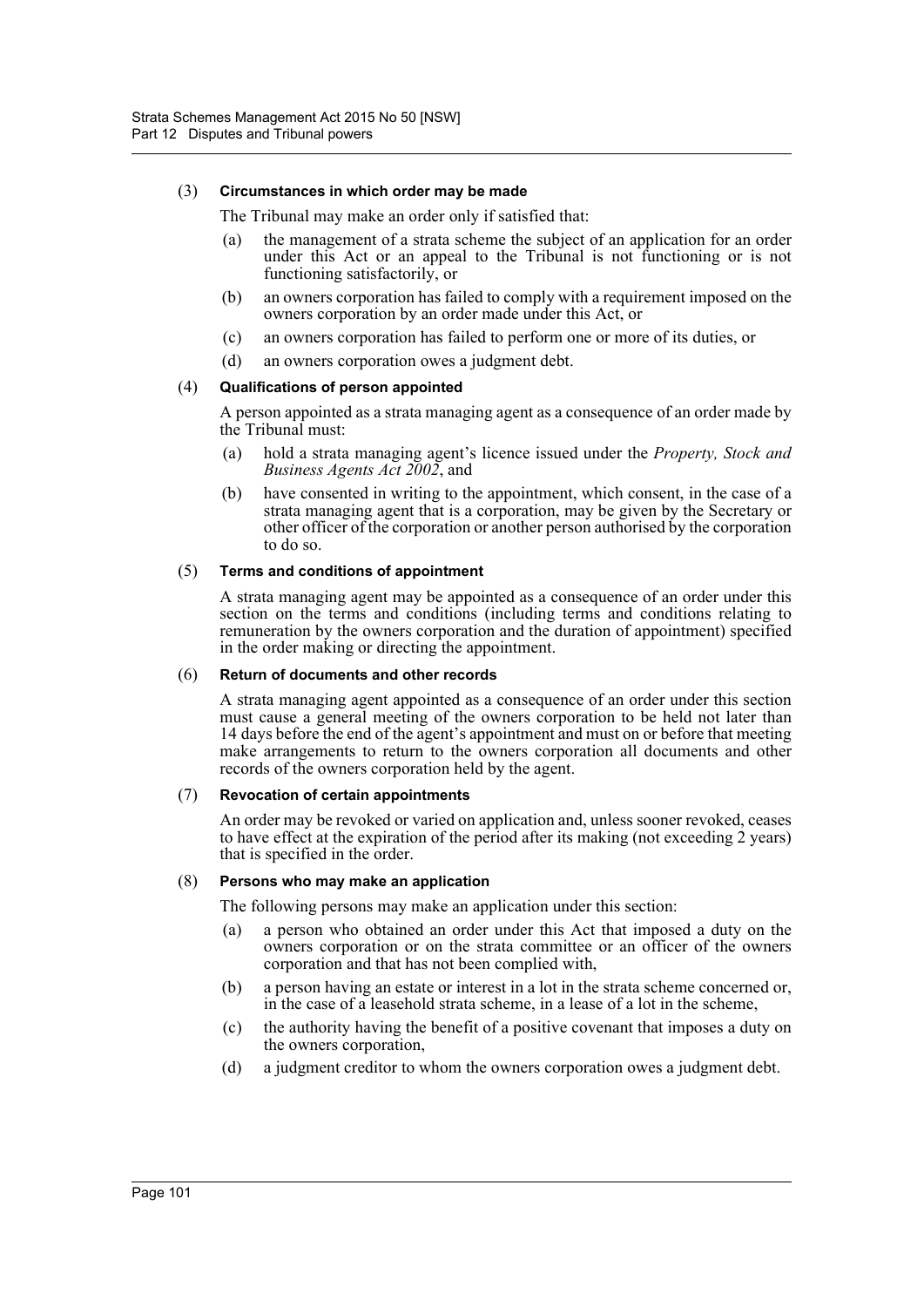## **238 Orders relating to strata committee and officers**

- (1) The Tribunal may, on its own motion or on application by an interested person, make any of the following orders:
	- (a) an order removing a person from a strata committee,
	- (b) an order prohibiting a strata committee from determining a specified matter and requiring the matter to be determined by resolution of the owners corporation,
	- (c) an order removing one or more of the officers of an owners corporation from office and from the strata committee.
- (2) Without limiting the grounds on which the Tribunal may order the removal from office of a person, the Tribunal may remove a person if it is satisfied that the person has:
	- (a) failed to comply with this Act or the regulations or the by-laws of the strata scheme, or
	- (b) failed to exercise due care and diligence, or engaged in serious misconduct, while holding the office.

# **Division 5 General provisions relating to Tribunal powers and orders**

#### **239 Orders relating to title to land**

- (1) The Tribunal may determine a question of title to land only for the purpose of deciding a matter under this Act.
- (2) Any determination under this section does not have any force or effect except as provided by this Act.

#### **240 Tribunal may make order of another kind**

The Tribunal may deal with an application for an order under a specified provision of this Act by making an order under a different provision of this Act if it considers it appropriate to do so.

#### **241 Tribunal may prohibit or direct taking of specific actions**

The Tribunal may order any person the subject of an application for an order to do or refrain from doing a specified act in relation to a strata scheme.

#### **242 Dismissal of application on certain grounds**

The Tribunal may dismiss an application for an order if:

- (a) the ground for the application is the absence of a quorum at a meeting or a defect, irregularity or deficiency of notice or time, and
- (b) the Tribunal believes no substantial injustice has resulted.

#### **243 Copies of orders**

- (1) The Tribunal is to cause a copy of an order under this Act to be given to the owners corporation for the strata scheme to which the order relates (whether or not the owners corporation is a party to the proceedings).
- (2) The owners corporation must:
	- display the copy of the order in a prominent position on the notice board of the owners corporation within 3 days after receiving it, and for 14 days after that, or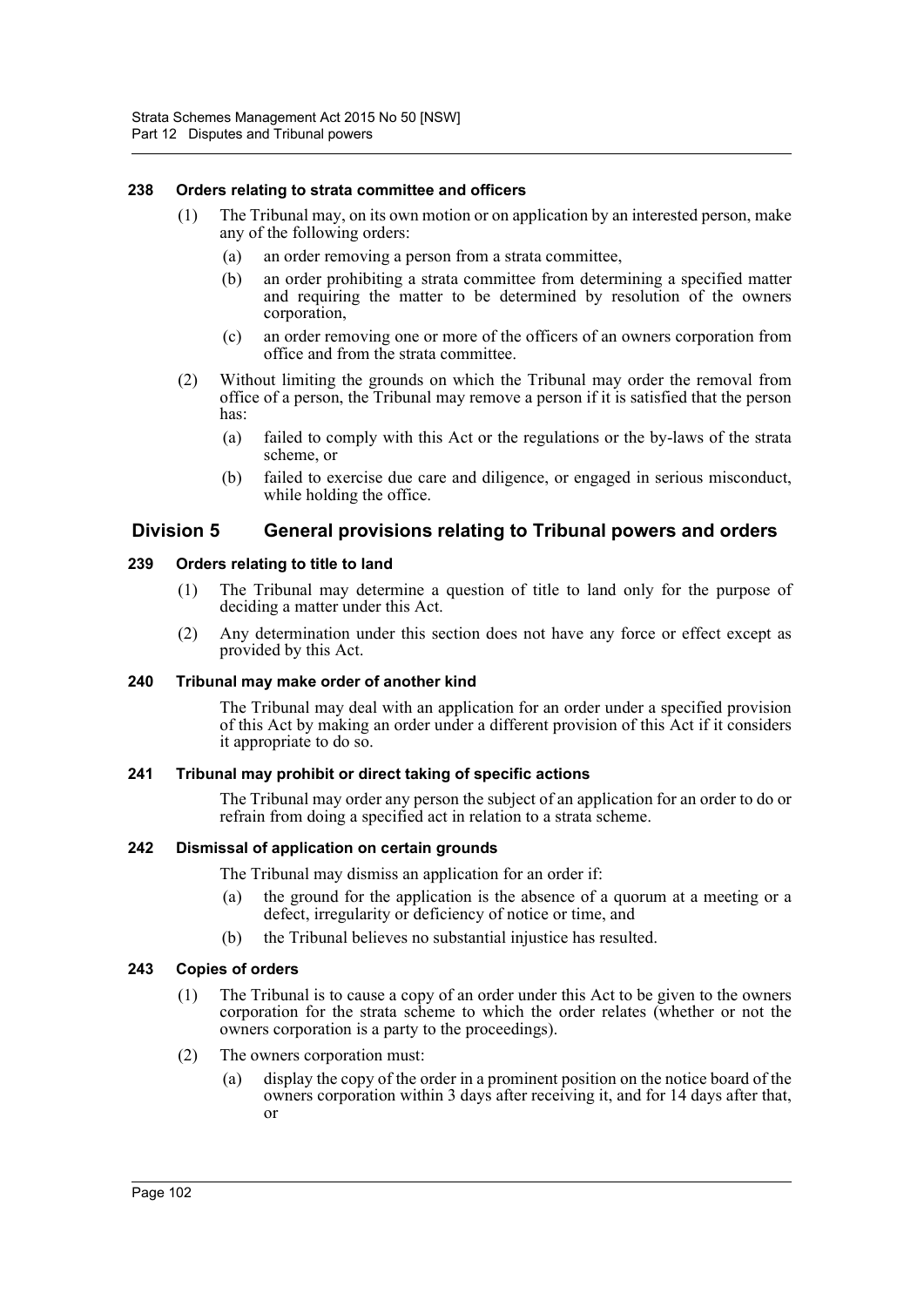(b) if the owners corporation does not have a notice board, cause a further copy of the order to be given to each person whose name appears on the strata roll.

## **244 Tribunal to be provided with strata report and inspections**

- (1) An owners corporation must, if required to do so by the Tribunal for the purposes of its functions under this Act, provide to the Tribunal:
	- (a) information under Division 2 of Part 10, or
	- (b) an opportunity to inspect items under that Division.
	- Maximum penalty: 5 penalty units.
- (2) The Tribunal is not liable to pay a fee for any information provided or inspection under this section.

## **245 Effect of certain orders imposing obligations on owners corporation**

- (1) The terms of the following orders, to the extent to which they impose a requirement on an owners corporation, are taken to have effect as a resolution of the owners corporation to do what is needed to comply with the requirement:
	- (a) an order relating to a resolution under section 25 (except subsection (4)),
	- (b) an order relating to interest or contributions under section 85 or 87,
	- (c) an order relating to property under section 126, 127, 128, 129 or 130,
	- (d) an order relating to insurance under section 174 or 175,
	- (e) an order under section 232 in which the Tribunal declares that the order is to have effect as a decision of the owners corporation.
- (2) The owners corporation must cause the terms of any such order to be recorded in its minute book when it is given a copy of the order by the registrar.
- (3) If any such order specifies a period (a *limitation period*) during which a resolution of an owners corporation purporting to alter the effect of the order would be inoperative, a resolution passed by the owners corporation during that period has no force or effect unless:
	- (a) it is a unanimous resolution, or
	- (b) it is passed on a motion submitted to a general meeting after being authorised, by order, by the Tribunal.
- (4) A resolution that is so authorised and passed may amend or revoke an order before the end of a limitation period.
- (5) An application to the Tribunal for an order authorising a motion for submission to a general meeting may be made by any person who, at the time of the application, could have applied for the order to which the proposed motion relates.

## **246 Recording in Register of effect of certain orders**

- (1) The Registrar-General is to make any recordings in the Register with respect to an order under this Act that appear to the Registrar-General to be necessary or proper to give effect to the order if:
	- (a) a copy of the order, certified by the Tribunal as a true copy, has been lodged in the office of the Registrar-General, and
	- (b) the copy is accompanied by the certificate of title comprising the common property in the strata scheme, and
	- (c) any fee payable for the recordings has been paid.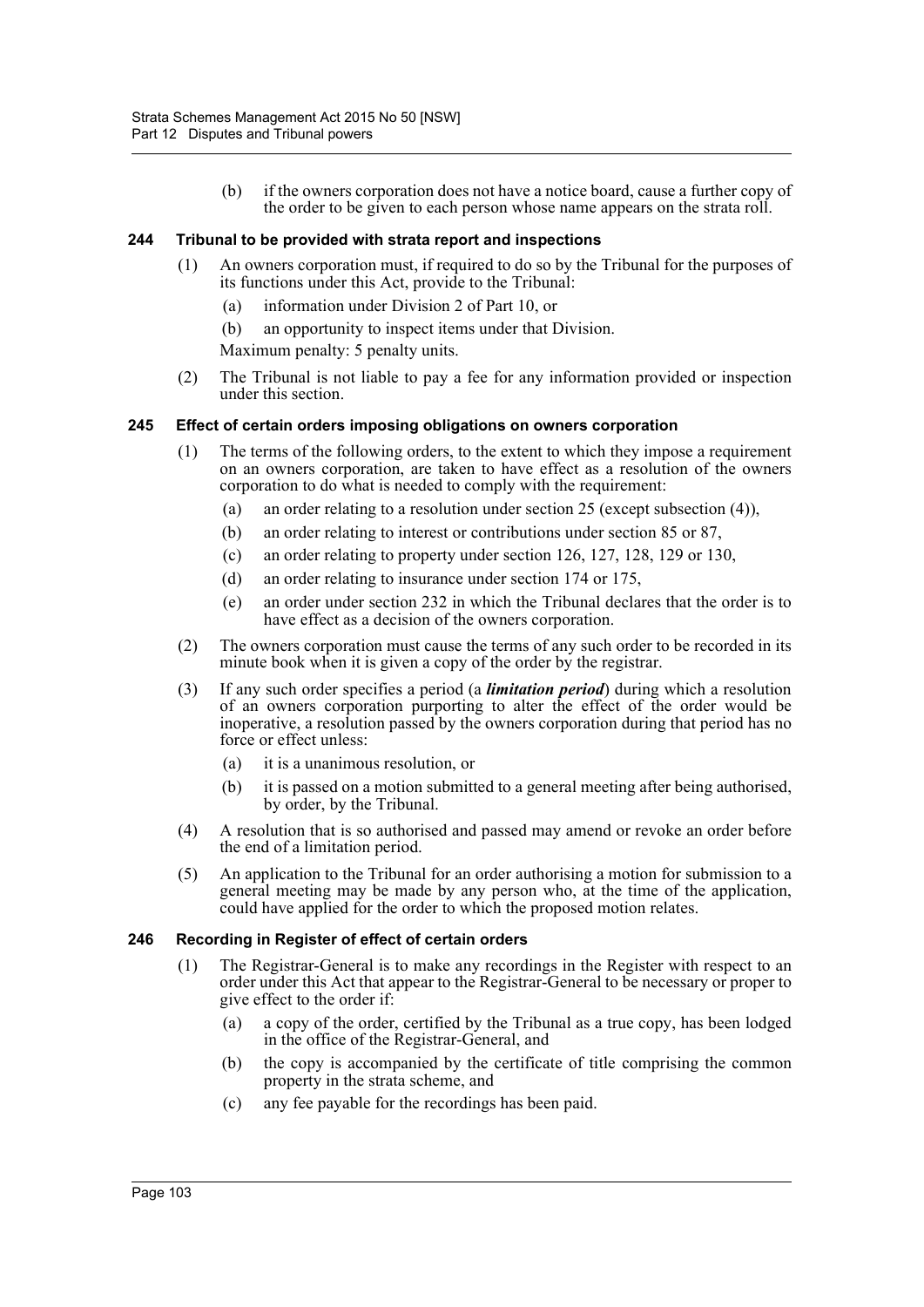- (2) The Registrar-General may waive the requirement for the certificate of title under subsection (1) if:
	- (a) the certificate of title has not been lodged within 21 days after written notice is given by the person lodging the copy of the order to the owners corporation requesting the lodging of the certificate of title, or
	- (b) an application under section 111 of the *Real Property Act 1900* for the issue of a new certificate of title has not been made within that period.

## **247 Changes to Register after orders allocating unit entitlements**

- (1) This section applies if:
	- (a) a copy of an order allocating unit entitlements among lots in a strata plan is lodged with the Registrar-General in accordance with this Act, or
	- (b) a copy of an order made by a superior court with respect to any such order is lodged with the Registrar-General and is certified by the appropriate officer of that court to be a true copy.
- (2) The Registrar-General must amend the schedule of unit entitlement recorded in the folio of the Register comprising the common property to which the order relates, to the extent necessary to give effect to the order.

#### **248 Recovery of unpaid civil penalty**

Any civil penalty imposed by the Tribunal as a result of a contravention of an order under this Act that is to be paid by an owner of a lot to the owners corporation may be recovered under this Act as if it were an amount of unpaid contributions.

**Note.** Section 72 (3) of the *Civil and Administrative Tribunal Act 2013* provides for a civil penalty for a contravention of an order of the Tribunal. A monetary penalty of up to \$11,000 for an individual and \$22,000 for a corporation may be imposed for the contravention and may be recovered as a debt due to the Crown in a court of competent jurisdiction (see section 77 of that Act). Other penalties ordered to be paid by the Tribunal may also be recovered as debts under that Act (see section 78 of that Act).

**Note.** Section 86 of this Act provides for the recovery of unpaid contributions.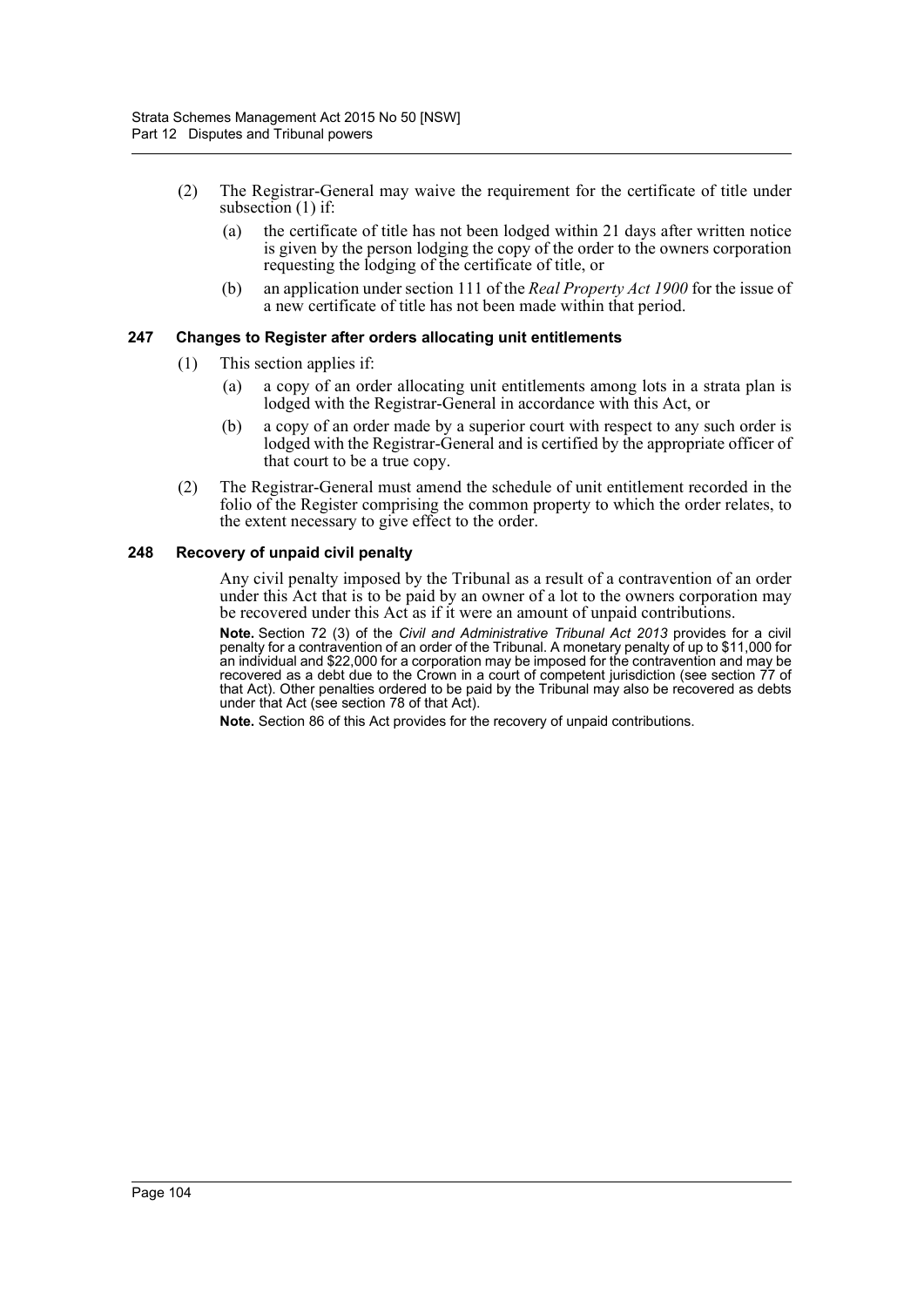# **Part 13 Offences and proceedings**

# **Division 1 Offences and enforcement**

# **249 Investigations by Secretary**

- (1) The Secretary may, if the Secretary believes on reasonable grounds that an offence under this Act has been or may be committed, exercise the following powers to investigate the grounds for the belief:
	- (a) enter common property,
	- (b) enter a lot at a reasonable time on notice given to the occupier,
	- (c) if the strata scheme concerned is for part of a building, enter any lot in any part strata parcel that includes part of the building concerned and any other part of the building or its site at a reasonable time on notice given to the occupier of that lot or other part,
	- (d) request an owners corporation to provide information to the Secretary and allow the Secretary to inspect its records under Division 2 of Part 10.
- (2) When exercising a power under this section, the Secretary may, if the Secretary thinks fit, be accompanied by:
	- (a) a member of the strata committee of the owners corporation, or
	- (b) a member of the building management committee (if any) for the building, or
	- (c) the strata managing agent (if any) for the strata scheme.
- (3) A person must not obstruct or hinder the Secretary, or a delegate of the Secretary, in the exercise of powers conferred by this section. Maximum penalty: 5 penalty units.
- (4) An owners corporation must not fail to comply with a request under subsection  $(1)$   $(d)$ .

Maximum penalty: 5 penalty units.

(5) No charge is payable by the Secretary in connection with a request made under subsection  $(1)$  $(d)$ .

**Note.** The Secretary may delegate his or her functions under this Act (see section 257).

# **250 Penalty notices**

- (1) An authorised officer may serve a penalty notice on a person if it appears to the officer that the person has committed an offence against this Act or the regulations, being an offence prescribed by the regulations as a penalty notice offence.
- (2) A penalty notice is a notice to the effect that, if the person served does not wish to have the matter determined by a court, the person can pay, within the time and to the person specified in the notice, the amount of the penalty prescribed by the regulations for the offence if dealt with under this section.
- (3) A penalty notice under this section is declared to be a penalty notice for the purposes of the *Fines Act 1996*.
- (4) A penalty notice may be served personally or by post.
- (5) If the amount of penalty prescribed for an alleged offence is paid under this section, no person is liable to any further proceedings for the alleged offence.
- (6) Payment under this section is not to be regarded as an admission of liability for the purpose of, and does not in any way affect or prejudice, any civil claim, action or proceeding arising out of the same occurrence.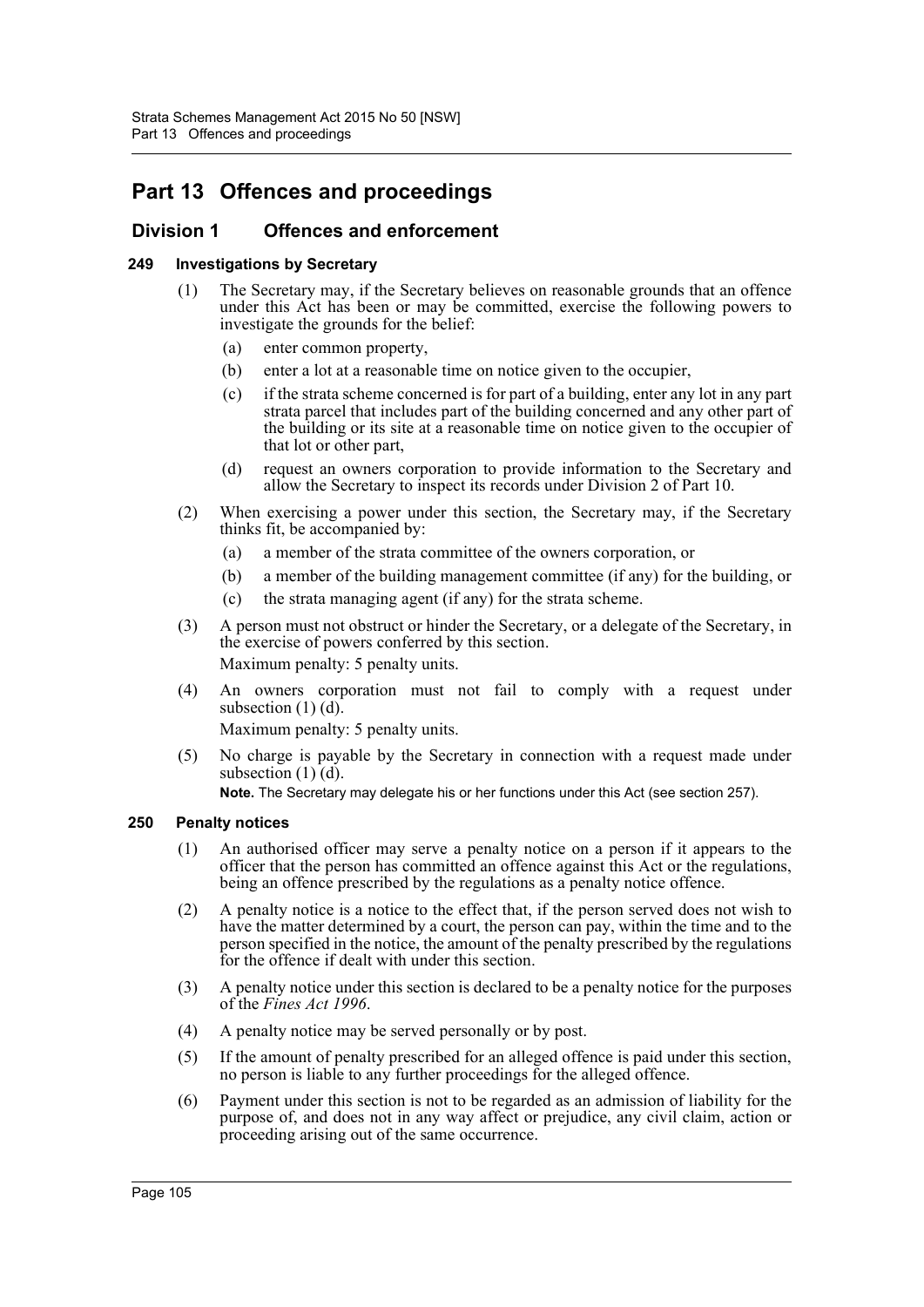- (7) The regulations may:
	- (a) prescribe an offence for the purposes of this section by specifying the offence or by referring to the provision creating the offence, and
	- (b) prescribe the amount of penalty payable for the offence if dealt with under this section, and
	- (c) prescribe different amounts of penalties for different offences or classes of offences.
- (8) The amount of a penalty prescribed under this section for an offence is not to exceed the maximum amount of penalty that could be imposed for the offence by a court.
- (9) This section does not limit the operation of any other provision of, or made under, this or any other Act relating to proceedings that may be taken in respect of offences.
- (10) In this section, *authorised officer* means a person employed in the Department of Finance, Services and Innovation authorised in writing by the Secretary as an authorised officer for the purposes of this section.

#### **251 Nature of proceedings for offences**

Proceedings for an offence under this Act or the regulations may be dealt with summarily before the Local Court.

#### **252 Proof of reasonable excuse**

In any proceedings for an offence against a provision of this Act or the regulations, the onus of proving that a person had a reasonable excuse (as referred to in the provision) lies with the defendant and must be proved on the balance of probabilities.

# **Division 2 Other proceedings**

## **253 Other rights and remedies not affected by this Act**

- (1) Nothing in this Act derogates from any rights or remedies that an owner, mortgagee or chargee of a lot in a strata scheme or an owners corporation or covenant chargee may have in relation to any lot or common property apart from this Act.
- (2) In any proceedings to enforce any such right or remedy, the court in which the proceedings are taken must order the plaintiff to pay the defendant's costs if the court is of the opinion that, having regard to the subject-matter of the proceedings, the taking of the proceedings was not justified because this Act or Part 4 of the *Community Land Management Act 1989* makes adequate provision for the enforcement of those rights or remedies.
- (3) The defendant's costs are to be as determined by the court.

#### **254 Owners corporation may represent owners in certain proceedings**

- (1) This section applies to proceedings in relation to common property.
- (2) If the owners of the lots in a strata scheme are jointly entitled to take proceedings against any person or are liable to have proceedings taken against them jointly, the proceedings may be taken by or against the owners corporation.
- (3) Any judgment or order given or made in favour of or against the owners corporation in any such proceedings has effect as if it were a judgment or order given or made in favour of or against the owners.
- (4) A contribution required to be made by an owner of a lot to another owner in relation to the judgment debt is to bear the same proportion to the judgment debt as the unit entitlement of the contributing owner bears to the aggregate unit entitlement.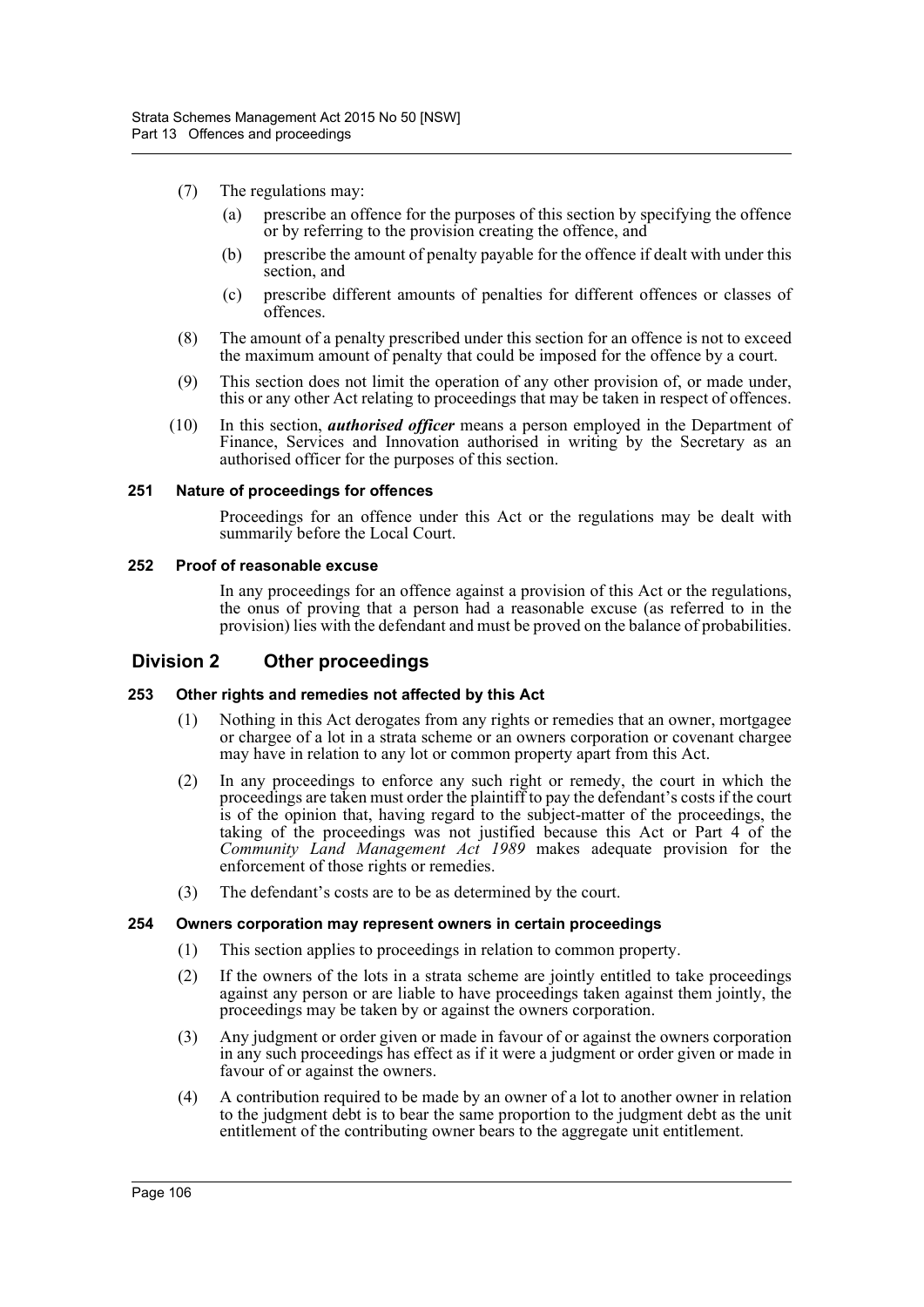#### **255 Structural defects—proceedings as agent**

- (1) An interested person may take proceedings for the rectification of the condition of a part of a building, or a part of the site of a building, if that condition affects or is likely to affect the support or shelter provided by that part to any other part of the building or its site.
- (2) The proceedings may be taken only if:
	- (a) they could have been taken by an owner of a lot or by another person in whom is vested an estate in fee simple in a part of the building or its site, and
	- (b) they have not been taken by the owner or other person within a reasonable time.
- (3) The proceedings are taken by an interested person as agent for the person who might have taken the proceedings and at the cost of the interested person.
- (4) In this section, *interested person* means:
	- (a) the owners corporation for the strata scheme for the building or, if part of the building is included in a part strata parcel, of any strata scheme for part of the building, or
	- (b) the lessor, in the case of a leasehold strata scheme, or
	- (c) any person in whom is vested an estate in fee simple or, in the case of a leasehold strata scheme, a leasehold estate, registered under the *Real Property Act 1900* in any part of the building or its site that is not included in a part strata parcel.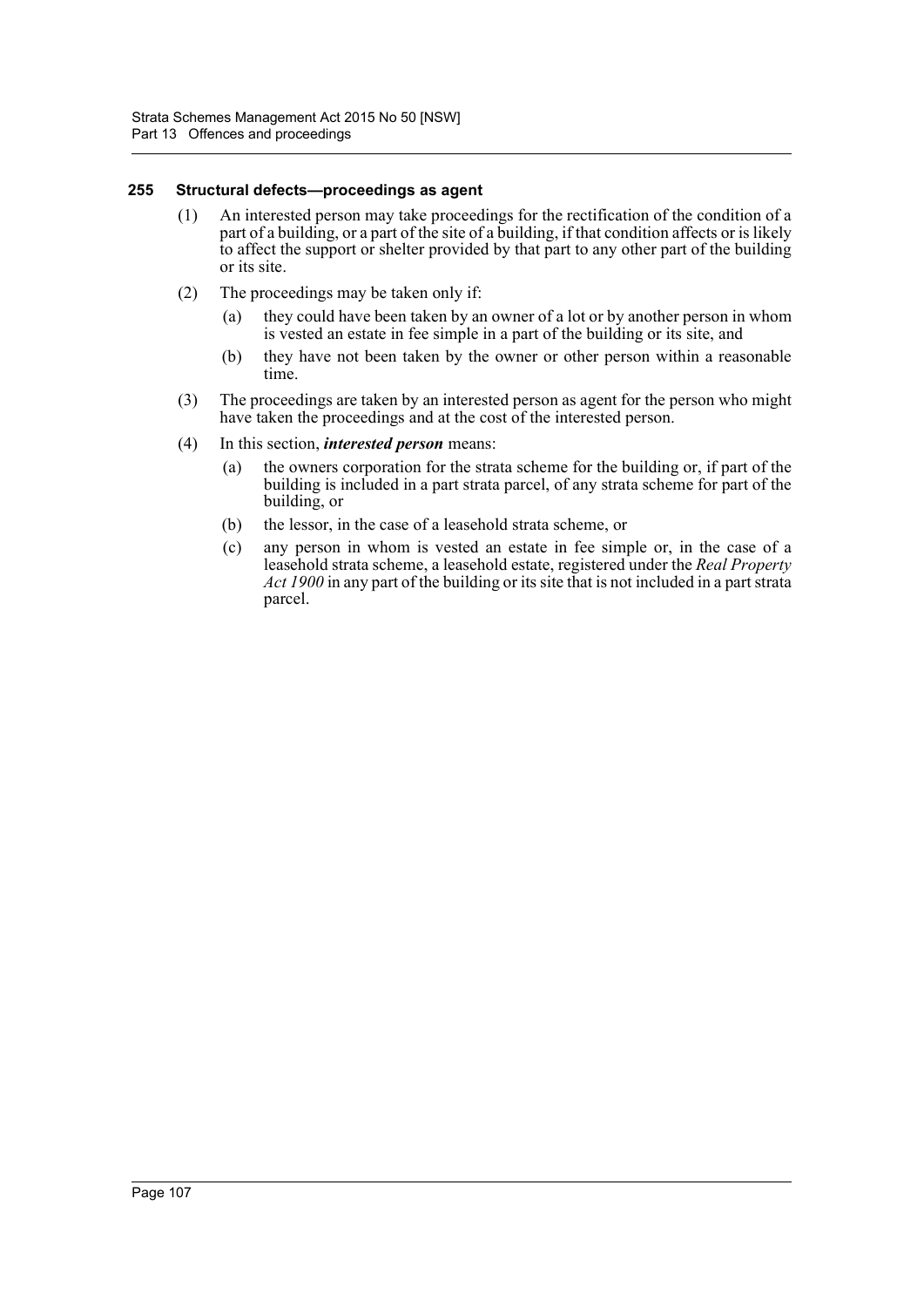# **Part 14 Miscellaneous**

# **256 Functions of Secretary**

The functions of the Secretary under this Act include the following:

- (a) investigating and carrying out research into matters relating to or affecting strata schemes,
- (b) investigating and attempting to resolve complaints and disputes relating to strata schemes and taking any action that the Secretary thinks appropriate,
- (c) prosecuting any offence established by or under this Act,
- (d) providing information to owners or occupiers of lots in strata schemes, owners corporations, lessors of leasehold strata schemes, strata managing agents and the public about this Act and the services provided by the Secretary and the Tribunal,
- (e) investigating and reporting on any matters, or making inquiries in relation to any matters, referred to the Secretary by the Minister in connection with this Act.

## **257 Delegation by Secretary**

The Secretary may delegate the exercise of any function of the Secretary under this Act (other than this power of delegation) to:

- (a) any member of staff of the Department of Finance, Services and Innovation, or
- (b) any person, or any class of persons, authorised for the purposes of this section by the regulations.

## **258 Tenancy notice to be given to owners corporation of leases or subleases**

(1) If a lot is leased, the lessor must give notice of the lease, in accordance with this section, to the owners corporation not later than 14 days after the commencement of the lease.

Maximum penalty: 5 penalty units.

(2) If a lot is subleased, the sub-lessor must give notice of the sublease, in accordance with this section, to the owners corporation not later than 14 days after the commencement of the sublease.

Maximum penalty: 5 penalty units.

- (3) If a lease or sublease of a lot is assigned, the assignor must give notice of the assignment, in accordance with this section, to the owners corporation not later than 14 days after the execution of the assignment. Maximum penalty: 5 penalty units.
- (4) The notice must be in writing and specify:
	- (a) the name of the tenant and an address for service of the tenant, and
	- (b) the date of commencement or assignment of the lease or sublease, as the case requires, and

(c) the name of any agent acting for the owner in respect of the lease or sublease. **Note.** An address for service of notices may be an Australian postal address or other electronic address, including an email address (see section 261).

- (5) This section does not apply to the lease of a lot by the lessor of a strata leasehold scheme to a lessee who is the owner of a lot.
- (6) A notice under this section is to be given to the original owner if it is given during the initial period of the owners corporation for a strata scheme.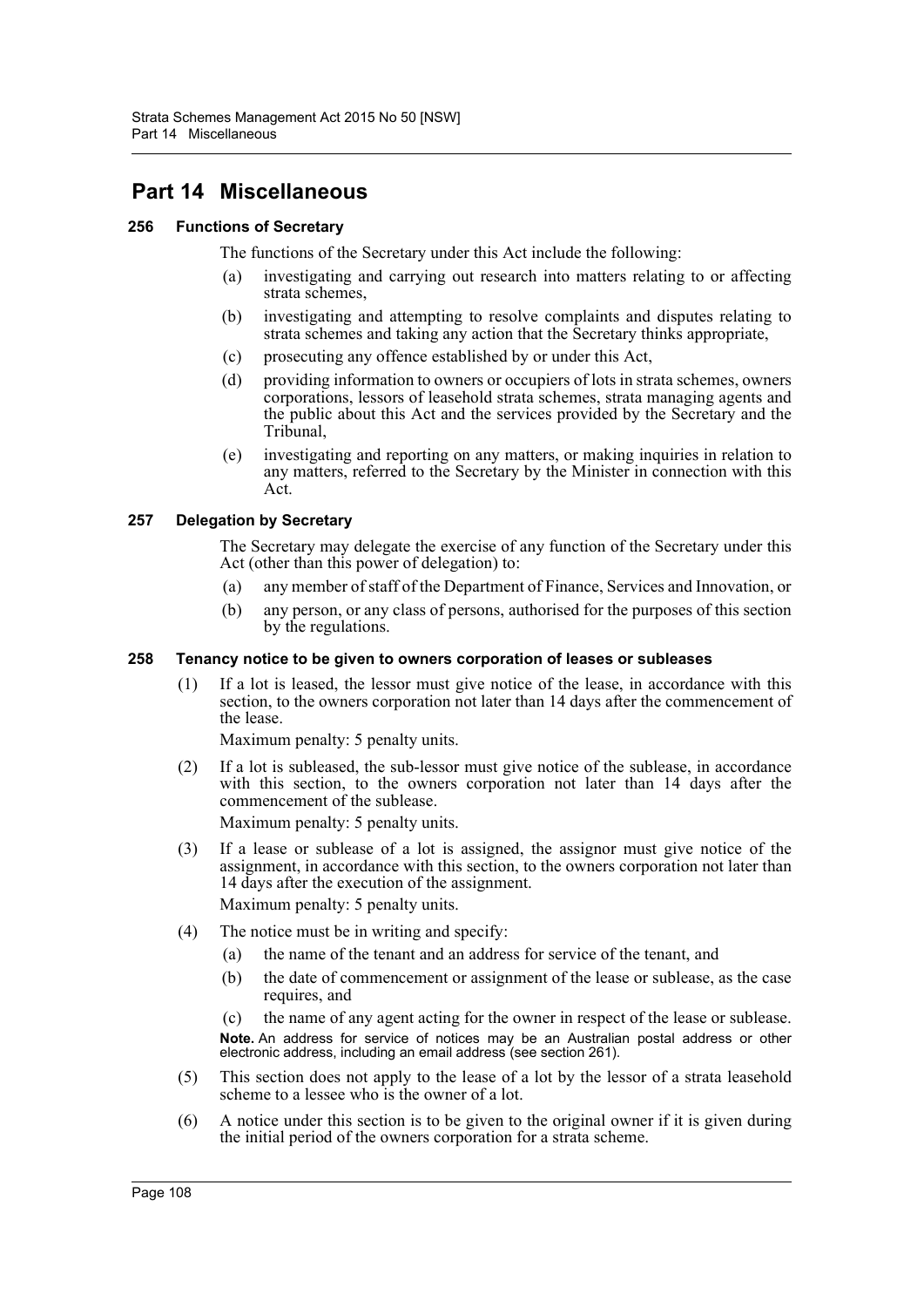#### **259 Notice to be given to owners corporation of mortgagee taking possession of lot**

If a mortgagee of a lot takes possession of the lot, the mortgagee must give written notice of that fact to the owners corporation within 14 days of taking possession of the lot.

Maximum penalty: 5 penalty units.

## **260 Personal liability**

- (1) A matter or thing done or omitted to be done by any of the following persons, or a person acting under the direction of any of those persons, does not, if the matter or thing was done or omitted to be done in good faith for the purpose of executing functions as such a person under this or any other Act, subject any of the following persons or person so acting personally to any action, liability, claim or demand:
	- (a) an officer of an owners corporation,
	- (b) a member of a strata committee.
- (2) Any such liability of an officer of an owners corporation or a member of a strata committee attaches instead to the owners corporation.

#### **261 Address for service**

An address for service given under this Act may be an Australian postal address, an email address or a facsimile number.

#### **262 Service of documents on an owners corporation**

- (1) A summons or other legal process may be given to an owners corporation by leaving it with the chairperson or secretary of the owners corporation, any member of the strata committee or the strata managing agent (if any) or by posting it, by prepaid mail, to the owners corporation at its address recorded in the folio of the Register comprising the common property.
- (2) A document other than a summons or other legal process may be given to an owners corporation:
	- (a) by leaving it with the chairperson or secretary of the owners corporation or a member of the strata committee or in the letterbox of the owners corporation, or
	- (b) by posting it, by prepaid mail, to the owners corporation at its address recorded in the folio of the Register comprising the common property, or
	- (c) by sending it by electronic transmission to an address or location nominated (in correspondence or otherwise) by the chairperson or secretary of the owners corporation or a member of the strata committee as an address or location to which correspondence can be sent.

## **263 Service of documents by owners corporation and others**

## (1) **Application of section**

This section applies to a notice or other document required or authorised under this Act or the by-laws to be given by the Secretary, the Tribunal, an owners corporation, the lessor of a leasehold strata scheme, the original owner, a strata committee, the secretary of an owners corporation or a strata managing agent and is subject to the other provisions of this Act.

#### (2) **Service on occupier of lot**

A notice or other document may be given to the occupier of a lot:

(a) by post at the address of the lot, or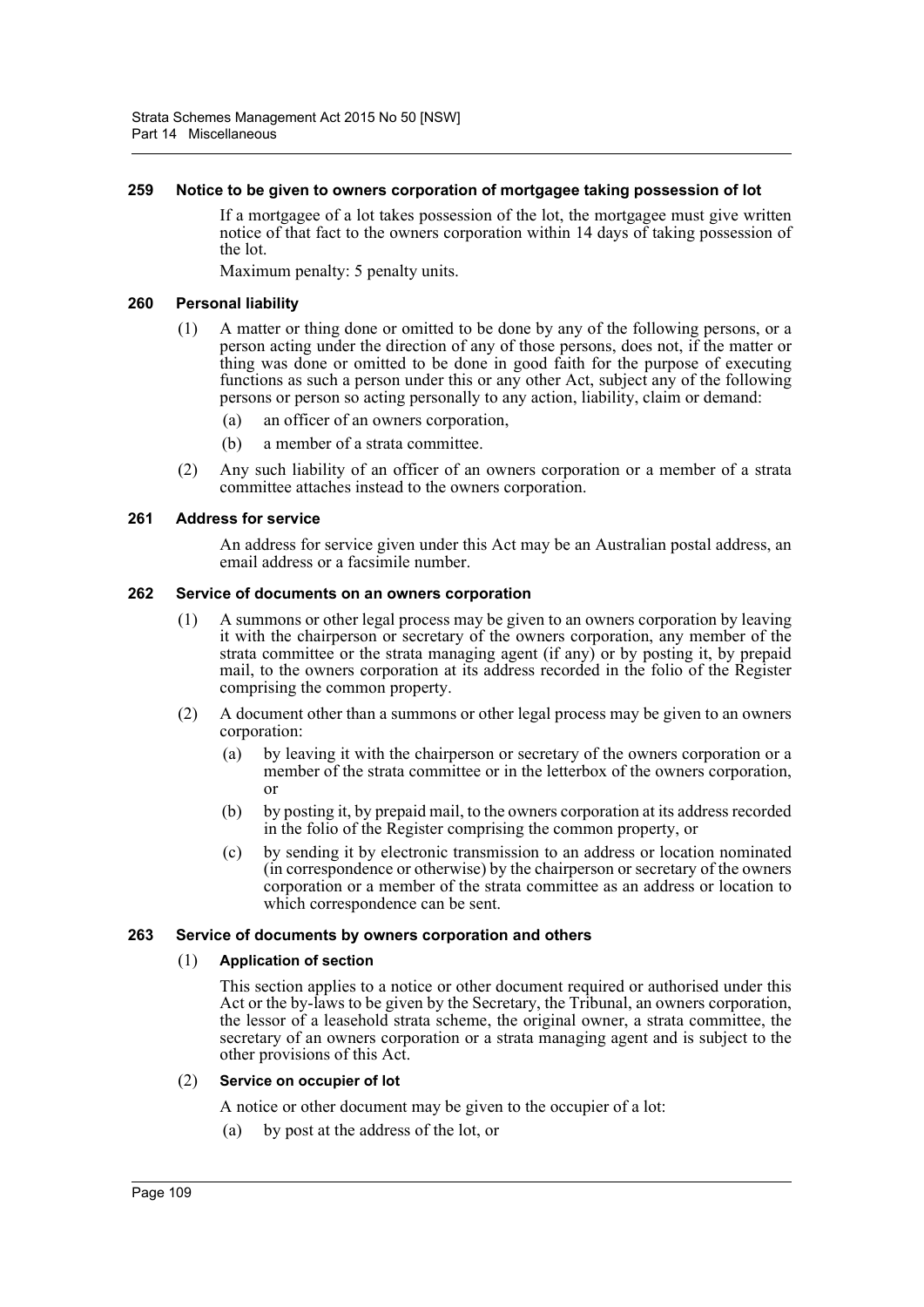(b) by leaving it at the address of the lot with a person apparently of or above the age of 16 years.

#### (3) **Service where address is included in strata roll**

If an address for the service of notices on a person is recorded in the strata roll or has been notified in a tenancy notice, a document may be given to the person:

- (a) in the case of a postal address, by post at that address, or
- (b) by sending it by electronic transmission to an address or location nominated (in correspondence or otherwise) by the person as an address or location to which correspondence can be sent, or
- (c) by leaving it at that address with a person apparently of or above the age of 16 years.

#### (4) **Service on owner of lot**

A document may be given to the owner of a lot in accordance with subsection (3) or if no address for service is recorded on the strata roll:

- (a) personally, or
- (b) by post at the address of the lot, or
- (c) by leaving it on a part of the lot that is the owner's place of residence or business (otherwise than on a part of the lot provided for the accommodation of a vehicle or as a storeroom), or
- (d) by leaving it in a place provided on the parcel for receiving mail posted to the lot, or
- (e) in any other manner authorised by the by-laws for the service of notices on owners.

## (5) **Service of notice to produce certain records and property**

Notice under section 182 may be given to a person:

- (a) personally or by post, or
- (b) by leaving it with a person apparently of or above the age of 16 years at the place of residence or place of business of the person who is to be given the notice.

## (6) **Service on person where building included in part strata parcel**

A document may be given to a person in whom is vested an estate in fee simple, or, in the case of a leasehold strata scheme, a leasehold estate registered under the *Real Property Act 1900*, in part of a building or its site, another part of which is included in a part strata parcel, in any manner provided by section 170 of the *Conveyancing Act 1919*.

#### **264 Service of documents**

- (1) A document that is authorised or required by this Act or the regulations to be given to any person (other than as required by section 262 or 263) may be given by:
	- (a) in the case of an individual:
		- (i) delivering it to the person personally, or
		- (ii) sending it by post to the address specified by the person for the giving of documents or, if no such address is specified, the residential or business address of the person last known to the person giving the document, or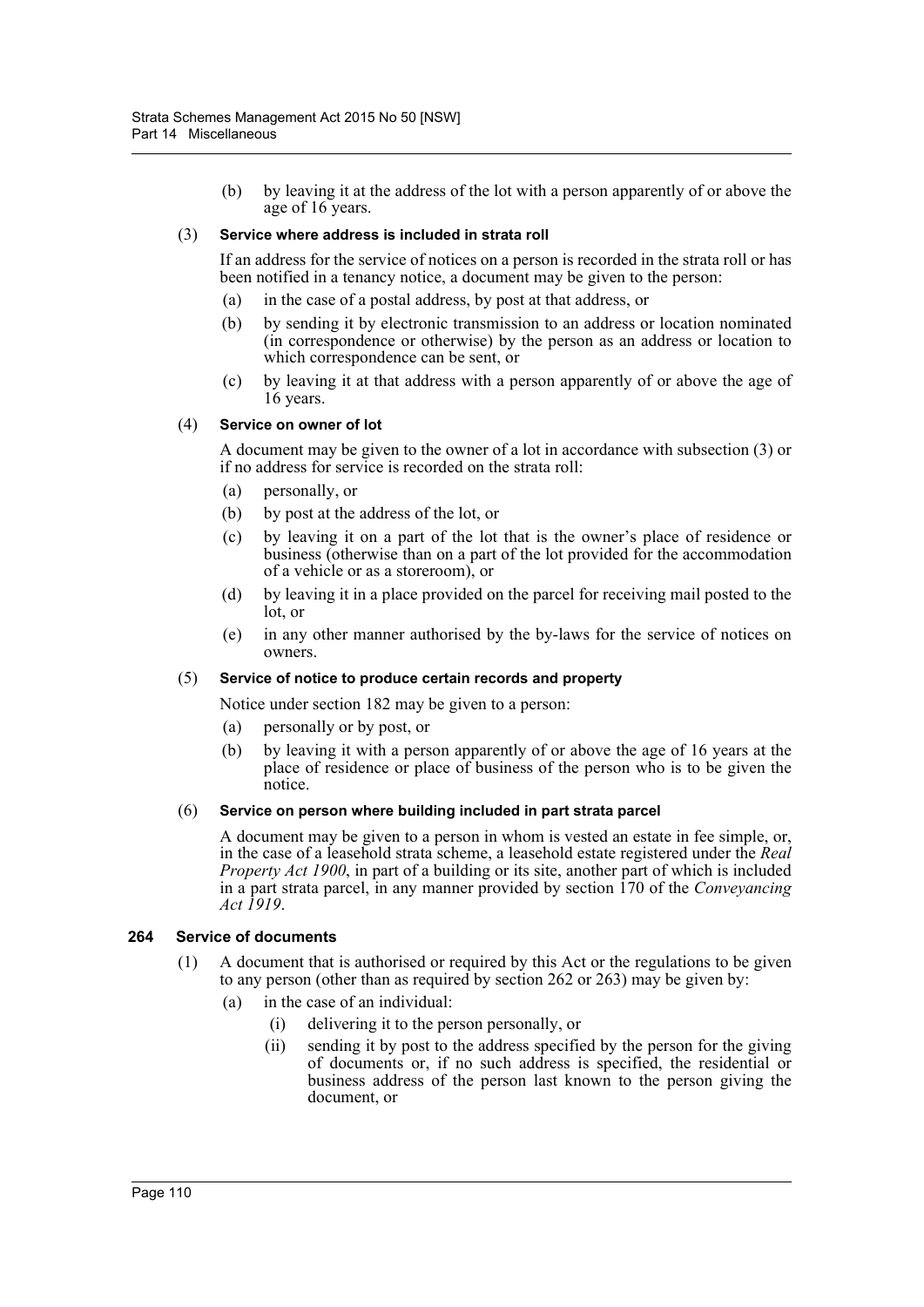- (iii) sending it by electronic transmission to an address or location nominated (in correspondence or otherwise) by the person as an address or location to which correspondence can be sent, or
- (b) in the case of a body corporate:
	- (i) leaving it with a person apparently of or above the age of 16 years at, or by sending it by post to, the head office, a registered office or a principal office of the body corporate or to an address specified by the body corporate for the giving or service of documents, or
	- (ii) sending it by electronic transmission to an address or location nominated (in correspondence or otherwise) by the body corporate as an address or location to which correspondence can be sent.
- (2) Nothing in this section affects the operation of any provision of a law or of the rules of a court authorising a document to be given to a person in any other manner.

## **265 Change of owners corporation's address**

- (1) An owners corporation may change its address for the service of notices by deciding in general meeting to make the change and lodging in the office of the Registrar-General a notice in the form approved under the *Real Property Act 1900* of the change of address.
- (2) On receiving the notice, the Registrar-General is to make the recordings that the Registrar-General considers appropriate in the folio of the Register comprising the common property for the scheme.
- (3) If the strata scheme relates to a part strata parcel, the owners corporation must give notice in writing of the change to the building management committee.
- (4) If the strata scheme is part of a community scheme, the owners corporation must give notice in writing of the change to the community association and, in the case of a strata scheme that is also part of a precinct scheme, to the precinct association.
- (5) A change of address does not take effect until it is recorded in the Register in accordance with this section.

## **266 Dividing fences**

- (1) The owners corporation for a strata scheme for a parcel that is not a part strata parcel is taken to be the owner of the land constituting the parcel for the purposes of the *Dividing Fences Act 1991*.
- (2) The owners corporation for each strata scheme for a part strata parcel including part of a building and each person in whom is vested an estate in fee simple in a part of the building or its site that is not included in the part strata parcel are taken to be the owners of the land constituting the building and its site.
- (3) This section does not apply to land that is part of a community scheme or to any part of a parcel that is the subject of a lease accepted or acquired by an owners corporation under section 25 of the *Strata Schemes Development Act 2015*.
- (4) A strata management statement may apportion liability arising under the *Dividing Fences Act 1991*, but only between persons bound by the statement.

## **267 Apportionment of statutory charges**

(1) This section applies to expenditure by a public authority that would, because of any Act or of anything done under the authority of any Act (including the registration of a covenant charge), be a charge on the land comprised in a parcel if the parcel were not the subject of a strata scheme.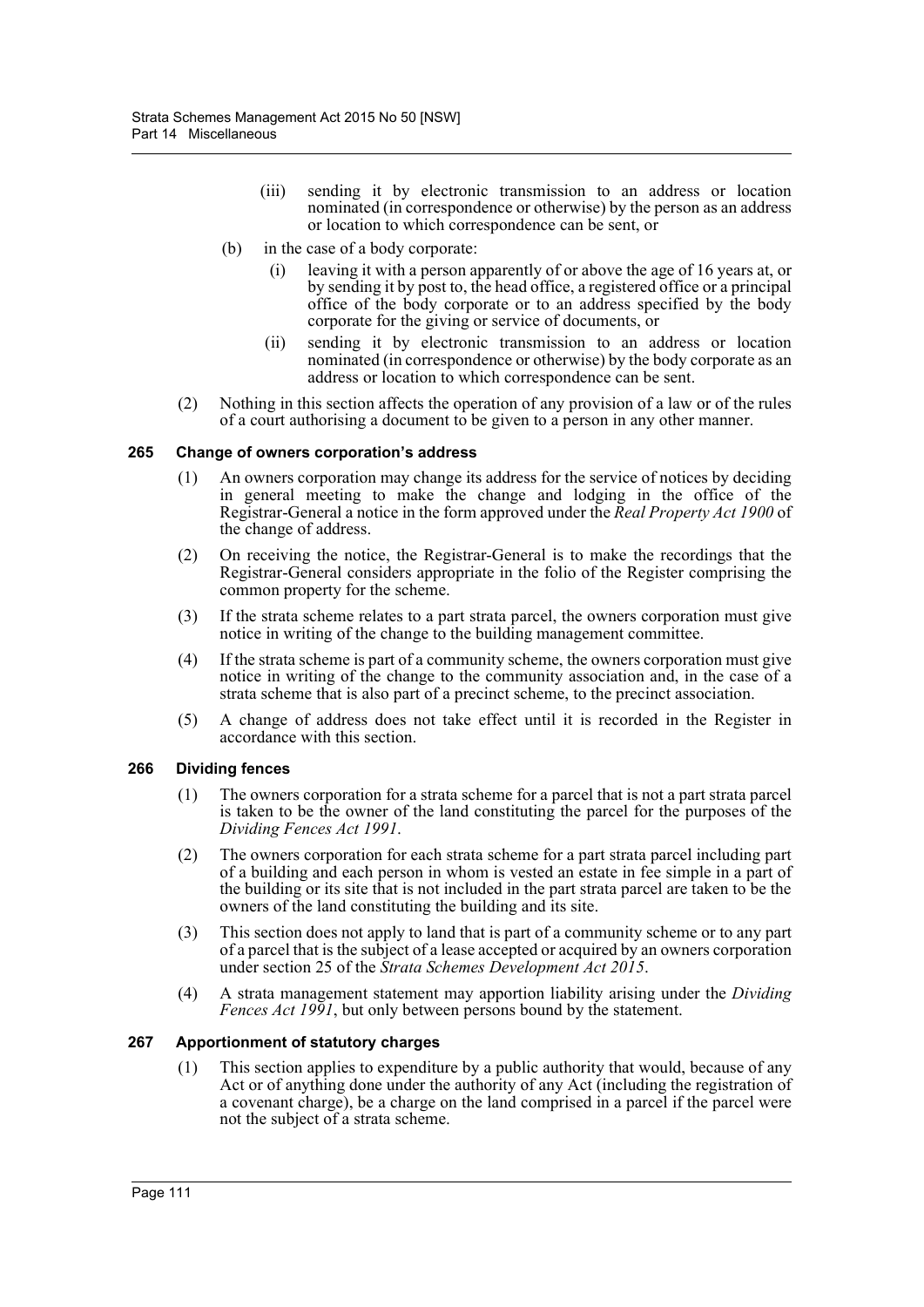- (2) The expenditure is a charge on:
	- (a) in the case of a freehold strata scheme, each lot in the strata scheme for an amount bearing to the whole of that expenditure the same proportion as the unit entitlement of that lot bears to the aggregate unit entitlement, or
	- (b) in the case of a leasehold strata scheme, the lease of each lot in the strata scheme for an amount bearing to the whole of that expenditure the same proportion as the unit entitlement of that lot bears to the aggregate unit entitlement.
- (3) The owner or mortgagee of a lot the subject of a charge referred to in this section may pay to the authority entitled to the charge the amount of the charge and on payment:
	- (a) the lot or the lease and the appurtenant beneficial interest in the common property are freed from the charge, and
	- (b) the authority has no legal rights against the owner of the lot or lease or appurtenant beneficial interest in common property in relation to the subject-matter of the charge.

#### **268 Powers of entry by public authority or public officer**

A public authority or public officer authorised by any Act to enter on part of a parcel for the purpose of exercising any power conferred on it may enter on any other part of that parcel (and, if it is a part strata parcel, any other part of the building concerned or its site, whether or not it is part of a parcel) if it is necessary to do so in order to exercise that power.

#### **269 Notices under Real Property Act 1900 to owners corporation taken to be notices to owners**

A notice given to an owners corporation under Part 2, 4 or 15 of the *Real Property Act 1900* is taken to have been given to each owner of a lot in the strata scheme concerned in the absence of evidence that the contents of the notice were not communicated by the owners corporation to any owner of such a lot.

## **270 Contracting out prohibited**

- (1) The provisions of this Act and the regulations have effect despite any stipulation to the contrary in any agreement, contract or arrangement entered into after the commencement of this section.
- (2) No agreement, contract or arrangement, whether oral or wholly or partly in writing, entered into after the commencement of this section operates to annul, vary or exclude any of the provisions of this Act or the regulations.

## **271 Regulations**

- (1) The Governor may make regulations, not inconsistent with this Act, for or with respect to any matter that by this Act is required or permitted to be prescribed or that is necessary or convenient to be prescribed for carrying out or giving effect to this Act.
- (2) In particular, the regulations may make provision for or with respect to the following:
	- (a) the forms to be used for the purposes of this Act,
	- (b) the fees to be paid for applications made to the Secretary under this Act and the remission of fees,
	- (c) the nomination and election of members of strata committees,
	- (d) alternative dispute resolution under this Act,
	- (e) the procedure for meetings of the owners corporation of a large strata scheme,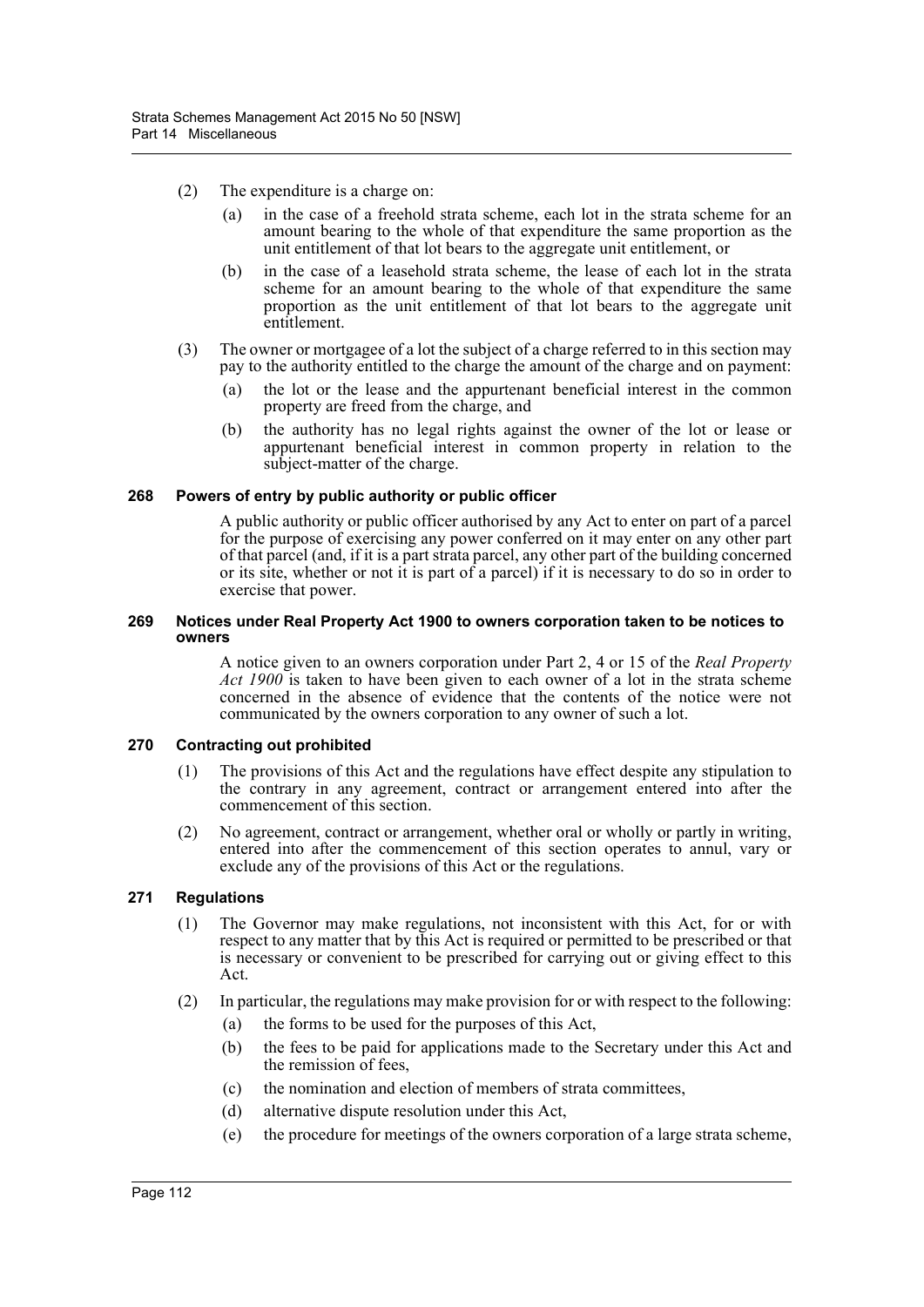- (f) the delegation of functions of the owners corporation of a large strata scheme,
- (g) the decisions or classes of decisions that may or may not be made by the strata committee of a large strata scheme,
- (h) the functions of officers of an owners corporation of a large strata scheme,
- (i) the management of the administrative fund or capital works fund of the owners corporation of a large strata scheme,
- (j) the exclusion of a particular class or classes of strata scheme from any or all of the provisions of Part 12,
- (k) requiring information and other matters to be brought to the attention of owners and strata committee members in respect of the provision of legal services to an owners corporation,
- (l) requirements for agreements between owners corporations and local councils relating to strata parking areas under section 650A of the *Local Government Act 1993*,
- (m) the service of documents by electronic means under this Act,
- (n) the form in which documents required to be provided or delivered under this Act may be so provided or delivered.

#### **272 Persons who may keep seals of owners corporations**

- (1) If an owners corporation has only one owner, the seal of the owners corporation must be kept by the owner or by the strata managing agent of the owners corporation.
- (2) If an owners corporation has 2 or more owners, the seal of the owners corporation must be kept:
	- (a) by an owner, or member of the strata committee, that the owners corporation determines is to keep the seal or, in the absence of a determination, by the secretary of the owners corporation, or
	- (b) by the strata managing agent of the owners corporation.
- (3) A strata managing agent is entitled to custody of the seal of an owners corporation only to permit the exercise of the strata managing agent's functions.
- (4) Section 50 (2) and (3) of the *Interpretation Act 1987* do not apply to an owners corporation.

**Note.** Section 50 (1) (b) of the *Interpretation Act 1987* provides that statutory corporations are to have a seal. Section 50 (2) and (3) of the *Interpretation Act 1987* contain provisions relating to the keeping of the seal of a statutory corporation and the authentication of documents by a statutory corporation.

## **273 Affixing of seal of owners corporation**

- (1) The seal of an owners corporation that has only one owner or 2 owners must not be affixed to any instrument or document except in the presence of the owner or owners or the strata managing agent of the owners corporation.
- (2) The seal of an owners corporation that has more than 2 owners must not be affixed to any instrument or document except in the presence of:
	- (a) 2 persons, being owners of lots or members of the strata committee, that the owners corporation determines for the purpose or, in the absence of a determination, the secretary of the owners corporation and any other member of the strata committee, or
	- (b) the strata managing agent of the owners corporation.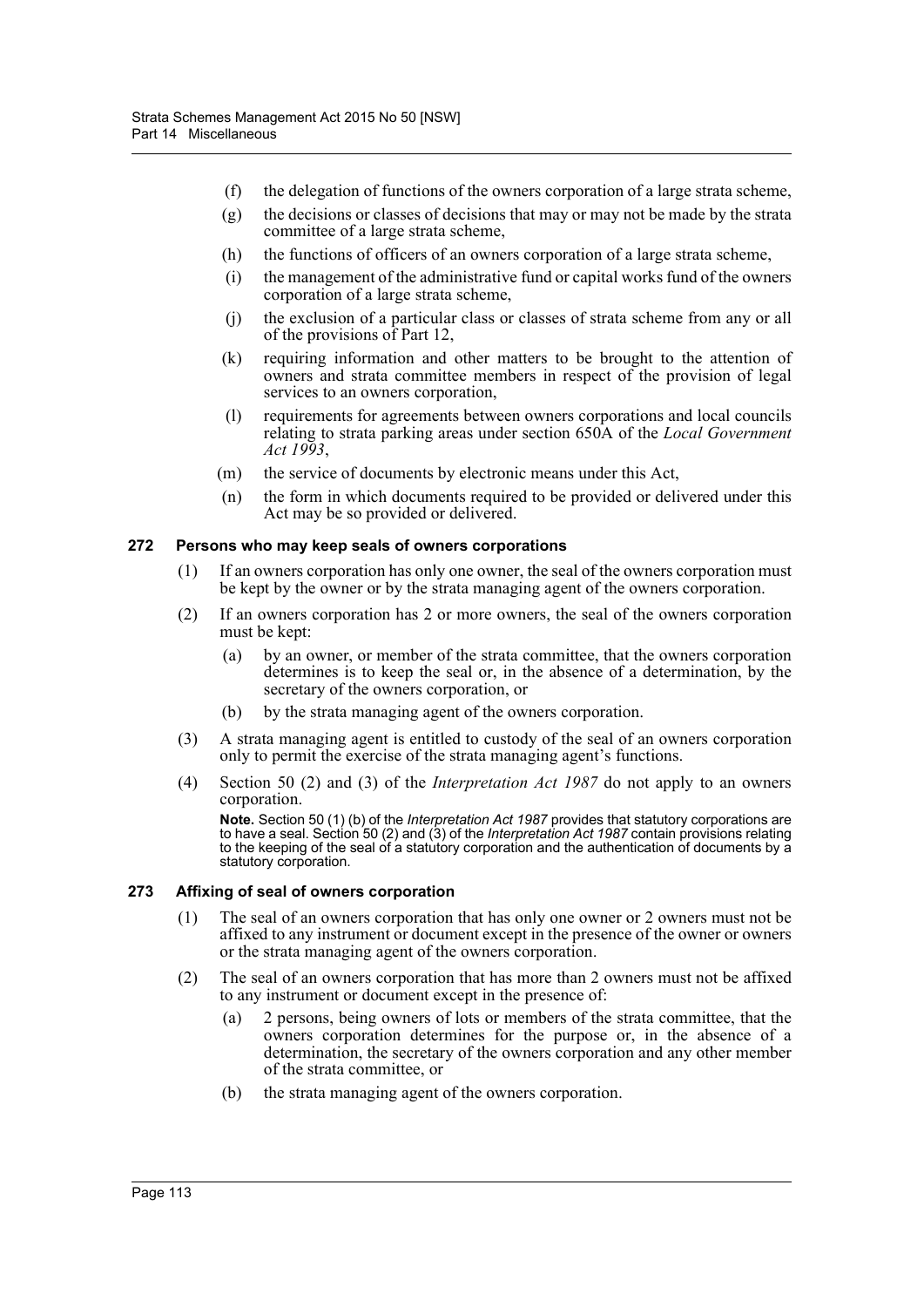- (3) The strata managing agent must attest the fact and date of the affixing of the seal:
	- (a) by his or her signature, or
	- (b) if the strata managing agent is a corporation, by the signature of the president, chairperson or other principal officer of the corporation or by any member of staff of the corporation authorised to do so by the president, chairperson or other principal officer.
- (4) A strata managing agent who has affixed the seal of the owners corporation to any instrument or document is taken to have done so under the authority of a delegation from the owners corporation.
- (5) Subsection (4) does not operate so as to enable a person to fraudulently obtain a benefit.
- (6) A person is taken not to have fraudulently obtained a benefit from the operation of subsection (4) if the benefit was, without any fraud by the person, obtained before the seal was affixed.

# **274 Act to bind Crown**

- (1) This Act binds the Crown in right of New South Wales and, in so far as the legislative power of the Parliament of New South Wales permits, the Crown in all its other capacities.
- (2) However, Division 5 of Part 2 and Parts 3, 4, 5, 6 (except sections 122, 123 and 124 and Division 6), 8, 9 and 10 do not apply to or in respect of a strata scheme if the Crown is the owner of all lots in the scheme.

**Note.** The reference to the Crown covers statutory bodies representing the Crown and NSW Government agencies.

## **275 Repeals**

The following are repealed:

- (a) the *Strata Schemes Management Act 1996* No 138,
- (b) the *Strata Schemes Management Regulation 2010*.

## **276 Review of Act**

- (1) The Minister is to review this Act to determine whether the policy objectives of the Act remain valid and whether the terms of the Act remain appropriate for securing those objectives.
- (2) The review is to be undertaken as soon as possible after the period of 5 years from the date of assent to this Act.
- (3) A report on the outcome of the review is to be tabled in each House of Parliament within 12 months after the end of the period of 5 years.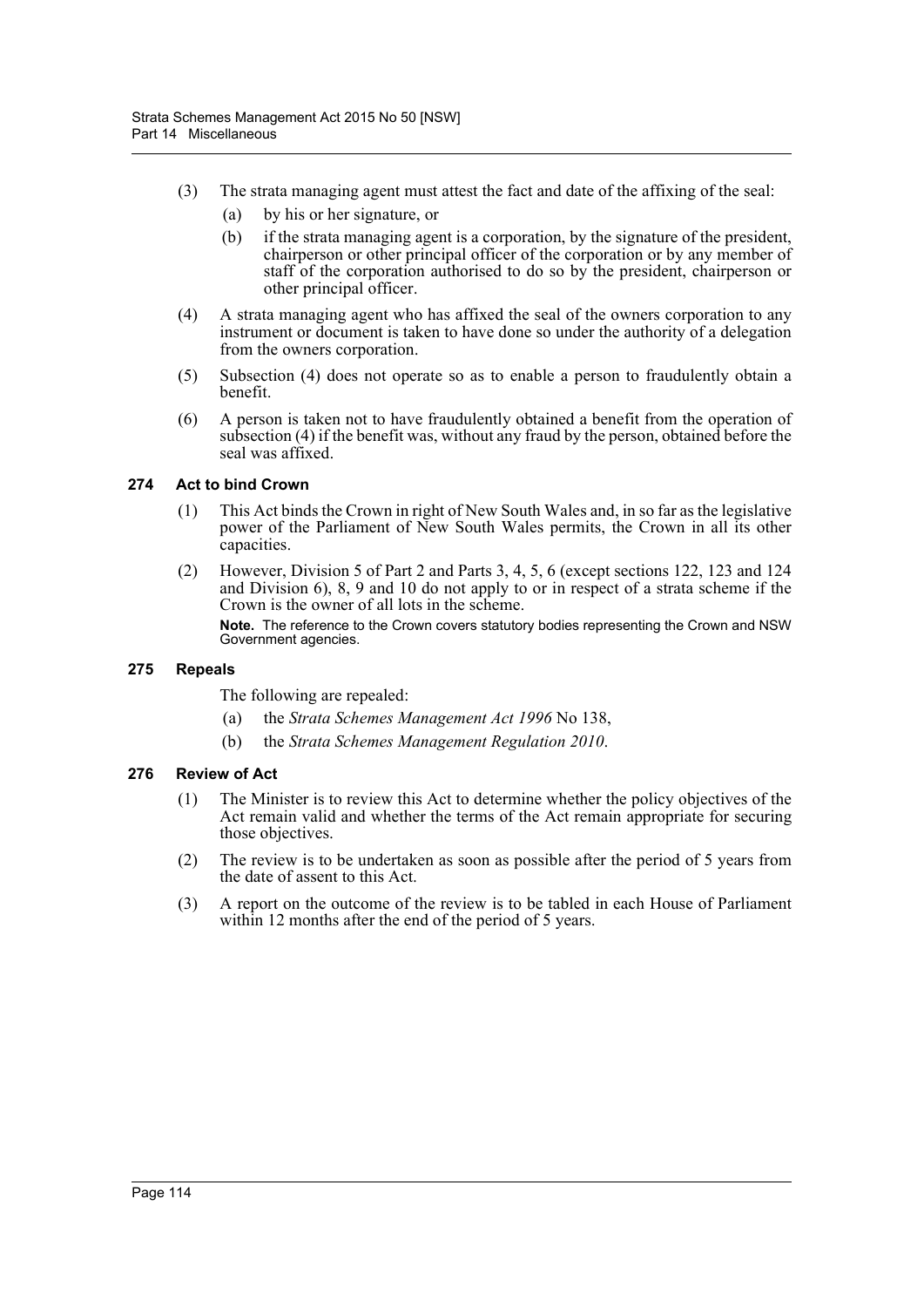# **Schedule 1 Meeting procedures of owners corporation**

(Section 23)

# **Part 1 Preliminary**

# **1 Meetings to which Schedule applies**

This Schedule applies to annual general meetings and other general meetings of an owners corporation for a strata scheme.

# **2 Application to large strata schemes**

The provisions of this Schedule are subject to the regulations, but only to the extent that the regulations relate to large strata schemes.

# **3 Interpretation**

(1) In this Schedule:

*owner* means an owner of a lot in the strata scheme for which a meeting is held or proposed to be held.

*priority vote*—see clause 24 (1).

(2) In this Schedule, a reference to a *person entitled to vote* at a meeting is a reference to a person entitled to vote on a motion other than a motion requiring a unanimous resolution.

# **Part 2 Agendas, nominations and notices**

## **4 Inclusion of matters on agenda**

- (1) Any owner, or any person entitled to vote at a general meeting of an owners corporation, may require a motion to be included in the agenda of the next general meeting of the owners corporation.
- (2) The requirement is to be made by written notice given to the secretary of the owners corporation that:
	- (a) sets out the required motion, and
	- (b) states the name of the person making the requirement, and
	- (c) includes an explanation of the motion of not more than 300 words in length.
- (3) The secretary must give effect to the requirement.
- (4) However, if the requirement is made after notice has been given of the meeting, the secretary must include the motion in the agenda for the next subsequent meeting.
- (5) An owner or a person may make a requirement even if the owner or person cannot vote because the owner is an unfinancial owner.

# **5 Nomination of candidates for election prior to meeting**

- (1) The written notice of an annual general meeting is to include a call for nominations for members of the strata committee at least 7 days before the annual general meeting of an owners corporation.
- (2) Any owner, or any person entitled to vote at a general meeting of an owners corporation, may nominate a person for election as a member of the strata committee.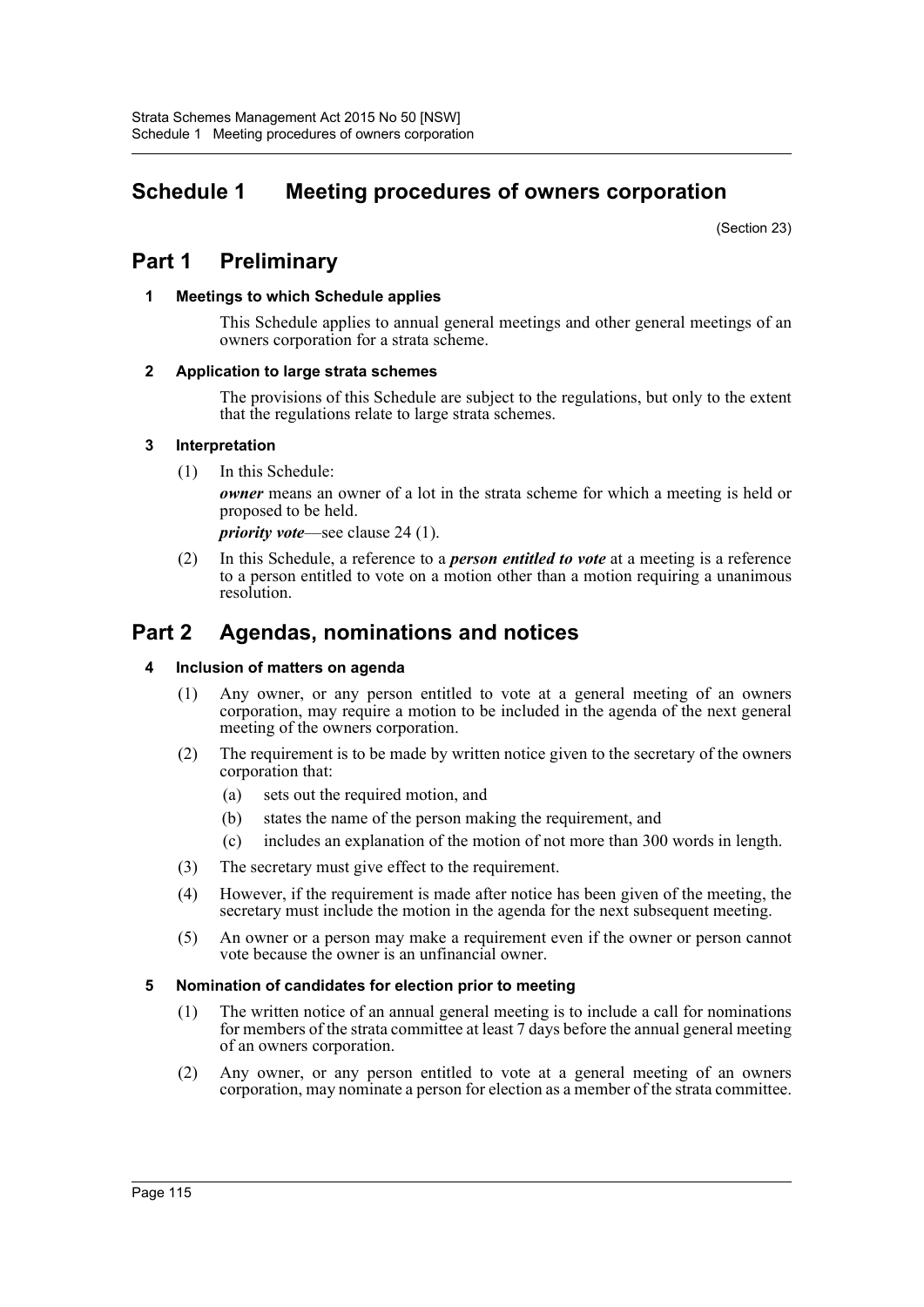- (3) The nomination is to be made by written notice given to the secretary of the owners corporation or, in the case of the first annual general meeting, to the convenor of the meeting, that states the name of:
	- (a) the person nominated, and
	- (b) the person making the nomination and that the person nominated consents to the nomination.
- (4) The secretary must include the nomination in the notice of the meeting at which the election is to take place. Notice of any subsequent nomination is to be given by the secretary at the meeting.
- (5) A nomination may be made at any time before the election is held and may be made at the meeting.
- (6) An owner or a person may make a nomination even if the owner or person cannot vote because the owner is an unfinancial owner.

# **6 Required items of agenda for AGM**

The agenda for each annual general meeting must include the following items:

- (a) an item to decide if any matter or type of matter is to be determined only by the owners corporation in general meeting,
- (b) an item to prepare or review the 10-year plan for the capital works fund,
- (c) an item to consider the annual fire safety statement (if one is required for the building) under the *Environmental Planning and Assessment Act 1979* and arrangements for obtaining the next annual fire safety statement,
- (d) until the end of warranty periods for applicable statutory warranties under the *Home Building Act 1989* for buildings of the strata scheme, an item to consider building defects and rectification.

# **7 Notice of general meetings other than first AGM**

- (1) This clause applies to general meetings other than the first annual general meeting of an owners corporation.
- (2) Written notice of a meeting must, at least 7 days before the meeting, be given to each owner.
- (3) Notice of a meeting must also be given, at least 7 days before the meeting, to each first mortgagee or covenant chargee on the strata roll if an item on the agenda is one in which the mortgagee or covenant chargee may cast a priority vote. **Note.** A priority vote may be cast in the circumstances set out in clause 24.
- (4) Nothing in this Part requires an owner to give notice of a meeting to himself or herself.

## **8 Matters that must be included in notice of general meetings**

- (1) The following matters must be included in, or accompany, the notice given of all general meetings:
	- (a) a form of motion to confirm the minutes of the last general meeting of any kind,
	- (b) a form of motion for the election of the strata committee, if the meeting is for that purpose,
	- (c) a form of motion for each other motion to be considered at the meeting,
	- (d) whether a motion requires a special resolution or a unanimous resolution to be passed,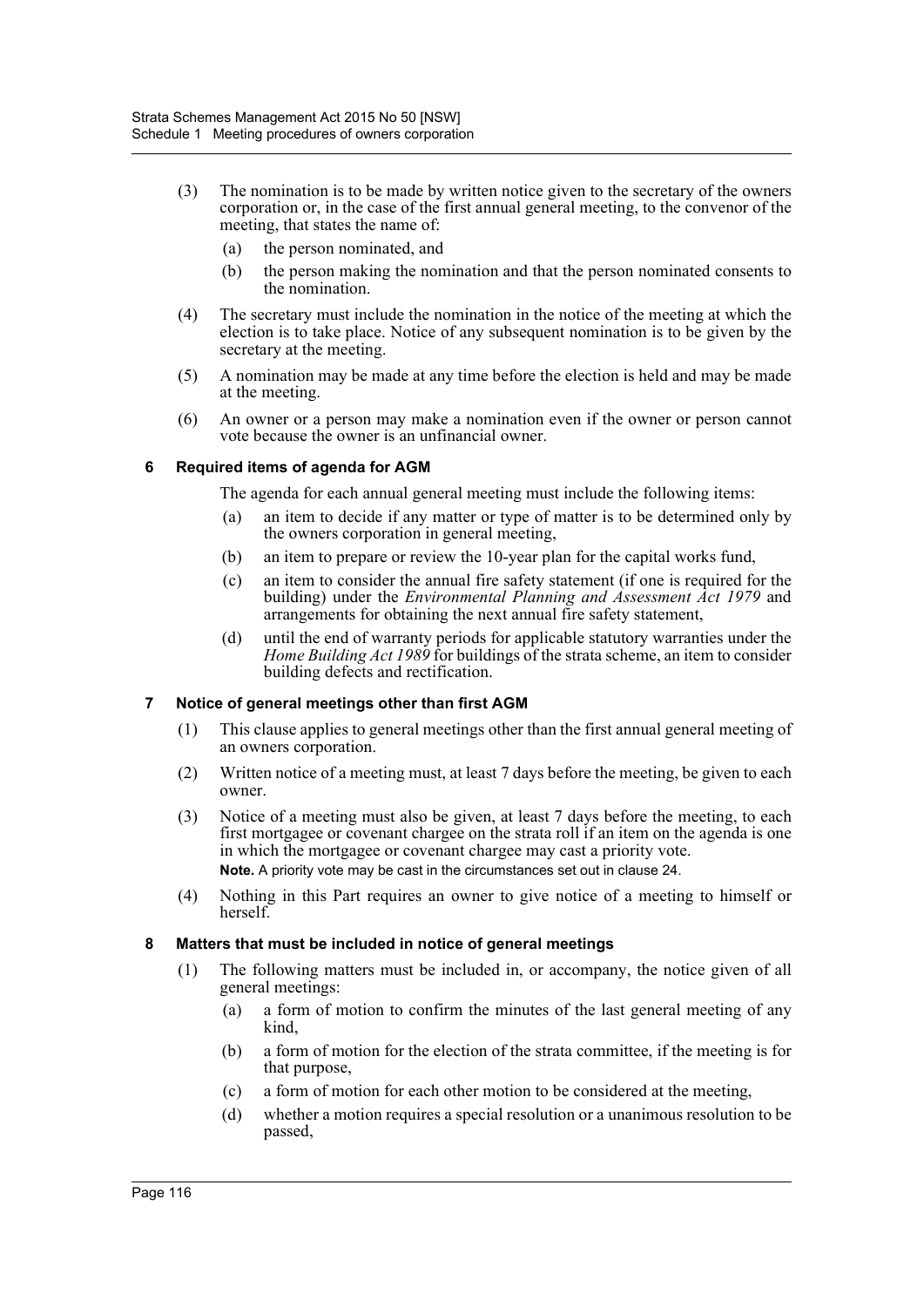- (e) a statement that a vote by an owner does not count if a priority vote is cast for the lot in relation to the same matter,
- (f) a statement that an unfinancial owner, mortgagee or covenant chargee cannot vote at a meeting on a motion (other than a motion requiring a unanimous resolution) unless payment has been made before the meeting of all contributions levied on the owner, and any other amounts recoverable from the owner, in relation to the lot,
- (g) a statement that voting or other rights may be exercised in person (if the addressee is an individual) or by a company nominee (if the addressee is a corporation), or by a proxy appointed by the addressee,
- (h) the provisions of this Act for determining a quorum at meetings.
- (2) A copy of the minutes of the previous general meeting must be given to an owner with notice of a meeting if the owner has not previously been given a copy of the minutes or has requested but not received a copy before the notice is given.

# **9 Additional matters to be included in notice of AGM**

The following matters must also be included in, or accompany, the notice given of annual general meetings:

- (a) a copy of the last statements of key financial information for the administrative fund, the capital works fund and any other fund prepared by the owners corporation and any relevant auditor's report,
- (b) a form of motion for adoption of the financial statements,
- (c) a form of motion to consider the appointment of an auditor and the taking out of insurance of the kind referred to in section 165 (2), if insurance of that kind has not already been taken out,
- (d) particulars of each insurance policy taken out by the owners corporation (as required to be specified in the strata roll),
- (e) a form of motion to decide the number of members of the strata committee,
- (f) a form of motion for the election of the strata committee, including the names of any persons nominated for election before the notice is given,
- (g) if there is a strata managing agent, a form of motion to consider the report by the agent as to whether, and what, commissions or training services have been provided or paid for or are likely to be so provided to or paid for the agent for the following 12 months,
- (h) a form of motion to decide how to deal with any overdue contributions payable to the owners corporation,
- (i) a form of motion to decide if any matter or type of matter is to be determined by the owners corporation in general meeting.

## **10 Financial statements to be provided on request**

- (1) The owners corporation must, at the request of an owner or a mortgagee or covenant chargee of a lot, give to the owner, mortgagee or covenant chargee a copy of the last financial statements prepared for the administrative fund, the capital works fund and any other fund of the owners corporation by the owners corporation at least 2 days before the meeting at which the statements are to be presented.
- (2) This Schedule does not prevent the owners corporation from determining that a copy of the last financial statements prepared for the administrative fund, the capital works fund or other fund is to be included in, or to accompany, the notice of an annual general meeting.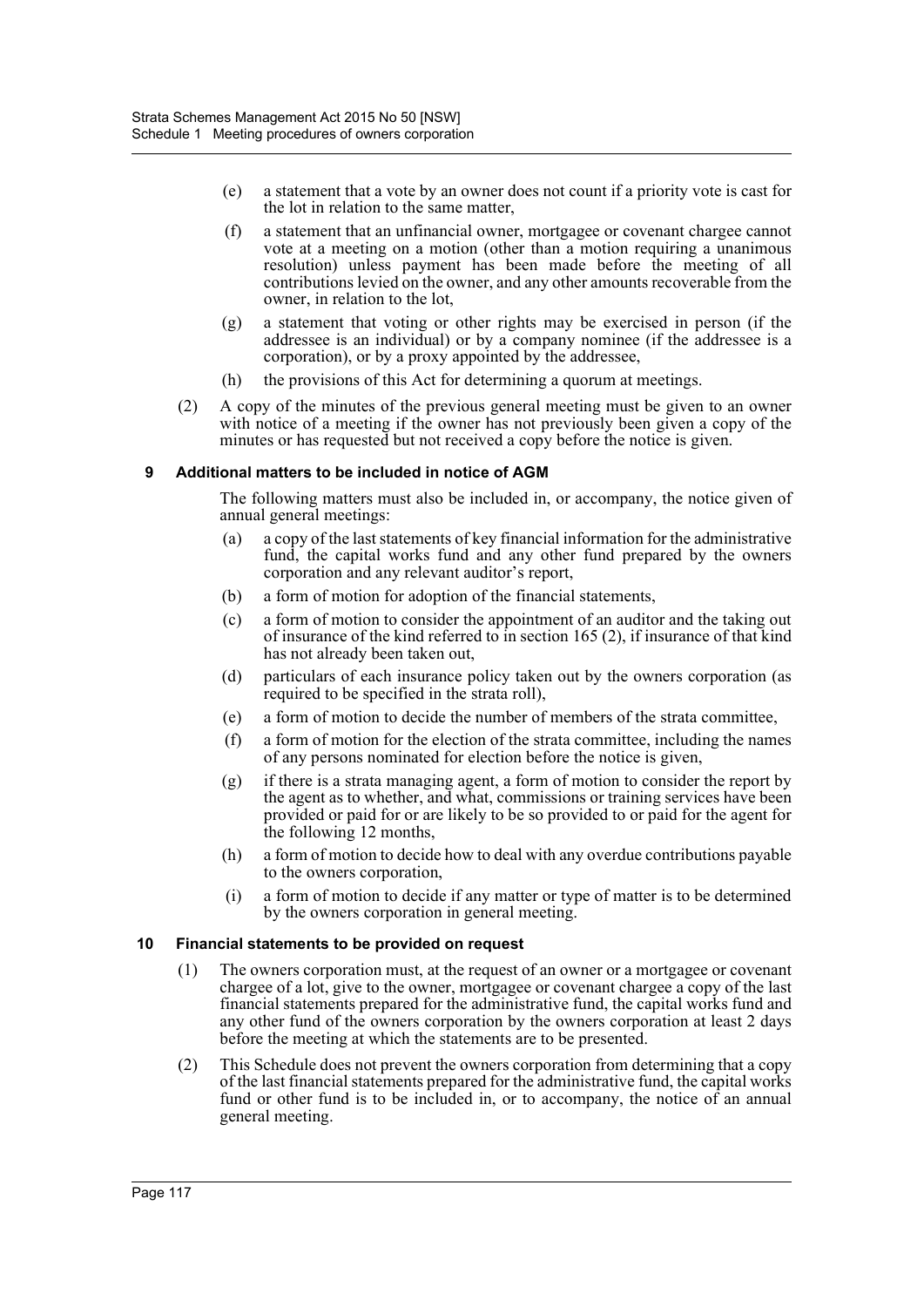## **11 Notice to be given to tenants**

- (1) A copy of the agenda for a meeting must, at least 7 days before the meeting is held:
	- (a) be given to each tenant, who has been notified to the owners corporation in accordance with this Act as a tenant of the lot, or
	- (b) be prominently displayed on any notice board required to be maintained by or under the by-laws on some part of the common property.
- (2) Copies of other documents relating to a meeting may be given to each tenant of a lot if the owners corporation so decides.

# **Part 3 General meeting procedure**

# **12 Chairing of meetings**

# (1) **Chairperson to preside**

The chairperson of the owners corporation is to preside at any meeting at which the chairperson is present.

## (2) **Presiding member where chairperson absent**

In the chairperson's absence from a meeting, the persons present at that meeting and entitled to vote on motions submitted at that meeting (other than unfinancial owners) may elect one of their number to preside at that meeting and the person so elected is, while so presiding, taken to be the chairperson of the owners corporation.

#### (3) **Chairperson does not have casting vote**

The chairperson does not have a casting vote in relation to any motion but may vote in his or her own right if otherwise entitled.

## (4) **Chairperson may be only person present**

A meeting is, subject to the provisions of this Schedule relating to the quorum, validly held even though the only person present at the meeting is the chairperson of the owners corporation.

## **13 Chairperson to announce names of persons entitled to vote**

If requested to do so by a person present and entitled to vote at a meeting, the chairperson must, before submitting a motion to the meeting or the holding of the election of members of the strata committee, announce the names of the persons who are entitled to vote on that motion or at that election.

## **14 Decisions at meetings**

## (1) **Simple majority vote to generally apply**

A motion put to a meeting, or an election of officers of the owners corporation or members of the strata committee, is to be decided according to a majority in number of the votes cast for and against the motion with each person having one vote for each lot in respect of which the person is entitled to vote.

## (2) **Vote of original owner who owns more than half of lots to be reduced**

For the purposes of determining an election for officers of the owners corporation or members of the strata committee or appointing a strata managing agent (other than in the case of a poll), if the total unit entitlement of lots of the original owner is not less than half of the aggregate unit entitlement, the value of the vote in respect of the lots held by the original owner is taken to be reduced by two-thirds (ignoring any fraction).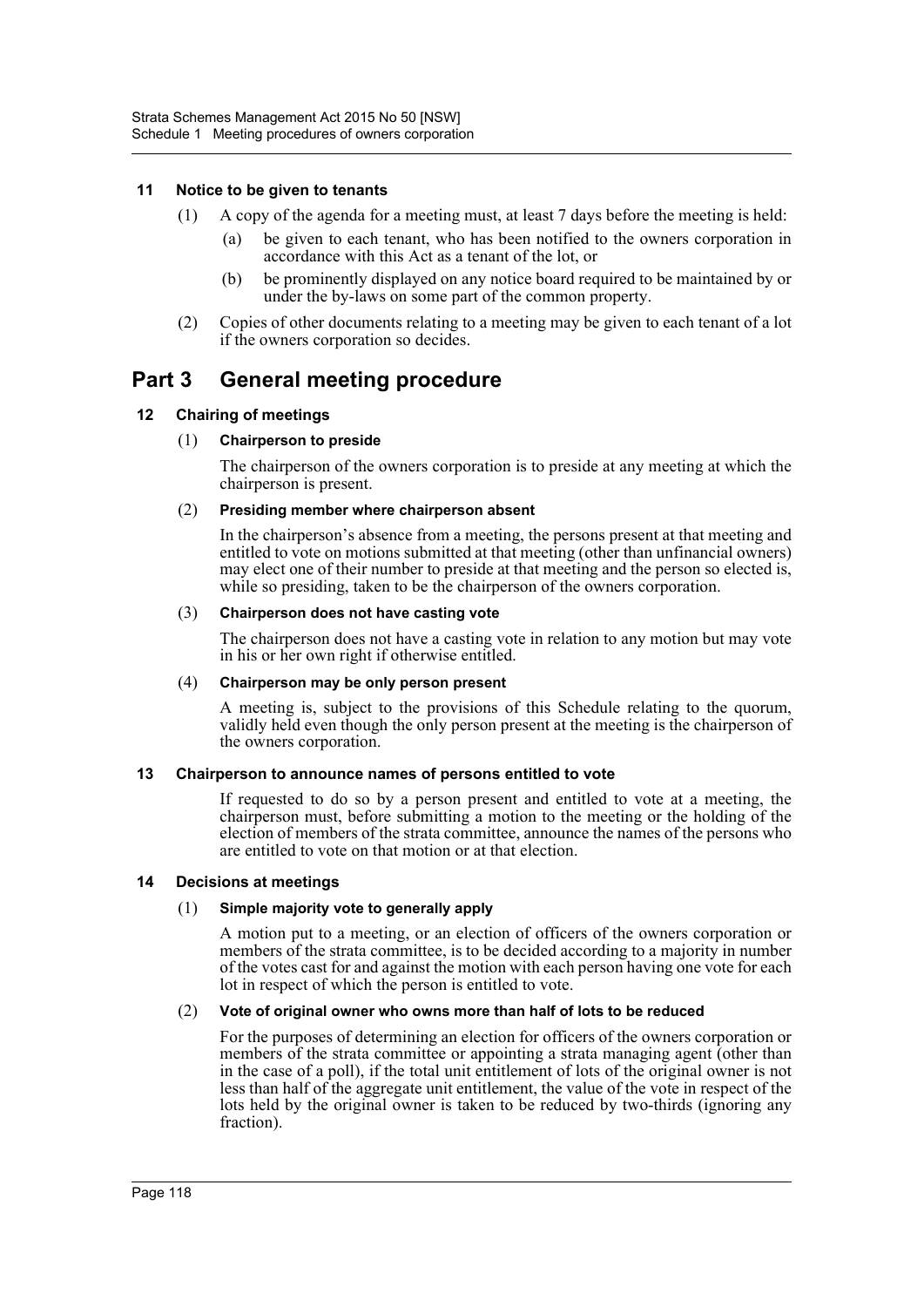## (3) **Value of votes to apply for poll**

If a poll is demanded by a person present and entitled to vote on a motion or for the election of officers of the owners corporation or members of the strata committee at the meeting, the motion is to be decided according to the value of the votes cast for and against the motion and the value of a vote cast by a person entitled to vote in respect of a lot is equal to the unit entitlement of that lot. However, the value of the vote of an original owner is to be calculated in the same way as for a special resolution.

**Note.** Section 5 sets out the manner in which a special resolution is determined.

(4) **Polls**

A poll may be demanded immediately before or after a vote decided by a majority in number has been taken. The demand for a poll may be withdrawn by the person who made it.

## **15 Developer or lessor excluded from votes relating to building defects**

The developer or lessor of a leasehold strata scheme is not entitled to vote, or exercise a proxy vote, on a matter concerning building defects in, or the rectification of building defects in, building work to which Part 11 of this Act applies.

## **16 Chairperson's declaration of vote**

- (1) The chairperson must declare the result of the voting on any motion at a meeting or an election at a meeting at the meeting if it is possible to do so.
- (2) The declaration of the chairperson of the result of the voting on any motion at a meeting, otherwise than on a poll, is conclusive without proof of the votes recorded for and against the motion.

## **17 Quorum**

## (1) **Quorum required for motion or election**

A motion submitted at a meeting must not be considered, and an election must not be held at a meeting, unless there is a quorum present to consider and vote on the motion or on the election.

## (2) **When quorum exists**

A quorum is present at a meeting only in the following circumstances:

- (a) if not less than one-quarter of the persons entitled to vote on the motion or election are present either personally or by duly appointed proxy,
- (b) if not less than one-quarter of the aggregate unit entitlement of the strata scheme is represented by the persons who are present either personally or by duly appointed proxy and who are entitled to vote on the motion or election,
- (c) if there are 2 persons who are present either personally or by duly appointed proxy and who are entitled to vote on the motion or election, in a case where there is more than one owner in the strata scheme and the quorum otherwise calculated under this subclause would be less than 2 persons.
- (3) A person who has voted, or intends to vote, on a motion or at an election at a meeting by a permitted means other than a vote in person is taken to be present for the purposes of determining whether there is a quorum.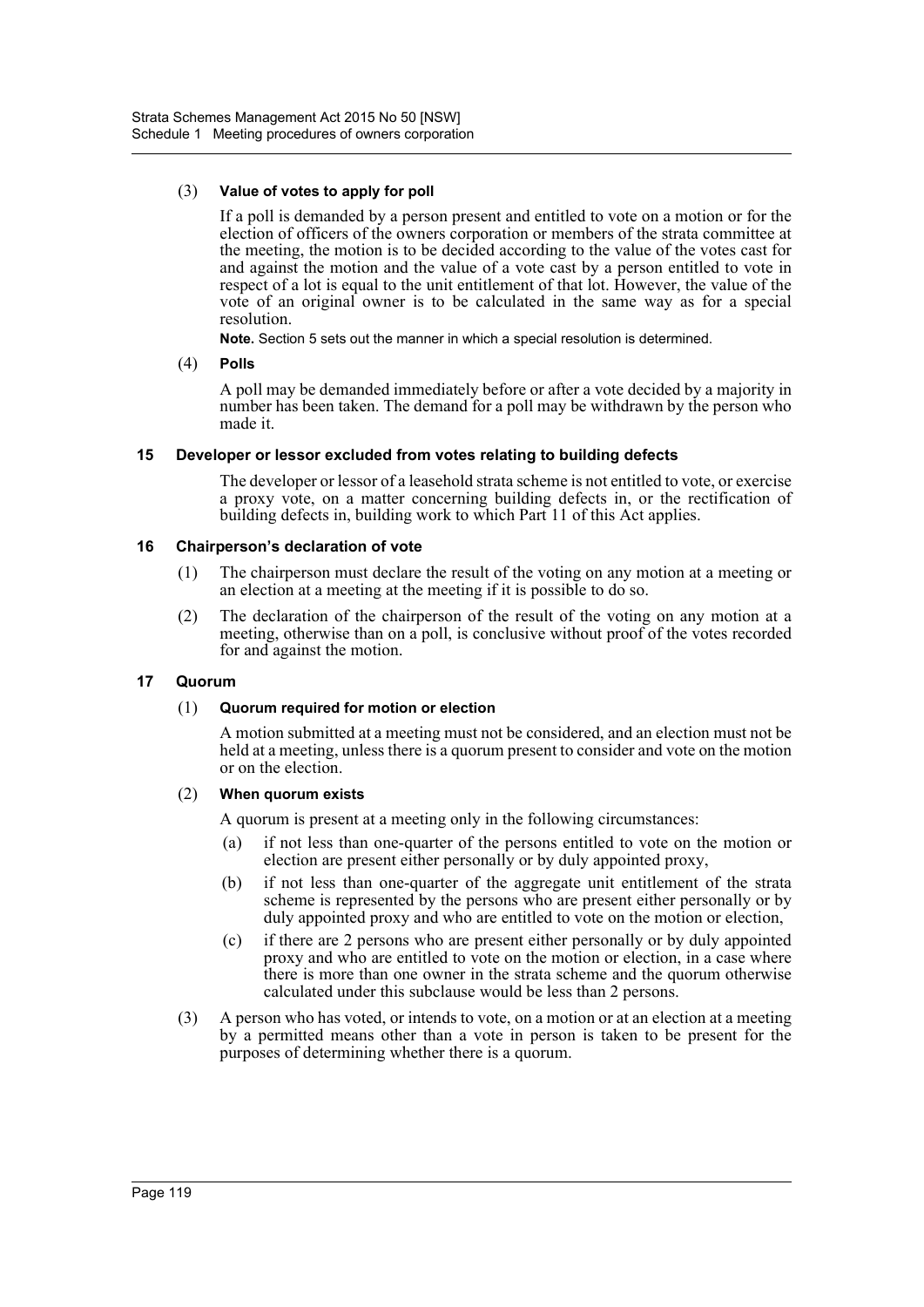## (4) **Procedure if no quorum**

If no quorum is present within the next half-hour after the relevant motion or business arises for consideration at the meeting, the chairperson must:

- (a) adjourn the meeting for at least 7 days, or
- (b) declare that the persons present either personally or by duly appointed proxy and who are entitled to vote on the motion or election constitute a quorum for considering that motion or business and any subsequent motion or business at the meeting.

#### (5) **Quorum for adjourned meeting**

If a quorum is not present within the next half-hour after the time fixed for the adjourned meeting, the persons who are present either personally or by duly appointed proxy and who are entitled to vote on the motion or election constitute a quorum for considering that motion or business and any subsequent motion or business at the meeting.

## **18 Motions require notice**

A motion must not be submitted at a general meeting if any requirement of this Act to include the form of the motion in the notice of the meeting has not been complied with, unless the motion is a motion to amend a motion of which notice has been so given.

#### **19 Chairperson may rule certain motions out of order**

The chairperson at a meeting may rule a motion out of order if:

- (a) the chairperson considers that the motion, if carried, would conflict with this Act or the by-laws of the strata scheme or would otherwise be unlawful or unenforceable, or
- (b) any requirement of this Act to include the form of the motion in the notice of the meeting has not been complied with.

## **20 Adjournments**

- (1) A meeting may be adjourned for any reason if a motion is passed at the meeting for the adjournment.
- (2) The time and place at which a meeting adjourned under this Part is to be resumed must be fixed by the person who was presiding at the meeting or, if the meeting was adjourned because of a lack of a quorum, by the person who would have presided at the meeting but for the lack of the quorum.
- (3) The secretary of the owners corporation must give to the members of the owners corporation, at least 1 day before the resumed meeting, a written notice specifying:
	- (a) the time and place of the meeting, and
	- (b) the provisions of this Act for determining the quorum at a meeting.

## **21 Tenants at meetings**

- (1) A tenant who has been notified in accordance with this Act to the owners corporation as a tenant of a lot in the strata scheme is entitled to attend a meeting but is not entitled to vote at a meeting unless the tenant is the holder of a duly appointed proxy.
- (2) A tenant is not entitled to address a meeting unless authorised to do so by a resolution of the owners corporation.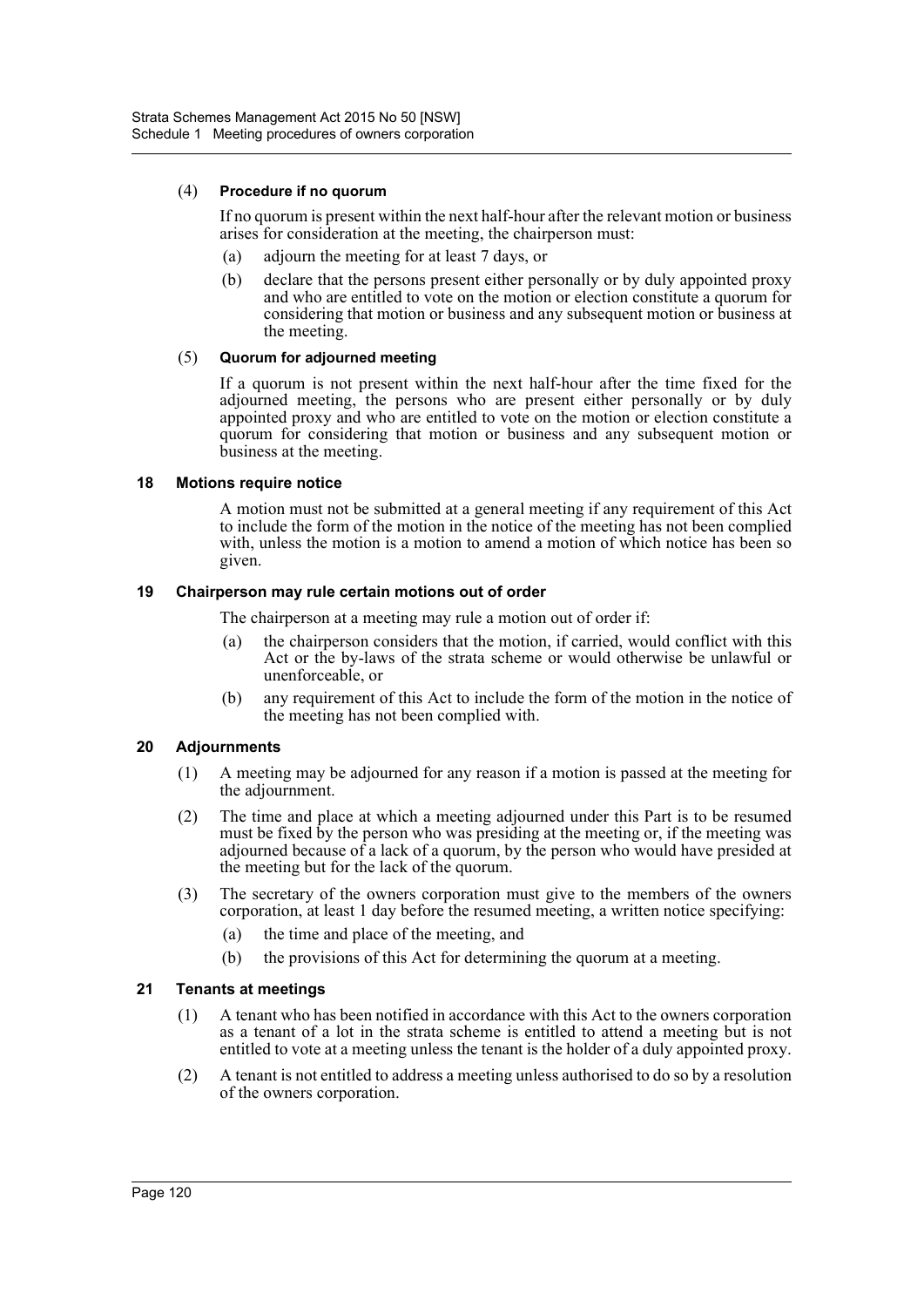- (3) The owners corporation may, at any meeting or for the purpose of all meetings, determine that tenants (other than tenants who hold duly appointed proxies) are not entitled to be present when the following matters are being discussed or determined:
	- (a) financial statements and auditor's reports,
	- (b) levying of contributions,
	- (c) recovery of unpaid contributions,
	- (d) a strata renewal proposal under Part 10 of the *Strata Schemes Development Act 2015* or any related matter,
	- (e) any other financial matter specified by the regulations for the purposes of this clause.

# **22 Minutes**

## (1) **Records to be kept**

The owners corporation must keep full and accurate minutes of its meetings that include minutes of all motions passed at its meetings.

## (2) **Distribution of minutes and records of motions**

Within 14 days after a meeting, the owners corporation must provide copies of the minutes of the meeting in the following manner:

- (a) by giving each member of the strata committee a copy,
- (b) by giving each owner a copy, if the strata scheme is not a large strata scheme,
- (c) by giving an owner a copy, if the strata scheme is a large strata scheme and the owner requests a copy within the period of 14 days.

Maximum penalty: 5 penalty units.

# **Part 4 Voting rights and voting procedures**

# **Division 1 General rights to vote**

## **23 Persons entitled to vote at general meetings**

## (1) **Persons who have right to vote**

Each owner, and each person entitled to a priority vote, has voting rights that may be exercised at a general meeting of the owners corporation, but only if the owner or person is shown on the strata roll and, in the case of a corporation, the company nominee is shown on the strata roll.

## (2) **Exercise of voting rights by joint first mortgagees or joint covenant chargees**

Voting rights may be exercised at the meeting by joint first mortgagees or joint covenant chargees only by proxy (who may be one of them) duly appointed by all of them jointly.

## (3) **Exercise of voting rights by owner, first mortgagee or covenant chargee**

The voting rights of an owner or first mortgagee or covenant chargee of a lot (other than a co-owner, mortgagee or covenant chargee) may be exercised:

- (a) unless the owner, mortgagee or covenant chargee is a corporation—in person or by proxy, or
- (b) if the owner, mortgagee or covenant chargee is a corporation—by the company nominee in person, or by proxy appointed by the corporation.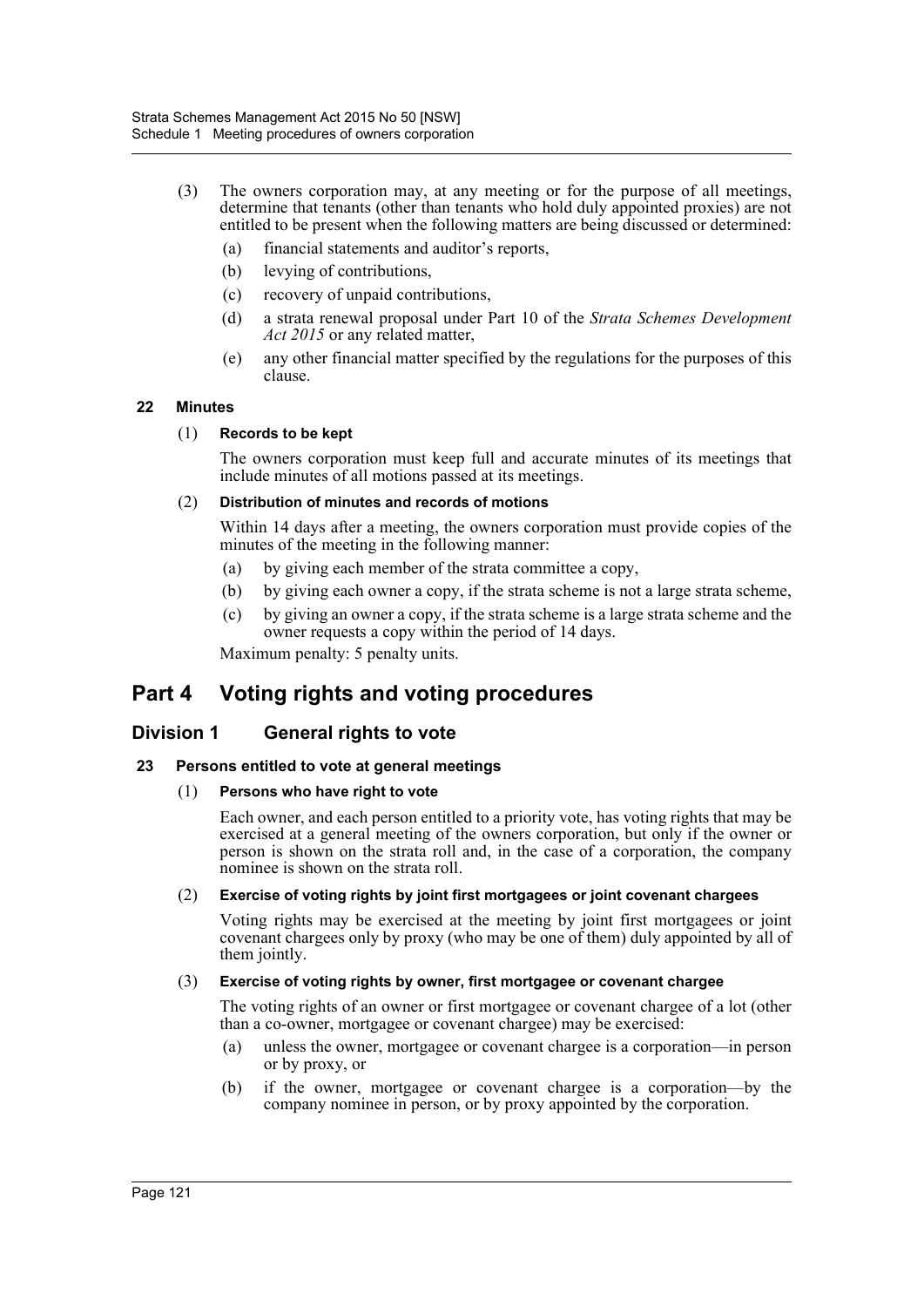## (4) **Exercise of voting rights by co-owners to be by proxy**

The voting rights of co-owners of a lot may not be exercised by them individually but may be exercised:

- (a) by a proxy (who may be one of them), or
- (b) as provided by subclause (5).

#### (5) **Other circumstances in which co-owners may exercise voting rights**

If, on a vote at a general meeting, the rights of co-owners of a lot are not exercised by a proxy as referred to in subclause  $(4)$ , one of them may act as such a proxy:

- (a) if the other co-owners are absent or those who are present give their consent, or
- (b) if paragraph (a) does not apply—if he or she is the owner first named on the strata roll as one of the co-owners.

## (6) **Exercise of voting rights by owners of successive estates in lot**

If there are owners of successive estates in a lot, only the owner of the first estate may vote at a general meeting.

#### (7) **Exercise of voting rights where owner holds lot as trustee**

If the owner of a lot holds it as trustee, a person beneficially entitled may not vote at a general meeting.

#### (8) **Voting rights cannot be exercised if contributions not paid**

A vote at a general meeting (other than a vote on a motion requiring a unanimous resolution) by an owner of a lot or a person with a priority vote in respect of the lot does not count if the owner of the lot was an unfinancial owner at the date notice of the meeting was given and did not pay the amounts owing before the meeting.

#### (9) **Effect of failure to give strata interest notice**

This clause does not confer a right to vote on a person deprived of the right by failing to comply with the requirement to give a strata interest notice.

## **24 Priority votes**

- (1) A *priority vote* is a vote cast on a motion by a person whose vote has priority under this clause.
- (2) A priority vote may be cast on any of the following motions:
	- (a) a motion that relates to insurance, budgeting or the fixing of a levy,
	- (b) a motion that will require expenditure by the owners corporation of an amount that exceeds the amount prescribed by the regulations for the purposes of this clause,
	- (c) a motion that requires a special resolution or unanimous resolution.
- (3) If a priority vote is cast in relation to a lot, a vote on the same matter by the owner of the lot does not count. However, a priority vote has no effect unless at least 2 days written notice of intention to exercise the priority vote at the particular meeting has been given to the owner of the lot.
- (4) A priority vote may be cast in respect of a lot by:
	- (a) the mortgagee of the lot under a mortgage shown on the strata roll as having priority over any other mortgage, and over any covenant charge, shown on the strata roll in relation to the lot, or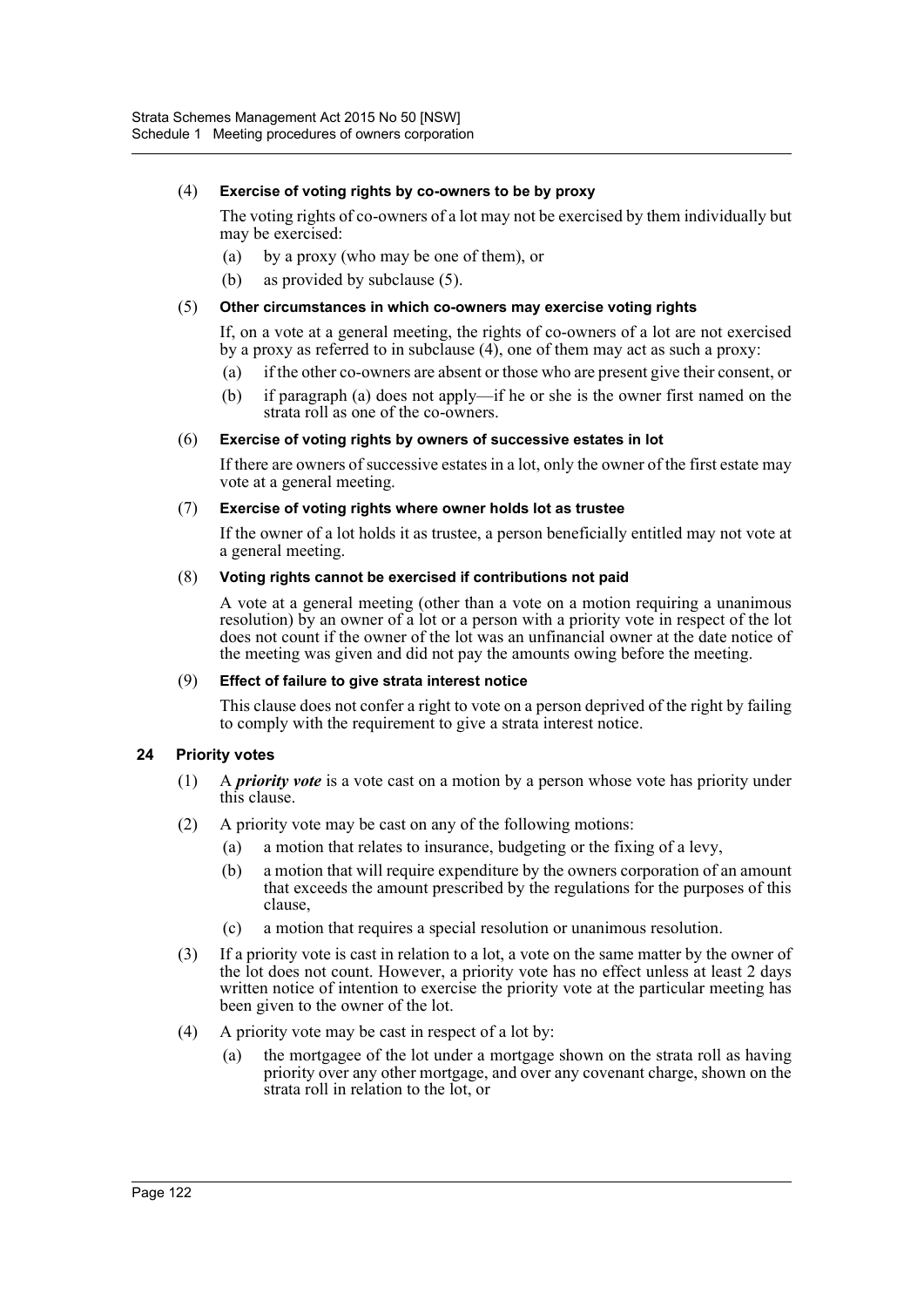- (b) the covenant chargee of the lot under a covenant charge shown on the strata roll as having priority over any mortgage shown on the roll in relation to the lot, or
- (c) the covenant chargee of the lot under a covenant charge shown on the strata roll without any mortgage being shown on the roll in relation to the lot. **Note.** Clause 28 allows a vote to be cast in person or by other means.

# **25 Rights of proxies and limits on votes by proxies**

## (1) **Proxy may demand poll**

A duly appointed proxy may vote on a show of hands or demand a poll.

#### (2) **Powers of proxies**

A person duly appointed as a proxy:

- (a) if entitled to vote otherwise than as a proxy—may also vote in the person's own right, and
- (b) if appointed as proxy for more than one person—may vote separately as a proxy in each case.

#### (3) **Proxy cannot vote if person appointing proxy votes**

A proxy cannot exercise a vote in relation to a matter if the person who appointed the proxy is exercising personally a power to vote on that matter.

#### (4) **Proxy limited by instrument of appointment**

If the instrument appointing a proxy limits the manner in which the proxy may vote at a meeting, a vote by the proxy that does not observe the limitation is invalid.

#### (5) **No proxy vote pursuant to contract for sale by original owner**

An original owner or a person connected with the original owner cannot cast a vote by means of a proxy or power of attorney given by another owner of a lot in the strata scheme if the proxy or power of attorney was given pursuant to a term of the sale contract for the lot or pursuant to another contract or arrangement that is ancillary or related to the sale contract.

(6) Subclause (5) does not apply to a proxy or power of attorney given by a person to another person connected with him or her.

#### (7) **Limits on exercise of proxy by building manager, on-site residential property manager or strata managing agent**

A vote by a proxy who is a building manager, an on-site residential property manager or a strata managing agent is invalid if it would obtain or assist in obtaining a pecuniary interest for, or confer or assist in conferring any other material benefit on, the proxy.

- (8) For the purposes of subclause (7), *material benefit* includes, but is not limited to, the following:
	- (a) an extension of the term or an additional term of appointment of the proxy as building manager, on-site residential property manager or strata managing agent,
	- (b) an increase in the remuneration of the proxy,
	- (c) a decision of the owners corporation not to proceed with, to withdraw, to delay, to compromise or to settle litigation or other legal proceedings relating to the proxy,
	- (d) any other decision of the owners corporation that affects litigation or other legal proceedings relating to the proxy.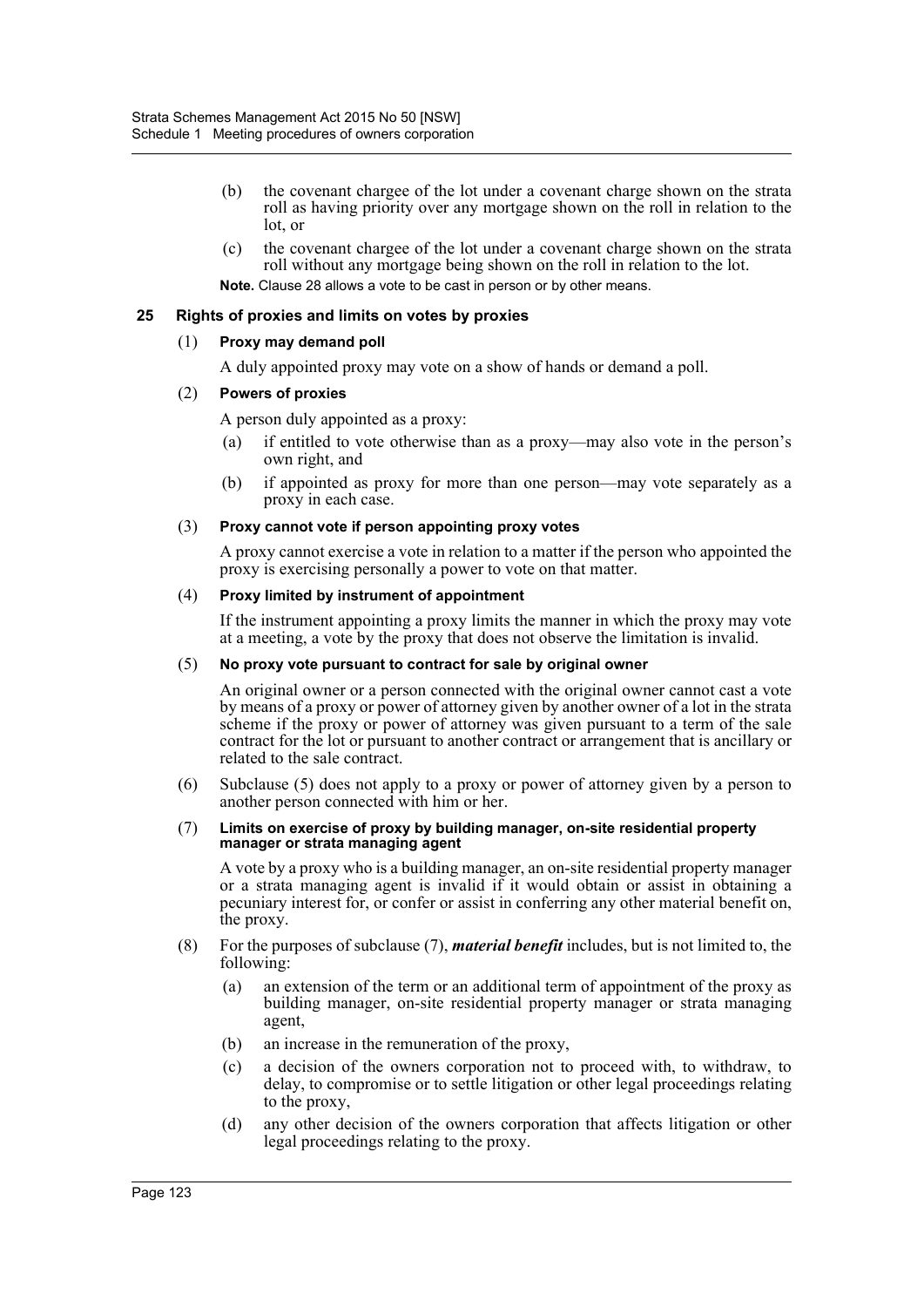# **Division 2 Appointment of proxies**

# **26 Appointment of proxies**

# (1) **Duly appointed proxy**

A person is a *duly appointed proxy* for the purposes of this Part if the person is appointed as a proxy by an instrument in the form prescribed by the regulations and the form is signed by the person appointing the proxy or executed in any other manner permitted by the regulations.

# (2) **Form of proxy**

The prescribed form is to make provision for the giving of instructions on:

- (a) whether the person appointing the proxy intends the proxy to be able to vote on all matters and, if not, the matters on which the proxy will be able to vote, and
- (b) how the person appointing the proxy wants the proxy's vote to be exercised on a motion for the appointment or continuation in office of a strata managing agent.

## (3) **Proxy to be given to secretary of owners corporation**

The instrument is ineffective unless it contains the date on which it was made and it is given to the secretary of the owners corporation at least 24 hours before the first meeting in relation to which the instrument is to operate (in the case of a large corporation) or at or before the first meeting in relation to which the instrument is to operate (in any other case).

# (4) **Period for which proxy effective**

An instrument appointing a proxy has effect for the period commencing with the day on which it takes effect and ending with the later of the first anniversary of that day and the conclusion of the second annual general meeting held after that day, unless it is sooner revoked or a shorter period is provided by the instrument.

## (5) **Proxy cannot vote if person appointing proxy votes**

A proxy cannot exercise a vote in relation to a matter if the person who appointed the proxy is exercising personally a power to vote on that matter.

## (6) **Effect of subsequent proxy**

An instrument made by a person appointing a proxy has no effect if the person makes a later instrument appointing a proxy and delivers it to the secretary of the owners corporation in accordance with subclause (3).

## (7) **Limit on number of proxies that may be held**

The total number of proxies that may be held by a person (other than proxies held by the person as the co-owner of a lot) voting on a resolution are as follows:

- (a) if the strata scheme has 20 lots or less, one,
- (b) if the strata scheme has more than 20 lots, a number that is equal to not more than 5% of the total number of lots.

## **27 Certain provisions unenforceable**

A provision of a contract for the sale of a lot in a strata scheme, or of any ancillary or related contract or arrangement, is void and unenforceable to the extent that it:

(a) requires the purchaser of a lot, or any other person, to cast a vote at a meeting of the owners corporation at the direction of another person, or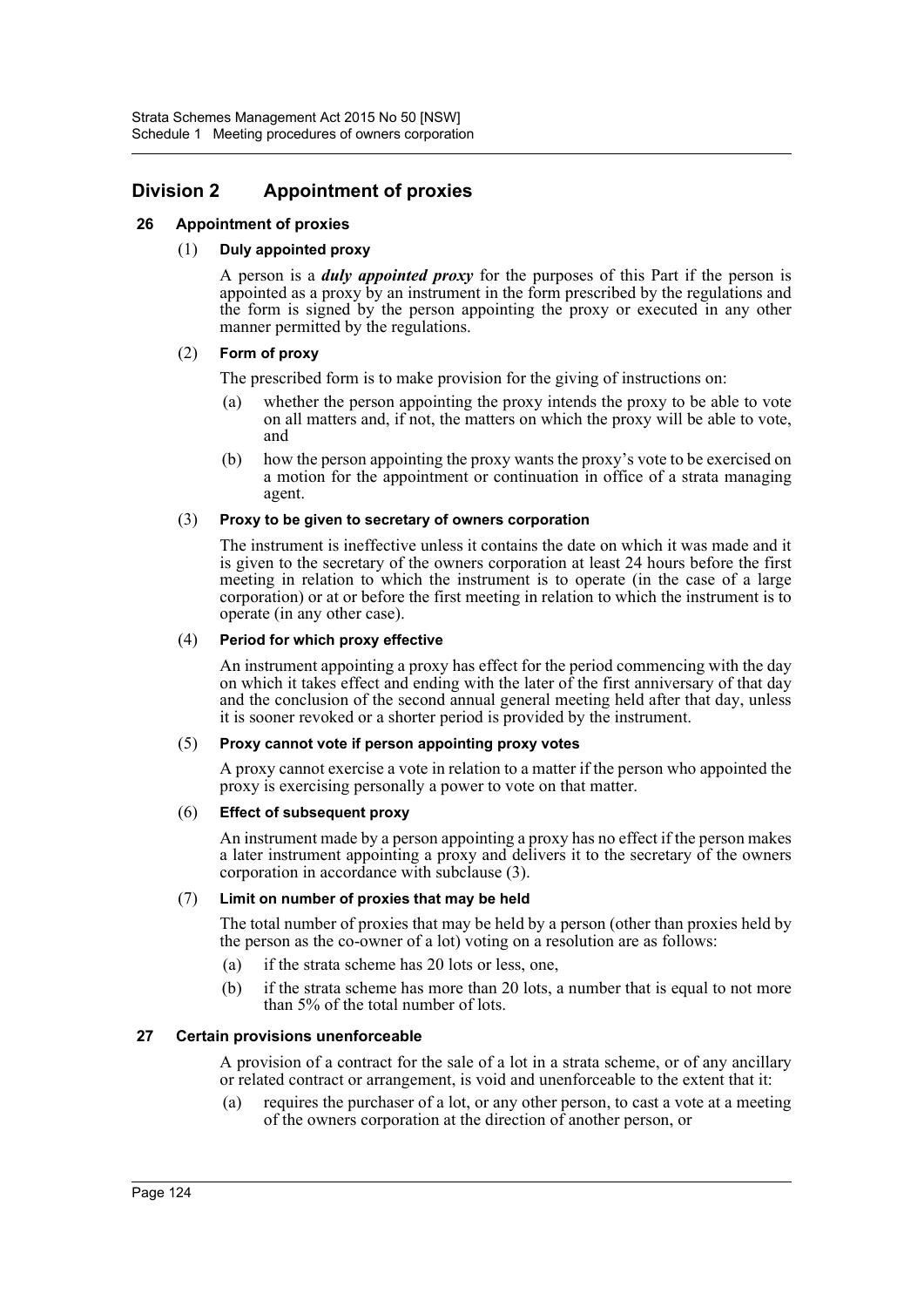(b) requires the purchaser to give a proxy at the direction of another person for the purpose of voting at a meeting of the owners corporation.

# **Division 3 Manner of voting**

# **28 Manner of voting**

- (1) A vote at a meeting by a person entitled to vote or by a proxy must be cast in person unless the owners corporation, by resolution passed at a general meeting, determines that a vote may be cast by some other specified means.
- (2) The regulations may make provision for or with respect to the following:
	- (a) the means of voting (other than in person) that may be adopted by an owners corporation,
	- (b) without limiting paragraph (a), procedures for voting by those means,
	- (c) prohibiting or requiring the use of specified means of voting.

# **29 Secret ballots**

- (1) Voting on a motion or for an election at a meeting may be carried out by a secret ballot if:
	- (a) the strata committee determines that the motion or matter is to be so determined, or
	- (b) at least one-quarter of the persons entitled to vote on the motion or election agree that the motion or matter is to be so determined.
- (2) The regulations may make provision for or with respect to the procedures for a secret ballot.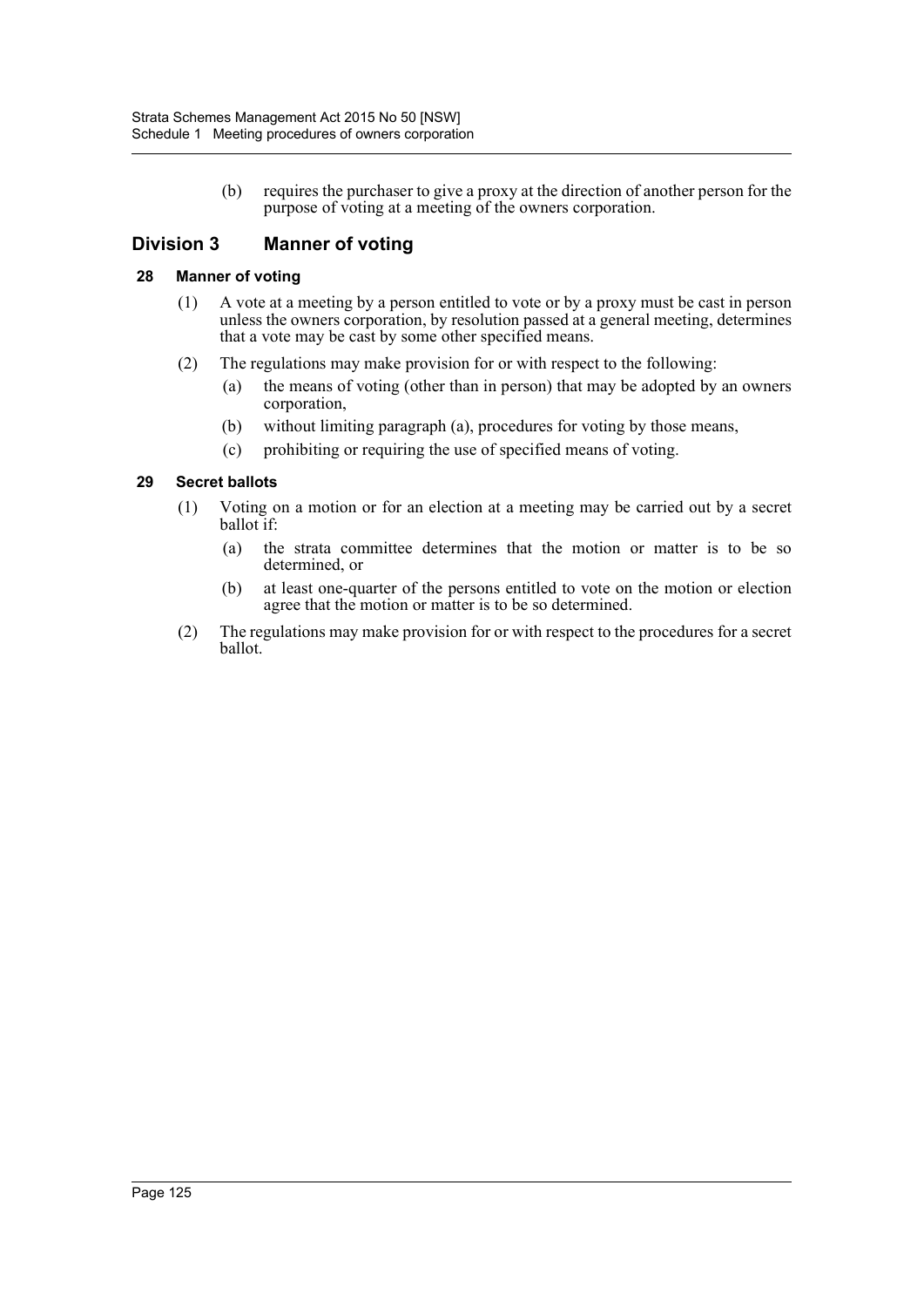# **Schedule 2 Meeting procedures of strata committees**

(Section 40)

# **Part 1 Preliminary**

# **1 Meetings to which Schedule applies**

This Schedule applies to meetings of the strata committee of an owners corporation.

# **2 Application to large strata schemes**

The provisions of this Schedule are subject to the regulations, but only to the extent that the regulations relate to large strata schemes.

# **3 Definitions**

In this Schedule:

*owner* means an owner of a lot in the strata scheme for which a meeting is held or proposed to be held.

*tenant member* means a tenant representative nominated for a strata committee under section 33.

# **Part 2 Notices of meetings**

# **4 Notice of meetings for large strata schemes**

- (1) The secretary of the owners corporation of a large strata scheme must give notice of a meeting to each other member of the strata committee (including any tenant member) at least 3 days before the meeting and to each owner.
- (2) Notice is to be given in accordance with section 263 and by displaying the notice on the notice board (if any) maintained by the owners corporation.

## **5 Notice of meetings for other strata schemes**

- (1) The secretary of the owners corporation of a strata scheme that is not a large strata scheme must give notice of a meeting to each other member of the strata committee at least 3 days before the meeting and to each owner.
- (2) Notice is to be given by displaying the notice on the notice board maintained by the owners corporation or in accordance with section 263.

## **6 Owner not required to serve notice on self**

Nothing in this Part requires an owner to give notice of a meeting to himself or herself.

# **7 Matters that must be included in notice of meetings**

The notice of a meeting must include a detailed agenda for the meeting.

# **Part 3 Meeting procedure**

## **8 Chairperson to preside**

## (1) **Chairperson to preside**

The chairperson of the owners corporation is to preside at any meeting at which the chairperson is present.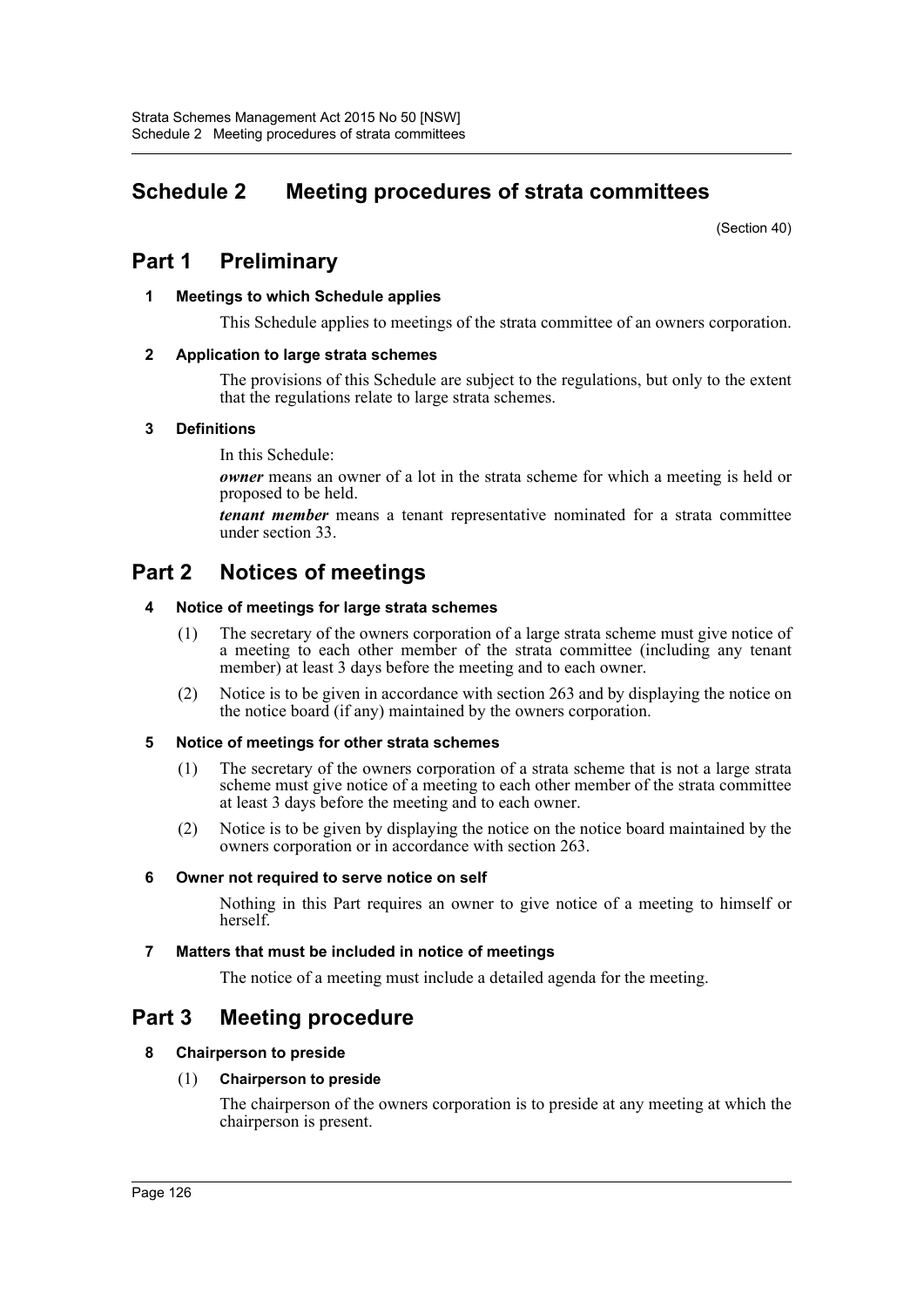#### (2) **Presiding member where chairperson absent**

In the chairperson's absence from a meeting, the members of the strata committee present at that meeting may elect one of their number to preside at that meeting and the person so elected is, while so presiding, taken to be the chairperson.

#### (3) **Chairperson does not have casting vote**

The chairperson does not have a casting vote in relation to any motion but may vote in his or her own right if otherwise entitled.

## (4) **Chairperson may be only person present**

A meeting is, subject to the provisions of this Schedule relating to the quorum, validly held even though the only person present at the meeting is the chairperson of the owners corporation.

#### **9 Decisions at meetings**

#### (1) **Voting at meetings**

A motion put to a meeting is to be decided according to a majority of the number of the votes cast for and against the motion by the members present (other than any tenant member) or in the manner set out in subclause (2). If there is only one member of the strata committee, the decision of the strata committee is the decision of that member.

#### (2) **Voting in writing**

A motion proposed to be put to a meeting is taken to have been validly passed even if the meeting was not held if:

- (a) notice was given of the meeting in accordance with this Schedule, and
- (b) a copy of the motion was given to each member of the strata committee, and
- (c) the motion was approved in writing by a majority of the members of the committee (other than the tenant member).

#### (3) **Decisions to have no effect if opposed by more than specified owners**

A decision of a strata committee has no force or effect if, before the decision is made, notice is given to the secretary of the owners corporation by one or more owners, the sum of whose unit entitlements exceeds one-third of the aggregate unit entitlement, that the making of the decision is opposed by those owners.

#### (4) **Voting rights cannot be exercised if contributions not paid**

A member of the strata committee is not entitled to vote on any motion put or proposed to be put to the strata committee if the member was, or was nominated as a member by a member who was, an unfinancial owner of a lot in the strata scheme at the date notice of the meeting was given and the amounts owed by the unfinancial owner were not paid before the meeting.

#### (5) **Tenant member not entitled to vote**

A tenant member of a strata committee is not entitled to vote on any motion put or proposed to be put to a strata committee.

## **10 Manner of voting**

(1) A vote at a meeting by a person entitled to vote must be cast in person unless the strata committee, by resolution, determines that a vote may be cast by some other specified means.

**Note.** A person may be present at a meeting even if not actually at the meeting (see section 4 (1), definition of *person present*).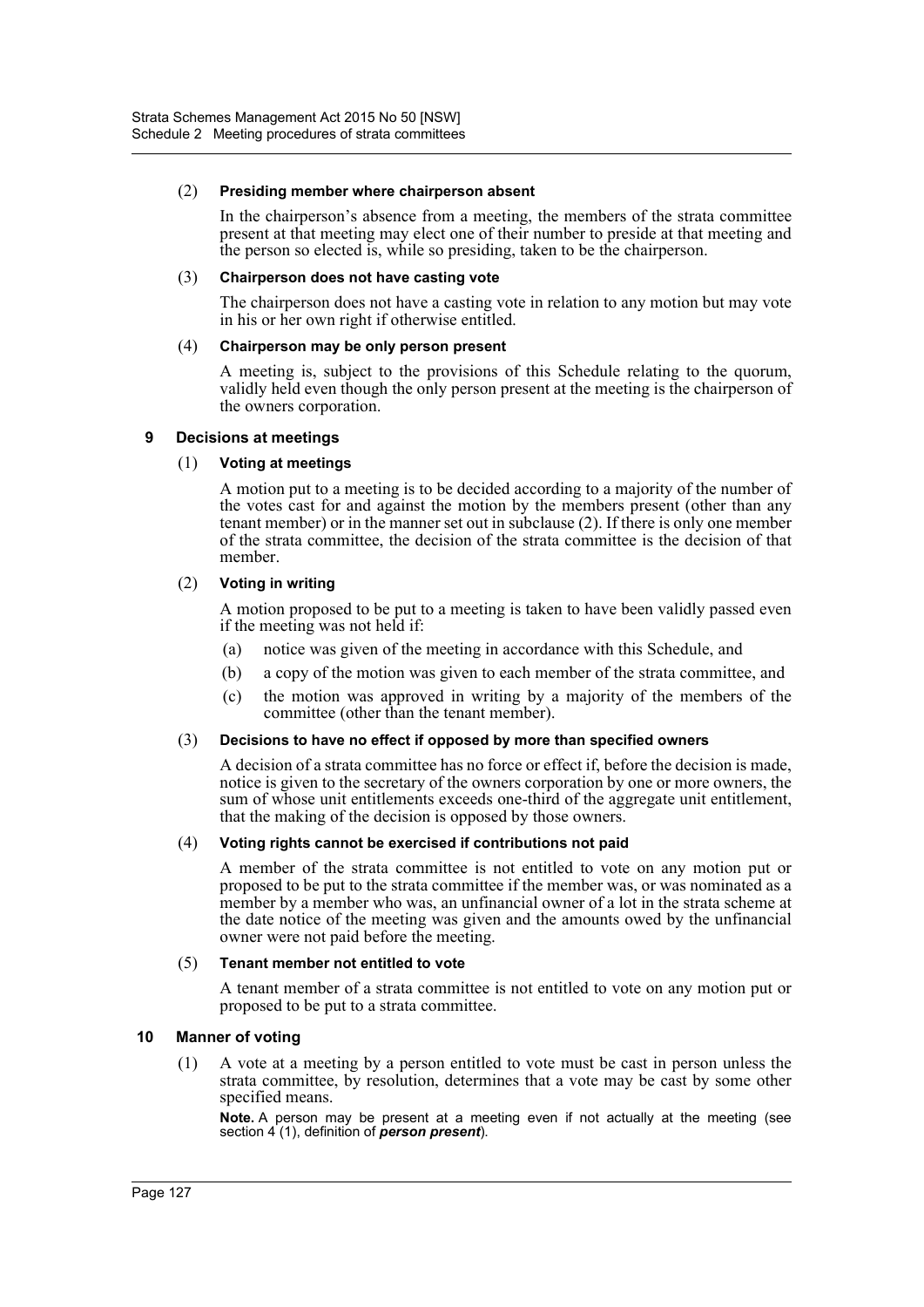- (2) The regulations may make provision for or with respect to the following:
	- (a) the means of voting (other than in person) that may be adopted by a strata committee,
	- (b) without limiting paragraph (a), procedures for voting by such means,
	- (c) prohibiting the use of specified means of voting.

## **11 Chairperson's declaration of vote**

The declaration of the chairperson of the result of the voting on any motion at a meeting is conclusive without proof of the votes recorded for and against the motion.

## **12 Quorum**

## (1) **Quorum required for motion**

A motion submitted at a meeting of a strata committee must not be considered unless there is a quorum present to consider and vote on the motion.

## (2) **When quorum exists**

A quorum is present at a meeting only in the following circumstances:

- (a) in the case of a strata committee which has only one member, if the member is present,
- (b) in any other case, if not less than one-half of the persons entitled to vote on the motion are present.
- (3) A person who has voted, or intends to vote, on a motion or at an election at a meeting by a permitted means other than a vote in person is taken to be present for the purposes of determining whether there is a quorum.
- (4) The quorum for meetings of a strata committee is to be calculated on the basis of the number of members last determined by the owners corporation for the committee.

## **13 Non-member owner may attend**

An owner or, if the owner of a lot is a corporation, any company nominee of that corporation is entitled to attend a meeting but is not entitled to address the meeting unless authorised to do so by resolution of the strata committee.

## **14 Only person who may vote can move motion**

A person is not entitled to move a motion unless the person is entitled to vote on the motion.

## **15 Chairperson may rule certain motions out of order**

The chairperson at a meeting may rule a motion out of order if the chairperson considers that the motion, if carried, would conflict with this Act or the by-laws of the strata scheme or would otherwise be unlawful or unenforceable.

## **16 Adjournments**

- (1) A meeting may be adjourned for any reason if a motion is passed at the meeting for the adjournment.
- (2) The time and place at which a meeting adjourned under this Part is to be resumed must be fixed by the person who was presiding at the meeting.
- (3) The secretary of the owners corporation must give to the members of the owners corporation, at least 1 day before the resumed meeting, a notice specifying the time and place of the meeting.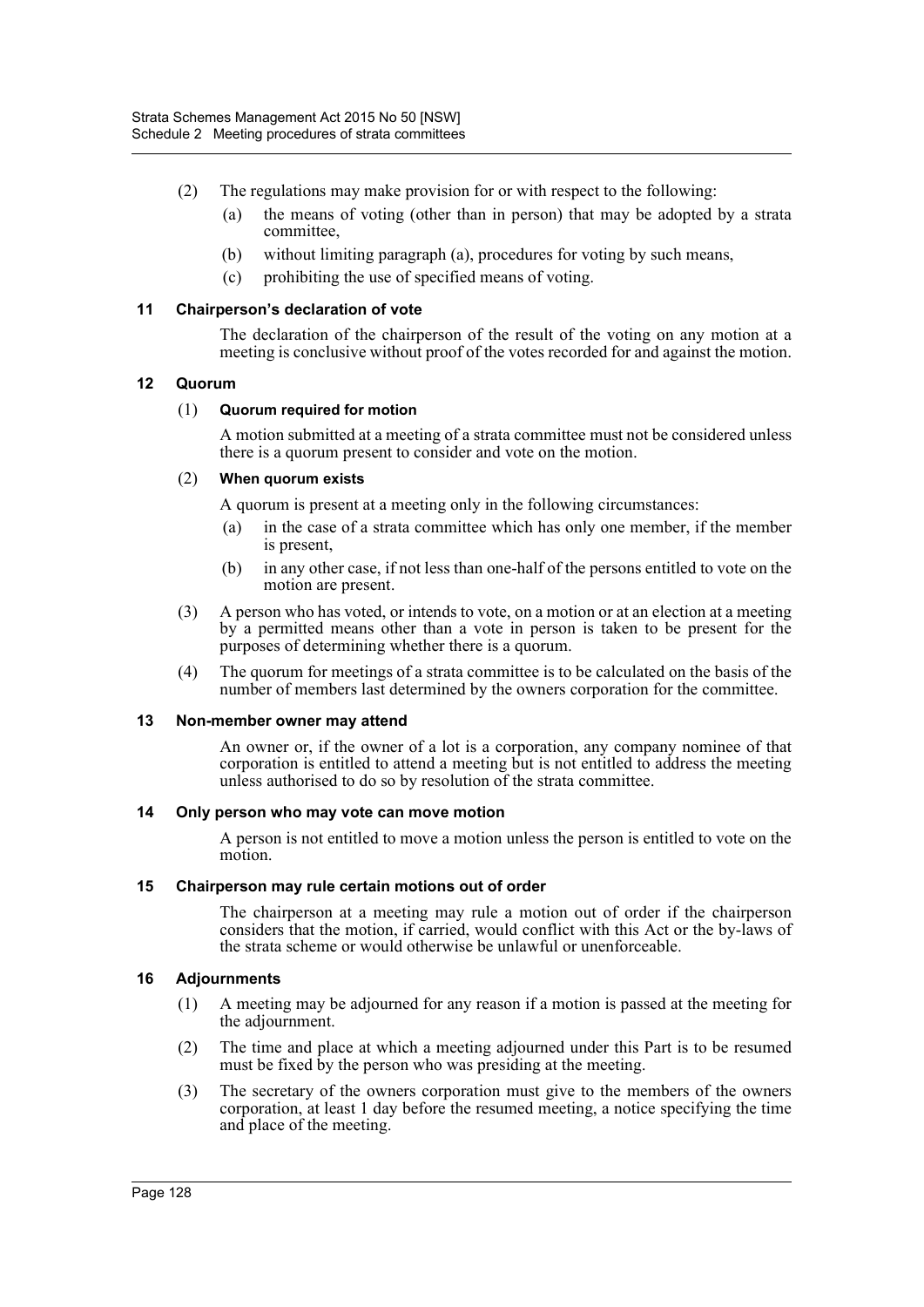(4) Notice is to be given by displaying the notice on the notice board maintained by the owners corporation or, if there is no notice board, in writing (including by email or other electronic means).

## **17 Minutes and other records**

#### (1) **Records to be kept**

A strata committee must cause to be kept a record of its decisions, any notices given under this Schedule and full and accurate minutes of its meetings.

(2) The minutes must include minutes of all resolutions passed in accordance with this Schedule.

#### (3) **Distribution of minutes and records of motions**

Within 7 days after a meeting of a strata committee or the passing of a resolution by the strata committee, the strata committee must provide copies of the minutes of the meeting or of the resolution in the following manner:

- (a) by giving each member of the strata committee a copy,
- (b) by giving each owner a copy, if the strata scheme is not a large strata scheme,
- (c) by giving an owner a copy, if the strata scheme is a large strata scheme and the owner requests a copy within the period of 7 days.

## **18 Disclosure of pecuniary interests**

- (1) If:
	- (a) a member of a strata committee has a direct or indirect pecuniary interest in a matter being considered or about to be considered at a meeting, and
	- (b) the interest appears to raise a conflict with the proper performance of the member's duties in relation to the consideration of the matter,

the member must, as soon as possible after the relevant facts have come to the member's knowledge, disclose the nature of the interest at a meeting of the strata committee.

Maximum penalty: 10 penalty units.

- (2) A disclosure by a member at a meeting of the strata committee that the member:
	- (a) is a member, or is in the employment, of a specified corporation or other body, or
	- (b) is a partner, or is in the employment, of a specified person, or
	- (c) has some other specified interest relating to a specified corporation or other body or to a specified person,

is a sufficient disclosure of the nature of the interest in any matter relating to that corporation or other body or to that person which may arise after the date of the disclosure and which is required to be disclosed under subclause (1).

- (3) Particulars of any disclosure made under this clause must be recorded by the strata committee in a book kept for the purpose and that book must be open at all reasonable hours to inspection by any person on payment of the fee determined by the strata committee.
- (4) After a member has disclosed the nature of an interest in any matter, the member must not, unless the strata committee otherwise determines:
	- (a) be present during any deliberation of the strata committee with respect to the matter, or
	- (b) take part in any decision of the strata committee with respect to the matter.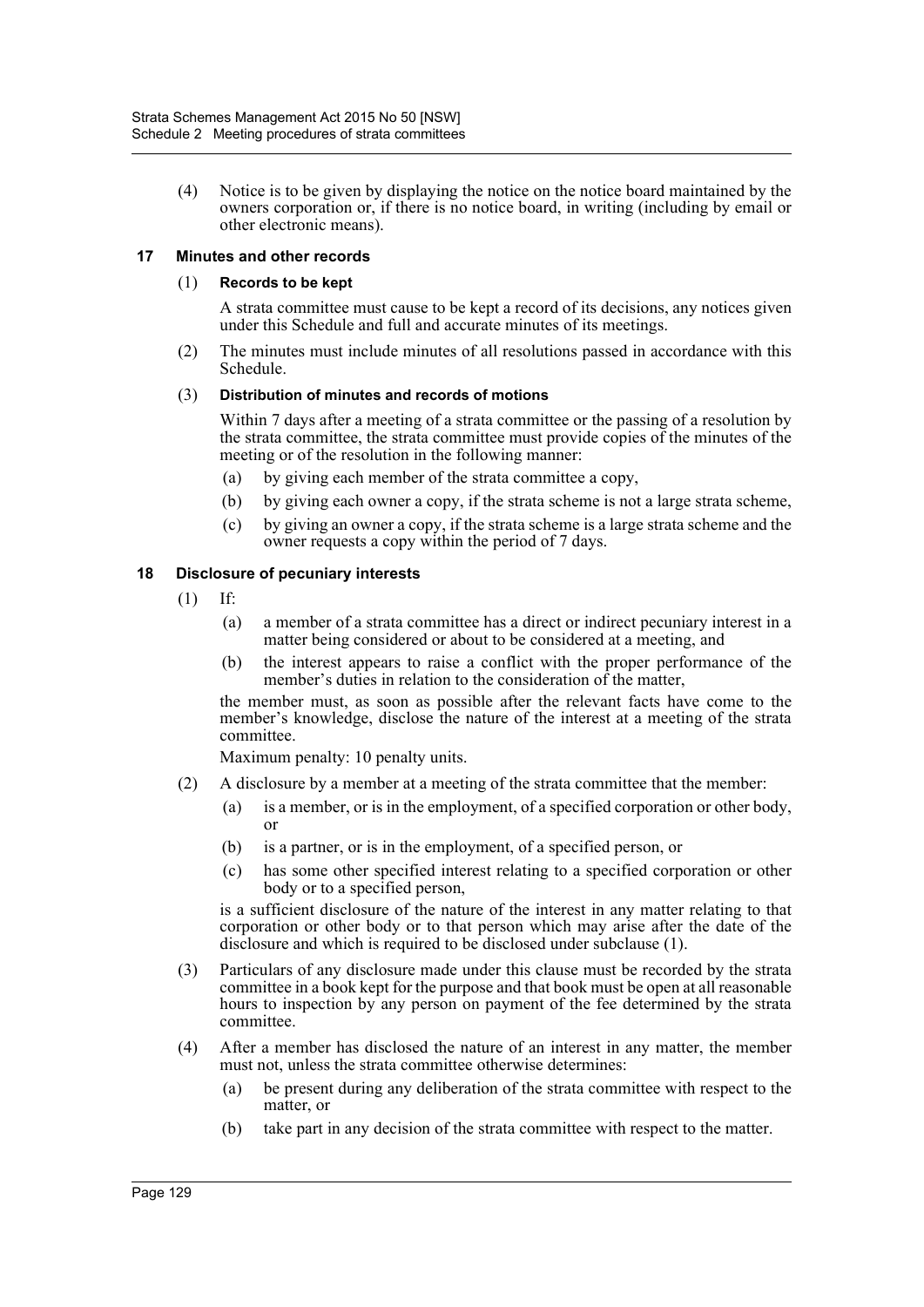- (5) For the purposes of the making of a determination by the strata committee under subclause  $(\overline{4})$ , a member who has a direct or indirect pecuniary interest in a matter to which the disclosure relates must not:
	- (a) be present during any deliberation of the strata committee for the purpose of making the determination, or
	- (b) take part in the making by the strata committee of the determination.
- (6) A contravention of this clause does not invalidate any decision of the strata committee.
- (7) Without limiting subclause (1), a person has an indirect pecuniary interest in a matter if a person connected with the person has a direct interest in the matter.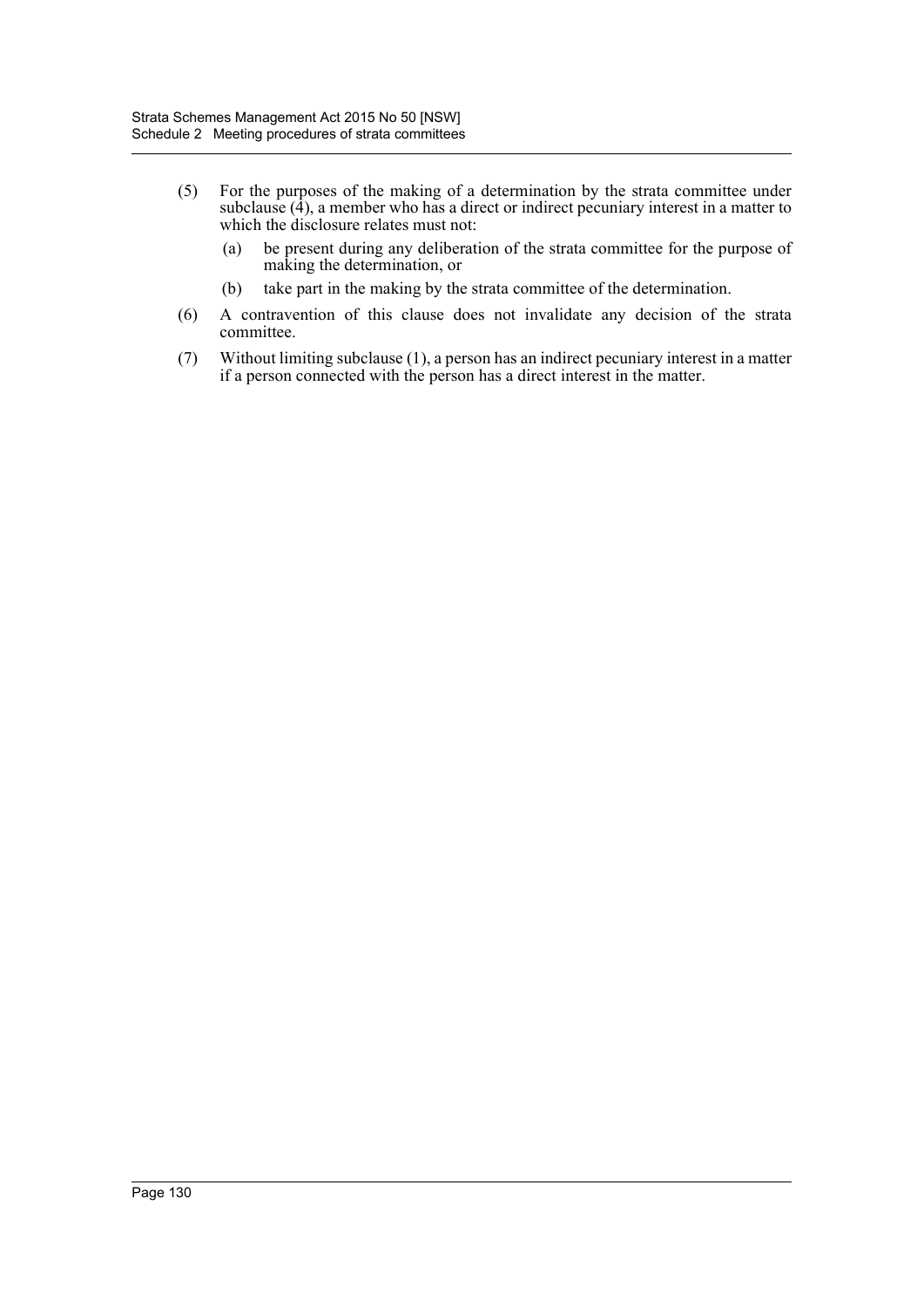# **Schedule 3 Savings, transitional and other provisions**

# **Part 1 General**

# **1 Regulations**

- (1) The regulations may contain provisions of a savings or transitional nature consequent on the enactment of this Act or any Act that amends this Act.
- (2) Any such provision may, if the regulations so provide, take effect from the date of assent to the Act concerned or a later date.
- (3) To the extent to which any such provision takes effect from a date that is earlier than the date of its publication on the NSW legislation website, the provision does not operate so as:
	- (a) to affect, in a manner prejudicial to any person (other than the State or an authority of the State), the rights of that person existing before the date of its publication, or
	- (b) to impose liabilities on any person (other than the State or an authority of the State) in respect of anything done or omitted to be done before the date of its publication.
- (4) The regulations under this Part have effect despite anything to the contrary in this Schedule.
- (5) The regulations under this Part may make separate savings and transitional provisions or amend this Schedule to consolidate the savings and transitional provisions.

# **Part 2 Provisions consequent on enactment of this Act**

# **2 Definitions**

In this Part:

*existing strata scheme* means a strata scheme in existence immediately before the commencement of this clause.

*former Act* means the *Strata Schemes Management Act 1996*.

# **3 General savings**

- (1) Any act, matter or thing done or omitted to be done under a provision of the former Act and having any force or effect immediately before the commencement of a provision of this Act that replaces that provision is, on that commencement, taken to have been done or omitted to be done under the provision of this Act.
- (2) This clause does not apply:
	- (a) to the extent that its application is inconsistent with any other provision of this Schedule or a provision of a regulation made under this Schedule, or
	- (b) to the extent that its application would be inappropriate in a particular case.

# **4 By-laws**

- (1) An owners corporation of an existing strata scheme is to review the by-laws for the scheme not later than 12 months after the commencement of section 134.
- (2) Despite any other provision of this Act, a by-law continued in force by this Act is taken to be a valid by-law if it was a valid by-law immediately before the commencement of this clause.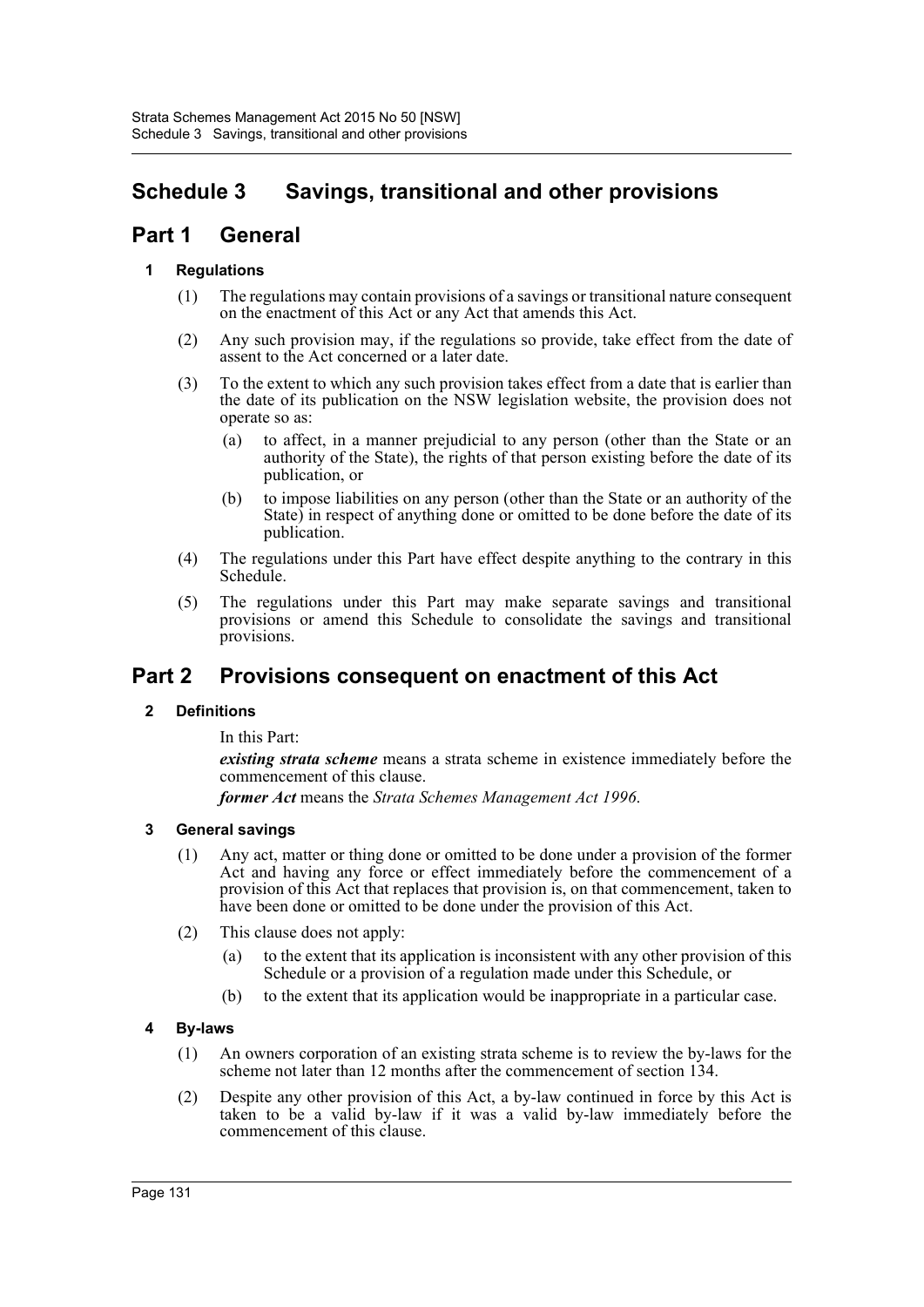## **5 Existing owners corporations**

An owners corporation constituted, or taken to have been constituted, under section 11 of the former Act is taken to have been constituted under section 8 of this Act.

# **6 Existing executive committees**

- (1) A person who, immediately before the commencement of this clause, was a member of the executive committee of an owners corporation is, on that commencement, taken to have been appointed to be a member of the strata committee of the owners corporation for the balance of the person's term as a member of the executive committee.
- (2) A person who, immediately before the commencement of this clause, was an officer of an executive committee is, on that commencement, taken to have been appointed as an officer of the same kind of the owners corporation for the balance of the person's term as an officer.

# **7 Existing proceedings**

Any proceedings commenced but not determined or finalised under a provision of the former Act are to be dealt with and determined as if the former Act had not been repealed.

# **8 Adjudicators**

- (1) A person who held office as an Adjudicator under the former Act immediately before the commencement of this clause ceases to hold the office on that commencement.
- (2) Despite subclause (1), an Adjudicator determining proceedings to which clause 7 applies continues to hold office until the proceedings are determined.
- (3) An Adjudicator who ceases to be an Adjudicator under this clause is not entitled to any compensation for loss of office.

## **9 Existing orders under former Act**

An order made by an Adjudicator or a Tribunal under the former Act, and in force immediately before the commencement of this clause, is taken to have been made by the Tribunal under the corresponding provision of this Act.

## **10 Contributions**

Any contributions levied under the former Act are taken to have been levied under this Act and this Act applies to the recovery and payment of any unpaid contributions.

## **11 Approved insurers**

An insurer that was an approved insurer under the former Act immediately before the commencement of section 160 of this Act is taken to be an approved insurer under this Act.

## **12 Previous decisions by owners corporations and executive committees**

(1) A decision, consent or approval of an owners corporation under the former Act, or that is taken to have been made under the former Act, is taken to have been made by the owners corporation under this Act.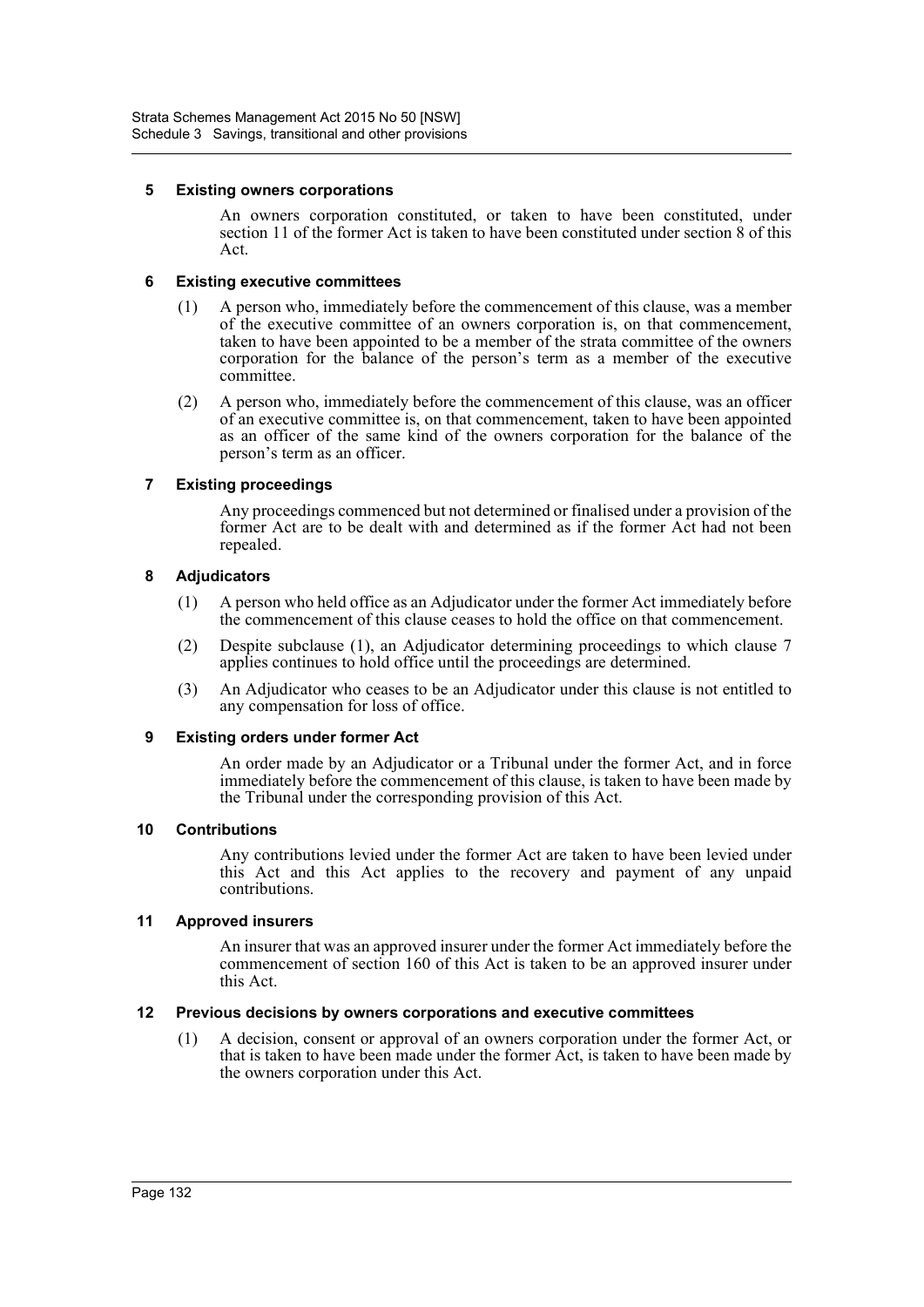(2) A decision, consent or approval of the executive committee of an owners corporation under the former Act, or that is taken to have been made under the former Act, is taken to have been made by the strata committee of the owners corporation under this Act.

## **13 Window safety devices**

- (1) Despite any other provision of this Act, an owners corporation is not required to comply with section 118 until 13 March 2018.
- (2) Accordingly, an order cannot be sought under section 129 in respect of a failure to exercise a function under section 118 until on or after 13 March 2018.

# **14 Terms of appointment of strata managing agents**

- (1) The term of appointment (including any reappointment) of a strata managing agent appointed before the commencement of section 50 (1) of this Act ends on the day that is 3 years after the day that the term commenced or that is 6 months after the commencement of this clause, whichever is the later.
- (2) Section 50 (1) applies to the term of any reappointment of the strata managing agent after that commencement.
- (3) Section 49 (3) does not apply to a strata managing agent appointed before the commencement of that subsection.

# **15 Caretakers and building managers**

- (1) An agreement in force immediately before the commencement of this clause is taken to be a building manager agreement for the purposes of this Act, despite any of the provisions of the agreement, if:
	- (a) the agreement provides for the appointment of a person to carry out any of the functions specified in section  $66(1)$  in relation to the owners corporation for a strata scheme, and
	- (b) the primary purpose of the agreement is to provide for that appointment and related matters, and
	- (c) the person is not entitled to exclusive possession of a lot or common property in the strata scheme.
- (2) Any such building manager agreement expires 10 years after the commencement of this clause unless the terms of the agreement provide that it expires on an earlier day or the agreement is terminated on an earlier day.
- (3) A reference in any instrument to a caretaker in relation to a strata scheme is taken to be a reference to a building manager in relation to that scheme.

## **16 Building defects**

Part 11 of this Act does not apply to building work if the contract for carrying out the building work was entered into before the commencement of this clause or, if there is no contract for the carrying out of the building work, the building work commenced before the commencement of this clause.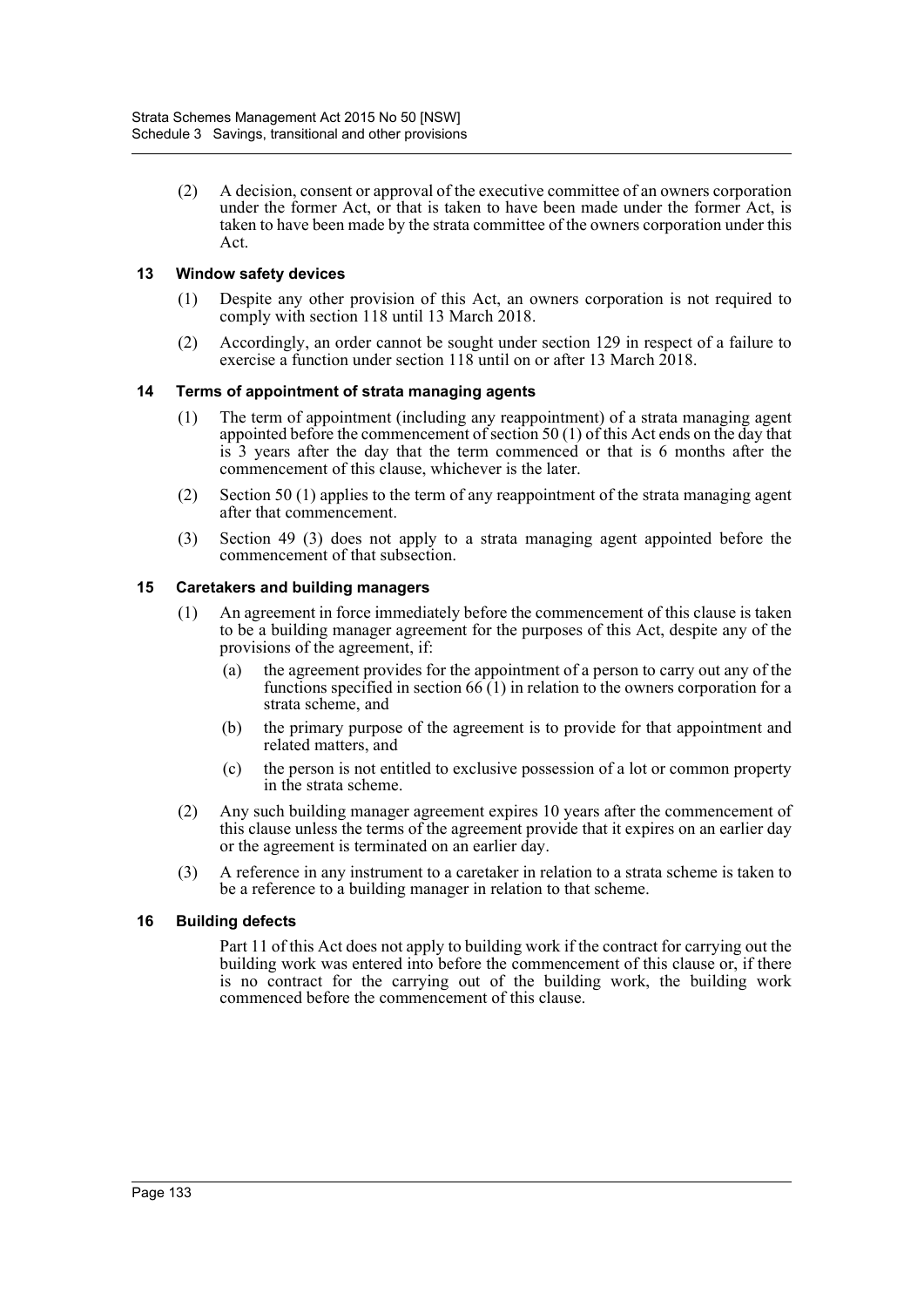# **Schedule 4 Amendment of Acts**

# **4.1 City of Sydney Act 1988 No 48**

# **[1] Section 14 Definitions**

Omit "*Strata Schemes Management Act 1996*" from section 14 (1) (e). Insert instead "*Strata Schemes Management Act 2015*".

# **[2] Section 14 (1) (e), note** Omit the note.

# **4.2 Civil and Administrative Tribunal Act 2013 No 2**

# **Schedule 4 Consumer and Commercial Division**

Omit "*Strata Schemes Management Act 1996*" from clause 3 (1). Insert instead "*Strata Schemes Management Act 2015*".

# **4.3 Civil Procedure Act 2005 No 28**

# **[1] Part 8, Division 3, Subdivision 2, heading**

Omit "**income**" from the heading to the Subdivision. Insert instead "**wages or salary**".

**[2] Part 8, Division 3, Subdivision 2A** Insert after section 122:

# **Subdivision 2A Enforcement by owners corporations against rent**

# **122A Definitions**

In this Subdivision:

*owners corporation* means an owners corporation within the meaning of the *Strata Schemes Management Act 2015* or an association within the meaning of the *Community Land Management Act 1989*.

*real estate agent* and *trust account* have the same meanings as they have in the *Property, Stock and Business Agents Act 2002*.

*unpaid contribution* means a contribution under the *Strata Schemes Management Act 2015* or *Community Land Management Act 1989* that has not been paid when it becomes due and payable to an owners corporation and includes any interest payable on the unpaid contribution and any expenses of the owners corporation incurred in recovering any such amounts.

## **122B Application of Subdivision**

This Subdivision does not apply unless the judgment creditor is an owners corporation and the judgment debt relates to an unpaid contribution.

# **122C Operation of garnishee order in relation to rental income**

- (1) Subject to section 122E and the uniform rules, a garnishee order operates to attach, to the extent of the amount outstanding under the judgment:
	- (a) any rent for the property to which the unpaid contribution relates that, while the order is in force, is held by a real estate agent in a trust account for the benefit of the judgment debtor, or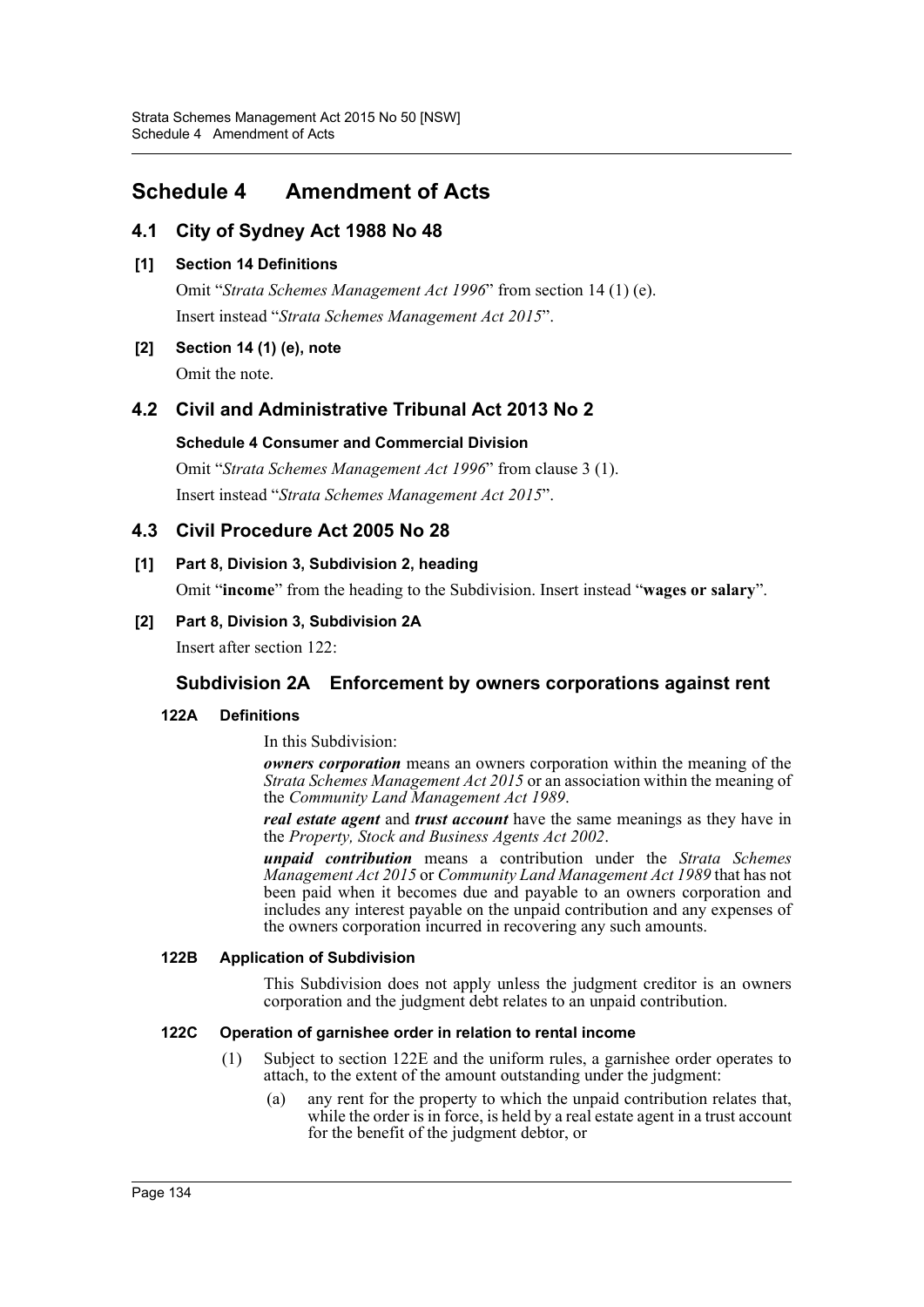- (b) if the judgment debt becomes the subject of an instalment order, such amounts from any such rent as are equivalent to the instalments payable under the instalment order.
- (2) An instalment order with respect to a judgment debt the subject of a garnishee order takes effect in relation to the amounts payable under the garnishee order as from the time the instalment order is served on the garnishee.
- (3) A garnishee order ceases to have effect, in relation to the rent held for the benefit of a judgment debtor, when the judgment debt is satisfied.

#### **122D Time within which payment to be made**

Payment of an amount with respect to rent attached by a garnishee order must be made within 14 days after the date on which the rent is paid into the trust account.

#### **122E Minimum income of judgment debtor**

- (1) This section applies if a judgment debtor satisfies a court that rent attached by a garnishee order is the only source of income of the judgment debtor.
- (2) The amounts attached under one or more garnishee orders must not, in total, reduce the net weekly amount of the rent received by the judgment debtor from the garnishee to less than \$447.70 as adjusted under Division 6 of Part 3 of the *Workers Compensation Act 1987*.
- (3) The amount of \$447.70 referred to in subsection (2) is an *adjustable amount* for the purposes of Division 6 of Part 3 of the *Workers Compensation Act 1987*.
- (4) In this section:

*net weekly amount*, in relation to the rent payable to a judgment debtor, means the amount of rent for each week that is payable to the judgment debtor after deducting any taxes or other sums that, pursuant to any Act (including any Commonwealth Act), are required to be deducted from any such money.

#### **[3] Section 123 Payments by garnishee**

Omit "or 120" from section 123 (2) (a). Insert instead ", 120 or 122D".

#### **[4] Section 124 Procedure where garnishee order not complied with**

Insert "or rent" after "salary" wherever occurring in section 124 (1) and (3) (b).

# **4.4 Coastal Protection Act 1979 No 13**

#### **Section 4 Definitions**

Omit "*Strata Schemes Management Act 1996*" from the definition of *landowner* or *owner of land* in section 4 (1).

Insert instead "*Strata Schemes Management Act 2015*".

## **4.5 Community Land Development Act 1989 No 201**

#### **[1] Section 3 Definitions**

Omit "*Strata Schemes Management Act 1996*" from paragraph (a) of the definition of *initial period* in section 3 (1).

Insert instead "*Strata Schemes Management Act 2015*".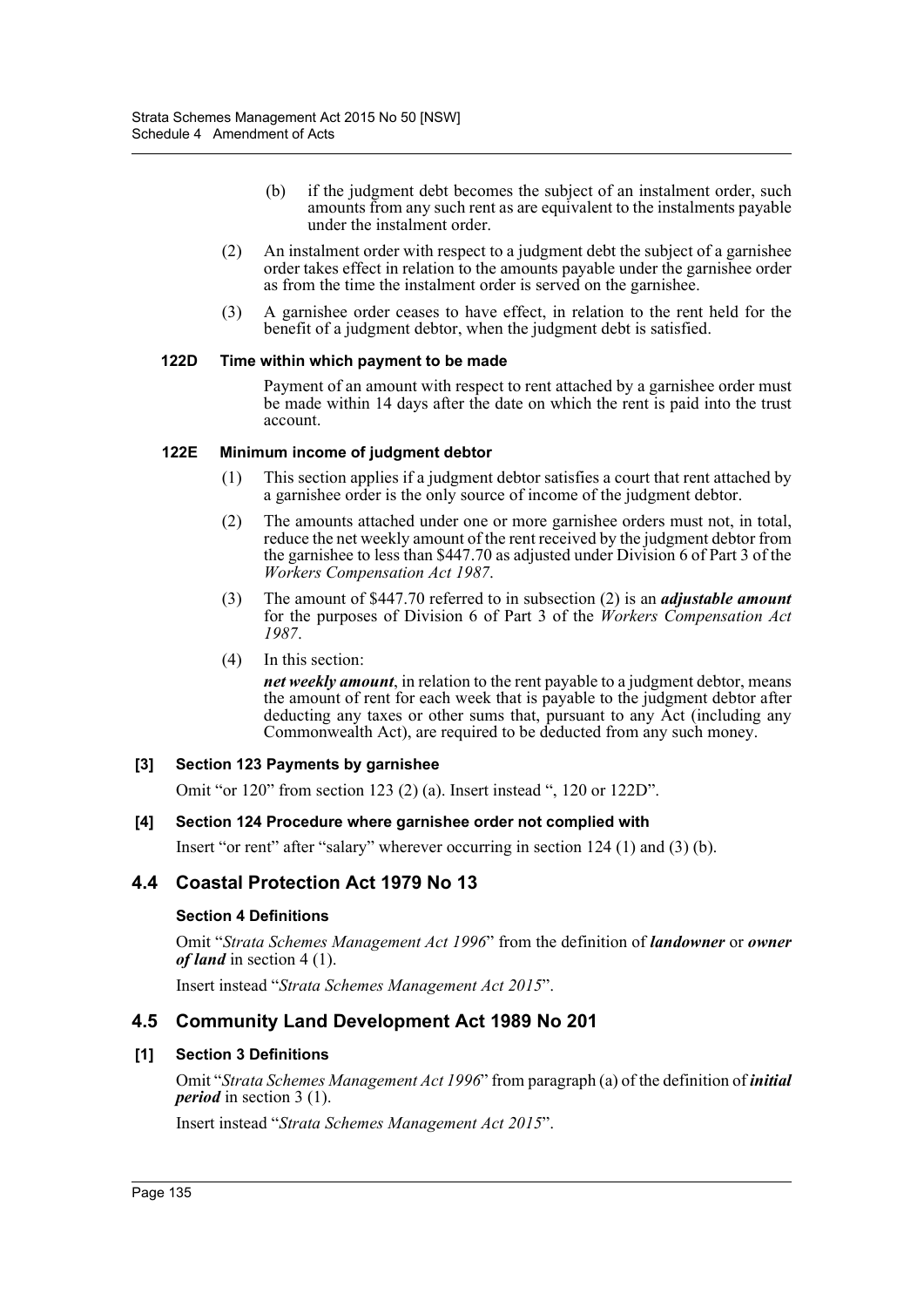## **[2] Section 3 (1), definition of "special resolution"**

Omit paragraph (d) of the definition. Insert instead:

(d) that is a special resolution within the meaning of the *Strata Schemes Management Act 2015*.

## **[3] Section 3 (1), definition of "strata corporation"**

Omit "by section 11 of the *Strata Schemes Management Act 1996*".

Insert instead "under the *Strata Schemes Management Act 2015*".

# **4.6 Community Land Management Act 1989 No 202**

## **[1] Section 3 Definitions**

Omit "*Strata Schemes Management Act 1996*" from paragraph (b) of the definition of *by-laws* in section 3 (1).

Insert instead "*Strata Schemes Management Act 2015*".

## **[2] Section 3 (1), definition of "initial period"**

Omit "*Strata Schemes Management Act 1996*" from paragraph (a) of the definition. Insert instead "*Strata Schemes Management Act 2015*".

## **[3] Section 3 (1), definition of "special resolution"**

Omit paragraph (d) of the definition. Insert instead:

(d) that is a special resolution within the meaning of the *Strata Schemes Management Act 2015*.

## **[4] Section 3 (1), definition of "strata corporation"**

Omit "by section 11 of the *Strata Schemes Management Act 1996*". Insert instead "under the *Strata Schemes Management Act 2015*".

## **[5] Section 120 Other rights and remedies not affected**

Omit "*Strata Schemes Management Act 1996*" from section 120 (1). Insert instead "*Strata Schemes Management Act 2015*".

## **[6] Section 120 (3)**

Omit "Chapter 5 of the *Strata Schemes Management Act 1996*".

Insert instead "the *Strata Schemes Management Act 2015*".

## **[7] Section 122 Regulations**

Omit section 122 (1A). Insert instead:

- (1A) In particular, the regulations may make provision for or with respect to the following matters:
	- (a) fees payable under this Act, including the waiver or refund of the whole or part of any fee,
	- (b) requirements for agreements between associations and councils relating to community scheme parking areas under section 650A of the *Local Government Act 1993*.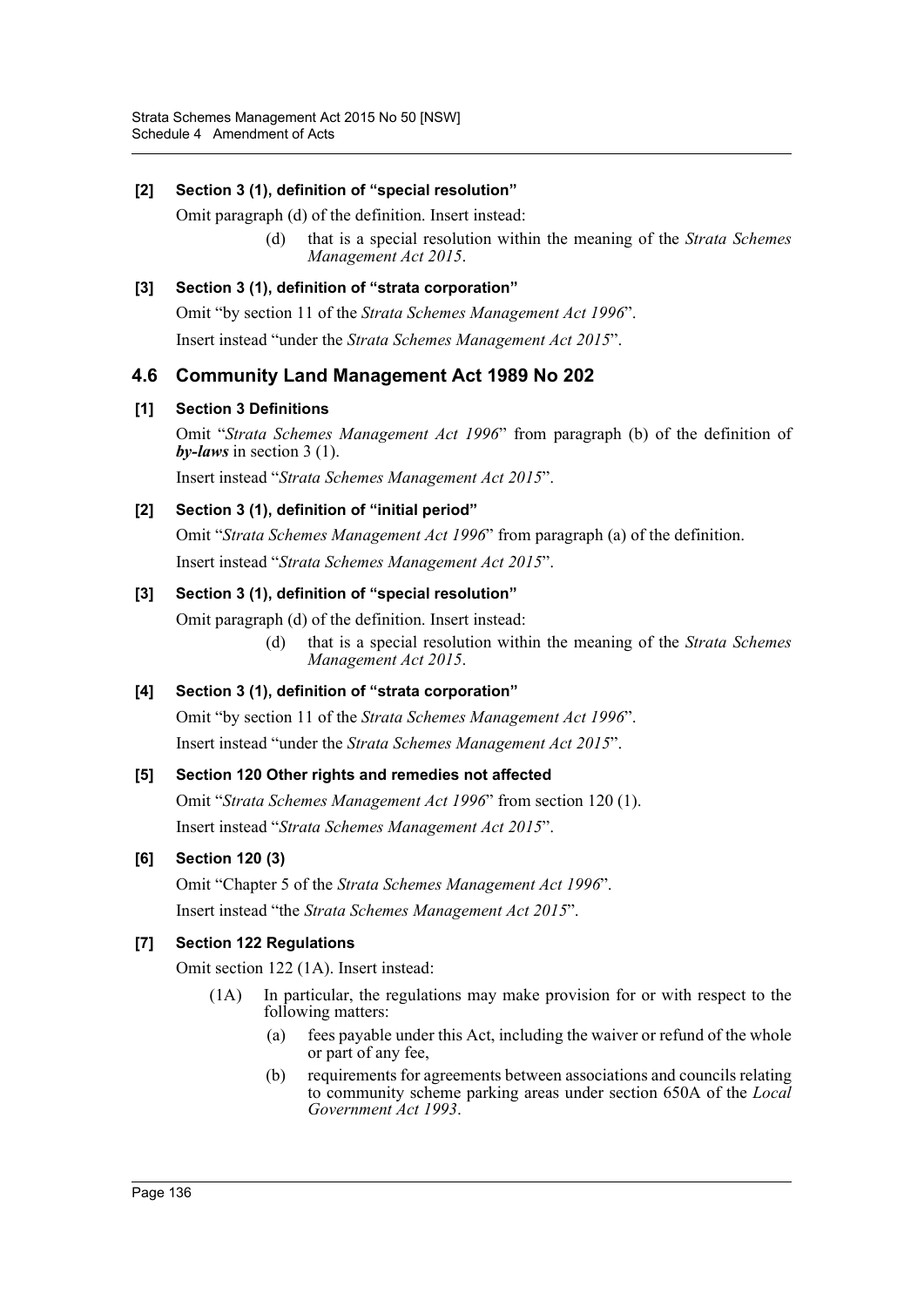# **4.7 Contracts Review Act 1980 No 16**

## **Section 4 Definitions**

Omit "section 11 of the *Strata Schemes Management Act 1996*" from section 4 (2) (a). Insert instead "the *Strata Schemes Management Act 2015*".

# **4.8 Conveyancing Act 1919 No 6**

## **[1] Section 88F Effect of certain positive covenants**

Omit "*Strata Schemes Management Act 1996*" from section 88F (7). Insert instead "*Strata Schemes Management Act 2015*".

## **[2] Section 88H Injunctions**

Omit "section 160 of the *Strata Schemes Management Act 1996*" from section 88H (8). Insert instead "section 234 of the *Strata Schemes Management Act 2015*".

# **4.9 Duties Act 1997 No 123**

## **Section 221A Definitions**

Omit "*Strata Schemes Management Act 1996*" from paragraph (a) of the definition of *private dwelling house*.

Insert instead "*Strata Schemes Management Act 2015*".

# **4.10 Environmental Planning and Assessment Act 1979 No 203**

## **Section 146A Smoke alarms in buildings providing sleeping accommodation**

Omit "*Strata Schemes Management Act 1996*" from section 146A (2) (f). Insert instead "*Strata Schemes Management Act 2015*".

# **4.11 Fair Trading Act 1987 No 68**

## **Section 79D Definitions**

Omit "*Strata Schemes Management Act 1996*" from paragraph (d) of the definition of *consumer*.

Insert instead "*Strata Schemes Management Act 2015*".

# **4.12 Home Building Act 1989 No 147**

## **[1] Section 3C Date of completion of new buildings in strata schemes**

Omit "*Strata Schemes Management Act 1996*" from section 3C (1).

Insert instead "*Strata Schemes Management Act 2015*".

# **[2] Section 18E Proceedings for breach of warranty**

Insert after section 18E (1):

(1A) If a building bond has been lodged for building work under Part 11 of the *Strata Schemes Management Act 2015*, the period of 2 years specified for commencing proceedings for a breach of a statutory warranty for that work is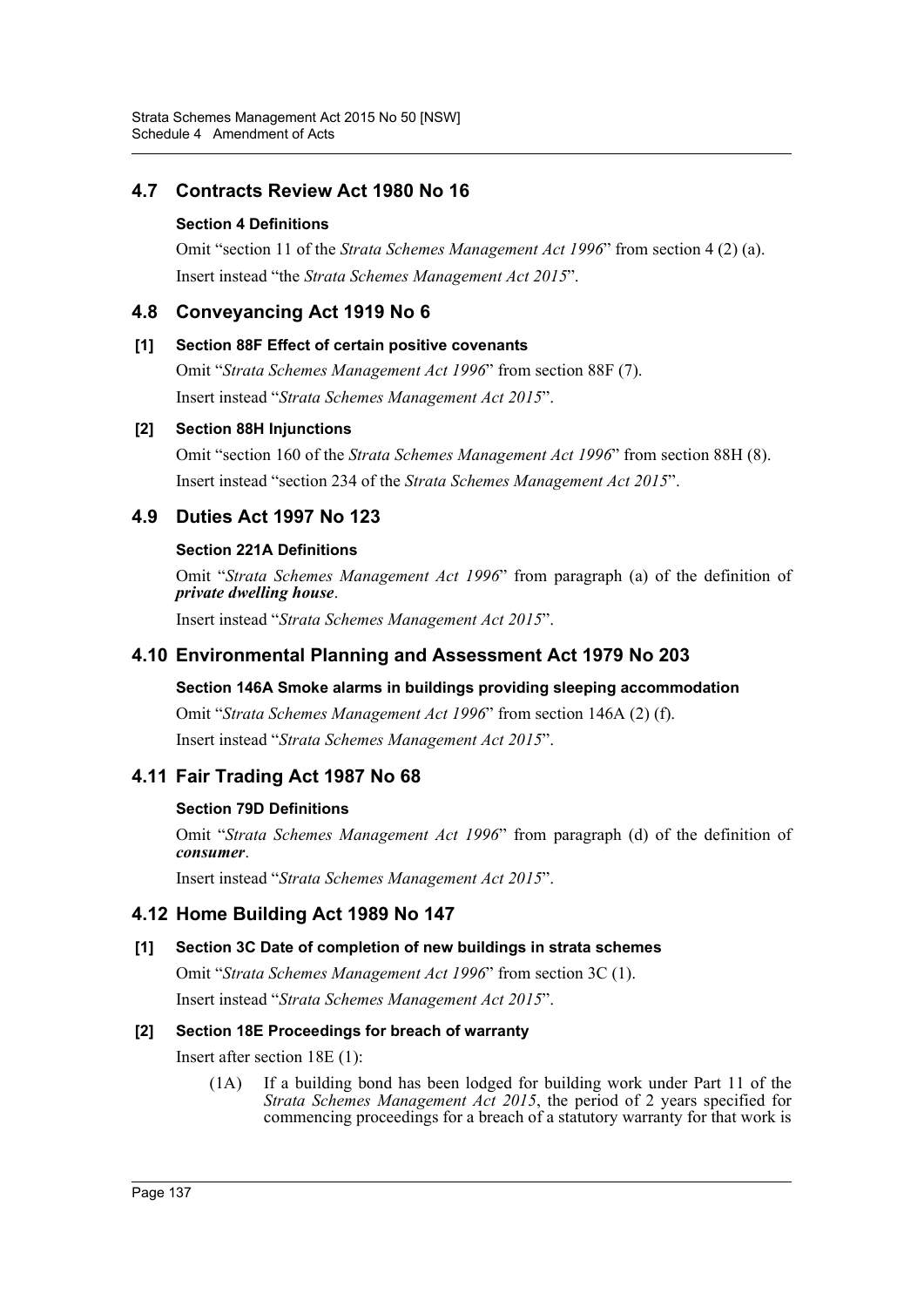extended until the end of 90 days after the end of the period within which a final inspection report on the building work under that Part is required.

(1B) Subsection (1A) does not limit any other law that permits the period for commencement of proceedings to be extended.

### **[3] Section 48C Notification of building dispute**

Omit "*Strata Schemes Management Act 1996*" from section 48C (2) (a).

Insert instead "*Strata Schemes Management Act 2015*".

### **[4] Section 48C (3) and (4)**

Insert after section 48C (2):

- (3) A person cannot notify a dispute under this Division in relation to residential building work or specialist work if any action required in relation to the work under Part 11 of the *Strata Schemes Management Act 2015* has not been completed.
- (4) Subsection (3) does not prevent the President of the Tribunal from making a direction about the work under section 48J (b).

### **[5] Section 48D Investigation of dispute**

Omit "*Strata Schemes Management Act 1996*" from section 48D (3). Insert instead "*Strata Schemes Management Act 2015*".

## **4.13 Industrial Relations Act 1996 No 17**

#### **Section 379 Small claims procedures**

Omit "*Strata Schemes Management Act 1996*" from section 379 (6) (b). Insert instead "*Strata Schemes Management Act 2015*".

# **4.14 Law Enforcement (Powers and Responsibilities) Act 2002 No 103**

#### **Section 67B Notice to adjoining occupiers of execution of covert search warrant**

Omit "*Strata Schemes Management Act 1996*" from the definition of *adjoining premises* in section 67B (6).

Insert instead "*Strata Schemes Management Act 2015*".

# **4.15 Local Court Act 2007 No 93**

#### **Section 34A Jurisdiction in company title home unit disputes**

Omit "*Strata Schemes Management Act 1996*" from section 34A (4). Insert instead "*Strata Schemes Management Act 2015*".

## **4.16 Local Government Act 1993 No 30**

## **[1] Section 54C Definitions**

Omit "*Strata Schemes Management Act 1996*" from the definition of *owners corporation*. Insert instead "*Strata Schemes Management Act 2015*".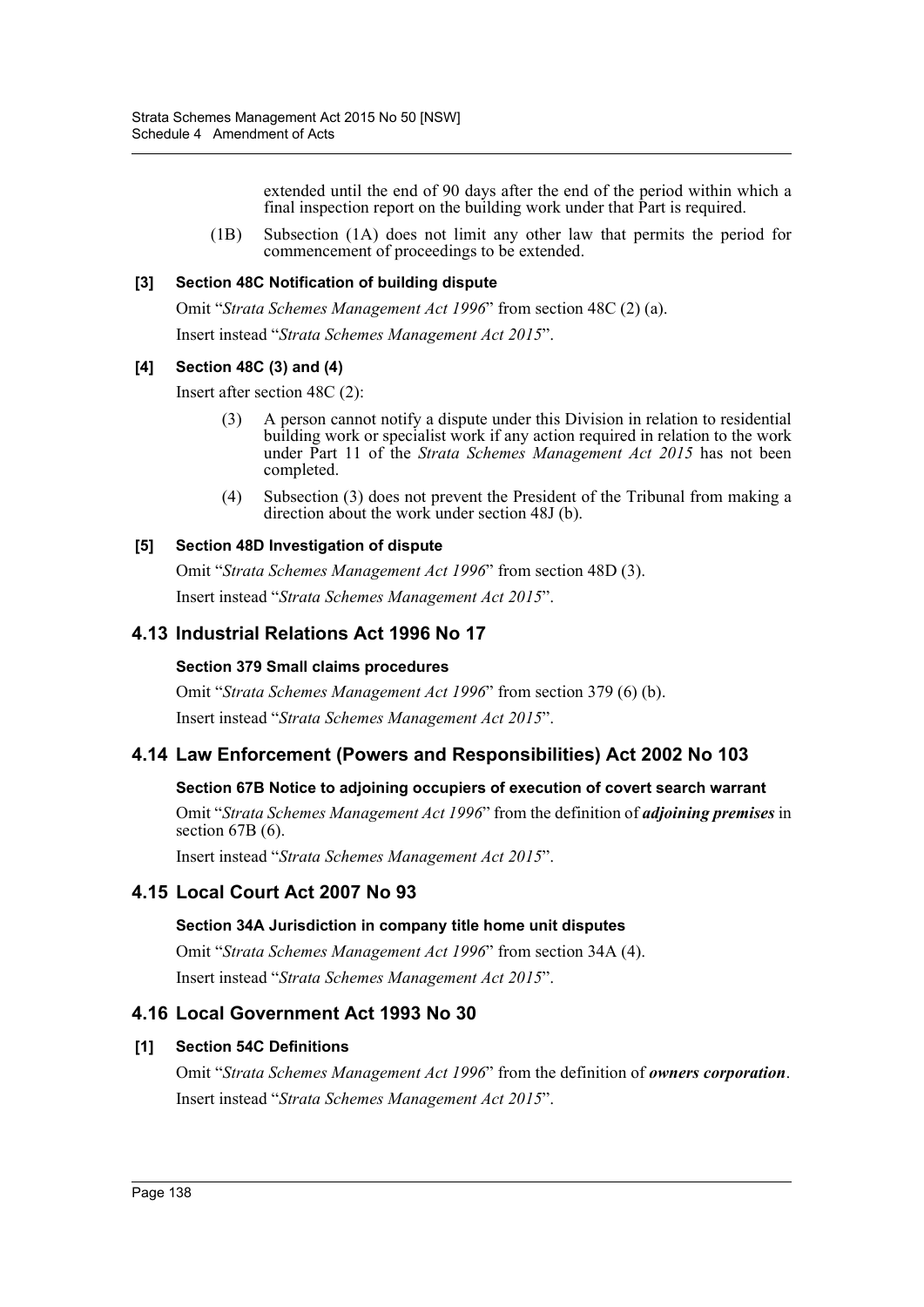#### **[2] Section 54K Special provisions relating to strata buildings**

Omit "*Strata Schemes Management Act 1996*" from section 54K (5). Insert instead "*Strata Schemes Management Act 2015*".

### **[3] Section 650A**

Insert after section 650:

#### **650A Strata parking areas and community scheme parking areas**

- (1) The driver of a vehicle parked in a strata parking area or a community scheme parking area established under this section otherwise than as permitted by a notice or sign erected by the council is guilty of an offence. Maximum penalty: 5 penalty units.
- (2) The terms of the notice or sign may relate to any one or more of the following:
	- (a) the time during which residents or visitors may use the parking area,
	- (b) the maximum period for which a vehicle may be parked in the parking area (or in any part of the parking area),
	- (c) the designation of a parking space within the free parking area as a space for the sole use of persons with disabilities.
- (3) For the purposes of this section, a vehicle parked otherwise than as permitted by any such notice or sign includes a vehicle parked in a parking space designated as a space for the sole use of persons with disabilities, unless:
	- (a) a parking authority for a person with disabilities is displayed on the vehicle in the manner specified in the authority, and
	- (b) the conditions specified in the authority are being observed, and
	- (c) the authority is in force.
- (4) If spaces in which a vehicle may be parked in a strata parking area or community scheme parking area are marked by the council or the owners corporation or association (for example, by means of painted lines or by studs, pads or plates), a person must not cause a vehicle to be parked in the parking area:
	- (a) otherwise than in such a parking space, or
	- (b) in a parking space in which another vehicle is parked, or
	- (c) so that any part of the vehicle is on or across (or partly on or across) any line, stud, pad, plate or other mark defining the space or so that the vehicle is not wholly within the space.

Maximum penalty: 5 penalty units.

(5) The driver of a vehicle in a strata parking area or community scheme parking area must at all times observe and comply with any reasonable direction of any authorised person regarding the parking or movement of the vehicle within the parking area.

Maximum penalty: 5 penalty units.

(6) The owners corporation of a strata scheme under the *Strata Schemes Management Act 2015* may enter into an agreement with the council under which part of the common property of the scheme is set aside for use as a strata parking area and the council exercises functions under this section, including the erection of notices and signs.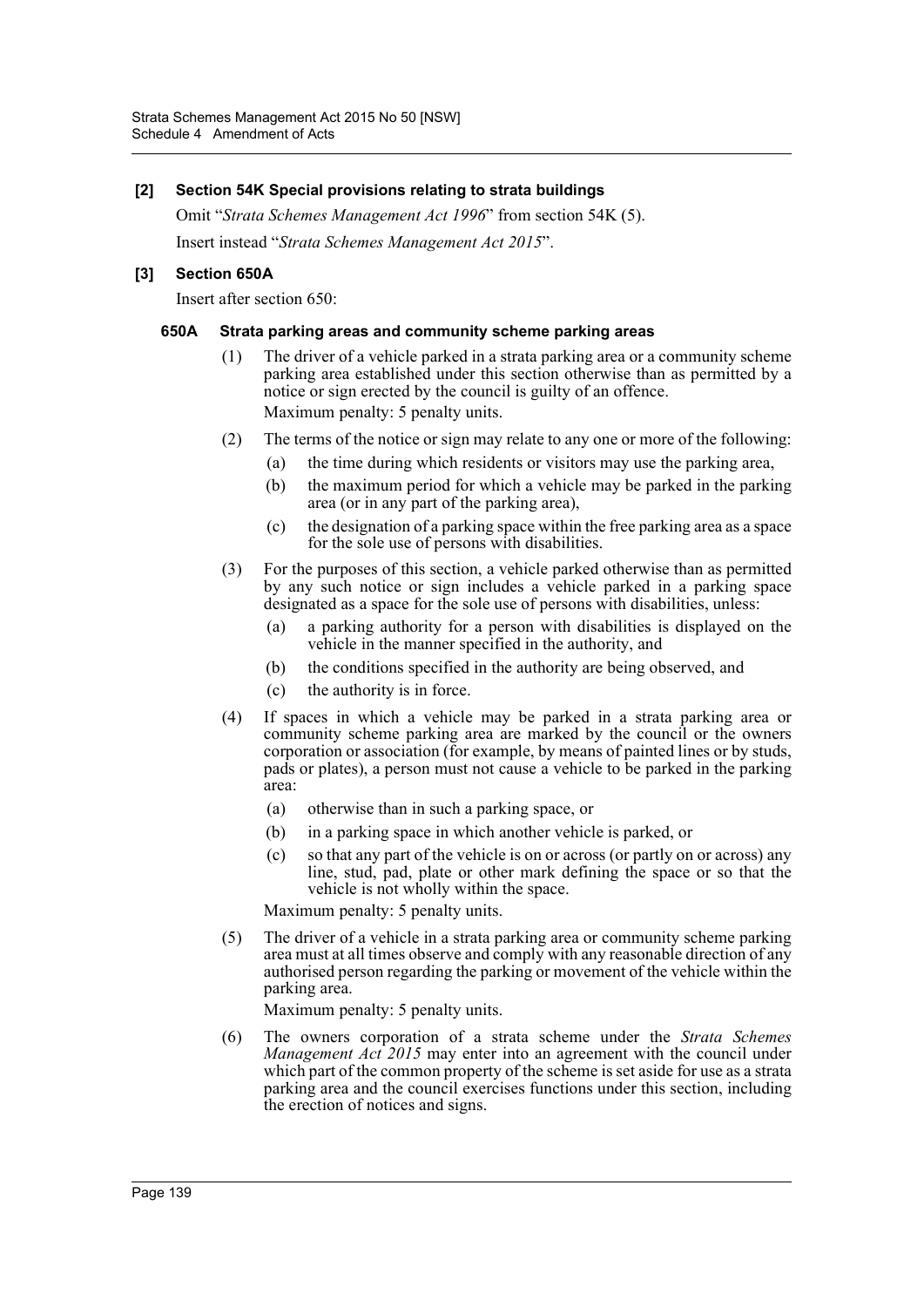- (7) The association of a community, precinct or neighbourhood scheme under the *Community Land Management Act 1989* may enter into an agreement with the council under which part of the land within the scheme is set aside for use as a community scheme parking area and the council exercises functions under this section, including the erection of notices and signs.
- (8) It is the duty of the Director-General to establish guidelines to be followed by councils in relation to agreements of the kind referred to in subsection (6) or (7), including guidelines as to:
	- (a) the circumstances in which a council may enter into an agreement, and
	- (b) the matters for which an agreement must or must not make provision, and
	- (c) the exercise by a council of any functions conferred on it by an agreement.
- (9) An agreement for a strata parking area, and any other agreement conferring functions on a council in relation to a strata parking area, must be approved by special resolution of the owners corporation and must comply with any requirements for such schemes prescribed by regulations under the *Strata Schemes Management Act 2015*.
- (10) An agreement for a community scheme parking area, and any other agreement conferring functions on a council in relation to a community scheme parking area, must be approved by special resolution of the association and must comply with any requirements for such schemes prescribed by regulations under the *Community Land Management Act 1989*.

### **[4] Section 651 Liability of vehicle owner for certain offences**

Omit "or 650 (1) or (4)" from section 651 (1).

Insert instead ", 650 (1) or (4) or 650A (1) or (4)".

#### **[5] Dictionary**

Omit "*Strata Schemes Management Act 1996*" from paragraph (b) (iii) of the definition of *owner*.

Insert instead "*Strata Schemes Management Act 2015*".

# **4.17 Parents and Citizens Associations Incorporation Act 1976 No 50**

#### **Section 19 Public liability insurance**

Omit paragraph (a) of the definition of *approved insurer* in section 19 (2). Insert instead:

(a) that is an approved insurer for the purposes of Part 9 of the *Strata Schemes Management Act 2015*, or

# **4.18 Parking Space Levy Act 2009 No 5**

#### **Section 4 Definitions**

Omit "section 11 of the *Strata Schemes Management Act 1996*" from paragraph (e) of the definition of *owner* in section 4 (1).

Insert instead "the *Strata Schemes Management Act 2015*".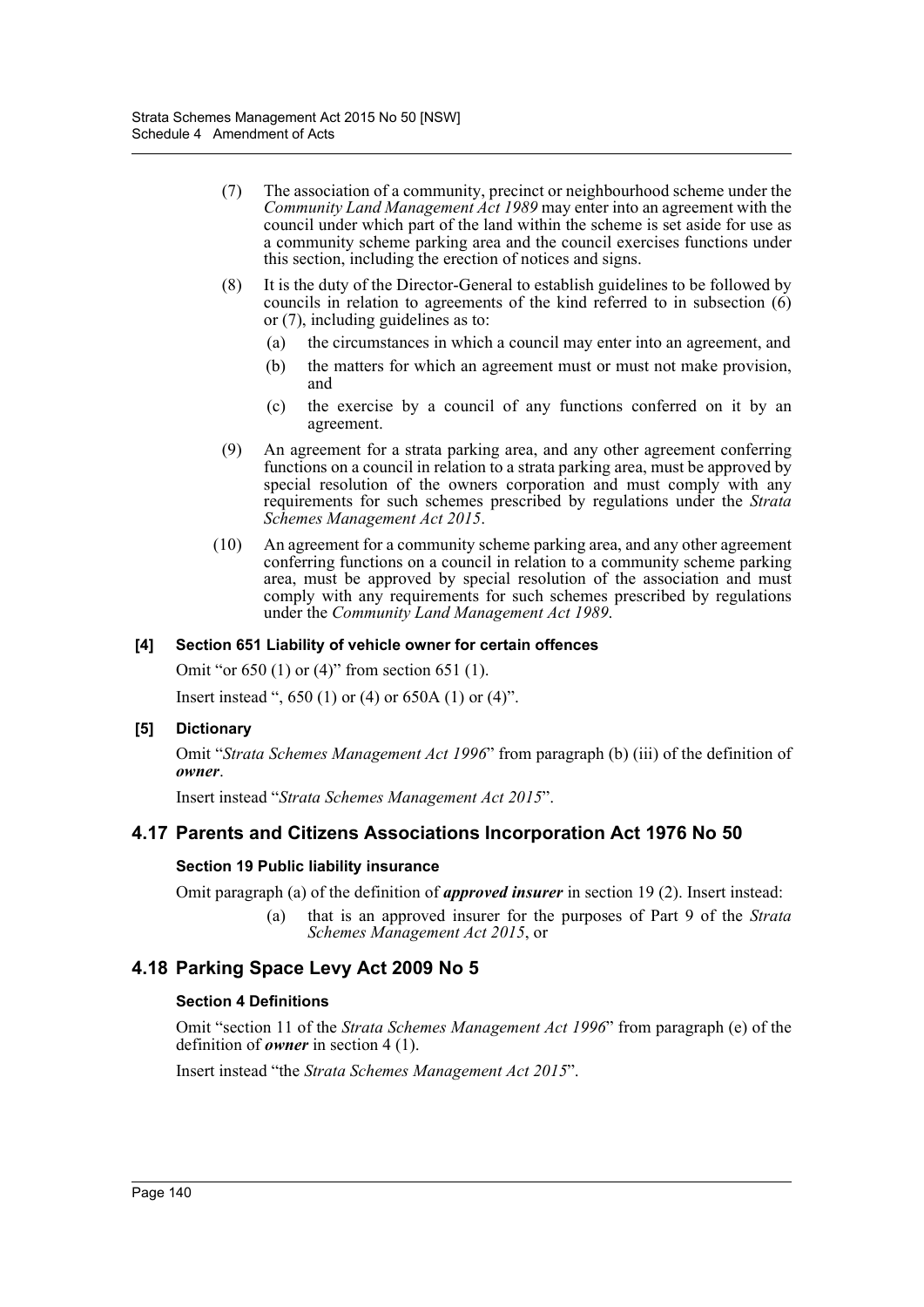# **4.19 Property, Stock and Business Agents Act 2002 No 66**

## **[1] Section 3 Definitions**

Omit "*Strata Schemes Management Act 1996*" from the definition of *strata managing agent* in section 3 (1).

Insert instead "*Strata Schemes Management Act 2015*".

### **[2] Section 109 Additional requirements for managing agents**

Omit "*Strata Schemes Management Act 1996*" from the definition of *owners corporation* in section 109 (3).

Insert instead "*Strata Schemes Management Act 2015*".

### **[3] Section 190 Application of money for purposes of certain Acts**

Omit "*Strata Schemes Management Act 1996*" wherever occurring in section 190 (1) (a) and (3).

Insert instead "*Strata Schemes Management Act 2015*".

# **4.20 Residential (Land Lease) Communities Act 2013 No 97**

### **Section 8 Places to which this Act does not apply**

Omit "*Strata Schemes Management Act 1996*" from the definition of *strata scheme* in section 8 (2).

Insert instead "*Strata Schemes Management Act 2015*".

# **4.21 Retail Leases Act 1994 No 46**

#### **Section 3 Definitions**

Omit "*Strata Schemes Management Act 1996*" from the definition of *strata levies*. Insert instead "*Strata Schemes Management Act 2015*".

# **4.22 Retirement Villages Act 1999 No 81**

#### **[1] Section 4 Definitions**

Omit "*Strata Schemes Management Act 1996*" from the definition of *strata scheme* in section  $4(1)$ .

Insert instead "*Strata Schemes Management Act 2015*".

### **[2] Section 45 Application of Division**

Omit "*Strata Schemes Management Act 1996*" from the note to the section. Insert instead "*Strata Schemes Management Act 2015*".

#### **[3] Section 74 Meeting of residents**

Omit "*Strata Schemes Management Act 1996*" from the note to section 74 (5). Insert instead "*Strata Schemes Management Act 2015*".